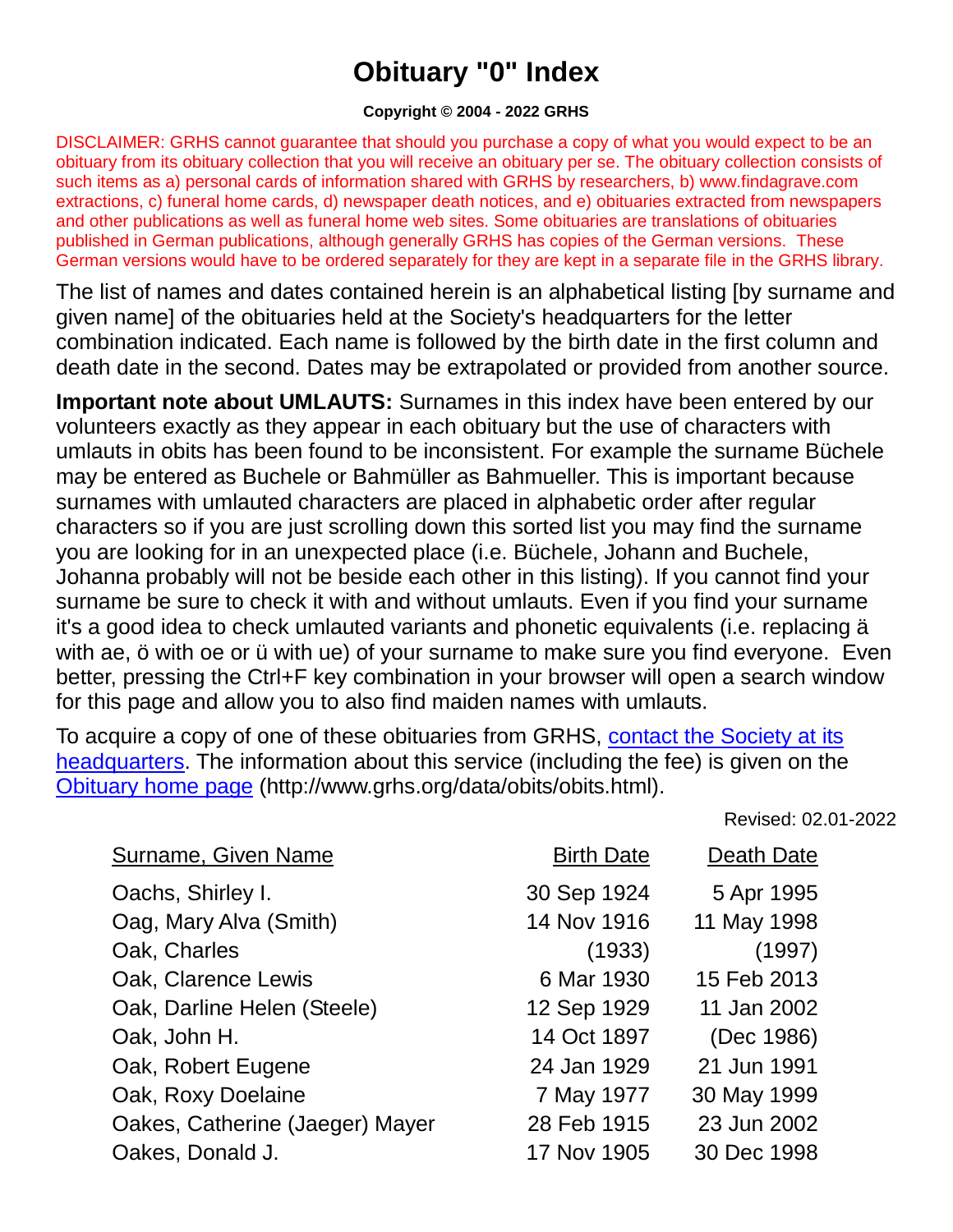Oakes, DuWayne Earl 28 May 1926 28 Feb 2019 Oakes, Elva Jean (Jacobson) 29 Dec 1925 22 May 2018 Oakes, Hulda M. 28 Dec 1904 (11 Aug 1973) Oakes, Joelene Kay (Kessler) (1953) 21 Sep 2020 Oakes, Lillie Mae 28 Mar 1909 2 oct (1998) Oakes, Mabel 8 Aug 1914 26 Dec 1998 Oakes, Sallie Pearl (Staton) (1929) (1997) Oakes, Stanley (1898) 2 Oct 1990 Oakes, Stephen H. 3 Sep 1930 16 Jun 2021 Oakes, Stephen Henry 29 Jun 1953 10 Feb 2011 Oakes, Steven Ralph (1910) (1997) Oakes, Velma Ellen (1927) (1998) Oakey, Marie C. (Rindt) 25 Nov 1891 31 Jan 1994 Oakland, Dorothy (Andrews) 27 Jun 1922 5 Feb 2019 Oakland, Eugene Ernest 19 Jul 1931 (9 Aug 1973) Oakland, Eunice (Sunde) 9 Sep 1923 10 Mar 2010 Oakland, Gary L. 17 Sep 1935 29 Oct 2016 Oakland, Ona P. (1911) 29 Dec 2003 Oakland, Phyllis Jean (Albers) 10 Jul 1943 12 Jan 2017 Oakland, Ragna (Larson) 8 Apr 1908 9 Aug 1998 Oakland, Shane 8 May 1982 19 Jan 2009 Oakland, Treva (Baltzer) 28 Sep 1935 3 Jun 2015 Oakley, Cleve F. 19 Jul 1920 (2000) Oakley, Dale D. 6 Sep 1924 2 Feb 2006 Oakley, Deveda (Stockton) Morton 16 Feb 1918 26 Dec 2002 Oakley, Donald L. 25 Sep 1917 10 Jan 1981 Oakley, Mildred P. (Palmiter) 26 Nov 1898 3 Mar 1996 Oakley, Philip Mathew 20 May 1919 (1998) Oakley, Robert Dale 20 Sep 1925 14 Apr 2001 Oakley, Robert W. 7 Oct 1923 27 Dec (1996) Oaks, Berten John 24 Apr 1907 20 May 2000 Oaks, Harold D. 8 Jan 1943 (1997) Oaks, Harold Philip 12 Mar 1944 20 Apr (1999) Oaks, Julia Lee (Krieter) (1938) (1999) Oaks, Mary T. (Wilhelm) 19 Jul 1936 12 Mar 2016 Oaks, Myrtle M. (Zuber) 7 Jul 1912 16 Sep 2007 Oaks, Sena E. (Moe) 8 Apr 1912 12 Jun 2000 Oamek, Frank L. 25 Mar 1906 23 Jan 2000 Oanes, Jacqueline Claire (Smutzler) 6 May 1939 28 Dec 1997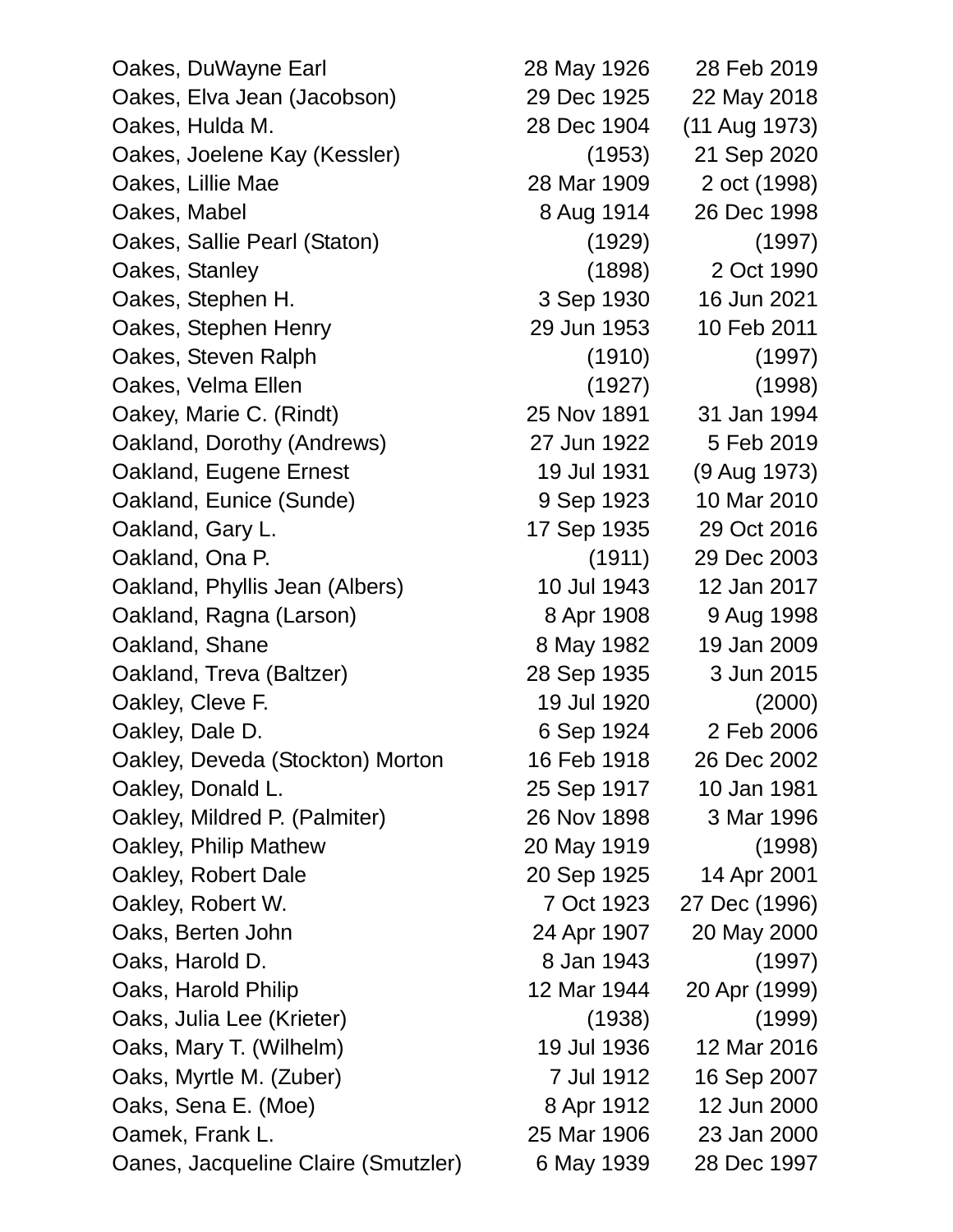| Oas, Eva (Hoff)                     | 28 Dec 1916 | 12 May 2015   |
|-------------------------------------|-------------|---------------|
| Oas, Geraldine "Gerri" (Thielman)   | 19 Aug 1942 | 15 Jun 2019   |
| Oas, Kathryn (Schmit)               | 7 Mar 1909  | (1973)        |
| Oas, Leona Maria (Stahlberg)        | 5 Jun 1917  | 7 Dec 2001    |
| Oas, Marjorie Jean (Thomas)         | 17 Oct 1934 | 1 Mar 2019    |
| Oas, Phyllis (Fischer)              | 11 Apr 1935 | 17 Mar 2019   |
| Oase, Dorothy Noreen (Ballweber)    | 19 Mar 1924 | 16 May 2008   |
| Oase, Loyola E. "Oly" (Braun)       | 27 Feb 1936 | 25 Oct 1998   |
| Oase, Noman B.                      | 28 Aug 1922 | 6 Jul 2003    |
| Oathoudt, Marcia K. (Swenson)       | 8 Mar 1941  | 31 Mar 2016   |
| Oatis, Harold Benton                | 7 Apr 1926  | 13 Dec (1994) |
| Oatis, Wanda (Allar) Acott          | 18 Feb 1916 | 15 Apr (2000) |
| Obach, Michael                      | 18 Sep 1899 | 25 May 1989   |
| Oban, Edna N. (Gange)               | 30 Nov 1898 | 3 Jul 1989    |
| Oban, Geraldine M. (Fenger)         | 2 Aug 1933  | 23 Jul 2004   |
| Oban, Jeanette                      | (1903)      | 15 Nov 1995   |
| Oban, Patricia Mary (Davidson)      | 6 Feb 1933  | 27 Feb 2011   |
| Oban, Vernon Richard                | 20 Aug 1936 | 18 May 2017   |
| Oban, Virgel Gene                   | 17 Jul 1935 | 16 Apr 2010   |
| O'Bannon, RoseMary Anne (Schloegel) | 15 Nov 1918 | 17 Jan 2007   |
| Obbink, Lorraine D. (Sieward)       | 13 Apr 1930 | 10 Jul 2004   |
| Obele, Burdette Gene                | 7 Nov 1926  | 26 Oct 1998   |
| Oben, Annie (Huset)                 | 5 Jan 1907  | 7 Feb 2000    |
| Oben, John A.                       | (1921)      | 22 Oct 1990   |
| Obenauer, Adam Friedrich            | 18 Nov 1888 | 27 Nov (1957) |
| Obenauer, Alta Lee (Freier)         | 9 Mar 1948  | 6 Jun 2005    |
| Obenauer, Anna (Hoff)               | 15 Apr 1914 | 26 Aug (2003) |
| Obenauer, Caroline (Sackman)        | 1859        | (21 Jan 1953) |
| Obenauer, Claudia Cecelia           | (not given) | 22 Jul 2012   |
| Obenauer, David                     | 27 Oct 1913 | 6 Nov (1983)  |
| <b>Obenauer, Delbert Arthur</b>     | 31 Mar 1938 | 23 Aug 2011   |
| Obenauer, DeLoris (Mayer)           | 12 Oct 1928 | 30 Dec 2017   |
| Obenauer, Dorothy (Lang)            | 25 Feb 1891 | (1978)        |
| Obenauer, Edna                      | 17 Jul 1923 | 2 May 1925    |
| Obenauer, Eduard                    | 2 Dec 1909  | 16 Jan 1998   |
| Obenauer, Edwin                     | 7 Mar 1919  | 9 Jun 2002    |
| Obenauer, Elaine Dorothy (Wolsky)   | 25 Jul 1926 | 20 Jun 2011   |
| Obenauer, Ella                      | 26 Oct 1915 | 25 Dec 1999   |
| Obenauer, Emanuel                   | 19 Oct 1890 | 27 Feb 1973   |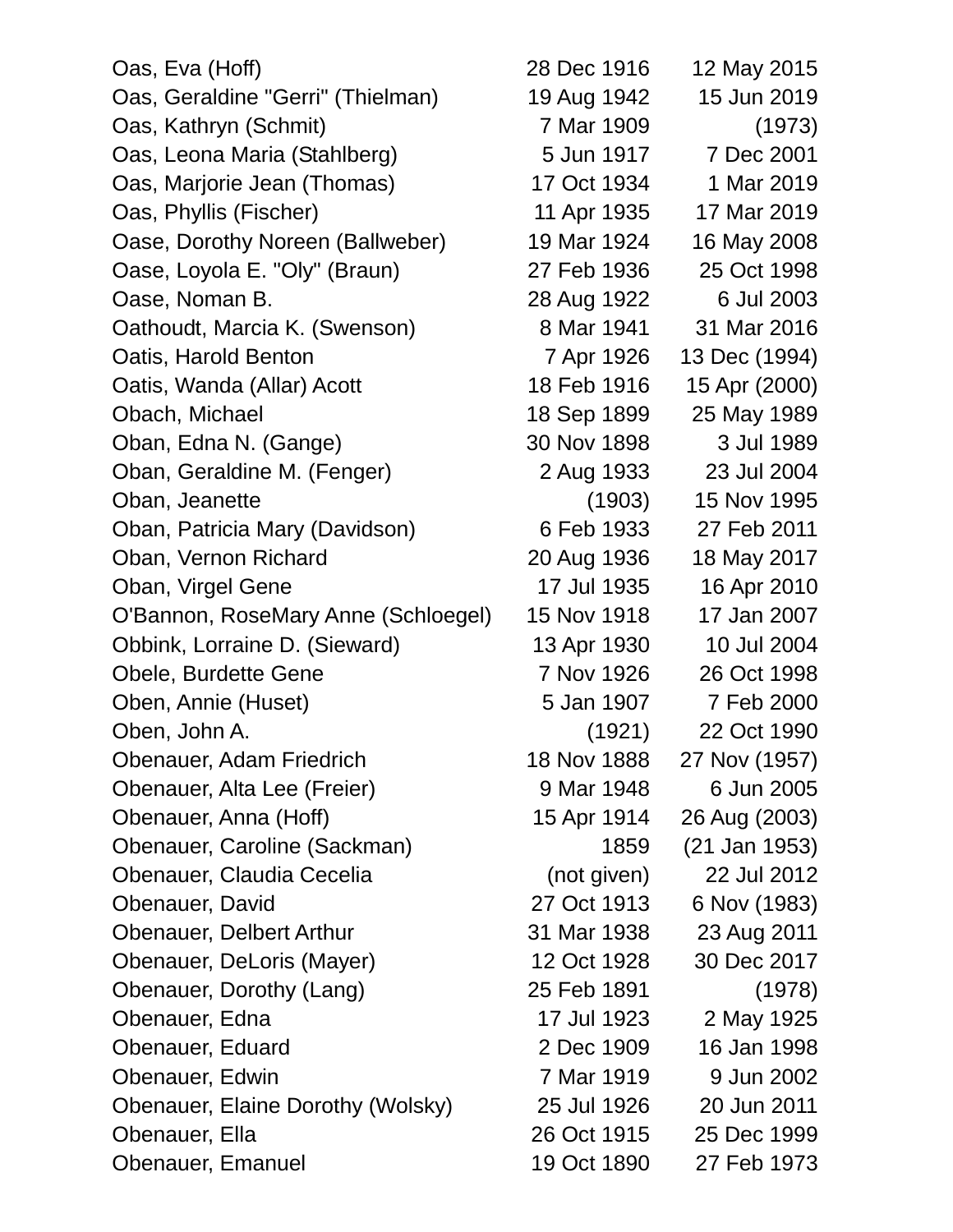Obenauer, Emil 3 Dec 1920 10 Feb 1995 Obenauer, Emil 15 Dec 1900 3 May (1983) Obenauer, Ervin 11 Sep 1919 3 Mar 1998 Obenauer, Eva Rose (Messer) 22 Dec 1902 30 Apr 1971 Obenauer, Ewald 7 Apr 1933 9 Dec 2016 Obenauer, Fred F. 26 Oct 1894 16 Mar (1975) Obenauer, Frieda (Schmidt) 24 Feb 1919 28 Dec 2014 Obenauer, Friedrich 17 Apr 1860 7 Mar (1942) Obenauer, George 10 Jan 1910 (1983) Obenauer, Harold "Tuffy" 27 Dec 1922 9 Nov 1993 Obenauer, Harold John 9 Jul 1918 9 Jul 1918 9 Jun 1944 Obenauer, Jean Marie RO 12 Oct 1937 23 Oct 2008 Obenauer, Jerry R. 1 Jul 1947 25 May 2013 Obenauer, John 23 Jul 1858 2 Feb (1938) Obenauer, John 19 Nov 1892 (1968) Obenauer, John 27 Mar 1920 27 Feb 2000 Obenauer, John (Mrs.) (Maria) (1888) (1965) Obenauer, John F. 14 Feb 1892 5 Aug (1963) Obenauer, Joshua Keith 16 Aug 1990 22 Sep 2012 Obenauer, Julie Kay (Schaeffer) 30 Aug 1962 20 Jan 2000 Obenauer, Katharina 8 Mar 1859 (1936) Obenauer, Kathryn (Klingman) 2 Jan 1916 28 May 1987 Obenauer, Keith Allen 1 Sep 1953 26 Mar 1972 Obenauer, Leah (Bertsch) 14 Dec 1913 10 Feb 2001 Obenauer, Leona (Ewoniuk) 14 Jul 1949 3 Mar 1999 Obenauer, LeRoy "Tuffy" Fred 21 Nov 1937 14 May 2001 Obenauer, Lydia (Wolff) 8 Nov 1893 (27 Nov 1957) Obenauer, Magdalena (Scheuffele) 11 Sep 1903 16 Apr (1979) Obenauer, Maria "Mary" MM 23 Jul 1928 10 Oct 1993 Obenauer, Maria (Kujatt) 31 Jul 1888 29 May (1965) Obenauer, Martha (Klein) 3 Feb 1919 29 Nov 1988 Obenauer, Martha (Schott) 12 Jan 1923 23 Sep 1998 Obenauer, Mathilda (Leibbrandt) 12 Nov 1893 16 Oct 1973 Obenauer, Michael Allen 17 Aug 1974 21 Jun 2019 Obenauer, Reuben 11 Oct 1925 9 Nov 2017 Obenauer, Richard 8 Aug 1921 5 Dec 2001 Obenauer, Roger Herbert 6 Feb 1938 8 Dec 2002 Obenauer, Rosie (Schlepp) 12 Sep 1895 8 Dec (1970) Obenauer, Rosina "Nina" K. 20 Jun 1971 1 Sep 1999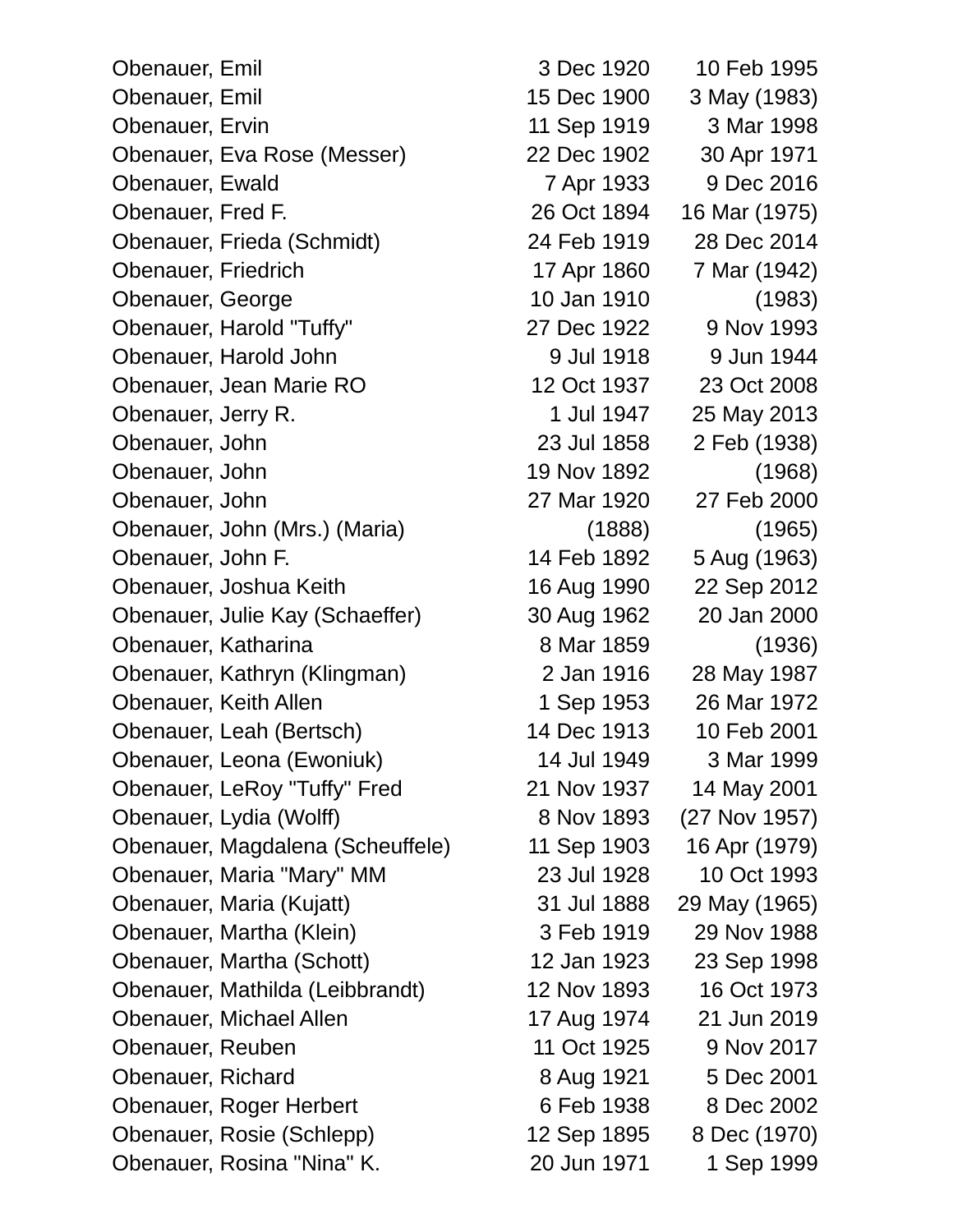Obenauer, Rudolph 6 Feb 1927 29 Sep 1988 Obenauer, Ruth (Wiedrich) 21 Sep 1922 25 Feb 2010 Obenauer, Theodore 13 Jan 1924 1 Apr (1969) Obenauer, Theodore A. 30 Apr 1916 11 May (1960) Obenauer, Therese 15 Sep 1928 22 Jul 2017 Obenauer, Wilma Barbara RD 7 Sep 1920 26 Apr 2007 Obenchain, Janice A. (Carlson) Smith 27 Jun 1927 28 Oct 2000 Obenchain, Loyd Clifton 5 Apr 1928 26 Jul 2002 Obenhaus, Cecilia S. 6 Jul 1911 (1996) Ober, Benno Michael "Ben" 28 Nov 1943 24 Apr 2020 Ober, Ed 6 Mar 1909 27 Sep 1988 Ober, Joseph B. (1926) (Dec 2005) Ober, Patrick Clinton 26 Apr 1968 7 Dec 2008 Ober, Robert Alois "Bob" 1933 28 Nov 2019 Ober, Rose (Bartunek) 2 Apr 1904 5 May (1991) Ober, Rosemarie "Rosie" (Metz) 2 Feb 1960 24 Jan 2020 Oberbeck, Robert John 15 Sep 1917 27 Oct 1994 Oberbroeckling, Austin Michael (1992) (1998) Oberbroekling, Raymond Paul "Ray" 25 Mar 1948 29 Aug 2019 Oberderfer, Emanuel 12 Feb 1927 25 Dec 2015 Oberdick, Marvin P. "Butch" 5 Dec 1917 (1980) Oberding, Agnes Irene (Besplug) 30 Sep 1924 5 Aug 1980 Oberdorf, girl (1904) (26 May 1906) Oberdorfer, Katherina (Huber) 29 Jul 1885 5 Jan 1954 Oberdorfer, Ludwig "Lud" 14 Sep 1906 23 Jul 2001 Oberembt, Alice (Burke) Paulsen 18 Dec 1900 24 Feb (1986) Oberembt, Carol 7 Feb 1933 23 Nov 1993 Oberembt, Colette M. 15 Aug 1921 28 Dec 2005 Oberembt, Eleanor Rose (Sr. Corinne) 1 Oct 1924 14 Apr 2015 Oberembt, Gerald S. 15 Dec 1925 17 May 2013 Oberembt, James "Jim" "Bud" Marion 13 Oct 1921 18 May 2013 Oberembt, James Leo "Jim" 4 Sep 1926 2 Dec 2017 Oberembt, Kori Jo (Peterson) Morrison 1 Jun 1973 30 Jan 2021 Oberembt, Marie (Prien) 25 Oct 1913 25 Aug (1982) Oberembt, Mary (Kulm) 30 Sep 1906 6 Mar 1990 Oberembt, Robert Joseph "Bob" 28 Feb 1936 2 Apr 2021 Oberembt, William 17 Sep 1899 5 Mar (1985) Oberfoell, Louise Maloa (Mueller) 5 Jun 1930 19 Feb 2021 Oberg, Barbara (Stegman) 8 Mar 1935 22 Jul 2020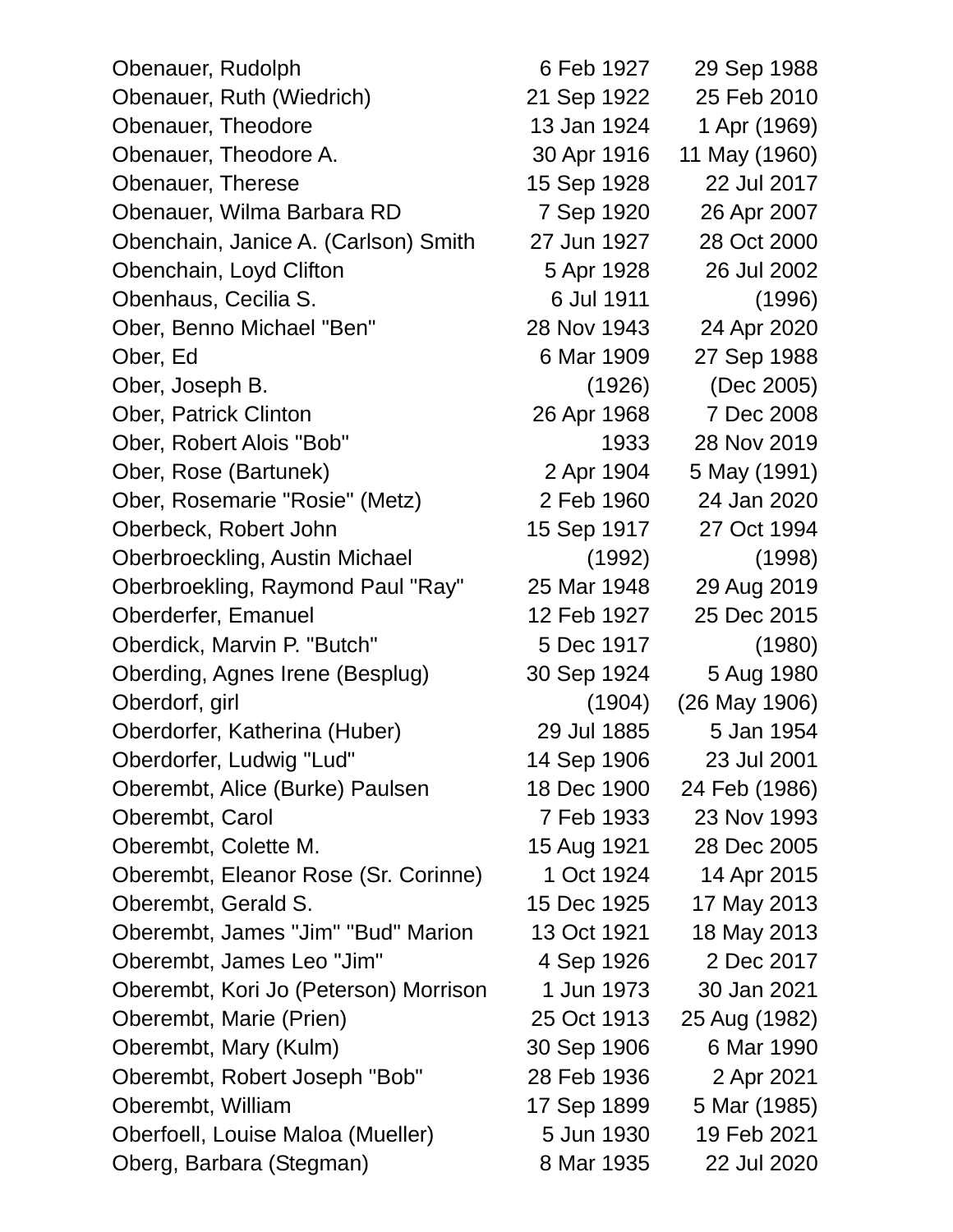| Oberg, Barbara M. (Kupser)             | 6 Jun 1915  | 23 May 1987     |
|----------------------------------------|-------------|-----------------|
| O'Berg, Blanche                        | 11 Sep 1906 | 15 Dec 1994     |
| Oberg, Carl                            | 4 Nov 1913  | $(13$ Jun 1975) |
| Oberg, Carla Mae (Frank)               | 8 Jun 1959  | 31 Jul 2019     |
| Oberg, Clara (Handy) Peterson          | 29 Aug 1889 | 1 Jun (1972)    |
| Oberg, Darrell David                   | 24 Apr 1993 | 2 Jan 1999      |
| Oberg, Edward "Ed"                     | 7 Jun 1937  | 1 Dec 2016      |
| Oberg, Edwin                           | 19 Nov 1906 | 6 Dec 1985      |
| Oberg, Elsie Martha (Motl)             | 24 Apr 1907 | 13 Mar 1999     |
| Oberg, Francis Alvin                   | 3 Sep 1924  | (8 Aug 1967)    |
| Oberg, Georgina (Williamson)           | 1 Mar 1908  | 8 Jan 1998      |
| Oberg, Glenn W.                        | 20 Aug 1930 | 21 Aug 1999     |
| Oberg, Helen Jane (Houseman)           | 1 Aug 1935  | 15 Aug 2021     |
| Oberg, Helen M.                        | (1905)      | (1997)          |
| Oberg, John Marlow                     | 13 Jul 1936 | 17 Apr 2018     |
| Oberg, Kathryn Marie (Eck)             | 22 Jul 1918 | 3 May 2002      |
| Oberg, Kenneth H.                      | 26 Mar 1915 | 27 Mar (1995)   |
| Oberg, Kenneth 'Joe'                   | 27 May 1941 | 10 Jul 1998     |
| Oberg, Lela Amanda (Keller)            | 26 Feb 1899 | 8 Aug (2000)    |
| Oberg, Mae                             | (1905)      | (1997)          |
| Oberg, Margaret M. (Johnson)           | 29 Feb 1924 | 12 Nov 2009     |
| Oberg, Margret L.                      | 8 Aug 1923  | 4 Aug (1996)    |
| Oberg, Marjorie J. (Hansen)            | 3 Jan 1928  | 9 Aug 2017      |
| Oberg, Martin C.                       | 28 Aug 1896 | (1981)          |
| Oberg, Melanie Eileen (Lenzmeier)      | 7 Jan 1949  | 5 Mar 2020      |
| Oberg, Mina (Huot)                     | 5 Aug 1899  | (18) Dec 1976   |
| Oberg, Ole                             | 2 Apr 1911  | 27 Apr 2007     |
| Oberg, Ralph Ola                       | 22 Sep 1915 | 10 Jan (2001)   |
| Oberg, Rhonda (Nymon)                  | 23 Jun 1881 | (27 May 1964)   |
| Oberg, Ruth (Pfeifer)                  | 20 Mar 1909 | 5 Nov 1989      |
| Oberg, Shirley Katherine (Schoenecker) | 14 Jan 1945 | 18 Sep 1995     |
| Oberg, Tiffani Lee                     | 9 Feb 1980  | 16 Feb 1992     |
| Oberg, Zoie Agnes (Reed)               | 17 Feb 1902 | (1993)          |
| Obergefell, Helmut Gerd                | 18 Apr 1946 | 20 Nov 2006     |
| Obergfell, John "Big John" Lester      | 26 Oct 1957 | (20 Jun 2008)   |
| Obergfell, Walter Joseph "Tim"         | 31 Dec 1923 | 3 Sep 2012      |
| Oberhammer, Clifford John              | 21 Dec 1933 | 27 Mar 2021     |
| Oberhammer, Don                        | (not given) | 2 Jul 2004      |
| Oberhammer, Raymond Harold             | 27 Mar 1927 | 16 Mar 2004     |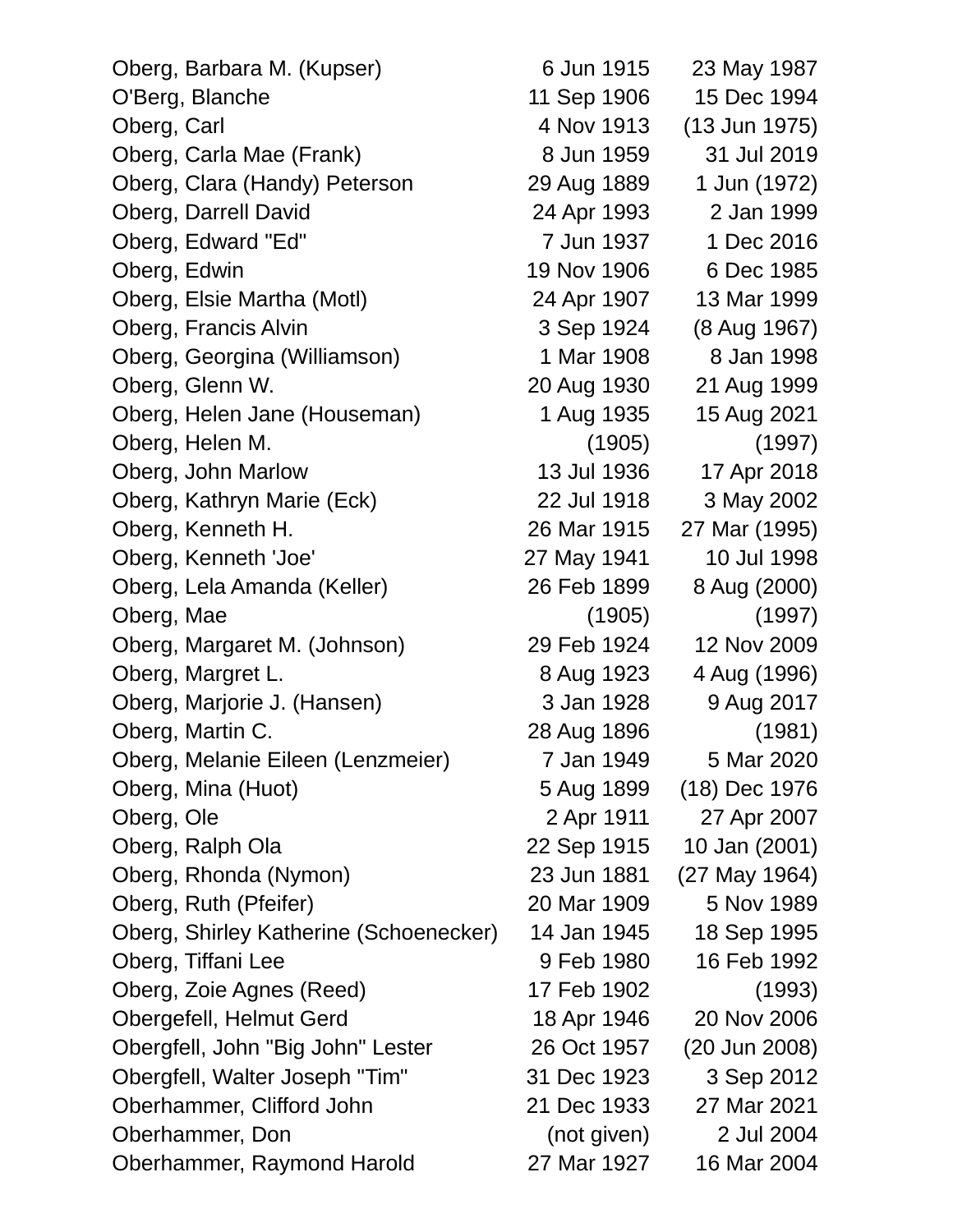Oberhammer, Ruth Marie (Keil) 26 Sep 1931 13 Jan 2021 Oberhauser, Emilie R. (Keller) 28 Nov 1901 (25) Jan 1972 Oberhauser, Karen (Choutka) 1953 19 Jul 2021 Oberhauser, Max J. 14 Apr 1894 (15) Sep 1960 Oberheu, August Carl 15 Sep 1886 1 Jul 1952 Oberhofer, Eva (Schmierer) 30 Apr 1914 25 Apr (1993) Oberhofer, Frank 16 Nov 1927 22 Jun 2017 Oberhofer, Matthew Ulysses 23 Feb 1932 11 Dec 2014 Oberhoffner, Louise (Sr. Louise) 1928 29 May 2015 Oberholtzer, Fred E. (1906) 8 Mar 1988 Oberholtzer, Gertrude O. (Bjork) 19 Mar 1916 4 Oct 1998 Oberholtzer, Ivor Ross 13 Oct 1932 14 Apr 1990 Oberholtzer, Lynn L. 27 May 1907 (Jan 1989) Oberkirsch, Perpetua "Bella" EW 12 Feb 1928 10 Apr 2020 Oberlander, Adam 27 Nov 1868 28 May 1923 Oberlander, Adam 29 Apr 1910 23 Sep 2005 Oberlander, Adam 20 Jan 1901 27 Feb 1989 Oberlander, Adam 23 Oct 1893 21 Jan 1985 Oberlander, Adam 5 Jul 1887 (not given) Oberländer, Adam (not given) 28 May 1923 Oberlander, Adam A. 20 Nov 1904 2 Oct (1980) Oberlander, Albert Clarence 29 Aug 1929 14 Sep 2018 Oberlander, Alvin J. (Al) 7 Feb 1928 31 Dec 1983 Oberlander, Alvina Mabelle BH 2 Feb 1906 9 Oct 2002 Oberlander, Ann (Skokan) 13 Sep 1919 27 Nov 2000 Oberlander, Anna Mae (Ben) 22 Mar 1932 7 Mar 2019 Oberlander, Arlen R. 29 Oct 1937 27 Dec 2014 Oberlander, Arlie "Sonny" Theo 2 Nov 1934 25 Apr 2016 Oberlander, Arthur 30 Nov 1915 9 Mar 2007 Oberlander, Arthur E. 23 Apr 1926 23 Mar 1999 Oberlander, Arthur W. 2006 7 Jan 1920 7 Feb 2006 Oberlander, Barbara (Opp) 23 Nov 1906 30 Dec 1998 Oberlander, Bennie 1 Mar 1916 18 Feb 2003 Oberländer, Bertha (Buschsischea) 1 Dec 1857 (16 May 1917) Oberlander, Betty (1933) 23 Oct 2007 Oberlander, Christian 25 Nov 1902 7 Apr 1986 Oberlander, Christian 27 Sep 1898 15 Sep 1979 Oberlander, Christina (Klingman) 22 Nov 1905 20 Feb 2000 Oberlander, Christine (Brosse) 17 Jul 1869 13 Mar 1925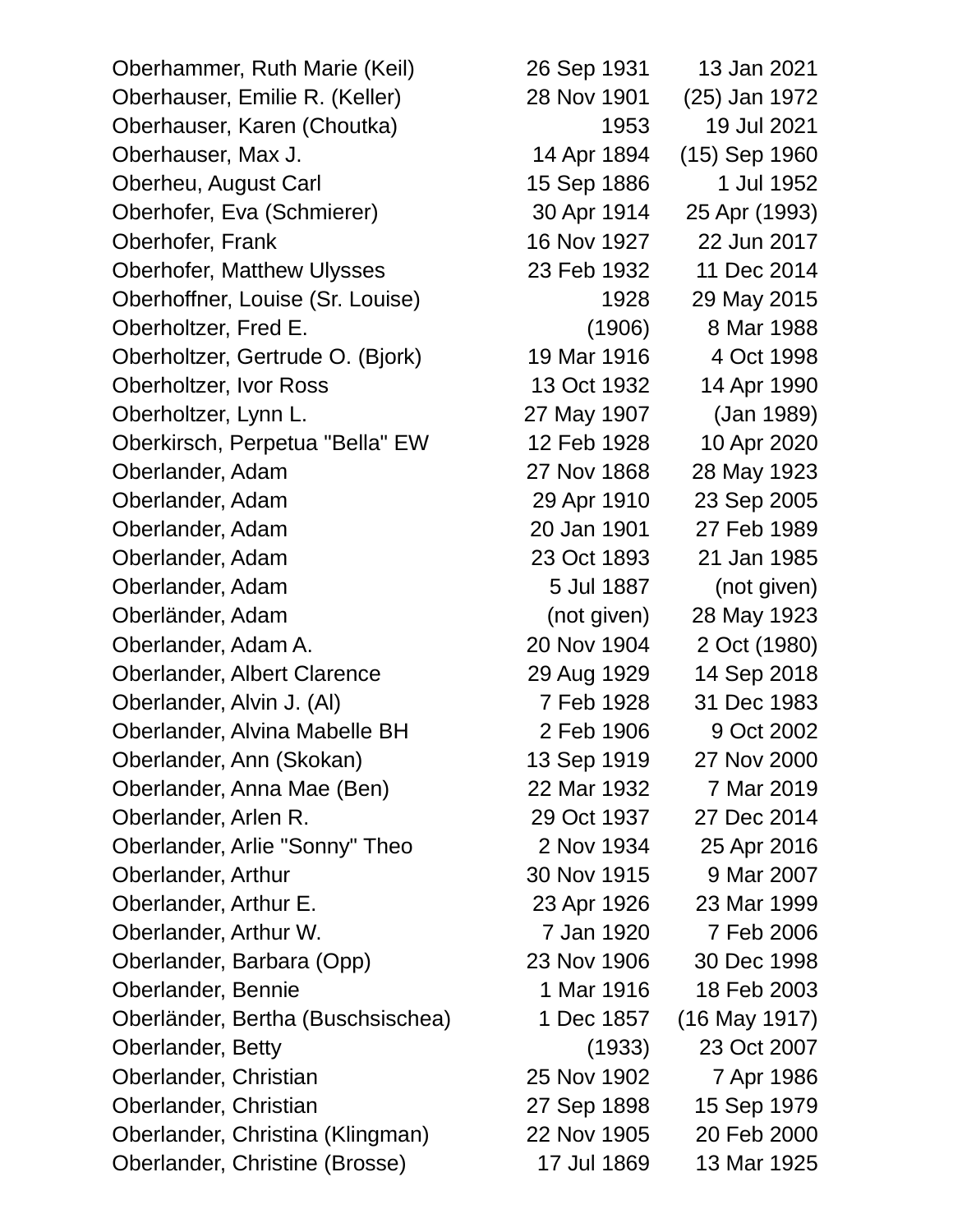Oberlander, Christine (Wanner) 11 Sep 1894 12 May (1977) Oberlander, Clara Christine (Schmitt) 29 Dec 1912 9 Mar 2007 Oberlander, Clara K. (Schlaht) 15 Jun 1913 17 Jan 2003 Oberlander, Clarence William 16 Oct 1943 15 Mar 2019 Oberlander, Dale 17 May 1940 21 Aug (1977) Oberlander, Debra L. "Deb" 13 Jun 1953 4 Jul 2007 Oberlander, Delores Elenora (Kroll) 4 Jul 1929 12 Sep 1995 Oberlander, Don 5 Feb 1961 3 Oct 2003 Oberlander, Donald Dale 1 Jun 1932 15 Mar 2011 Oberlander, Donelda Jeane (Wieland) 2 May 1924 22 Oct 2010 Oberlander, Donna (Scallan) 16 May 1899 30 Mar 2008 Oberlander, Dorothea (7 Mar 1857) 22 Mar (1932) Oberlander, Dorothy Ann 25 Jul 1938 9 Mar 2021 Oberlander, Durwood L. 29 Apr 1930 17 Jun 2016 Oberlander, Ed 19 Jul 1908 6 Jan 1988 Oberlander, Edna Evelyn (Moore) 25 Apr 1912 26 May 1994 Oberlander, Edward 17 Jun 1927 (20 May 1976) Oberlander, Edward "Ed" 19 Jul 1908 6 Jan 1988 Oberlander, Edward E. 28 Nov 1912 30 Oct (1981) Oberlander, Edward Robert 10 Dec 1909 15 Dec (1992) Oberlander, Edwin "Ed" 26 Jun 1934 23 May 2020 Oberlander, Elaine M. (Morlock) 14 Mar 1943 29 Jan 2011 Oberlander, Emanuel "Manny" 25 Dec 1937 29 May 2007 Oberlander, Emelia (Schuh) Schmidt 28 Jan 1887 (20 Mar 1950) Oberlander, Emil 27 Jun 1903 18 Sep (1987) Oberlander, Emma (Bauer) 5 Jul 1901 22 Dec 1978 Oberlander, Emma (Dockter) 20 Mar 1905 20 Mar 2000 Oberlander, Emma S. (Sprenger) 25 Dec 1908 6 Jul 1992 Oberlander, Emma Strehle 18 Feb 1901 (27 Aug 1989) Oberlander, Ernest 15 Dec 1907 7 Apr (1972) Oberlander, Esther (Ost) 17 Mar 1925 4 May 2016 Oberlander, Eugene Edelbert 16 Mar 1922 (Oct 1987) Oberlander, Eva (Zuern) 16 Aug 1882 18 May 1929 Oberlander, Evelyn (Kurtz) 8 Jul 1924 6 Jul 2010 Oberlander, Fred 4 Jun 1902 28 Apr (1978) Oberlander, Fred 15 Aug 1888 (22 Apr 1948) Oberlander, Fred 17 Aug 1911 1995 Oberlander, Freda (Heiser) 12 Oct 1896 (1958) Oberlander, Frederick "Fred" 13 Apr 1916 14 Jul 1928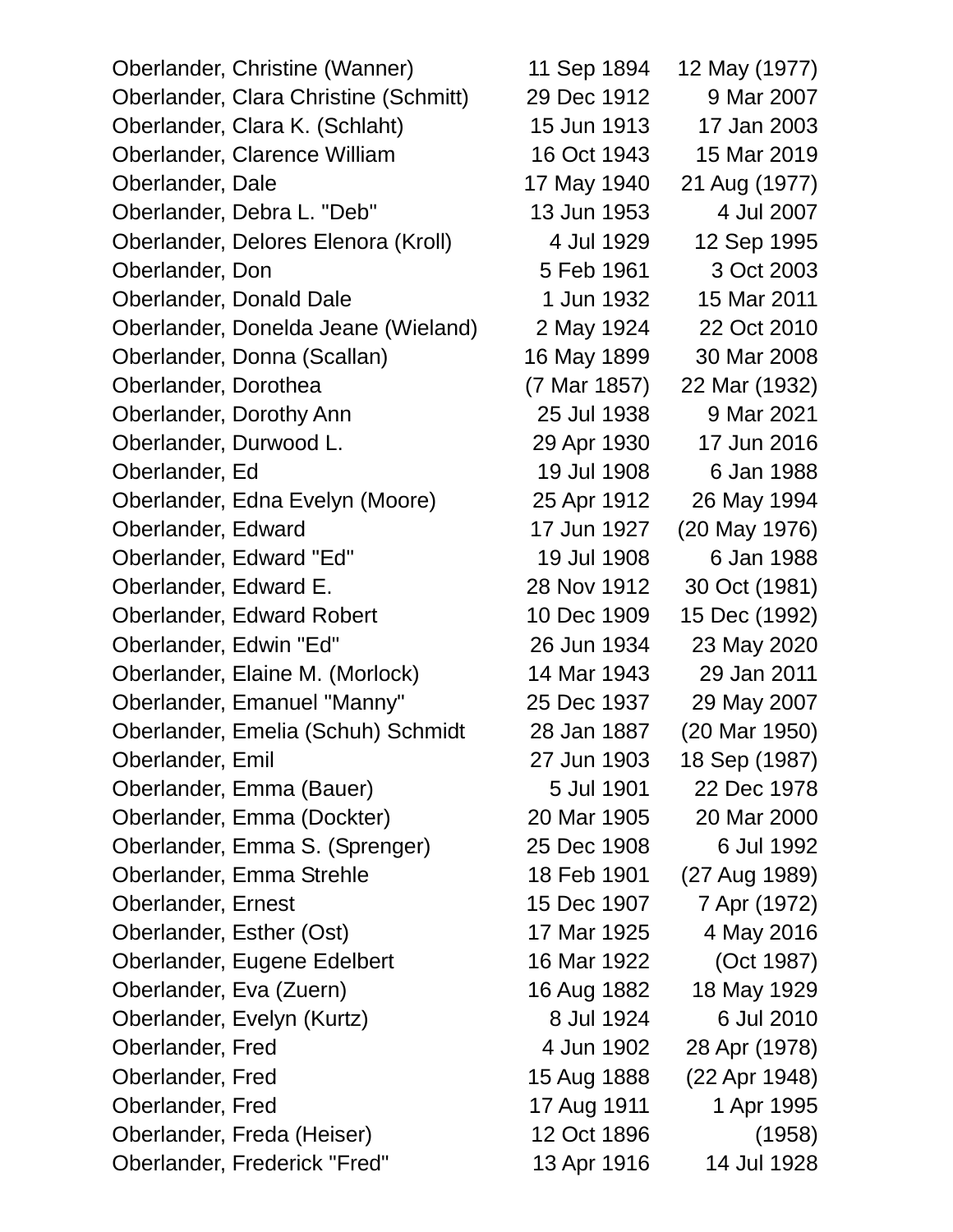Oberlander, Gary 7 Nov 1941 18 Jan 2014 Oberlander, George C. 4 Jul 1879 9 Jul 1954 Oberlander, George H. 27 Oct 1931 6 Mar 2015 Oberlander, Gottlieb 31 Dec 1902 31 Mar (1978) Oberlander, Gust 14 Mar 1911 (11 Feb 1979) Oberlander, Harold "Dutch" 3 Jan 1924 8 Feb 2002 Oberlander, Harvey 16 Jun 1942 28 Jul 1992 Oberlander, Helen (Schuetzle) 10 Oct 1932 7 Sep 2018 Oberlander, Henry 2 Feb 1886 26 Jun 1941 Oberlander, Henry T. Aug 1901 24 May (1957) Oberlander, Herbert Ludwig 19 Apr 1921 13 Sep 2001 Oberlander, Herbert Wilhelm (1932) 17 Feb 1998 Oberlander, Hilbert "Bert" E. 29 Dec 1939 26 May 2012 Oberlander, Ida (Oster) 21 Aug 1904 20 May 1985 Oberlander, Jacob 23 Jun 1900 28 Oct (1974) Oberlander, Jacob 5 Sep 1893 6 Jun 1984 Oberlander, Jacob A. 2 Aug 1900 3 Nov (1974) Oberlander, Jewell Esther (Anderson) 23 Nov 1932 13 Dec 2004 Oberlander, Joann "Jody" L. (Helder) 29 Mar 1931 11 Dec 2012 Oberlander, Johannes Simon 10 Feb 1878 17 Dec (1955) Oberlander, John 14 Dec 189626 May (not given) Oberlander, John A. 21 Oct 1923 30 Dec 1997 Oberlander, Joseph 19 Jan 1872 (1950) Oberlander, Julianna (Weippert) 21 Nov 1901 16 Nov 1988 Oberlander, Julinda (Sailer) 16 Mar 1923 15 Nov 1994 Oberlander, Justina (Burkhardt) 16 Feb 1882 22 Dec (1968) Oberlander, Katherine (Aman) 14 Nov 1897 30 Jun 1960 Oberlander, Leonard E. 25 Jul 1936 18 Dec 2020 Oberlander, Leontina Bertha (Kuhn) 7 Sep 1902 6 May 1983 Oberlander, LeRoy A. 20 Oct 1934 17 Jun 2018 Oberlander, LeRoy Louis 9 Jul 1928 (1986) Oberlander, Linda A. (Brunnemeyer) 13 May 1944 29 Mar 1992 Oberlander, Louie 13 Feb 1927 11 Mar 2015 Oberlander, Louis 5 Jul 1896 19 Jun 1971 Oberlander, Lydia (Himmerich) 19 Sep 1903 26 Oct 1999 Oberlander, Magdalena (Graf) 28 Dec 1909 23 Feb 1994 Oberländer, Magdalena (Knöpfle) 29 Nov 1900 7 Mar 1927 Oberlander, Margaret E. 20 Apr 1884 (16 Jun 1968) Oberlander, Marie Emilia (Altmann) 1 Jul 1877 (6) May 1955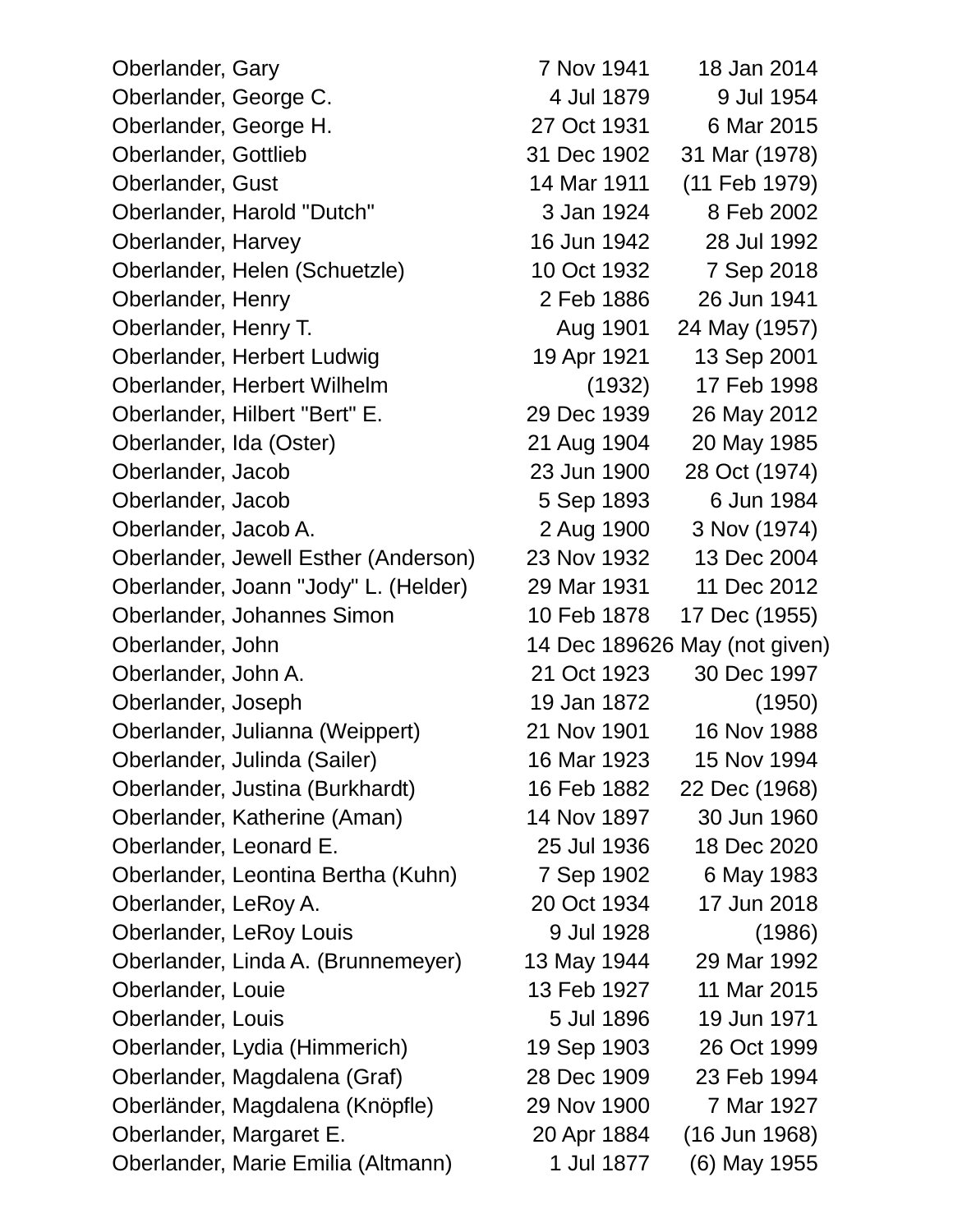| Oberlander, Marilyn (Holland)          | 17 May 1936 | 18 Apr 2010   |
|----------------------------------------|-------------|---------------|
| Oberlander, Martha (Stienbach)         | 29 Sep 1902 | 4 Nov 1992    |
| Oberlander, Martha M. (Christman)      | 2 Nov 1920  | 4 Apr 2000    |
| Oberlander, Marvin                     | 24 Oct 1925 | 14 Jul 2014   |
| Oberlander, Marvin                     | 31 Dec 1928 | 20 Oct 1967   |
| Oberlander, Mary (Haugen)              | 30 Aug 1929 | 20 Aug 2018   |
| Oberlander, Mary (Wurtele)             | 2 Jul 1904  | (not given)   |
| Oberlander, Mary Ellen (Eckler)        | 9 Feb 1938  | 21 Apr 2011   |
| Oberlander, Mary Ellen (Watson)        | 17 Jan 1944 | 11 Jan 2007   |
| Oberlander, Mary Lou HW                | 2 Mar 1914  | 20 Feb 1985   |
| Oberlander, Michael George             | 15 Oct 1881 | 29 Jan 1959   |
| Oberlander, Milbert                    | 19 May 1933 | 6 May (1971)  |
| Oberlander, Olga (Schultz)             | 8 Apr 1902  | 11 Oct 1994   |
| Oberlander, Oliver C.                  | 24 Aug 1919 | 3 Dec 1996    |
| Oberlander, Otto                       | 19 Oct 1929 | 4 Feb 2008    |
| Oberlander, Otto                       | 28 Mar 1911 | 25 Mar (1972) |
| Oberlander, Paul                       | 31 Aug 1905 | (Mar 1985)    |
| Oberlander, Paul                       | 7 Aug 1898  | 7 Aug (1972)  |
| Oberlander, Pauline (Klein)            | 31 Dec 1891 | 30 Jul 1968   |
| Oberlander, Pauline Rose (Mauck)       | 30 May 1912 | 13 Dec 1995   |
| Oberlander, Peter                      | 3 Oct 1853  | (24 Mar 1933) |
| Oberlander, Peter P.                   | 12 Aug 1882 | 19 Sep 1965   |
| Oberlander, Raymond Christ             | 27 Mar 1929 | 10 Jul 2019   |
| Oberlander, Raymond Johannes "Ray"     | 22 Apr 1923 | 19 Jan (2000) |
| Oberlander, Richard                    | 13 Sep 1950 | 6 Feb 2002    |
| Oberlander, Richard "Dick"             | 26 Jan 1929 | 9 Dec 2004    |
| Oberlander, Richard "Rick"             | 16 Dec 1949 | 18 Oct 2020   |
| Oberlander, Roanna Jeanette (Trantham) | 9 Dec 1934  | 23 Apr 2006   |
| Oberlander, Robert "Obie" Philip       | 9 Jan 1943  | 29 Aug 2015   |
| Oberlander, Roger                      | 23 Feb 1939 | 22 Jul 2008   |
| Oberlander, Rose Agnes (Englert)       | 16 Feb 1909 | (30) Sep 1948 |
| Oberlander, Rudy L.                    | (1922)      | 13 Apr 1966   |
| Oberlander, Ruth I. (Fercho)           | (1918)      | 26 Feb 1983   |
| Oberlander, Samuel                     | 30 Aug 1906 | 26 Jan 1982   |
| Oberlander, Selma (Shauf) Schwartz     | 24 May 1911 | 16 Apr 1996   |
| Oberlander, Sophia (Kallenberger)      | 30 Oct 1880 | 23 Dec 1979   |
| Oberlander, Theodore                   | 18 May 1909 | 10 Jun 1982   |
| Oberlander, Theodore                   | 23 May 1929 | 24 May 1985   |
| Oberlander, Timothy K.                 | 19 Dec 1960 | 24 Oct 2001   |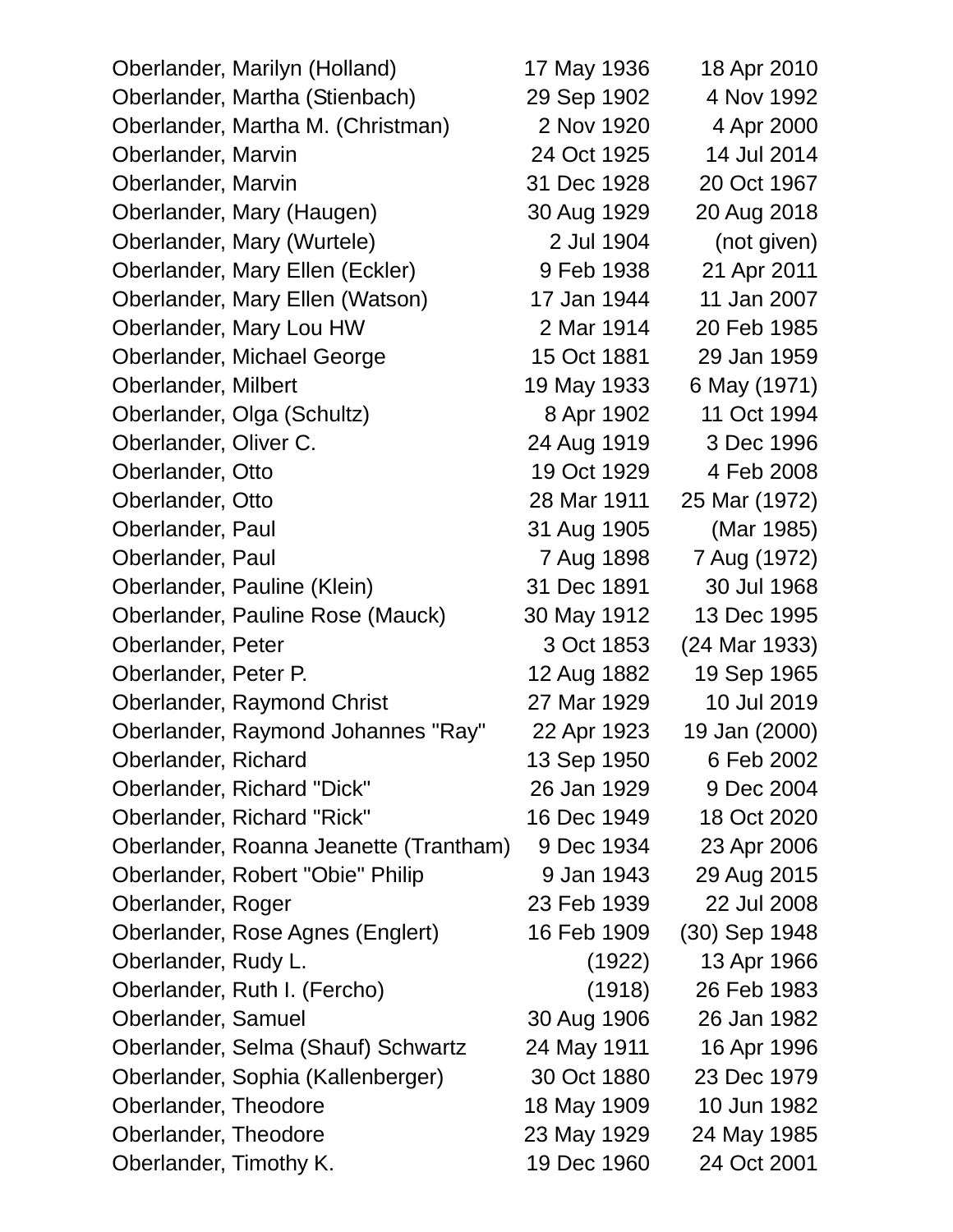| Oberlander, Vera C. (Herrmann)      | 11 Oct 1920  | 12 Mar 2002   |  |
|-------------------------------------|--------------|---------------|--|
| Oberlander, William                 | (5 Jan) 1884 | 28 May (1942) |  |
| Oberlander, William                 | 4 Feb 1920   | (29 Sep 1985) |  |
| Oberlander, William "Bill" A.       | 3 Aug 1925   | 27 May (2008) |  |
| Oberlander, William M.              | 24 Nov 1918  | 11 Jul 2002   |  |
| Oberlander, Winona Annetta (Widmer) | 9 Apr 1931   | Apr 2009      |  |
| Oberle, Carson Joseph Leifur        | 14 Feb 2000  | 2 Jan 2001    |  |
| Oberle, Clayton Nicholas            | 10 Jul 1917  | 22 May 2000   |  |
| Oberle, Esther M. (Kimpler)         | 1 Mar 1918   | 11 Sep 2016   |  |
| Oberle, Frances (Geschwentner)      | 13 Apr 1946  | 20 Feb 2011   |  |
| Oberle, John Robert                 | 25 Nov 1957  | 18 Aug (1999) |  |
| Oberle, Lois Jeanne                 | 7 Jun 1929   | 30 Nov (1999) |  |
| Oberling, Carlin                    | 11 Dec 1922  | 22 Nov 1999   |  |
| Oberling, Elizabeth Mae (Rinckel)   | (1895)       | 25 Jul 1994   |  |
| Oberlitner, Agnes (Gross)           | 5 Sep 1912   | 5 Aug 1999    |  |
| Obermann, Eugen                     | 27 Feb 1924  | 20 Jan 2008   |  |
| Obermeier, Anna (Bjerke)            | 5 Aug 1896   | 28 Aug 1994   |  |
| Obermeier, Betty (Phelps)           | 20 Jun 1921  | 12 Jul 2018   |  |
| Obermeier, Bruce William            | 25 Mar 1954  | 19 May 2020   |  |
| Obermeier, Carl "Fritz" Frederick   | 2 Aug 1930   | 27 Dec 2017   |  |
| Obermeier, Clayton Godrey           | 9 Feb 1920   | 5 Nov 2007    |  |
| Obermeier, Dale                     | 28 Mar 1928  | 20 May 2015   |  |
| Obermeier, Donald "Don" William     | 16 Jan 1925  | 5 Apr 2018    |  |
| Obermeier, Elmer Carl               | 26 Apr 1926  | 27 Jan 2000   |  |
| Obermeier, Frederick William        | 23 Dec 1888  | 17 Sep 1945   |  |
| Obermeier, Gregory "Greg" Gene      | 16 Jan 1962  | 27 Mar 2012   |  |
| Obermeier, Lorie "Lori" (Reppe)     | 12 Jul 1967  | 11 Jun 2007   |  |
| Obermeier, Lydia Louise (Kramer)    | 21 Feb 1894  | 25 Feb (1982) |  |
| Obermeier, Marcella Mae (Howard)    | 29 Oct 1927  | 8 Mar 2021    |  |
| Obermeier, Paul T. "Obe"            | 28 Jan 1957  | 7 Jun 2017    |  |
| Obermeier, William Vern "Bill"      | 30 Oct 1928  | 5 Nov 2009    |  |
| Obermeyer, Alice Mae (Schlichting)  | 23 May 1908  | 30 Dec 1993   |  |
| Obermeyer, Arlene R.                | 30 Apr 1929  | 24 Apr (1992) |  |
| Obermeyer, Boyd Otto                | 28 Nov 1909  | 28 Apr 1998   |  |
| Obermeyer, Gordon G.                | 23 Aug 1940  | 28 Sep 2007   |  |
| Obermeyer, Lawrence Byron           | 19 Mar 1930  | 28 Aug 2015   |  |
| Obermeyer, Mary (Reible)            | 7 Aug 1902   | 14 Jun 2001   |  |
| Obermeyer, Mary Ellen               | (1941)       | 16 Sep (2006) |  |
| Obermeyer, Otto E.                  | 29 Jan 1912  | 26 Feb 2000   |  |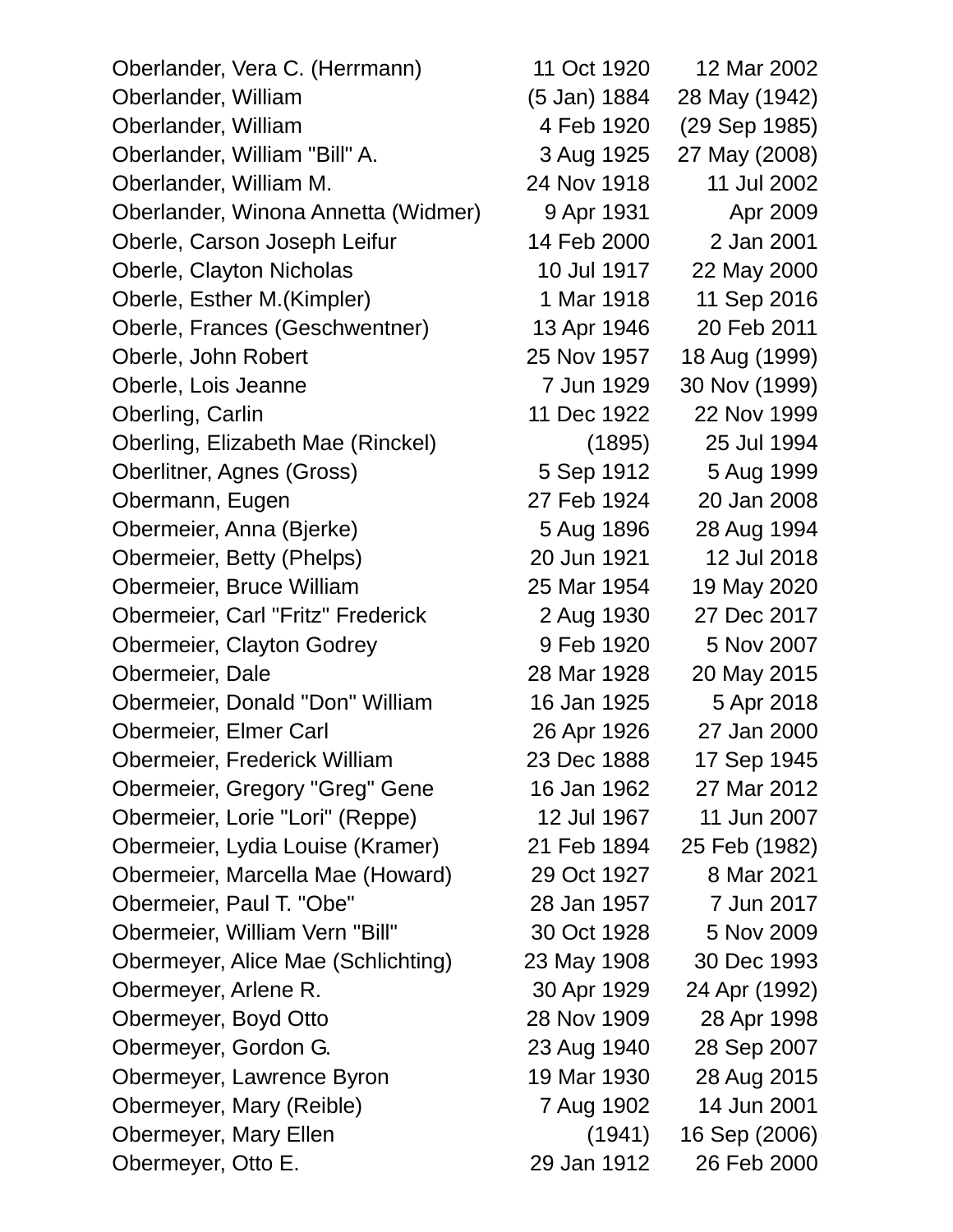Obermeyer, Robert L. (1928) 13 Sep 2008 Obermeyer, Rose (Gohl) 11 Dec 1904 (14 Jun 1974) Obermeyer, Ruth Evelyn (Moberg) 12 Apr 1912 30 Dec 2008 Obermier, Ronald Norman 6 Feb 1941 23 Nov 1997 Obermiller, Adam 5 Sep 1861 12 Apr (1943) Obermiller, Alvina (Kohoutek) 5 Jul 1900 (1979) Obermiller, Anna Maria (Derr) 6 Mar 1866 (1953) Obermiller, Harold R. 23 Aug 1949 28 Jan 2015 Obermiller, Helena (Schley) 4 Jul 1875 (not given) Obermiller, Kenneth D. (1962) 22 Nov 2003 Obermiller, Llwellyn 24 Jan 1917 9 Jul 1999 Obermire, Connie Rae (Bentson) 23 Aug 1943 9 Jul 2001 Obermire, Katherine (1834) (19 May 1908) Obermoller, Helen (Lindemann) 28 Jun 1927 10 Mar 2009 Obermueller, Arnold Theodore 'Slug' 8 Jul 1920 6 May 2000 Oberndorf, Susan Marie (Tersteeg) (not given) 16 Mar (1995) Oberndorfer, Emma (Vogel) (1927) 25 Apr 2005 Oberosler, Ernest G. 3 Jun 1922 (Jun 2001) Oberschulte, Frederick Louis 17 Sep 1887 25 Oct 1972 O'Berski, Adeline G. (not given) 7 Dec (2000) Oberst, Ethan Orion 7 Aug 1982 2 Mar 2000 Oberst, John P. 11 Apr 1929 6 Dec 2016 Oberst, Linda (Stuck) 14 May 1909 16 Jun 2008 Oberst, Mary Magdalena (Miller) 5 Dec 1918 25 Feb 2010 Oberst, Ronald Bennett (1923) (16 Jul 1998) Oberst, Veronica (Doll) 30 Jan 1929 20 Jun 2021 Oberst, Victoria Pearl (Seiben) 8 Jun 1929 16 Aug 2013 Obersteiner, Peter Paul 16 Jun 1936 30 May 2021 Obert, Robert Michael (not given) 17 Apr 2011 Oberthier, Anna (Wild) 17 Mar 1902 17 Dec 1998 Oberwallner, Antonie 13 May 1907 12 Jan (1999) Oberweiser, Carol (Townsend) 8 Aug 1927 10 Mar 2021 Oberweiser, John "Jack" E. 14 Apr 1925 10 Jan 2021 Oberweiser, Richard "Obe" Donald 31 Oct 1952 18 Feb 2018 Oberwitte, Grover Frederick (1916) 30 Oct (1997) Obie, Bernard 7 Apr 1918 17 May 2003 Obie, Louie (1915) (23 Oct 1973) Obie, Marlin T. 21 Oct 1924 22 Jul 1999 Obie, Willard W. 30 Oct 1932 14 Apr (2007)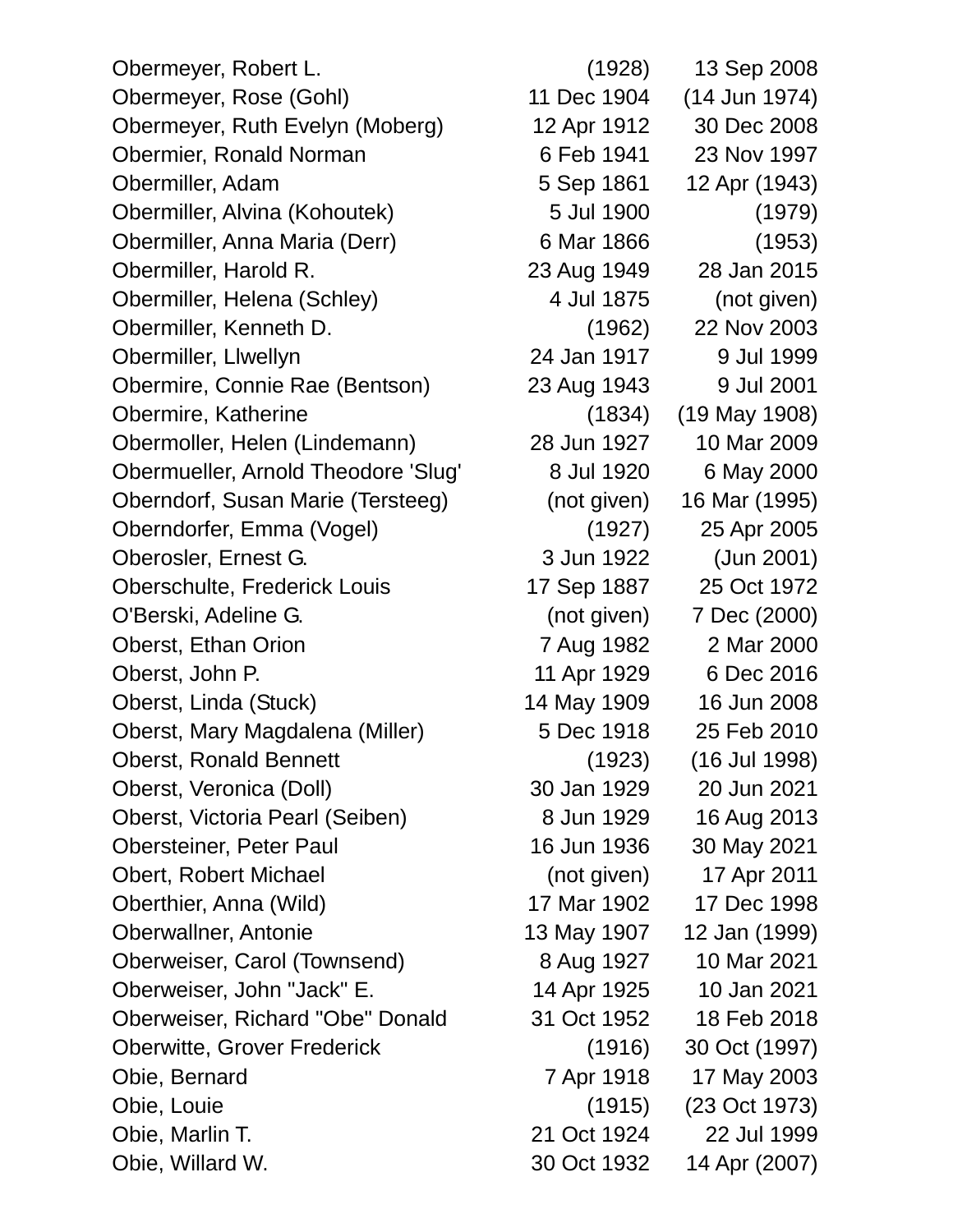| Oblak, Linda Jean (Taylor)              | (1947)      | 14 Sep 2000   |
|-----------------------------------------|-------------|---------------|
| Oblander, Allan "Al" W.                 | 20 Jan 1933 | 7 Aug 1999    |
| Oblander, Anna Elizabeth (Kraft)        | 9 Jun 1882  | (7) Feb 1953  |
| Oblander, Darlene Eleanor (Worthington) | 9 Nov 1928  | 14 Sep 2014   |
| Oblander, Doris (Kuykendall) Peck       | 30 Dec 1936 | 25 Apr 2018   |
| Oblander, Elizabeth (Burkart)           | 17 Feb 1908 | 16 Sep 1995   |
| <b>Oblander, Ernest Fred</b>            | (not given) | 17 Jan 2019   |
| Oblander, Esther (Weidner)              | 26 Jul 1913 | 8 May 2011    |
| Oblander, Esther P. (Iffland)           | 25 Jul 1911 | 24 Aug 1999   |
| Oblander, Eugene "Tommy" OT             | 16 Feb 1940 | 17 Oct 2021   |
| Oblander, Fred                          | 16 May 1877 | 8 Feb 1956    |
| Oblander, Geneva (Eagon)                | 23 May 1928 | 9 Feb 2009    |
| Oblander, Geneva F. (Eagon)             | 23 May 1928 | 9 Feb 2009    |
| Oblander, George J.                     | 11 Dec 1902 | 10 Jan 1994   |
| <b>Oblander, Gottfried</b>              | 24 Mar 1892 | 18 Jul 1949   |
| Oblander, Harold D.                     | 8 Feb 1927  | 16 Oct 2001   |
| Oblander, Herman                        | 15 Aug 1918 | 3 Nov 2016    |
| Oblander, Hilda (Fritzler)              | (1908)      | 25 Mar 1998   |
| Oblander, Jacob                         | 16 Sep 1907 | (19 Jul 1968) |
| Obländer, Konrad                        | 6 Jan 1874  | 16 May (1947) |
| Oblander, Leon                          | 31 May 1919 | (24 Mar 1991) |
| Oblander, Loretta Vivian (Herndon)      | 12 Aug 1918 | 24 Sep 1993   |
| Oblander, Lydia (Hofferber)             | 31 Mar 1903 | 28 Aug 1993   |
| Oblander, Maria (Sagel)                 | 17 Oct 1873 | 1 Nov 1951    |
| Oblander, Mollie (Pauley) Meyer         | 26 Nov 1906 | 25 Mar (1990) |
| <b>Oblander, Raymond Carl</b>           | 16 Dec 1926 | 20 Aug 2020   |
| <b>Oblander, Robert Lee</b>             | 28 Oct 1925 | 17 Dec 2010   |
| Oblander, Rose M. (Anderson             | 31 Oct 1919 | 10 Sep 2008   |
| Oblander, Walter J.                     | 29 Jul 1928 | 2 Jun 2020    |
| Oblander, William                       | 16 Dec 1919 | 6 Jun 1952    |
| Oblander, William 'Bill'                | 23 Jun 1912 | 17 Feb 1993   |
| Obleman, Jack Kitchener                 | 23 Jun 1916 | 17 Sep 1997   |
| Obleman, Pearl Margaret (Schempp)       | 23 Aug 1957 | 24 Nov 2021   |
| Oblender, Amelia (Feck)                 | 15 Mar 1889 | (23) Feb 1972 |
| Oblender, Ella Houck                    | 26 Jul 1916 | 14 Dec 2014   |
| Oblender, George C.                     | 4 Jul 1879  | (9) Jul 1954  |
| Oblender, Herbert                       | 14 Sep 1917 | (18) Dec 1971 |
| Oblender, Herman E.                     | (1920)      | (7 Mar 1989)  |
| Oblender, Phyllis (Wogan)               | (not given) | 7 Mar 1958    |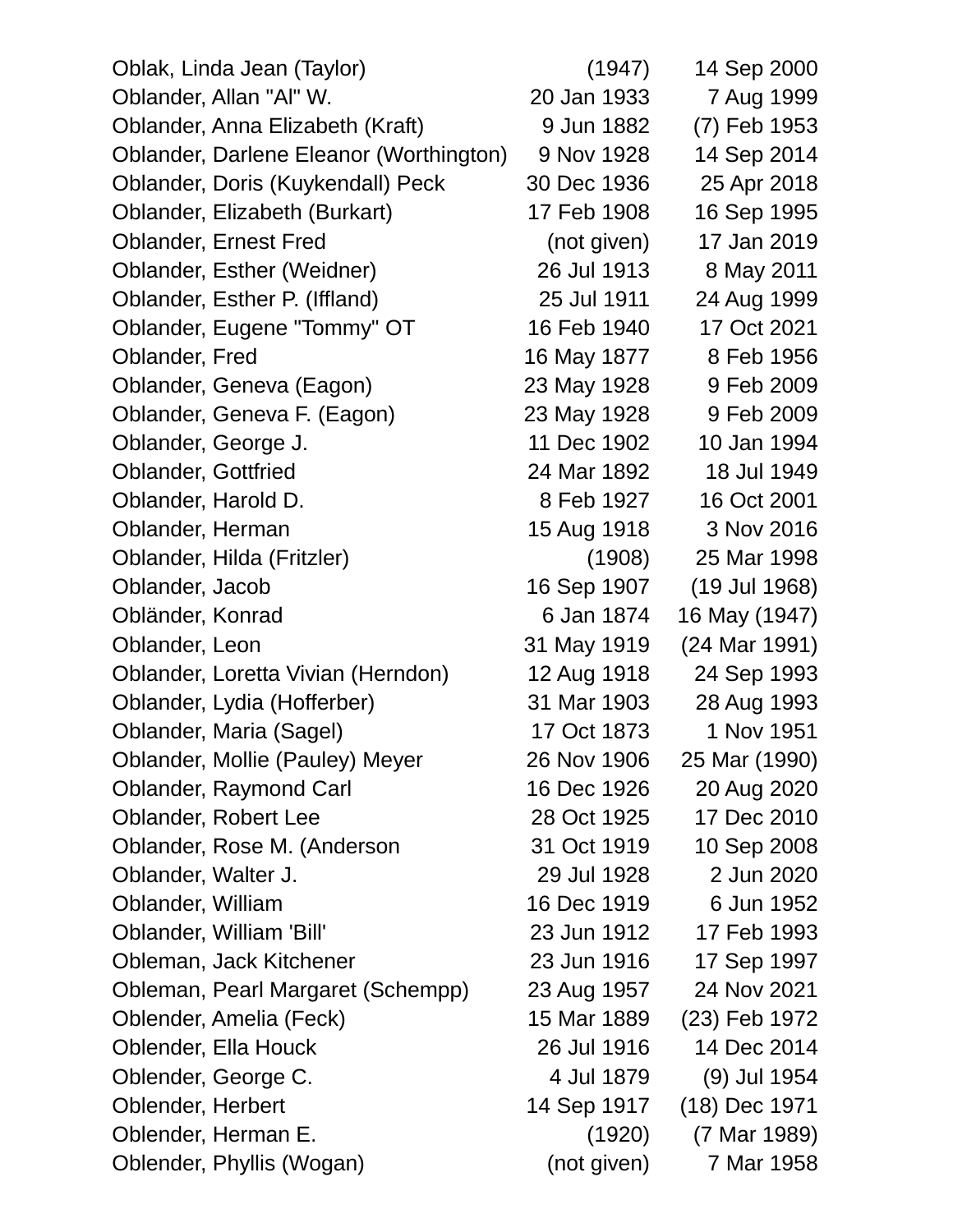| Oblender, Reuben A.                       | (1913)      | 13 Nov (1986) |
|-------------------------------------------|-------------|---------------|
| O'Bleness, Ivan S.                        | (1904)      | 11 Oct (1999) |
| Oblinder, Erna (Heck)                     | 3 Sep 1924  | 12 Apr 2004   |
| Oborowski, Eduard                         | 14 Jan 1935 | 27 Jul 1988   |
| Oborowsky, Mildred "Millie" MD            | 25 Feb 1955 | 2 Feb 2021    |
| O'Boyle, Francis Craig                    | 17 Dec 1956 | 29 Dec 2010   |
| O'Boyle, Helen Bernadette (Bachmeier)     | 19 Apr 1935 | 7 Jun 2009    |
| O'Boyle, Michael                          | 8 Jul 1938  | (2000)        |
| O'Boyle, Robert Francis                   | 31 Mar 1930 | 5 Mar 1994    |
| Obr, Darlene (Schaffer)                   | 25 Nov 1927 | 26 Feb 2011   |
| Obr, Edward E.                            | 29 Aug 1916 | 27 Apr (1991) |
| Obr, Helen                                | 23 Mar 1919 | 5 Nov 2007    |
| Obr, Helen A.                             | 6 Nov 1910  | 12 Apr 2000   |
| Obr, Joseph V.                            | (1918)      | 27 Sep 2002   |
| Obr, Norman Ray "Norm"                    | 20 Mar 1940 | 25 Feb 2018   |
| Obrecht, Margaret                         | 5 Sep 1908  | (Feb 1997)    |
| Obrecht, Samuel H.                        | 20 Feb 1905 | 17 Mar (1998) |
| Obregon, Amalia (Rea)                     | 12 Sep 1915 | 20 Nov 2000   |
| Obregon, Daniel "Lazy D" Alego            | 17 Jul 1940 | 29 Aug 2019   |
| Obregon, Raymond Peter                    | 31 Aug 1942 | 4 Aug 2016    |
| Obreiter, Lina Josephine                  | 25 Jul 1925 | 24 Oct 2012   |
| Obrey, Edith V. (Yingling)                | 31 Mar 1918 | 3 Apr (2000)  |
| Obrey, Terry W.                           | 11 Oct 1941 | 11 Jul (1998) |
| O'Briant, Arline Gayle (Bohnet)           | 11 Nov 1936 | 2 Feb 2015    |
| Obridgewitsch, Patricia Ann "Pat" (Bague) | 6 Jul 1947  | 27 Jun 2019   |
| O'Brien Moss, Vera Opal (Jensen)          | 13 Oct 1920 | 31 Aug 1999   |
| O'Brien Peterson, Katherine Marie K       | 31 Aug 1893 | 22 Dec 1998   |
| O'Brien, Agatha "Dolly" (Thiessen)        | 8 Aug 1940  | 12 May 2021   |
| O'Brien, Agnes Rose                       | 17 Jan 1926 | 11 Jan 1997   |
| O'Brien, Al                               | (1920)      | (1998)        |
| O'Brien, Ann                              | 15 Dec 1926 | 22 Jan 2001   |
| O'Brien, Arlene (Ebel) Hoff               | 5 Apr 1929  | 11 Mar (2005) |
| O'Brien, Bernice G. (Chickosky)           | 17 Aug 1925 | 5 Jan 2009    |
| O'Brien, Betty (Schurr)                   | 9 Mar 1916  | 4 Jan 2001    |
| O'Brien, Beverly "Bev" Jean (Henn)        | 22 Apr 1934 | 23 Nov 2017   |
| O'Brien, Beverly J. (Palanuk)             | 14 Sep 1949 | 8 May 2005    |
| O'Brien, Bonita "Bonnie" RS               | 28 Jan 1949 | 10 Apr 2020   |
| O'Brien, Catherine (Stern)                | 4 Mar 1904  | 13 Jul 1993   |
| O'Brien, Cecilia E. (Weinacht)            | 31 May 1916 | 12 Feb 2016   |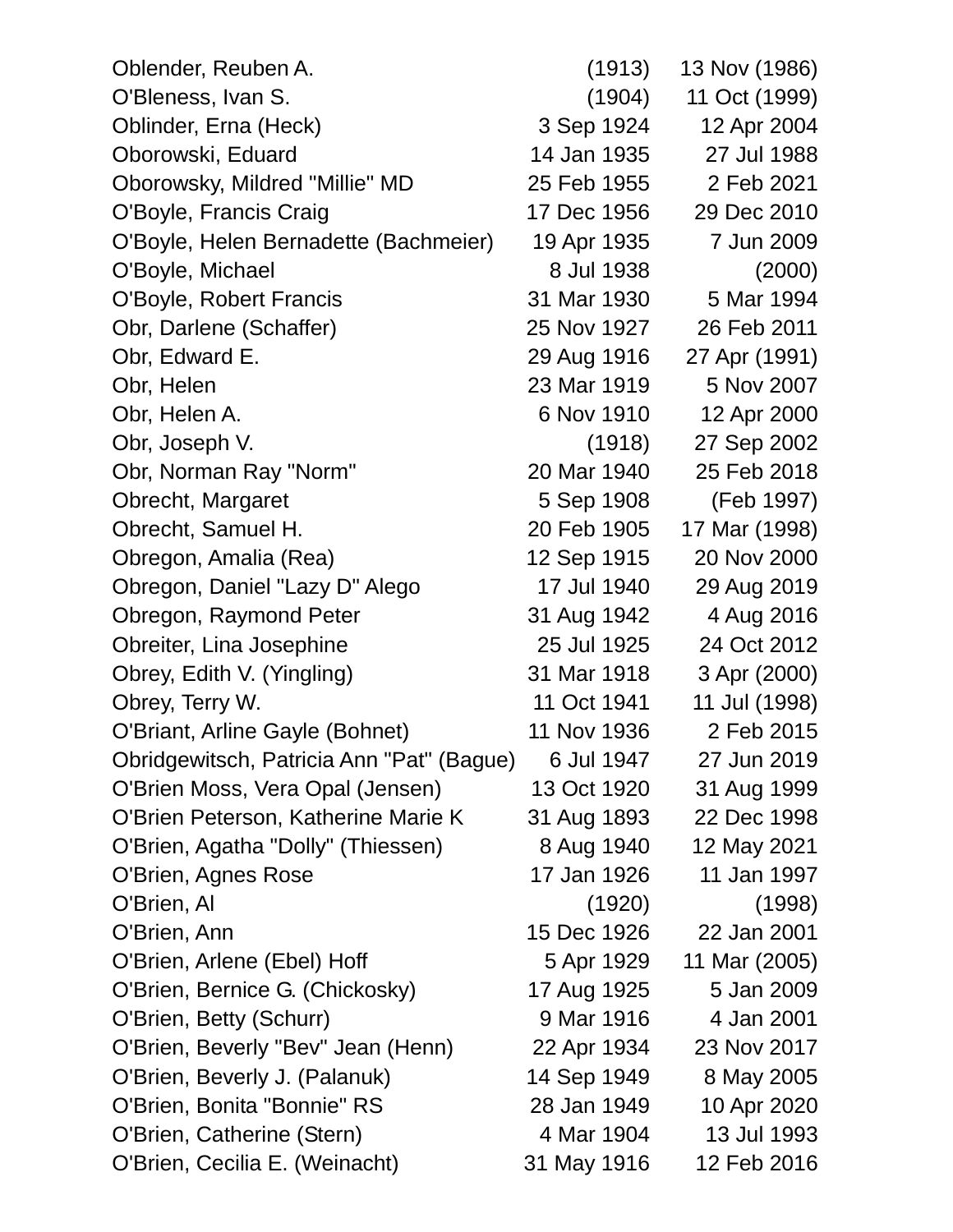O'Brien, Connie Marie (1942) (1997) O'Brien, Corinne "Cay" (Young) 1926 4 Sep 2019 O'Brien, Corinne C. (not given) 6 Oct 2000 O'Brien, Dannie G. (1918) (Jul 1998) O'Brien, Darlene Fay (Miller) 11 Oct 1947 17 Dec 2005 O'Brien, David L. 13 Oct 1922 7 May 2004 O'Brien, David Lee 15 May 1946 2 Jun 2002 O'Brien, Dennis K (1911) (May 1997) O'Brien, Dennis R. 15 Sep 1944 6 Dec 2021 O'Brien, Donald (1920) 6 Sep 2004 OBrien, Donald Kelly (1912) 11 Jul 2000 O'Brien, Dorothy W. 4 Aug 1905 (1998) O'Brien, Drew Scott 26 Feb 1952 16 Dec (1999) O'Brien, Edith C. (Pfeiffer) 12 Aug 1919 30 Mar 2010 O'Brien, Edith Lois 6 aug 1915 (1998) O'Brien, Erna E. (Heupel) 23 Jun 1928 (23 Apr 2001) O'Brien, Evelyn Dorothy (1914) (1997) O'Brien, Evelyn M. (1907) 11 Sep 2002 O'Brien, Florence D. (Thomas) 29 Nov 1919 16 Oct 1998 O'Brien, Florentina "Flo" ZW 30 Aug 1913 25 Aug 2007 O'Brien, Forrest 23 Jul 1929 16 Oct 2020 O'Brien, Francis Nicholas "Nick" 1 Apr 1931 13 Apr 2011 O'Brien, Frank F. 18 May 1917 25 Oct 1999 O'Brien, Gerald "Jerry" Bernard 2 Feb 1942 26 Apr 2016 O'Brien, Gerry 61 Company 1947 2 Oct 1998 O'Brien, Harriett M. 18 Feb 1911 (Aug 2000) O'Brien, Isabel "Izzy" Ann 19 Sep 2004 1 Jul 2019 O'Brien, Jean (Schadel) 2 Feb 1910 (1999) O'Brien, John E. "Jack" (1924) (1997) O'Brien, John F. Jack 31 Aug 1928 18 Apr 2003 O'Brien, Johnnie 9 Jan 1940 2 Jan 2021 O'Brien, Joyce A. (Pitzer) 1933 3 Feb 2015 O'Brien, Julia (Johnson) 16 Dec 1908 20 Jun 2001 O'Brien, Katherine (Vercella) 28 Feb 1912 17 Sep 2002 O'Brien, Leona "Lo" (Niehoff) 5 Jul 1013 (Jun 1999) O'Brien, Lillie Adeline 6 Dec 1929 20 Apr 2000 O'Brien, Lori Ann (Loeschke) 27 Dec 1959 19 Dec 2020 O'Brien, Louis Bernard 11 May 1934 5 Aug 2019 O'Brien, Luther 16 Mar 1908 26 Nov 2002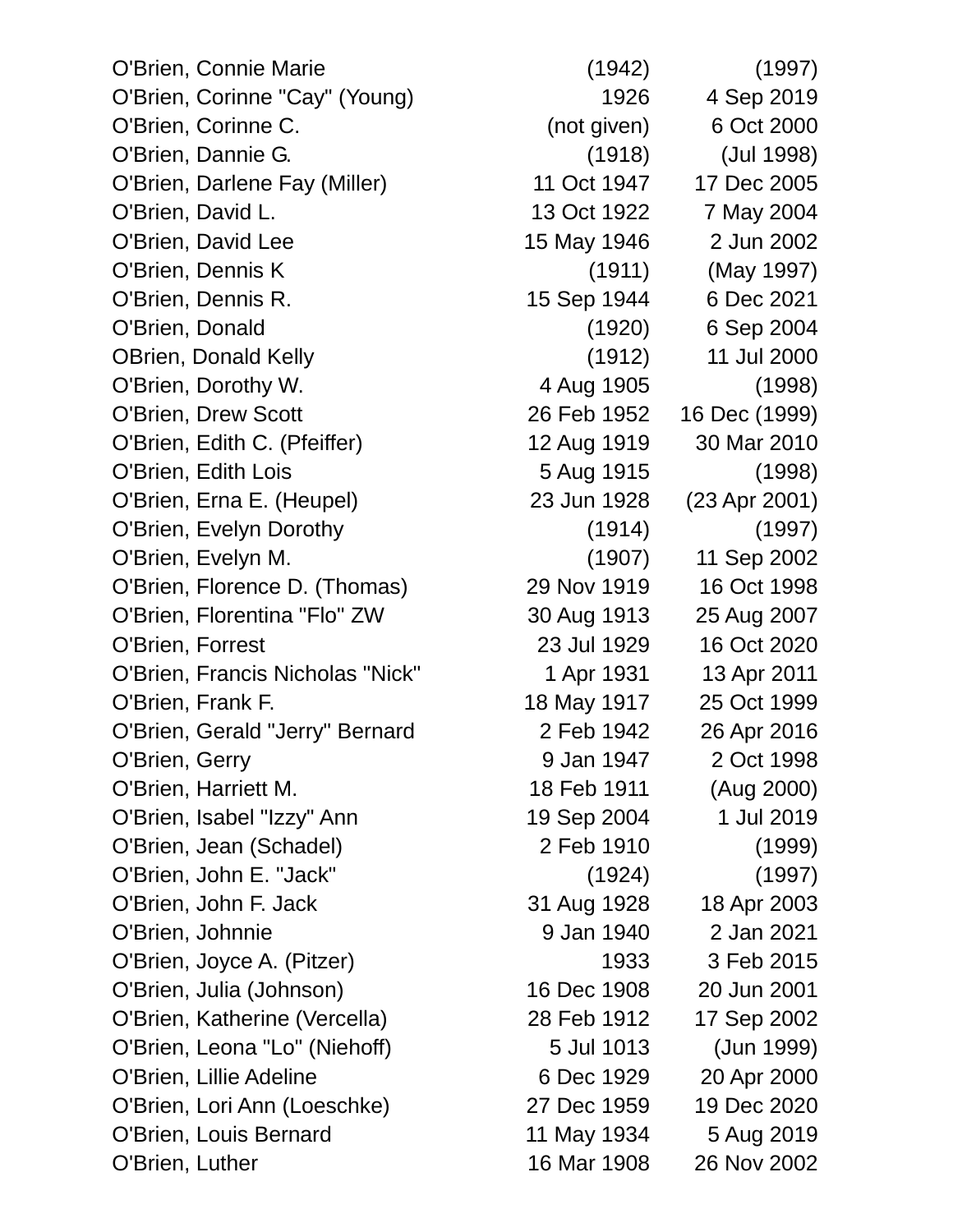| O'Brien, Margaret (Bechtold) Hoffmann  | 12 Oct 1941 | 7 Jun 2013    |
|----------------------------------------|-------------|---------------|
| O'Brien, Marijane R. (Gregory)         | (1922)      | (Apr 1996)    |
| O'Brien, Marion Sophia (Grams)         | (1928)      | 16 Apr 2011   |
| O'Brien, Marlene                       | 18 Jul 1933 | 7 Apr (1997)  |
| O'Brien, Mary Catherine (Thyne)        | 4 Feb 1926  | 29 Nov 2019   |
| O'Brien, Michael H.                    | 19 Aug 1936 | (May 2000)    |
| O'Brien, Michaela "Kaela" Barbara      | 13 Sep 1979 | 6 Nov 1996    |
| O'Brien, Norma Lorraine (Hickson)      | 19 Nov 1914 | 3 Sep 2010    |
| O'Brien, Pat                           | 28 Oct 1926 | 28 May 2010   |
| O'Brien, Patrick "Pat"                 | 21 Aug 1943 | 13 Jun 2000   |
| O'Brien, Paul David                    | 23 Jan 1976 | 29 Apr (1999) |
| O'Brien, Richard F.                    | 14 Aug 1940 | (Sep 1997)    |
| O'Brien, Robert J.                     | (1929)      | 5 Jun 2006    |
| O'Brien, Robert M.                     | 27 Jun 1964 | 18 Sep (1994) |
| O'Brien, Rose (Cinder)                 | 11 Sep 1920 | 27 Jun 2015   |
| O'Brien, Rose (Miller)                 | 24 Sep 1921 | 7 Sep 2015    |
| O'Brien, Sharon "Sherri" (Rosencrans)  | 27 Jul 1938 | 2 Jan 2022    |
| O'Brien, Shirley Mae (Smette)          | 31 Jul 1930 | 22 Nov 2018   |
| O'Brien, Stephanie Irene (Rogich)      | (1941)      | (Dec 1998)    |
| O'Brien, Thomas Amidon                 | 6 Feb 1913  | 20 Apr 2000   |
| O'Brien, Verona Inez (Toman)           | (1922)      | 20 Mar 1999   |
| O'Brien, Virginia                      | 17 May 1897 | 10 Jul 1970   |
| O'Brien, Virginia (Wood)               | 30 Sep 1935 | 11 Dec 2019   |
| O'Brien, Warren J.                     | 12 Jul 1923 | 16 Apr 2004   |
| O'Brien, Wilfred James                 | 25 Jul 1917 | 12 Mar (1997) |
| O'Brien, William F.                    | 23 Feb 1925 | 16 Oct 1996   |
| O'Brien, Wilma V                       | (1916)      | (1999)        |
| O'Brien, Zapopan (Borrego)             | 17 Jun 1932 | 30 Aug 2001   |
| Obrig, Fred J.                         | 2 Dec 1912  | (7 May 1952)  |
| Obrigavitch, Lucy (Folk)               | 21 Jan 1918 | 28 Aug 2014   |
| Obrigewitch, Albertina                 | 16 Feb 1893 | 25 Jan 1974   |
| Obrigewitch, Alfred Joseph             | 8 Jun 1924  | 6 Feb 2015    |
| Obrigewitch, Andrew                    | (1886)      | (6 Dec 1947)  |
| Obrigewitch, Anna G. (Koenig)          | 18 May 1922 | 10 Jul 1999   |
| Obrigewitch, Anton "Tony"              | 1 Jan 1905  | (26 Jul 1980) |
| Obrigewitch, Avery Lynn                | 29 Jan 2014 | 1 Feb 2014    |
| Obrigewitch, Bertha "Bert" (Schaeffer) | 1 Jun 1912  | 10 Jan 2013   |
| Obrigewitch, Boniface (Ben)            | 27 May 1915 | 8 Jul 1990    |
| Obrigewitch, Bridget (Kuntz)           | 24 Dec 1911 | 23 Sep 1989   |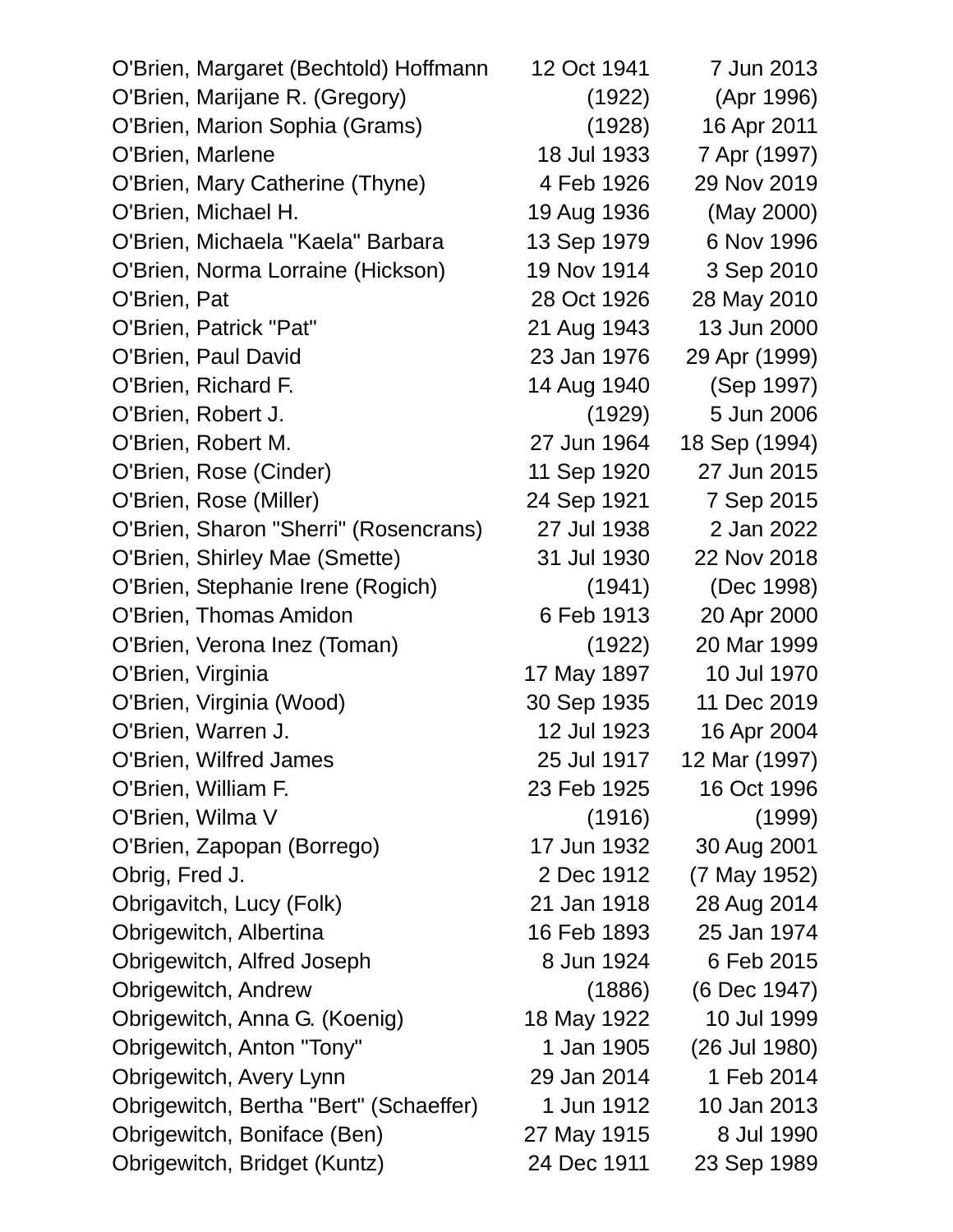| Obrigewitch, Cecilia Irene (Kessler)      | 21 Sep 1942   | 20 Oct 2011   |
|-------------------------------------------|---------------|---------------|
| Obrigewitch, Cliff                        | 25 Aug 1934   | 11 Apr 2017   |
| Obrigewitch, Elizabeth Agnes (Gerein)     | 20 Mar 1941   | 1 Nov 2021    |
| Obrigewitch, Esther Lorna (Stohler)       | 4 Dec 1928    | 3 Mar 2015    |
| Obrigewitch, Genevieve (Weisgerber)       | 1 Aug 1897    | 2 May 1994    |
| Obrigewitch, Gerald "Gary"                | 19 Mar 1936   | 8 Jan 2005    |
| Obrigewitch, Gertrude V. (Chruszch)       | 30 Dec 1943   | 1 Apr 1999    |
| Obrigewitch, Ignatz                       | (17 Nov 1879) | (18 Apr 1960) |
| Obrigewitch, Jaime                        | 24 Oct 1973   | 14 Apr 2007   |
| Obrigewitch, Joseph "Joe" M.              | 8 May 1932    | 17 Feb 2009   |
| Obrigewitch, Joseph M.                    | 6 Apr 1897    | (1974)        |
| Obrigewitch, Karen Rae (Paasch)           | 12 Jan 1943   | 5 Aug 2007    |
| Obrigewitch, Lottie (Eleutheria)          | 12 Oct 1920   | 11 Oct 2003   |
| Obrigewitch, Margaret Lorraine (Bolander) | 5 Jan 1937    | 25 Aug 2017   |
| Obrigewitch, Mary Anna (Fetch)            | (1917)        | 16 Jan 2003   |
| Obrigewitch, Mathias "Matt"               | 20 Nov 1909   | 7 Jan 2011    |
| <b>Obrigewitch, Michael Hilarius</b>      | 31 Mar 1937   | 24 May 2018   |
| Obrigewitch, Paul                         | (1907)        | 1 Jun 1998    |
| Obrigewitch, Pauline "Polly" (Erhart)     | 20 Sep 1919   | 13 Jun 2000   |
| Obrigewitch, Pius A                       | 10 May 1913   | (13 Sep 1979) |
| Obrigewitsch, Agnes (Selinger)            | (1903)        | 11 Aug 1978   |
| Obrigewitsch, Barbara (Koffler) Obrig     | 22 Jun 1915   | 2 Nov 2001    |
| Obrigewitsch, Bertha                      | 20 Nov 1918   | 8 May 2016    |
| Obrigewitsch, Darlene (Dmytrowich)        | 19 Apr 1956   | 19 Nov 2020   |
| Obrigewitsch, Darwin                      | 23 Apr 1963   | 14 Mar 2017   |
| Obrigewitsch, Elizabeth Amelia (Reich)    | (1910)        | 12 Aug 1994   |
| Obrigewitsch, Eva (Bachmier)              | 1 Jun 1897    | 16 Mar 1984   |
| Obrigewitsch, Florence (Schmidt)          | 18 Jul 1927   | 2 Jun 2020    |
| Obrigewitsch, Frank Greg                  | 1925          | 31 Oct 2016   |
| Obrigewitsch, Gerald John                 | 1942          | 10 Sep 2020   |
| Obrigewitsch, Germaine M. V               | (not given)   | 8 Oct 2009    |
| Obrigewitsch, Jack                        | 20 Jun 1917   | 5 Jan 1994    |
| Obrigewitsch, Jacob Frank                 | (1919)        | 19 Dec 1999   |
| Obrigewitsch, John                        | 5 Oct 1867    | (20 Nov 1947) |
| Obrigewitsch, John Jerome                 | 1 Aug 1939    | (Jan 2006)    |
| Obrigewitsch, John Leo                    | (1918)        | 16 Sep 1998   |
| Obrigewitsch, Josef                       | 28 Sep 1874   | 4 Jun 1927    |
| Obrigewitsch, Joseph "Joe" Anton          | (1922)        | 11 Nov 2008   |
| Obrigewitsch, Joseph J.                   | 5 Oct 1904    | (12 Oct 1974) |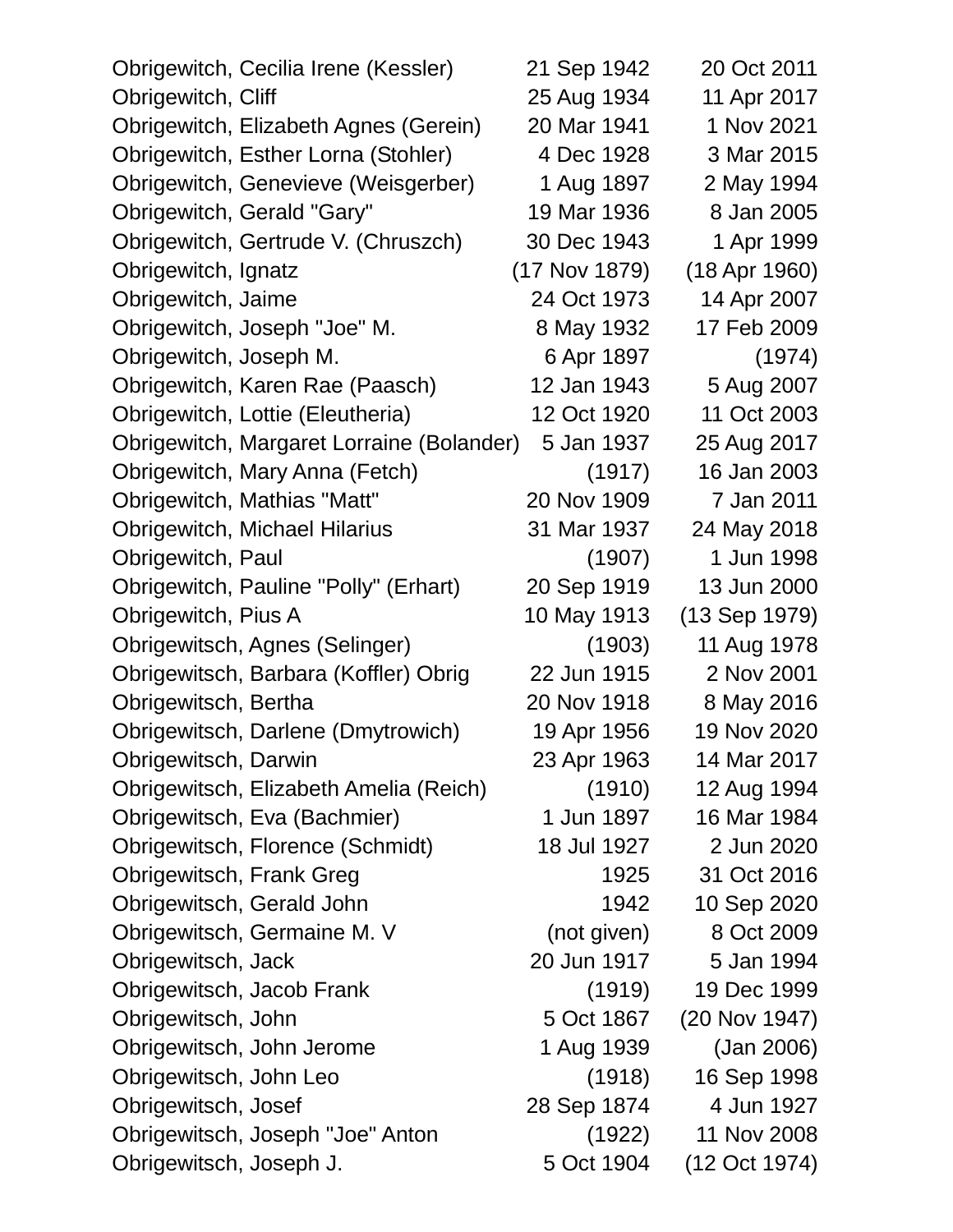| Obrigewitsch, Josephine                  | 15 Aug 1919 | 19 Nov 2012   |
|------------------------------------------|-------------|---------------|
| Obrigewitsch, Katherine Pauline (Burger) | (1916)      | 28 Jul 2004   |
| Obrigewitsch, Kenneth "KO" Martin        | (1948)      | 5 Mar 1996    |
| Obrigewitsch, Leona M. (Reis)            | 20 Jul 1920 | 4 Apr 2013    |
| Obrigewitsch, Magdalena (Kuntz)          | 14 Apr 1901 | 21 Dec 1992   |
| Obrigewitsch, Marcus R.                  | 15 Dec 1912 | 10 Feb 1994   |
| Obrigewitsch, Nicklas                    | 1903        | 24 May 1980   |
| Obrigewitsch, Philip                     | 27 May 1912 | 31 Mar 2009   |
| Obrigewitsch, Rochus "Roy"               | (1915)      | 8 Sep 1996    |
| Obrigewitsch, Rosalia                    | 11 Mar 1915 | 8 Oct 2000    |
| Obrigewitsch, Verne James                | (1940)      | 4 Jan 2003    |
| <b>Obright, Oscar Charles</b>            | 24 Nov 1910 | 7 Jan 1994    |
| Obritsch, Andrew M.                      | 12 Aug 1926 | (1980)        |
| Obritsch, Anna Marie (Hecker)            | 6 Jan 1916  | 7 Aug 2011    |
| Obritsch, Brent Joseph                   | 2 Sep 1959  | 25 Jan 2021   |
| Obritsch, Edward                         | 6 Oct 1897  | (Oct 1944)    |
| Obritsch, Jack                           | 7 Nov 1914  | 29 Apr 2006   |
| Obritsch, Joan Marilee                   | 5 Nov 1937  | 13 Sep 2020   |
| Obritsch, Joseph "Joe" Jack              | 1 Feb 1927  | 12 Jul 2017   |
| Obritsch, Kasen Wayne                    | 5 Oct 2009  | 5 Oct 2009    |
| Obritsch, Kenneth "Ken" O                | 11 Oct 1945 | 18 Aug 2020   |
| Obritsch, Regina "Reggie" (Splichal)     | 25 Sep 1926 | 7 Aug 2020    |
| Obritsch, Richard Lee                    | 14 Jun 1950 | 17 Jul 1993   |
| <b>Obritsch, Russell Louis</b>           | 27 Jul 1942 | 8 Feb 2003    |
| Obritsch, Shari May (Steier)             | 8 Jul 1981  | 11 May 2018   |
| Obsahl, Kinnye Marlene S                 | 24 Jan 1926 | 3 Jan 2014    |
| Obst, Beverley                           | 6 Dec 1933  | 10 Aug 2021   |
| Obst, Bonnie (Davis)                     | (1919)      | 12 Feb 2002   |
| Obst, Erika (Igel)                       | 1 Dec 1922  | 1 Nov 2013    |
| Obst, Evelyn Dorothea                    | 10 Mar 1929 | 14 May 2018   |
| Obst, Margarete "Gretta"                 | 13 Jun 1918 | 11 Apr 2013   |
| Obstgarten, Irwin                        | (1914)      | 6 May 2004    |
| Obstoj, Johann                           | (1916)      | 25 Aug 1999   |
| Obuck, Sheila (Schwartzenberger)         | 20 Dec 1940 | 28 Jun 2011   |
| O'Byrne, Marjorie (Linton)               | 10 Nov 1902 | 2 Mar 1999    |
| O'Byrne, Sheree Ann (Schmidt)            | 11 Apr 1955 | 11 Nov 2014   |
| O'Cain, Connie (Moe)                     | 29 Jan 1954 | 14 Jan 1997   |
| O'Callaghan, Frieda P. (Grenz)           | 27 Jul 1919 | (14 Apr 1980) |
| O'Callaghan, Garry                       | 6 Sep 1918  | 22 Feb 2011   |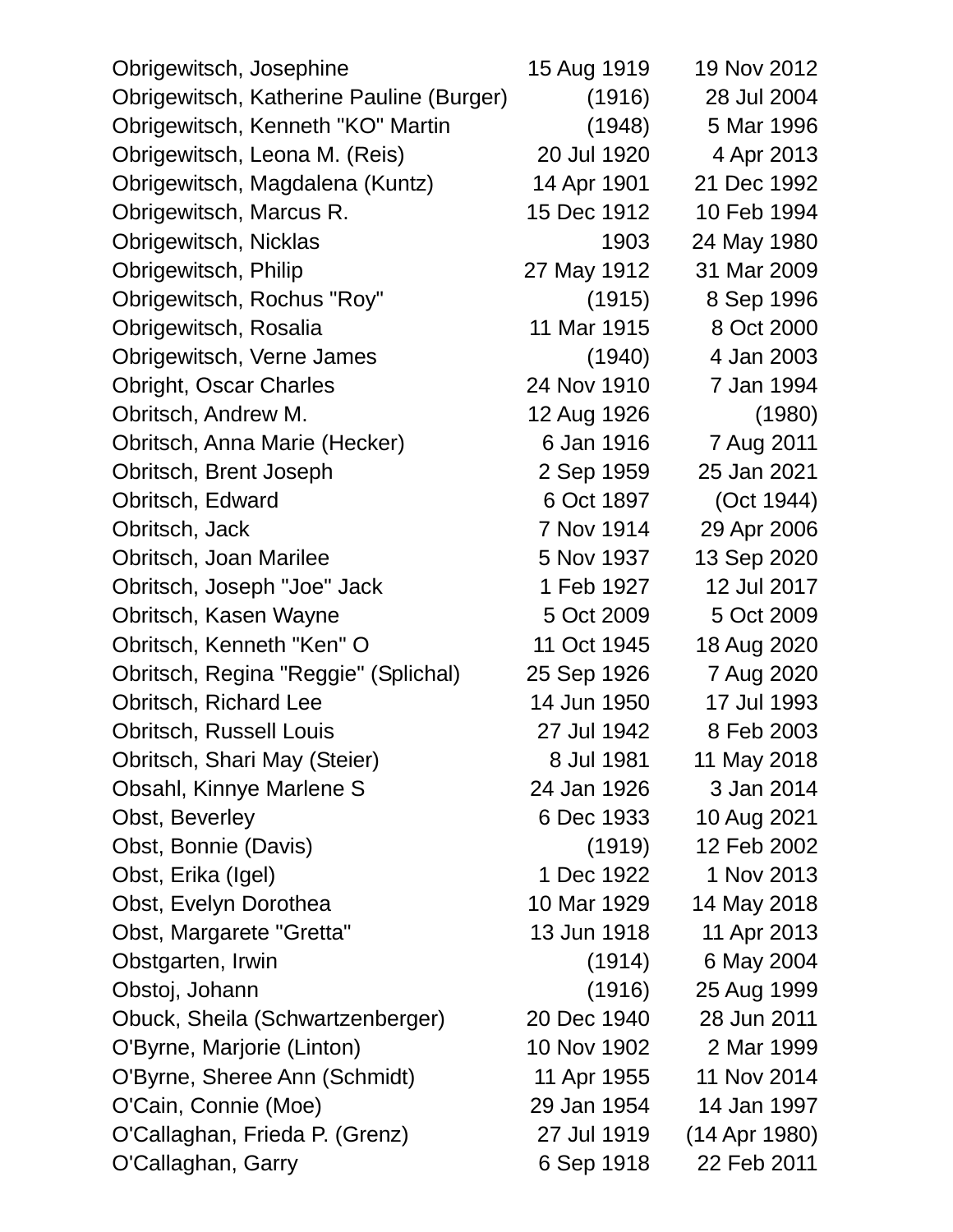O'Callaghan, Mabel Alvena NH 23 Apr 1908 5 Jan 2015 Ocamb, Mabel D. 30 Sep 1901 (Feb 1997) Ocampo, Ponciano (1927) 15 Aug 2001 O'Carroll, Marie (Leboldus) 26 Mar 1929 4 Nov 2020 Ochart, Erna (Werre) 19 Mar 1921 16 Feb 2013 Ocheltree, Donald E. 6 Sep 1943 23 Jun 1999 Ochs, Al 27 Nov 1927 12 Feb 2012 Ochs, Anna Eugenie (Mehling) 15 Jan 1918 2 Jun 1999 Ochs, Anton 16 Feb 1889 13 Nov 1950 Ochs, Anton 5 Jun 1900 22 Apr 1990 Ochs, Anton J. 1 Sep 1908 17 Jan 1992 Ochs, Barbara (Zerr) 17 Mar 1905 12 May (1986) Ochs, Barbara Jean (Hansen) 13 Feb 1936 5 Aug 2018 Ochs, Berenice Jane MD 26 Nov 1938 21 Dec 2011 Ochs, Bernard Joseph 14 Mar 1914 23 Sep 2007 Ochs, Betty Lou (Smith) 6 Jul 1928 16 Apr 2015 Ochs, Casper Joseph 8 Apr 1919 14 Oct 1984 Ochs, Charles C. "Chuck" 20 Aug 1930 3 Aug 2008 Ochs, Conrad 8 Dec 1871 1 Mar (1946) Ochs, Daniel C. 26 Sep 1946 9 Jul 2010 Ochs, David Allen 17 Nov 1945 28 Mar 2011 Ochs, Dorance "Don" Leland 19 Jan 1921 12 Sep 2007 Ochs, Dorothy Ellen (Huff) 9 Apr 1918 21 Mar 2011 Ochs, Douglas "Doug" Joel 17 Jul 1952 14 Feb 2018 Ochs, Elias Peter 17 Nov 1909 23 Feb 1992 Ochs, Elizabeth (1924) (1997) Ochs, Elizabeth (Berett) Schodt 27 Jul 1881 (2 Jun 1939) Ochs, Ella C. (Dietz) 22 Jan 1929 12 Oct 2020 Ochs, Emma Josephine (McKellip) (1869) (12 Apr 1951) Ochs, Frank 16 Jan 1903 14 Jan 1993 Ochs, Frank "Bill" William 7 Dec 1935 15 Aug 2013 Ochs, Frederic A. 11 Jun 1908 19 Jan (1998) Ochs, George A. 24 Aug 1910 (Oct 1998) Ochs, Gerald E. "Jerry" 11 Apr 1937 2 Mar 2018 Ochs, Gerald E. "Jerry" 6 Jan 1930 1 Aug 2016 Ochs, Gertrude (1920) 7 Sep (2002) Ochs, Gertrude Leona (Rempher) 6 Aug 1918 3 Oct 1986 Ochs, Gordon J. "Gordy" 4 Aug 1942 22 Dec 2018 Ochs, Harry 1921 19 Dec 1854 3 Apr 1921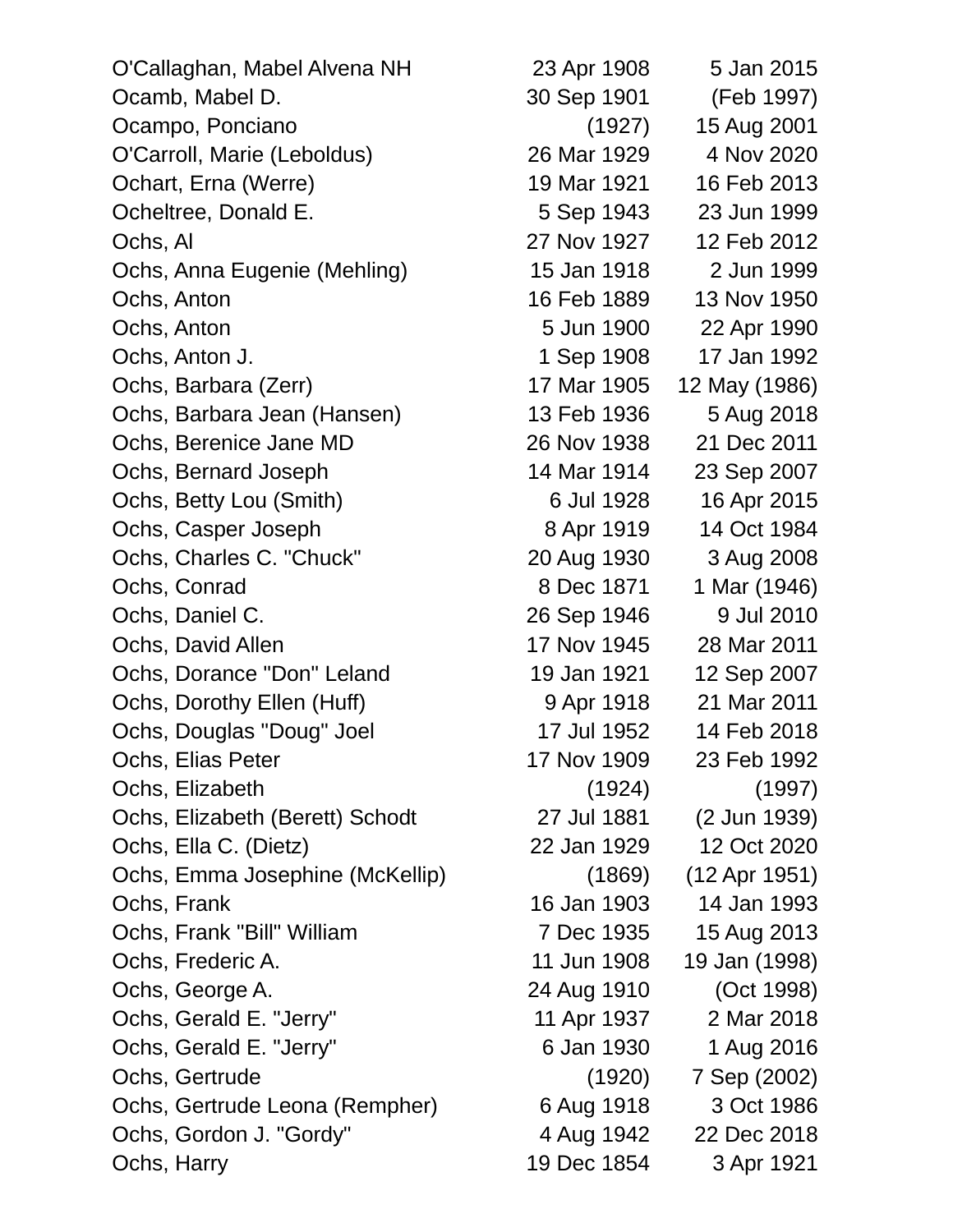| Ochs, Herman                           | 19 Jan 1918 | (Feb 1972)    |
|----------------------------------------|-------------|---------------|
| Ochs, Jacob                            | 4 Mar 1875  | 1949          |
| Ochs, Jacob "Jack"                     | 8 Feb 1906  | 27 Sep (1982) |
| Ochs, Johann Peter                     | 12 Dec 1879 | 17 Dec 1936   |
| Ochs, John                             | 15 Jan 1893 | 27 Apr 1958   |
| Ochs, John R.                          | 28 Apr 1925 | 11 Jan 1997   |
| Ochs, Joseph A.                        | 7 Jun 1915  | 27 Nov 1995   |
| Ochs, Katharina Elizabeth HR           | 19 Sep 1857 | 19 Mar (1944) |
| Ochs, Keith Melvin                     | 24 Sep 1936 | 6 Dec 2010    |
| Ochs, Kenneth Ray                      | 16 Jan 1936 | 4 Jun 2010    |
| Ochs, LaVern Alby                      | 25 Feb 1941 | 30 Oct 2008   |
| Ochs, Leah (Scheuerman)                | 22 Jul 1905 | 28 Apr 1999   |
| Ochs, Leo                              | 19 Feb 1927 | 9 Apr 2020    |
| Ochs, Leo E.                           | 2 Sep 1919  | 28 Dec 2008   |
| Ochs, Leo William                      | 16 Sep 1936 | 26 Dec 2007   |
| Ochs, Louis "Bud" James                | 14 Jul 1929 | 19 Aug 2006   |
| Ochs, Lucille Victoria (Newmann)       | 29 Sep 1912 | 18 Sep 1998   |
| Ochs, Margaret (Selensky)              | 12 May 1911 | 13 Sep 1993   |
| Ochs, Margaret A. "Marge" (Lowenstein) | 20 Nov 1908 | 13 Feb 1997   |
| Ochs, Maria (Häusser)                  | 4 Sep 1937  | 5 Oct 2009    |
| Ochs, Marlo M.                         | (1907)      | (1996)        |
| Ochs, Marrianna (Schwab) TS            | 9 Jul 1850  | 11 Apr 1930   |
| Ochs, Martha (Cordes)                  | 12 Feb 1894 | 17 Jun (1987) |
| Ochs, Mary (Weber)                     | 17 Dec 1893 | (1965)        |
| Ochs, Mary H. (Cottrell)               | 20 Jul 1918 | 24 Mar 2009   |
| Ochs, MaryAnn (Dugan)                  | 29 Dec 1936 | 3 May 2017    |
| Ochs, Matthias                         | 1 May 1914  | 7 Jan 1987    |
| Ochs, Melonia (Heilman) Zimmerman      | 4 Dec 1910  | 25 May 1996   |
| Ochs, Monika (Götz)                    | 15 Oct 1913 | 5 Nov 1993    |
| Ochs, Norna Kay (Junker)               | 19 Sep 1940 | 11 Mar 2017   |
| Ochs, Patricia J. (Remington)          | 8 Sep 1939  | 20 Jun (1998) |
| Ochs, Pearl M. (Adler)                 | 25 Nov 1889 | 13 May (1972) |
| Ochs, Philipp                          | 4 Jul 1867  | 1 May 1936    |
| Ochs, Phyllis Jane (Ritchie)           | 5 Jan 1945  | 7 Nov 2014    |
| Ochs, Richard "Rick" J.                | 4 Jul 1963  | 5 Jun 2019    |
| Ochs, Robert Joseph                    | 10 Sep 1936 | 13 Oct 2012   |
| Ochs, Roy Steven                       | 31 Aug 1930 | 22 Sep 2014   |
| Ochs, Samuel                           | 17 Aug 1894 | 4 Nov 1980    |
| Ochs, Selma (Gerliz)                   | 24 Sep 1909 | 3 Feb 1989    |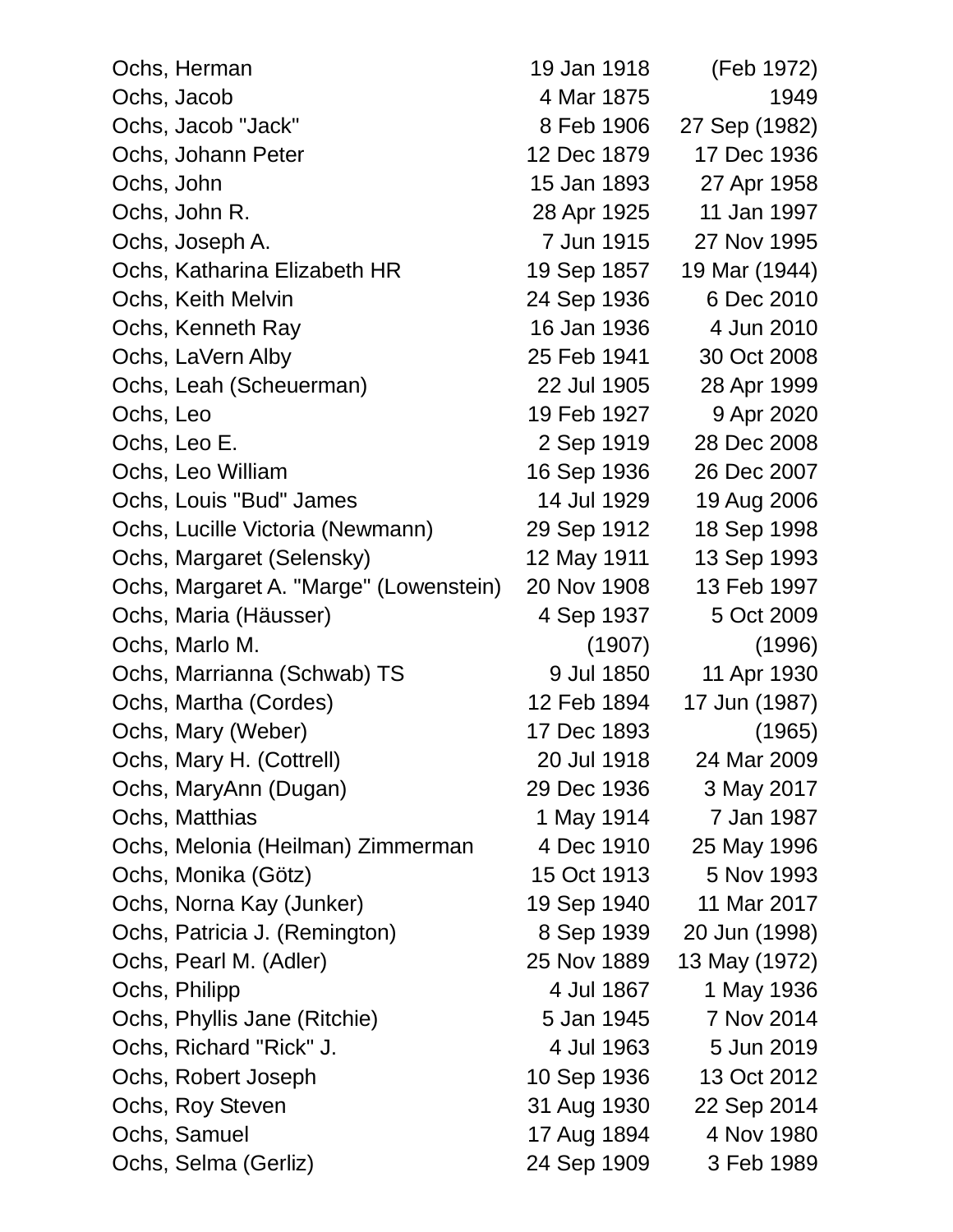| Ochs, Shirley Agnes (Burns)           | 29 Apr 1933  | 4 Jan 2014    |
|---------------------------------------|--------------|---------------|
| Ochs, Solomon                         | 18 Nov 1894  | 7 Jun 1961    |
| Ochs, Sophie (Schlegel)               | 1868         | 5 Nov 1941    |
| Ochs, Terry E.                        | 24 Aug 1943  | 22 Feb 1997   |
| Ochs, Terry Lynn                      | 19 Mar 1943  | 22 Jul 2016   |
| Ochs, Verlene Marie (Deges)           | 15 Jun 1933  | 29 Jul 2020   |
| Ochs, Violet L.                       | 6 May 1939   | (1996)        |
| Ochs, Wallace                         | 18 Sep 1936  | 5 Jan 2002    |
| Ochs, Walter                          | 15 Jan 1913  | (31 May 1975) |
| Ochs, William H.                      | 24 Feb 1916  | 9 Jul 1998    |
| Ochsenbauer, Marcia Marie (Gunia)     | 14 Oct 1968  | 2 Aug 2005    |
| Ochsner, Adam                         | 1 Oct 1878   | (29 Jan 1923) |
| <b>Ochsner, Albert Clarence</b>       | 16 Sep 1910  | 18 Jul 1935   |
| <b>Ochsner, Albert Henry</b>          | 17 Sep 1888  | 26 Feb 1950   |
| Ochsner, Alfred J.                    | 24 Aug 1886  | 4 Mar 1946    |
| Ochsner, Alma (Stoller)               | 24 Jul 1909  | 21 Oct 1956   |
| Ochsner, Alvin                        | 9 Apr 1916   | 19 Nov 1942   |
| Ochsner, Amelia (Trautman)            | 27 Feb 1900  | (1986)        |
| Ochsner, Armen R.                     | 1 Nov 1924   | 25 Mar 1993   |
| Ochsner, Armin                        | (2 Jan 1897) | 6 May 1943    |
| Ochsner, Arthur                       | 30 Jul 1890  | 14 May 1951   |
| Ochsner, Arthur                       | 31 Aug 1902  | (1980)        |
| Ochsner, August                       | 25 Apr 1874  | 12 Jun (1941) |
| Ochsner, Augustina Mable (Ritter)     | 8 Jun 1921   | 4 Aug 2002    |
| Ochsner, Barbara                      | (1879)       | (Aug 1960)    |
| Ochsner, Bertha Emma (Heidt)          | 25 Oct 1926  | 11 Nov 2016   |
| Ochsner, Caleb Samuel                 | 9 Sep 1989   | 9 Jul 2015    |
| Ochsner, Calvin                       | 20 Sep 1900  | 20 Sep (1971) |
| Ochsner, Carl                         | 6 Jan 1939   | 4 Feb 1989    |
| Ochsner, Carolina (Bechtle)           | 15 Jan 1889  | (1978)        |
| Ochsner, Charles J.                   | 5 Nov 1867   | 8 Jan 1942    |
| Ochsner, Christ                       | 13 Jul 1900  | 21 Jul 1990   |
| Ochsner, Christina (Haidle)           | 1878         | 5 Aug (1947)  |
| Ochsner, Christine (Führer)           | 1841         | 5 Nov 1905    |
| Ochsner, Christine Elizabeth (Muller) | 25 Dec 1906  | 17 May (1997) |
| Ochsner, Clara Ida (Roemmich)         | 10 Feb 1890  | 23 Nov 1951   |
| Ochsner, Clarence                     | 25 Jan 1932  | 22 Aug 2013   |
| Ochsner, Clifford A.                  | 16 May 1928  | 16 Aug 1994   |
| <b>Ochsner, Clinton Henry</b>         | 18 Dec 1905  | 17 Feb (1992) |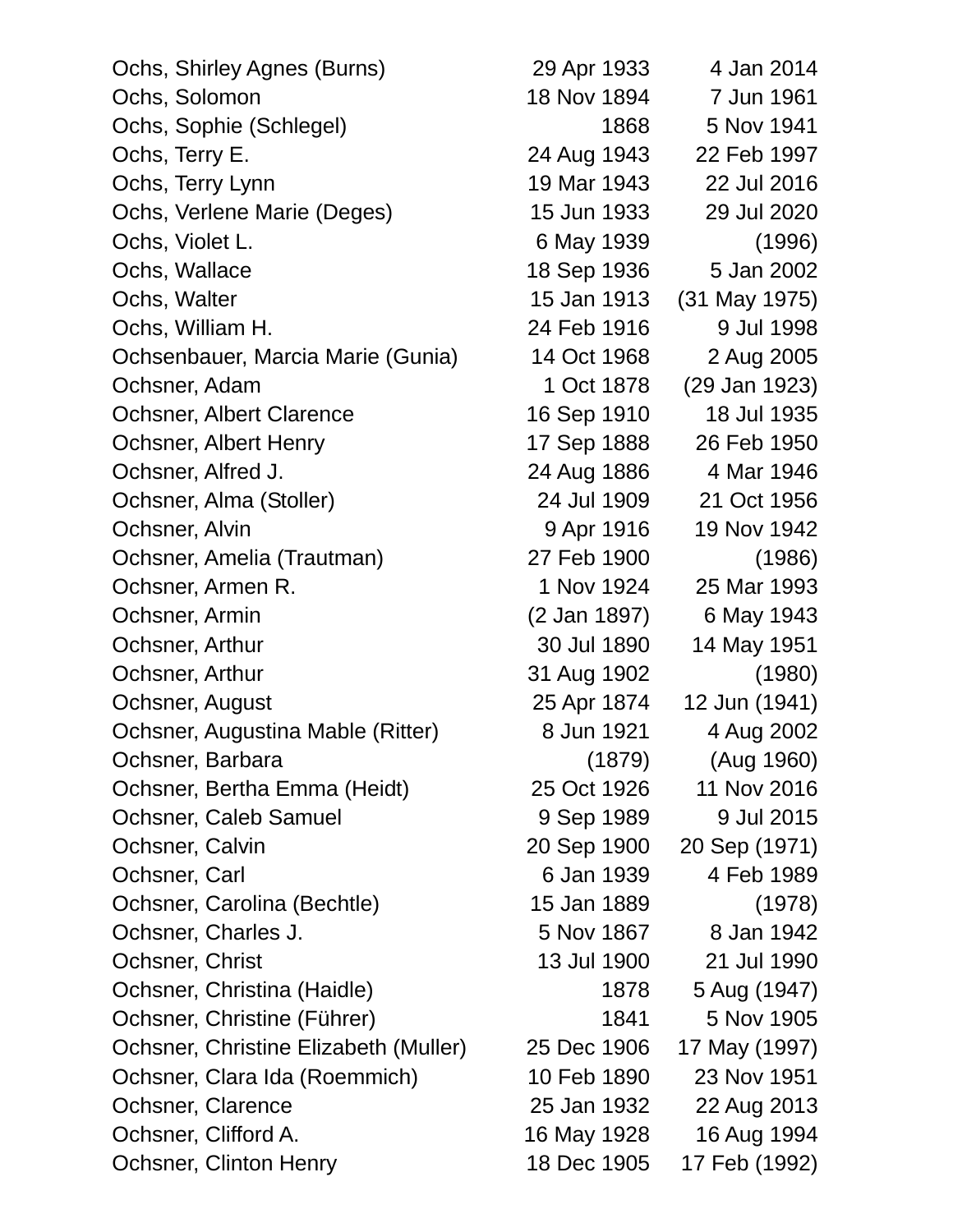| Ochsner, Craig A.                      | 21 May 1957 | 16 Nov 1994   |
|----------------------------------------|-------------|---------------|
| Ochsner, Curtis John                   | (1951)      | 8 Feb 2012    |
| Ochsner, Cynthia Germain (Grenz)       | 10 Jun 1948 | 9 Dec 2020    |
| Ochsner, Darlene C. (Freimark)         | 26 Feb 1931 | 12 Jun 2020   |
| Ochsner, Darlene C. (Freimark)         | 26 Feb 1931 | 12 Jun 2020   |
| Ochsner, Delores C. (Adank)            | 13 Jul 1925 | 22 Oct 1993   |
| Ochsner, Dennis Dewayne                | 22 Apr 1941 | 11 Jul 2009   |
| Ochsner, Devine "Jake" Leland          | 8 Dec 1930  | 13 Nov 2010   |
| Ochsner, Dolores K. (Davis)            | 30 Jun 1927 | 2 Jan 2013    |
| Ochsner, Donald "Don the Barber"       | 17 Mar 1935 | 2 Jan 2020    |
| Ochsner, Dorothea (Heinz)              | 29 Jun 1897 | 22 May (1958) |
| Ochsner, Dorothy Jean (Schoon)         | 13 Jun 1939 | 12 Mar 2011   |
| Ochsner, Dorothy Virginia (Detmers)    | 29 Jan 1921 | 1 Dec 2009    |
| Ochsner, Ed W.                         | 21 Feb 1904 | (14 Jul 1983) |
| Ochsner, Edna Lydia                    | 2 Mar 1924  | 10 Sep 1991   |
| Ochsner, Edward J.                     | 28 Mar 1883 | 15 Oct 1946   |
| Ochsner, Edwin                         | 23 Oct 1920 | (1984)        |
| Ochsner, Edwin                         | (1916)      | (1986)        |
| Ochsner, Edwin E.                      | 16 Aug 1912 | 14 Feb 1994   |
| Ochsner, Edwin Frederick "E.F."        | 21 Oct 1897 | 1 Feb (1988)  |
| Ochsner, Edwin H.                      | 30 Aug 1920 | 21 Oct 1944   |
| Ochsner, Elaine Elizabeth              | 25 Nov 1925 | 13 Jul 1941   |
| Ochsner, Elizabeth                     | 5 Aug 1903  | (20 Jan 1992) |
| Ochsner, Elizabeth (Griess)            | 1 Oct 1860  | 22 Oct (1947) |
| Ochsner, Elma M.                       | 29 Jul 1901 | 9 Oct (1976)  |
| Ochsner, Elmer                         | 2 Feb 1892  | (Oct 1956)    |
| Ochsner, Elmer                         | 9 Jan 1924  | 19 Oct 1991   |
| Ochsner, Elvin P.                      | (1920)      | 26 Aug 2012   |
| Ochsner, Emanuel P.                    | 30 Aug 1892 | 28 Mar (1975) |
| Ochsner, Emil                          | 25 Jun 1913 | 30 Nov 1996   |
| Ochsner, Emil                          | 28 Apr 1876 | 4 Jul 1940    |
| Ochsner, Emily (Boehler)               | 9 Mar 1902  | 26 Mar 1991   |
| Ochsner, Emma                          | 18 Jan 1913 | 8 Dec 1943    |
| Ochsner, Evelyn "Evie" Louise (Zawada) | 6 Jul 1947  | 28 Mar 2013   |
| Ochsner, Ewald                         | 22 Nov 1931 | 7 Aug 2019    |
| Ochsner, Fern A. (Barrett)             | 14 Aug 1918 | 12 Oct 2005   |
| Ochsner, Fred                          | 5 May 1872  | 25 May (1952) |
| Ochsner, Frieda Marie (Post)           | 29 Jun 1913 | (19 Dec 1984) |
| Ochsner, Gary Walter                   | 27 Oct 1948 | 1 Feb 2015    |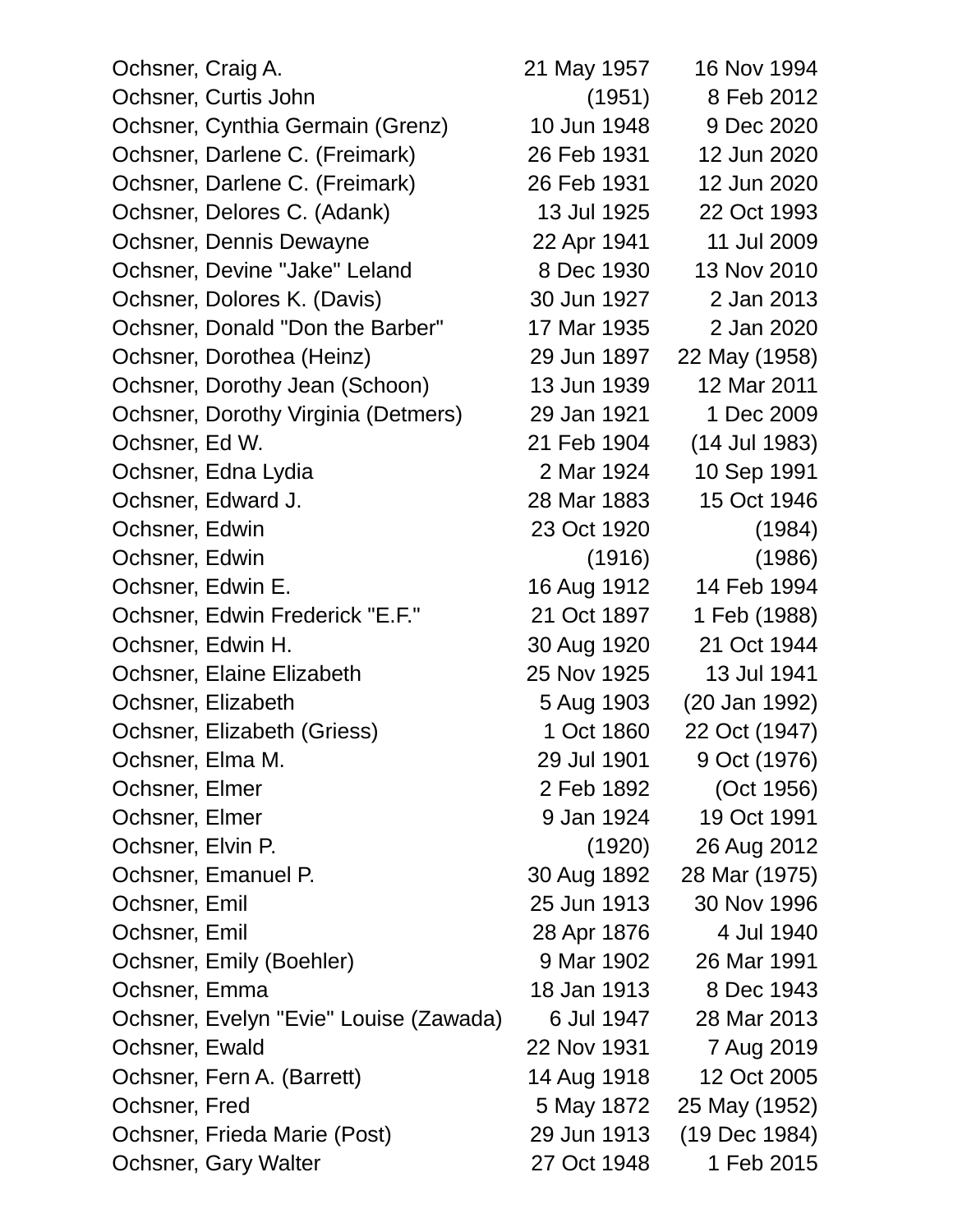Ochsner, Gerald J. (2006) 9 Sep 1930 11 Dec 2006 Ochsner, Gladys (Seaburg) (not given) 23 Mar 2008 Ochsner, Gloria Jean (Myers) 11 Dec 1954 19 Oct 2019 Ochsner, Gust 16 Apr 1908 30 Jan (1977) Ochsner, Harold Helmut (1940) 15 Oct 2018 Ochsner, Harold P. 25 Dec 1910 29 Dec 1989 Ochsner, Harry N. (1902) 18 Jan (1973) Ochsner, Henry P. 4 Jun 1904 14 Dec 1998 Ochsner, Herbert 24 May 1912 (Jul 1986) Ochsner, Hugo 7 Feb 1920 25 Sep 1999 Ochsner, Hugo G. 12 Mar 1888 30 Nov (1959) Ochsner, Ida (not given) Jan (not given) Ochsner, Ida (Fandrich) Devereaux 25 May 1912 (17 Apr 1987) Ochsner, Ivor H. 21 Jan 1929 19 Feb 2010 Ochsner, Jacob 23 Apr 1866 21 Nov 1946 Ochsner, Jacob Allan 30 Sep 1986 21 Nov 2010 Ochsner, Jakob 12 Dec 1837 19 May 1924 Ochsner, Jakob 17 Mar 1869 8 Jun (1947) Ochsner, Jakobina (Walter) 26 Sep 1882 8 Dec 1943 Ochsner, Jannelle H. (Badure) 26 Dec 1950 13 May 1994 Ochsner, Jay Donald 8 Nov 1941 9 Jun 2019 Ochsner, Jeanne L. 13 Jun 1947 4 May 2017 Ochsner, Jennie L. (Rische) 4 Jan 1931 9 Feb 1995 Ochsner, Jerry Lee (1943) (Jun 1956) Ochsner, Johann (1861) 5 Mar (1918) Ochsner, Johanna (Fuehrer) Kniss 19 Feb 1872 30 Dec 1951 Ochsner, John 1858 (27 Apr 1904) Ochsner, John 19 Feb 1922 21 Jan 1996 Ochsner, John 27 Apr 1900 (Mar 1992) Ochsner, John 2 Dec 1883 25 Mar 1941 Ochsner, John "Jack" 15 Oct 1907 9 Jul 1999 Ochsner, John A. 18 Feb 1906 15 Jun (1996) Ochsner, John J. 20 Jun 1889 16 Jan (1981) Ochsner, John Peter 26 Dec 1942 30 May 2020 Ochsner, Joseph 19 Sep 1918 14 May 2013 Ochsner, Joshua Todd 22 May 1989 30 Aug 1989 Ochsner, Katherine (Magstadt) 25 Mar 1899 23 Aug 1996 Ochsner, Kathleen E. (1944) Jan 1961 Ochsner, Kay Marie (Clayton) 11 Feb 1937 8 Jun (2008)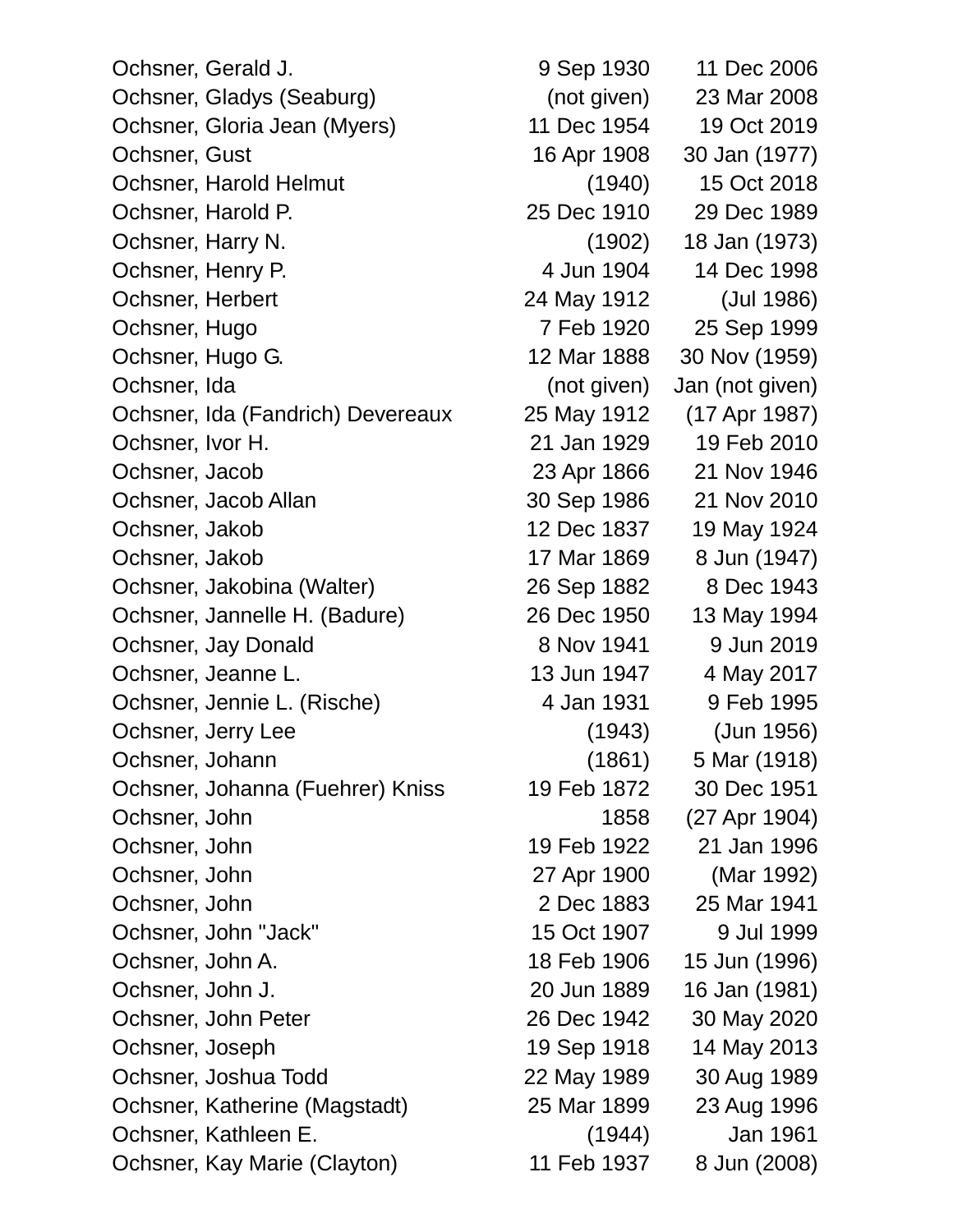Ochsner, Lawrence R. 4 Dec 1928 13 Jun 2012 Ochsner, Leah (Neuharth) 6 Jan 1911 2 Dec 2012 Ochsner, Lena (Delzer) 14 Oct 1901 6 May 1990 Ochsner, Leola M. (Dewing) 6 Oct 1917 29 Jan (1978) Ochsner, Lester J<br>
10 May 1928 9 May 1999 Ochsner, Lilli (Diehl) 11 Jul 1927 16 Feb 1999 Ochsner, Lillian Viola (Lang) 3 Feb 1915 31 Jan 2009 Ochsner, Loretta Eva (Bullinger) 16 Jun 1933 28 Sep 2012 Ochsner, Louisa Jacobina 1988 and 1988 and 1988 and 1988 Ochsner, Luisa (Will) 12 Oct 1879 22 Apr 1955 Ochsner, Lydia (Hertley) 12 Jan 1914 21 Apr 2002 Ochsner, Lydia (Neuharth) 17 Apr 1907 17 Apr 1992 Ochsner, Magdalena (Hust) 3 Sep 1867 16 Nov 1935 Ochsner, Magdalena (Kitzmann) 15 Nov 1869 7 Aug 1933 Ochsner, Marcus 28 Nov 1934 19 Nov (1964) Ochsner, Margaret I. (Spielman) 11 Jul 1914 (21 May 1984) Ochsner, Margaretha (Griess) 10 Jan 1862 27 Sep 1945 Ochsner, Marion Louise (Tierney) 30 Mar 1919 (10 Dec 2001) Ochsner, Marlene L. (Schneider) 26 Dec 1935 15 Mar 2020 Ochsner, Martha (Hofer) 3 Dec 1902 19 Oct 1997 Ochsner, Martha (Walter) 12 Sep 1894 (Jan 1987) Ochsner, Martha J. 29 Nov 1905 18 Aug (1996) Ochsner, Marvin Gene 14 Jul 1939 13 Sep 2016 Ochsner, Maynard Veron 14 Jun 1922 21 Aug 1933 Ochsner, Mildred Frances (Thompson) 27 Aug 1909 3 Sep 1992 Ochsner, Milton "Milly" C. 23 Jan 1926 15 Aug 2001 Ochsner, Minnie (Pfeifer) 25 Dec 1904 31 Oct (1982) Ochsner, Minnie (Trautmann) 16 Feb 1900 (Jan 1983) Ochsner, Myron 28 Oct 1926 8 Feb 2019 Ochsner, Nettie (Naasz) 30 Nov 1931 21 Dec 2008 Ochsner, Nicholas "Nick" 30 Jan 1902 23 Jul 1955 Ochsner, Nikolaus (1854) (1924) Ochsner, Norman 13 Apr 1930 26 Dec 2013 Ochsner, Oscar 15 Oct 1930 22 Mar 1992 Ochsner, Oscar B. 20 Nov 1917 29 Oct 1999 Ochsner, Patricia "Pat" BRJ 12 Dec 1935 13 Jul 2020 Ochsner, Paul R. 23 Oct 1923 (8 Dec 1969) Ochsner, Pauline 3 Mar 1913 22 Jul 2011 Ochsner, Pauline (Mehlhaff) Leischner 12 Apr 1898 14 Jul 1984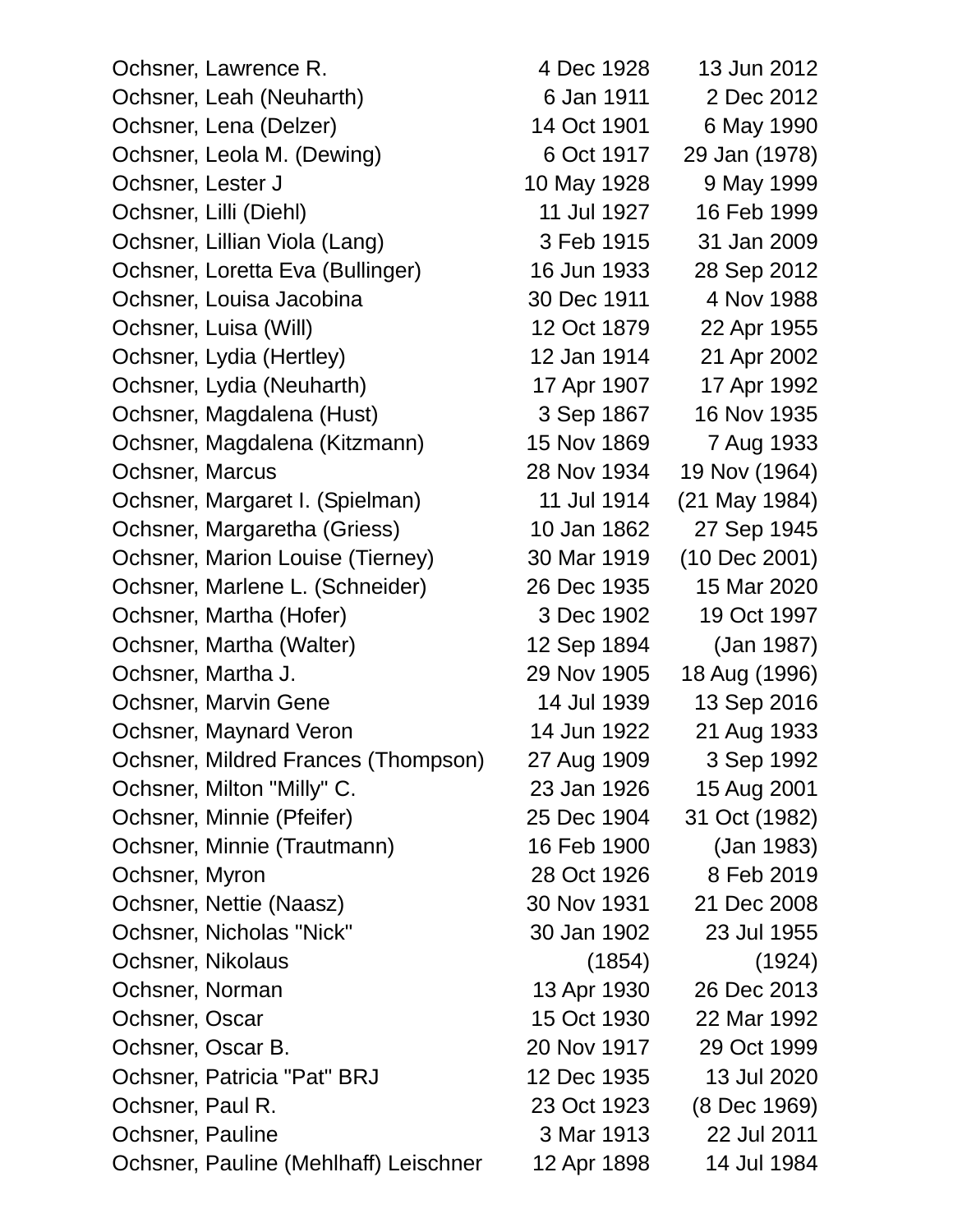Ochsner, Pauline (Schmidt) 12 Sep 1907 25 May 1997 Ochsner, Perry Dean 22 May 1961 2 Apr 2007 Ochsner, Peter "Pete" E. 11 Nov 1922 6 Apr 2014 Ochsner, Peter J. 23 Feb 1898 7 Jan 1986 Ochsner, Philip 1881 1881 18 Apr 1954 Ochsner, Philip 15 Aug 1869 9 May 1941 Ochsner, Rachel Margaret (Kniss) 22 Sep 1895 26 Mar 1979 Ochsner, Raymond 11 Jan 1905 (24 Sep 1984) Ochsner, Raymond L. 4 Sep 1918 21 Jul 2004 Ochsner, Renata (Reimer) 12 Jun 1927 9 Jun 2016 Ochsner, Richard 9 Apr 1922 26 Mar 1986 Ochsner, Richard Hugh 19 Mar 1931 13 Jul 2019 Ochsner, Robert "Bob" F. 2 May 1929 16 Jan 2013 Ochsner, Ruben 17 Jun 1914 12 Oct 2007 Ochsner, Ruben 21 Nov 1920 15 Mar 1996 Ochsner, Ruby (Huber) 2 Mar 1928 19 Oct 2015 Ochsner, Ruby A. (Schneider) (1926) 12 Jan 2008 Ochsner, Sam R 23 Oct 1953 16 Mar 1998 Ochsner, Sheryl Lynn (not given) (Jul 1990) Ochsner, Shirley Irene (Herring) 9 Nov 1929 3 Mar 2003 Ochsner, Shirley Mae (Odde) 3 Apr 1936 2 Apr 2020 Ochsner, Solomon John 7 Dec 1895 27 May 1977 Ochsner, Theodore "Ted" W. 15 Jun 1926 29 Apr 2009 Ochsner, Theodore C. 19 Feb 1924 2 Mar 2000 Ochsner, Theophil 25 Nov 1888 (24 Jul 1969) Ochsner, Thomas 1 Apr 1954 2 Oct 2020 Ochsner, Vern 29 Jul 1936 14 Oct 2020 Ochsner, Verna (Reimer) 9 Aug 1925 20 Dec 2020 Ochsner, Vernold C. 27 Mar 1927 29 Jul (1989) Ochsner, Viola Mae (Buskohl) 3 May 1922 27 Jul 2019 Ochsner, Wayne Malon 1 Jan 1954 13 Jun 2018 Ochsner, Wilbert William 15 Mar 1933 16 Aug 2017 Ochsner, William 28 Feb 1910 21 Jul (1983) Ochsner, William Edward "Wild Bill" 1 Aug 1945 4 Sep 2015 Ochsner, William N. 28 Feb 1880 23 Sep 1956 Ochszner, Elisabetha (Wolf) 17 Oct 1872 13 Dec (1928) Ochszner, Eva (Ritter) 13 Dec 1889 11 Jan (1981) Ochszner, Heinrich "Henry" 5 Mar 1882 29 Nov 1941 Ockander, Lyle W. 1934 17 Nov (1995)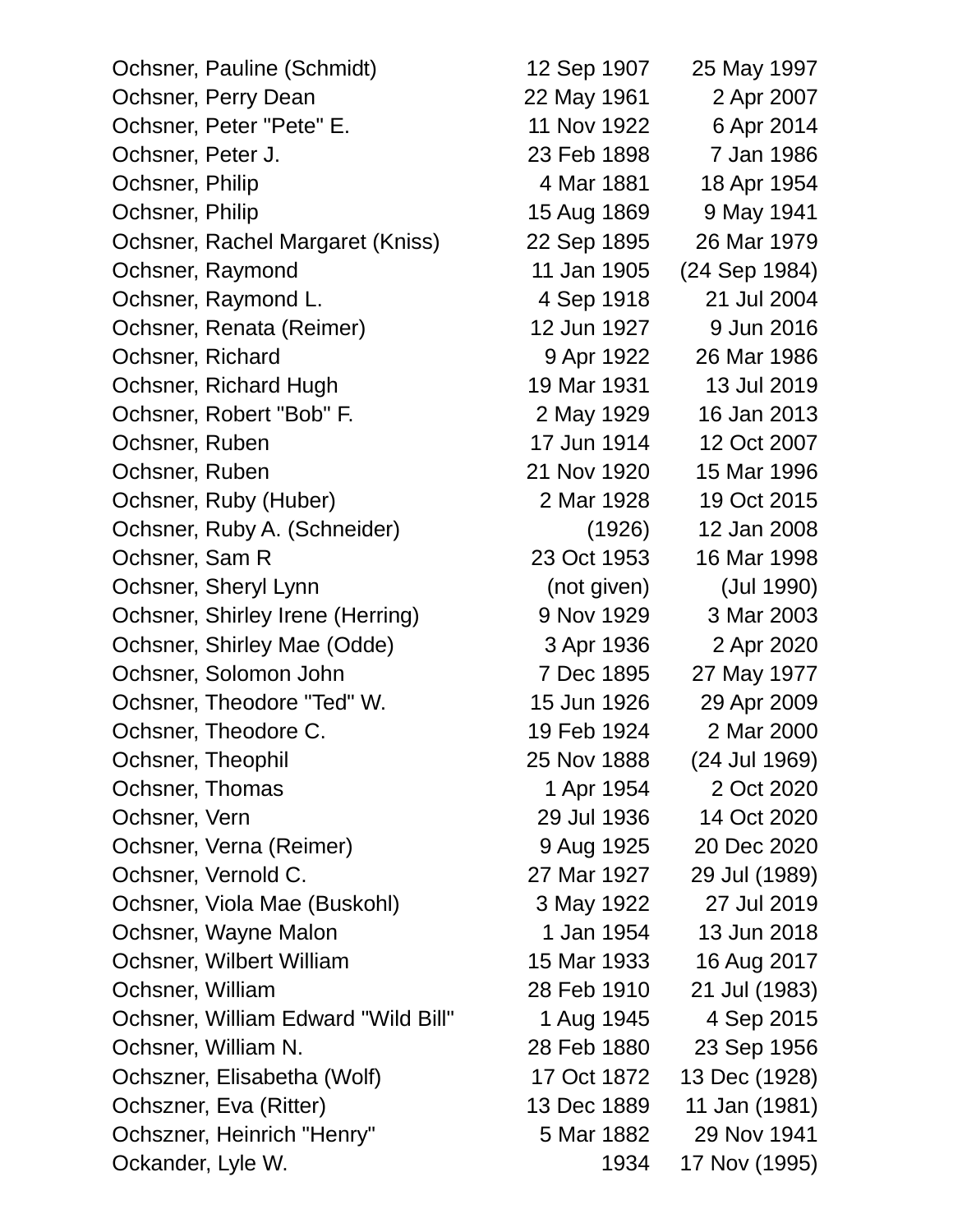Ockel, Edna Lydia (not given) (1997) Ockenga, Ardyce L. (Holvig) 27 Nov 1919 26 Mar 2000 Ocker, Ann (Bloomquist) 2 Mar 1902 15 Dec 1997 Ocker, Anna M. (Larsen) (1935) 24 Sep 2000 Ockert, Gary 2 Nov 1947 19 Jun 1997 Ockert, Lester "Les" A. 22 Apr 1937 1 Aug 2018 Ockert, Martha (Braun) 14 Feb 1918 2 Nov (1947) Ockert, Mollie 3 Nov 1899 (9 Oct 1982) Ockert, Nikolaus 1 Nov 1928 4 May 2006 Ockert, Richard D. 31 Jul 1932 (1978) Ockert, Sofia (Schmidt) 29 Oct 1904 24 Sep 1985 Ockert, Theresia (Kubi) 7 Apr 1928 22 Apr 2003 Ockert, Walter 6 Dec 1943 10 Sep 1985 Ockey, Reed (1928) (30 Sep 1998) Ockinga, Mildred (Elmquist) 27 May 1925 22 May 2020 Ockl, Lucy J. (not given) (1996) Ocks, Cäcilie (Bockenmeier) 20 Mar 1928 29 Oct 1957 Ocks, Cäcilie (Dietz) 11 Dec 1906 13 Aug 1989 O'Clair, Merriel 18 May 1931 28 Apr 1999 O'Clair, Richard D. 3 Nov 1954 15 May 1998 O'Clair, Violet Mae (Hartig) 10 Feb 1926 21 Jun (1991) O'Connell, Alice Mae (Faust) McCay 10 May 1932 14 Dec 2012 O'Connell, Catherine (Preston) 13 Nov 1911 3 Feb 1998 O'Connell, Dale Bernard 28 Oct 1942 2 Jun 2021 O'Connell, Daniel F. 4 Sep 1925 2 Feb (1998) O'Connell, Donald "Red" 3 Nov 1934 22 Mar 2015 O'Connell, Donavon M. 17 Mar 1936 22 Jan (2005) O'Connell, Dorothy M. 13 Mar 1920 18 May (2000) O'Connell, Emma (Bartine) Bjornson 21 Oct 1909 3 Dec 2000 O'Connell, Estelle C. (Gunning) 23 Sep 1900 23 Mar 1998 O'Connell, Eugene Earle (1930) 8 Aug 2006 O'Connell, Eva Madeline (Voeller) 3 May 1919 14 Dec 2012 O'Connell, Gloria Therese (Lorenzi) (1927) (2000) O'Connell, Ida (Hoff) Lehr 10 Dec 1910 4 Feb 1993 O'Connell, James 3 Apr 1969 25 Aug 2018 O'Connell, James J. 6 May 1911 11 Sep 2002 O'Connell, James J. (1915) (1998) O'Connell, Jerome 15 Nov 1960 26 Oct 1998 O'Connell, John V. 30 Jun 1917 24 Jul (1998)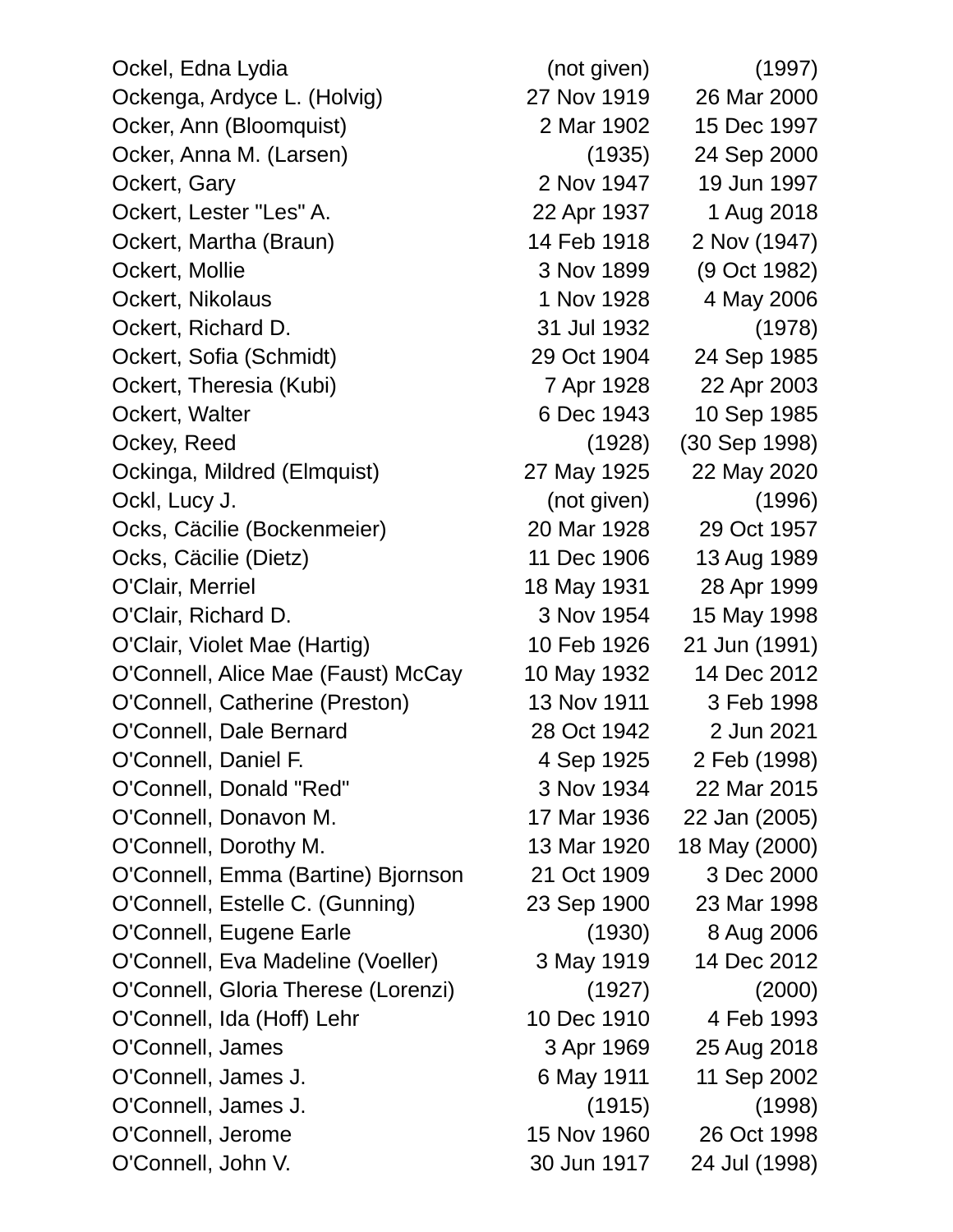| O'Connell, Joseph                     | 19 Mar 1890 | 28 Dec (1954)     |
|---------------------------------------|-------------|-------------------|
| O'Connell, Joyce Ann (Haman)          | 11 Oct 1936 | 21 Jul 2019       |
| O'Connell, LeLand Arthur              | 27 Jan 1970 | 21 Feb 2020       |
| O'Connell, Loretta Teresa (Volk)      | 26 Apr 1925 | 18 Dec 2013       |
| O'Connell, Margaret "Hazel" (Wenzel)  | 17 Apr 1922 | 27 Dec 2017       |
| O'Connell, Margaret "Peg" (Wall)      | 20 Jul 1914 | 10 Mar 2011       |
| O'Connell, Mary Elizabeth (McArdle)   | 1 Aug 1867  | $(19$ Sep $1941)$ |
| O'Connell, Meryl (Williams)           | 29 Apr 1924 | 12 Apr 2018       |
| O'Connell, Michael A.                 | 31 Mar 1935 | 6 Feb 1996        |
| O'Connell, Michael Francis            | 13 Dec 1946 | 23 Mar 1998       |
| O'Connell, Myrtle Christine (Annell)  | 3 Oct 1928  | 13 Dec 2012       |
| O'Connell, Ruth Lucille (Robertson)   | 9 Jan 1914  | (Nov 2001)        |
| O'Connell, Stella Nettie (Garcia)     | 25 Dec 1933 | 19 Feb (1997)     |
| O'Connell, Wayne Edward               | 17 Feb 1961 | 23 May 2018       |
| O'Connor, Bernedetta (Weitzel)        | (1896)      | 20 Dec 1994       |
| O'Connor, Beryl (Davies)              | 12 Jul 1906 | 4 Jul 2000        |
| O'Connor, Bondelle Lou (Metzger)      | 8 Aug 1943  | 29 Oct 1997       |
| O'Connor, Caroline R.                 | (1911)      | 9 Nov 2004        |
| O'Connor, Christine (Jensen)          | 7 May 1905  | 24 Jan 2000       |
| O'Connor, Cletus Robert               | 12 Sep 1925 | 24 Oct 1998       |
| O'Connor, Daniel K.                   | (1910)      | (29 Dec 2006)     |
| O'Connor, Darcy Louise (Charles)      | 18 Aug 1971 | 29 Apr 2013       |
| O'Connor, Dixie Jane (Koch)           | 6 Jun 1927  | 12 Jun 2021       |
| O'Connor, Donald Grant                | 14 Apr 1927 | 14 Jul (1998)     |
| O'Connor, Dora Rose (Edam)            | 20 Jan 1934 | 24 Jul 2021       |
| O'Connor, Dorothy (Simon)             | 12 Apr 1924 | 17 Dec 2018       |
| O'Connor, Dorothy Mae (Kline) Woodley | (1915)      | 23 Oct 2002       |
| O'Connor, Douglas Duane               | 15 Apr 1975 | 14 Aug 2009       |
| O'Connor, Edward S.                   | 31 Dec 1882 | $(25$ May 1960)   |
| O'Connor, Eunice Marie (Grohs)        | 7 Sep 1927  | 29 May 2013       |
| O'Connor, Eva Pauline LB              | 9 May 1954  | 5 Jun 2008        |
| O'Connor, Fern Louise (Denker)        | 25 Oct 1930 | 16 Nov 2020       |
| O'Connor, Frances C.                  | 27 Jan 1925 | 20 Aug 1989       |
| O'Connor, Francis L.                  | 11 Apr 1911 | 12 Nov 1998       |
| O'Connor, Francis Leonard             | 9 Apr 1923  | 14 Aug 2016       |
| O'Connor, Gertrude                    | 15 Nov 1895 | 30 Mar 1993       |
| O'Connor, Gratton Irish               | 16 Jan 1921 | 4 Dec 1999        |
| O'Connor, Hazel Joyce DG              | 22 Nov 1925 | 6 Jul 2002        |
| O'Connor, Helen (Opland)              | 10 Sep 1909 | 7 Oct (2005)      |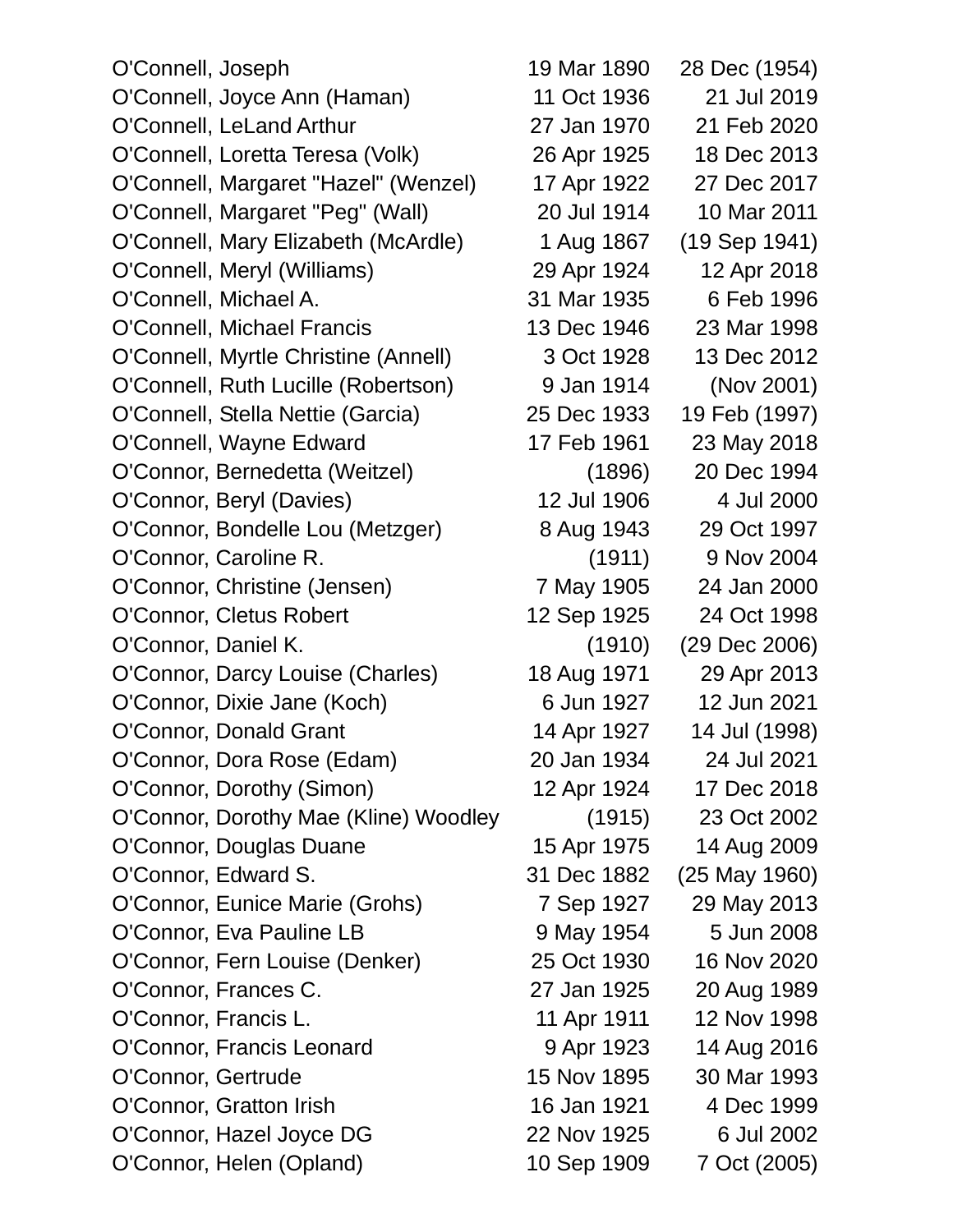| O'Connor, Hilda Catherine (Sieben)       | 21 Jun 1937 | 20 Jun 2003   |
|------------------------------------------|-------------|---------------|
| O'Connor, Ida A. (Puettman) Jungwirth    | 23 Dec 1897 | 4 Jun 1999    |
| O'Connor, James "Jim" B.                 | 11 Jun 1933 | 27 Jul 2019   |
| O'Connor, James Patrick George           | (1921)      | (1997)        |
| O'Connor, Janet C. (Hanson)              | 2 Aug 1935  | 20 Nov 2020   |
| O'Connor, Joan Marie (Hanneman)          | 8 Sep 1947  | 30 Mar 2021   |
| O'Connor, John E.                        | 24 Sep 1912 | 28 Mar (1997) |
| O'Connor, Julia G. (Heimes)              | 12 Jun 1917 | 1 Mar 1999    |
| O'Connor, June B.                        | (1916)      | (1998)        |
| O'Connor, Justin Lee                     | 19 Sep 1983 | 15 Jan 1994   |
| O'Connor, Laurie Delle (Mang)            | (1955)      | 30 Jul 2000   |
| O'Connor, Lee Dennis                     | 6 Feb 1968  | 17 Jun 1991   |
| O'Connor, Lillian S. (Schneider)         | 5 Mar 1909  | 24 Aug 1996   |
| O'Connor, Lucille (Kribell)              | 31 Aug 1920 | 12 Nov 2010   |
| O'Connor, Martha Barbara (Wuitchik)      | 1923        | (Jun 2008)    |
| O'Connor, Mary Christine                 | 17 Dec 1942 | 14 Aug 1998   |
| O'Connor, Mary Jean (Schmaltz)           | 29 Jun 1913 | 7 Dec 1999    |
| O'Connor, Mary Margaret Cornelia (Blair) | (1895)      | (13 Oct 1998) |
| OOConnor, Michael "Mike"                 | 19 May 1945 | 13 Mar 2021   |
| O'Connor, Michael D.                     | 11 Mar 1977 | 22 Mar 1999   |
| O'Connor, Nathan Toland                  | 31 Dec 1977 | (1998)        |
| O'Connor, Neil                           | 24 May 1911 | 30 Mar 2005   |
| O'Connor, Patricia "Pat" (Zupanik)       | 18 Jan 1932 | 5 Feb 2019    |
| O'Connor, Patrick L.                     | (1931)      | 19 Aug (2003) |
| O'Connor, Ralph                          | 21 Apr 1924 | 20 Apr (1998) |
| O'Connor, Raymond Edward                 | 26 Dec 1933 | 24 May 1999   |
| O'Connor, Robert "Bobby" Woodrow         | 15 Nov 1924 | 15 Mar 2000   |
| O'Connor, Rosie L. (Kerner)              | 24 Mar 1944 | 23 Dec 2001   |
| O'Connor, Vena Clarinda                  | 12 Aug 1903 | (1996)        |
| O'Connor, William "Bob" R.               | 6 Dec 1925  | 21 Feb 2012   |
| O'Connor, Wynona June (Bennett)          | 18 Apr 1934 | 26 Aug 2011   |
| O'Coyne, Evelyn                          | (1913)      | (1996)        |
| Ocrant, Andrew M.                        | 5 Feb 1963  | 23 Feb (1998) |
| Oda, Sue                                 | 16 Oct 1915 | 31 Mar (1995) |
| O'Daniel, Augusta E. (Bymers)            | 2 Feb 1908  | 16 Mar 2001   |
| O'Daniel, Mary (Achziger)                | 5 Jul 1920  | 15 Oct 2014   |
| O'Day, Bartholemew                       | (1887)      | (22 Jan 1956) |
| O'Day, Bernice Caroline (Peterson)       | 2 Sep 1918  | 15 Jun 2005   |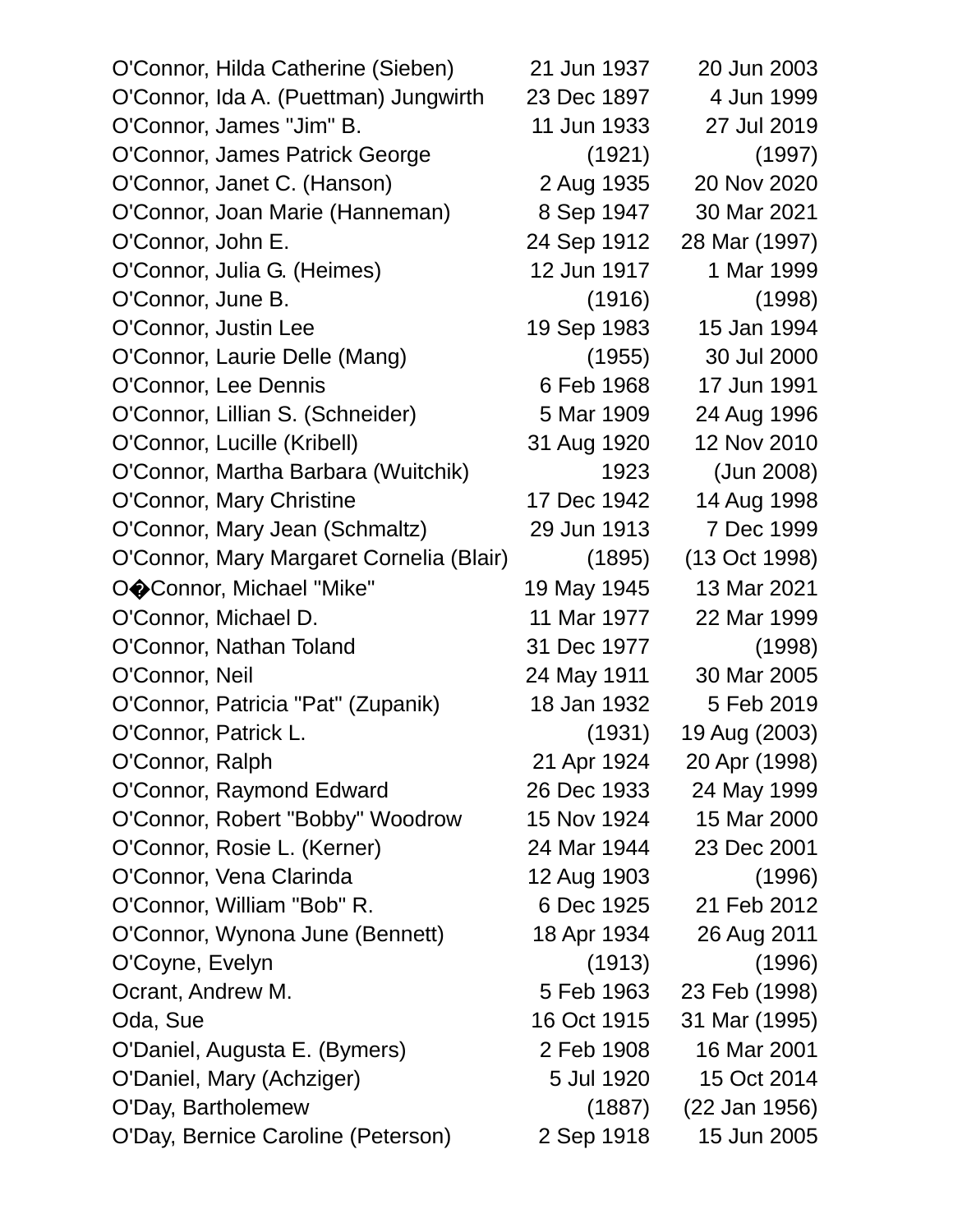| 4 May 1886  | 8 Aug (1959)  |
|-------------|---------------|
| (1930)      | (Sep 2002)    |
| 29 Oct 1911 | 2 Feb 1994    |
| 16 Nov 1915 | (Feb 1997)    |
| 26 Nov 1882 | (1964)        |
| 21 Feb 1927 | 12 Mar 2019   |
| 27 Feb 1921 | (6 Apr 1976)  |
| 12 May 1930 | 22 Jun 2001   |
| 8 Apr 1950  | 9 Dec 2020    |
| (1917)      | 5 Oct 2004    |
| 25 Nov 1937 | 21 Mar 2004   |
| 26 Jun 1895 | 24 Jul (1977) |
| 6 Jul 1935  | 8 Dec 1999    |
| 13 Nov 1945 | 27 Apr 2021   |
| 11 Jun 1918 | 12 Apr 2005   |
| 30 Sep 1924 | 8 Sep 1998    |
| (1916)      | (Sep 1995)    |
| 25 Feb 1911 | 1 Oct 1988    |
| 27 Aug 1963 | 4 Feb 2021    |
| 16 Jan 1925 | 7 Feb 2019    |
| (1921)      | 30 Mar 2000   |
| 13 Apr 1931 | 9 Jan 2021    |
| (1874)      | (May 1961)    |
| 25 Jul 1904 | (not given)   |
| 12 Dec 1922 | 3 Nov 2019    |
| 31 Jul 1909 | 6 Sep 2000    |
| 4 Apr 1898  | 15 Jul 1999   |
| 11 Feb 1929 | 4 Jul 1999    |
| (1905)      | 18 Sep 1994   |
| 23 Sep 1899 | 20 Nov 1989   |
| 17 Jul 1930 | 24 Feb 2021   |
| 29 Jan 1916 | 9 Mar 2000    |
| 23 Jul 1935 | 29 Jul 2020   |
| 19 Dec 1915 | 28 Nov 1999   |
| 20 Aug 1918 | 31 Aug 1999   |
| 4 Jun 1924  | 14 Jul 1991   |
| 6 Jun 1903  | 27 Oct 1999   |
| 4 Jan 1919  | 17 Mar 2000   |
| 18 Mar 1919 | 24 Dec 2008   |
|             |               |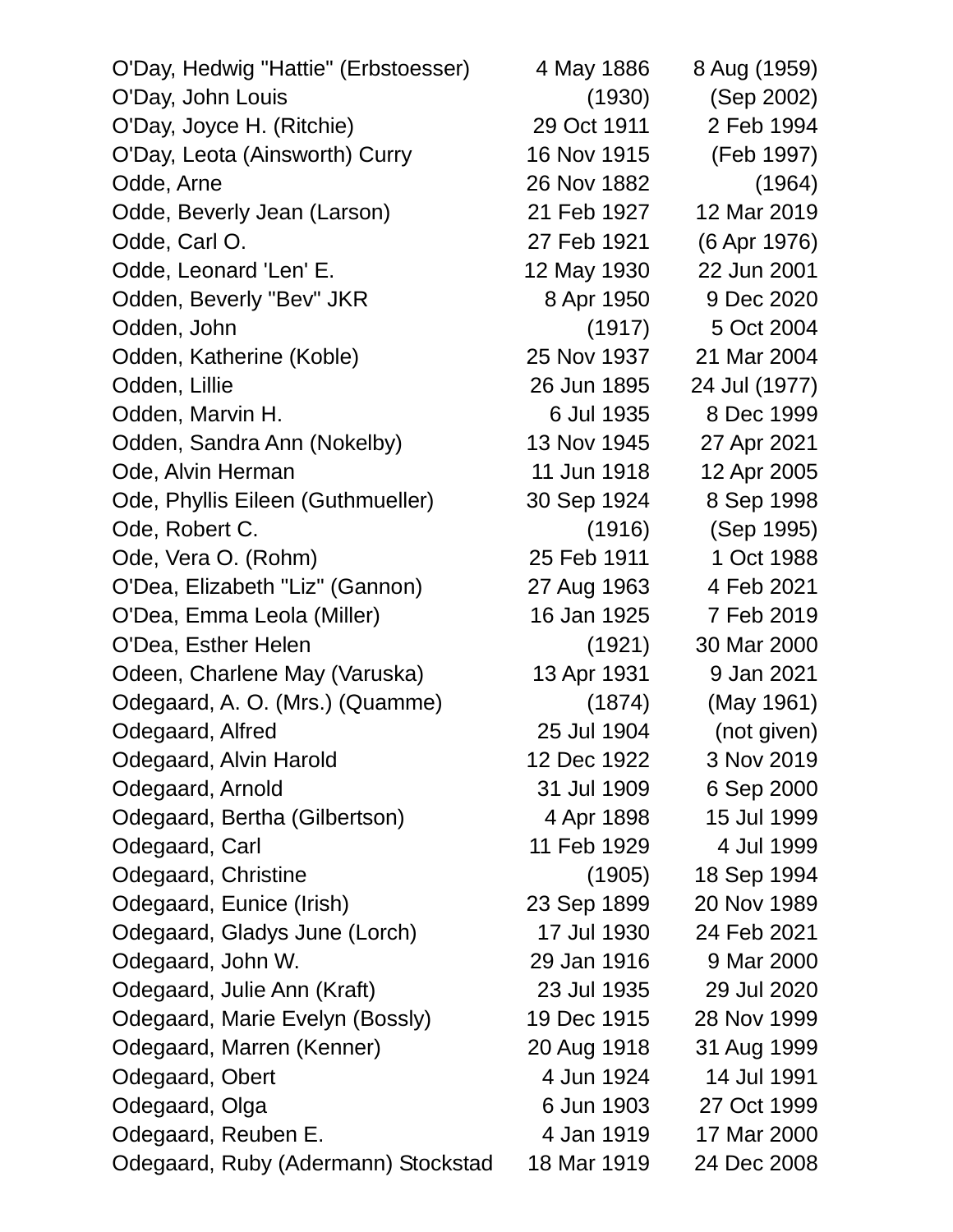| Odegaard, Sarah Augusta (Barry)    | 15 Oct 1927   | 16 Mar 2017   |
|------------------------------------|---------------|---------------|
| Odegaard, Shirley May (Graves)     | 25 May 1928   | 25 Jan 1999   |
| Odegaard, Walter H.                | 19 Feb 1944   | 16 Sep 2006   |
| Odegard, Allan                     | (1921)        | 12 Oct 2009   |
| Odegard, Ashly Renae               | 25 Mar 1985   | 1 Nov 2021    |
| Odegard, Beth Louise               | 19 Nov 1953   | 24 Feb 2015   |
| Odegard, Della (Fichtner)          | 22 May 1918   | 1 Jun 1992    |
| Odegard, Dorothy Ann (Arbo)        | 12 Nov 1925   | 14 Jul 1999   |
| Odegard, EIRoy Duane               | 6 May 1937    | 3 Dec 2020    |
| Odegard, Henry Lee                 | 27 Dec 1962   | 15 Jul 1995   |
| Odegard, Irvin Donald "Irv"        | 3 Jun 1937    | 14 May 2008   |
| Odegard, John Douglas              | 12 Sep 1941   | 27 Sep 1998   |
| Odegard, Karl Martin               | 29 Dec 1929   | 14 Oct 1998   |
| Odegard, LaVelle Barbara (Krause)  | 27 Jul 1940   | 17 Feb 2018   |
| Odegard, Lloyd D.                  | 8 Aug 1927    | 17 Feb 2016   |
| Odegard, Lorna Mae (Lee)           | 13 May 1948   | 15 Sep 2009   |
| Odegard, Louise Ellen (Silvernail) | 13 Sep 1943   | 25 May 2018   |
| Odegard, Mamie Elizabeth (Heston)  | 27 Sep 1901   | 23 Dec 1996   |
| Odegard, Marcella (Harness)        | 30 Nov 1924   | 17 Aug (1991) |
| Odegard, Marva Deane (Thorstenson) | 26 Jul 1935   | 13 Apr 2021   |
| Odegard, Milton Arlington          | 24 Jan 1934   | 27 Sep 2012   |
| Odegard, Raymond Earl              | 16 Oct 1924   | 14 Aug 2017   |
| Odegard, Roberta A. (Lundervold)   | 11 Apr 1935   | 20 Feb 2003   |
| Odegard, Ronald Lee                | 31 Aug 1948   | 27 Dec 2020   |
| Odegard, Sharette Arnell (Halsan)  | 11 Aug 1941   | 24 Dec 2020   |
| Odegard, Vernon                    | 1 Oct 1939    | 17 Apr 2019   |
| Odegard, Yvonne (Sveum)            | 1 Jun 1933    | 12 Sep 2017   |
| Odegnal, Julius                    | (1925)        | 16 Apr 1977   |
| Odegnal, Stephen Frank             | (1927)        | 1 Dec 1992    |
| Odekirk, Edna Carolina             | (21 Mar 1923) | (1999)        |
| O'Dell, Adelaide (Bryan)           | 25 Apr 1915   | 29 Jun 1994   |
| O'Dell, Alma Mildred               | 14 Jun 1911   | (Feb 1997)    |
| O'Dell, Bess (Gardner)             | (1918)        | (Sep 1999)    |
| O'Dell, Buddy J.                   | 12 Aug 1933   | 25 Mar 1999   |
| Odell, Caroline                    | 18 Jun 1915   | 22 Nov 1998   |
| O'Dell, Clare B. (Hestad)          | 24 Jan 1926   | (2000)        |
| Odell, Delores (Oster)             | 21 Feb 1932   | 28 Jul 2016   |
| Odell, Elsie G. (Wilding)          | 22 Aug 1906   | 21 Mar 1998   |
| Odell, Evelyn Shirley (Summers)    | 11 Oct 1921   | 23 Apr 2004   |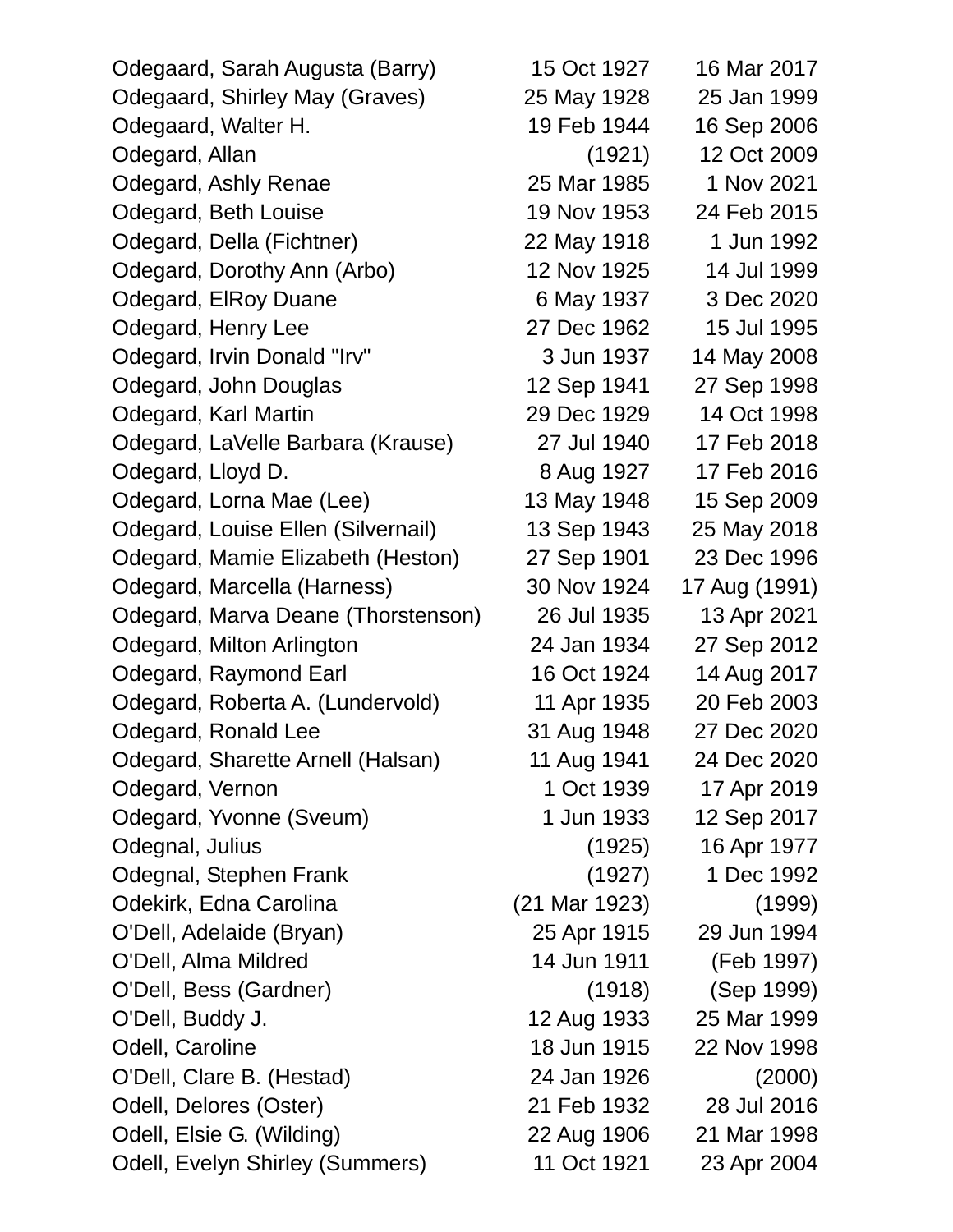Odell, James J. (1924) 3 Apr 1992 O'Dell, Jaymie Lynn (Schmidt) 19 Dec 1951 1 Sep 2021 Odell, Myrna Kay (Yoeger) 29 Sep 1940 25 May 2001 Odell, Ralph 27 Feb 1898 21 Jul 1959 O'Dell, Shirley (Vogl) 18 Nov 1936 5 May 2018 Oden, Jason (1976) (2002) Odenbach, Albert 18 Nov 1894 (2) Apr 1970 Odenbach, Alvin "Al" Albert 7 Nov 1923 15 Oct 2020 Odenbach, Amelia 7 Oct 1907 31 May 1996 Odenbach, Arnold Edmund 24 Feb 1940 14 Oct 2019 Odenbach, Arthur C. 26 Dec 1905 (9 Sep 1989) Odenbach, Arthur Edward 16 Dec 1913 28 Dec 1991 Odenbach, Bernice (Brophy) 29 Aug 1913 21 Jun 2004 Odenbach, Bernita (Beauchamp) 30 Sep 1929 29 Feb 2008 Odenbach, Carlotta "Carla" Anna 1954 1 Feb 2010 Odenbach, Donald A. 1 May 1907 24 Dec 1994 Odenbach, Doris J. (Miller) 15 Feb 1938 10 Dec 1996 Odenbach, Edlina (Becker) 5 Nov 1916 25 May 1990 Odenbach, Edward R. 7 Apr 1909 9 Feb 1979 Odenbach, Edwin William 19 Apr 1920 29 Jun (1951) Odenbach, Elizabeth (Wiest) 6 Aug 1886 24 Jan (1973) Odenbach, Ella (Dockter) 11 Aug 1916 23 Jul 2012 Odenbach, Ella (Nikodym) 28 Apr 1915 9 Aug 2013 Odenbach, Elmer Wilber (1929) 11 Jan 2001 Odenbach, Emelia (Wolf) 28 Oct 1900 5 Feb 1992 Odenbach, Enoch H. 3 Nov 1908 (12 Apr 1991) Odenbach, Fred 21 Aug 1881 17 Feb 1979 Odenbach, Gary J. 30 Oct 1951 11 Jul 2016 Odenbach, Gene Enoch 10 May 1947 15 Aug 2011 Odenbach, Harry 19 Nov 1923 27 Jun 2019 Odenbach, Harry (1916) (1977) Odenbach, Henry J. 29 Sep 1879 (1935) Odenbach, Henry Raymond 5 Jun 1918 16 Jun 1980 Odenbach, Herman (1896) (1985) Odenbach, Hilda 12 Jan 1910 24 Jul 2007 Odenbach, Hilda 11 May 1913 9 Sep 1996 Odenbach, Janet Eileen (Feist) 10 Mar 1934 31 Dec 2008 Odenbach, Jean Emily (Bahls) 30 Mar 1926 6 Aug 2015 Odenbach, Jeannie Marie (Wiarda) 21 May 1953 18 Oct 2008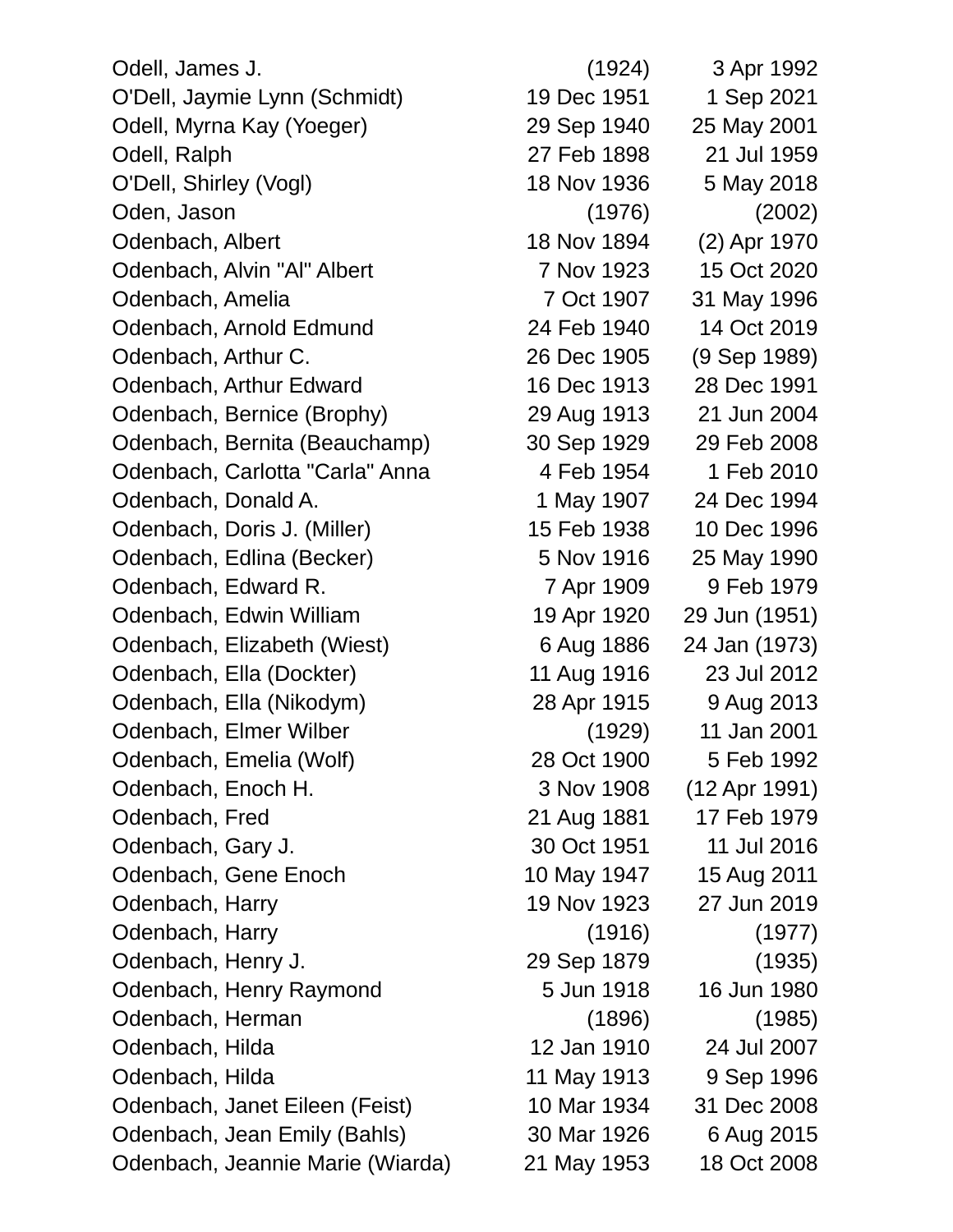| Odenbach, John Jacob              | 25 Jan 1895 | 11 Feb 1994   |
|-----------------------------------|-------------|---------------|
| Odenbach, Jordyn Lynn             | 25 Aug 2004 | 25 Aug 2004   |
| Odenbach, Katharina               | 30 Mar 1891 | 8 Feb 1971    |
| Odenbach, Katherine (Bachman)     | 23 Dec 1902 | 19 Sep (1991) |
| Odenbach, Laura Henriette (Kolly) | 18 Jul 1930 | 15 Sep 2021   |
| Odenbach, Leon                    | 11 Apr 1926 | 3 Mar 2002    |
| Odenbach, Magdalena               | (1879)      | 9 May 1955    |
| Odenbach, Marcia Kay (Podoll)     | 16 Sep 1952 | 25 Nov 1993   |
| Odenbach, Marie K. (Gordon)       | 2 Aug 1922  | 28 Apr 2004   |
| Odenbach, Pauline Louise (Kummer) | 11 Apr 1918 | 15 Jan 1998   |
| Odenbach, Raymond "Ray"           | 3 May 1941  | 22 Apr 2011   |
| Odenbach, Rolf D.                 | 4 Aug 1938  | 18 Apr 2013   |
| Odenbach, Rosalie                 | 1909        | 17 Aug 2001   |
| Odenbach, Ruth (Odland)           | 11 Jul 1906 | 10 Jul (1968) |
| Odenbach, Ruth (Paradis)          | 12 Oct 1942 | 9 Aug 2004    |
| Odenbach, Samuel                  | 1905        | 30 Apr 1998   |
| Odenbach, Todd Warren             | 12 Oct 1962 | 8 Jul 2020    |
| Odenbach, Victor                  | (1929)      | 3 May 2004    |
| Odenbach, Walter E.               | 21 Apr 1912 | 29 Aug 1986   |
| Odenbach, Werner G.               | 13 Jul 1930 | 13 Nov 1991   |
| Odenbach, William                 | 21 Oct 1902 | 8 Nov 1988    |
| Odenbach, Yvonne V. (Lipp)        | 7 Feb 1936  | 25 Oct 1996   |
| Odenback, Edward                  | 1 Nov 1902  | 26 Oct 1987   |
| Odenbaugh, Cyril                  | 13 Nov 1907 | (Jan 1975)    |
| Odenbaugh, Donald Lee             | 18 Oct 1947 | 16 Oct 1994   |
| Odenbrett, Lee W.                 | 14 Jun 1891 | (1983)        |
| Odenbrett, LeRoy Raleigh          | 26 Feb 1934 | 29 Sep 2020   |
| Odenbrett, Viola E. (Ruehl)       | 14 Feb 1909 | 13 Oct 2003   |
| Odens, Alvin Eugene               | 2 Nov 1936  | 9 Dec 1994    |
| Odens, Annie (Dykstra)            | 20 Jun 1919 | 10 Jan 2010   |
| Odens, Burnell C.                 | 10 Dec 1924 | 4 Dec 2013    |
| Odens, Donna Jo (Zweber)          | 19 Sep 1953 | 14 Nov 2006   |
| Odens, Evelyn Dorothy (DeRoos)    | 10 Nov 1927 | 27 Feb 2016   |
| Odens, Georgia Anna (DeRoos)      | 26 Dec 1926 | 25 Dec 2001   |
| Odens, Joshua Lee                 | 1 Aug 1990  | 4 Jul 2018    |
| Odens, Loren Douglas              | 24 Feb 1957 | 9 Nov 2007    |
| Odens, Philip I.                  | 3 May 1919  | 16 Aug 2003   |
| Odens, Phillip G.                 | 6 Nov 1934  | 29 Mar 2000   |
| Odenwald, Christian               | 7 Jul 1885  | (19 Mar 1964) |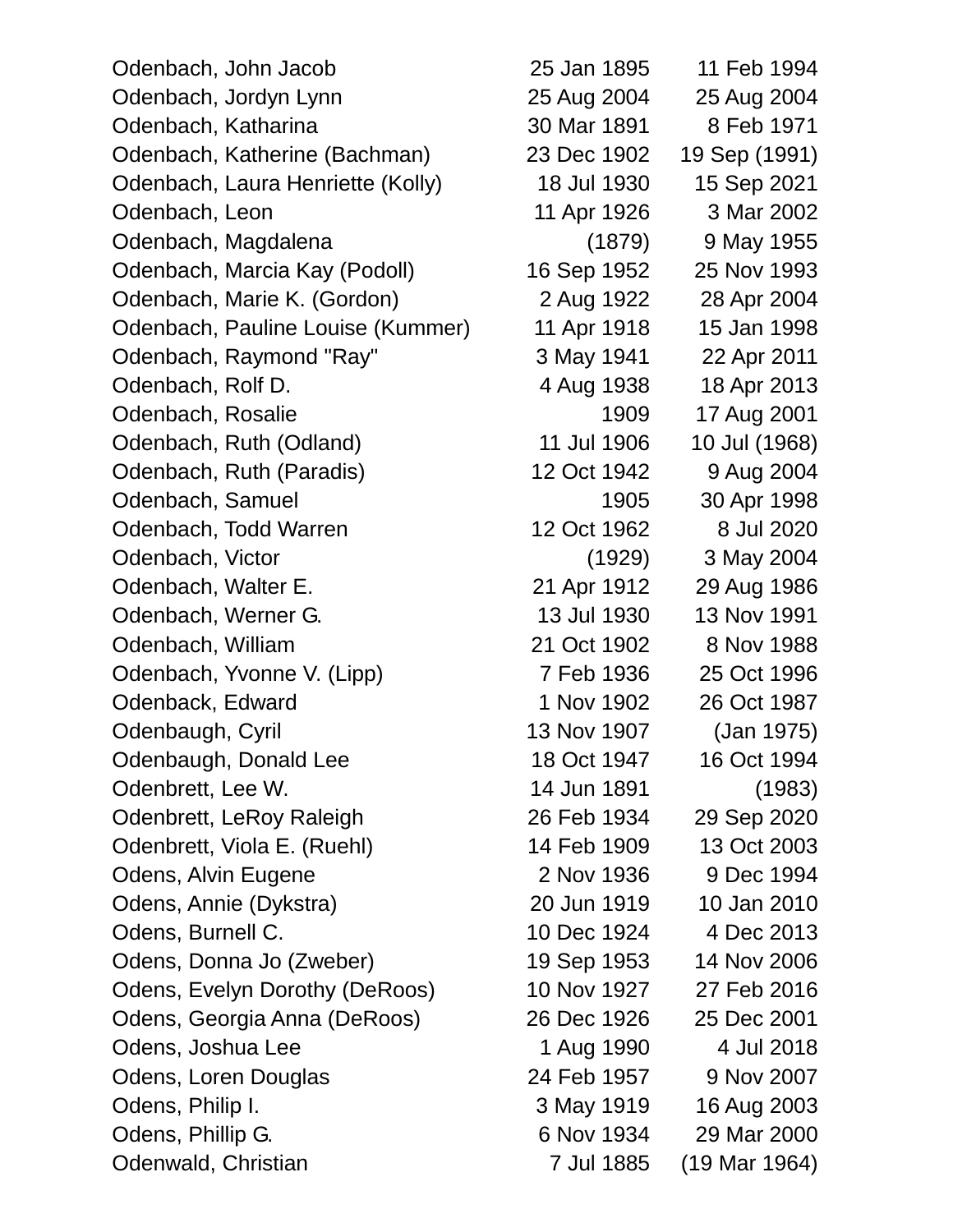Odenwald, Louis 1972 Odenwaller, Lucille M. 27 Apr 1907 (1984) Oder, Glenn 20 Apr 1905 17 May 1992 Oder, Lucile I. (Buckley) 17 Jul 1908 11 Feb 1996 Oder, Myrwin 2 Oct 1902 21 Oct 1992 Oderman, Anita Margaret (Allen) 29 Dec 1936 16 Dec 2020 Oderman, Dale Laurie 20 Apr 1935 13 Dec 2020 Oderman, Earl C. 6 and 2004 8 Jul 1908 3 Dec 2004 Oderman, Gilbert J. 10 Mar 1915 7 Jul 1993 Odermann, Beatrice (Meyer) 4 Feb 1917 28 Oct 2002 Odermann, Clifton Elroy 2 Jan 1929 9 Aug 2007 Odermann, Edward C. 24 Aug 1912 (Apr 1973) Odermann, Ellis "Oats" Earl 25 Jun 1938 26 Oct 2014 Odermann, Francis J. 17 Jan 1916 29 Oct (1997) Odermann, Harold Paul 4 Aug 1926 23 Jul 2015 Odermann, Helen (Duletski) 27 Apr 1922 22 Jul 2016 Odermann, Henry C. 68 Jun 1899 (Oct 1975) Odermann, Hubert J. 22 Feb 1914 9 Oct (1992) Odermann, James 2 Jun 1928 14 Jan 2010 Odermann, Kent Robert "Odie" 12 Sep 1955 12 Sep 2011 Odermann, Lloyd Edmund 2 Apr 1930 27 Dec 2012 Odermann, Mary (Edwards) 7 Nov 1955 7 Jan 2001 Odermann, Michael Scott 4 Jun 1968 21 Dec 2009 Odermann, Nina (Holst) 9 Feb 1900 15 Oct 2000 Odermann, Phyllis Therese 21 Jan 1932 8 Nov 2020 Odermann, Regina (Landwehr) 26 Sep 1904 (1982) Odermann, Shaina "Rodent" LN 1 Oct 1982 8 Aug 2020 Odermann, Shaina Leigh (Neurauter) 1 Oct 1982 8 Aug 2020 Odersky, Emily (Aschenbrenner) 16 Oct 1929 9 Jan 2015 Odersky, Klaus 20 Jul 1928 25 Sep 2021 Odin, Clyde R. 23 Jul 1920 20 Feb 2002 Odland, Alice S. (Nelson) 17 Jan 1917 11 Oct 1998 Odland, Bernice Edith (Yager) 2 Jun 1920 16 Sep 2010 Odland, Donna Belle (Grueber) 30 Sep 1925 17 Sep 2020 Odland, Elmer P. 19 May 1900 16 Dec 1985 Odland, Emma (Stein) 7 Sep 1901 24 Aug 1987 Odland, Glen Walker 20 Mar 1929 14 Oct 2003 Odland, Helen Arlene (Sivertson) 10 Feb 1935 18 Nov 2014 Odland, Keo Arlene (Perryman) 14 Aug 1934 26 Feb 1992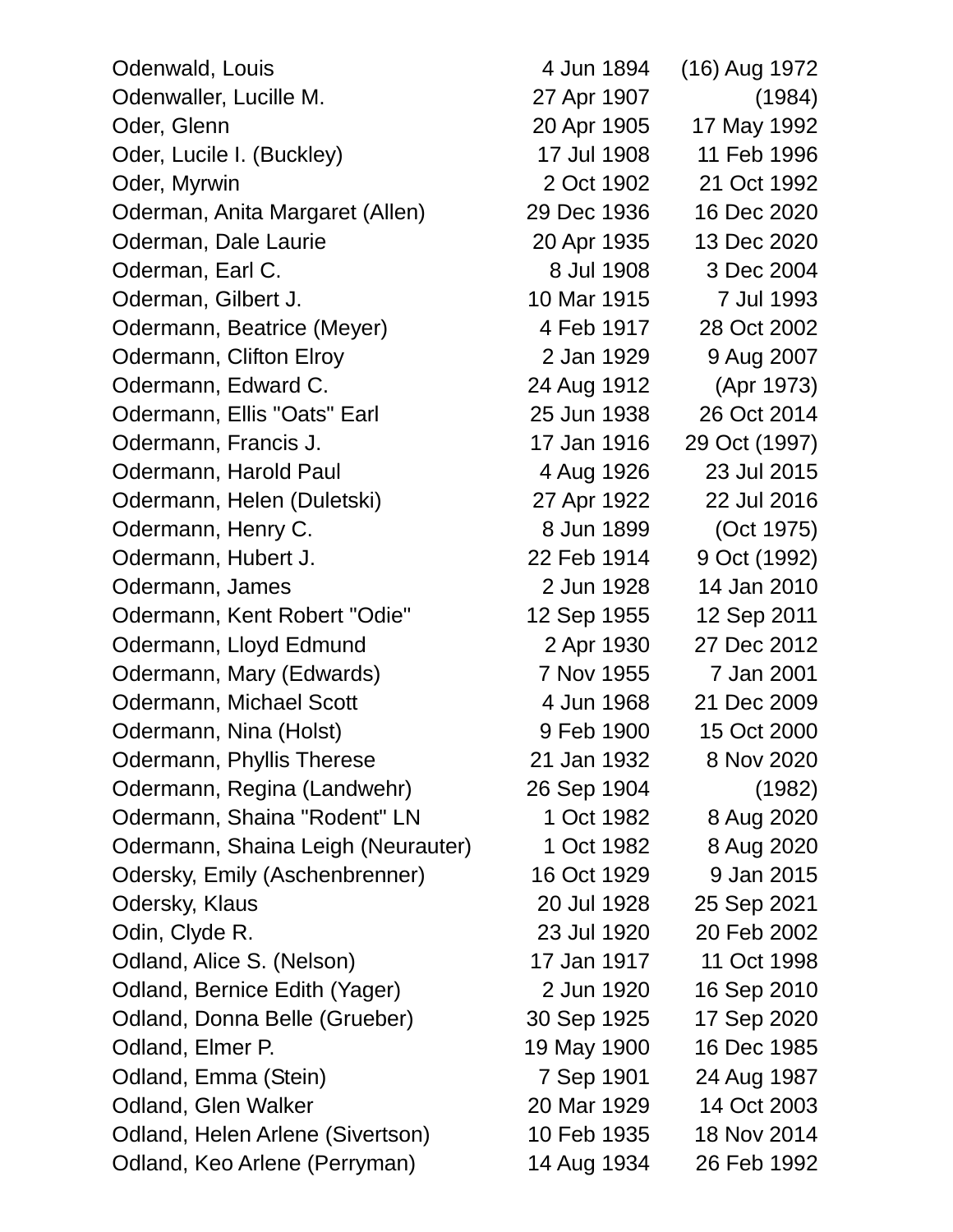| Odland, Laurence "Larry"             | 27 Jun 1927     | 27 Jul 2011   |
|--------------------------------------|-----------------|---------------|
| Odland, Lil                          | 24 Mar 1930     | 26 Sep 2005   |
| Odland, Louise (Helle) Herbranson    | 11 Jul 1922     | 27 May (1991) |
| Odland, Martin G.                    | 14 Jun 1902     | 7 May 1990    |
| <b>Odland, Michael Clayton</b>       | 15 Feb 1933     | 13 Sep 2002   |
| Odland, Michael E.                   | 27 Apr 1962     | 22 Aug 1997   |
| Odland, Ruth (Jost)                  | 3 Oct 1921      | 19 Aug 2009   |
| Odle, Irvin L.                       | 15 Apr 1913     | 30 Jan 2001   |
| Odle, Nevah Mae (Runner)             | 9 Jun 1932      | 31 Aug 2021   |
| Odman, Robert Lueverne "Bob"         | 13 Dec 1970     | 8 May 2010    |
| Odneal, Billy Lee                    | 15 Nov 1925     | 6 Nov 2006    |
| Odneal, Jack Rodger                  | 11 Oct 1928     | 17 Sep (2002) |
| Odness, Donald R.                    | 3 Mar 1928      | 8 Nov 2001    |
| Odness, Merva Jean (Rurup)           | 7 Mar 1936      | 12 Mar 2007   |
| Odney, Althea Marie (Bergsaker)      | 6 Apr 1912      | 2 Mar 2003    |
| O'Doherty, Michael                   | 28 Sep 1938     | 6 May (2000)  |
| Odom, John William                   | 20 Dec 1962     | 19 Jul 2019   |
| Odom, Shirley LaVene FM              | Abt 22 Sep 0193 | 29 Jun 2020   |
| O'Donald, Mary (Fergus)              | 4 Jan 1926      | 4 Nov (1994)  |
| O'Donald, Reva Joy (James)           | 2 Jul 1907      | Sep (1962)    |
| O'Donald, Thomas Owen                | 12 Jan 1941     | 5 Sep 1990    |
| O'Donley, Lucille                    | (1924)          | 8 Jun (1998)  |
| O'Donley, Mollie (Kisling)           | 24 Aug 1902     | 25 Aug (1949) |
| O'Donnell, Agnes "Gen" GF            | 24 May 1920     | 9 Nov (2005)  |
| O'Donnell, Brian                     | 14 May 1937     | 29 May (2000) |
| O'Donnell, Carole Marie (Olson)      | 21 Oct 1937     | 13 Feb 2010   |
| O'Donnell, Dorothy Marie (Schroeder) | 7 Nov 1926      | 12 Feb 2017   |
| O'Donnell, Elaine "Sis" M. (Uhrig)   | 3 Sep 1928      | 22 Jul 2007   |
| O'Donnell, Elaine Marie SUOD         | 3 Sep 1928      | 22 Jul 2007   |
| O'Donnell, Elizabeth "Betty" (Lipp)  | 26 Feb 1919     | 2 Jul 2018    |
| O'Donnell, Elmer J.                  | 11 Mar 1910     | 31 Dec 2000   |
| O'Donnell, Erna (Koenig)             | 12 Jun 1919     | 3 Feb 2015    |
| O'Donnell, Evelyn L.                 | 15 May 1920     | 21 Nov 2013   |
| O'Donnell, Irene (Scharbach)         | (1927)          | 3 Dec 2005    |
| O'Donnell, James "Jim" Robert        | 6 Jun 1945      | 2 Nov 2019    |
| O'Donnell, James C.                  | 3 Jul 1916      | 18 Oct 1995   |
| O'Donnell, Jerome Dean               | 1 Sep 1948      | 20 Apr 2000   |
| O'Donnell, Kiersten J. (Krause) Gail | 8 Jun 1975      | 3 Oct 2014    |
| O'Donnell, Leo Eugene                | 10 Dec 1920     | 7 Sep 2003    |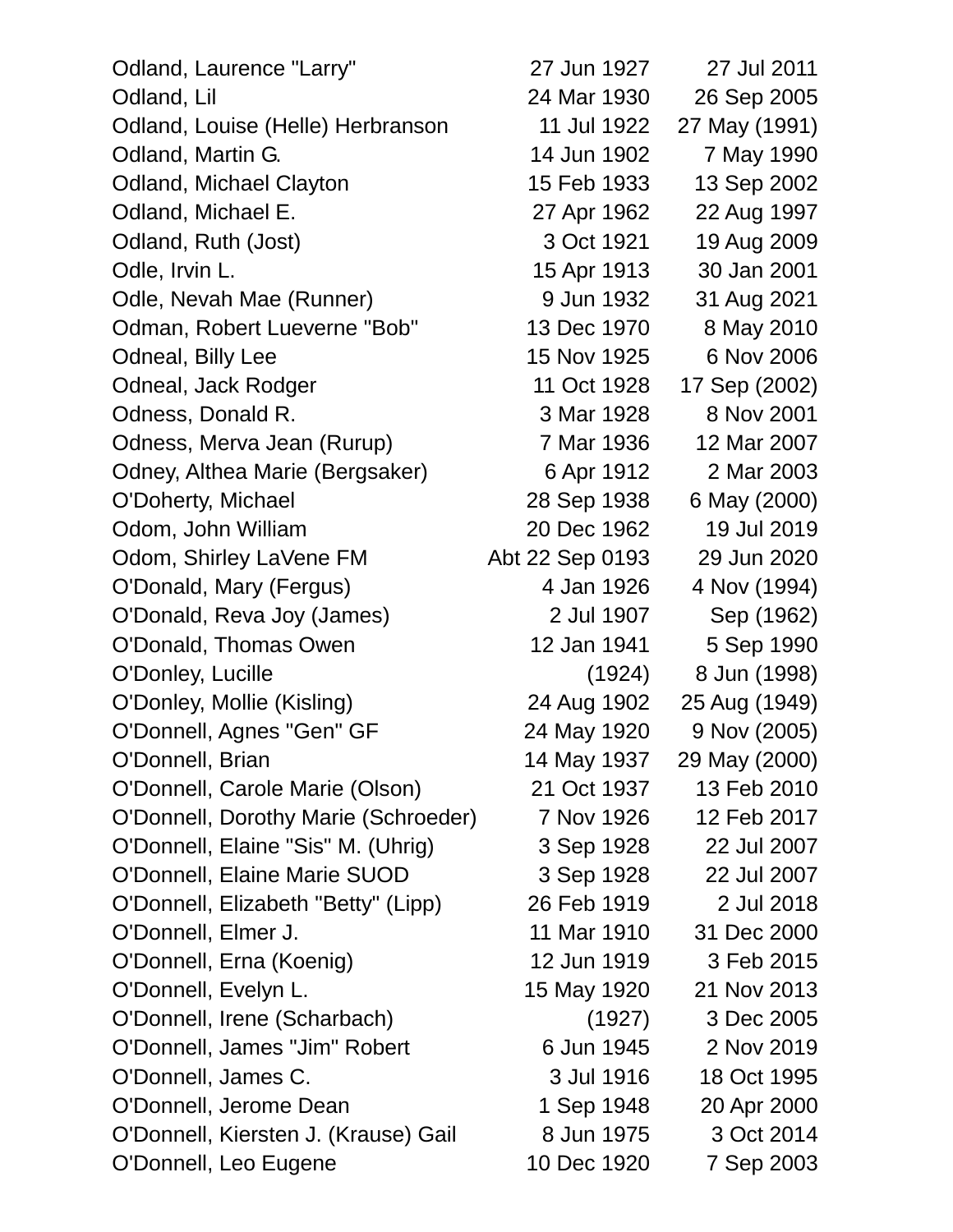O'Donnell, Louis "Bud" Robert 26 Jul 1924 22 Feb 2010 O'Donnell, Marcella (Damberger) 21 Oct 1916 10 Jun 2015 O'Donnell, Martha (Eisenbeisz) 1 Dec 1921 23 Aug 2017 O'Donnell, Mary Catherine (Adams) 5 Jan 1918 25 Oct (1998) O'Donnell, Michelle G. 19 Jun 1962 4 Jan 1998 O'Donnell, Nina Ardis 14 Dec 1896 9 Apr (1997) O'Donnell, Paul Michael (1915) 16 Apr 2005 O'Donnell, Robert C. 7 Nov 1914 2 Apr 1994 O'Donnell, Robert E. 27 Jul 1929 14 Nov 1998 O'Donnell, Stella (Heemstra) 3 May 1914 11 Apr 2010 O'Donnell, Synneve (Vensand) 24 Dec 1910 11 Feb 2000 O'Donnell, Thelma (Schillinger) 27 Nov 1918 30 Nov 2002 O'Donnell, Thomas 11 Oct 1913 9 Apr 1998 O'Donnell, Thomas "Tom" 25 Jun 1931 27 Jan 2003 O'Donnell, Vivian (Schlichtmann) (1925) (1996) O'Donnell, Wayne Francis 15 Aug 1910 7 May (1999) Odorfer, Johann "John" 19 Apr 1926 11 Dec 2014 Odren, Cleo Lorayne 22 May 1949 17 Oct 2008 Odren, Roy (1931) 20 Mar 2003 Odsen, Sandra Jean (Marcenko) 23 Sep 1956 16 Dec 2015 Odstrcil, Janice D. (Kurtz) 12 Nov 1938 28 Jan 1990 Oe, Elsie P. (Rogers) 18 Oct 1913 20 Apr 2001 Oe, Josephine M. 18 Aug 1903 22 Dec 1999 Oe, Nicholas 21 May 1906 29 Mar 2004 Oech, Edelia "Dee" Angeline (Moe) 21 Mar 1911 5 Nov 2008 Oechsle, Richard Lee "Dick" 29 Dec 1947 10 May 2005 Oechsner, Monterie J. 17 Jun 1926 20 Apr 2015 Oed, Rose Lydia 6 Jul 1933 13 Oct (1995) Oedekoven, Vincent J. 10 Aug 1888 4 Mar 1972 Oedewaldt, James R. 21 Dec 1924 (7 Nov 2003) Oedewaldt, Robert G. 3 Jul 1927 10 Nov (2000) Oeffner, Russell 6 Oct 1927 23 Apr (1985) Oegerle, Edith E. (Shady) 23 Feb 1912 18 Mar (1997) Oehl, Gloria J. (1925) 7 Feb (2001) Oehlberg, James Christian 16 Aug 1935 20 Mar 2004 Oehlberg, Ludwig 25 May 1869 16 Jul 1944 Oehler, Anna T. (not given) 1 Nov 2003 Oehler, Dena (Walch) 23 Jan 1912 1 Jan 1997 Oehler, Gerald William "Jerry" 10 Apr 1923 21 Sep 2006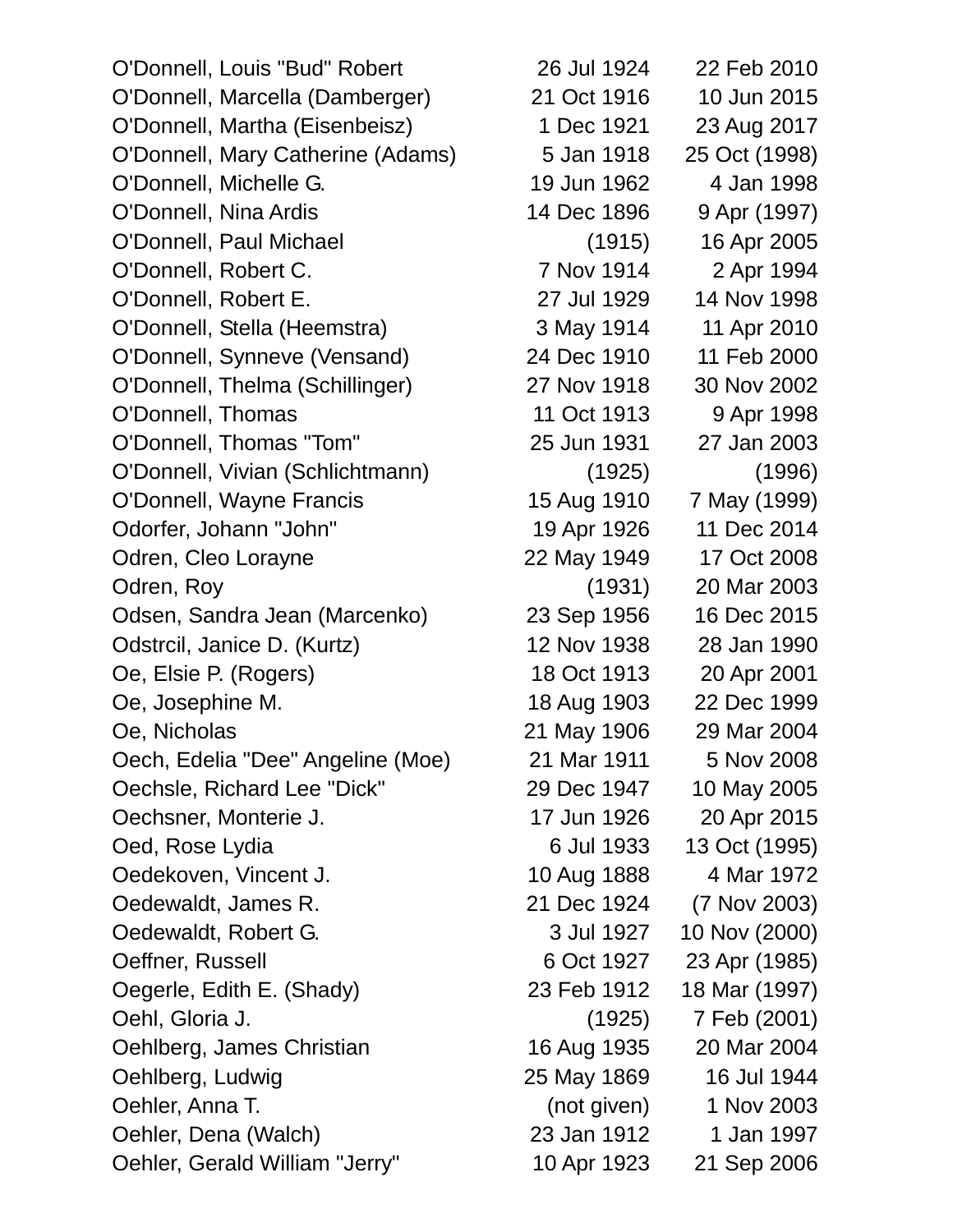Oehler, Herman Karl (1888) (1980) Oehler, Martha Frieda (1907) 9 Aug 2003 Oehler, Robert Wells (1938) 1 Nov 2008 Oehler, Ruth Irene (Saucerman) 8 Oct 1888 (18) Feb 1940 Oehlerking, Jada L. (Cramer) 4 Oct 1968 15 Oct 2006 Oehlers, Edward M. 18 Jun 1914 18 Aug 1994 Oehlke, Emma (Rusten) 2 Aug 1905 5 Aug 1998 Oehlke, Fred G. 6 Feb 1890 (1981) Oehlke, Ralph H. 6 Jan 1922 5 Nov 2020 Oehlke, William "Bill" Frederic. 7 Nov 1938 22 Feb 2008 Oehlkers, George Thomas 1 Jul 1907 (1996) Oehlkers, Marlys Jean (Blume) 4 May 1945 13 Oct (1995) Oehlkers, Robert R. 1 Dec 1930 18 Apr (1996) Oehlschlaeger, Mary E. (1894) 8 Jul 1984 Oehlschläger, George Friedrich 31 Jan 1877 5 Mar (1947) Oehlsen, Arnold Louis 29 Nov 1910 5 Oct 2001 Oehlsen, Dorothy R. (Rice) 29 Mar 1910 29 Dec 1997 Oehmcke, Amanda Lea 18 Mar 1990 25 May 2018 Oehmen, Barbara Elizabeth (Peters) 8 Jul 1900 3 Feb (1991) Oehmke, Theresa (not given) 13 Aug 2000 Oehmsen, Maria (Sleischer) 21 Jan 1929 22 May 1993 Oehrlein, Eleanor A. (Schmidt) 8 Nov 1903 6 Jan 1996 Oekerman, Minnie R. (Brandt) 26 Sep 1902 6 Dec 1996 Oeleis, Mary Rose (Blyth) 28 Aug 1917 (22 Nov 2000) Oelenberger, Eva (1873) (Feb 1948) Oelhaupl, Kyla Ann 9 Jul 1998 9 Aug 2020 Oelke, Adina (Burkle) 17 Dec 1908 23 Nov 2011 Oelke, Adolf (1939) 18 Apr 1992 Oelke, Allan George 18 Jan 1947 27 May 2017 Oelke, Anna "Mary" Maria (Zacher) 26 Mar 1876 1919 Oelke, Anna (Hauck) 4 Jul 1903 22 Jul 1974 Oelke, August 29 Aug 1885 30 Apr 1951 Oelke, Bennie 10 Oct 1914 16 Apr 2001 Oelke, Christian 27 Nov 1906 30 Dec (1936) Oelke, Dieter (1927) 13 May 1992 Oelke, Donald L. 16 Apr 1934 5 Feb (1994) Oelke, Edward 20 Aug 1906 7 Dec 1987 Oelke, Ella (Schulz) 8 Aug 1923 14 Mar 2002

Oelke, Emelia (Rath) 31 Aug 1914 6 Jul 1992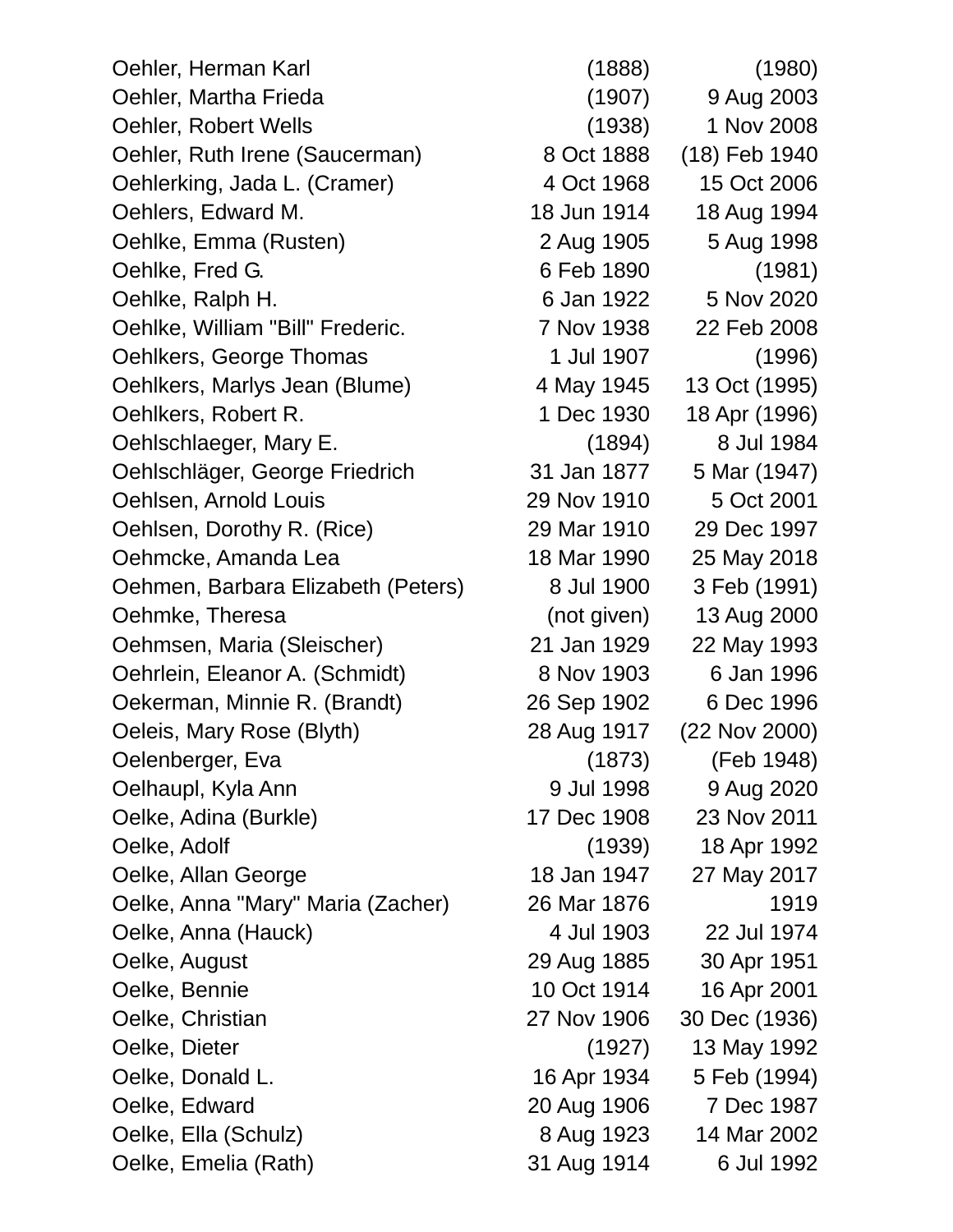| Oelke, Eugene Marvin                 | 3 Mar 1931   | 24 Oct 2006   |
|--------------------------------------|--------------|---------------|
| Oelke, Ferdinand                     | (1 Feb 1875) | (4 Jul 1922)  |
| Oelke, Frederick                     | 15 Jan 1901  | 11 Nov 1971   |
| Oelke, Frederick "Fred"              | 1 May 1908   | 24 Mar (1960) |
| Oelke, Frederick W.                  | 25 Jan 1917  | 8 Nov 1990    |
| Oelke, Friedrich                     | 30 May 1854  | 16 Oct 1924   |
| Oelke, Gerhard "Gary" Rudolph        | 9 Jun 1936   | 14 Jan 2018   |
| Oelke, Harold                        | 23 Apr 1933  | 18 Sep 2021   |
| Oelke, Herman                        | 14 Jan 1930  | 5 Jul 2011    |
| Oelke, Hertha Esther (Quast)         | 22 Jan 1913  | 8 Sep 2003    |
| Oelke, Jeanette (Nitschke)           | 13 Apr 1933  | 14 Mar 2008   |
| Oelke, Juliana (Lemke)               | 15 Jul 1889  | 26 Apr 1962   |
| Oelke, Larry Roy                     | 11 Oct 1946  | 11 Apr 2004   |
| Oelke, LeRoy                         | 7 Oct 1929   | 14 Sep 2011   |
| Oelke, Lydia (Scherbenske)           | 6 Feb 1897   | 19 Apr 1990   |
| Oelke, Marlin B.                     | 8 Aug 1910   | 19 Apr 1993   |
| Oelke, Otto                          | 30 May 1912  | 14 Feb 2005   |
| Oelke, Otto                          | 7 Mar 1894   | 1 Jul 1990    |
| Oelke, Pauline (Roehl) Golke         | 10 Sep 1903  | 25 Oct 1991   |
| Oelke, Rodney "Rod"                  | 3 Jan 1942   | 19 Sep 2016   |
| Oelke, Rudolph                       | 11 Dec 1911  | (20 Feb 1982) |
| Oelke, Taby H.                       | 12 Mar 1921  | 5 May 1993    |
| Oelke, William J.                    | 8 May 1900   | (1981)        |
| Oelkers, Aggie (Loudermilk)          | 15 Nov 1951  | 8 May 2012    |
| Oelkers, Jeffrey "Jeff" Allen        | 24 Jul 1958  | 16 Jul 2016   |
| Oelkers, Marvin Dean                 | 31 Aug 1928  | 8 Mar 2019    |
| Oelkers, Russell                     | 13 Apr 1923  | 16 Jun 2015   |
| Oelkers, Sherry Dawn (Lehmann)       | 21 Apr 1962  | 6 Nov 2009    |
| Oelkers, Stanley C.                  | 18 Nov 1930  | 28 Jan 2002   |
| Oellerman, Dorothy May               | 23 Aug 1920  | 24 Jan 2020   |
| Oellermann, Kevin Lyle               | 13 Jan 1990  | 15 May 2013   |
| Oellermann, LaVerne Evelyn (Johnson) | 26 Sep 1925  | 28 Oct 2017   |
| Oellermann, Lisetta (Mueller)        | 15 Aug 1890  | (24 May 1972) |
| Oellermann, Vernon Carlyle           | 29 Dec 1916  | 26 Jan 2008   |
| Oellrich, Lucilla "Lucy" (Andrada)   | 2 Apr 1932   | 2 Mar 2014    |
| Oelrich, Buster                      | 8 Apr 1963   | (Sep 1998)    |
| Oelrich, Donna M. (Salo)             | 9 Feb 1950   | 13 Dec 1996   |
| Oelrich, Eugene "Gene"               | 14 Mar 1944  | 5 Nov 2010    |
| Oelrich, Gene                        | 14 Mar 1944  | 5 Nov 2010    |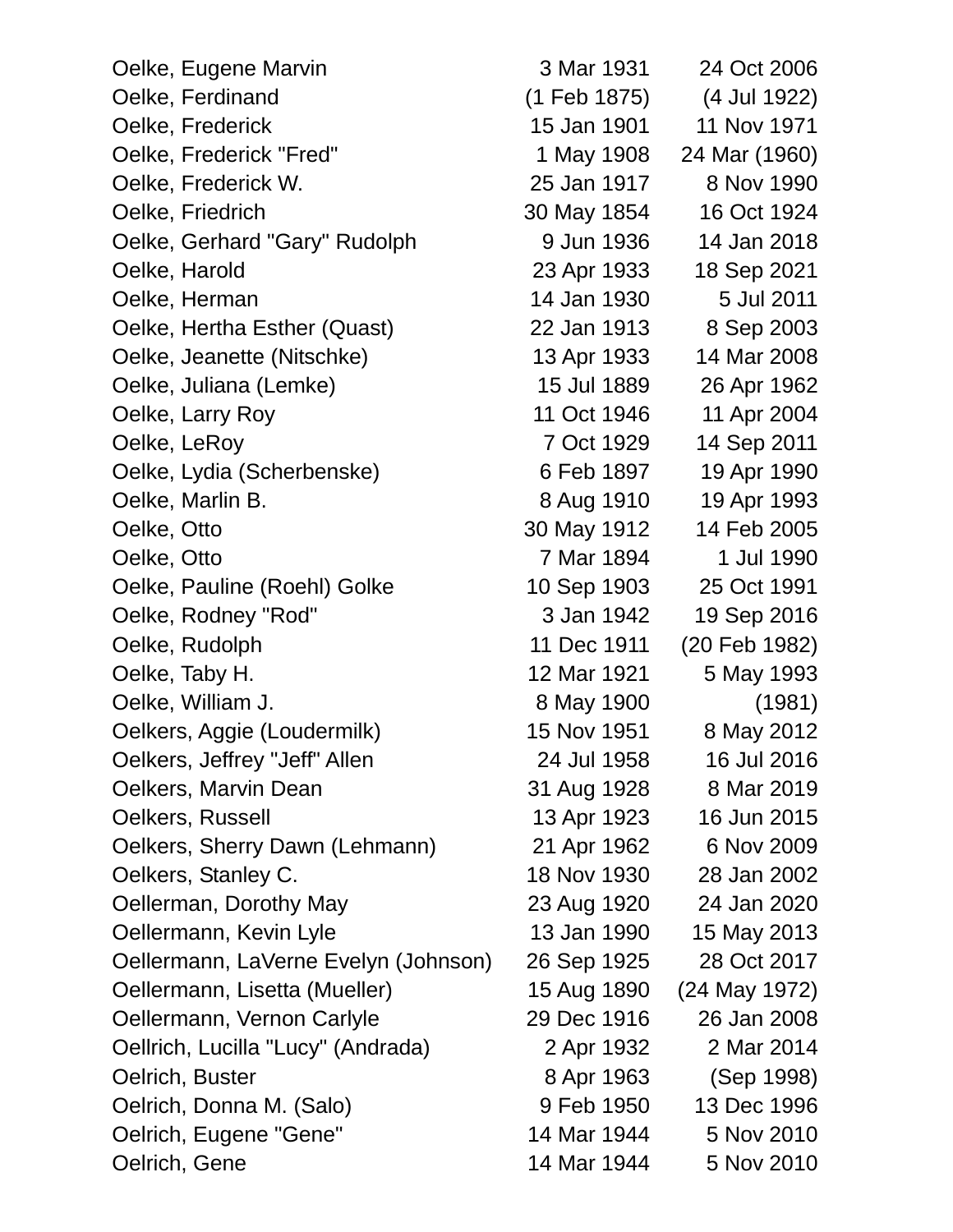Oelrich, Kenneth "Ken" Lea 8 Nov 1946 25 Jan 2017 Oelrich, Marjorie Adeline (Weber) 31 Jan 1921 26 May (1996) Oelrich, Mary Bernadette (Koval) 5 Oct 1943 2 Jan 2000 Oelrich, Roy A. 16 Nov 1941 19 Apr 2012 Oelrich, Taylor 26 Aug 1987 15 Feb 2015 Oelschlaeger, A. R. Ed. 6 Jun 1871 5 Apr 1948 Oelschlagel, Fritz 23 Jul 1933 28 Mar 2016 Oelschlager, Alice Inga (Baska) 7 Apr 1924 (1996) Oelschlager, Clarence Herman 21 Dec 1906 28 Nov 2002 Oelschlager, Emil H. 16 Apr 1916 17 Mar 1995 Oelschlager, Harold Carl 9 Mar 1914 17 Feb 1999 Oelschlager, Karl S. (1918) (2000) Oelschlager, Raymond Dale 27 Nov 1946 18 May 2015 Oelschlager, Robert "Bob" E. 31 Dec 1959 24 Aug 2021 Oelslager, Harold John 17 Mar 1911 7 Feb 2001 Oeltjen, Alyce (Strandemo) (1917) (Aug 1968) Oelwein, Pauline Rosine (Walter) 24 May 1904 24 Jun 1999 Oen, Doris M. (Alger) 28 Jan 1931 8 Aug 2017 Oen, Eleanor Rose (Haag) 9 May 1925 3 Feb 1994 Oen, Irene (1910) 2 Sep 1994 Oerlemans, Alma (Tilman) 20 Mar 1917 13 Apr 2013 Oerlemans, Irene Grace (Kessler) 5 Apr 1932 7 Oct 1997 Oermann, Henry G. 18 Apr 1888 26 Jun 1955 Oertel, Marjorie Alice (Murray) 19 May 1923 2 Nov 2010 Oertel, Mary (Frank) 6 Jan 1906 2 Jan 1993 Oertli, Reuben H. 1 Jan 1876 (1) Sep 1957 Oertli, Rose (Krueger) 15 Jul 1881 (1980) Oeschger, Hans (1927) 25 Dec 1998 Oesleby, Laurel Kay (Harvey) 24 Apr 1952 24 Jan (1995) Oeste, Gerhard 1 Feb 1930 7 Jun 2012 Oesterle, Ellla-Klara (Kuhn) 27 Jan 1914 5 Jan 2006 Oesterle, Gerhard "Gerry" (1938) 20 Aug 2007 Oesterle, Gottlieb 27 May 1912 31 Jul 2011 Oesterle, Robert "Bob" Henry 29 Mar 1945 29 Jun 2018 Oesterling, Edward 24 Nov 1951 2 Dec 2015 Oesterreich, Helen Lillian (Dahl) 25 Jul 1924 23 Nov 2008 Oesterreich, Vern 6 Dec 1919 2 Dec 2002 Oestmann, Jill K. (Gies) 13 Feb 1965 15 Jun 2019 Oestreich, Albert "Snuffy" 22 Nov 1933 3 Feb 2021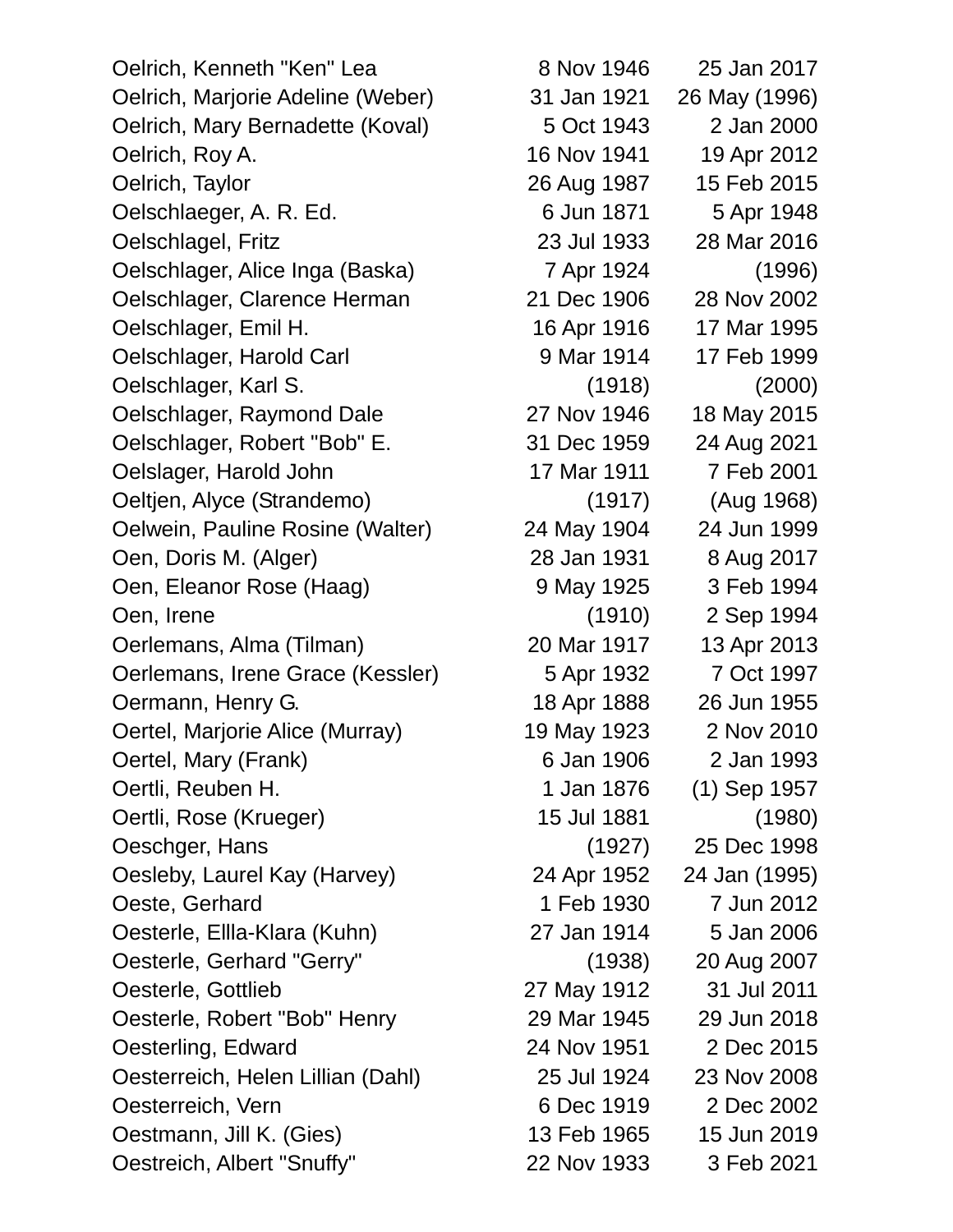| Oestreich, Allert C.                    | 27 Jul 1912 | (1983)        |
|-----------------------------------------|-------------|---------------|
| Oestreich, Alvin Max                    | (1932)      | 11 Aug 2015   |
| Oestreich, Amelia (Albers)              | 21 Jan 1888 | 24 Jul 1983   |
| Oestreich, Ann Ruth (Trantum)           | 31 Mar 1897 | (19 Nov 1924) |
| Oestreich, Anna M.                      | 1888        | 1972          |
| Oestreich, April Marie                  | 14 Apr 1983 | 31 May 2009   |
| Oestreich, Arvid                        | 10 Jun 1926 | 31 Dec 2014   |
| Oestreich, August                       | 8 Jan 1882  | 8 Jun (1953)  |
| Oestreich, Barbara (Pfliger)            | 8 May 1923  | 4 May 2020    |
| Oestreich, Benjamin                     | 1895        | 1974          |
| Oestreich, Berlyn R. "Ace"              | 6 Nov 1910  | 16 Apr 1993   |
| Oestreich, Betty Lou (Dickens)          | 22 Aug 1929 | 28 Oct 2009   |
| Oestreich, Bob                          | 16 Sep 1925 | 22 Aug 1999   |
| Oestreich, Delores M. (Frieske)         | 22 May 1929 | 17 Jan (2015) |
| Oestreich, Dena (Thiel)                 | 27 Nov 1896 | 29 Nov 1954   |
| Oestreich, Erling "Bill" Walter         | 13 Jan 1929 | 3 Nov 2017    |
| Oestreich, Erma Dolores (Pihl)          | 30 May 1933 | 13 May 2020   |
| Oestreich, Ervin C.                     | 11 Jan 1907 | 15 Sep 1981   |
| Oestreich, Evelyn Carol "Sue" (Larson)  | 18 Dec 1915 | 12 Nov 2011   |
| Oestreich, Faye Abigail (Mittelstedter) | 21 Aug 1898 | 24 Oct 1982   |
| Oestreich, Frieda L. (Timm)             | 25 Mar 1930 | 6 Jun 2009    |
| Oestreich, Gail Florence (Crandall)     | 6 Oct 1937  | 12 Nov 2007   |
| Oestreich, Gerald "Jerry" Martin        | 29 Jan 1930 | 21 May 2010   |
| Oestreich, Henrietta Marie (Sailer)     | 27 Jul 1931 | 12 Feb 2021   |
| Oestreich, Herman John Ferdinand        | 8 Oct 1929  | 10 Aug 2020   |
| Oestreich, Herman T.                    | 5 Jan 1891  | 14 Mar 1975   |
| Oestreich, Howard Lloyd                 | 17 Feb 1940 | 9 Oct 2007    |
| Oestreich, Jacob                        | (1862)      | 26 Jun (1907) |
| Oestreich, Janet Margaret (Dammann)     | 5 Oct 1936  | 14 May 1999   |
| Oestreich, Janet Sue (Burns)            | 6 Sep 1951  | 1 May 2013    |
| Oestreich, John George                  | 1894        | 1973          |
| Oestreich, Katharine Margaret (Bauer)   | 6 Nov 1872  | 14 Dec 1952   |
| Oestreich, Katharine Margaret (Melcher) | 15 Feb 1877 | 9 Mar 1953    |
| Oestreich, Lois R. (Newell)             | 26 Feb 1925 | 27 Nov 2007   |
| Oestreich, Margaret (Barthel)           | 20 Dec 1933 | 1 Nov 2008    |
| Oestreich, Mary (Keller)                | 6 Jun 1928  | 7 Jan 2009    |
| Oestreich, Matthew Lee                  | 21 Dec 1992 | 7 Jan 2016    |
| Oestreich, Myrtle, (Wettlaufer) Miller  | 12 Apr 1916 | 1 Jan 2010    |
| Oestreich, Orville O.                   | (1925)      | 12 May 1994   |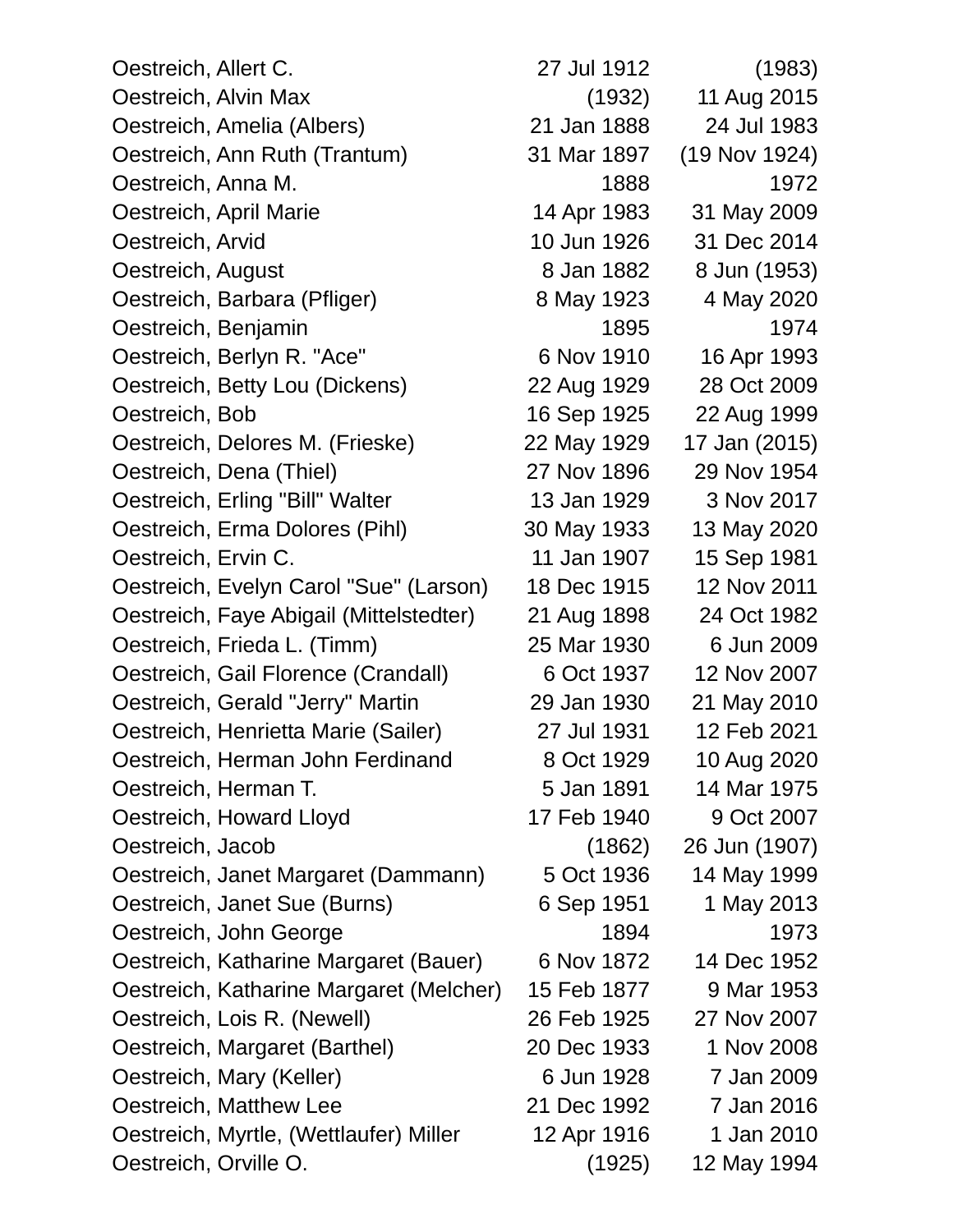| Oestreich, Pat                          | 20 Nov 1944 | 8 May (2010)  |
|-----------------------------------------|-------------|---------------|
| Oestreich, Paul                         | 13 Jan 1884 | 2 Feb (1937)  |
| Oestreich, Pete Marvin                  | 10 Jul 1928 | 28 Sep 2016   |
| Oestreich, Robert "Bob" Clarence        | 22 Oct 1931 | 3 Jun 2019    |
| Oestreich, Robert A.                    | 4 Oct 1902  | 8 Mar 1993    |
| Oestreich, Rod G.                       | 15 Sep 1968 | 22 Aug 2009   |
| Oestreich, Roger L.                     | 17 Apr 1946 | 25 Feb 2017   |
| Oestreich, Rosella (Henke) Kuether      | 20 Feb 1914 | 9 Jan 2005    |
| Oestreich, Rosie (Eiesinbrown)          | 29 Sep 1903 | 9 May 1998    |
| Oestreich, Ted                          | 6 Aug 1915  | 6 Jul 2000    |
| Oestreich, Todd Wayne                   | 22 Feb 1963 | 17 May 2020   |
| Oestreich, Troy D.                      | 9 Sep 1922  | 20 Dec 2011   |
| Oestreich, Virginia "Gini" Elsie (Pare) | 12 Mar 1936 | 5 Nov 2014    |
| Oestreich, William "Bill" Louis         | 15 Jun 1932 | 19 Jan 2015   |
| Oestreicher, Alice (Hewitt)             | (1912)      | 12 Dec (1998) |
| Oestreicher, Harriet B. (Bradt)         | 14 Dec 1917 | 23 Feb 1996   |
| Oestreicher, Karen Marie                | 7 Feb 1967  | 25 Apr 2019   |
| Oestreicher, Marguerite V.              | (1918)      | 30 Sep 2008   |
| Oestreicher, Mya Raelynn                | 16 Apr 2015 | 21 Apr 2015   |
| Oestrich, Barbara Ann (Pfliger)         | 8 May 1923  | 30 Apr 2020   |
| Oestrich, Michael "Mike" MOD            | 19 Jul 1938 | 15 Mar 2014   |
| Oestriech, Lavina Christina (Magstadt)  | 15 May 1927 | 13 Aug 2007   |
| Oetken, Henrietta June (Bens)           | 27 Jun 1924 | 16 Jan 2008   |
| Oetken, Lisa                            | (1984)      | 27 Sep 2002   |
| Oetken, Wayne Henry                     | 16 Dec 1924 | 13 Nov (1990) |
| Oetting, Carl Gottfried                 | 14 Jan 1910 | 15 Nov 2008   |
| Oettle, Harold Charles                  | 28 Jan 1942 | 21 Mar 2019   |
| O'Farrell, Vernon L.                    | (1933)      | (1997)        |
| Ofelt, Judith Lucille (Hovland)         | 22 Sep 1942 | 9 Dec 2018    |
| Off, Eleanor Mae                        | 12 Nov 1917 | (2000)        |
| Off, Norbert Leo                        | 10 Apr 1929 | 21 Apr 2008   |
| Offelman, Maria (Stephan)               | 1 Jul 1858  | (1943)        |
| Offenbacher, Robert William             | (1917)      | 23 Oct 2000   |
| Offenwanger, Else (Damaschke)           | 12 Sep 1927 | 25 Feb 2005   |
| Offenwanger, Ernst                      | 4 Apr 1920  | 6 Apr 2006    |
| Offenwanger, Immanuel                   | 16 Nov 1898 | 7 Mar 1986    |
| Offenwanger, Johannes                   | 20 Dec 1899 | 3 Jul 1986    |
| Offenwanger, Katharina (Gehring)        | (1899)      | 5 Jul 1974    |
| Offenwanger, Richard                    | 3 Apr 1931  | 4 Jul 1988    |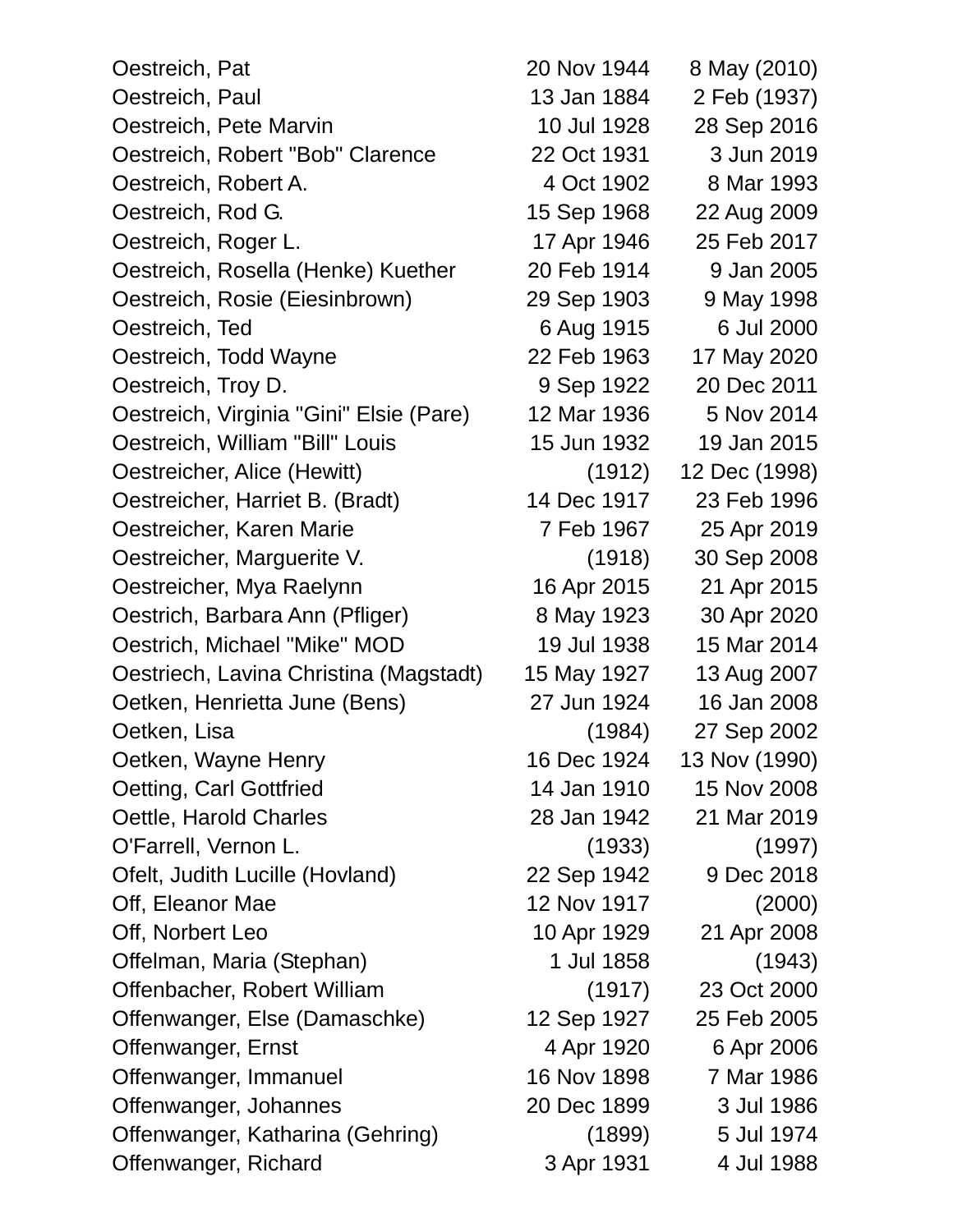| Offerdahl, Betty June (Scheel)       | 13 Oct 1928 | 22 Jun 2016   |
|--------------------------------------|-------------|---------------|
| Offerdahl, Clayton                   | 18 Nov 1929 | 1 Aug 2020    |
| Offerdahl, Edward L.                 | 30 Aug 1911 | 3 Oct 1999    |
| Offerdahl, Eleanor M. (Uecker)       | 17 Feb 1921 | 30 Jun 2010   |
| Offerdahl, Milton                    | 12 Apr 1922 | 28 Oct 1997   |
| Offerdahl, Vernon Lee                | 6 Mar 1926  | 29 Aug 2010   |
| Offerdal, Oliver                     | 21 May 1901 | (5 Nov 2001)  |
| Offerdal, Robert H.                  | 10 Dec 1921 | 1 Mar 1998    |
| Offerman, Jacob                      | 2 Jun 1920  | 6 Mar 1994    |
| Offerman, Lillian Joan (Ellingson)   | 12 Oct 1922 | 18 Oct 2010   |
| Offermann, Darlene Ruth (Nelson)     | 25 Aug 1936 | 27 Jul 2017   |
| Offermann, Robert "Bob" Theodore     | 2 Jul 1932  | (Apr 2009)    |
| Offermann, Shirley Eloise SS         | 22 Oct 1927 | 13 Jan 2019   |
| Offert, Lloyd                        | 30 Mar 1922 | 30 Jul 2007   |
| <b>Office, Charles William</b>       | 5 Sep 1916  | 7 Dec (1999)  |
| Office, Lina L.                      | (1900)      | 12 Feb 1995   |
| Officer, Eleanor Katherine (Weikert) | 8 Sep 1916  | 5 Nov 2010    |
| Officer, Hazel J.                    | 7 Mar 1905  | 7 Jul (1999)  |
| <b>Offner, Alfred August</b>         | 27 Oct 1906 | 16 Jun 1995   |
| Offner, Aurelius P.                  | 18 Jan 1913 | (1987)        |
| Offner, Lucille (Rumer)              | 1 Jun 1914  | 8 Feb 2000    |
| Offner, Richard R.                   | 23 Nov 1909 | 26 Nov 1991   |
| Offt, Antje (Timm)                   | 2 Sep 1862  | (1933)        |
| Offt, Arthur                         | (not given) | 18 Jan (1982) |
| Offt, Ben                            | 28 Jan 1888 | 14 Jun (1955) |
| Offt, Claus                          | 26 Jan 1863 | (Mar 1948)    |
| Offt, Henry                          | 18 May 1885 | (Oct 1935)    |
| Offt, Rollin C.                      | 12 Jun 1930 | (Feb 1954)    |
| Offt, Vern B.                        | 22 Apr 1927 | (Sep 1963)    |
| O'Flynn, Dorothy Alene (Moos)        | 6 Aug 1917  | 10 Dec 2014   |
| Ofstad, Elisabeth Ann                | 3 Nov 1931  | (1999)        |
| Ofstedahl, Juanita (Norwood)         | 25 Jan 1922 | 15 Jul 2001   |
| Ofstedal, Alfretta (Kountz) Mack     | 14 Jan 1918 | 8 Feb 2017    |
| Ofsthun, Caroline Marie (Koffler)    | 6 Nov 1935  | 7 May 1998    |
| Ofsthun, Jean Bertha (Neuhalfen)     | 7 Sep 1938  | 30 Sep 2020   |
| Ofsthun, Marlo J.                    | 26 Apr 1929 | 18 Jan 2011   |
| Ofstie, Evelyn (Sweeney)             | 28 Feb 1912 | 5 May 1996    |
| Oftedal, Harry E.                    | (1924)      | 24 May 2003   |
| Ogaard, Carl Dean                    | 9 Jun 1932  | 3 Aug 2013    |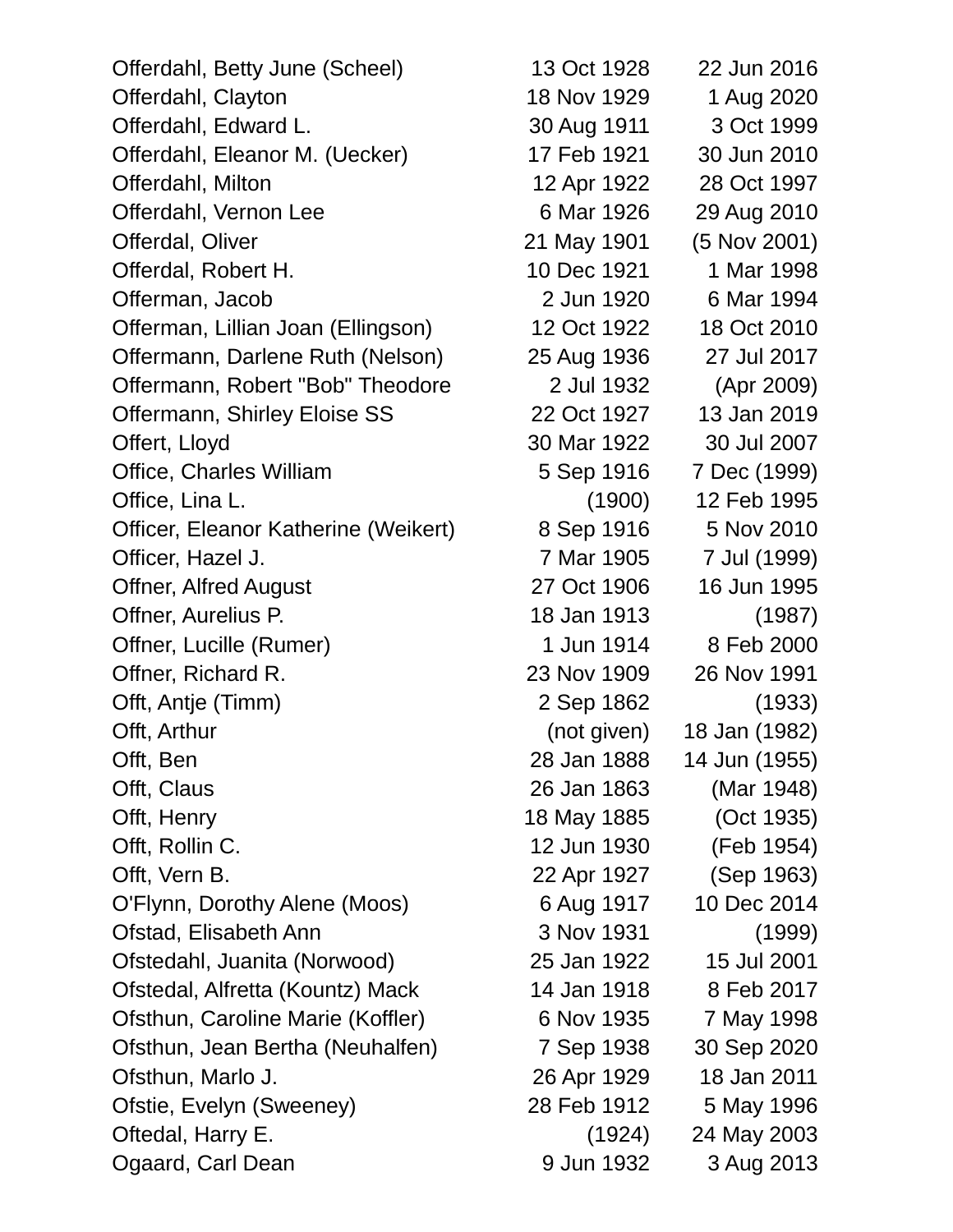| Ogaard, Kyle Christopher              | (1983)      | 14 Aug 2001     |
|---------------------------------------|-------------|-----------------|
| Ogan, Daniel W.                       | 7 Apr 1919  | 13 Aug 1995     |
| Ogan, Mary S. (Dassinger) Flemmer     | 1 May 1927  | 11 Apr 2006     |
| Ogan, Norma L. (Osterkamp)            | 13 Jun 1928 | 28 Jul 2017     |
| Ogden, Allen "Al"                     | (1932)      | (Jun 1998)      |
| Ogden, Claire Elizabeth               | (not given) | 14 Apr 2004     |
| Ogden, Douglas "Doug" Bruce           | 30 May 1936 | 10 Nov 2006     |
| Ogden, Elizabeth "Beth" MKA           | 18 Apr 1963 | 29 Mar 2018     |
| Ogden, H. E. "Jerry"                  | 22 Jul 1925 | (2000)          |
| Ogden, Kay L. (McCartney) Leppell     | (1939)      | 27 Sep 2001     |
| Ogden, Margaret Cecelia (Stillman)    | 10 May 1913 | 6 Mar (1997)    |
| Ogden, Marguerite Ellen BC            | 19 May 1907 | 24 Jan 1996     |
| Ogden, Mary Lou                       | 14 Jun 1934 | <b>Jun 2000</b> |
| Ogden, Roberta "Bertie" RD            | 24 Nov 1920 | 2 Aug 2020      |
| Ogden, Veronica Mary Louise           | 28 Nov 1915 | 20 Jul 2003     |
| Ogden, Vivian Ann (Wendt)             | 3 Aug 1938  | 6 Sep 2020      |
| Ogden, Wilhelmina "Minnie" (Bergman)  | 9 Jan 1890  | 17 Oct 1970     |
| Ogdie, Douglas R.                     | 29 Jun 1950 | 6 Apr 1998      |
| Ogdie, Lauretta (Heasley)             | 30 Mar 1915 | 26 Oct 2002     |
| Ogdie, Samuel Alex                    | 29 Jan 1908 | 5 Sep 1998      |
| Ogelsby, Alfreda (Flach)              | 1 Jan 1899  | (1983)          |
| Ogg, Gerald Ray                       | 17 Jan 1916 | (Apr 1997)      |
| Ogg, Lena Loretta (Salzman)           | (1913)      | (21 Jun 2007)   |
| Ogier, Eugene Kinney                  | 7 Feb 1921  | 8 Jul (1996)    |
| Ogilvie, James L.                     | 4 Jan 1911  | 13 Nov (1995)   |
| Ogilvie, Lawrence William "Larry"     | 1921        | 4 Jan 2007      |
| Ogilvie, Margaret G.                  | (1901)      | (1996)          |
| Ogilvie, Violet C.                    | (1912)      | (1996)          |
| Oginski, Russell                      | 31 May 1941 | 11 May 1991     |
| Ogle, Anna (Crites)                   | 9 Oct 1909  | (Mar 1996)      |
| Ogle, Clarence L.                     | 2 Nov 1951  | 2 Oct 2017      |
| Ogle, Cleo Jean "Jean" (Davis)        | 2 Jan 1930  | 13 Jul 2010     |
| Ogle, David                           | (1887)      | (5) Apr 1957    |
| Ogle, James T.                        | 8 Nov 1946  | 24 May 1998     |
| Ogle, Joseph Franklin                 | 30 Jan 1865 | (2) Feb 1948    |
| Ogle, Katherine Elizabeth (Schmitgen) | 17 Jan 1926 | 1 Jan 2017      |
| Ogle, Lorna Jane (Salathe)            | 10 Jun 1954 | 7 Feb 2016      |
| Ogle, Magdelyn "Lynn" (Feist) Renaud  | 13 Aug 1928 | 17 May 2007     |
| Ogle, Marita (Leadbetter)             | 23 Sep 1912 | (Oct 1997)      |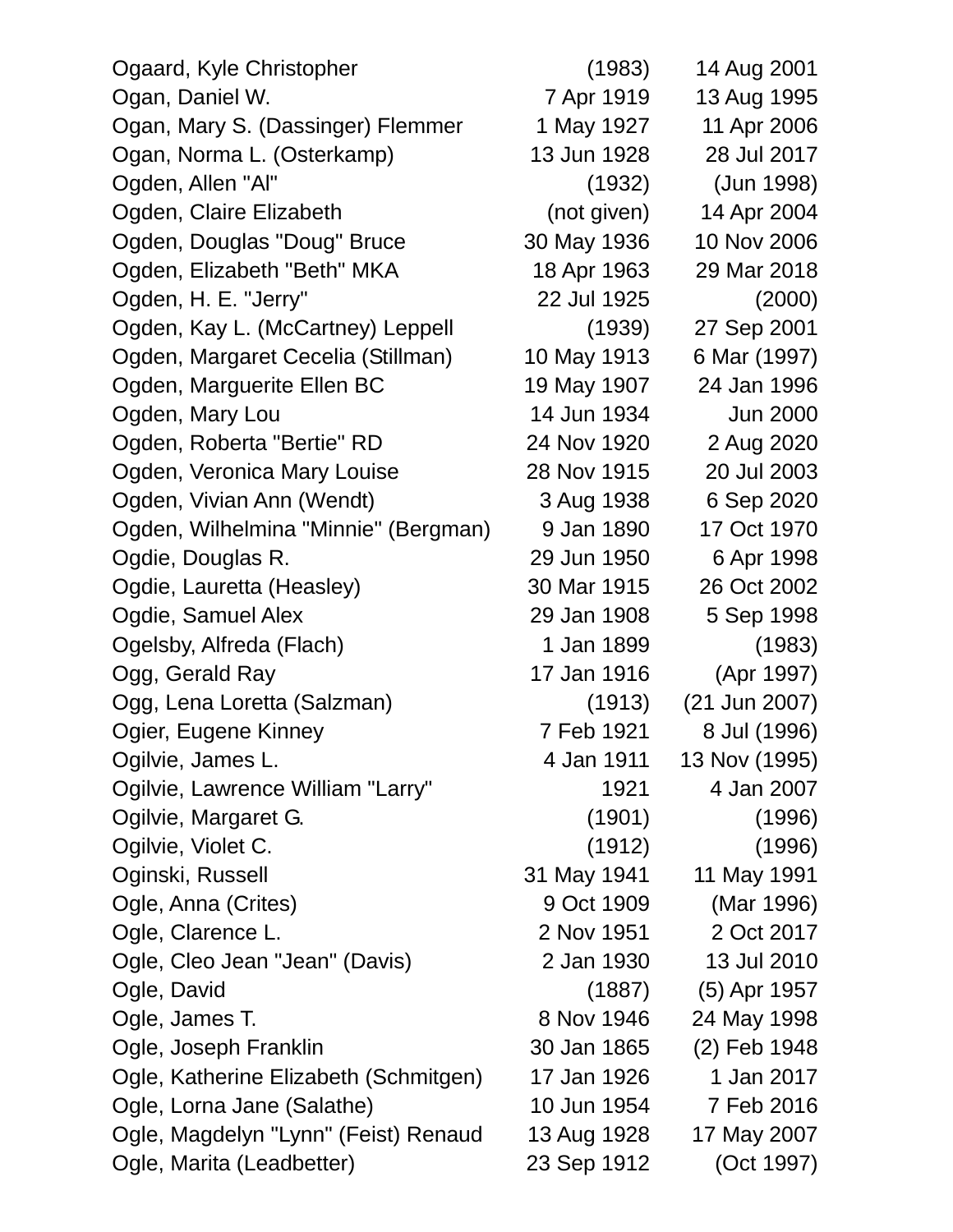| Ogle, Merle F.                          | 16 Jul 1909 | 23 Jun (2000) |
|-----------------------------------------|-------------|---------------|
| Ogle, Romeyn T.                         | 8 Sep 1874  | (11) Nov 1962 |
| Ogle, Steven David "Chicky"             | 5 Nov 1965  | 14 Jan 2012   |
| Ogle, Theresa C.                        | (1900)      | (10) Feb 1972 |
| Oglenski, Pauline                       | (1909)      | (2000)        |
| <b>Ogles, Richard Hayes</b>             | 20 Dec 1927 | (Jun 1999)    |
| Oglesby, George Daniel                  | 30 Jan 1925 | (Aug 1998)    |
| Oglesby, Lois Mac (Lawhorn)             | 14 Jan 1925 | 10 May 1999   |
| Ogletree, Sylvester                     | (not given) | 23 Jan 2004   |
| Oglevie, H. Janet (Milligan) Weiss      | 17 Aug 1930 | 1 Jun 2021    |
| O'Gorman, Alice Eileen (Grimes)         | 18 Aug 1898 | 25 Apr 1999   |
| O'Grady, Patricia M.                    | (1950)      | (Aug 1997)    |
| Ogren, Arlyce Gertrude (Locken)         | 26 Mar 1924 | 14 Feb 2019   |
| Ogren, Denise Louse (Potter)            | 22 Dec 1960 | 29 Jun 2018   |
| Ogren, Ida (Dais)                       | 10 Oct 1919 | 4 Sep (2001)  |
| Ogren, Luther Martin                    | 15 Sep 1908 | 7 Oct 2001    |
| Ogren, Marguerite Ruth (Herzer)         | 1 Dec 1920  | 20 Apr 2019   |
| Ogren, Mary Lois (Hulbert)              | 15 May 1926 | 11 Oct 1998   |
| Ogren, Merritt "Swede" O.               | 24 Apr 1918 | 20 Jun 2006   |
| Ogren, Michael "Mike" John              | 28 Apr 1952 | 26 Dec 2020   |
| Ogren, Orville Hugo                     | 26 Feb 1926 | 19 Apr 2003   |
| Ogren, Ruth Elsie (Geiszler)            | 8 Nov 1928  | 19 Sep 2016   |
| Ogrocko, Rosina "Rose" Joan (Senger)    | 14 Jul 1923 | 20 May 2013   |
| Ogstad, Oscar                           | 15 Sep 1906 | 30 Mar 1992   |
| Ohad, Vodie Gertrude (Walls)            | 19 Nov 1934 | 9 Oct (2001)  |
| O'Halloran, Patrick D.                  | 29 Dec 1928 | 2 Dec 1996    |
| O'Hara, Bertha (Knutson)                | 22 Jun 1925 | 22 Oct 1999   |
| O'Hara, Catherine "Kay" Marie (Burkart) | 15 Jan 1923 | 13 Jun 2010   |
| O'Hara, Charles Vernon "Butch"          | 17 Jul 1920 | 12 Aug 1999   |
| O'Hara, Clair L.                        | 5 Sep 1929  | 27 Feb 2000   |
| O'Hara, Clifford                        | 9 Dec 1958  | 9 May 2020    |
| O'Hara, Deborah Patricia (Schaufele)    | (1958)      | 16 Jun 1992   |
| O'Hara, Jerry                           | 25 Feb 1959 | (Oct 2000)    |
| O'Hara, Louise (Bellamy)                | 6 Jul 1915  | 17 Feb 1999   |
| O'Hara, Mabel Lovine (Pohl)             | 12 Jan 1927 | 26 Sep 1996   |
| O'Hara, Marcella M. "Sally" (Dumas)     | 21 Dec 1930 | 29 Mar 2021   |
| O'Hara, Margaret (Beck)                 | 24 Mar 1931 | 27 Aug 2014   |
| O'Hara, Margaret (O'Leary)              | (1925)      | (2000)        |
| O'Hara, Ray "RB"                        | 6 Jun 1922  | 15 May 2000   |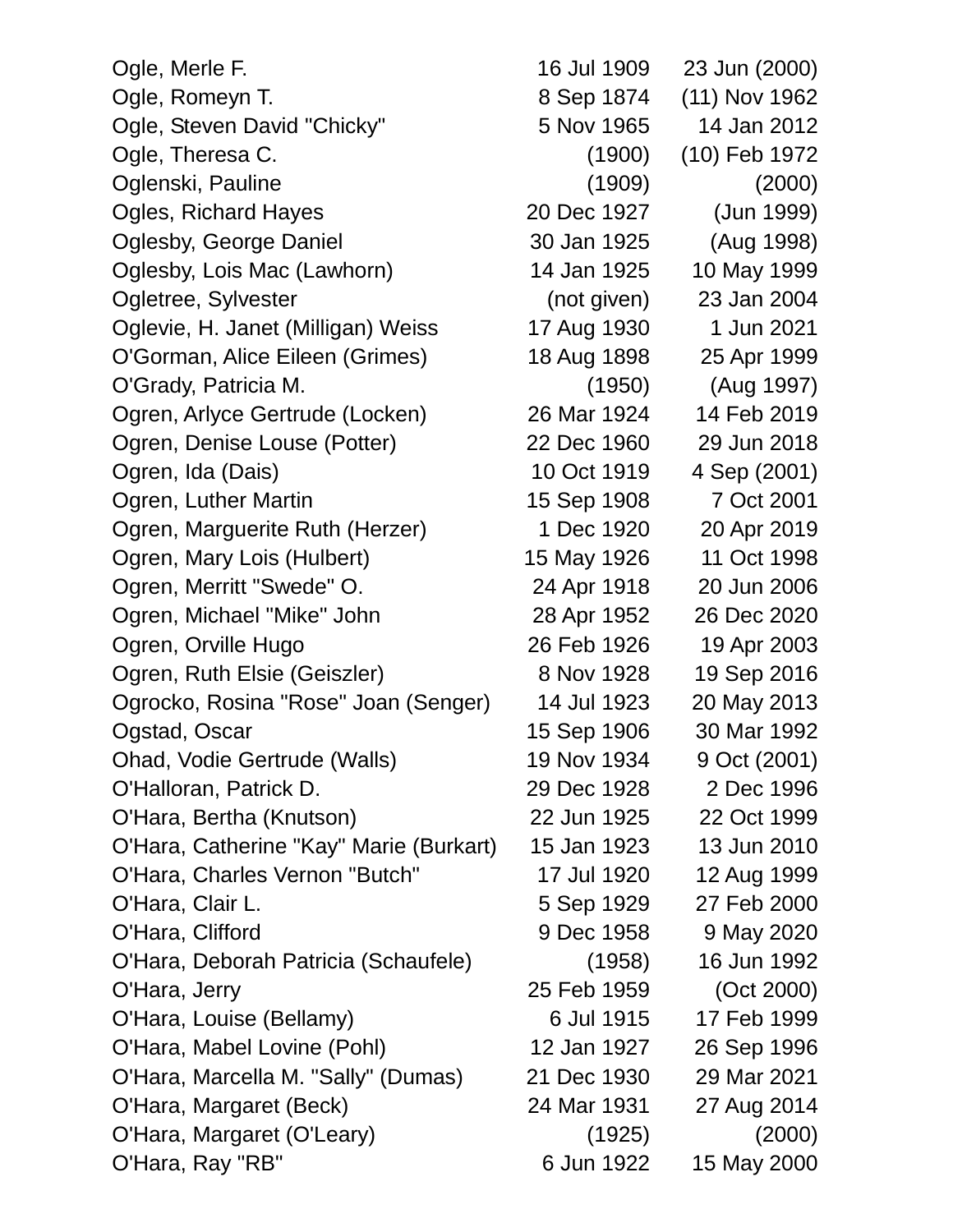O'Hara, Richard G. 8 Feb 1935 17 Apr (1998) O'Hara, Terry 3 Dec 1941 22 Mar 2016 O'Hara, Vincent O. 24 Jul 1912 (Sep 2002) O'Hare, James Virgil 27 Dec 1928 23 Apr 1995 O'Hare, Jean Onalee (Daniel) 29 Aug 1921 2 May 2008 O'Harra, Dennis K. 8 Apr 1928 9 Dec 2002 O'Harra, Dwaine G. 17 Sep 1926 22 Oct 1999 O'Harrow, Leonard Milo 14 Jun 1921 1 Aug (1998) O'Haver, George Merlin 17 Nov 1909 14 Sep 2010 O'Hayre, Cleva (Griffin) 7 Sep 1901 10 Oct (1998) O'Hayre, Gabrielle C. 14 Jul 1920 12 Feb (1997) O'Hearn, Joseph (not given) (not given) O'Hearn, Nora (Connell) 16 Apr 1906 11 Oct 2003 Ohide, Esther Clara (Storm) 12 Sep 1918 (1997) Ohl, Allen Henry 13 Jul 1943 17 Oct (1990) Ohl, Elisabeth (Ringer) 12 Dec 1868 28 Sep 1954 Ohl, Frieda (Wiens) 15 Aug 1924 29 Jun 2005 Ohl, Henry (not given) (1934) Ohl, John (1916) (1934) Ohland, Christine Jean (Gummert) 11 Jan 1971 24 Sep 2020 Ohland, Otto 24 Jun 1866 11 Apr 1910 Ohlandt, Richard C. 17 Nov 1944 1 Dec 2011 Ohlberg, Alexander 1 Oct 1902 2 Apr 1953 Ohlberg, Marie (Heinrich) 2 Apr 1905 18 Nov (1946) Ohle, Esther K. 21 Feb 1896 27 Aug (1996) Ohleen, Esther Ruth Elizabeth 31 Jan 1909 2 Oct 2006 Ohleen, Rosalie Adelia (Regnier) 4 Jul 1926 11 Jul 2004 Ohleen, Walter William 7 May 1912 17 Dec 2000 Ohlen, Mary L. (Christensen) 7 Jun 1920 1 May 1993 Ohlenkamp, Bernard "Bernie" 30 Aug 1946 13 Sep 2019 Ohler, Rosa 1 Jul 1905 27 Dec 1996 Ohler, Virginia (1921) (1993) Ohlhausen, Anton 2 Sep 1925 (Oct 1981) Ohlhauser, Adam 1900 1954 Ohlhauser, Adam 23 Apr 1904 23 Oct 1959 Ohlhauser, Adam 20 Apr 1864 23 May 1938 Ohlhauser, Albert 16 Mar 1929 27 Jul 1945 Ohlhauser, Albert "Al" 3 May 1931 5 Sep 2007 Ohlhauser, Alex R. 1934 16 Oct 2007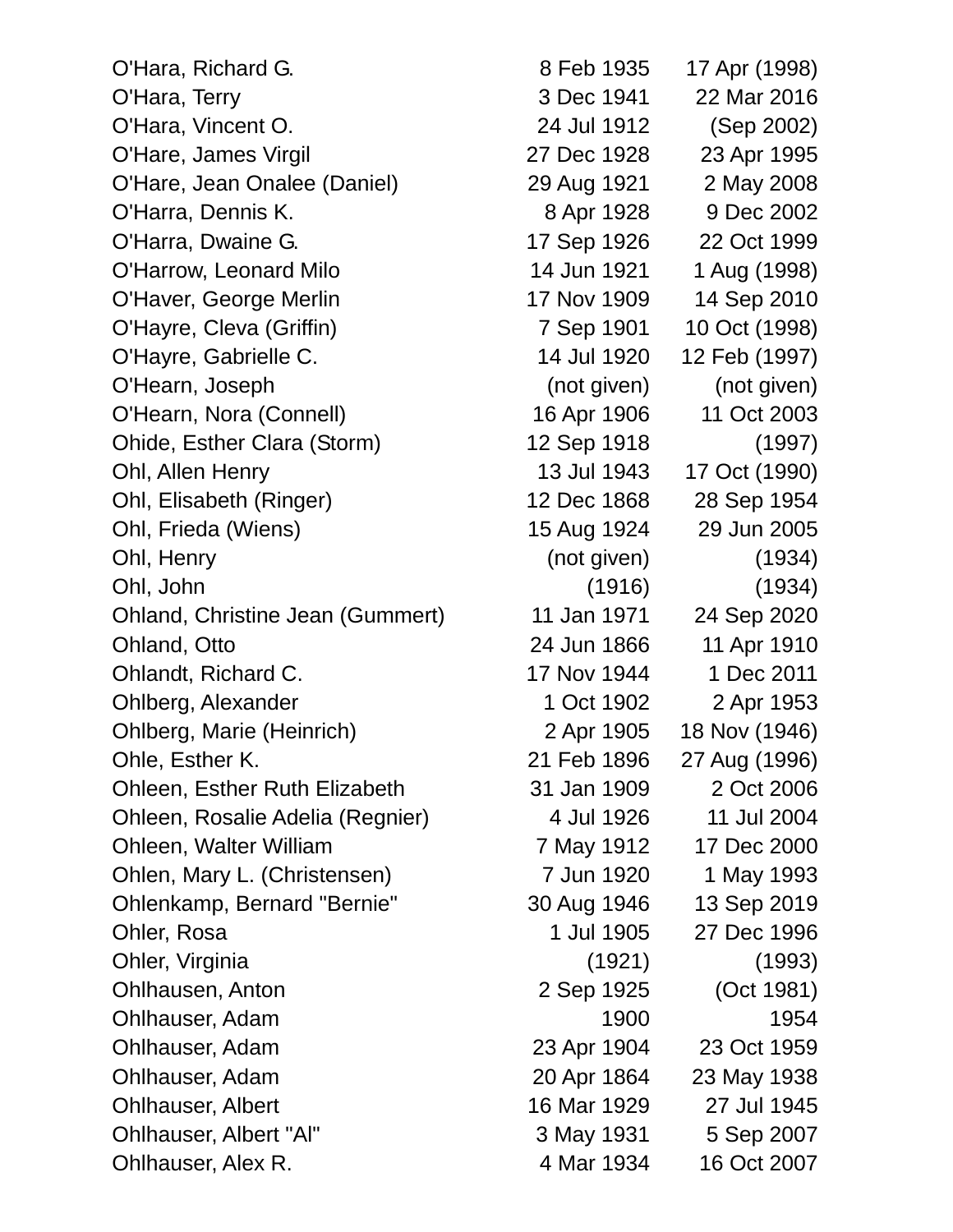| <b>Ohlhauser, Allen</b>                  | 23 Oct 1923   | 5 Feb 1991   |
|------------------------------------------|---------------|--------------|
| Ohlhauser, Alvina                        | 12 Jul 1912   | 8 May 2001   |
| Ohlhauser, Alvina "Vina" Judy (Beck)     | 23 Jul 1945   | 31 Jan 2012  |
| Ohlhauser, Alvina (Schock)               | 1917          | 5 Jan 2005   |
| Ohlhauser, Anita M.                      | 13 Oct 1911   | 17 Nov 1995  |
| Ohlhauser, Arlo F.                       | 27 Jun 1931   | 1 Jan 2018   |
| <b>Ohlhauser, Arnold</b>                 | 22 Mar 1933   | 23 Sep 2020  |
| <b>Ohlhauser, Arnold Leonard</b>         | 25 Nov 1919   | 8 Jun 2001   |
| Ohlhäuser, Arthur                        | 31 Dec 1922   | 6 Mar 2002   |
| Ohlhauser, Arthur "Art"                  | 1912          | 1972         |
| Ohlhauser, Arthur M.                     | 24 Jul 1930   | 12 Aug 1962  |
| Ohlhäuser, Barbara                       | 29 May 1858   | 3 May (1927) |
| Ohlhauser, Bertha (Bertsch)              | 30 Mar 1902   | 15 Dec 1977  |
| Ohlhauser, Bertha (Gross)                | 22 Feb 1927   | 9 Feb 1980   |
| Ohlhauser, Billy Jon                     | 22 Jul 1967   | 23 Oct 1967  |
| <b>Ohlhauser, Calvin</b>                 | (1927)        | 18 Apr 1996  |
| <b>Ohlhauser, Charlotte</b>              | 1902          | 8 Dec 1987   |
| Ohlhauser, Christina (Naasz)             | 21 Oct 1892   | 17 Feb 1988  |
| Ohlhauser, Christina (Schnaible)         | 1 Feb 1903    | 18 Nov 1957  |
| Ohlhauser, Christine (Weber)             | (26 Mar 1882) | 29 Feb 1924  |
| <b>Ohlhauser, Clayton</b>                | 30 Sep 1925   | 6 Feb 1998   |
| <b>Ohlhauser, Clifford Clifton</b>       | 1925          | 1998         |
| <b>Ohlhauser, Conrad</b>                 | 15 Oct 1853   | 6 Jan 1933   |
| <b>Ohlhauser, Crystal Malena</b>         | 30 Mar 1980   | 19 May 1980  |
| <b>Ohlhauser, Darrell "Diesel"</b>       | 5 Jul 1946    | 10 May 2017  |
| <b>Ohlhauser, David Arnold</b>           | 29 Jun 1957   | 15 Nov 1995  |
| <b>Ohlhauser, Delane "Shakey" Gordon</b> | 1932          | 2012         |
| Ohlhauser, Delores Iona (Weber)          | 13 Jan 1933   | 16 May 1999  |
| Ohlhauser, Donald D. "Donnie"            | 7 Apr 1938    | 28 May 2014  |
| Ohlhauser, Dorothea (Korbus)             | 18 Jun 1918   | 5 Jan 2010   |
| <b>Ohlhauser, Edward</b>                 | 8 Jul 1928    | 27 Nov 1982  |
| <b>Ohlhauser, Edward</b>                 | 1904          | 26 Oct 1991  |
| <b>Ohlhauser, Edwin</b>                  | 6 May 1929    | 13 Jul 2004  |
| Ohlhauser, Eileen (Elliott)              | 26 Dec 1928   | 10 Jul 2015  |
| Ohlhauser, Elizabeth                     | 12 Dec 1868   | 4 Nov 1933   |
| <b>Ohlhauser, Elizabeth</b>              | 2 Feb 1906    | 4 Aug 1963   |
| Ohlhauser, Elizabeth (Schlecht)          | 1864          | 25 Feb 1915  |
| <b>Ohlhauser, Emil</b>                   | 9 Oct 1905    | 1989         |
| Ohlhauser, Emil Jacob                    | 1900          | 21 Feb 1984  |
|                                          |               |              |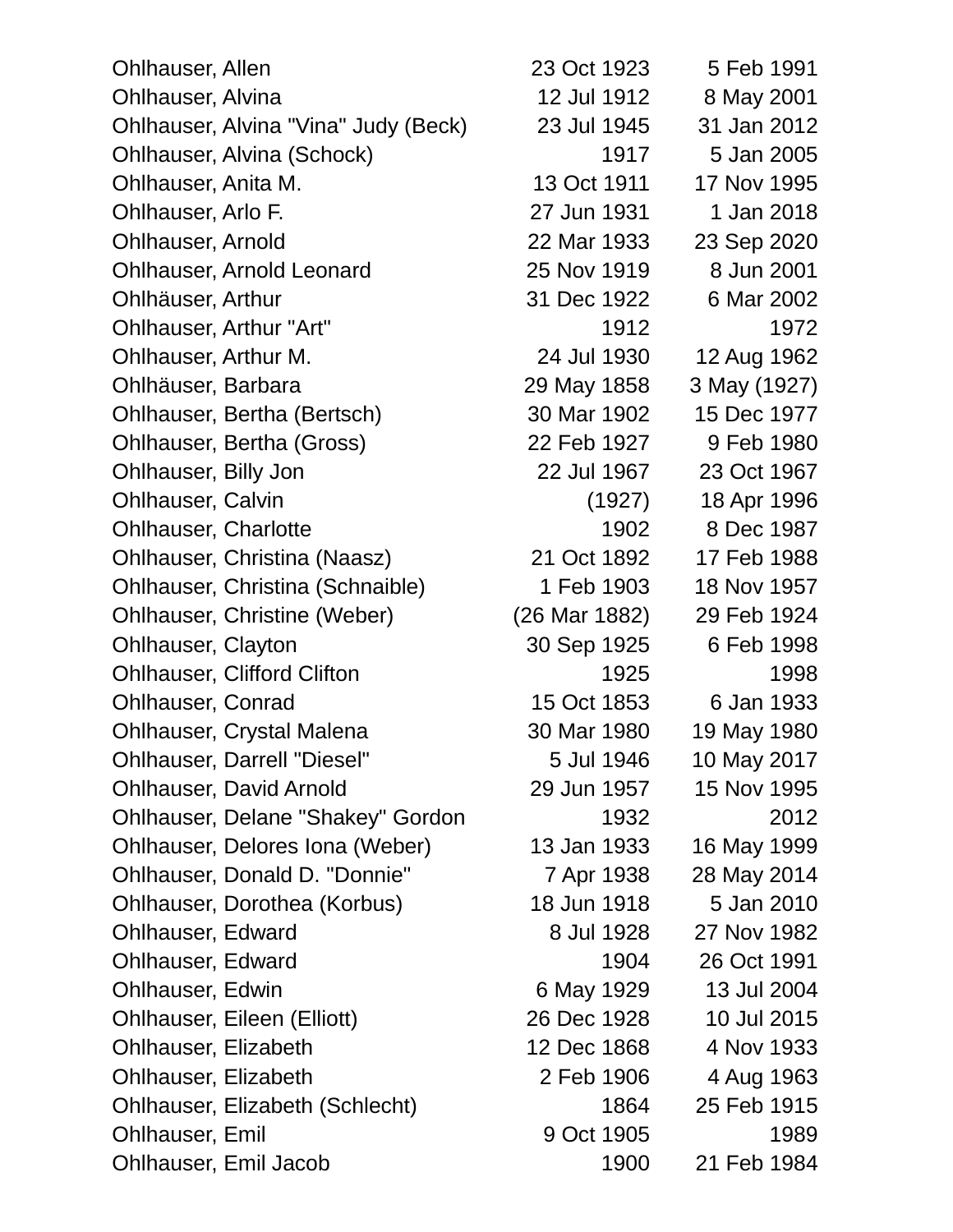| Ohlhauser, Emma (Schnaible)              | 14 Sep 1904 | 1 Feb 1972  |
|------------------------------------------|-------------|-------------|
| <b>Ohlhauser, Ernest</b>                 | 11 Dec 1936 | 4 Nov 2017  |
| Ohlhauser, Esther L. (Wohl)              | 22 May 1922 | 1 May 2006  |
| Ohlhauser, Eva (Meidinger)               | (1870)      | 22 Dec 1946 |
| Ohlhauser, Eva (Ohlhauser)               | 20 Feb 1880 | 13 Feb 1952 |
| <b>Ohlhauser, Ferdinand "Ferd"</b>       | 13 Aug 1918 | 30 Jan 2008 |
| Ohlhauser, Florence H. (Ohlhauser)       | 29 Sep 1929 | 17 Feb 2009 |
| Ohlhauser, Frances E.                    | 1925        | 1983        |
| <b>Ohlhauser, Fred</b>                   | 6 Nov 1889  | 27 Mar 1948 |
| Ohlhauser, Fred J.                       | 14 Sep 1908 | 27 Jul 2000 |
| Ohlhauser, Freda (Hoffman) Voegele       | 30 Oct 1900 | 17 Jul 1977 |
| <b>Ohlhauser, Fredrich</b>               | 30 Mar 1867 | 24 Aug 1917 |
| <b>Ohlhauser, Fredrick "Fred"</b>        | 26 Apr 1923 | 19 Dec 1988 |
| <b>Ohlhauser, Fridrich Jacob</b>         | 15 Dec 1855 | 23 Apr 1935 |
| <b>Ohlhauser, Friedrich "Fred" Jakob</b> | 8 Mar 1903  | 6 Sep 1982  |
| Ohlhauser, Friedrich F.                  | 18 Jul 1888 | 4 Mar 1950  |
| <b>Ohlhauser, Gail Margaret (Riches)</b> | 27 Mar 1941 | 19 Oct 2020 |
| Ohlhauser, George                        | 2 Oct 1934  | 12 Jun 1993 |
| <b>Ohlhauser, Gisela</b>                 | 1927        | 2009        |
| Ohlhauser, Gladys J. (Weber)             | 13 Aug 1935 | 1 Dec 2005  |
| <b>Ohlhauser, Gottlieb</b>               | 15 Sep 1881 | 7 May 1975  |
| Ohlhauser, Hannah (Lebsack)              | 29 Aug 1923 | 19 Jan 2009 |
| <b>Ohlhauser, Harlin Martin</b>          | 18 Aug 1933 | 4 Jan 1997  |
| Ohlhauser, Heinrich "Henry" H.           | 16 Mar 1878 | 8 May 1941  |
| Ohlhauser, Henrietta                     | 1 Apr 1857  | 26 Nov 1922 |
| Ohlhauser, Henry                         | 24 Jan 1897 | 9 Jul 1969  |
| Ohlhauser, Henry H.                      | 8 Aug 1911  | 18 Sep 1940 |
| Ohlhauser, Herman                        | 10 May 1920 | 8 Dec 1997  |
| Ohlhauser, Herman                        | 4 Feb 1911  | 14 Feb 1981 |
| Ohlhauser, Hilda (Bertsch)               | 1917        | (not given) |
| Ohlhauser, Ida                           | 1899        | 1974        |
| Ohlhauser, Irene (Schatz)                | 27 Aug 1926 | 1 Feb 2019  |
| <b>Ohlhauser, Ivean Samuel</b>           | 5 Dec 1924  | 14 Jul 2009 |
| Ohlhauser, Jacob                         | 1886        | 2 Sep 1953  |
| Ohlhauser, Jacob                         | 1901        | 1945        |
| Ohlhauser, Jacob J.                      | 1892        | 1967        |
| Ohlhauser, Jake H.                       | 14 Aug 1920 | 23 Oct 1982 |
| Ohlhauser, James "Jim" Roy               | 24 Mar 1934 | 19 Jun 2018 |
| Ohlhauser, Jesse Lee                     | 24 Feb 1963 | 29 Sep 1963 |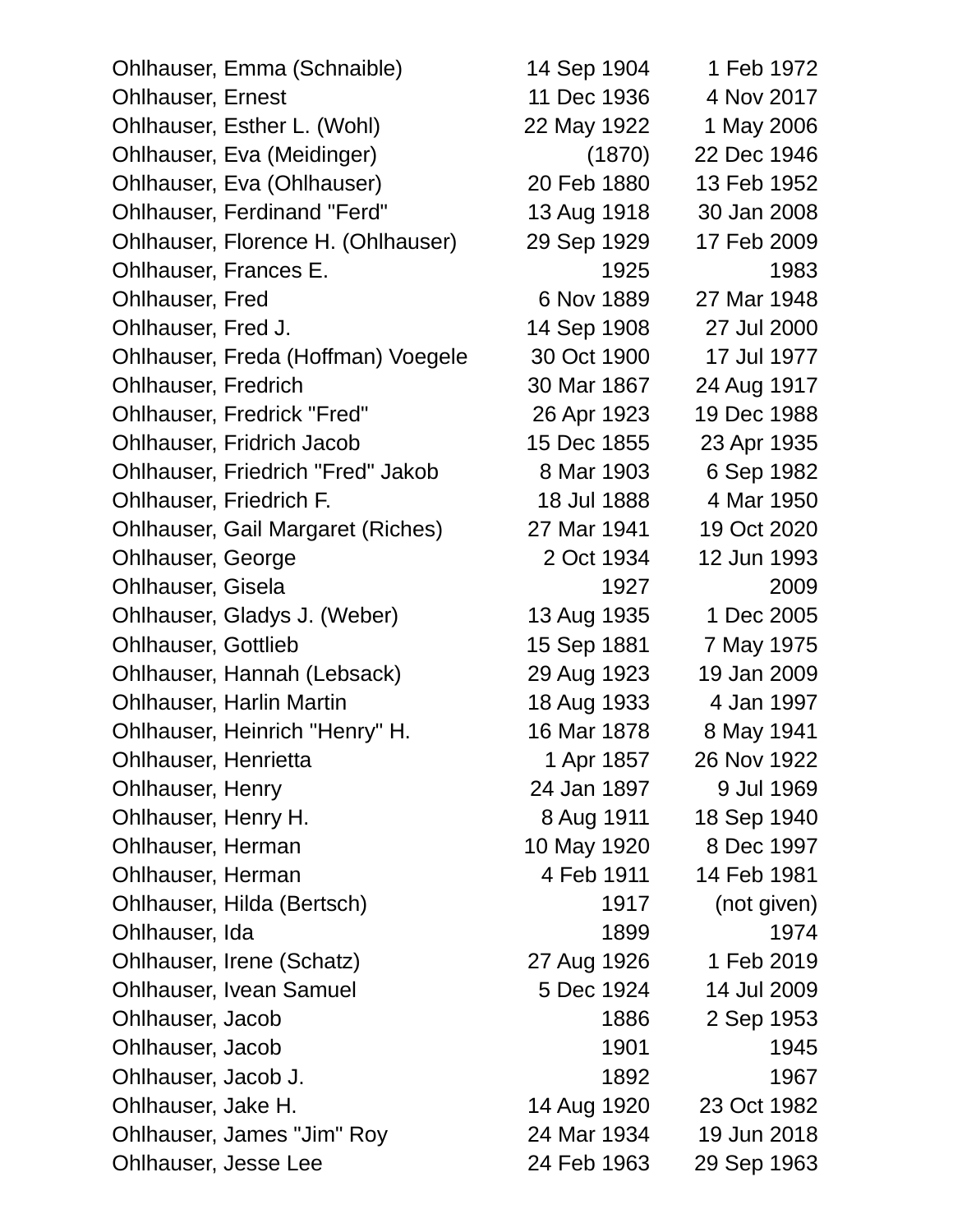| Ohlhauser, Johann                               | 1906        | 1977        |
|-------------------------------------------------|-------------|-------------|
| Ohlhauser, Johanna "Jo" (Jangula)               | 20 Jul 1928 | 6 Jun 2018  |
| Ohlhauser, John                                 | 17 Dec 1881 | 3 Oct 1970  |
| Ohlhauser, John Adam                            | 9 Mar 1895  | May 1968    |
| Ohlhauser, John E.                              | 1909        | 2 May 1991  |
| Ohlhauser, John J.                              | 20 Dec 1901 | 18 Jan 1991 |
| <b>Ohlhauser, Julius</b>                        | 1897        | 1968        |
| Ohlhauser, Karl                                 | (1909)      | (1982)      |
| <b>Ohlhauser, Kate</b>                          | 1908        | 1996        |
| Ohlhauser, Katharina                            | 1903        | 1958        |
| Ohlhauser, Katharina Barbara (Kiemele)          | 29 May 1838 | 3 May 1927  |
| <b>Ohlhauser, Kenneth</b>                       | 6 Mar 1944  | 6 Mar 1944  |
| Ohlhauser, Larry H.                             | 17 Sep 1942 | 6 Feb 2010  |
| Ohlhauser, Leland John                          | 26 Oct 1953 | 12 Apr 2013 |
| Ohlhauser, Leo                                  | 1918        | 1999        |
| Ohlhauser, Leo                                  | 10 Mar 1912 | 8 Aug 1993  |
| Ohlhauser, Leo Kenneth                          | 15 Aug 1941 | 11 Jun 1955 |
| Ohlhauser, Leona (Wohl)                         | 28 Apr 1918 | 28 Jul 2001 |
| <b>Ohlhauser, LeRoy</b>                         | 28 Nov 1940 | 1 Jun 2001  |
| Ohlhauser, Lillian (Mauskemo)                   | 1932        | 9 Dec 2001  |
| Ohlhauser, Linda Matilda                        | 9 Sep 1932  | 12 May 2020 |
| Ohlhauser, Loanna Emma                          | (not given) | 5 Jan 1955  |
| <b>Ohlhauser, Lottie</b>                        | 12 Jul 1886 | 25 Sep 1956 |
| <b>Ohlhauser, Louis</b>                         | 16 Nov 1899 | 14 Apr 1951 |
| Ohlhauser, Louis M.                             | 21 Jun 1955 | 7 Sep 1980  |
| Ohlhauser, Louise (Goehring)                    | 19 Nov 1913 | 18 Oct 2010 |
| Ohlhauser, Luella (Weber)                       | 7 Mar 1931  | 25 Apr 1987 |
| Ohlhauser, Lydia (Ohlhauser)                    | 18 Jan 1904 | 8 Sep 2002  |
| Ohlhauser, Lydia (Schuler)                      | 24 Jul 1903 | 29 Sep 1967 |
| Ohlhauser, Magdalena (Knodel)                   | 4 Dec 1903  | 5 Feb 1991  |
| Ohlhauser, Maria (Ehnisz)                       | 1 Feb 1882  | 18 Dec 1970 |
| Ohlhauser, Maria (Schock)                       | 3 Jul 1860  | 30 Sep 1932 |
| Ohlhauser, Marian J. (Bauer)                    | 12 Aug 1939 | 14 Sep 2008 |
| <b>Ohlhauser, Marilyn Shirley Anne (Martin)</b> | 1940        | 21 Feb 1989 |
| <b>Ohlhauser, Marlon Gene</b>                   | 29 Jan 1960 | 2 Dec 2020  |
| Ohlhauser, Martha                               | 1906        | 1999        |
| Ohlhauser, Martha (August)                      | 11 Aug 1902 | 21 Apr 1971 |
| <b>Ohlhauser, Martin</b>                        | 16 Dec 1880 | 19 Jan 1916 |
| Ohlhauser, Martin A.                            | 13 Feb 1894 | 30 Mar 1960 |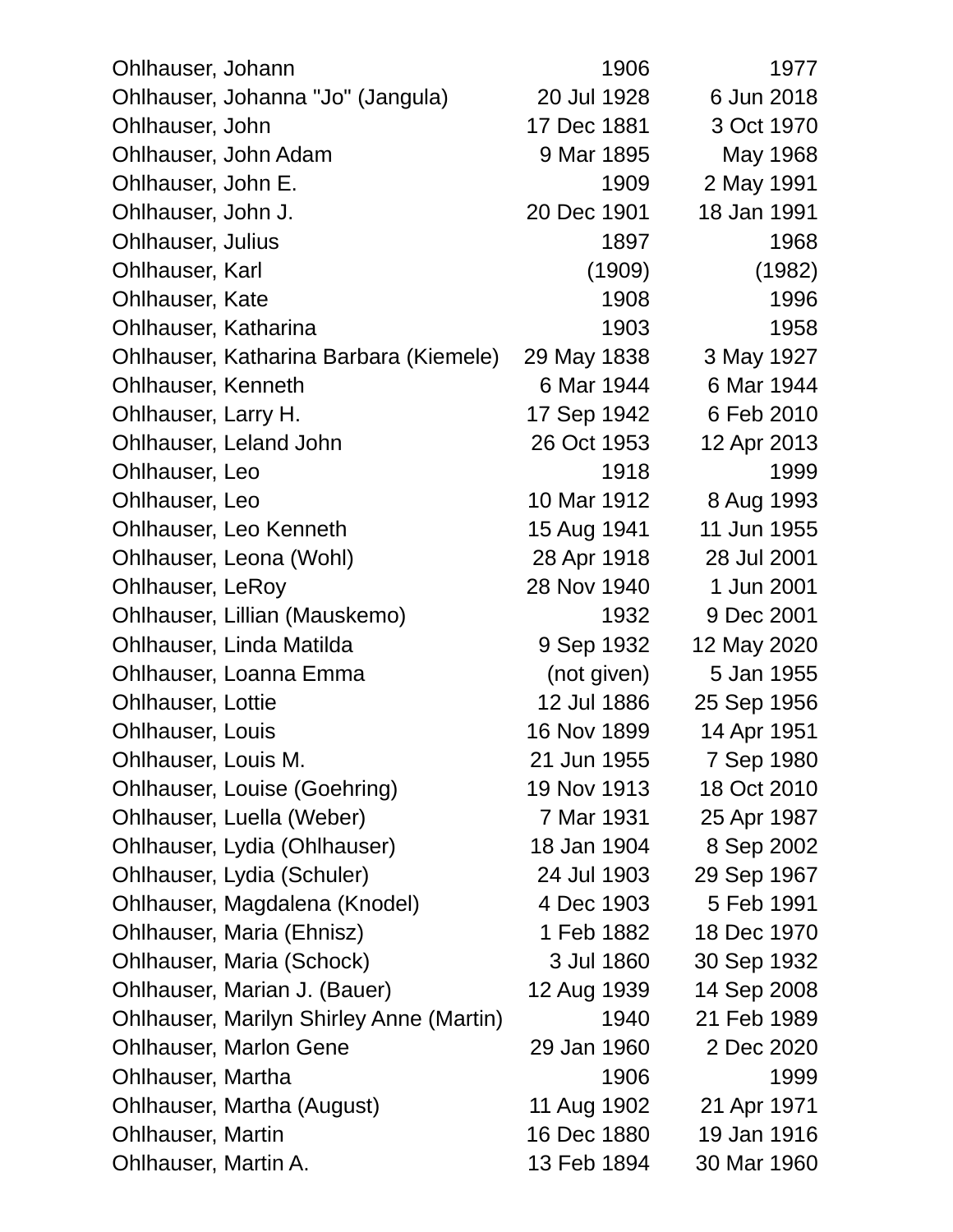| <b>Ohlhauser, Martin Friedrich</b>          | 12 Nov 1898 | 20 Apr 1975   |
|---------------------------------------------|-------------|---------------|
| Ohlhauser, Martin J.                        | 14 Jul 1909 | (26 Jun) 1986 |
| Ohlhauser, Martin M.                        | 16 Sep 1858 | 20 Jan 1917   |
| Ohlhauser, Mary "Marie" Ann (Malsom)        | 14 Jul 1938 | 19 Feb 2018   |
| Ohlhauser, Maynard                          | 19 Apr 1938 | 21 Feb 1997   |
| Ohlhauser, Nellie (Marsh)                   | 4 Feb 1929  | 29 May 2001   |
| Ohlhauser, Otto John                        | 3 Jan 1926  | 11 Apr 1998   |
| Ohlhauser, Patricia Louise (Mallum)         | 22 Nov 1961 | 3 Dec 2021    |
| <b>Ohlhauser, Pauline</b>                   | 1896        | 1983          |
| Ohlhauser, Pauline (Harsch)                 | 1901        | 3 Dec 1990    |
| Ohlhauser, Phyllis P. (Schneider)           | 9 Apr 1934  | 9 Nov 2004    |
| Ohlhauser, Raymond                          | 2 Jul 1939  | 24 May 2008   |
| <b>Ohlhauser, Raymond Martin</b>            | 10 Nov 1926 | 9 Jun 2002    |
| <b>Ohlhauser, Reinhold "Reinie"</b>         | 14 Mar 1932 | 18 Sep 2008   |
| Ohlhauser, Reuben                           | 30 May 1911 | 8 Dec 1960    |
| <b>Ohlhauser, Richard</b>                   | 18 Feb 1943 | 2 Oct 1987    |
| Ohlhauser, Robert "Bob" D.                  | 31 Mar 1940 | 16 Jan 2011   |
| Ohlhauser, Rodney T.                        | 10 Jan 1952 | 12 Nov 1952   |
| <b>Ohlhauser, Ronald Wallace "Ron"</b>      | 17 Jul 1950 | 12 Feb 2008   |
| <b>Ohlhauser, Rosalie</b>                   | 4 May 1924  | 23 Jul 2017   |
| Ohlhäuser, Rosalie (Lang)                   | 5 Aug 1921  | 7 Nov 2001    |
| Ohlhauser, Rose (Moffit)                    | 29 Oct 1941 | 17 Apr 2021   |
| Ohlhauser, Rose (Weigum)                    | 24 Jun 1899 | 4 Aug 1985    |
| Ohlhauser, Rosina (Goehring)                | 23 Jan 1884 | 14 May 1964   |
| <b>Ohlhauser, Rosina (Schuler) Goehring</b> | 23 Jan 1884 | 14 May 1964   |
| Ohlhauser, Rudolph H.                       | 31 Mar 1926 | 30 Apr 1987   |
| Ohlhauser, Rueben M.                        | 20 Dec 1943 | 7 Nov 2009    |
| Ohlhauser, Ruth (Bettcher)                  | 17 Sep 1909 | 1993          |
| <b>Ohlhauser, Sally</b>                     | 1917        | 2010          |
| <b>Ohlhauser, Samuel</b>                    | 1901        | 1994          |
| Ohlhauser, Shanna                           | 7 Dec 1971  | 10 Feb 1972   |
| Ohlhauser, Shirley Ann (Paddock)            | (1935)      | 28 Apr 2004   |
| <b>Ohlhauser, Steven Neil</b>               | 18 May 1956 | 10 Dec 1957   |
| Ohlhauser, Tamara L.                        | 6 Jan 1967  | 30 Dec 1976   |
| Ohlhauser, Terry Ray                        | 25 Aug 1947 | 22 May 2006   |
| <b>Ohlhauser, Theodore "Ted"</b>            | 1 Oct 1926  | 1 Jan 1993    |
| <b>Ohlhauser, Timothy "Timmie"</b>          | 4 Nov 1958  | 4 Nov 1958    |
| <b>Ohlhauser, Trena Rene</b>                | 23 Jul 1973 | 23 Jul 1973   |
| Ohlhauser, Velma (Weber)                    | 2 Jul 1937  | 9 Apr 2020    |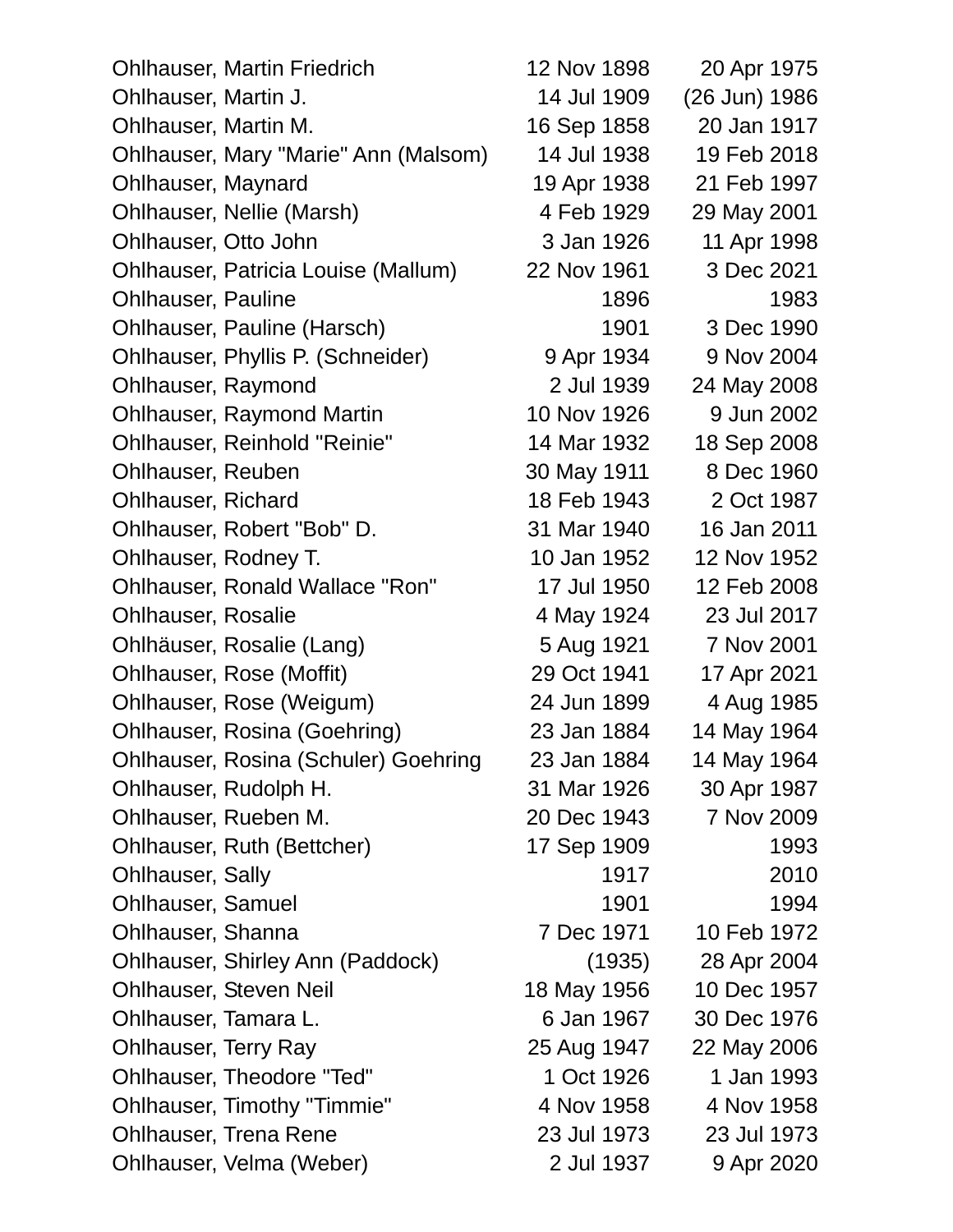| 16 Aug 1926 | 25 Nov 2018                                                                      |
|-------------|----------------------------------------------------------------------------------|
| 2 Mar 1941  | 16 Jan 2011                                                                      |
| 9 Jan 1934  | 28 Aug 2011                                                                      |
| 1928        | 2000                                                                             |
| 9 Oct 1932  | 25 Jul 1992                                                                      |
| 1922        | 1998                                                                             |
| 2 Apr 1957  | 27 Jul 2020                                                                      |
| 22 Mar 1927 | 27 May 1986                                                                      |
| 23 Dec 1917 | 12 Jul 1936                                                                      |
| 9 Jun 1913  | 17 Mar 1998                                                                      |
| 26 Dec 1916 | 24 Jan 1971                                                                      |
| 5 Sep 1940  | 5 Aug 2007                                                                       |
| 27 Sep 1950 | 30 May 2010                                                                      |
| 27 Dec 1930 | 4 Apr 2017                                                                       |
| 12 Oct 1899 | 31 Aug 1989                                                                      |
| 23 Feb 1933 | 9 May 2005                                                                       |
| 25 Feb 1943 | 31 Jul 2008                                                                      |
| 1922        | 27 May 2010                                                                      |
| (1894)      | (1927)                                                                           |
| 10 Jan 1931 | 7 Jun 2018                                                                       |
| 15 Nov 1916 | 29 Jun 1995                                                                      |
| 16 Mar 1941 | 18 May 2018                                                                      |
| 11 Aug 1910 | 23 Aug 1998                                                                      |
| (1914)      | 19 Jul 2003                                                                      |
| 18 Nov 1906 | 12 Jun 1993                                                                      |
| 21 Oct 1911 | 29 Aug 1993                                                                      |
|             | 27 Jan 1943                                                                      |
|             | 23 Jul 2000                                                                      |
|             | 25 Oct 2014                                                                      |
| 19 Jan 1913 | 24 Dec 2001                                                                      |
| 27 Dec 1914 | 9 Sep 1998                                                                       |
| 24 Sep 1934 | 26 Jun 2016                                                                      |
| 17 Jan 1939 | 19 Oct 2015                                                                      |
| (1920)      | (Nov 1997)                                                                       |
| 23 Jun 1950 | 29 May 2020                                                                      |
|             | (Dec 2003)                                                                       |
|             | 16 Apr 1986                                                                      |
|             | 9 Mar 1998                                                                       |
| 12 Nov 1900 | 28 Mar 1993                                                                      |
|             | 16 Sep 1869<br>(1909)<br>13 May 1943<br>(not given)<br>1 Jun 1923<br>24 Feb 1922 |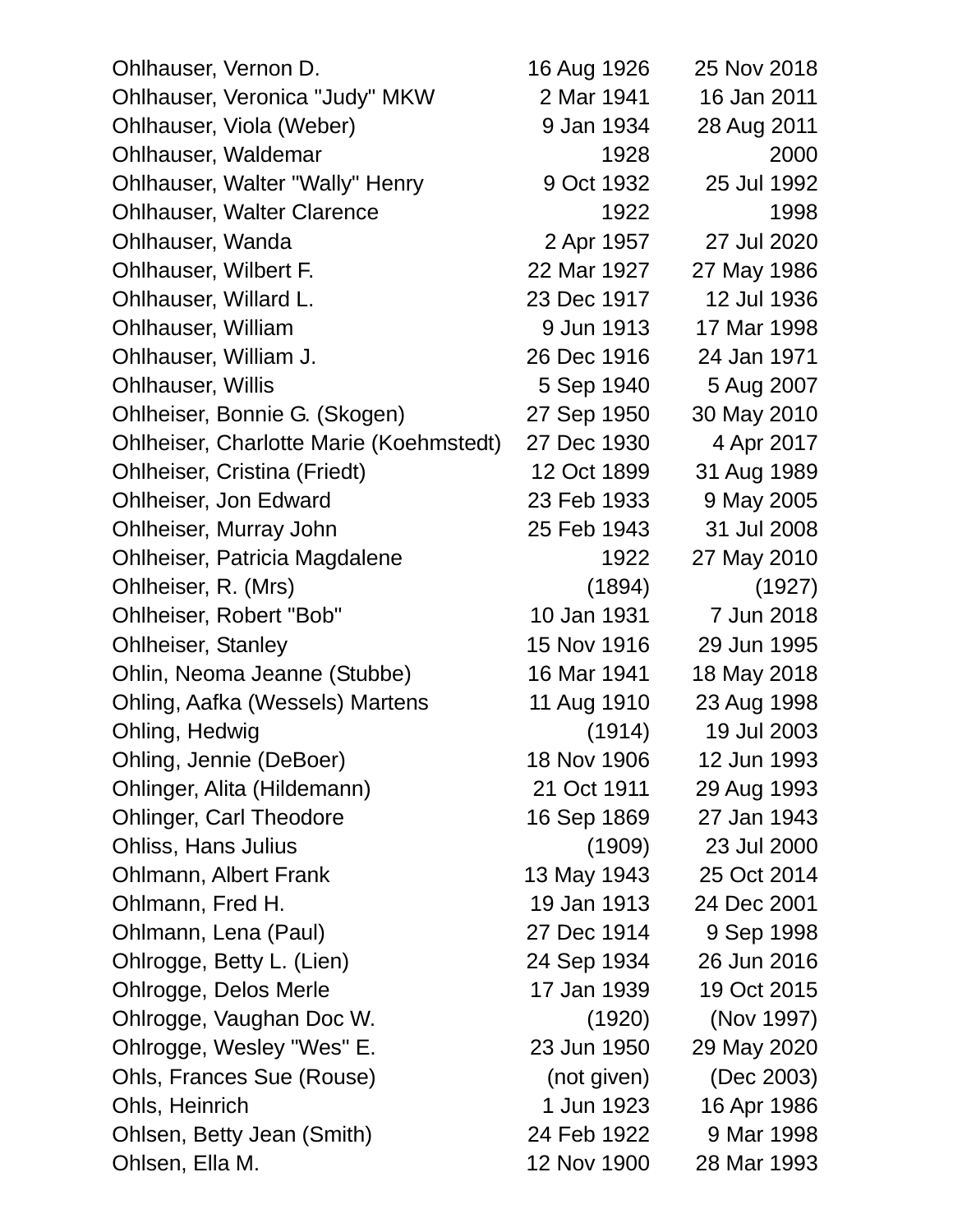| Ohlsen, Lealda June (Fix)             | 11 Jul 1931 | 17 Apr 2004   |
|---------------------------------------|-------------|---------------|
| <b>Ohlsen, Richard Clayton</b>        | 30 Oct 1949 | 7 Aug 2021    |
| Ohlsen, Verla Genevieve (Relf) Jensen | 3 Sep 1913  | 24 Dec 1999   |
| <b>Ohlson, Carl Lennart</b>           | 11 Nov 1930 | 2 Sep (1997)  |
| Ohlson, Esther M. (Hesse)             | 11 May 1904 | (Jun 1996)    |
| Ohlson, Otto A. "Ole"                 | 10 Feb 1903 | (Dec 1996)    |
| Ohly, Kathleen Suzanne (Schoenwald)   | 7 Sep 1948  | 15 Aug 1993   |
| Ohm, Albert J. 'Al'                   | 25 Aug 1899 | 20 Nov 1997   |
| Ohm, Alice K. (Kutter)                | 20 Apr 1893 | (Oct 1983)    |
| Ohm, Betty (McAllister) Martin        | 21 Jun 1929 | 19 Sep 2021   |
| Ohm, Carl L.                          | 30 Oct 1921 | 7 Oct 1998    |
| Ohm, Durwood "Dodie" DeHart           | 17 Mar 1930 | 2 Nov 2020    |
| Ohm, Frieda (Zupp)                    | 30 Dec 1903 | 22 Jun 2003   |
| Ohm, Grace E. (Olson)                 | 20 Jul 1909 | 1 Nov 1997    |
| Ohm, Ida                              | (1919)      | 20 Nov 2002   |
| Ohm, Irmgard Dorothea ()Wollschlager) | 26 Jan 1917 | 3 Nov 2002    |
| Ohm, Karen Marie                      | 10 Jun 1940 | (Feb 2000)    |
| Ohm, Olive M. (Monson)                | (1912)      | 16 Sep 2002   |
| Ohm, Paul H.                          | 24 Dec 1890 | (Jul 1984)    |
| Ohm, Ruth E. (Kuhlmann)               | 12 Oct 1934 | 4 Nov 1996    |
| Ohm, Theodore A.                      | 29 Jan 1903 | 6 Jan 1996    |
| Ohman, Carl                           | (1917)      | 26 Dec 2003   |
| Ohman, Doris Viola (Johnson)          | 20 Jun 1920 | 3 Aug 2015    |
| Ohman, Impi Johanna (Hietala)         | (1932)      | (1 Feb 1999)  |
| Ohman, Julia (Quist)                  | 12 May 1890 | (19) Nov 1973 |
| Ohman, Mary Ann (Hangsleben)          | 13 Aug 1938 | 28 Aug 2018   |
| Ohman, Mary Louise (Ponto)            | 1 Nov 1901  | 9 Nov 1994    |
| Ohman, Rhonda Rose (Pesicka)          | 17 Oct 1955 | 25 Feb 2021   |
| Ohman, Robert                         | 12 Dec 1928 | (Jul 1997)    |
| Ohman, Ruth J. (Reisenauer)           | 21 Apr 1913 | 20 Apr 2004   |
| Ohmann, Kurt Oskar                    | (1928)      | 28 Jul 2009   |
| Ohmann, Rueben                        | 18 Oct 1928 | 16 Mar 1997   |
| Ohmart, John Jay                      | 14 Jul 1914 | 20 Jan 2000   |
| <b>Ohnell, Millard Cecil</b>          | 2 Jul 1920  | 6 Dec 2004    |
| Ohnemus, James R.                     | (1927)      | (Jun 1998)    |
| Ohnhaus, Maybelle Irene               | (1901)      | 12 Nov 1994   |
| Ohnsager, Myrtle Gladys (Halgrimson)  | 7 Dec 1911  | 24 May 1998   |
| Ohnstad, Bennett John                 | 22 May 1965 | 28 Aug 2018   |
| Ohnstad, Betty Joan (Sturdevant)      | 4 Aug 1935  | 25 Apr 2017   |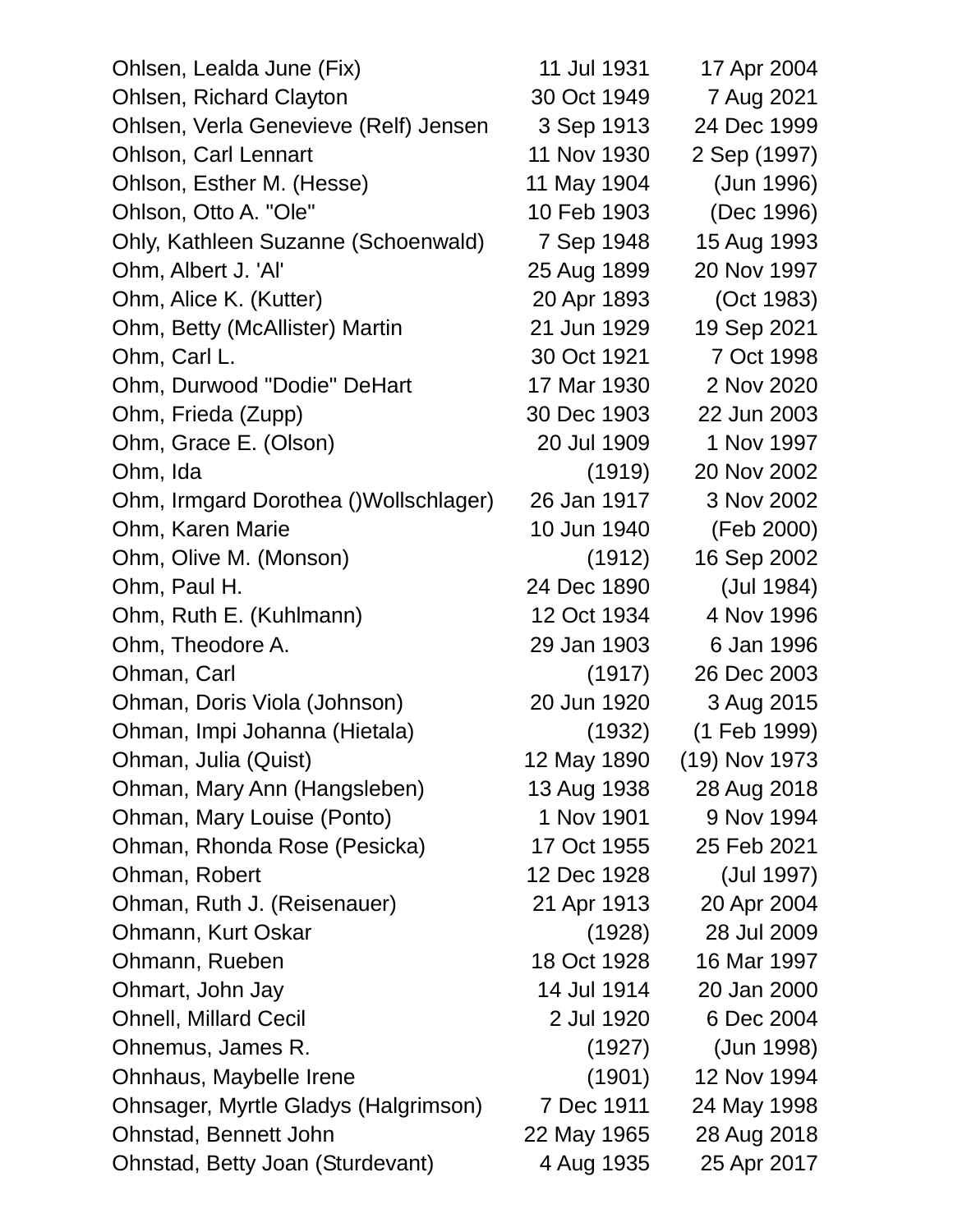Ohnstad, Samuel J. "Sam" 17 Jul 1933 2 Dec 2020 Ohnstad, Yvonne Marie 24 Feb 1963 20 Nov 2016 Ohren, Alice (Nesvold) 27 Nov 1909 22 Nov 2000 Ohren, Geneva (Vermedal) 18 Dec 1903 9 Mar 1998 Ohrmann, Ernestine (Bittsch) 2 Jul 1915 19 Dec 1990 Ohrmann, Rudolf 21 Dec 1911 6 Apr 1984 Ohs, Hazel June (Beyer) 12 Jun 1924 3 Jan 2019 Ohs, Karl 18 Nov 1946 25 Nov 2007 Ohs, Phyllis Diane (Decker) (1928) 2 Jun 2010 Ohsowski, Jeanne E. (1927) 12 Nov 2000 Oie, Carol G. (Weber) 29 Nov 1929 2 May 2007 Oie, Donald J. 27 Dec 1924 16 Jan 2001 Oien, Arlene Doris (Koslofsky) 8 Nov 1930 14 Mar 2020 Oien, Clarence H. "Clare" (1921) (Apr 1997) Oien, Doris Ann 12 Jan 1940 (1956) Oien, Ernest Ingval **8 Apr 1919** 21 May 2002 Oien, Gladys C. (not given) (2007) Oien, Jennie (Grinde) 1 Apr 1888 (1979) Oien, Jennie C. (Moe) 28 Oct 1909 16 Oct 2000 Oien, Judith "Judie" Ellen (Van Vooren) 8 Jan 1943 17 Jun 2020 Oien, Norma Jean (Stock) 16 Jan 1943 16 Apr 2021 Oien, Otilia G. (Sneva) 18 Dec 1902 15 Apr 1997 Oien, Wayne L. 26 May 1948 22 Oct 2019 Oien, William "Bill" 8 Feb 1915 22 Nov 2010 Oillermann, Nila Gay Marie (Patterson) 23 Jun 1958 19 Jan 2014 Oimoen, Magda Johanna (Peterson) 2 Dec 1908 20 Aug 1998 Oines, Adolph 15 Jul 1913 24 Jan 1998 Oines, Iola Cordelia (Nelson) 3 Nov 1915 8 Sep 1998 Oines, Roger Miguel 10 May 1943 15 Feb 2021 Oistad, Amanda May 1 Aug 1988 2 Sep 2001 Oium, Esther Irene (Moen) 18 Oct 1907 28 Apr 1998 Oium, Richard 24 Jun 1899 1 Feb 1997 Oja, Frances (Oyler) 13 Dec 1956 17 Apr 1998 Oja, Jeanet Carol RW 10 Feb 1957 23 Dec 2016 Oja, Karl F. 3 Aug 1913 12 Oct (1984) Oja, Kersti (Nieduberger) 9 Feb 1916 (1979) Oja, Lola Jane (Miller) 1 Jan 1944 4 Dec 2019 Oja, Melvin (1975) (Jun 1982) Ojala, Esther Florence (Dietz) 28 Jun 1929 20 Mar 2004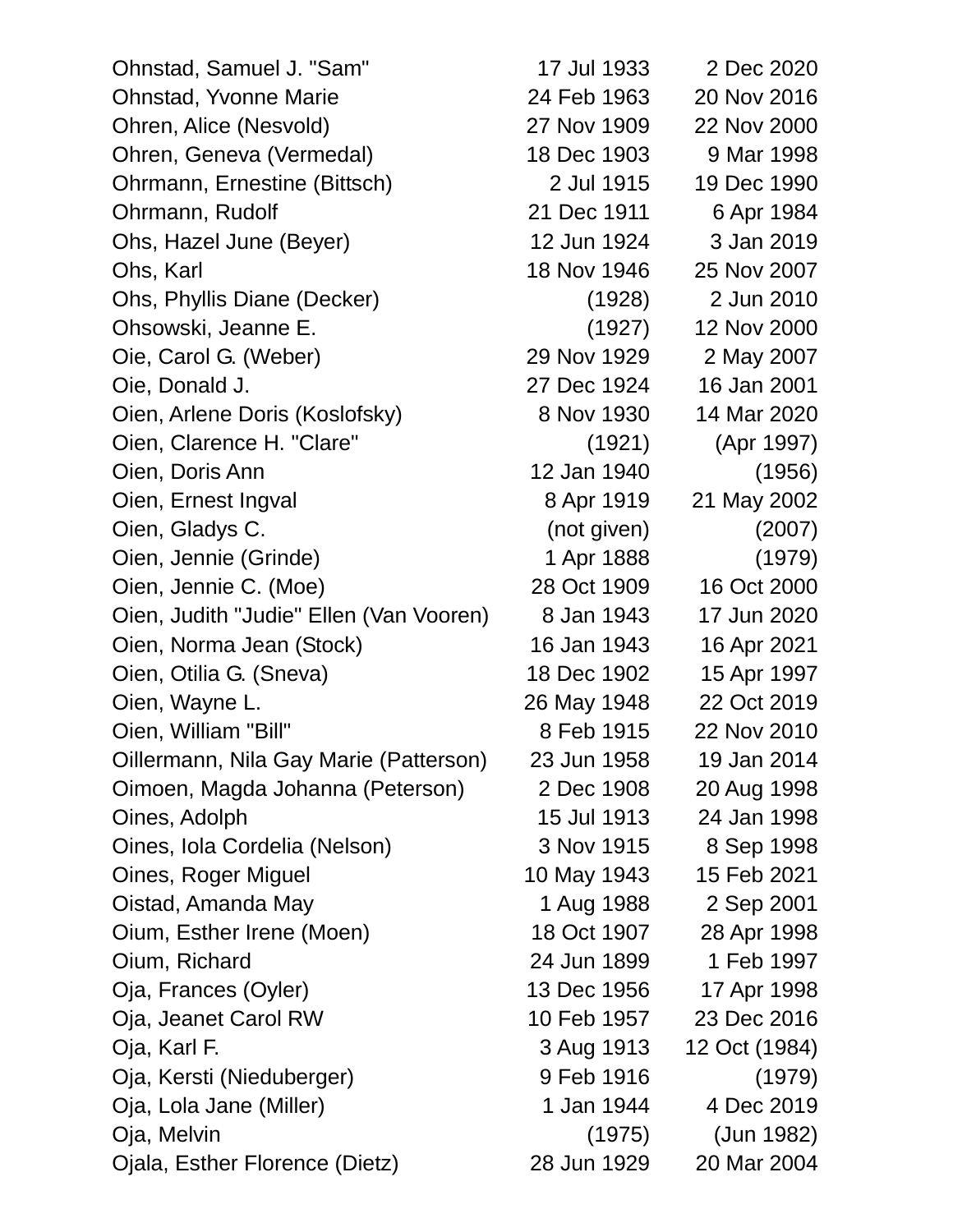| Oka, Charles Merrill                     | 21 Jun 1930 | 14 Dec 1999   |
|------------------------------------------|-------------|---------------|
| O'Kane, Frieda (Oster)                   | (1914)      | 2 May 2001    |
| O'Kane, Mary Ann                         | (not given) | 17 Nov 2017   |
| Okart, Dorothea "Doris" (Bertram)        | 1927        | 15 Mar 2010   |
| Okasinski, Frank A.                      | (not given) | 21 Nov 2000   |
| Oke, Agnes (Moen)                        | 5 Jul 1902  | (Mar 1983)    |
| O'Keefe, Anthony "Tony" Leo              | 4 May 1961  | 17 Apr 2009   |
| O'Keefe, Charles "Chub" D.               | 18 Sep 1932 | 6 Feb 2000    |
| O'Keefe, Constance Barbara "Connie"      | (1934)      | (Aug 1999)    |
| O'Keefe, Emmett J.                       | 7 Jul 1942  | 12 Jun 2003   |
| O'Keefe, Gladys R. (Mayer)               | 6 Oct 1892  | 23 Dec 1988   |
| O'Keefe, Gwendolyn M. (Allard)           | (1918)      | (Oct 1998)    |
| O'Keefe, James D.                        | 30 Apr 1934 | 24 Dec (1998) |
| O'Keefe, James H.                        | (1931)      | 17 Jan 2003   |
| O'Keefe, Kathleen M.                     | 24 Jan 1916 | 4 Sep 1999    |
| O'Keefe, Marian (Myers)                  | 13 Nov 1895 | 26 Feb 1997   |
| O'Keefe, Walter                          | 12 Sep 1915 | 10 Dec 2003   |
| O'Keefe, Yvette Alice (Benoit)           | 12 Feb 1935 | 3 Jun 2016    |
| O'Keeffe, Jerlyn Sue (Kotan) Herman      | 7 Mar 1969  | 22 Jun 2020   |
| O'Keeffe, Joyce (Faber)                  | 5 Aug 1933  | 8 Sep 2017    |
| O'Kelley, Corinne Elizabeth (Bartholoma) | 12 Jan 1927 | 11 Nov 2003   |
| O'Kelley, Irene Clara (Ulmer)            | 20 Mar 1926 | 27 Feb 2015   |
| Oker, Jacqueline Rae (Stroh)             | 25 Sep 1941 | 10 Sep 2003   |
| Okerburg, Betty (Himmel)                 | 12 Mar 1904 | 15 Feb 1990   |
| Okerlund, Arthur L.                      | 8 Jul 1913  | 15 Sep 2000   |
| Okerlund, Edna A. (Raile)                | 16 Dec 1924 | 3 Jun 2002    |
| Okerlund, Leon Charles "Okey"            | 23 Feb 1945 | 17 Feb 2011   |
| Okerman, Alvin                           | 9 Feb 1915  | 29 May 2008   |
| Okerman, Edwin                           | 7 Apr 1920  | 15 Aug 2012   |
| Okerson, Blanche (Nelson)                | 25 Aug 1920 | 26 Apr 2015   |
| Okerson, Ervin C.                        | 21 Jun 1924 | 8 Dec 2002    |
| Okerson, Harold L.                       | 19 Feb 1922 | 8 Jul 2009    |
| Okerson, Martha (Bastian)                | 21 May 1921 | 8 Jan 2007    |
| Okerson, Violette (Bovkoon)              | 16 Sep 1927 | 5 Apr 2020    |
| Okerstrom, Marjorie H. (Huse)            | 17 Sep 1917 | 26 Oct 1996   |
| <b>Okert, Elmer Martin</b>               | 8 Nov 1909  | 23 Apr 2002   |
| Okert, Harold H.                         | (1917)      | (1997)        |
| Okert, Jakob                             | 29 Dec 1877 | 5 Nov 1952    |
| Okert, Jakob                             | 19 May 1826 | (1900)        |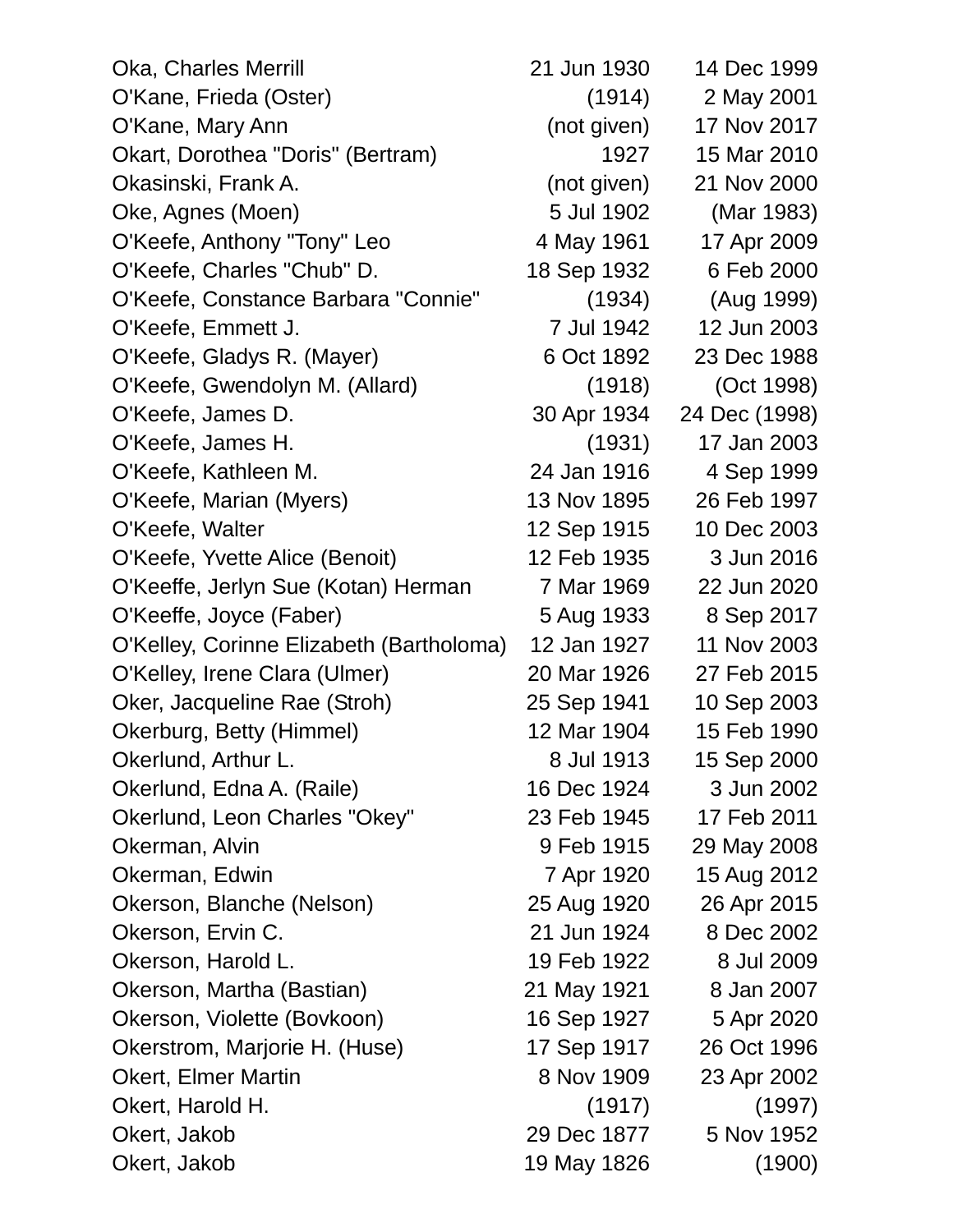Okert, Maggie (1886) (Sep 1978) Okert, Maria (Billigmeier) (1873) 4 Mar (1909) Okert, Millicent Isabella (Pepple) 26 Jul 1912 1 Dec 1996 Okert, Pauline (Berndt) (1887) (Oct 1978) Okert, Shirley 24 May 1940 10 Sep 1993 Okeson, Eleanor M. (Beckman) 6 Feb 1909 15 Dec 1995 Okins, Dolores (Haugen) 29 Jun 1946 4 Apr 2021 Okins, Gayle N. (1934) 9 Mar 2006 Okke, Anna (Gutzmer) 16 May 1901 (1983) Okke, Anthony I. 18 Apr 1895 (Dec 1980) Okken, Anna (Krause) 27 Jan 1913 28 Nov 2002 Okken, Donald "Don" Harold 23 May 1933 25 Nov 2019 Okken, Edna V. (Hirning) 5 Aug 1920 30 Mar (1986) Okken, George William 11 Feb 1933 15 Aug (1967) Okken, Ida (Iblings) 18 Nov 1906 (28 Dec 1983) Okken, Lorine Delores (Imhoff) 17 Feb 1935 22 Dec 2019 Okken, Marga (Kuehl) 27 Jan 1929 6 Feb 2005 Okken, Martha (Haas) 21 Jun 1910 18 Jun 1980 Okken, Milton 27 Sep 1907 (Oct 1980) Okken, Raymond W. 25 Mar 1915 12 Jan 1993 Okland, Bertha 11 May 1911 26 Mar 1997 Okland, Christopher James 14 Apr 1992 4 Jan 2017 Okland, Inga (1902) 31 Dec 2001 Okland, Ingvald T. 26 Mar 1932 21 May 2004 Okland, Pam (Mumm) 5 Jul 1947 (2013) Okland, Valora L. (Ennis) 16 Sep 1921 15 May 2010 Okner, Grace (not given) (Dec 1995) Okoneski, Roman Joseph 29 Nov 1910 27 Aug 1982 Okragly, Caroline Rose (Pajak) (1895) (29 Sep 1986) Okrainec, Shirley Anne (Rentz) 7 Dec 1942 6 Jun 2007 Okroi, Benedict 22 Mar 1922 3 Apr 2000 Okroi, Irene Helen (Henning) 4 Apr 1924 10 Apr 2001 Okroi, Julian A. 23 Apr 1947 24 Feb 2018 Okroi, Lawrence "Larry" 17 Mar 1950 24 Jan (2016) Okroi, Roman H. 20 Jun 1920 1 Oct 2001 O'Kroley, Phyllis I. (Polglase) 12 Apr 1929 29 Jul 1993 Okropiridse, Margarita (Bergen) 8 Sep 1914 11 Jun 2000 Oks, Barbara (Risling) 16 Jan 1931 11 May 2018 Oks, Franz 26 Oct 1926 30 Jun 2011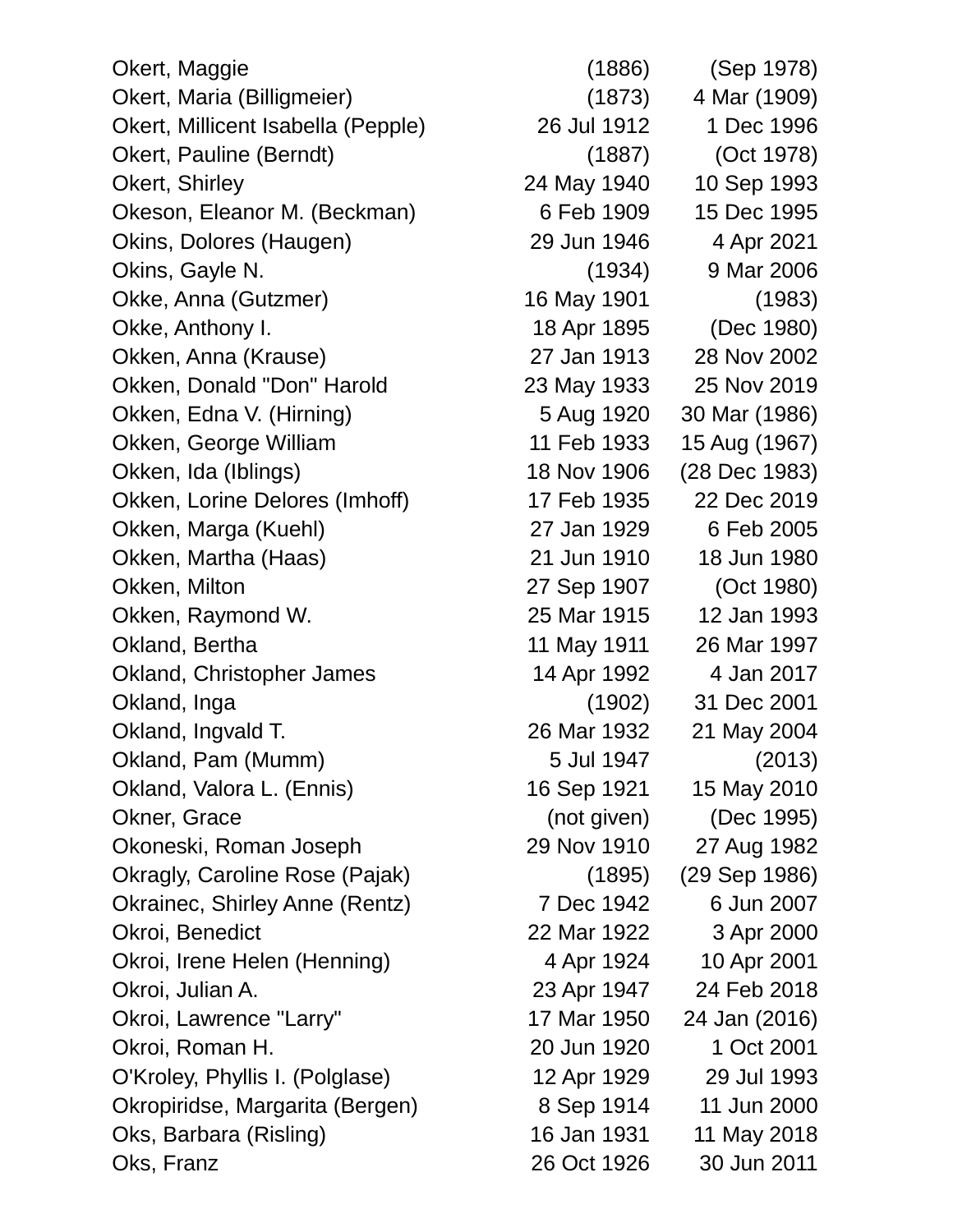| Oks, Georg                              | 6 Dec 1937  | 24 Jul 2013   |
|-----------------------------------------|-------------|---------------|
| Oks, Georg                              | 6 Dec 1937  | 24 Jul 2003   |
| Oks, George                             | 5 May 1916  | 14 Mar 1994   |
| Oks, George                             | 18 May 1902 | 8 Oct 1991    |
| Oks, Hilda (Gerhardt)                   | 2 Jul 1940  | 8 Jun 1994    |
| Oks, Karolina (Feller)                  | 14 Jul 1912 | 17 Feb 1992   |
| Oks, Katharina (Haffner)                | 12 Jan 1921 | 20 Aug 1993   |
| Oks, Leo                                | 16 Jan 1918 | 29 Sep 1988   |
| Oks, Leopold                            | 5 Aug 1909  | 17 Feb 1991   |
| Oks, Maria (Illy)                       | 26 May 1922 | 15 Feb 1999   |
| Oks, Peter                              | 19 Jun 1915 | 23 May 1991   |
| Oks, Rosa (Herzog)                      | 10 Jul 1917 | 28 Apr 2001   |
| Oks, Rosa (Wilhelm)                     | 20 May 1922 | 11 Aug 2005   |
| Oks, Ursula (Moser)                     | 11 Oct 1910 | 19 May 1998   |
| Oks, Wilhelmine                         | 20 Aug 1929 | 28 Jun 1997   |
| Oksendahl, J. Ferdinand                 | 11 Aug 1913 | 21 Nov 1997   |
| Oksner, Johann                          | 31 Dec 1939 | 5 Dec 2003    |
| Oksol, Carl Harold                      | 6 Feb 1922  | 20 May 2018   |
| Oktay, Patricia Ann (Frechette)         | 12 Nov 1943 | (1999)        |
| Okwale, Patrick N.                      | 5 Jun 1981  | 3 Jun (2000)  |
| Olaf, Lila (Nelson)                     | 14 Apr 1914 | 17 Apr 1997   |
| Olafson, Donald                         | 30 Oct 1935 | 20 Aug 2000   |
| Olafson, Gudmunder Sigurbjorn           | 15 Jan 1910 | 16 Mar 2000   |
| Olafson, Jane Marie (Wuflestad)         | 20 Mar 1961 | 8 Aug 1997    |
| Olafson, Linda (Nagel)                  | 6 Nov 1922  | 14 Oct 1992   |
| Olafson, Marge (Koestler) Thorsness     | 11 Jul 1934 | 17 Nov 2006   |
| Olafson, Rheta (Erickson)               | 1939        | 5 Feb 2004    |
| Olafson, Robert "Bob" Frederick         | 14 Apr 1935 | 26 Jan 2018   |
| Olafson, Ruby T. (Taylor) Bivens        | 6 Sep 1922  | 16 Aug 2001   |
| Olafson, Sue Ann (Miller)               | 19 Mar 1960 | 30 Jul 2014   |
| Olafson, Valgerdur I. (Walter)          | 18 Jul 1909 | 27 Apr 2001   |
| Olah, Julia                             | 22 Jul 1907 | 5 Jan 1998    |
| Olah, Susanna Elizabeth (Bauer) O'Keefe | 2 Sep 1921  | 27 Dec 2018   |
| Oland, Arlyce Jean (Guy)                | 22 Jul 1947 | 13 Feb 1999   |
| Oland, Earl                             | (1911)      | (May 1997)    |
| Oland, Francis (Hagel)                  | 25 Mar 1936 | 31 Jan 2021   |
| Oland, Harley William                   | 11 Jun 1940 | 25 Dec (2003) |
| Oland, Irene (Parrow)                   | 30 Apr 1926 | (3 Mar 1981)  |
| Oland, Melvin L.                        | 28 Apr 1937 | 8 Oct 2019    |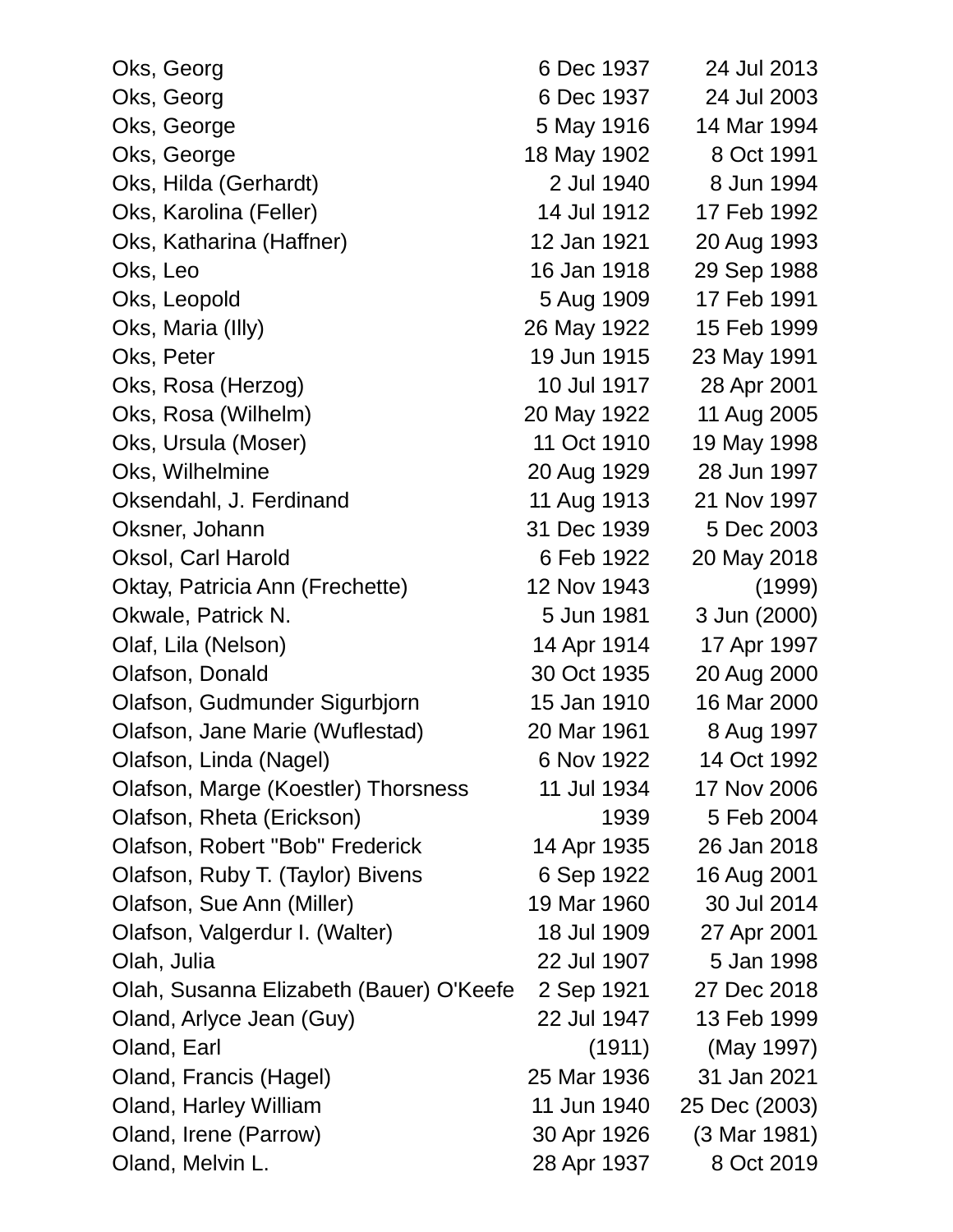Oland, Treva Marie (Alexander) 7 Oct 1965 4 Aug 2011 Olander, Alice Elvira (Ostlund) 3 Jun 1900 5 Feb 1998 Olander, Arnold "Arnie" Gaylan (1938) 3 Nov 2020 Olander, Bob 2 Jul 1922 27 May 2000 Olander, Catherine (Siegel) 21 May 1913 15 Mar 2004 Olander, Clayton 24 Oct 1944 12 Nov 2012 Olander, David Emil 11 Mar 1909 (5 May 1958) Olander, Emil "Lefty" 8 Dec 1908 26 Jan 1999 Olander, Emil John (31 Jul) 1856 14 Aug (1934) Olander, Emil T. 30 Jun 1891 26 May 1993 Olander, Eric 16 Apr 1905 27 Feb 2002 Olander, James T. 27 Apr 1921 22 May 1995 Olander, Jeanne 3 Mar 1919 16 Jan 1999 Olander, Leonard G. 14 May 1911 23 Nov (1986) Olander, Louise (Kurt) 26 Jul 1915 15 Jan 1997 Olander, Margie (Berger) 6 Jul 1940 6 May 2020 Olander, Myrtle (Reinke) 26 Dec 1901 12 Dec 1989 Olander, Selma Sophia (Johnson) 5 Aug 1869 1 Jun (1950) Olander, Steven Erick 17 Aug 1958 18 Dec 2010 Olander, William (not given) (8 Nov 1925) Olander, William "Bill" 29 Oct 1970 15 Sep 2014 Olauson, Bessie E. (Jackman) 15 Mar 1917 22 Jan 2008 Olauson, Clinton Odell 17 Oct 1950 9 Apr 1999 Olauson, Leroy Erling 17 Oct 1947 8 Mar 2013 Olauson, Michele Miki Kay 25 Nov 1979 2 Jun 2000 Olauson, Robert "Bob" 6 Jun 1945 27 May 2020 Olausson, Kurt Goron 24 Jun 1954 8 Mar (1997) Olawsky, Albert William 26 Oct 1912 23 Oct 1976 Olawsky, Amelia "May" Mattheis 31 Jul 1891 14 May 1990 Olawsky, Anna Bertha Emilia 7 Mar 1893 21 Aug 1893 Olawsky, Bertha (Neugebauer) 10 Dec 1899 16 Nov 1998 Olawsky, Betty Marie (Drafahl) 1 Feb 1922 18 Jan 2003 Olawsky, Carl 14 Mar 1861 22 Jun 1923 Olawsky, Edna M. (Sperlich) 29 Sep 1935 1 Aug 2017 Olawsky, Emil C. 17 Sep 1900 24 Nov 1995 Olawsky, Emma Mary (Batterman) 21 Feb 1914 29 Jun 1999 Olawsky, Evangeline M. (Weber) 7 Jul 1934 13 Sep 2007 Olawsky, Harvey D. 17 Jan 1936 26 May 2005

Olawsky, Loraine (1926) 26 Dec (2007)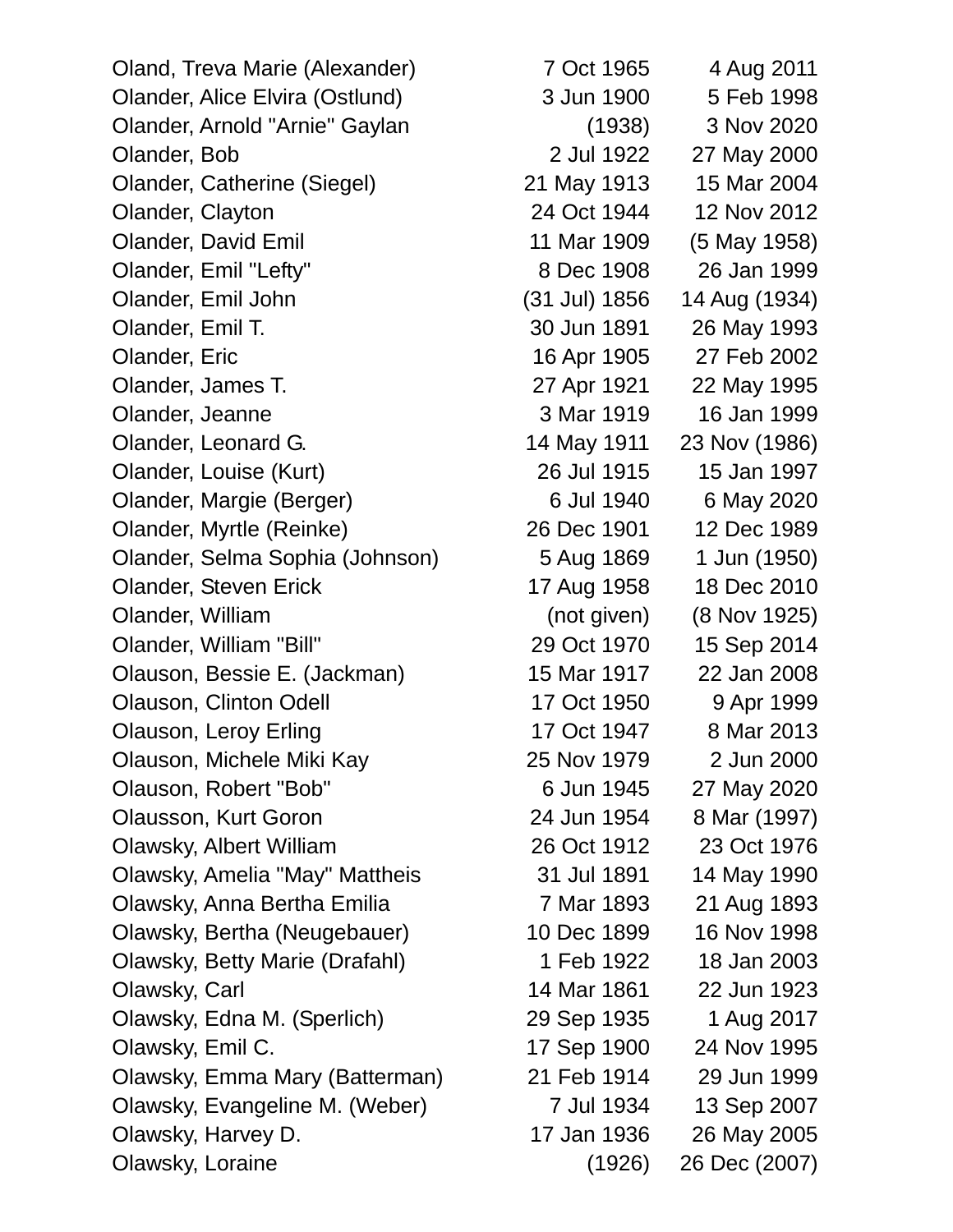| Olawsky, Mayme E. (Goldammer)        | 28 Dec 1901 | 13 Aug 1985  |
|--------------------------------------|-------------|--------------|
| <b>Olawsky, Oswald Gottlieb</b>      | 13 Aug 1889 | 8 Dec 1974   |
| Olawsky, Susanna                     | 24 Oct 1866 | 1 Jun 1951   |
| Olawsky, Wilfred C. "Ole"            | 8 Mar 1922  | 13 Mar 2010  |
| Olawsky, William Carl                | 26 Jan 1896 | 6 Mar 1977   |
| Olberding, Jack                      | 18 Jul 1936 | 18 Dec 2010  |
| Olberg, Christian                    | 22 Jun 1930 | 16 Jun 1989  |
| <b>Olbert, Kelly Annette</b>         | 27 Aug 1974 | 7 Aug (1994) |
| Olbert, William                      | 24 Jun 1936 | 3 Jan (2001) |
| Olbrich, Robert W. "Bob"             | 24 Oct 1941 | 27 Oct 2018  |
| Olcott, John Timothy                 | (1923)      | 30 Jan 2012  |
| Oldach, Bertha (Schafer)             | (1918)      | 4 Sep 1994   |
| Oldehoeft, Walter H. J.              | 21 Apr 1902 | 12 Apr 1975  |
| Oldehoff, Linda Marie (Tolliver)     | 12 Jun 1949 | 2003         |
| Oldekamp, Ursula Gertrude Klara      | (1922)      | 18 Aug 2009  |
| Oldemeyer, Clarence                  | 20 Mar 1898 | 3 Aug 1995   |
| Oldemeyer, Keith Warren              | 25 Jan 1953 | 13 Dec 2008  |
| Olden, Nancy C. (Hinman)             | 28 Oct 1947 | 30 Jul 2012  |
| Olden, Pearl I. (Finkbeiner)         | 25 Mar 1933 | 27 Jun 2015  |
| Oldenberg, John Allen                | 16 Oct 1981 | 30 Apr 2020  |
| Oldenburg Stepanek, Helen K. D       | 12 Nov 1907 | 13 Apr 1996  |
| Oldenburg, Bruce                     | 16 Jul 1939 | 15 Apr 2021  |
| Oldenburg, Carol Ruth (Spoer)        | 18 Apr 1933 | 16 May 1997  |
| Oldenburg, Charlotte Jean (Wales)    | 4 Dec 1924  | 12 Jan 2007  |
| Oldenburg, Donald I.                 | 22 Feb 1924 | 7 Sep 1994   |
| Oldenburg, Elizabeth (Withey)        | 3 Jun 1912  | 14 Jan 1995  |
| Oldenburg, Louis H.                  | 27 Jan 1930 | 22 Aug 1990  |
| Oldenburg, Louise (Bohlman)          | 14 Sep 1898 | 22 Nov 1988  |
| Oldenburg, Lydia (Pottratz)          | 12 Dec 1905 | 15 Aug 2002  |
| Oldenburg, Marvin C.                 | (1909)      | 13 Dec 2000  |
| Oldenburg, Myrtle Viola (Pederson)   | 14 Jul 1915 | 16 Aug 1995  |
| Oldenburg, Robert F. "Gramps"        | 28 Nov 1922 | 7 Mar 2013   |
| Oldenburg, Sylvia N. (Kerz)          | 9 Oct 1926  | 31 Jan 2004  |
| Oldenburger, Andrew "Andy"           | 16 Dec 1928 | 5 May 2019   |
| Oldenburger, Debra Kay "Deb"         | 18 Oct 1972 | 4 Mar 2011   |
| Oldenburger, Gideon                  | 16 Oct 1916 | 11 Nov 2005  |
| Oldenburger, Julie                   | (1912)      | 26 Oct 1991  |
| Oldenburger, Lori Ruth               | 16 May 1959 | 16 Jan 2017  |
| Oldenburger, Luella Ella (Zimmerman) | 28 Sep 1914 | 12 Nov 2003  |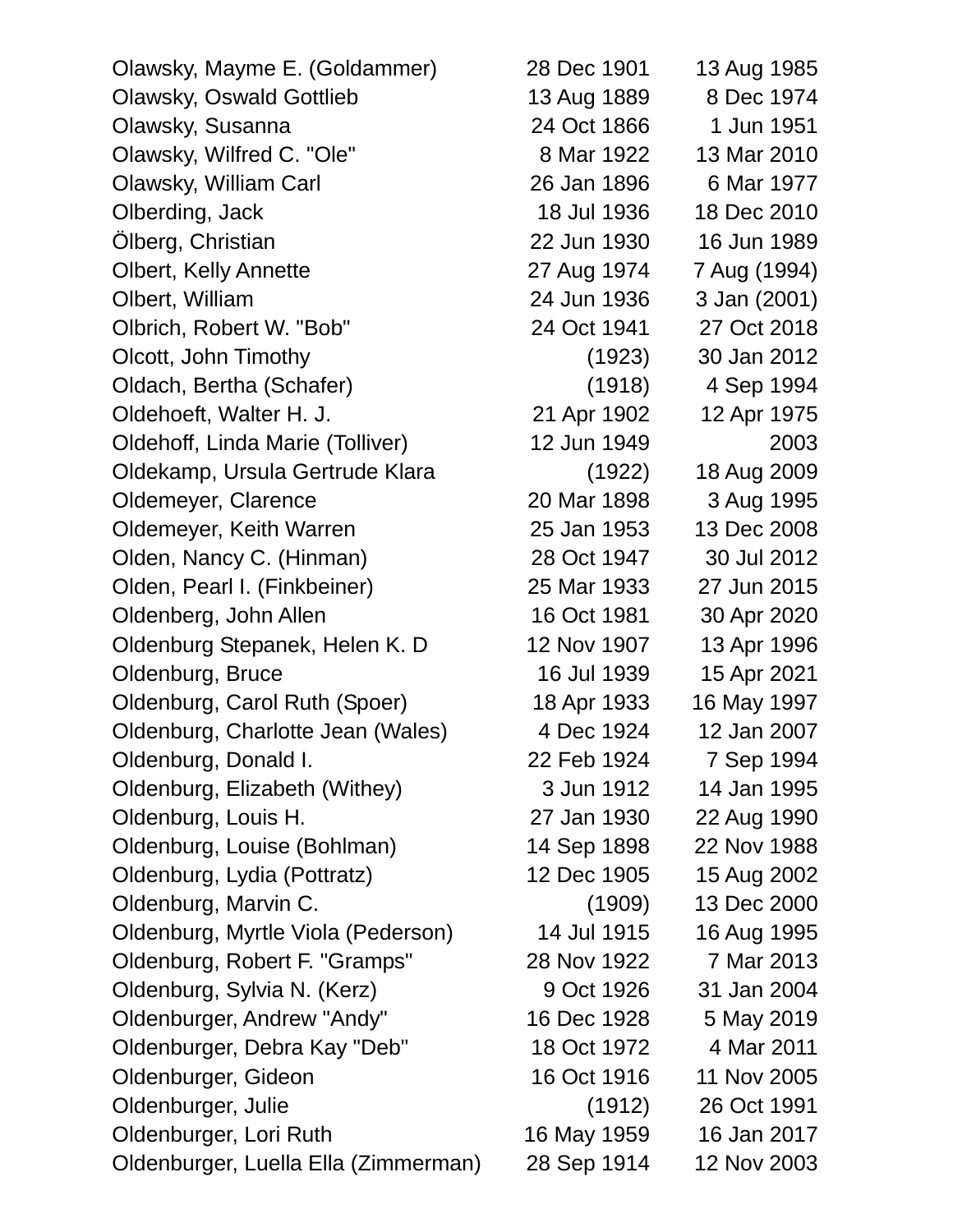Oldenburger, Maria (Mutzenburger) 6 May 1889 (28 Mar 1964) Oldendorf, Doris Johanna EF 30 Jun 1933 5 Sep 2015 Oldenhof, Anthony "Tony" 13 May 1942 18 May 2014 Oldenhof, Beertie (Beer) (1920) 13 May 1991 Oldenkamp, Ann Elizabeth (Tudor) 26 May 1949 20 Dec 2020 Oldenkamp, Bertha (Noteboom) 23 Oct 1918 30 May 2018 Oldenkamp, Gilbert 28 Sep 1928 28 Aug 2002 Oldenkamp, Jennifer Jean 6 Jun 1980 12 Dec 2014 Oldenkamp, LeRoy 29 Nov 1915 27 Jun (1991) OldenKamp, Marvin John 12 Nov 1917 15 Nov 2002 Olderbak, Anna Marie (Fritel) 31 Jul 1919 16 Dec 2010 Olderbak, Edward Louis 13 Feb 1915 16 Apr 2001 Olderness, Harold L. (1906) (1998) Olderness, Ida M. (Cross) (1909) (1998) Olderness, Orville 29 May 1932 4 Apr 2000 Olderr, Doris (Fragodt) 17 May 1920 (2009) Oldewurtel, Diana Kathryn (Hudson) 28 Nov 1950 25 Aug 2020 Oldfelt, Robin (Strobel) 31 Aug 1941 23 May 2010 Oldfield, Kenneth R. 24 Aug 1925 (1994) Oldham, Alice (Rowe) 1 Dec 1898 26 Nov 1993 Oldham, Betty J. 9 Aug 1933 25 May (1999) Oldham, Beverly "Bev" (Bradford) 27 Aug 1930 28 Feb 2021 Oldham, Martha Viola (Schneider) 17 Apr 1919 5 Apr 2012 Oldland, Lacy Andrea (Balmer) 3 Aug 1980 9 Jul 2007 Oldland, Reuben D. 1 Jan 1918 7 Aug 1992 Oldre, Ardis (Wiese) 21 Jun (1918) (18 May 1986) Oldre, LeRoy Porter 13 Sep 1938 17 Apr 1993 Oldroyd, Louis J. 22 Jul 1924 26 Aug 1996 Olds, Anna Marie (Striedinger) 30 Dec 1904 (1998) Olds, Daniel P. (1971) 12 Apr 2003 Olds, Edith L. 15 Aug 1901 (1994) Olds, Emmett R. 17 Aug 1912 27 Oct 2001 Olds, Harry Albert 7 Apr 1894 (20 Nov 1954) Olds, John Alfred (21 Dec) 1906 31 Jul 1957 Olds, Larry 26 Dec 1933 1 Jan (2014) Olds, Mary (Webster) 21 Mar 1935 15 Dec 2010 Olds, Mary Ann (Kleinschmit) 13 Jun 1933 26 Jul 2014 Olds, Mollie (Geller) 29 May 1903 27 May 1997 Olds, Nellie **4 Jun 1883** (2) Feb 1974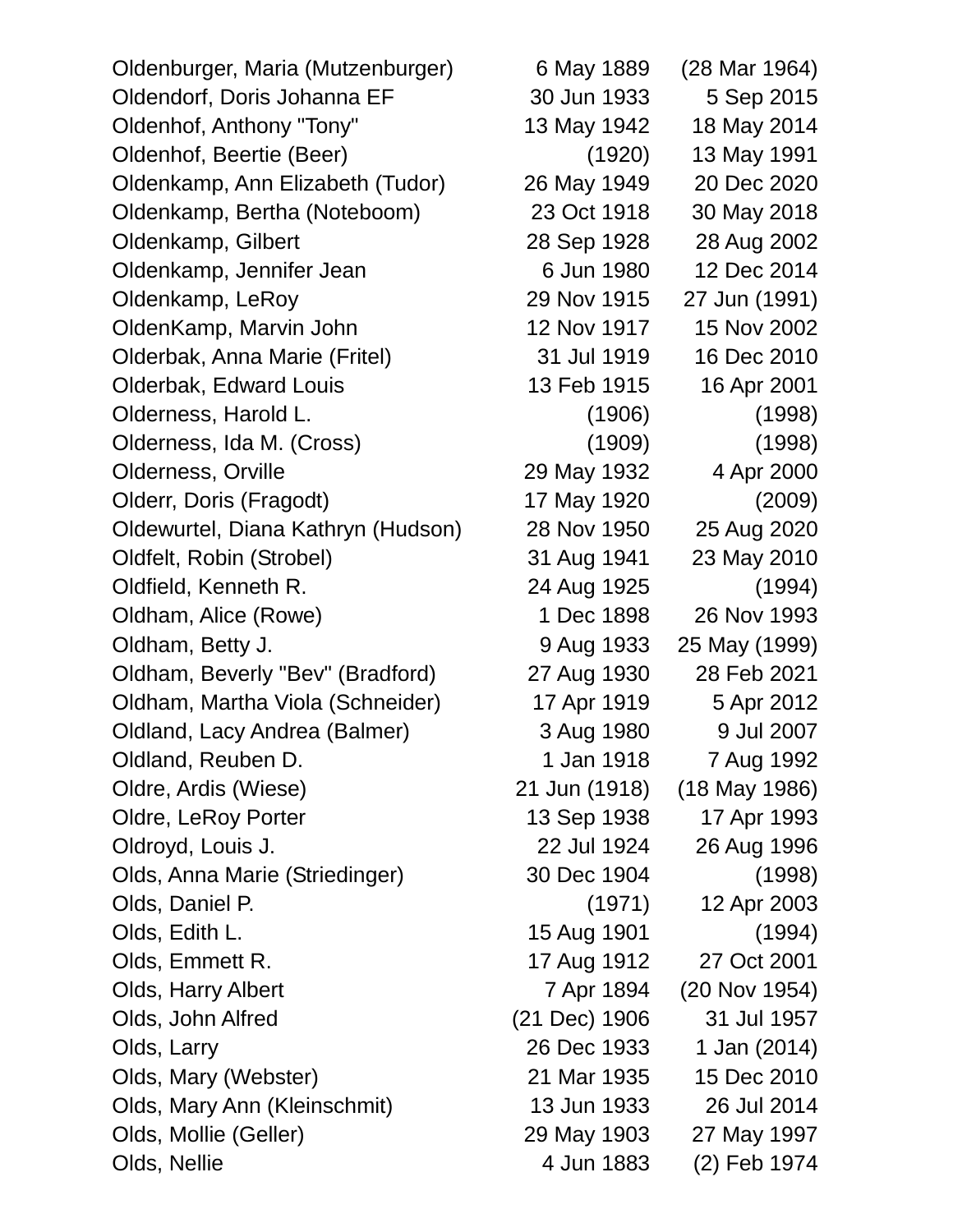| Olds, Raymond Edwin                 | 29 Sep 1919 | 31 May 2009   |
|-------------------------------------|-------------|---------------|
| Olds, W. Thomas                     | 27 Jan 1950 | 23 Nov 2001   |
| Olds, William Henry                 | 18 Dec 1966 | (1997)        |
| O'Leary Lloyd, Katherine Genevieve  | 23 Nov 1922 | 29 Mar 2002   |
| O'Leary, Agnes H. (Schulz)          | 25 May 1919 | 9 Apr 1988    |
| O'Leary, Charles A.                 | (1915)      | 27 Dec (1996) |
| <b>O'Leary, Charles Nicholas</b>    | (1985)      | (Jul 1998)    |
| O'Leary, Erma (Luiten)              | 12 May 1913 | 23 Feb 2003   |
| O'Leary, Fern Marie (Wilhelm)       | (1916)      | 19 Sep 1992   |
| O'Leary, Gordon                     | 17 Apr 1918 | 1 Feb 2004    |
| O'Leary, Irene "Jessie" (Grenz)     | 27 Mar 1926 | 13 Aug 2008   |
| O'Leary, Irene Constance            | 11 Dec 1902 | 28 Dec 2000   |
| O'Leary, Joseph Dennis              | 14 Jan 1900 | 7 Sep 1998    |
| O'Leary, Neil                       | (not given) | (1932)        |
| O'Leary, Shirley (Rau)              | 17 Feb 1922 | 6 Nov 2012    |
| Olechowski, Thomas                  | 28 Aug 1913 | 11 Apr 1988   |
| Olecksiew, Metro                    | 16 Oct 1919 | (1981)        |
| Olein, Roy                          | (not given) | (1903)        |
| Olek, Agnes (Crabtree)              | 30 Mar 1996 | 18 Dec 1997   |
| Olek, Emma Leona Theophila (Merkel) | 24 Feb 1926 | 22 Apr 2012   |
| Olek, Mildred M. (Grapes)           | 5 Sep 1913  | (1965)        |
| Olek, Richard                       | 14 Apr 1940 | (1976)        |
| Olek, Richard Harold "Dick"         | 25 Oct 1910 | 6 Nov 2010    |
| Olek, William                       | 8 Sep 1896  | 14 Sep (1973) |
| Oleksinski, Stella (Smokowski)      | (1917)      | 1 Sep 2000    |
| Oleksiuk, Emily                     | (not given) | 29 May 1999   |
| Oleksy, Roman                       | (1911)      | 27 Dec 2000   |
| Oleksyk, Virginia                   | (not given) | 30 Aug 2000   |
| Olenberg, Klara (Ulrich)            | 6 Jun 1914  | 22 Jan 2004   |
| Olenberger, Clara (Tetzlaff)        | 21 Apr 1926 | 8 Jul 2014    |
| Olenberger, Frances Edna (Paulson)  | 8 Oct 1918  | 25 Sep 2008   |
| Olenberger, Henry                   | (not given) | (13 Mar 1978) |
| Olenberger, Henry K.                | (1860)      | (1948)        |
| Olenberger, Magdalena (Handel)      | (1876)      | (1949)        |
| Olenberger, Scott                   | 2 Sep 1947  | 5 Aug 2018    |
| Olenberger, William                 | 25 Apr 1885 | 3 Jun (1946)  |
| Olenslager, Benita "Grandma BFP     | 26 Mar 1930 | 24 Feb 2013   |
| Oler, Anne (Riehl)                  | 19 Sep 1949 | 7 Jun 2014    |
| Oler, Oliver C.                     | 21 Jan 1947 | 18 Jun 2012   |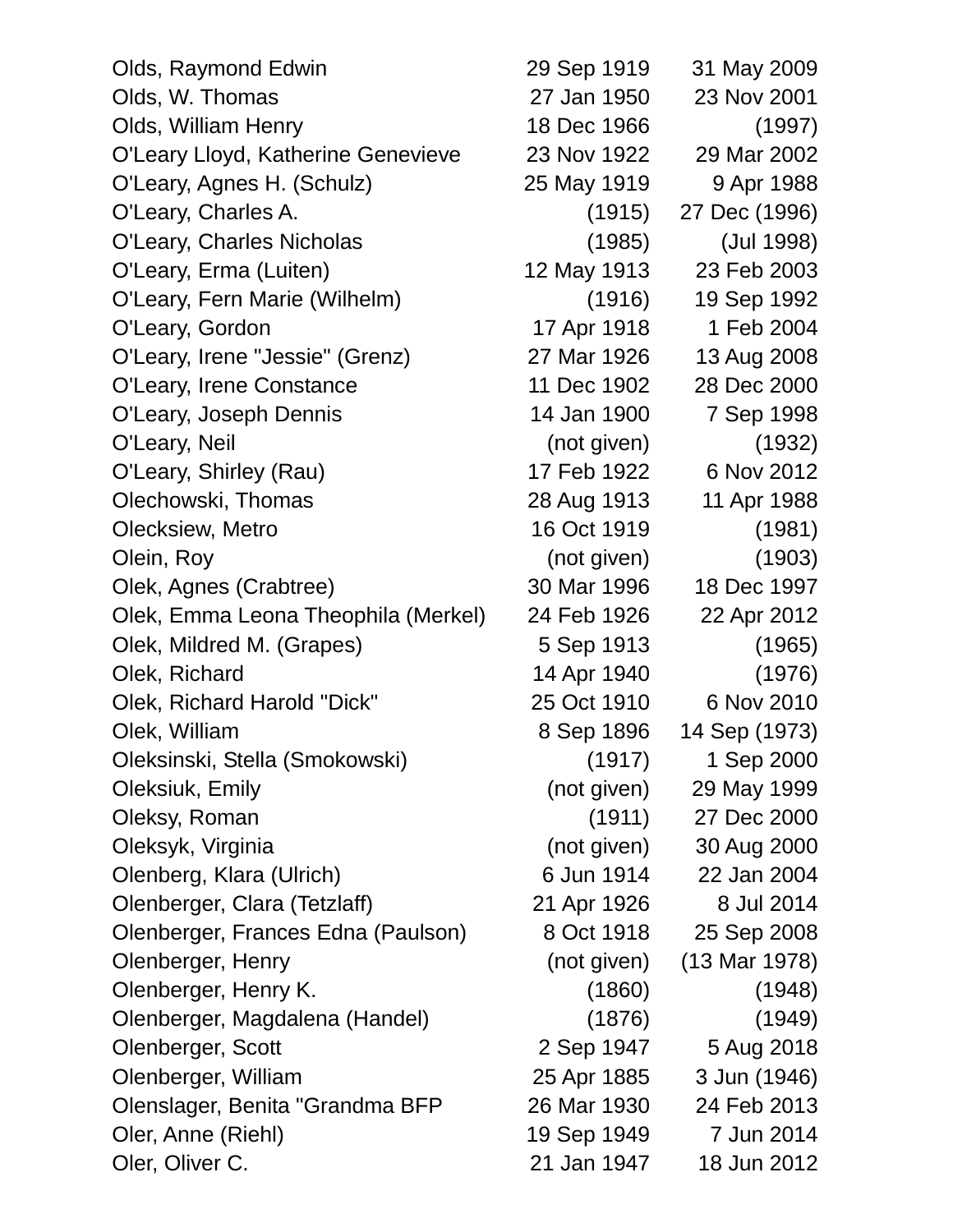| Olert, Johann                          | 29 Aug 1877 | 15 Feb 1919   |
|----------------------------------------|-------------|---------------|
| Olerud, Ula Mae (Brown)                | 7 Dec 1907  | 10 Dec 1999   |
| Olesen, Diana Jean (Heiser)            | 11 Nov 1945 | 17 Dec 1986   |
| Olesen, James Travis                   | 19 Jul 1970 | 21 Oct (1990) |
| Olesen, June E. (Martin)               | (1949)      | (1999)        |
| Olesen, Justin Ronald                  | 17 Apr 1977 | 4 May 1997    |
| Olesen, Lillian M. (Thompson)          | 21 Aug 1901 | 8 Jun 1993    |
| Olesen, Luvella Lilac (Nielsen) Jepsen | (1900)      | 22 Sep 2002   |
| Olesen, Margaret (Ziegler)             | (1926)      | 13 Jun 1997   |
| Olesen, Mary "Anne" (Tiede)            | 26 May 1941 | 18 Aug 2020   |
| Olesen, Mary Jane Gail (Wilson)        | 9 Dec 1946  | 2 Jul 2021    |
| Olesen, Mazie Morleu (Bracken)         | 22 Oct 1907 | 15 Oct 1998   |
| Olesen, Oge V.                         | 25 Jun 1909 | 14 Jan 1998   |
| Olesen, Robert R.                      | 3 Nov 1924  | 12 Apr 2001   |
| Olesen, Travis Jay                     | 4 Jan 1982  | 2 Jul 2000    |
| Olesky, Anthony A.                     | 3 Oct 1926  | 23 Mar (1997) |
| Oleson, Christine E. (Rhodes)          | (1939)      | (Oct 1999)    |
| Oleson, Elaine (Klinkman) Schulz       | 7 Jan 1920  | 21 Nov 1999   |
| Oleson, Emmett "Ike" B.                | 6 Mar 1924  | 30 Jan 2015   |
| Oleson, Inez Vera (Hiller)             | 19 Apr 1929 | 20 Mar 2018   |
| Oleson, Karoline Eva (Lang)            | 18 Jan 1933 | 25 Jan 2012   |
| Oleson, Lon Earnest "Ole"              | 9 Jul 1941  | 18 Aug 2011   |
| Oleson, Margaret W. (Webber)           | 29 Sep 1904 | (28 Feb 2002) |
| Oleson, Marvin Andrew                  | 16 Nov 1930 | 1 Oct 2002    |
| Oleson, Mary Jean (Mueller)            | 13 Nov 1932 | 8 Sep 1997    |
| Oleson, Maxine Joyce (Eaton)           | 6 Feb 1926  | 7 Dec 2019    |
| Oleson, Mildred P. (Schmidt) Poehls    | 16 Jan 1923 | 12 Nov 2016   |
| Oleson, Quentin Gail                   | 26 Dec 1922 | 3 Jul 2019    |
| Oleson, Vern K.                        | (1923)      | (Mar 1998)    |
| Oleson, Zona (Stoll) Raymond           | 27 Nov 1926 | 8 Jan 2019    |
| Oleszczuk, Dorothy M. (Biondo)         | (1924)      | 16 Oct 2000   |
| Oleszko, Emilia                        | (1914)      | (Dec 2000)    |
| Oletski, John Buck                     | 22 Jul 1917 | (Mar 1996)    |
| Oletski, Julia Margaret                | 9 Feb 1910  | 10 Apr (1998) |
| Olewiler, Charlotte                    | 15 Oct 1913 | 19 Dec 1996   |
| O'Leyar, Elizabeth "Honey" (Kaiser)    | 20 Apr 1920 | 21 Jan 2016   |
| O'Leyar, Robert William                | (1928)      | (21 Aug 2000) |
| Oleynick, Madeleine (Brasnett)         | (1928)      | 1 Apr 1991    |
| Oleynik, Joseph                        | 7 Dec 1904  | 19 Jun 1990   |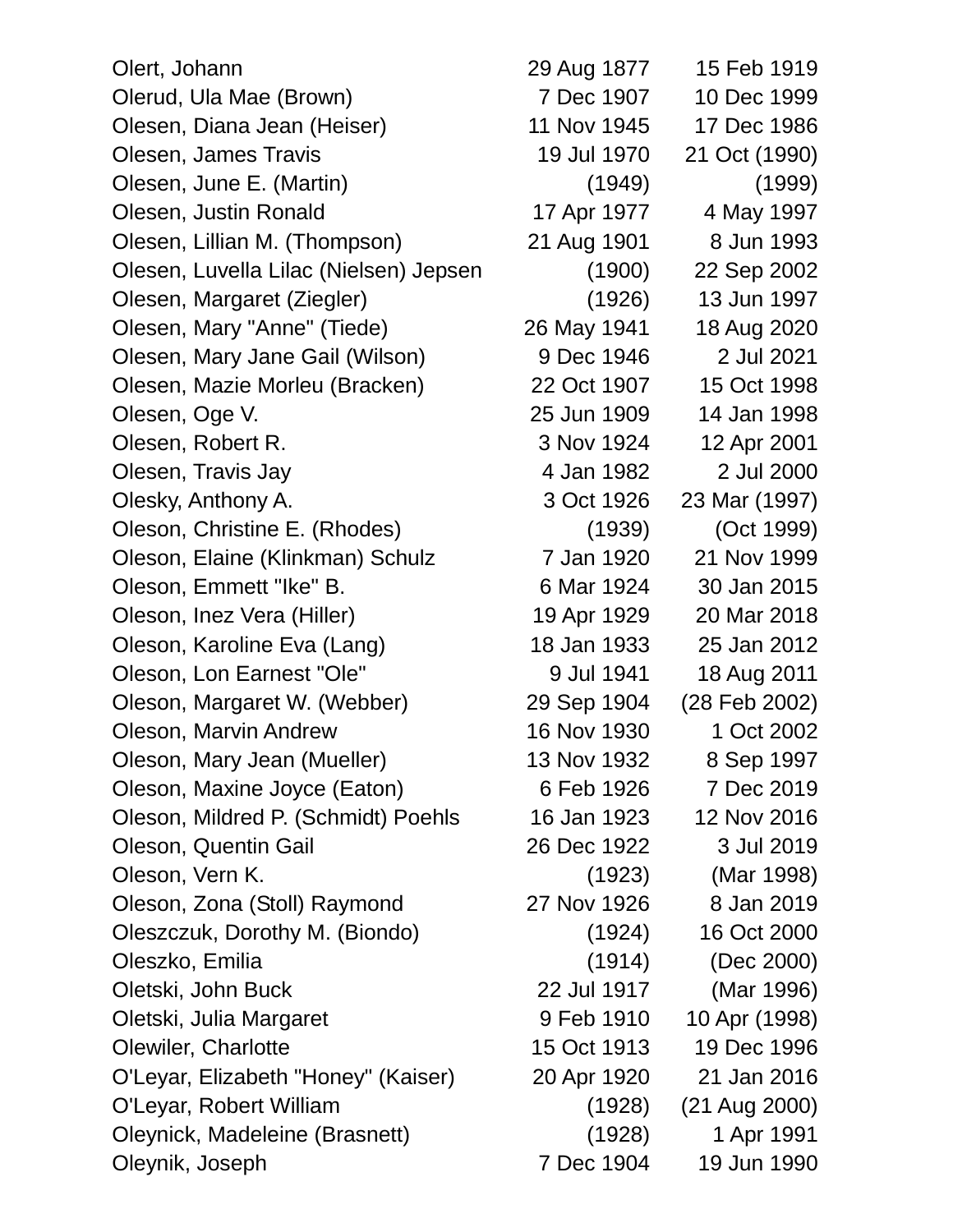| Oleynik, Karen E. (Schwocho)         | (1944)      | 11 Nov 2000  |
|--------------------------------------|-------------|--------------|
| Olfert, Aaron Peter                  | 21 Nov 1928 | 24 Oct 2015  |
| Olfert, Abe "Don"                    | (1939)      | 6 Feb 2009   |
| Olfert, Abram                        | 18 May 1911 | 31 Jul 2011  |
| Olfert, Albert                       | 5 Aug 1945  | 20 May 2015  |
| Olfert, Anna                         | (1931)      | 24 Jun 1998  |
| Olfert, Arthur Henry                 | 25 Jan 1946 | 4 Dec 2011   |
| Olfert, Bert                         | 12 Jul 1950 | 25 May 2020  |
| Olfert, Carmi                        | 13 Dec 1925 | 7 Nov 1999   |
| Olfert, Clarence                     | 20 Jun 1920 | 6 Aug 2011   |
| Olfert, David                        | 1891        | (9) Apr 1976 |
| Olfert, Dennis                       | 17 Jun 1947 | 2 Nov 2021   |
| Olfert, Elfrieda "Frid" Esther (Ens) | 11 Jul 1942 | 20 Jul 2015  |
| Olfert, Elizabeth                    | (1965)      | 1 Feb 2016   |
| Olfert, Ella (Malsam)                | 11 Nov 1950 | 20 Apr 1993  |
| Olfert, Elvin A.                     | 30 Apr 1923 | 23 Dec 2017  |
| Olfert, Esther (Nickel)              | 9 Aug 1921  | 13 Dec 2012  |
| Olfert, Helen W.                     | 26 Jan 1923 | 15 Feb 2012  |
| Olfert, Helena "Helen" (Tschetter)   | 26 Dec 1926 | 17 Jul 2018  |
| Olfert, Herman                       | 22 Mar 1903 | 30 Sep 2005  |
| Olfert, Isaac                        | 29 Nov 1934 | 10 Sep 2013  |
| Olfert, Jacob "Jake"                 | 1933        | 1 Apr 2016   |
| Olfert, Jacob "Jake" Peter           | (1948)      | 9 Oct 2012   |
| Olfert, John                         | 17 Aug 1927 | 5 Jun 2019   |
| Olfert, Johnny Richard "Rick"        | 3 Jan 1949  | 24 Jul 2013  |
| Olfert, Katharina                    | 6 Nov 1930  | 30 Nov 1997  |
| Olfert, Linda Marie (Eilers)         | 5 Jul 1963  | 14 Jul 2015  |
| Olfert, Margaret "Marg" ACC          | 26 May 1946 | 23 Jan 2021  |
| Olfert, Margaret (Wiens)             | 17 Nov 1929 | 14 Jul 2021  |
| Olfert, Marie (Martens)              | 27 Jan 1922 | 29 Jun 2016  |
| Olfert, Mary "Patsy" (Friesen)       | 1 Jan 1940  | 31 Oct 2016  |
| Olfert, Mary (Fehr)                  | 29 Nov 1924 | 26 Aug 2005  |
| Olfert, Mary (Knelsen)               | 30 Nov 1915 | 18 Feb 2013  |
| Olfert, Mary (Lesser)                | 5 Dec 1919  | 18 Oct 2009  |
| Olfert, Mary (Nickel)                | 5 Jan 1926  | 20 Feb 2017  |
| Olfert, Myrna Annitta (Peltier)      | 15 Sep 1944 | 21 Jun 1990  |
| Olfert, Peter                        | 8 Sep 1957  | 13 Apr 2009  |
| Olfert, Peter Abe                    | 2 May 1946  | 4 Jul 2017   |
| Olfert, Selma (Toews)                | 16 Dec 1923 | 14 Sep 2019  |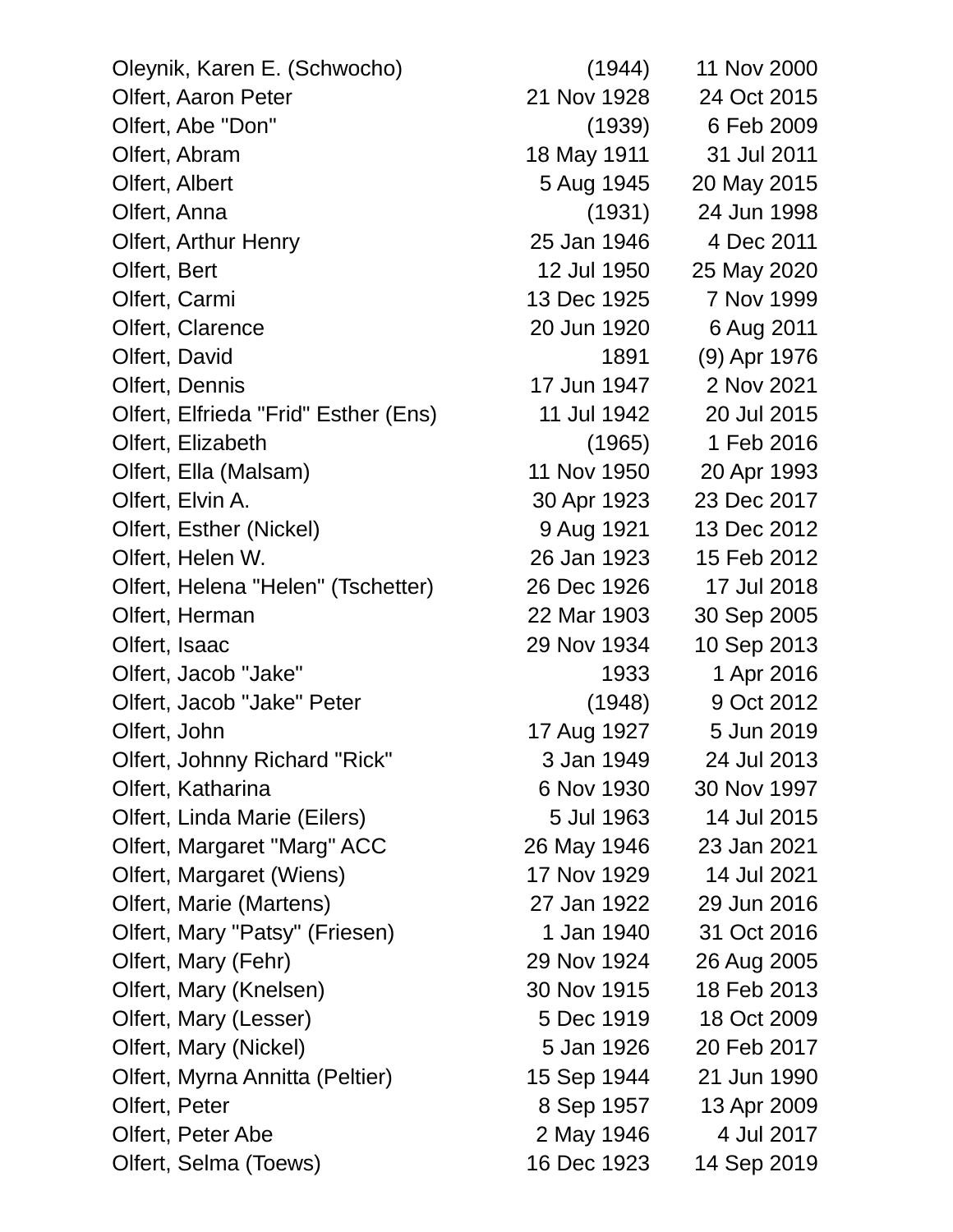| Olfert, Shirley (Wiebe)                 | 1949        | 26 Dec 2017   |
|-----------------------------------------|-------------|---------------|
| Olfert, Susan (Wiebe)                   | 1 Jun 1924  | 21 Jun 2020   |
| Olgeirson, Erik                         | (1947)      | 18 Jul 2008   |
| Olgeirson, Evelyn N. (Nack)             | 21 Dec 1911 | 23 Mar 2006   |
| Olgeirson, Robert H.                    | 30 Mar 1912 | 28 Dec 2001   |
| Olgeirson, Sigurbjorg "Beulah" T        | 21 May 1920 | 11 Nov 2008   |
| Olguin, Allyson Jonelle                 | 19 Aug 1994 | 18 Nov (1994) |
| Olguin, Dennis M.                       | 12 Nov 1947 | (May 2000)    |
| Olhausen, Matilda (Mayer)               | 3 May 1895  | 15 Jul 1981   |
| Olhauser, Heinrich                      | (1911)      | (Sep 1940)    |
| Olheiser, Agnes                         | 22 Mar 1929 | 1 Feb 2015    |
| Olheiser, Alexandria Alice Rose (Gratz) | 9 Feb 1905  | 20 Feb 1992   |
| Olheiser, Alice (Dassinger)             | 24 Jul 1945 | 20 Aug 2019   |
| <b>Olheiser, Aloysius Michael</b>       | 29 Mar 1935 | 19 Sep 1999   |
| Olheiser, Amos F.                       | 13 May 1901 | 19 Oct 1963   |
| Olheiser, Annamary (Martian)            | 25 Mar 1864 | (24 Jun 1948) |
| Olheiser, Anton "Tony O."               | 10 Jul 1951 | 29 Nov 2018   |
| Olheiser, Anton George "Tony"           | 17 Mar 1933 | 15 May 1994   |
| Olheiser, Barbara (Eberts) Wolf         | 6 Oct 1904  | 14 Jan 1983   |
| Olheiser, Barbara (Frenzel)             | 12 Mar 1903 | (1 Apr 1948)  |
| Olheiser, Barbara (Wald)                | 19 Nov 1912 | 30 Mar 1999   |
| Olheiser, Beata                         | 29 Mar 1897 | 25 Oct 1966   |
| Olheiser, Berneice L. (Suthiemer)       | 10 Dec 1945 | 13 Apr 2009   |
| <b>Olheiser, Catherine (Dukart)</b>     | (1922)      | 15 Aug 2000   |
| Olheiser, Cecilia (Greff)               | 16 Mar 1931 | 7 Oct 2018    |
| Olheiser, Cecilia (Gross)               | 4 Dec 1942  | 5 Jul 2013    |
| Olheiser, Charlotte (McKelkie)          | 16 May 1912 | 9 Nov 1992    |
| Olheiser, Cheryl (Johnston)             | (1955)      | 21 Jan 2011   |
| Olheiser, Christian A.                  | 3 Aug 1931  | 8 Aug 1998    |
| Olheiser, Christine (Dounhauver)        | 23 Sep 1900 | (7 Dec 1961)  |
| <b>Olheiser, Clara Elsie</b>            | 10 Aug 1941 | (2) Feb 1957  |
| Olheiser, Daniel "Danny" Christ         | 4 Dec 1951  | 23 Aug 2018   |
| Olheiser, David F.                      | 12 Mar 1915 | 30 Nov 2000   |
| Olheiser, Dean Martin                   | 15 Sep 1946 | 10 Jan 2017   |
| Olheiser, Dillon A.                     | 19 Oct 1994 | 16 May 2021   |
| <b>Olheiser, Dinnius</b>                | (1879)      | 24 May (1951) |
| Olheiser, Dorothy S. (Jirges)           | 23 Aug 1924 | 10 Mar 2007   |
| Olheiser, Elizabeth E. (Vogel)          | 25 Oct 1913 | 28 Jan 2000   |
| <b>Olheiser, Emanuel</b>                | (1911)      | 17 Apr 1983   |

| 49  | 26 Dec 2017   |
|-----|---------------|
| 24  | 21 Jun 2020   |
| I7) | 18 Jul 2008   |
| 11  | 23 Mar 2006   |
| 12  | 28 Dec 2001   |
| 20  | 11 Nov 2008   |
| 94  | 18 Nov (1994) |
| 47  | (May 2000)    |
| 95  | 15 Jul 1981   |
| 1)  | (Sep 1940)    |
| 29  | 1 Feb 2015    |
| 05  | 20 Feb 1992   |
| 45  | 20 Aug 2019   |
| 35  | 19 Sep 1999   |
| 01  | 19 Oct 1963   |
| 64  | (24 Jun 1948) |
| 51  | 29 Nov 2018   |
| 33  | 15 May 1994   |
| 04  | 14 Jan 1983   |
| 03  | (1 Apr 1948)  |
| 12  | 30 Mar 1999   |
| 97  | 25 Oct 1966   |
| 45  | 13 Apr 2009   |
| :2) | 15 Aug 2000   |
| 31  | 7 Oct 2018    |
| 42  | 5 Jul 2013    |
| 12  | 9 Nov 1992    |
| i5) | 21 Jan 2011   |
| 31  | 8 Aug 1998    |
| 00  | (7 Dec 1961)  |
| 41  | (2) Feb 1957  |
| 51  | 23 Aug 2018   |
| 15  | 30 Nov 2000   |
| 46  | 10 Jan 2017   |
| 94  | 16 May 2021   |
| '9) | 24 May (1951) |
| 24  | 10 Mar 2007   |
| 13  | 28 Jan 2000   |
| 1)  | 17 Apr 1983   |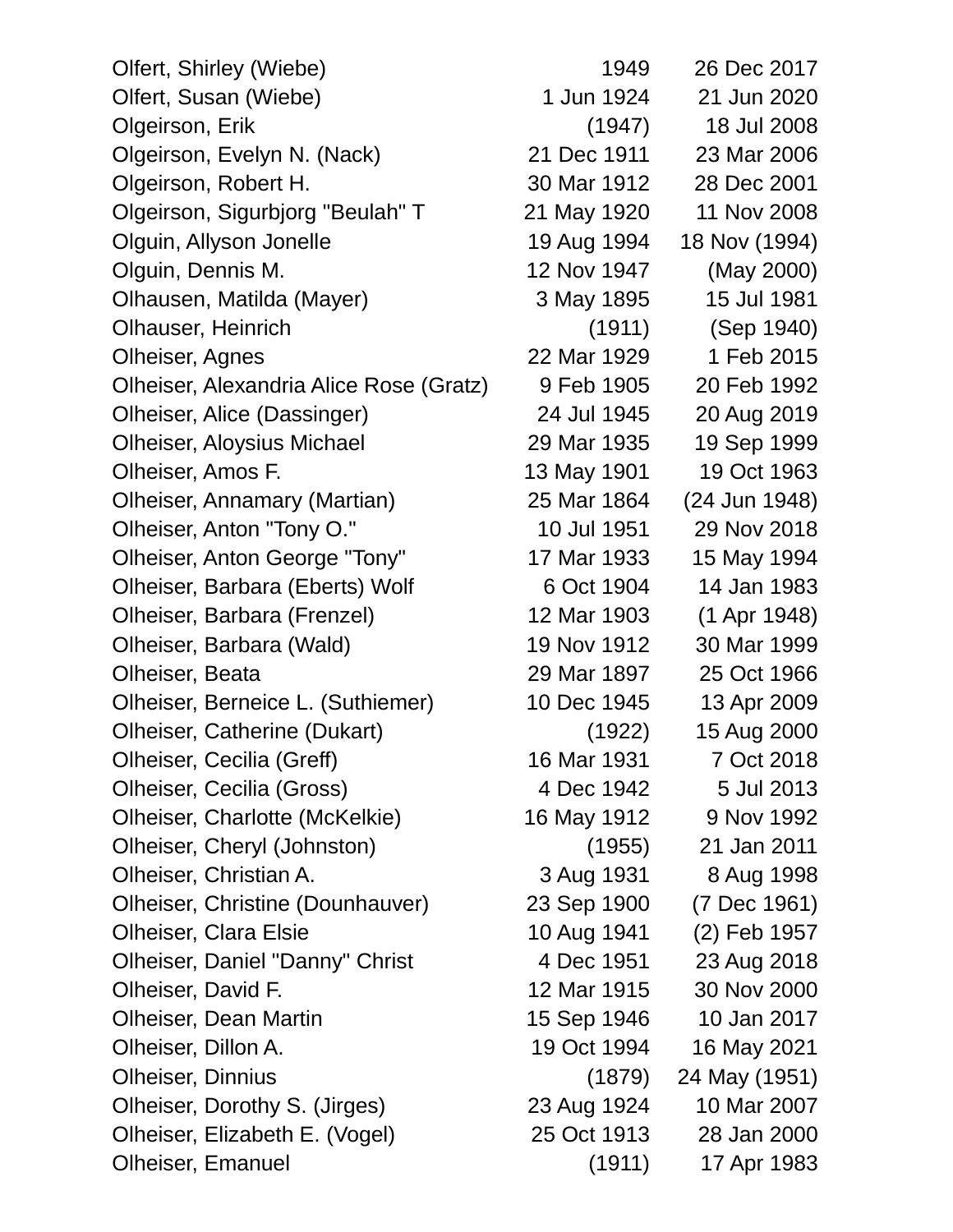Olheiser, Eugenia 17 Sep 1900 16 Nov 1965 Olheiser, Evelyn Agnes (Kostelecky) 4 Mar 1940 14 Feb 1964 Olheiser, Francese "Fran" (Smith) 2 Aug 1937 8 Mar 2001 Olheiser, Francis 23 Mar 1935 20 Aug 1998 Olheiser, George 1 Oct 1947 15 Oct 2008 Olheiser, George 25 Oct 1894 13 Oct 1969 Olheiser, George A. 39 May 1917 (Dec 1981) Olheiser, George J. 14 Jan 1928 3 May 2010 Olheiser, George Ralph 21 Dec 1966 6 Jul 2019 Olheiser, Gertrude Louise HN 13 Jun 1936 21 Oct 2021 Olheiser, Gladys Louise (Fredricks) 24 Nov 1921 17 Jul 1993 Olheiser, Gottlieb 31 Dec 1861 (18 Sep 1948) Olheiser, Greta Ellen (Ekman) Johnson 24 Apr 1931 9 Dec 2006 Olheiser, Harold "Harry" 27 Jan 1940 30 Jun 2017 Olheiser, Hedwiges Harriet (Hushka) 30 Sep 1916 9 Oct 2003 Olheiser, Ida M. (Kooren) 25 Aug 1936 16 Oct 2019 Olheiser, Irene C. (Reisenauer) 2 Mar 1930 6 Jan 2008 Olheiser, James 9 Sep 1914 15 Sep 2002 Olheiser, Jane (Ehlis) (1940) 3 Jan 2004 Olheiser, Jody Marie (Fiedler) 11 May 1975 25 Nov 2021 Olheiser, Joe 16 Oct 1917 21 Dec 1988 Olheiser, John 1 Jul 1894 (Aug 1982) Olheiser, John A. (1920) 16 Mar 2002 Olheiser, John P. 13 Apr 1915 (Apr 1980) Olheiser, Joseph (1886) 14 Jan 1959 Olheiser, Joseph (not given) 11 Jun 1999 Olheiser, Joseph "Joe" John James 4 Aug 1933 4 Jul 2018 Olheiser, Josephine Anna (Horan) 10 Apr 1916 16 Apr 1996 Olheiser, Katherine (Wilhelm) (25 Jul 1868) 27 Sep 1952 Olheiser, Keith R. 30 Aug 1973 2 Sep 2005 Olheiser, Lawrence "Ole" L. 13 Mar 1920 23 Jan 1999 Olheiser, Leland Anthony (1918) 11 Oct 1992 Olheiser, Leroy Peter 28 Jul 1936 (24 Apr 2002) Olheiser, Lester "Butch" Alvin 11 Jun 1938 10 Nov 2013 Olheiser, Louis S. 26 Dec 1930 26 Jan 1988 Olheiser, M. Albina (1906) 13 Jul (1988) Olheiser, Magdalena (Geotz) 18 Jul (1894) (Jan 1927) Olheiser, Manda Sue (Freeman) 22 Oct 1972 28 Dec 2019 Olheiser, Margaret (Makellky) 21 Nov 1916 16 Jul 2005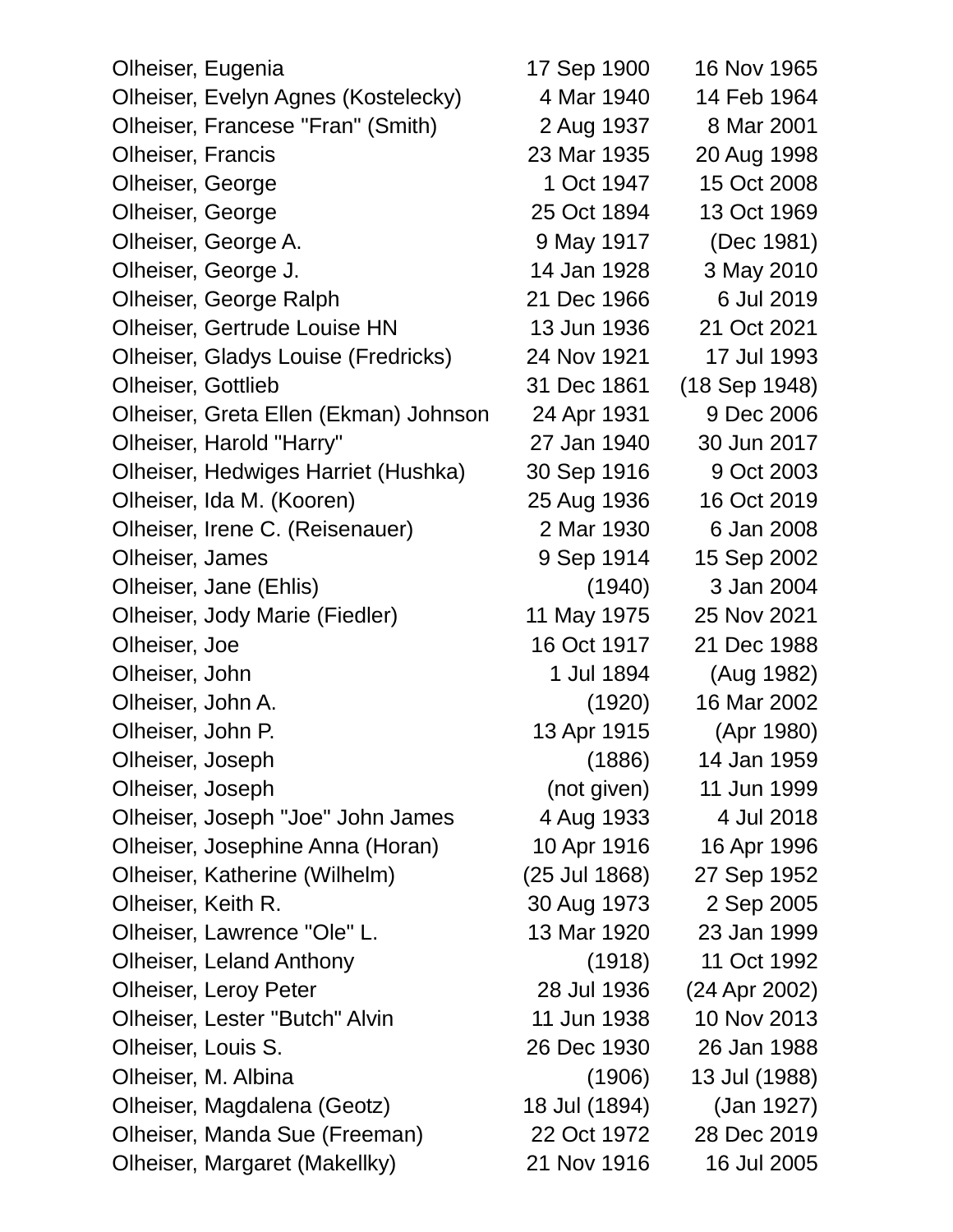Olheiser, Margaret Cyril (1920) 8 Aug 1990 Olheiser, Marie (Bernauer) 19 Dec 1924 15 Dec 1990 Olheiser, Martha E. (Bren) 8 Nov 1930 24 Jun 2018 Olheiser, Martha Joanne (Ficek) 31 Mar 1936 9 Sep 1997 Olheiser, Martin 21 May 1910 (1940) Olheiser, Mary Ann (Safina) 25 Jul 1947 3 Oct 2013 Olheiser, Mary Ann (Schill) (1936) 29 Oct 2013 Olheiser, Mary M. (Fichter) 12 Oct 1928 6 Feb 2015 Olheiser, Melisa Lynn WKB 3 Feb 1976 11 Mar 2019 Olheiser, Michael 31 Oct 1924 4 Mar 1980 Olheiser, Michael 21 Aug 1903 11 May 1989 Olheiser, Michael "Mike" 20 Mar 1945 4 Mar 2012 Olheiser, Myrtle (Rambow) 22 Jan 1917 7 Feb 2003 Olheiser, Nicholas 10 Mar 1922 11 Jun 2007 Olheiser, Pamela Jane 14 Jan 1950 7 Jan 2009 Olheiser, Peter 24 Apr 1924 28 Jul 1995 Olheiser, Peter F. (1930) 28 Nov 2001 Olheiser, Peter Maynard 30 Jul 1949 18 Jun 1993 Olheiser, Ralph 4 Sep 1922 15 Aug 1993 Olheiser, Ralph J. 10 Aug 1931 (5 May) 2008 Olheiser, Rebecca Angelia (Melton) 18 Feb 1971 19 Feb 2011 Olheiser, Robert Edward (1928) 31 Jan 2005 Olheiser, Robert Valentine 12 May 1933 22 Apr 1997 Olheiser, Ronald "Ron" H. 28 Aug 1949 18 Nov 2017 Olheiser, Sharon Marie (Jacobson) (1942) 18 Oct 1980 Olheiser, Stannislous 5 Apr 1876 20 Feb (1946) Olheiser, Susan A. (Meuchel) 19 Jan 1917 4 Apr 2005 Olheiser, Theodore "Ted" 14 Dec 1943 5 Jul 2009 Olheiser, Tony G. 17 Mar 1933 23 May 1994 Olheiser, Violet Louise (Tandy) 23 Jun 1925 31 Mar 2007 Olheiser, Wilhelmina (Reiter) 8 Oct 1902 4 Mar 1976 Olhiser, Anita (Lubich) 22 Jan 1920 25 Nov 2001 Olhiser, Mary (29 Aug 1938) 26 Sep 1969 Olich, Allan T. 15 Sep 1923 25 Jan 2003 Olien, Alfred Gordon 13 Jan 1910 6 Jun 1998 Olien, Arthur "Art" 18 Dec 1924 31 Jul 2020 Olien, Grace Elizabeth (Jackson) 22 Dec 1927 30 Jan 2021 Olien, Harris "Bud" Reed 29 Feb 1928 9 Nov 2020 Olien, Justin Alfred 18 Jun 1998 18 May 2016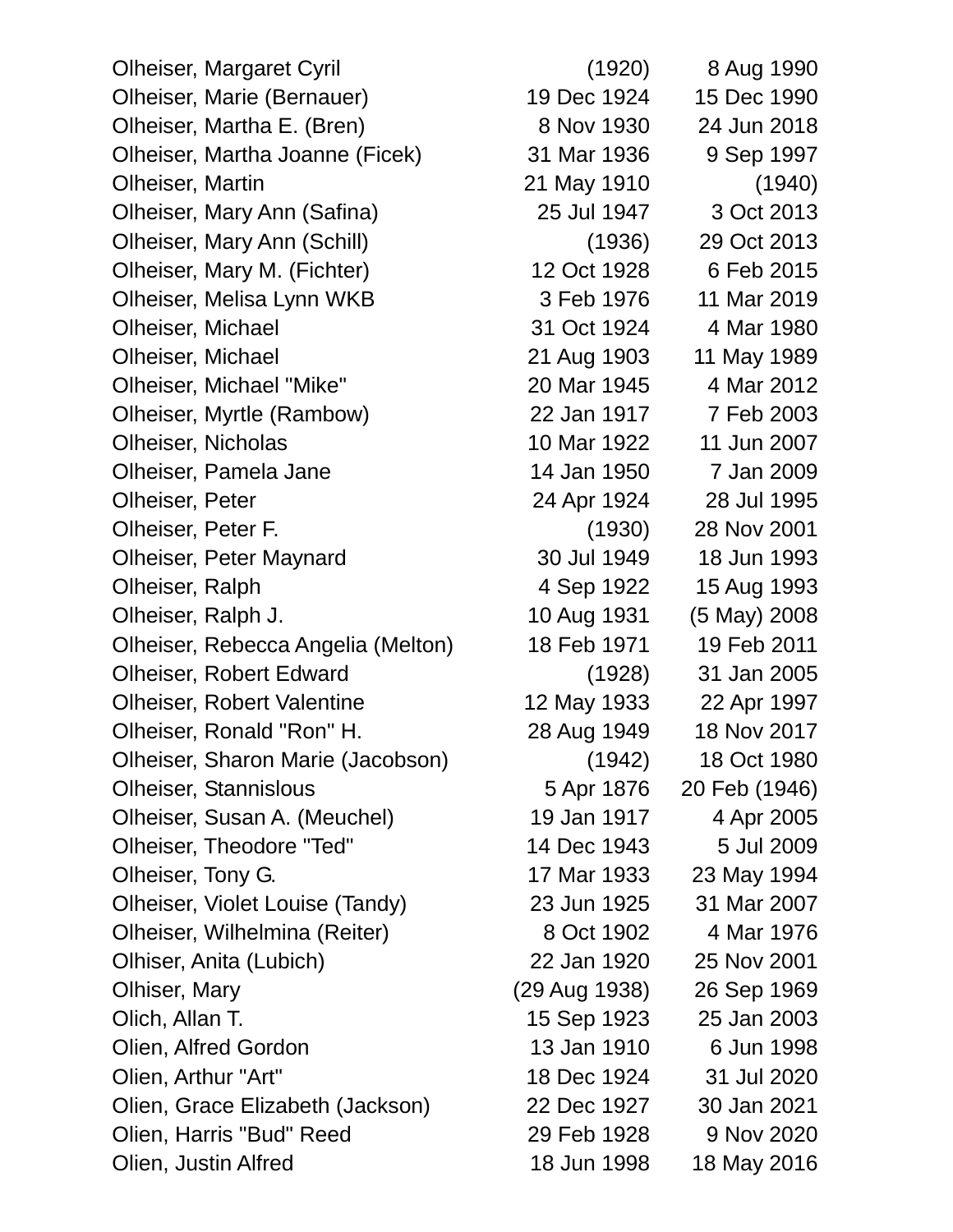Olien, Lorena V. (Manzer) 17 Jul 1909 9 Nov 1997 Olien, Lou Ann Roselyn (Wolbeck) 8 Apr 1941 8 Aug 2016 Olien, Nathan Jackson 12 Aug 1996 17 Jan 2002 Olienyk, Jim 30 Nov 1911 (3 Jan 1976) Olienyk, Nellie (Haluzak) 20 Feb 1917 7 Apr 2001 Olier, Curtis "CJ" James 7 Jan 1934 7 Mar 2008 Olig, Alosius "Louie" J. 2 Jan 1885 5 Nov 1969 Olig, Caroline (Retzlaff) 27 Mar 1898 (1975) Olig, Herman 8 Jun 1928 8 Oct (2004) Olig, James A. "Jim" 21 Sep 1934 2 Dec 2009 Oliger, James M. 1 1 Jun 1936 26 Jun 1999 Oliger, Marian (Grauman) 30 Nov 1935 16 Sep 2013 Oliger, Marvin 24 Aug 1932 23 Dec 2001 Oliger, Russell "Russ" 9 Jan 1949 22 Dec 2020 Oligmueller, Alyce (Schweigerdt) 25 Aug 1930 29 Dec 2021 Oligmueller, Audrey (Thompson) 3 Dec 1937 27 May 2015 Oligmueller, Catherine F. (Schaefer) 4 Jul 1921 22 Jan 2000 Oligmueller, Jerome "Joe" 21 Sep 1929 27 Aug 2019 Oligmueller, Leonard J. 13 Jul 1930 4 Mar 2018 Oligmueller, Marvin H. 13 Sep 1928 28 Apr 2010 Oligmueller, Robert A. 26 Oct 1948 30 Mar 2008 Oligmueller, Sharon J. (Grogan) 18 Aug 1932 22 Apr 2021 Oligmueller, Shawn (1960) 31 Jan (2009) Oligmueller, William "Bill" 18 Mar 1933 14 Jun 2017 Olimb, Francis George 27 Jun 1912 18 Nov 1996 Olimb, Guy W. 5 Jan 1915 26 Jun 2000 Olimb, Irma (Knoll) 31 May 1903 21 Aug 1992 Olin, Alden 27 Jan 1904 (1982) Olin, baby 10 Sep 2019 10 Sep 2019 Olin, Corenia M. (1899) (Dec 1997) Olin, Delia (Jacobson) 13 Apr 1903 13 Sep 2000 Olin, Dennis Leonard 10 Nov 1939 26 Jul 2007 Olin, Dorothy (Tower) 1 May 1916 17 Apr 1999 Olin, Ellen C. (Burmeister) (1934) (Feb 1987) Olin, Fred 13 Aug 1910 22 Feb 1995 Olin, Jack Dale 12 Feb 1932 23 Apr 2019 Olin, Jack L. 25 Aug 1917 18 Nov (1994) Olin, Jerald Norton 2 Nov 1910 10 Sep 2004 Olin, John Richard 10 Sep 1919 (1998)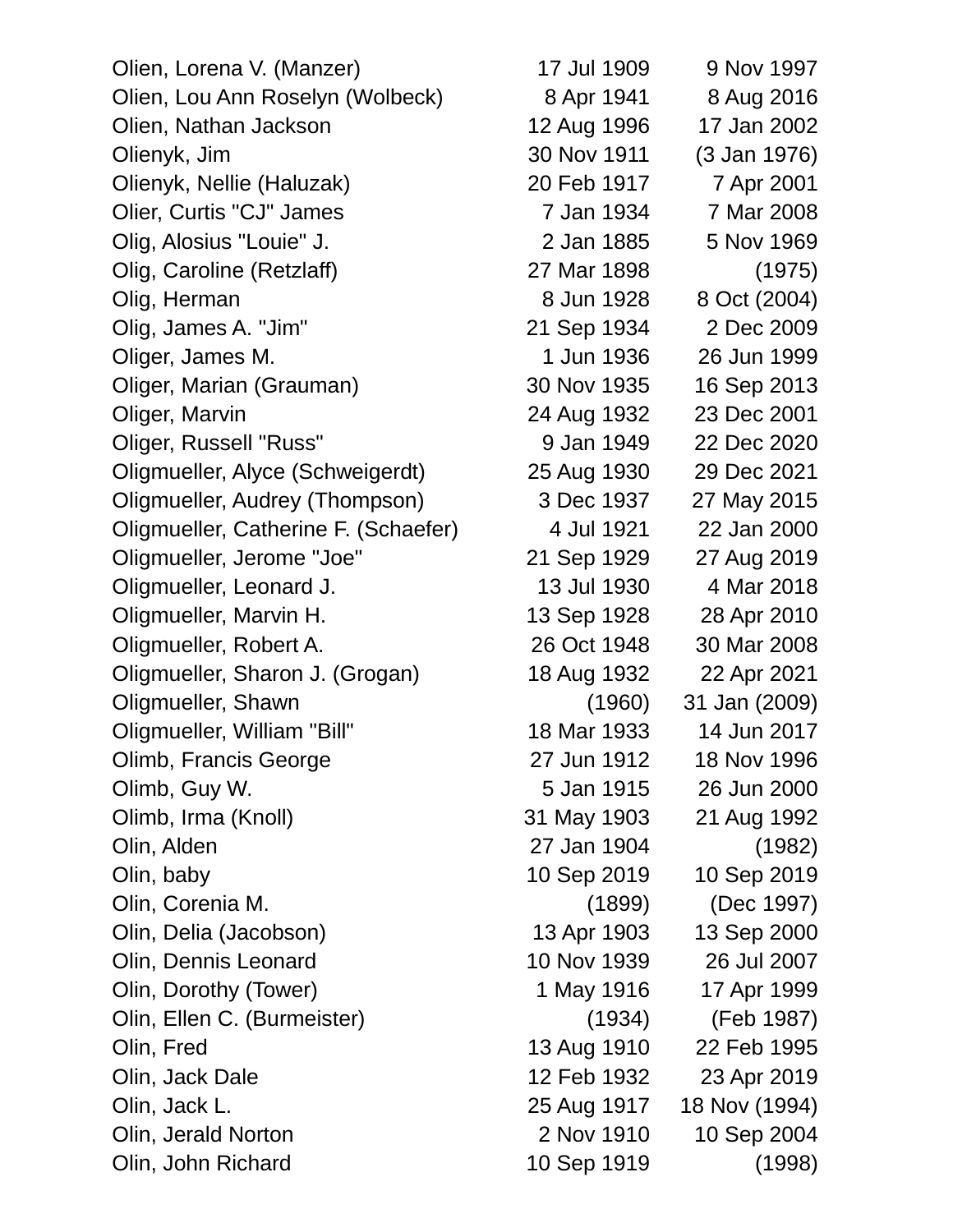Olin, Josh Ray 29 Jan 1977 6 Nov 1999 Olin, Keith 3 Jan 1929 23 Oct 1997 Olin, Mabel (Christianson) 17 May 1917 25 May 2009 Olin, Minnie Marie (Johnson) 29 Jul 1907 27 Aug 2001 Olin, Ruth (Willman) 6 Apr 1922 27 Jan 2019 Olin, Shirley Virginia (1922) (Aug 1999) Olin, Velma Amelia (Sailer) 17 Nov 1931 24 May 2014 Olind, Barabara Lee (Polson) 16 May 1938 24 Sep 2021 Olinger, Alice Alvina (Alverson) 5 Sep 1924 10 Mar 2005 Olinger, Clarence N. 15 Dec 1913 25 Apr 1998 Olinger, Dorothy (Roezler) 15 May 1903 26 Jul 1996 Olinger, Dorothy M. (Voris) (1889) (16 Jul 1963) Olinger, Eleanor A. (Donovan) 2 Apr 1923 15 Oct 2001 Olinger, Ernestine (Zass) 17 Sep 1898 (24) Sep 1975 Olinger, Euphiagay "Krystal" 23 Aug 1939 5 Aug 2011 Olinger, Eva Leone (McQuisten) 24 Feb 1918 11 Oct 2016 Olinger, Geraldine "Jerry" J. (Loes) 3 Apr 1922 18 Jul (2001) Olinger, Grace (Hargreaves) 28 Aug 1916 6 Mar 2000 Olinger, Harold 1925 18 Mar 2015 Olinger, Iva (Bundy) 23 Apr 1877 (18) Feb 1949 Olinger, James Carl 18 Jan 1930 30 May 2016 Olinger, Jannette Carol (Fox) 12 Sep 1937 25 Mar 2009 Olinger, Jill (Jorgenson) 4 Aug 1961 23 Apr 2019 Olinger, John "Jack" Joseph 14 Aug 1944 1 Oct 2020 Olinger, John Israel (1912) 2 May 2009 Olinger, John Nicholas 10 May 1924 9 Dec 2013 Olinger, John Peter "Pete" (1944) 13 Sep 2011 Olinger, Josephine "Jo" MW 4 Mar 1930 21 Sep 2012 Olinger, Leo John 19 Apr 1910 (Apr 1971) Olinger, LeRoy L. (1928) 29 Jan 1994 Olinger, Marilyn (Begalka) 21 Oct 1934 30 Sep 2020 Olinger, Mary T. (Kessel) 3 Apr 1923 27 Mar 2013 Olinger, Michael Anthony 9 Jan 1958 29 Mar 2015 Olinger, Richard (1924) 29 Dec 2007 Olinger, Robert L. 4 Aug 1921 16 Nov 1999 Olinger, Roger Alan 29 Jul 1959 18 May 2009 Olinger, Ronald Elbert "Ron" 13 Feb 1930 24 Nov 2012 Olinger, Shirley R. (Handel) 30 Jan 1935 11 Jul (1991) Olinger, Sue Ann (Manz) 31 Aug 1959 19 Feb 2015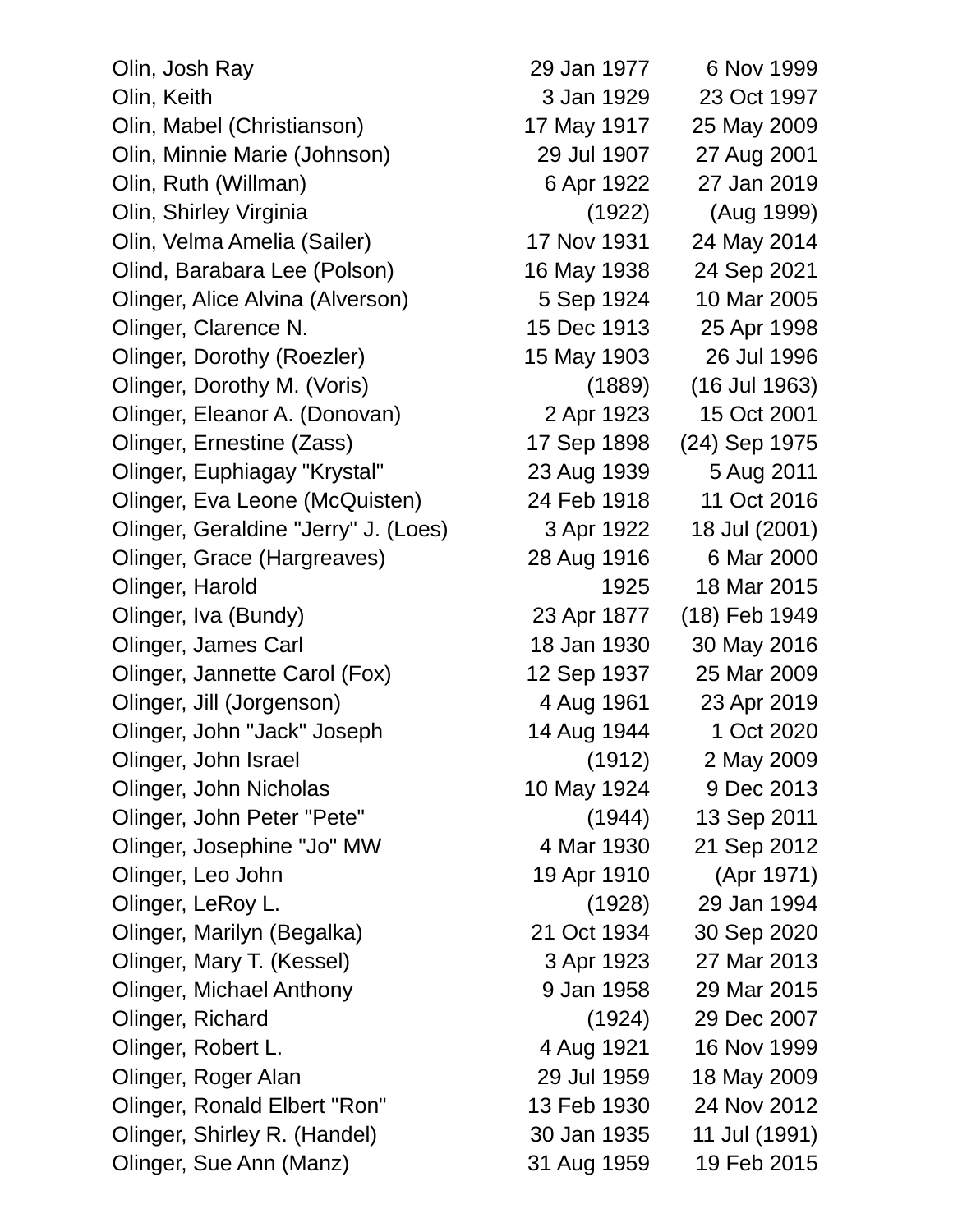Olinger, Verne C. 24 Aug 1947 14 Apr 2021 Olinger, Wayne I. 26 Apr 1924 23 Mar (1995) Olinger, William "Bill" 18 Jun 1930 7 Oct 2021 Olinger, William "Bill" Dean 3 Apr 1951 21 Jul 2015 Oliphant, James Cecil 29 Nov 1920 14 Dec 2004 Oliphant, Marie Madeline 4 Oct 1908 14 Mar 1999 Oliphant, Robert D. 4 Dec 1949 (1999) Oliphant, Robert J. (1935) (29 Nov 1998) Oliszczak, Hryhorij "Harry" 15 Jan 1916 24 Jan 2004 Oliszczak, John P. (1952) (Aug 1986) Olivares, Maria Anna (Schmidt) 4 Mar 1930 9 Oct 2013 Olivares, Mario S. 29 Mar 1960 21 Oct 2012 Olivas, Abdon B. 14 Jul 1931 5 May (2000) Olive, Elizabeth A. (Shinney) 28 Jan 1921 8 Jan (1996) Olive, George E. (1911) (Jun 1998) Olive, Marie (Gordon) 23 May 1907 23 Dec 2003 Oliver, Adeline Mae (Koechel) 26 Dec 1924 16 Feb 2013 Oliver, Alice Mable (Lindbloom) (1906) (7 Dec 1998) Oliver, Alma (Scheel) 10 Feb 1907 23 Apr 1992 Oliver, Alma Irene (Wunsch) 4 May 1944 8 Dec 2018 Oliver, Arlene Faye (Gaaskjolen) 25 Jan 1944 17 Feb 2020 Oliver, Arlys (Raabe) 17 Apr 1942 20 Nov 1997 Oliver, Beatrice 22 May 1921 21 Feb (2000) Oliver, Betty Jean (Knecht) 11 Oct 1924 5 Aug 2014 Oliver, Catherine N. 12 Oct 1913 10 Oct (1994) Oliver, Charles Edwin 14 Mar 1921 15 May 2009 Oliver, Clara Verna Rosina (Engel) 29 Jun 1904 3 Apr 1994 Oliver, Clyde (not given) (not given) (not given) Oliver, Davis R. 19 Oct 1918 18 Aug (1998) Oliver, Dell Fredrick 28 Apr 1913 (27 Jan 2005) Oliver, Dolores Ruth (Sayler) 15 Mar 1941 23 Nov 1977 Oliver, Dorothy E. 21 Dec 1924 5 Sep (1994) Oliver, Edith (Deering) 4 Jul 1924 28 Sep 2018 Oliver, Edna May 29 Sep 1896 3 Apr (1997) Oliver, Ella M. (Major) 25 Sep 1910 26 Sep (1994) Oliver, Elsa H. (Hohenadel) 8 Jan 1916 7 Mar 1996 Oliver, Florence Regina (Zerr) 4 Sep 1926 10 Jan 2000 Oliver, Gale S. 8 Dec 1916 (Mar 1999) Oliver, Grant (1905) (27 Oct 1998)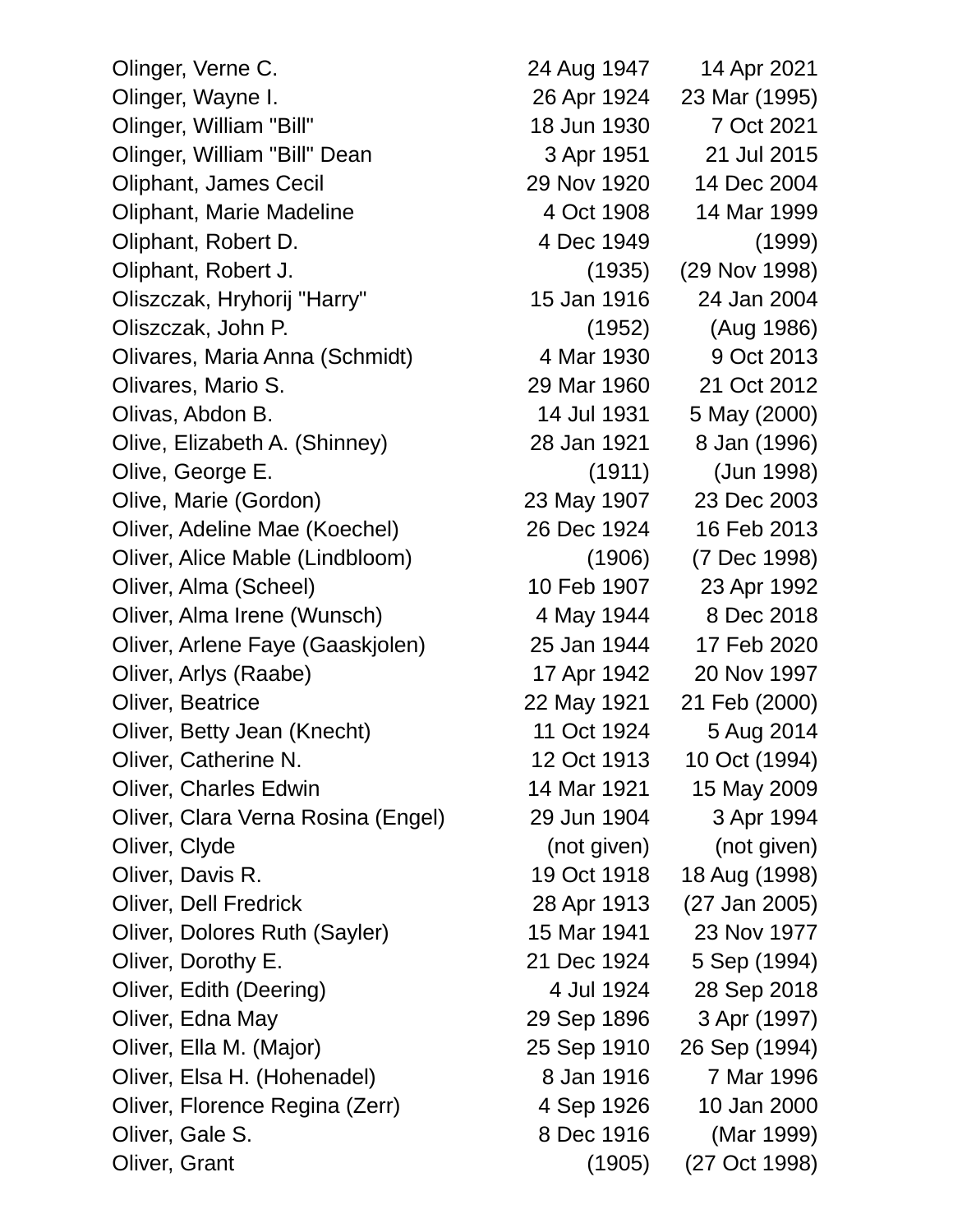Oliver, Gwen (Schick) (1952) 8 Jun 2007 Oliver, Helen A. (1903) (May 1996) Oliver, Hilda (Gaub) 31 Oct 1916 29 Sep 1992 Oliver, Inez B. (1914) (14 May 1999) Oliver, Jim (1949) (Apr 1997) Oliver, Kent Emerson 16 Apr 1937 12 Jan 2013 Oliver, LaVerne Rose (Ehlers) 29 May 1910 23 Nov 2003 Oliver, Leon 11 Apr 1916 13 Oct 1996 Oliver, Leona "Lee" (Drury) 23 Aug 1923 7 Aug 2000 Oliver, Linda Luella (Fast) 1 Nov 1915 24 Aug 2011 Oliver, Luella M. (Hanson) (1914) 20 Mar (1984) Oliver, Mae (Anderson) 11 May 1922 15 Dec 2001 Oliver, Mae Elizabeth (Brandt) 6 May 1922 26 Jul 2004 Oliver, Margaret C. 11 Oct 1902 (1995) Oliver, Margot Anna (Hitzfeld) 17 Dec 1926 9 May 2011 Oliver, Marie E. (Hutsy) Schwan 14 Aug 1931 29 Nov 1999 Oliver, Mary "Midge" (Kuest) 30 Jan 1937 9 Aug 2021 Oliver, Muta 8 Mar 1911 16 Apr 2006 Oliver, Myrtle (Torberson) 19 Apr 1907 14 Sep 1998 Oliver, Norval Grieves "Nibs" 19 Apr 1920 28 Jun 2014 Oliver, Pamala J. (McKinley) 4 May 1948 14 Apr 2002 Oliver, Ralph S. 1 Nov 1916 27 Aug 2001 Oliver, Richard L. 8 Apr 1924 (2000) Oliver, Roy Edward (1911) (1999) Oliver, Russell W. (1913) (Aug 1997) Oliver, Sharon Lorraine TGS 9 Mar 1943 (Jun 1999) Oliver, Vernon Leslie 7 Sep 1914 19 Oct 1990 Oliver, Vikky (Davidson) 14 Nov 1949 9 Feb 2014 Oliver, Wanda (Giesbrecht) 1957 5 Jun 2021 Oliver, William D. 21 Dec 1927 29 Dec (2000) Oliver, Wilma Jean (1925) (28 Sep 1998) Olivett, Kenneth E. 17 Feb 1937 21 Oct (1999) Olivier, Connie Jo (Nelson) 4 Apr 1958 14 Jul 2021 Olivier, Eunice (Glanzer) 27 Jul 1955 1 Jan 2022 Olivier, Eunice (Glanzer) 27 Jul 1955 1 Jan 2022 Olivier, Ilona J. (Ramaker) 12 Feb 1944 (Sep 2000) Olivier, Irene Mae (DeJong) 12 Sep 1939 3 Jan 2019 Olivier, Roger (1935) (19 May 2003) Olivier, Ruby (Crane) 4 Sep 1928 8 Feb 2000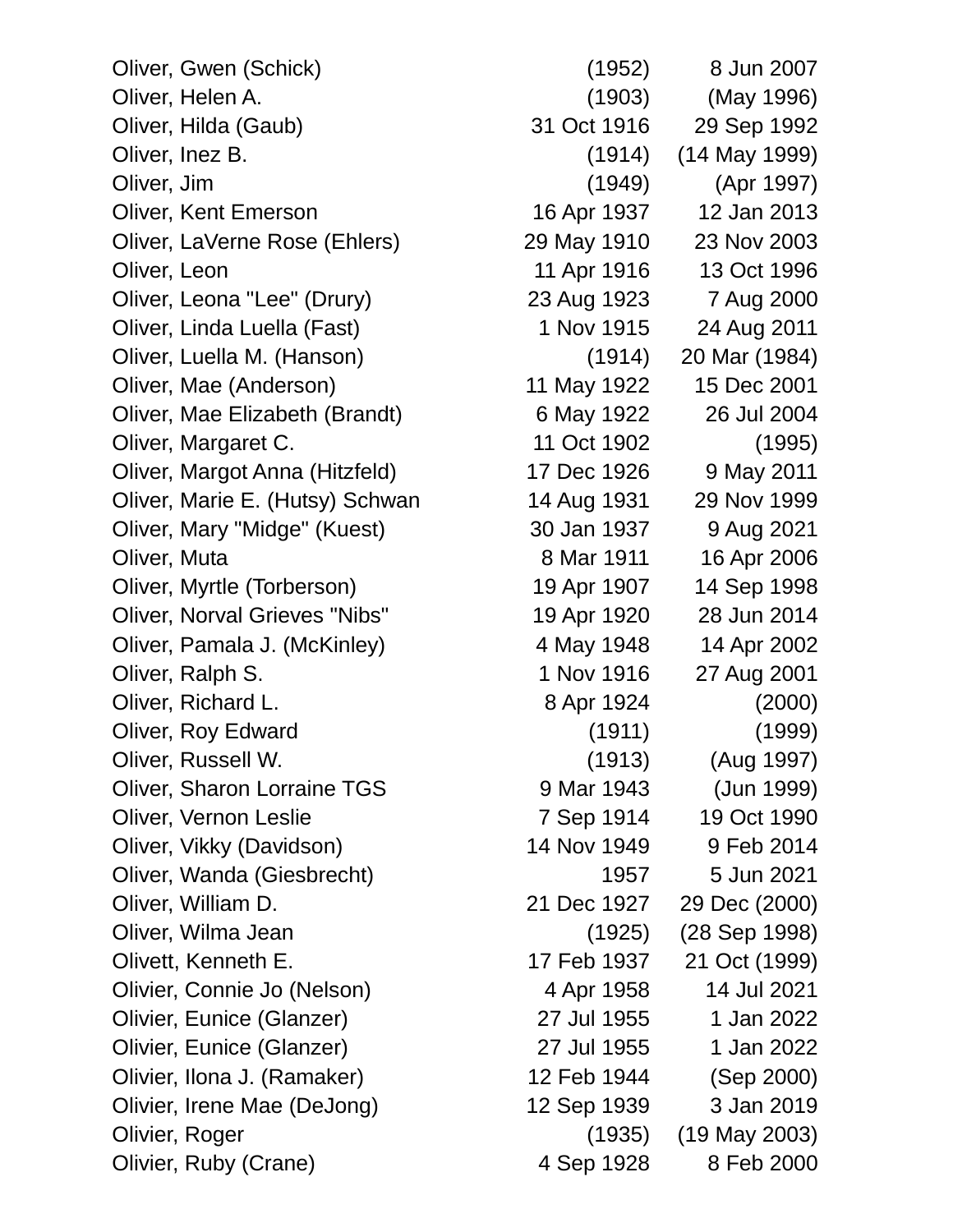| Olivier, Ruth (Dykstra)                 | 11 Feb 1928 | 27 Oct 2014   |
|-----------------------------------------|-------------|---------------|
| Olke, Katharina (Helber)                | 24 Aug 1896 | 26 Jun 1982   |
| Ölke, Olga (Bertsch)                    | 12 Dec 1910 | 24 Jul 2001   |
| Olkowski, Kenneth J.                    | (not given) | 29 Jun (2000) |
| Ollek, Laura (Haas) V.                  | 28 Nov 1918 | 25 Oct 2017   |
| Ollenberg, Marilyn Elizabeth (Bosch)    | 4 Jul 1942  | 4 Jul 2021    |
| Ollenberger, Bernard "Ben" Paul         | 21 Dec 1922 | 27 Aug 2012   |
| Ollenberger, Carola Marie               | 9 Aug 1936  | 9 Dec 2014    |
| Ollenberger, Charlotte (Seibel)         | 1876        | (1949)        |
| Ollenberger, Elizabeth (Seibel)         | 30 Apr 1870 | 6 Jul 1956    |
| Ollenberger, Gabriel                    | 22 Mar 1926 | 27 Mar 1988   |
| Ollenberger, John C.                    | 13 Dec 1905 | 31 Mar 1992   |
| Ollenberger, Karl                       | 29 Jun 1869 | 20 Jun 1945   |
| Ollenberger, Lynn (Kapach)              | 2 Aug 1928  | 13 Jan 2015   |
| Ollenberger, Marie Jeanne "Mary" (Gill) | 28 Aug 1936 | 1 Jan 2019    |
| Ollenberger, Milton                     | 8 May 1917  | 15 Sep 2018   |
| Ollenberger, Suzane (Belluomini)        | 1 Aug 1951  | 27 Aug 2012   |
| Ollenburg, Albert J. C.                 | 8 Jun 1875  | 4 Jun 1953    |
| Ollenburg, Ella L.                      | 22 Nov 1910 | 13 Nov 2006   |
| Ollenburger, Clarence                   | 11 Sep 1914 | 14 Feb 2007   |
| Ollenburger, Elvena (Kaiser)            | 5 Feb 1908  | 30 Aug 1937   |
| Ollenburger, Estelle Margaret           | 15 Sep 1918 | 10 Feb 2001   |
| Ollenburger, Eva                        | 7 Dec 1900  | 31 Oct 1958   |
| Ollenburger, Greta (Huber)              | 29 Jan 1926 | 18 Sep 2005   |
| Ollenburger, Irving                     | 1 Sep 1924  | 27 Mar 2005   |
| Ollenburger, Maelon (Backman)           | 10 Mar 1929 | 3 Apr 2008    |
| Ollenburger, Minnie (Klein)             | 6 Feb 1902  | 14 Mar 1991   |
| Ollenburger, William                    | 17 Dec 1897 | 13 May (1960) |
| Ollenburger, William L.                 | 12 Apr 1924 | 27 Dec 1999   |
| Oller, Betty Mae (Vogt)                 | 23 Feb 1932 | 1 Feb 2016    |
| <b>Oller, Clarence Lester</b>           | 2 Nov 1910  | (Nov 1994)    |
| Oller, E. Laverne (Mannhalter)          | 1 Aug 1926  | 15 Jul 1997   |
| Oller, Ralph H.                         | (1906)      | 12 Mar 2003   |
| Ollerich, Brooke                        | 13 Mar 1997 | 12 Oct 2018   |
| Ollerich, Clare "Bob" Robert            | 22 Jun 1931 | 13 Aug 2020   |
| Ollerich, Julia Elizabeth (Aylward)     | 10 Sep 1919 | 30 Jul 2014   |
| Ollerich, Phyllis Alice (Walsh)         | 22 Dec 1929 | 14 Feb 2019   |
| <b>Ollerich, Richard Daniel</b>         | 31 Oct 1959 | 26 Jun 2020   |
| Ollerman, Bonita Joyce (McDonald)       | 24 Aug 1932 | 30 Oct 2020   |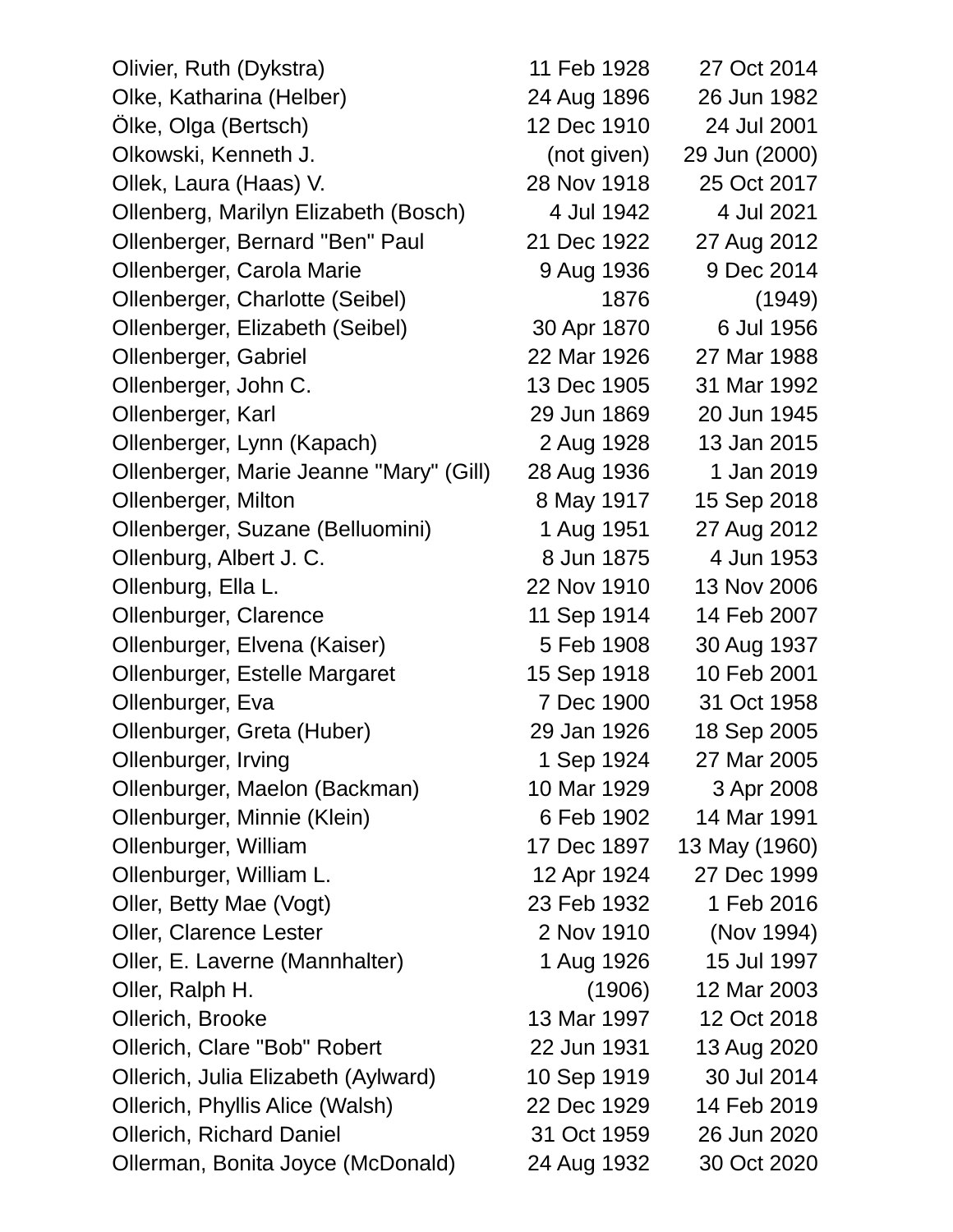Ollerman, Corin Mandi 26 May 2003 27 Jun 2003 Ollerman, Lester F. 14 Oct 1928 26 Nov 2005 Ollesheimer, Elizabeth B. (not given) 31 Dec 2003 Ollila, Dylen Lee 7 Mar 1999 23 Jan 2016 Ollinger, Adena 23 Feb 1937 12 Sep 2017 Ollinger, Andrew Winston 21 Oct 1931 14 Jul 2021 Ollinger, Claire Leontina CM 17 Dec 1930 28 May 2016 Ollinger, Clifford "Billo" 30 Sep 1935 (Jun 2000) Ollinger, Elizabeth (Gasper) (1916) 13 Jun 2004 Ollinger, Elizabeth Agatha (Lorencz) 10 Apr 1925 17 May 2011 Ollinger, Elizabeth Anne 30 Apr 1951 14 Nov 2020 Ollinger, Lydia (Rein) 1 Mar 1919 5 Apr 2000 Ollivier, Agnes C. (Schott) (not given) (not given) Ollman, Donald Henry 20 Apr 1918 4 Apr 2001 Olm, Edna Elfreida (Yahnke) 10 Jul 1927 29 Nov 2015 Olman, Cora J. (Gronli) 28 Oct 1910 7 Oct 1994 Olmscheid, Ralph 13 Apr 1918 15 May 1998 Olmstead, Anna Margaret (Schell) (1912) (1982) Olmstead, Bertha (Klawitter) 24 Oct 1905 3 Jun 1987 Olmstead, Garry Ross 7 Sep 1950 22 Sep 2020 Olmstead, Gerald Stanley 19 Jan 1942 20 Dec 1993 Olmstead, Henry John 11 Mar 1945 15 Dec 1990 Olmstead, Irene Pauline (Zieman) 23 Apr 1921 31 Jul 2021 Olmstead, Mable E. (1921) (Apr 1996) Olmstead, Martha "Marty" (Degenstein) 7 Jun 1945 29 Nov 2020 Olmstead, Mary Jane (Gallagher) (not given) (1995) Olmsted, Bernie J. 3 Jun 1907 8 Jan 1994 Olmsted, Charles E. 3 Mar 1917 15 Aug 2009 Olmsted, Darlene (Roll) 24 Oct 1940 18 Jan 2021 Olmsted, Dorothy L. (Knapp) (1910) 9 Feb (1999) Olmsted, Esther (Thurn) 17 Mar 1918 29 Apr 2013 Olmsted, Florence (Sweeney) 16 Aug 1909 23 Dec (1997) Olmsted, Katherine K. (Kary) 13 Sep 1914 (Sep 1981) Olmsted, Leslie Byron 9 Jan 1919 23 Mar 1997 Olness, Irvin J. 17 Mar 1905 (Jul 1982) Olness, Jean Martha (Bell) 23 Jun 1919 1 Jul 1998 Olney, Hilda M. (1904) (18 Apr 1999) Olney, Marian Grace (Packard) 6 Apr 1910 8 Sep 1994 Olney, Marianne (Siegel) 14 Mar 1924 16 May 2013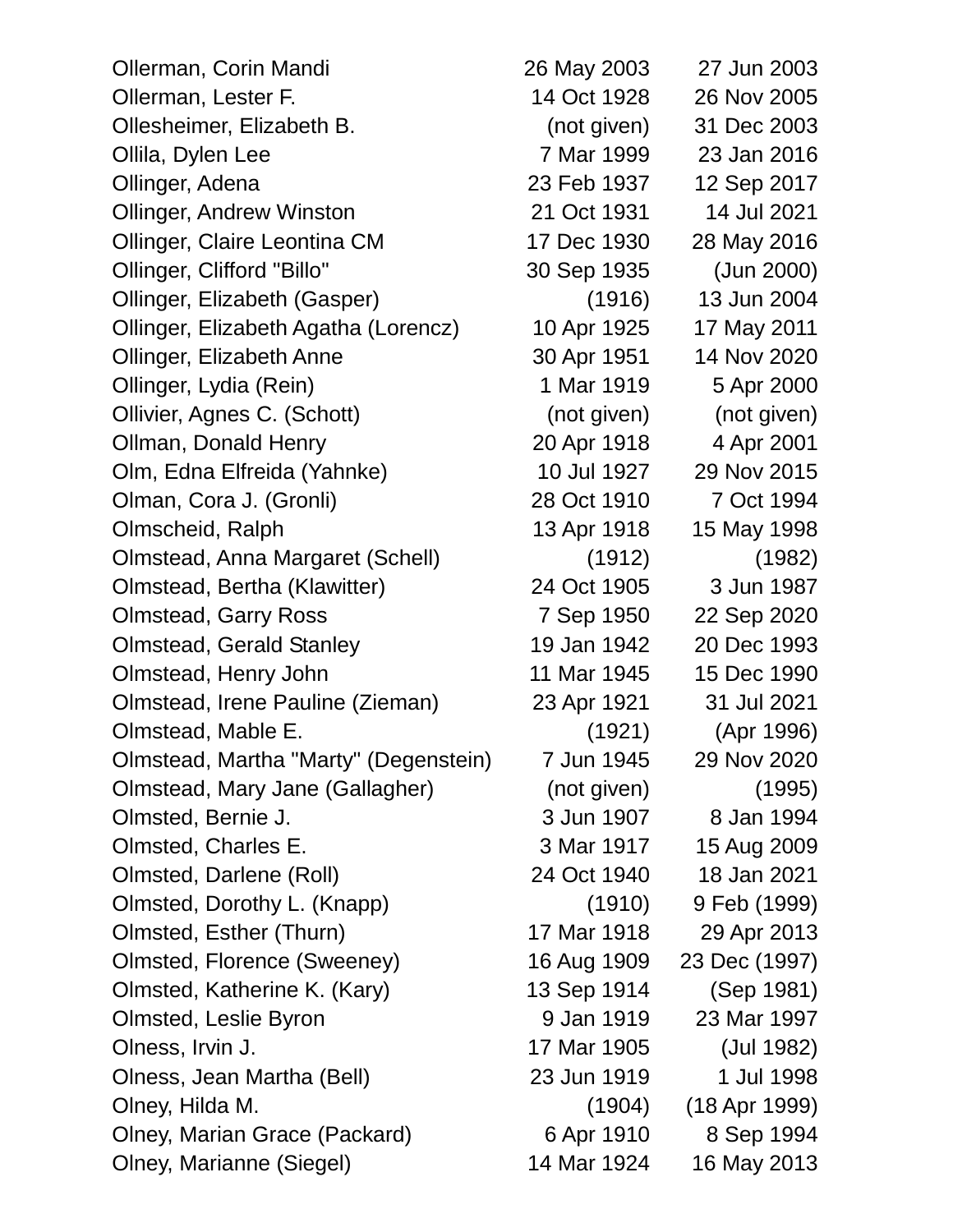| Olney, Norma V.                       | (not given) | (not given)   |
|---------------------------------------|-------------|---------------|
| Olney, Roland D.                      | 4 Apr 1916  | 3 Dec 1994    |
| Olney, Ruth (Moen)                    | 30 Mar 1916 | 2 Aug 1998    |
| Olofson, Lois                         | 14 Apr 1936 | 14 Feb 1986   |
| Olofson, Lydia (Kahler)               | 28 Oct 1911 | 27 Dec (1992) |
| Olofson, Richard C.                   | 20 Dec 1932 | 3 Jul (1998)  |
| Olofson, Ruth Ellen                   | 16 Jan 1922 | 9 May (1998)  |
| O'Loughlin, Harriet M. (Baird)        | 25 Dec 1913 | 5 Nov 1993    |
| Olrick, Marie L. (Derr)               | 19 Aug 1911 | 7 May 1995    |
| Olrick, Sherwood B.                   | 1 Aug 1926  | 20 Jul 1995   |
| Olsberg, Charles Lenny                | 4 Aug 1936  | 11 Oct 2020   |
| <b>Olsby, Dwight Denns</b>            | 11 Dec 1957 | 10 Apr 2011   |
| Olsby, Nate C.                        | 11 Feb 1984 | 26 Jul 2017   |
| Olsby, Pauline Dorothy (Serba)        | 4 Feb 1912  | 1 Nov 2003    |
| Olscewski, Sophie (Wolciechowski)     | (not given) | 19 Jan 2001   |
| Olschanski, Richard                   | (1930)      | 4 Feb (2001)  |
| Olschefski, Allene M.                 | (1949)      | 26 Feb 2001   |
| Olschlager, Albert J.                 | 26 Aug 1916 | 21 Apr 1996   |
| Olschlager, Douglas                   | 23 Aug 1948 | 7 Jul 2018    |
| Olschlager, Fred                      | 5 Apr 1927  | 24 Mar 2015   |
| Olschlager, Glen                      | 18 Mar 1938 | 2 Apr 2017    |
| Olschlager, Harold Chub               | 30 Jul 1925 | 23 Feb 1998   |
| Olschlager, Helen (Dickinson)         | 21 Jul 1925 | 20 Jun 1995   |
| Olschlager, Joyce Estelle (Albrecht)  | 2 Aug 1931  | 29 May 2016   |
| Olschlager, Katherine (Kleinsasser)   | 26 Aug 1896 | (Jul 1988)    |
| Olschlager, LaNeta (Discher) Grossman | 3 Feb 1947  | 2 Aug 2013    |
| Olschlager, Marilou Ruth              | (1956)      | (1958)        |
| Olschlager, Mayme Jean (Broeder)      | 16 Oct 1933 | 8 Nov 2015    |
| Olschlager, Richard C.                | 11 Dec 1953 | 27 Mar 2003   |
| Olschlager, Walter G.                 | 20 Feb 1924 | 5 Jul 2000    |
| Olschlager, William E.                | 28 Sep 1920 | 1 Oct 1992    |
| Olsen, Ada Viola (Mueller)            | 13 May 1911 | 30 May (2009) |
| Olsen, Agnes (Olson)                  | 20 Aug 1923 | 19 Jul 1999   |
| Olsen, Albert B.                      | 9 May 1934  | 22 Feb (1997) |
| Olsen, Alfred L.                      | 28 Mar 1933 | 4 Sep 1995    |
| Olsen, Alvina Caroline (Sieber)       | 30 Oct 1913 | 7 Sep 2008    |
| Olsen, Arden A.                       | (1918)      | 29 Jun (1996) |
| Olsen, Barbara "Barb" (Schmaltz)      | 4 Dec 1928  | 18 May 2021   |
| Olsen, Beata (Wolf)                   | 31 Oct 1914 | 10 Jun 1991   |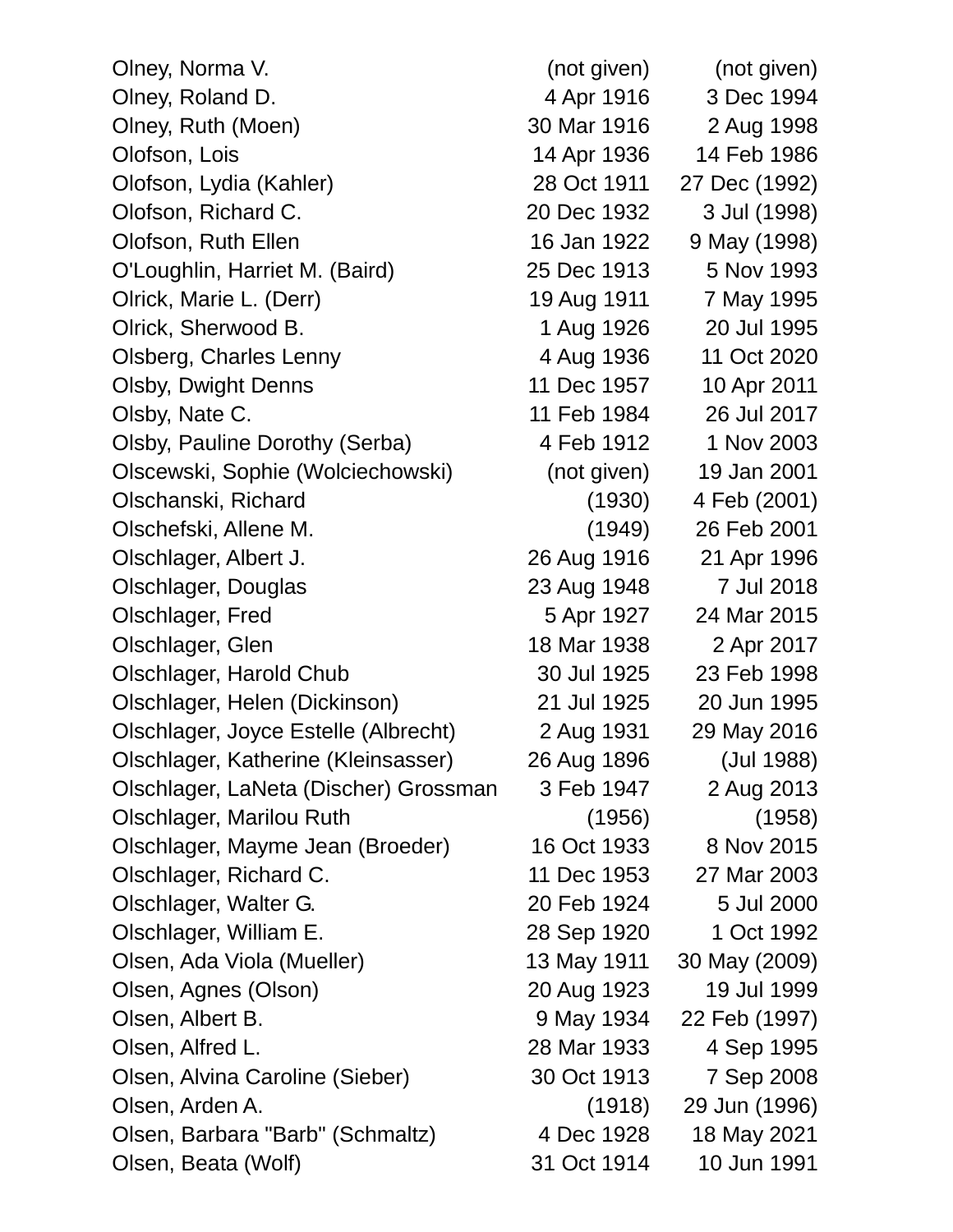| Olsen, Bette (Meuchel)                 | 4 Nov 1945  | 3 Jan 2006    |
|----------------------------------------|-------------|---------------|
| Olsen, Betty J. (Lamb)                 | (1945)      | 16 Nov 2002   |
| Olsen, Carol B.                        | (1915)      | 18 Dec 2000   |
| Olsen, Charlotte Kay (Gordon)          | 18 Aug 1958 | 24 Apr 2008   |
| Olsen, Cheryl (Folk)                   | 19 Mar 1974 | 10 Oct 2018   |
| Olsen, Christian Herold                | 28 Mar 1921 | 21 Jul (1998) |
| Olsen, Christine I.                    | 18 Sep 1938 | 16 Jul (1998) |
| Olsen, Clarence R.                     | 4 Aug 1922  | 18 Dec (1998) |
| Olsen, Cynthia "Cindy" MR              | 13 Nov 1958 | 16 Jul 2012   |
| Olsen, Dolores Frances (Getz)          | 13 May 1947 | 20 Jan 2018   |
| Olsen, Donald "Don" L.                 | 10 Aug 1949 | 22 Dec 2019   |
| Olsen, Donna Mae (Decker)              | 18 May 1932 | 9 Aug 2021    |
| Olsen, Donna Mae (Jahner)              | 26 Oct 1951 | 12 Dec 2005   |
| Olsen, Doris Margaret (Woehl)          | 26 Sep 1930 | 28 Dec 2009   |
| Olsen, Dorothy (McCoy)                 | 23 Mar 1924 | 2 Feb 2004    |
| Olsen, Dorothy Jane (Schrader)         | 14 Dec 1923 | 2 Nov 2016    |
| Olsen, Duane                           | 30 Dec 1929 | 29 Dec 1995   |
| Olsen, Earlene H. (Raymond)            | 30 Dec 1918 | 6 May 1999    |
| Olsen, Edward O.                       | (1913)      | 7 Oct 1994    |
| Olsen, Eileen R. (Cusick)              | (1907)      | 22 Aug 2000   |
| Olsen, Elizabeth "Bette" (George)      | 6 Jun 1926  | 4 Mar 2010    |
| Olsen, Elmer                           | 15 Feb 1917 | 21 Jul 1995   |
| Olsen, Erling Julius                   | 11 Mar 1918 | 22 Jun 2000   |
| Olsen, Ernest L.                       | 14 Jul 1904 | 21 Dec 1999   |
| Olsen, Estell "Ole"                    | 8 Mar 1908  | 26 Feb 2010   |
| Olsen, Esther (Anderson)               | 31 Jul 1896 | 23 Mar 1999   |
| Olsen, Evangeline "Vangie"             | 27 May 1920 | 20 Feb 2015   |
| Olsen, Evelyn (Kuntz) Shipley          | 20 Jun 1932 | 18 Sep 2021   |
| Olsen, Florence Mae (Kauffman)         | (1910)      | 27 Aug 2006   |
| Olsen, Gaylen K.                       | 13 Jan 1920 | 29 May 2013   |
| Olsen, George F.                       | 3 Jan 1919  | 11 Mar 1992   |
| Olsen, Grace A.                        | (1909)      | 13 Aug 2003   |
| Olsen, Hannah C.                       | (1901)      | (Oct 1999)    |
| Olsen, Hazel (Scherck)                 | 17 Feb 1912 | 3 Feb 2010    |
| Olsen, Helen P. (Schniebel) Ripplinger | 21 Jul 1922 | 1 May 2001    |
| Olsen, Henry                           | 1 Mar 1913  | 11 Apr 1990   |
| Olsen, Hulda A. (Krueger)              | 9 Jan 1895  | 3 Mar 1992    |
| Olsen, Ida T. (Bollinger)              | 23 Apr 1923 | 17 Feb (1971) |
| Olsen, Irene Belle (Johnson)           | 5 Mar 1931  | 10 Feb 2013   |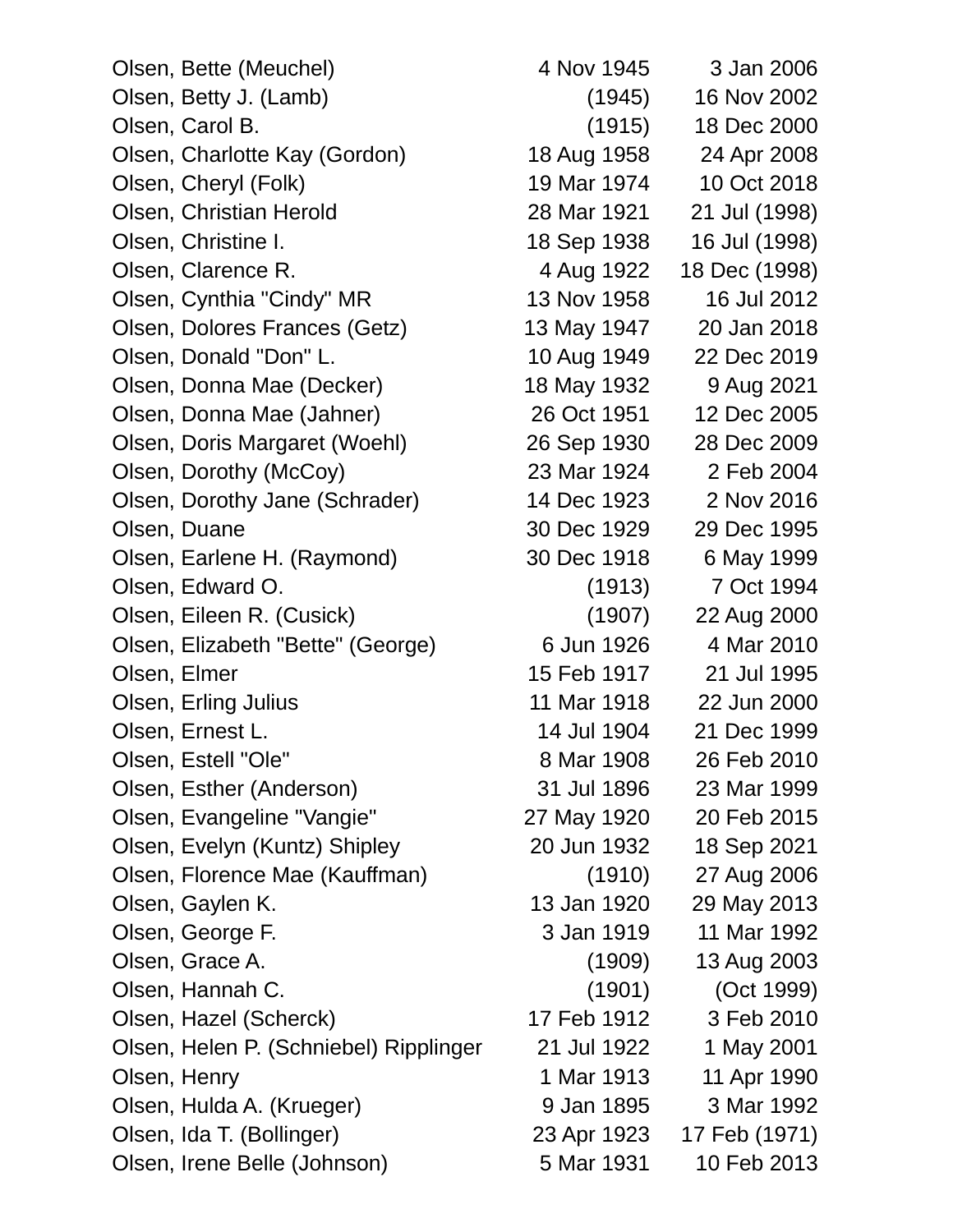Olsen, Jacob E. (1907) (Mar 1996) Olsen, James Phillip 15 May 1933 20 Mar 2016 Olsen, Jan (Allen) 25 Nov 1945 8 Mar 2009 Olsen, Joan A. (Korff) 27 Jul 1936 16 Jun 2015 Olsen, Joannie Ann 23 Jun 1985 26 Aug 1998 Olsen, Joseph Bud 5 Oct 1915 23 Aug 1990 Olsen, Josephine (Rulison) 24 Nov 1909 13 Jun (2000) Olsen, Katharine Elizabeth (1917) (3 Apr 1999) Olsen, Kenneth R. 22 Nov 1928 21 Feb (1997) Olsen, Larvel D. (1921) 24 Dec (1996) Olsen, Lauren Nicole Buckey 22 Nov 2008 26 Nov 2008 Olsen, Lawrence C. 1 Mar 1920 26 Nov (1995) Olsen, Lillian (Miller) 12 Apr 1918 21 Aug 2007 Olsen, Lillian M. (Bauer) 30 May 1925 1 Jan 2014 Olsen, Lillian Marie (Kist) 27 Jan 1912 15 Dec 2014 Olsen, Lillian Marie (Wentz) 31 Dec 1925 10 Nov 2008 Olsen, Lloyd 17 Mar 1913 7 Mar 2000 Olsen, Lucy (Biesma) 24 Jan 1913 16 Mar 1992 Olsen, Luella (Miller) 19 Sep 1924 12 Jun (2008) Olsen, Marie Otilja (Raatz) 12 Aug 1914 13 Jan 2011 Olsen, Marilyn R. J. (Luedeke) 17 Feb 1936 26 Nov 2000 Olsen, Marjorie Mae (Stiles) 3 Nov 1924 20 Aug 2016 Olsen, Martha (Schneider) 12 Nov 1920 7 Jul 1999 Olsen, Martin "Marty" M. 14 Jan 1945 27 Apr 2012 Olsen, Mary Eva 1 1 Feb 1923 28 Jun 2009 Olsen, Mary H. (Haworth) 29 Apr 1900 25 Feb 1995 Olsen, Mary Josephine (Miller) 16 Jul 1923 31 Oct 2001 Olsen, Mathilda (Bender) 31 Aug 1906 26 Sep 1992 Olsen, Metha (Stromberg) 28 Jun 1920 29 Jun 2010 Olsen, Myrtle C. (Rogneby) 5 Dec 1906 26 Mar 1999 Olsen, Myrtle Margaret (Peterson) 27 Jan 1907 23 Nov 1999 Olsen, Nancy Jo (Edwards) 31 Aug 1929 20 May 2004 Olsen, Naomi Lynn 19 May (1980) 19 May (1980) Olsen, Nels Edward 17 Sep 1924 17 May 2017 Olsen, Norman O. 19 Apr 1910 19 Jan 2003 Olsen, Olaf Theodore 14 Jan 1912 15 Oct 1999 Olsen, Olga H. (Weisser) 29 Dec 1924 6 Mar 1995 Olsen, Orval M. (1915) (Mar 1998)

Olsen, Patricia "Pat" Nettie (Haley) 31 Oct 1936 26 Jun 1996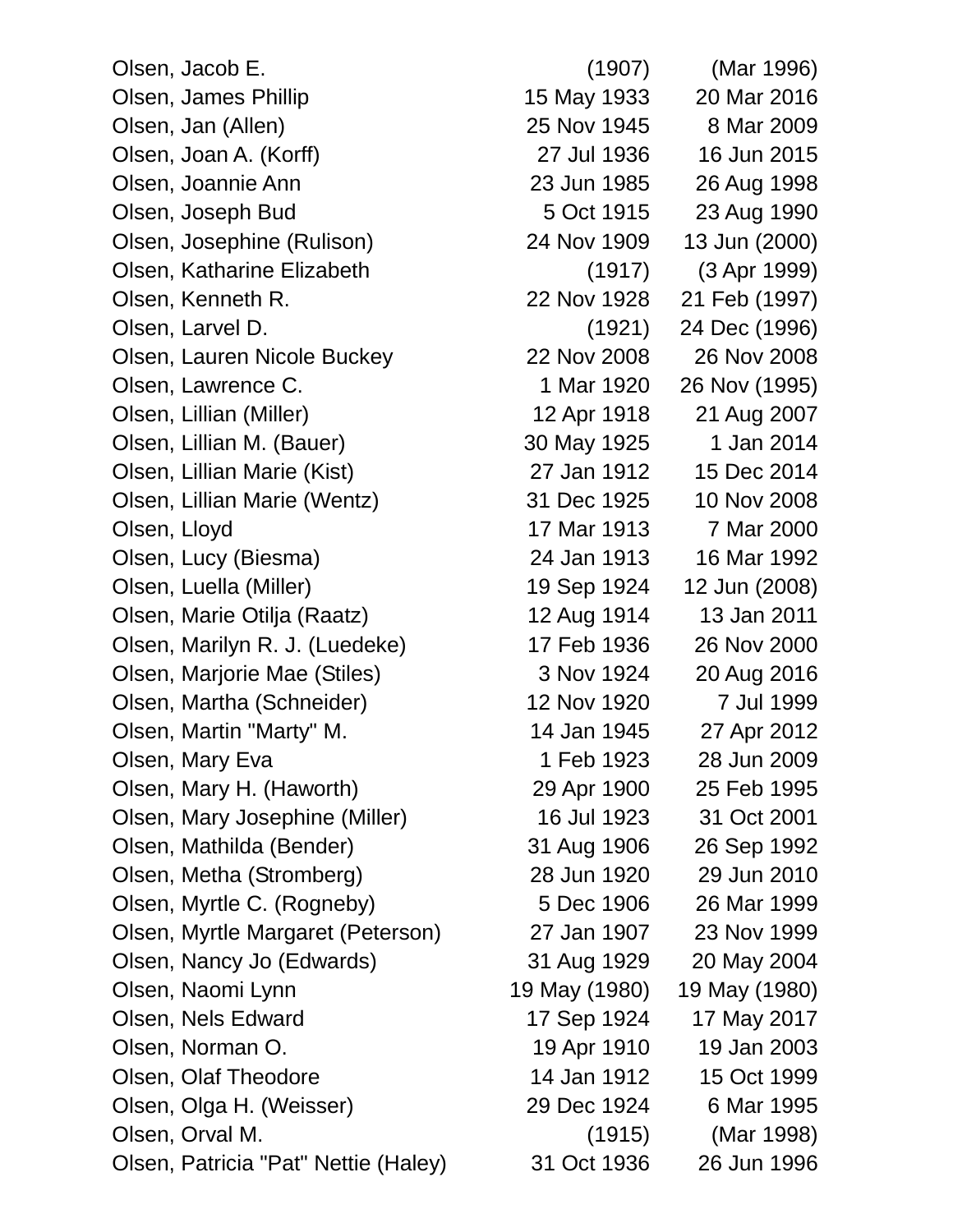| Olsen, Paul C.                           | 27 Mar 1953 | 17 Mar (1995) |
|------------------------------------------|-------------|---------------|
| Olsen, Pauline                           | (1903)      | 11 Oct 1994   |
| Olsen, Ramona (Dammel) Neuharth          | 24 Nov 1919 | 16 Sep 2004   |
| Olsen, Raquel Ann                        | 8 Jan 1999  | 12 Jan 1999   |
| Olsen, Raymond "Ray"                     | 29 Dec 1922 | 11 Sep 1995   |
| Olsen, Reva R. (Roup)                    | 21 May 1916 | 22 May (2000) |
| Olsen, Robert H.                         | 30 Jan 1925 | 10 Jan 1996   |
| Olsen, Rosina (Sturm)                    | (1934)      | 8 Nov 1990    |
| Olsen, Russell "Russ" J.                 | 14 Sep 1953 | 11 Aug 2016   |
| Olsen, Ruth Marie (Bergan) Graff         | 30 Sep 1906 | 22 Jun (1986) |
| Olsen, Ryan Alexander                    | 25 Jan 1979 | 29 Jun 2011   |
| Olsen, Shirley "Bud" Leo                 | 4 Dec 1923  | 1 Nov 2013    |
| Olsen, Shyann Leigh                      | 25 Aug 1995 | 17 Mar (1997) |
| Olsen, Sidney A.                         | 21 Mar 1925 | 19 Sep 1994   |
| Olsen, Sigurd E.                         | 11 Jul 1914 | 10 Mar 1999   |
| Olsen, Terry L.                          | 12 Nov 1945 | 30 Oct 2016   |
| Olsen, Trudy Lynn (Christiansen)         | 14 Oct 1945 | 11 Mar 1993   |
| Olsen, Velda (Mudder)                    | 28 Apr 1930 | 30 Apr 2002   |
| Olsen, Verna Jean "Jeanie" (Sauer)       | 19 Feb 1929 | 11 Aug 2012   |
| Olsen, Verna Theodora (Kindschi) Elliott | 20 Jul 1914 | 25 Jul 2006   |
| Olsen, Vivian (Bartel)                   | 30 Aug 1907 | 17 Apr 2003   |
| Olsen, Walter                            | 18 Oct 1920 | (9 Mar 1982)  |
| Olsen, Walter Sigaard                    | 3 Apr 1936  | 23 Jun 2001   |
| <b>Olsgaard, Margaret Nicoline</b>       | (1910)      | 10 Sep 2001   |
| Olshansky, Jerome Michael                | (1941)      | 11 Jun 2003   |
| Olshansky, Leonard                       | (not given) | (Jun 2003)    |
| Olsofka, Elizabeth Florence (Becker)     | 10 Oct 1919 | 12 Nov 1997   |
| Olsofka, Martin John                     | 5 Oct 1918  | 21 Aug 2016   |
| Olson, A. Lucilla (Lamb)                 | 17 Oct 1905 | 3 Apr 1993    |
| Olson, Aagot (Thorson)                   | 10 Jun 1900 | 10 Mar 2001   |
| Olson, Abigail (Moeckly)                 | 29 Jun 1930 | 28 Sep 2002   |
| Olson, Ada (Solberg)                     | 12 Jul 1915 | 12 May 1999   |
| Olson, Adeline (Lade)                    | 26 May 1933 | 8 Jan 2021    |
| Olson, Adeline Ramona (Keim)             | 4 Feb 1908  | 21 Dec 1982   |
| Olson, Adolph M.                         | 22 Sep 1911 | (8 Jun 1992)  |
| Olson, Agnes (Zimmerman)                 | 15 Mar 1920 | 12 Nov 2011   |
| Olson, Agnes Alfine (Nelson)             | 30 Oct 1907 | 13 Apr 2000   |
| Olson, Agnes Jonette Florence (Samdal)   | 4 Jul 1913  | 4 Mar 1994    |
| Olson, Aletha M.                         | (1902)      | 30 Aug 1994   |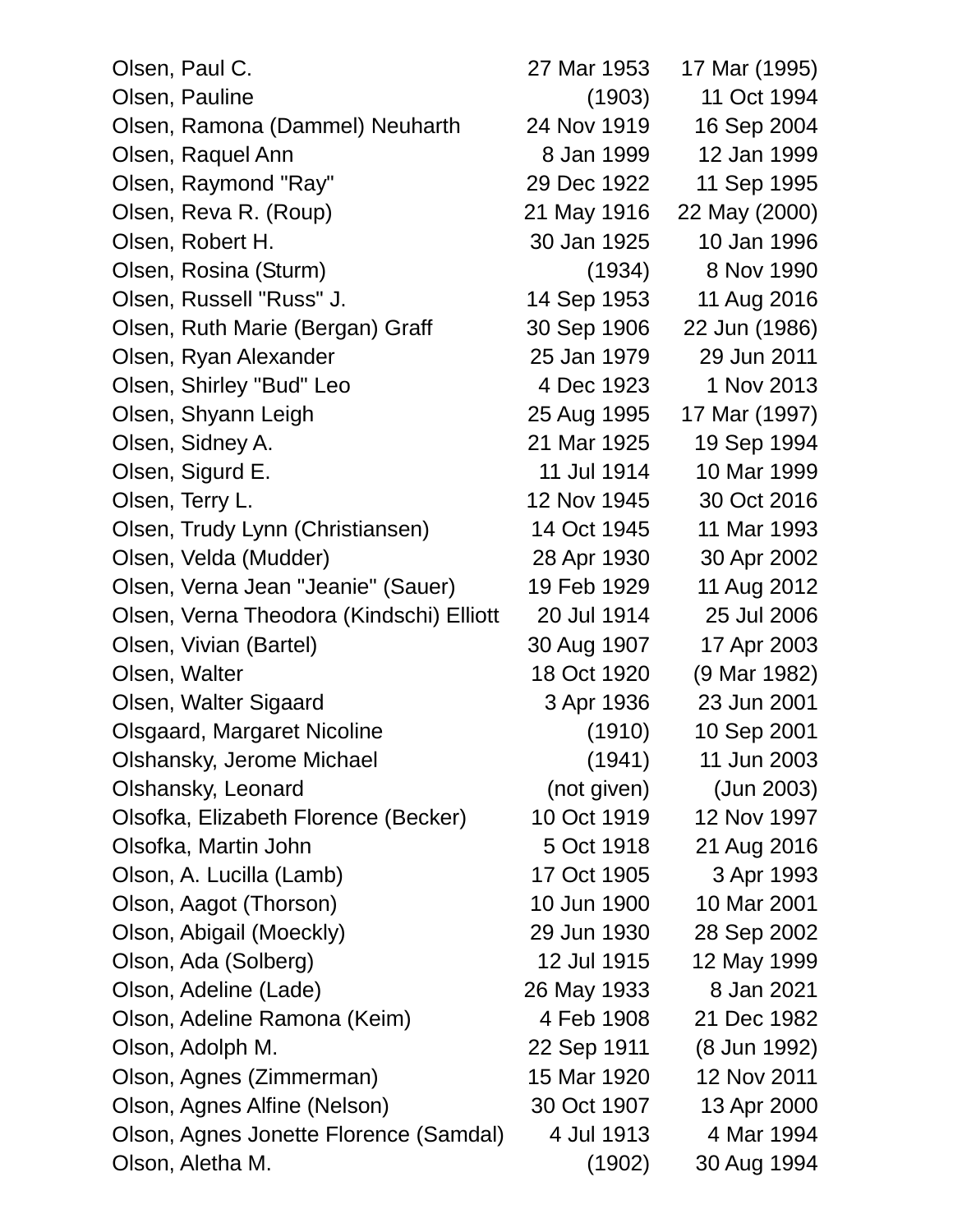Olson, Alex 18 Mar 1987 30 Mar 2018 Olson, Alexander 9 Nov 1905 18 Feb (2002) Olson, Alexander 8 Feb 1902 7 Nov 1999 Olson, Alfton D. 4 Feb 1907 2 May 1999 Olson, Alice (Grosshans) 26 Nov 1891 15 Mar 1992 Olson, Alice (Roethlisberger) 21 Mar 1930 5 Feb 1996 Olson, Alice (Schumaker) 24 Jan 1937 22 Dec 2004 Olson, Alice (Sundby) 28 May 1927 12 Dec 2014 Olson, Alice Jeanette (Fix) 20 Jul 1938 14 Nov 2007 Olson, Alice Joyce (Hilsendager) 3 Jul 1932 16 Aug 1999 Olson, Alice Lorraine (Arhart) 18 Nov 1931 19 Sep 2018 Olson, Aljean Lynetta (Klaassen) 31 Aug 1954 4 Nov 2005 Olson, Allen D. 9 May 1933 22 Jan 2016 Olson, Allen Edward 2 Mar 1936 6 Mar 2017 Olson, Allen James "Jim" 2 Feb 1933 10 Dec 2018 Olson, Alma (Durkop) 2 Sep 1913 17 Jan 2006 Olson, Alma (Gust) Martwick 22 Sep 1907 11 Mar (1987) Olson, Alma Edna (Joraanstad) 6 May 1906 10 Apr 1999 Olson, Alma Mae (Dreger) 28 Jul 1907 29 Oct 1996 Olson, Alvera J. (Micheel) 23 Oct 1930 4 Oct 2016 Olson, Alvin J. 17 Nov 1903 12 Jan (1981) Olson, Alvin T. 31 Jan 1912 9 Dec 2000 Olson, Alvina C. (Zimmer) 19 Jul 1911 17 Dec 1999 Olson, Alwina Wilhelmina BB 19 Apr 1909 17 Jul 1997 Olson, Andrew Bud Clarence 23 Mar 1923 25 Apr 2001 Olson, Andrew E. 23 Sep 1918 2 Sep (1994) Olson, Andrew M. 14 Jul 1932 2 Jul 2001 Olson, Anita Kay (Walters) 1943 30 May (2007) Olson, Ann Elizabeth (Schade) 12 Jun 1920 17 Nov 2004 Olson, Ann Lenore (Schuler) 26 Jan 1939 13 Feb 2016 Olson, Anna (1927) 10 Mar 2007 Olson, Anna (Lahti) 28 Jul 1906 18 Mar 1996 Olson, Anna (Rebelski) 1 Sep 1905 (25 Sep 1980) Olson, Anna D. (1912) 5 Sep 2004 Olson, Anna D. (Weisfphenning) (1927) 21 Jun 2012 Olson, Anna Grace (Craig) 9 Mar 1921 6 Aug 1998 Olson, Anna Marie (1916) (Oct 1996) Olson, Anne L. (Mehrer) 14 Jul 1915 18 Oct 2001

Olson, Anne Oliva (Grotting) 6 Nov 1917 22 Jan 2001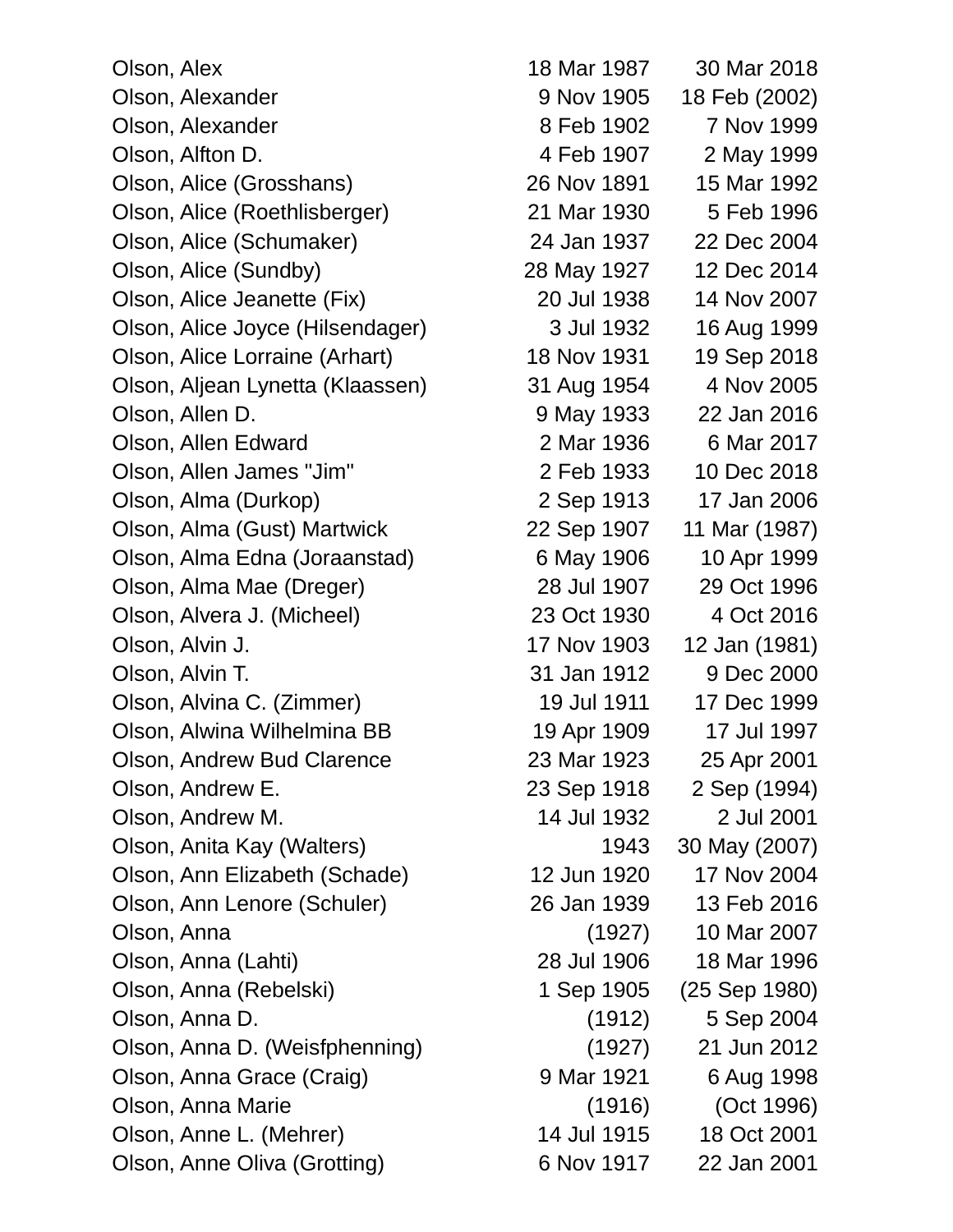| Olson, Annette (Ginaven)              | 6 Jul 1940  | 25 Dec 2018     |
|---------------------------------------|-------------|-----------------|
| Olson, Annie (Lipp)                   | 2 Sep 1928  | 5 Sep 2020      |
| Olson, Antonia "Ann" (Bernako)        | 19 Jun 1912 | 28 Dec 2007     |
| Olson, Ardis L. (Brooking)            | 30 Oct 1912 | 10 Jan 2000     |
| Olson, Ardis M. (Fuchs)               | 5 Apr 1934  | 9 Feb 2014      |
| Olson, Arla R. (Millar) Loen          | 6 Sep 1940  | 30 Jul 2016     |
| Olson, Arlene (Rovenko) Smith         | 4 Apr 1925  | 3 Apr 1992      |
| Olson, Arlene A. (Coddington)         | 29 Nov 1931 | 14 Oct 2007     |
| Olson, Arlene M. (Aune)               | 7 Sep 1930  | 7 Sep 2021      |
| Olson, Arlie Orleta (Knieper)         | 1 Sep 1927  | 26 Nov 2018     |
| Olson, Arnold Mitchel                 | 4 Jun 1930  | $(13$ Nov 2000) |
| <b>Olson, Arnold Sorenius</b>         | 7 Aug 1912  | 12 Oct 2001     |
| Olson, Arthur E.                      | 8 Dec 1917  | 12 Aug 2010     |
| Olson, Arthur E.                      | 4 Oct 1930  | 2 Feb 2000      |
| Olson, Arthur H.                      | 15 Jan 1923 | 15 Jan 1923     |
| Olson, Arthur H.                      | 16 Oct 1915 | 1 Apr 1998      |
| Olson, Arthur K.                      | 26 May 1929 | 18 May 1990     |
| Olson, Arthur L.                      | 26 Nov 1935 | (Jan 2000)      |
| Olson, Arvid                          | 19 Nov 1915 | 13 May 1994     |
| Olson, Arvid W.                       | 25 Nov 1923 | 6 Jun 1998      |
| Olson, Astrid Babe (Leholm)           | 21 Aug 1919 | 22 Aug 2003     |
| Olson, Audrey Faye (Wagner)           | 6 Feb 1925  | 31 Aug 2005     |
| Olson, Augusta "Gusty" (Zimbelman)    | 13 Sep 1911 | 27 Feb 2017     |
| Olson, Aurilla (Miller)               | 15 Mar 1907 | 11 Mar 2001     |
| Olson, Axel Peter                     | 1 Jan 1896  | 9 Jun 1993      |
| Olson, Barbara "Babe" Magdlen (Loran) | 9 Dec 1919  | 2 Jan 2006      |
| Olson, Barbara Ann (Scholl)           | 27 Nov 1957 | 11 Oct 2021     |
| Olson, Barry J.                       | (1935)      | 30 May 2008     |
| Olson, Becca-Jo Lynn                  | 30 Oct 1994 | 6 Jun 2011      |
| Olson, Bennie T.                      | 21 May 1941 | 10 Mar 2014     |
| Olson, Berdean (Pogue)                | (1908)      | (May 1997)      |
| Olson, Bernard                        | 20 Feb 1936 | 25 Jul 2003     |
| Olson, Berneice Mae (Brandow)         | 6 Sep 1910  | 14 Jan 1998     |
| Olson, Bernice (Neuharth)             | 25 Mar 1926 | 18 Feb 2017     |
| Olson, Bernice (Pederson)             | 15 Mar 1921 | 18 Sep 2000     |
| Olson, Bernice Blanche (Dill)         | 28 Aug 1901 | 14 Mar 1991     |
| Olson, Bernice J. (Flegel) Kapp       | 24 Jun 1925 | 28 Jun 2017     |
| Olson, Bert D.                        | 25 Mar 1941 | 5 Jan 2021      |
| Olson, Bertha (Wilson)                | 28 Jan 1910 | 17 Jun 2000     |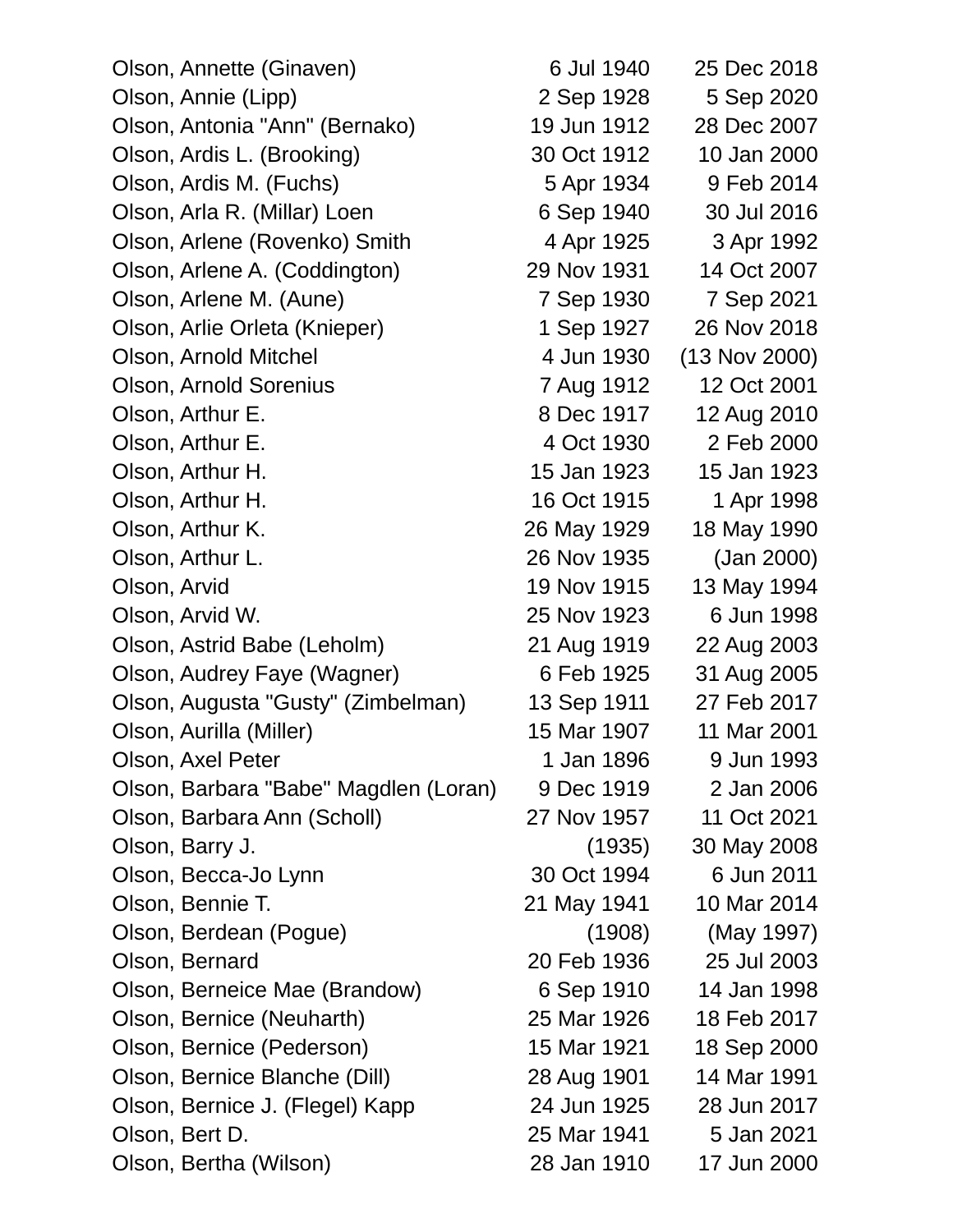| Olson, Bertha A. (Ptacek)           | 19 Jun 1916 | 8 Oct 2007    |
|-------------------------------------|-------------|---------------|
| Olson, Bertha Jane                  | (1913)      | (Jan 1998)    |
| Olson, Bertha Marie (Mott) Bowers   | 1 Mar 1908  | 5 Dec 1985    |
| Olson, Bessie Naomi (Eschenbacher)  | 5 Oct 1916  | 24 Dec 1986   |
| Olson, Betty Lou (Dickey)           | 2 Jul 1929  | 2 Feb 2014    |
| Olson, Beulah Adel (Redman)         | 10 Nov 1908 | 19 Sep 2000   |
| Olson, Beulah E. (Dohman) Power     | 14 Jan 1897 | (May 1984)    |
| Olson, Bev (Jewell)                 | (1937)      | 15 Mar 2008   |
| Olson, Beverly (Newsom)             | (1934)      | 21 Nov 2001   |
| Olson, Beverly (Norton)             | 8 Jan 1926  | 5 Jun 1994    |
| Olson, Bill Hipole                  | (not given) | 10 May 2002   |
| Olson, Billy C.                     | 19 Jan 1947 | 15 Jul 2006   |
| Olson, Brenda Kay (Roberts)         | 6 Feb 1943  | 22 Nov 2003   |
| Olson, Bruce                        | 24 Aug 1948 | 18 Sep 2010   |
| Olson, Bruce K.                     | 26 Aug 1951 | 9 Sep 1996    |
| Olson, Buster                       | 15 Mar 1916 | (20 Jul 1972) |
| Olson, Carl                         | (not given) | (Oct 1904)    |
| Olson, Carl Duane                   | 20 Feb 1936 | 7 Aug 2008    |
| Olson, Carl Gilman                  | 15 Oct 1930 | 10 Jun 2001   |
| Olson, Carl John                    | 31 Aug 1922 | 29 Mar (1997) |
| Olson, Carl T.                      | 4 Apr 1898  | 22 May 1998   |
| Olson, Carol                        | 10 Feb 1962 | 13 Jul 2010   |
| Olson, Carol (Svegaarden)           | 25 Oct 1928 | 28 Jul 2008   |
| Olson, Carol Jean (Sayler)          | (1945)      | (May 1998)    |
| Olson, Caroline (Hendrickson)       | 25 Jul 1911 | 14 Aug 1999   |
| Olson, Caroline (Rue)               | 26 Apr 1899 | 26 Nov 1993   |
| Olson, Caroline Elizabeth (Schlepp) | 26 Jul 1925 | 24 Mar 2016   |
| Olson, Carroldine (Kautz)           | 3 Apr 1943  | 15 Oct 2007   |
| Olson, Catherine J. (Pfau)          | 18 Aug 1910 | (Oct 1965)    |
| Olson, Charles                      | 8 Sep 1883  | 31 Jul (1950) |
| Olson, Charles                      | 27 Jan 1907 | 13 Nov 2000   |
| Olson, Charles "Charlie" Allen      | 3 May 1935  | 28 Jan 2021   |
| Olson, Charles "Chubby"             | 8 Jun 1919  | (not given)   |
| Olson, Charles "Chuck" O.           | 2 Aug 1943  | 8 Dec 2012    |
| Olson, Charles A. "Chuck"           | 7 Jul 1924  | 10 Oct 2015   |
| Olson, Charles E.                   | 30 Oct 1923 | 11 Feb 1999   |
| Olson, Christine (Flemmer)          | 9 Aug 1902  | 13 Mar (1962) |
| Olson, Cindy LaRue (Opp)            | 8 Jan 1963  | 27 Dec 2014   |
| Olson, Clara "CJ" June (Sohl)       | 9 Jun 1929  | 10 Oct 2015   |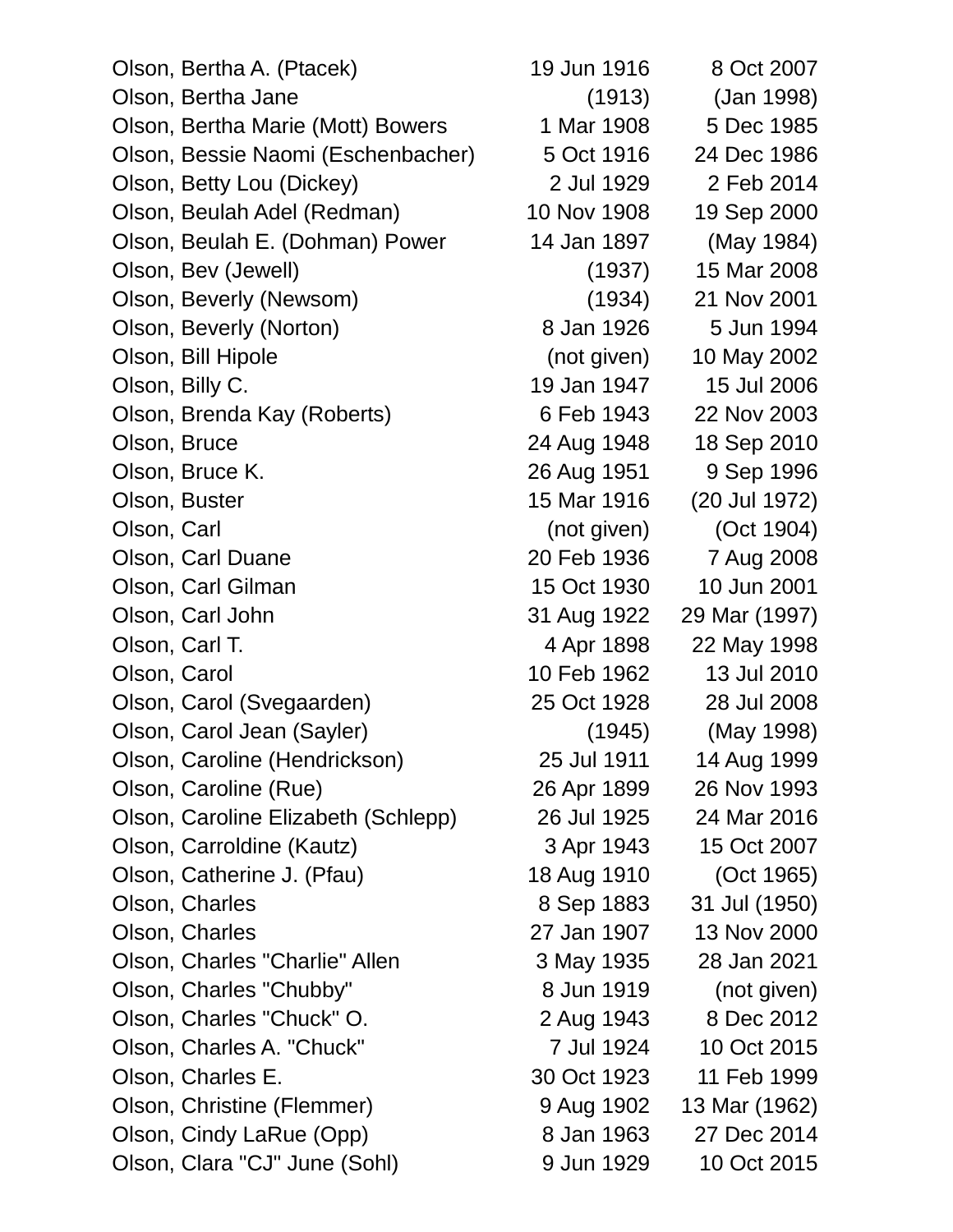| Olson, Clara (Bossert)                | 19 May 1918  | 12 Oct 1989   |
|---------------------------------------|--------------|---------------|
| Olson, Clara (Weber)                  | 31 Oct 1915  | 25 Jan 2004   |
| Olson, Clarence                       | 28 Nov 1910  | 21 Oct 1999   |
| Olson, Clarence Arthur                | 15 Apr 1913  | 4 Oct 2000    |
| Olson, Clarence B.                    | 25 Jun 1913  | 22 Jul 1997   |
| Olson, Clarence Harvey                | 13 Jun 1928  | 13 Dec 2016   |
| Olson, Clarence P.                    | 20 Apr 1917  | 1 Nov 2020    |
| Olson, Clarice                        | (1934)       | 14 Jan 2008   |
| Olson, Clarice L. (Lee)               | 26 Feb 1919  | 18 Mar 1997   |
| Olson, Clifford E.                    | 30 Jun 1910  | 11 Dec 1998   |
| Olson, Clifford Kieth                 | 16 Aug 1949  | 19 Jan 2007   |
| Olson, Clifford O.                    | 21 Sep 1917  | 10 Feb 2004   |
| Olson, Clifford Orville               | 14 Mar 1918  | 6 Dec 2001    |
| Olson, Clyde Eugene                   | 22 Jul 1922  | 29 Apr 2012   |
| Olson, Clyde George                   | 30 Apr 1938  | 26 Mar 1999   |
| Olson, Colin "Ole"                    | 18 Mar 1945  | 28 Mar 2012   |
| Olson, Constance S. (Schafner) Teigen | (9 Mar 1893) | 4 Dec (1959)  |
| Olson, Cornelia (Hanson) Taylor       | 15 Jul 1911  | 16 Apr 1998   |
| Olson, Curtis Duane                   | 13 Jun 1935  | 11 Feb (1999) |
| Olson, Curtis James                   | 12 Sep 1945  | 16 Aug 2017   |
| Olson, Cyril Norman                   | 20 Aug 1947  | 27 Aug 2003   |
| Olson, D. Jeanne (Alm)                | 18 Jan 1950  | 25 Dec 1999   |
| Olson, Dale Allen                     | 2 Feb 1982   | 26 Dec 2018   |
| Olson, Dale V.                        | 27 Sep 1918  | 2 May 2012    |
| Olson, Dalen "Dillon" Lee             | 26 Aug 1949  | 10 Mar 2007   |
| Olson, Daniel J.                      | 8 Feb 1919   | 10 May 1996   |
| Olson, Daniel Ray                     | 22 May 1951  | 21 Jan 1990   |
| Olson, Darl "Bud"                     | 8 Aug 1928   | 21 Dec 2014   |
| Olson, Darl "Jack"                    | 24 Jun 1927  | 3 Jan 2007    |
| Olson, Darlene Mae (Carl)             | 7 Apr 1934   | 14 Dec 2018   |
| Olson, Darlene Mae (Rehder)           | 1 Apr 1930   | 9 Aug 1993    |
| Olson, Darrell Ray                    | 12 Aug 1933  | 23 Apr 2000   |
| Olson, Darren Scott                   | 4 Nov 1966   | 15 Jun 2020   |
| Olson, David Fredrick                 | 26 Sep 1945  | 12 Feb 2008   |
| Olson, David Richard                  | 29 Sep 1933  | 2 Jan 2000    |
| Olson, David Winton                   | 19 Nov 1947  | 5 Nov 2019    |
| Olson, Dean E.                        | 27 Sep 1929  | 22 Apr 1998   |
| Olson, Dean R.                        | 20 Jul 1939  | 23 Nov 2008   |
| Olson, Deborah Johanna (Erickson)     | 7 Apr 1915   | 18 Mar 2007   |
|                                       |              |               |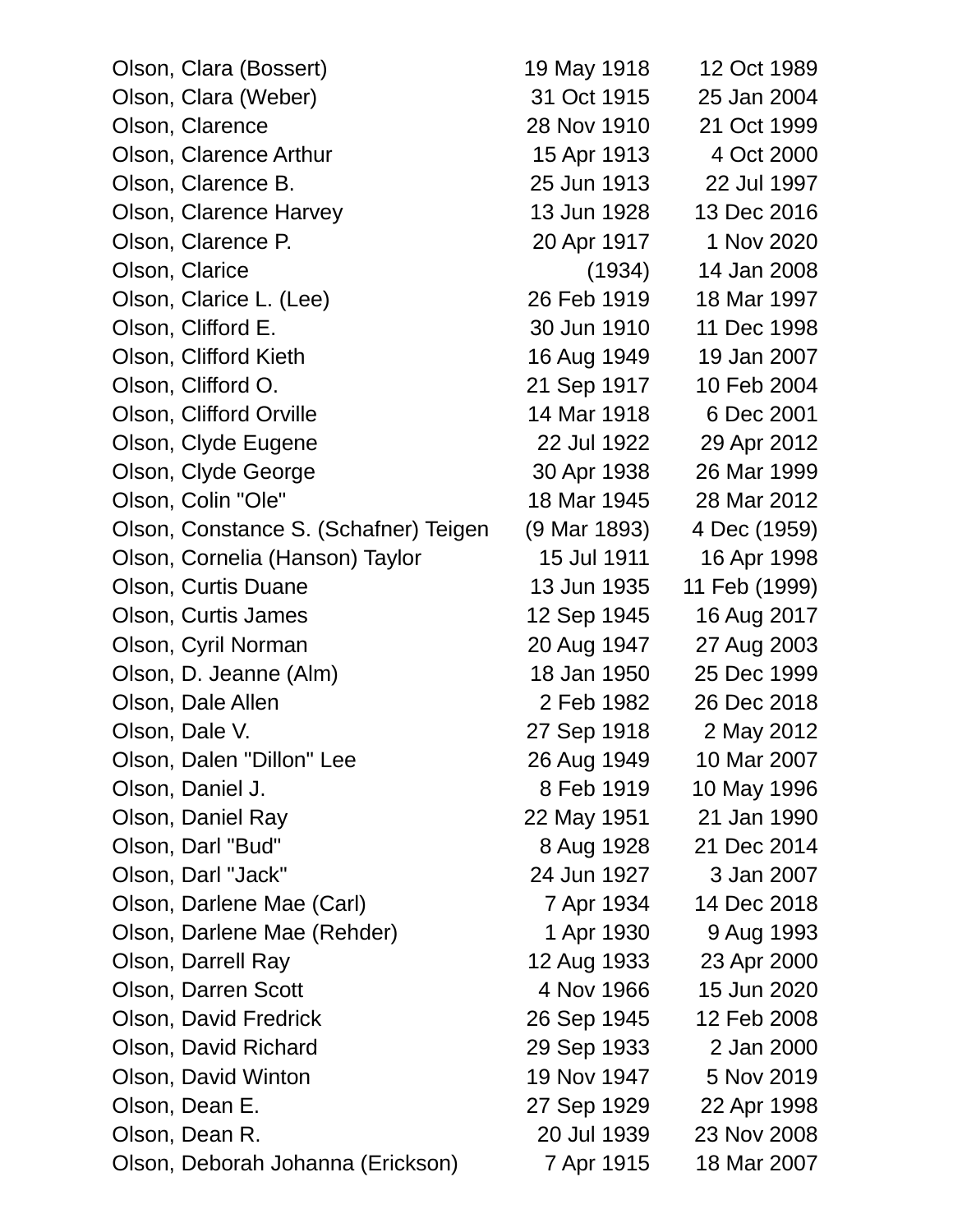Olson, DeLaine Lucille (Liebelt) 1 Dec 1931 30 Dec 2000 Olson, Delano Carl 8 Nov 1932 24 Jan 2000 Olson, Delores Ruby (Peterson) 27 Apr 1931 4 Nov 2017 Olson, DeLoris A. (Lindquist) 1 Feb 1935 23 Jan 1997 Olson, Dena Rose (Burchard) 4 Apr 1918 17 Dec 2003 Olson, Denise L. (Magandy) 25 Aug 1961 Jul (1995) Olson, Dennis B. 26 Aug 1942 14 Apr 2018 Olson, Dennis C. 10 Jul 1933 15 Dec 1990 Olson, Dewaine Alvin 22 Dec 1941 16 Mar 2007 Olson, Dolores "Lory" (Mills) 23 Oct 1930 27 Sep 2008 Olson, Dolores (Johnson) 21 Jun 1913 27 Nov 1991 Olson, Donald 31 Dec 1923 2 Aug 1994 Olson, Donald "Donnie" Nels 13 Jan 1933 10 Nov 2020 Olson, Donald Alexander 17 Aug 1934 22 Dec 1996 Olson, Donald D. 14 Feb 1940 28 Apr 2000 Olson, Donald J. 26 Jul 1933 7 Mar 2007 Olson, Donald L. 4 Nov 1951 15 Jun 2005 Olson, Donald LeRoy 19 Jul 1927 5 Nov 2016 Olson, Donald LeRoy "Donny" 13 Aug 1948 2 Oct 2016 Olson, Donald Milton 15 May 1929 27 Jul 2001 Olson, Donald Nels 13 Jan 1933 10 Nov 2020 Olson, Donald Nels (1918) (19 Jan 1996) Olson, Donald P. 12 Oct 1921 16 Sep 1993 Olson, Donald William 9 Apr 1929 26 Dec 2016 Olson, Donald William 20 Feb 1917 (1997) Olson, Donna Mae (Scharbach) 15 Dec 1950 21 Feb 2015 Olson, Donna Maride (Jentz) (1935) 29 Jan 2015 Olson, Donna Marie (Klosterman) 19 May 1948 10 Dec 2017 Olson, Donovan "Donny" Martin 24 Sep 1933 9 Apr 2018 Olson, Doreen Alice (Peters) (1947) 22 Nov 2011 Olson, Doris Emarine (Hestad) 21 Jan 1922 15 Oct 2000 Olson, Doris Lorene (Ernst) 5 Apr 1929 8 Sep 2012 Olson, Doris Luella (Hetteen) 15 Oct 1927 23 May 1999 Olson, Doris Stella (Danielson) 17 Nov 1918 21 Sep 2004 Olson, Dorlan "Earl" 6 Oct 1943 15 Jan 2020 Olson, Dorothy (Gange Shan) 8 Dec 1934 23 Feb 1985 Olson, Dorothy (Hildebrand) 28 Aug 1928 11 Mar 2018 Olson, Dorothy B. (Balke) 3 Dec 1919 8 May 2021

Olson, Dorothy Elizabeth (Reblin) 8 May 1921 6 Mar (1991)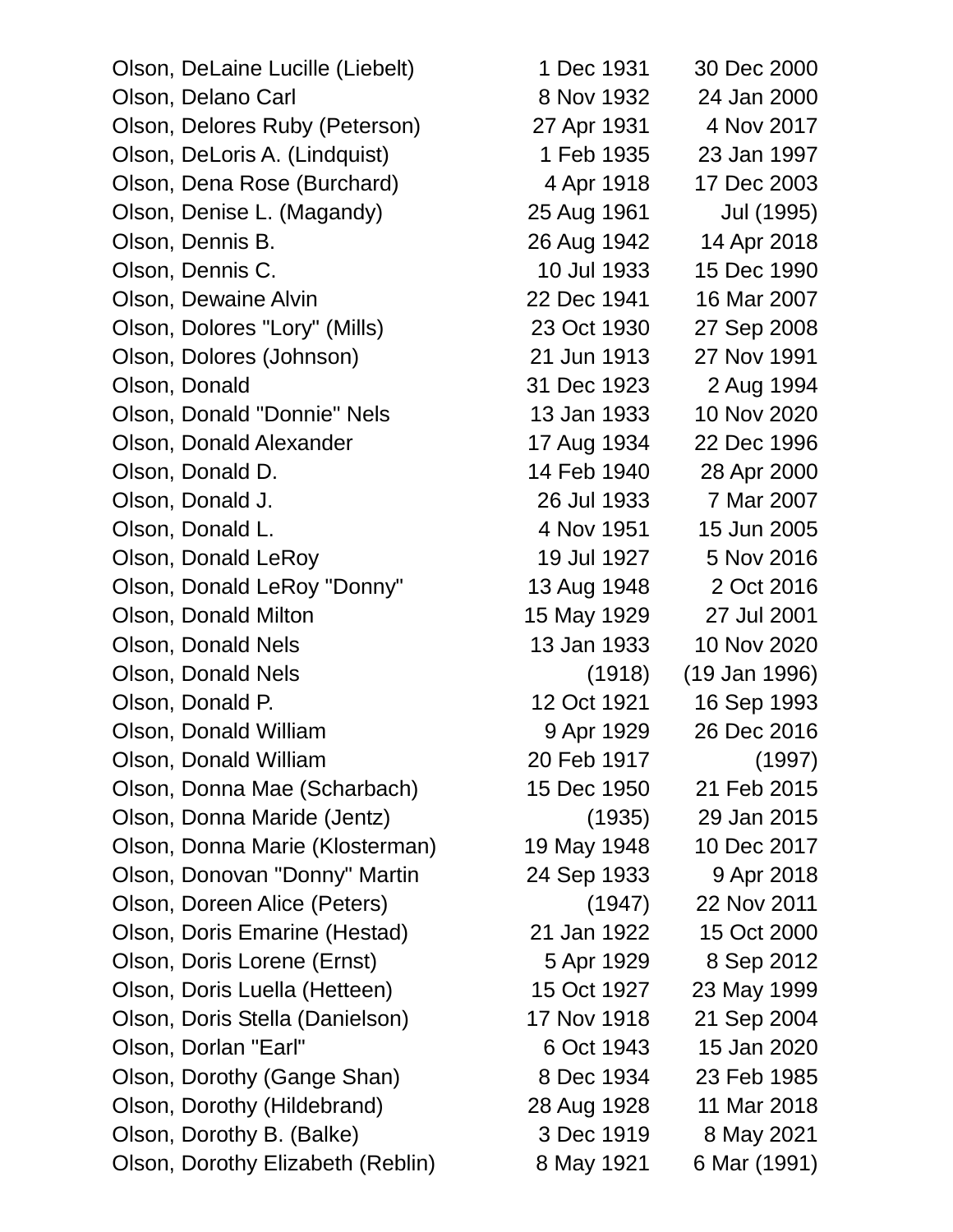Olson, Dorothy I. (1910) (1998) Olson, Dorothy M. (Helmenstein) 27 Sep 1921 2 Oct 1994 Olson, Dorothy Marie (Knopf) 4 Jun 1919 28 Sep 1993 Olson, Dorothy May 9 Nov 1938 23 Dec (1997) Olson, Dorothy Stella (Jacobson) 21 Jan 1920 20 Jan (2003) Olson, Douglas Edwin "Doug" 26 Feb 1930 5 Jul 2008 Olson, Duane Clinton 1 May 1931 23 Aug 2016 Olson, DuWayne M. 25 Apr 1931 17 Sep 2018 Olson, Dwight L. (1944) 21 Oct 2002 Olson, Earl E. 8 Jul 1907 19 Aug 1996 Olson, Edelyn C. (Dahlberg) 7 Apr 1912 18 Jan 1998 Olson, Edith "Edie" Leona (Johnson) 6 Aug 1921 31 Jul (2006) Olson, Edith A. (Moran) Osborn (1919) Apr 1996 Olson, Edith E. (Wing) 11 Dec 1912 16 May 2000 Olson, Edith Faye (Lager) 29 Jul 1923 5 May 2016 Olson, Edna (Duerst) 17 Sep 1907 14 Feb 1996 Olson, Edna (Kohlman) (1941) 13 Jan (1981) Olson, Edna (Mueller) Fredrickson 15 Jan 1912 (Jun 1990) Olson, Edna Anna (1897) (Jul 1997) Olson, Edna B. 30 Oct 1916 4 Apr (1998) Olson, Edna Eloise (Schefsky) 22 Nov 1918 7 Jun 2016 Olson, Edna M. (Feightner) 27 Nov 1931 5 Jun 2004 Olson, Edna Mae (McClements) 5 Sep 1907 12 May 1995 Olson, Edna Viola (Sando) 28 Oct 1918 13 Mar 2011 Olson, Edward A. (1907) 30 Oct 2001 Olson, Edwin 31 Jan 1905 2 Nov 1996 Olson, Edwin 1 Jun 1912 12 Mar 1993 Olson, Edwin O. 17 Aug 1908 28 Mar 1987 Olson, Edwin Robert 8 Apr 1909 (Feb 1997) Olson, Edwin Vernon 22 Sep 1926 13 Jun 2000 Olson, Eileen Myrtle BCH 21 Jun 1922 4 Nov 2014 Olson, Eileene Kaye (Fordahl) Hysjulien 5 Apr 1945 4 Dec 2001 Olson, Einer C. 17 Sep 1903 20 Feb 1989 Olson, Elaine Marie Therese (Ernst) 1943 11 Dec 2019 Olson, Elaine Olilna (Riveland) 12 Jul 1947 8 Nov 2008 Olson, Elaine W. (Ellison) 15 Jul 1931 17 Dec 2015 Olson, Elda (Tislau) 16 Nov 1928 4 Mar 2018 Olson, Eldora M. (Harstad) 24 Apr 1929 5 Dec 2004 Olson, Eleanor (Funk) 5 May 1924 11 Mar 2012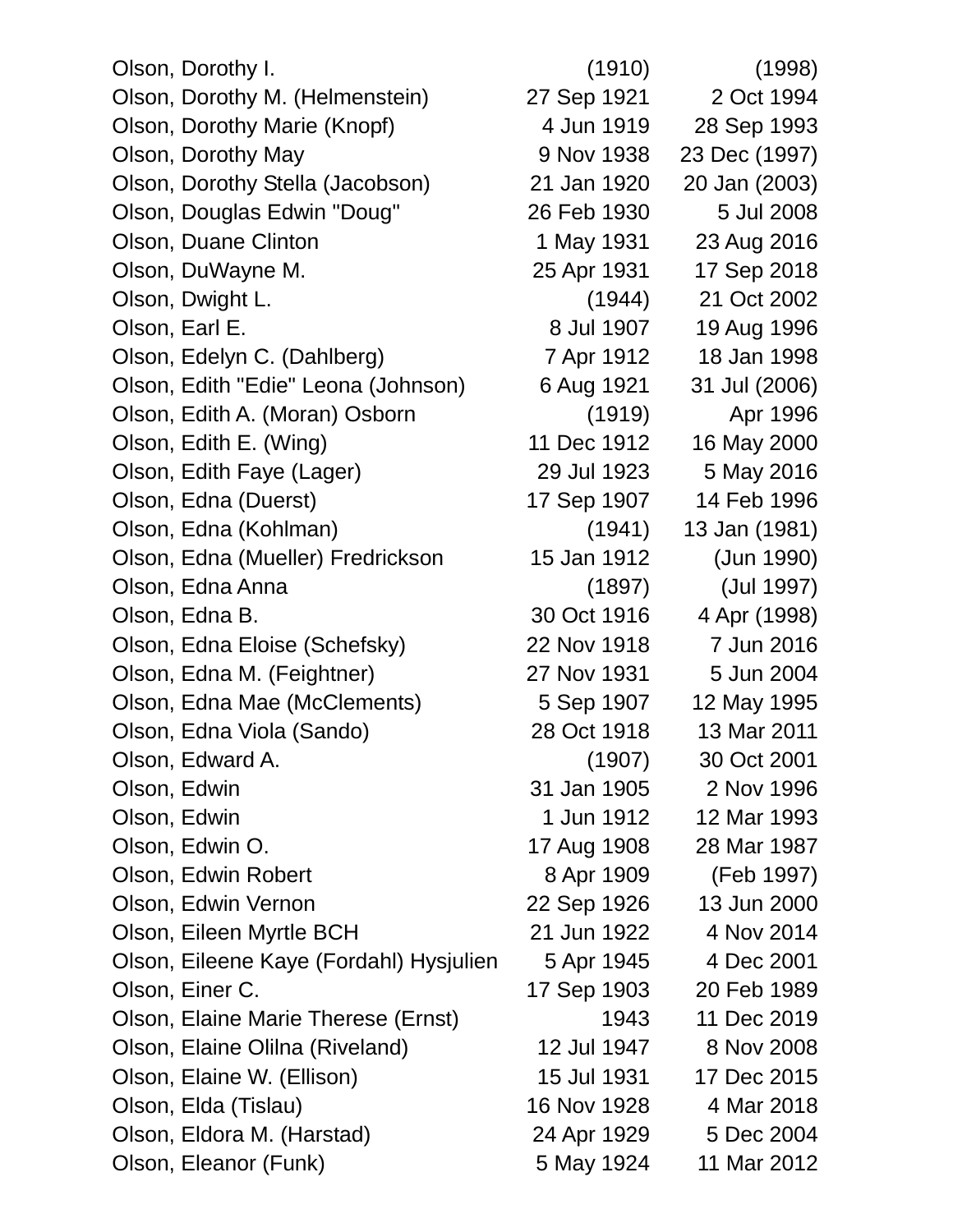| Olson, Eleanor (Swiers)                 | 14 Feb 1925 | 26 Jul 1999    |
|-----------------------------------------|-------------|----------------|
| Olson, Eleanor H. (Oldenburg)           | 4 May 1921  | 8 Jan 1987     |
| Olson, Elizabeth "Betty" DBW            | 30 Jan 1903 | 17 Feb 1992    |
| Olson, Elizabeth "Betty" Mae (Brokaw)   | 24 Sep 1922 | 13 Dec 2007    |
| Olson, Elizabeth "Liz" (Walz)           | 3 Jun 1915  | 11 Feb 2007    |
| Olson, Elizabeth (Browe)                | (1918)      | 25 Jun 2000    |
| Olson, Ella (Olson)                     | 19 Feb 1898 | 24 Jun 1989    |
| Olson, Ella (Trygg)                     | (1916)      | 29 Jun 1995    |
| Olson, Ellen (Boe)                      | 15 Dec 1896 | 16 Jan 1997    |
| Olson, Ellen Fay (Peterson)             | 6 Sep 1926  | 28 Dec 2001    |
| Olson, Ellen Ottillia (Mattson)         | 15 Apr 1896 | 1 Jan 1985     |
| Olson, Ellsworth Bernhard               | 19 Sep 1924 | 2 Feb 1993     |
| Olson, Elmer                            | 27 Jul 1917 | 18 Feb 1997    |
| Olson, Elmer                            | 7 Jul 1906  | 22 Jul 1998    |
| Olson, Elmer James "Bibs"               | 11 Mar 1923 | 7 Aug 2007     |
| Olson, Elmer Lenard                     | 22 Aug 1910 | 18 Jun 2002    |
| Olson, Elmer Melvin                     | 9 Mar 1930  | 24 Nov 2000    |
| Olson, Elmer O.                         | 20 Sep 1904 | $(1$ Jun 1976) |
| Olson, Elroy Al                         | 9 Nov 1928  | 16 Oct 1998    |
| Olson, Elsie (Rothacker) Rodacker       | 8 Nov 1910  | 7 Oct 2000     |
| Olson, Elsie I.                         | (1905)      | 8 Oct 2002     |
| Olson, Elvina Lorraine (Nelson)         | 9 Nov 1918  | 17 Mar 2001    |
| Olson, Emelia "Peggy" (Perman) Ironside | 7 Apr 1908  | 5 Oct 2002     |
| Olson, Emil                             | 10 Nov 1904 | 10 Sep 1995    |
| Olson, Emma (Bickel)                    | 22 Jan 1913 | 1 Oct 1999     |
| Olson, Emma (Boeckel) Everhart          | 8 Jul 1894  | (8 Jul 1974)   |
| Olson, Emma (Locken)                    | 7 Oct 1906  | 17 Sep 1994    |
| Olson, Emma Johanna (Hofer)             | 15 Sep 1909 | 23 Jul 1990    |
| Olson, Eric                             | (1967)      | 20 Jul 2005    |
| Olson, Eric Neal                        | 30 Oct 1976 | 29 Oct 2017    |
| Olson, Erica Jean                       | 5 Jun 1998  | 5 Jun 1998     |
| Olson, Erling A.                        | 21 Dec 1919 | 7 Aug 1999     |
| Olson, Erling Oscar                     | 18 Sep 1939 | 28 Sep 2004    |
| Olson, Erna (Krumbein) Ziebeck          | 19 Sep 1907 | (1984)         |
| Olson, Erna M. (Kahl)                   | 4 Mar 1906  | 10 Nov 1994    |
| Olson, Erna Margarethe (Bauer)          | 17 Jun 1911 | 12 Apr 2005    |
| Olson, Ernest E.                        | 27 Sep 1921 | (Oct 1998)     |
| Olson, Ernest H.                        | 21 Jul 1917 | 14 Nov 1991    |
| Olson, Erwin C.                         | 10 Sep 1906 | (Jun 1984)     |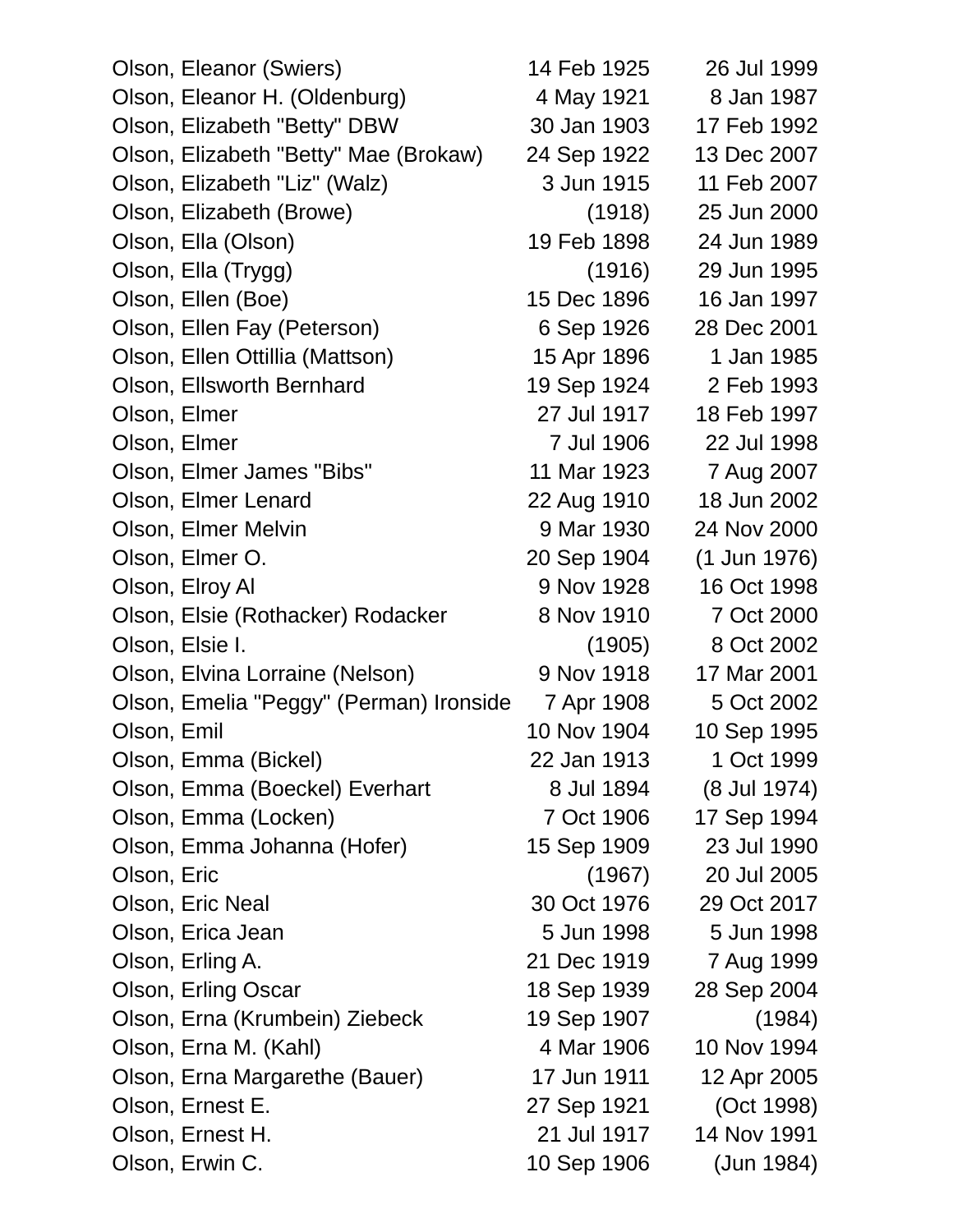| Olson, Esther (Leininger)             | 22 Jan 1902 | (Feb 1983)    |
|---------------------------------------|-------------|---------------|
| Olson, Esther (Schwartz)              | 12 Aug 1903 | 1 Feb 1989    |
| Olson, Esther A. (Cummings)           | 20 Mar 1923 | 8 Feb 1992    |
| Olson, Esther Amanda (Sandness)       | 18 Jul 1905 | 1 Mar 2004    |
| Olson, Esther E. (Weber)              | 9 May 1920  | 2013          |
| Olson, Esther Elizabeth (Dewey)       | 2 Sep 1911  | 30 Jul 2000   |
| Olson, Esther Erna (Werre)            | 8 Mar 1923  | 7 Nov 2011    |
| Olson, Esther Helen (TenPas) Johnson  | 16 Jul 1913 | 10 Mar 2002   |
| Olson, Esther L. (Mueller) Weeks      | 30 Jan 1915 | 6 Oct 1990    |
| Olson, Esther M. (Reuer)              | 16 Aug 1922 | 19 Oct 2013   |
| Olson, Esther Margaret (Millim)       | 18 Jan 1922 | 2 Apr 1995    |
| Olson, Eugenie Emilie (Andresen) Ness | 2 Dec 1905  | 19 Mar 1997   |
| Olson, Evelyn (Holmes)                | 17 Jun 1939 | 17 Feb 1998   |
| Olson, Evelyn A. (Hutter)             | 22 Jan 1909 | 12 Aug 1996   |
| Olson, Evelyn Emelia (Kunze)          | 16 Sep 1918 | 8 Oct 2014    |
| Olson, Evelyn Ingeborg (Amdahl)       | 29 Jul 1919 | 30 Apr 2000   |
| Olson, Evelyn Leila (Brown) Trunmire  | 23 Apr 1909 | 11 Sep 1999   |
| Olson, Evelyn Marjorie (Schlosser)    | 10 Feb 1931 | 12 Sep 2015   |
| Olson, Everett G.                     | 8 Feb 1922  | 26 Jan 2003   |
| Olson, Farrel G.                      | 11 Feb 1915 | 13 Jul (2005) |
| Olson, Faye (Keller)                  | 9 Jun 1912  | 10 Jul 1987   |
| Olson, Faye E. (Woolsey)              | 8 Sep 1915  | 5 Nov 2011    |
| Olson, Felix E.                       | 17 Jul 1919 | 15 Jul 1998   |
| Olson, Fern B. (Baumann)              | 10 Jun 1924 | 23 Mar 2015   |
| Olson, Floraine C. Griz               | 2 Jul 1951  | 26 Apr 1997   |
| Olson, Florence "Mimi" MG             | 2 Feb 1911  | 22 Feb 2007   |
| Olson, Florence B.                    | 1 Jan 1910  | 23 Sep (2000) |
| Olson, Florence Loretta FW            | 23 May 1918 | 21 Oct 2000   |
| Olson, Florence N. (Blodgett)         | 7 Mar 1907  | 5 Dec 1991    |
| Olson, Floyd                          | (1937)      | 2 May 2003    |
| Olson, Floyd I.                       | 22 Feb 1925 | 3 May 1999    |
| Olson, Frances (Cavanaugh) Longie     | 23 Jan 1917 | 1 Dec 2001    |
| Olson, Frances (Dunbar)               | 15 May 1910 | 25 Apr 1999   |
| Olson, Frances (Keller) Mattern       | 7 Sep 1904  | 17 Jan 2004   |
| Olson, Frances (Vratisavski)          | 26 Sep 1912 | 20 Feb 2001   |
| Olson, Frances Grace (Walker) Reinehr | 25 May 1934 | 10 Jan 2013   |
| Olson, Frances J. (Bell)              | 22 Jun 1932 | 1 Mar 2021    |
| Olson, Frances M. (Farnam) Lee        | 10 Jul 1903 | 1965          |
| Olson, Frances M. (Marquette)         | 7 Dec 1910  | 23 Feb 2000   |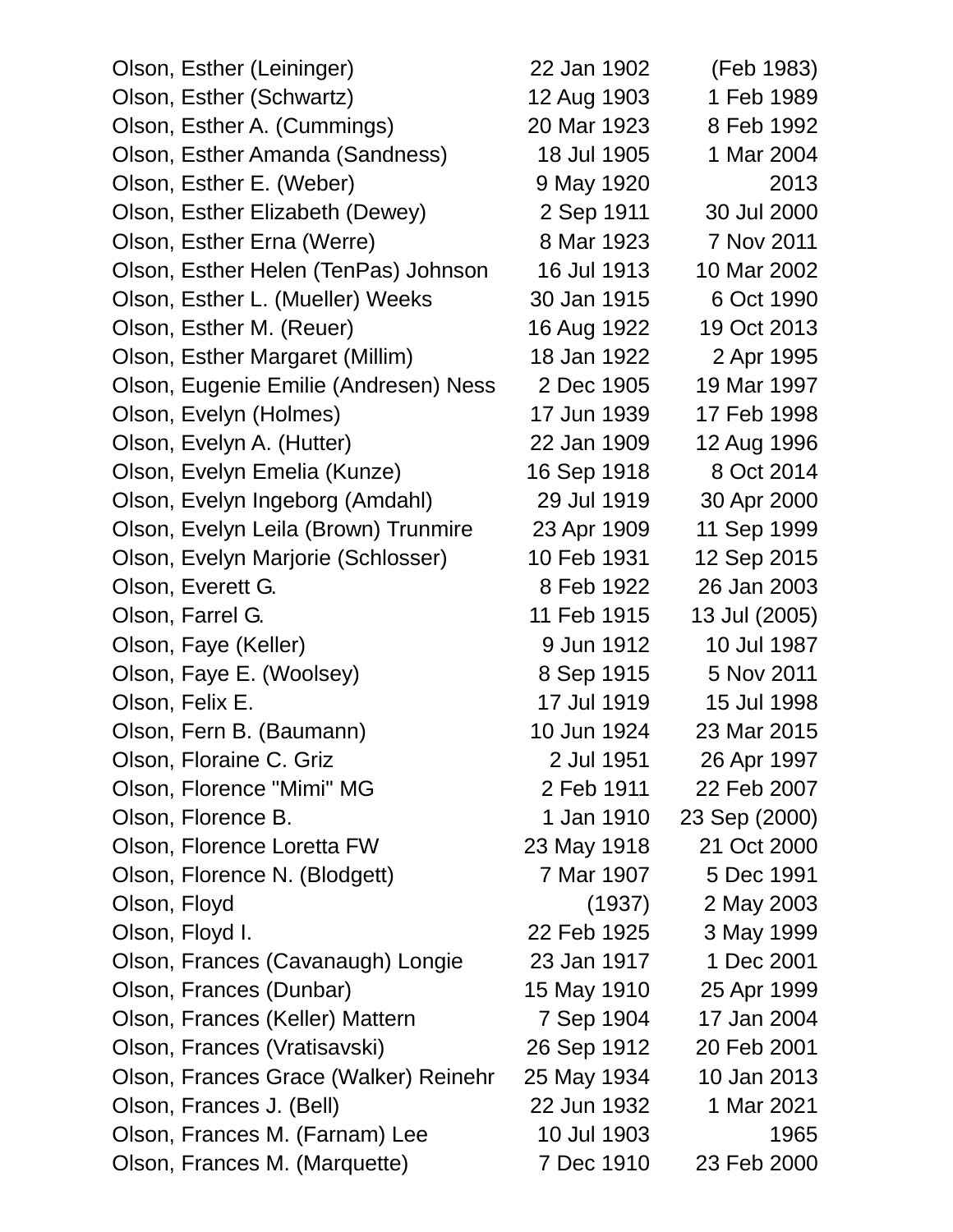| Olson, Frances R. (Gallup)           | 12 Aug 1902 | 28 Sep 1994   |
|--------------------------------------|-------------|---------------|
| Olson, Francis "Lulubelle" (Hoffman) | 28 Nov 1935 | 7 Oct 2013    |
| Olson, Francis Allen                 | 16 May 1923 | 21 Sep 1999   |
| Olson, Frank E.                      | (1921)      | 20 Oct 2001   |
| Olson, Freda (Frank) Sailer          | 22 Apr 1926 | 13 Apr 2004   |
| Olson, Frederick "Fred"              | 1 Dec 1933  | 3 Sep 2014    |
| Olson, Freida (Wagner) Morrison      | 18 Oct 1907 | 21 Jul 1999   |
| Olson, Frieda Ann (Heihn)            | 26 Jul 1903 | 1 May 2006    |
| Olson, Frieda G. (Wiens)             | Dec 1920    | 30 Jun 2008   |
| Olson, Gabriel William               | 20 Apr 2006 | 20 Apr 2006   |
| Olson, Galen Dale                    | 4 Feb 1944  | 5 May 2020    |
| Olson, Garreth                       | 15 Oct 1922 | 28 Oct 2002   |
| Olson, Gary D.                       | 19 Jul 1938 | (Nov 2000)    |
| <b>Olson, Gary Francis</b>           | 23 Oct 1938 | 2 Nov 1997    |
| Olson, Gary L.                       | 3 Oct 1937  | 29 Jul 2019   |
| Olson, Gene Allen                    | 19 Oct 1943 | 21 May 2000   |
| Olson, Genevieve "Genny"             | 16 May 1929 | 13 Nov 2011   |
| Olson, George                        | 8 Mar 1928  | 25 May 2011   |
| Olson, George Arnold                 | 13 Mar 1929 | 5 Feb 2009    |
| Olson, George Francis                | 28 Feb 1924 | 1 Dec 2010    |
| Olson, George H.                     | 1 Jan 1916  | 16 Aug 1996   |
| Olson, George Richard                | 9 Dec 1939  | 17 Jul 2019   |
| Olson, Gerald                        | 17 Jul 1930 | 2 Jun 2014    |
| Olson, Gerald                        | (1935)      | 25 Feb 2004   |
| Olson, Gerald "Gerry" Hamilton       | 15 Jan 1924 | 8 Aug 2019    |
| Olson, Gerald Francis                | 4 Jun 1923  | 14 Sep 2000   |
| Olson, Gerald R.                     | 24 Jan 1941 | 17 Apr 1994   |
| Olson, Geraldine "Geri" (Vise)       | 30 Dec 1944 | 31 Jan 2021   |
| Olson, Gerna A. (Hamre)              | 7 Apr 1914  | (29 May 1991) |
| Olson, Gertrude (Gerbracht)          | 9 May 1915  | 28 Oct (1983) |
| Olson, Gertrude (Goettling)          | 20 Sep 1898 | 17 Aug 1986   |
| Olson, Gilbert                       | 28 May 1906 | 16 Jul 1998   |
| Olson, Gladys (McCullough)           | 9 Dec 1904  | 29 Aug 1998   |
| Olson, Glendon                       | 20 Aug 1918 | 21 Jan 1997   |
| Olson, Glenn Daniel                  | 27 Nov 1909 | 1 Sep 1996    |
| Olson, Glenn E.                      | 30 Mar 1929 | 30 Aug 2006   |
| Olson, Gloria (Hauge)                | 16 Aug 1930 | 24 Oct 2009   |
| Olson, Gloria Jane (Shrader)         | 5 Aug 1923  | 29 Nov 2014   |
| Olson, Gloria Patricia (Taylor)      | 19 Feb 1940 | 1 May 2012    |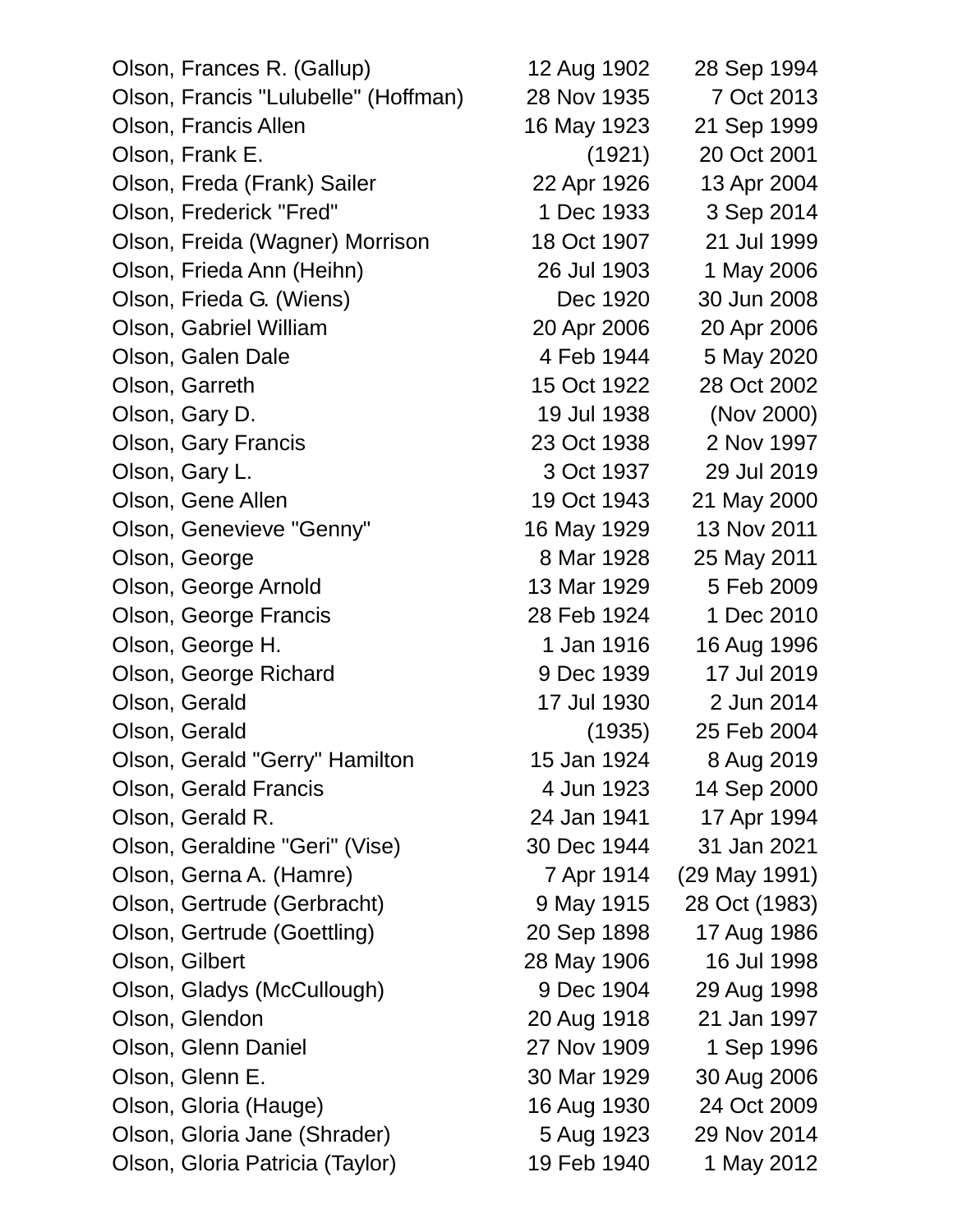| Olson, Gloria Vivian (Presler)       | 27 Jan 1926 | 28 Apr 2016   |
|--------------------------------------|-------------|---------------|
| Olson, Gordon E.                     | 16 Apr 1933 | 17 Sep 1995   |
| Olson, Grace                         | (1908)      | 21 Sep 2003   |
| Olson, Grace E. (Rossling)           | 2 Oct 1920  | 24 Mar 1998   |
| Olson, Gustaf R.                     | 2 May 1899  | (Dec 1983)    |
| Olson, H. Adelia "Dee"               | (1913)      | (Jul 1998)    |
| Olson, Harlan Lee                    | 15 Sep 1928 | 21 May 2020   |
| Olson, Harlan Stuart                 | 9 Dec 1933  | 27 Apr 2020   |
| <b>Olson, Harley Robert</b>          | 4 Aug 1933  | 30 Oct 2016   |
| Olson, Harley Wayne                  | 27 Sep 1966 | 9 Jun 2021    |
| Olson, Harold                        | 8 May 1920  | 8 Nov 2004    |
| Olson, Harold                        | 5 Jan 1919  | 9 Feb 1996    |
| Olson, Harold "Ole"                  | 5 Sep 1927  | 22 Mar 2015   |
| Olson, Harold E.                     | (1924)      | 24 Aug 2009   |
| Olson, Harold E.                     | 28 Feb 1907 | 6 Jan 1997    |
| Olson, Harold James                  | 23 Jul 1928 | 6 Mar 2015    |
| Olson, Harold O.                     | 25 Sep 1914 | 24 Oct 1996   |
| Olson, Harold W                      | 25 Jun 1914 | 28 Apr 1999   |
| Olson, Harold Wayne                  | 29 Jan 1935 | 17 Sep 2008   |
| Olson, Harriet Mytle (Siem)          | 26 Jun 1915 | 5 Oct 2016    |
| Olson, Harris                        | 31 Jan 1998 | 9 Apr 2000    |
| Olson, Harry                         | 2 Dec 1908  | 4 Dec 1988    |
| Olson, Harry F.                      | 17 Jul 1913 | (Jan 1983)    |
| Olson, Harvey                        | 11 Oct 1919 | 19 Jul 2013   |
| Olson, Harvey                        | 7 Nov 1926  | 26 Dec 2000   |
| Olson, Harvey B.                     | 18 Feb 1946 | 5 Nov 2010    |
| Olson, Harvey O.                     | (1925)      | 13 Feb 2003   |
| Olson, Hazel (Crane)                 | 30 Jun 1909 | 15 Dec 1992   |
| Olson, Hazel Agnes (Ulrick)          | 1 Dec 1906  | 30 Mar 1988   |
| Olson, Hazel M. (Ehle)               | 30 Nov 1909 | 17 Dec 1995   |
| Olson, Helen (Bieber)                | (1927)      | 9 May 2009    |
| Olson, Helen (Caldwell) JW           | 5 Nov 1917  | 5 Mar 1989    |
| Olson, Helen (Fleischer)             | 7 May 1898  | 22 Oct 1988   |
| Olson, Helen (Klein)                 | (1913)      | 14 Apr (1998) |
| Olson, Helen (Kriel)                 | 29 Jan 1924 | 3 Jan 2000    |
| Olson, Helen (Larson)                | 6 Oct 1923  | 9 Mar 2005    |
| Olson, Helen (Shogren)               | 30 Nov 1914 | 16 Sep 2008   |
| Olson, Helen A.                      | (1916)      | (1997)        |
| Olson, Helen Agnes (Wiken) Torkelson | 17 May 1909 | 6 Jun 1999    |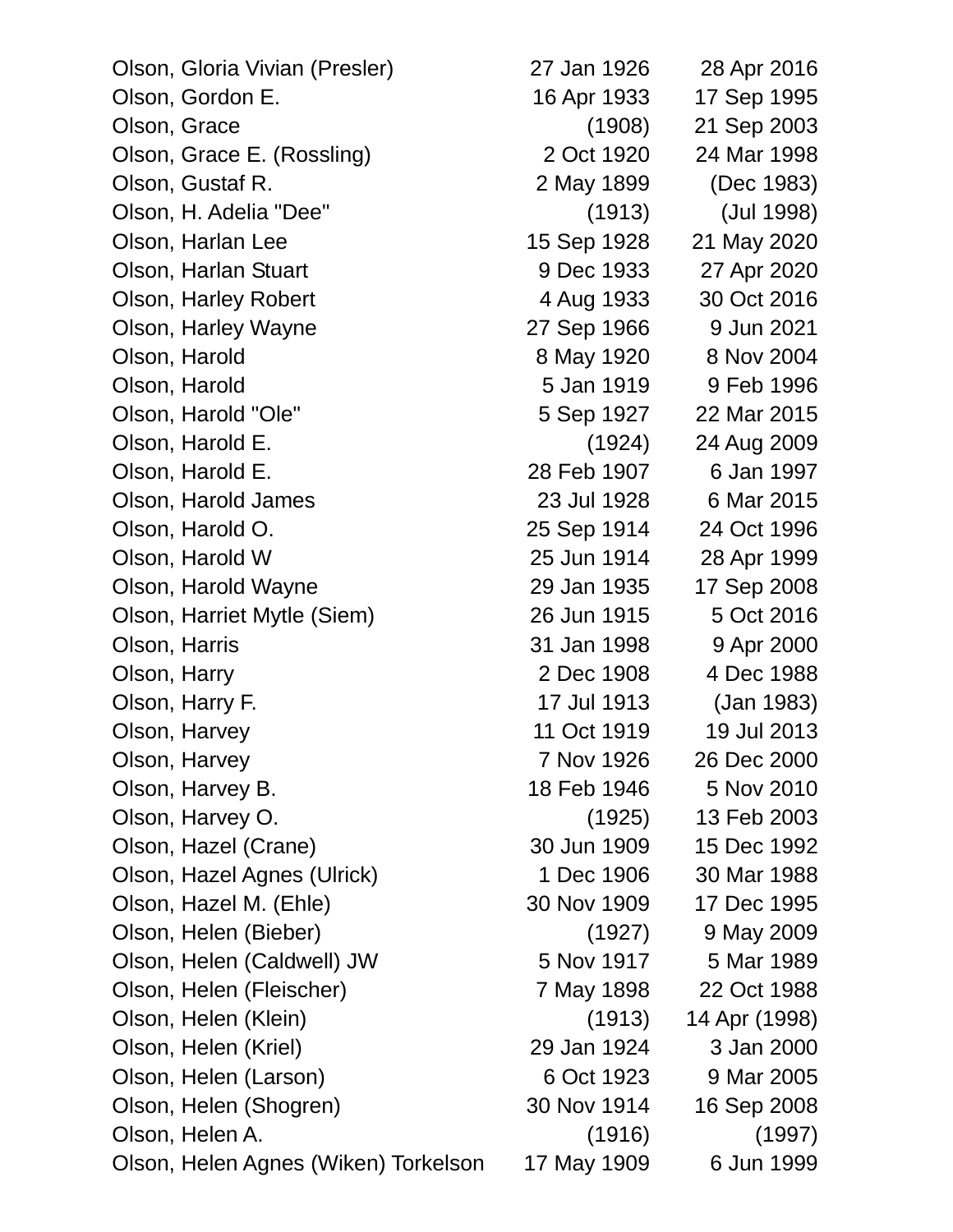Olson, Helen Laurece (Bierman) Schlag 11 Dec 1915 27 May 2012 Olson, Helen M. (Heupel) 18 Nov 1930 8 Jun 1994 Olson, Helen Patricia (Stark) 13 Jul 1918 27 Feb 2008 Olson, Helen R. (1918) (Dec 1997) Olson, Helena (Vetsch) Heyd 14 Oct 1914 (Nov 1980) Olson, Henry 17 May 1900 (Mar 1990) Olson, Henry C. 17 Dec 1900 (Nov 1984) Olson, Henry Walter 10 Jul 1914 14 Jan 2007 Olson, Herbert Gotfred 29 May 1922 16 Sep 2001 Olson, Hilda (Erickson) 18 Dec 1884 (11 Feb 1973) Olson, Hilda (Olschlager) 9 Jul 1935 28 Nov 1996 Olson, Hilda Pauline (Pottenger) 24 Jan 1909 (1966) Olson, Hilma O. (Vrem) 14 Dec 1921 16 Sep 1998 Olson, Howard (1924) (Oct 1997) Olson, Howard D. (1915) 26 Jun (1998) Olson, Howard W. 15 Aug 1937 27 Apr 1999 Olson, Hulda "Sally" 13 Dec 1911 19 May 2011 Olson, Ida (Hoeger) 19 Dec 1909 15 Oct 2002 Olson, Ida (Kundert) 18 Oct 1906 9 Mar 1955 Olson, Ida Caroline (Soderlund) 14 Apr 1903 30 Apr 2000 Olson, Ida L. (Bickel) Rud 21 Jun 1899 5 Mar 2001 Olson, Ida M. (Sperle) 7 Jun 1904 25 Jan 1991 Olson, Ila J. (Hadden) Farris (1941) (Apr 1996) Olson, Ilene (Schmidt) 8 Mar 1942 19 Feb 2021 Olson, Inga Pauline (Bergan) 29 Dec 1907 23 Aug 1994 Olson, Irene (Bartlett) 16 Mar 1922 30 May 2009 Olson, Irene (Huffman) 1920 29 Sep 1973 Olson, Irene (Moos) 3 May 1929 9 Jul 1991 Olson, Irene Catherine (Rogers) 6 Nov 1918 8 Nov 1999 Olson, Irene M. (Hofmeister) 15 May 1915 12 Jun 2001 Olson, Irene Marcella (Hauck) 24 Jul 1941 26 May 2016 Olson, Irma (Kunde) 26 Aug 1934 22 Feb 2000 Olson, Irma Anna (Israel) 1 Feb 1921 4 May 2001 Olson, Irma Mae (1908) (21 Jan 1999) Olson, Irvin Joseph 17 Apr 1918 (28 Jul 2000) Olson, Irving C. 14 Aug 1925 26 Apr 2010 Olson, Isabel (Sahli) 10 Jan 1898 19 Apr 1995 Olson, Isabella (Bichler) 14 Sep 1922 9 May 1999 Olson, Jack Dean 17 Dec 1941 24 Sep 1997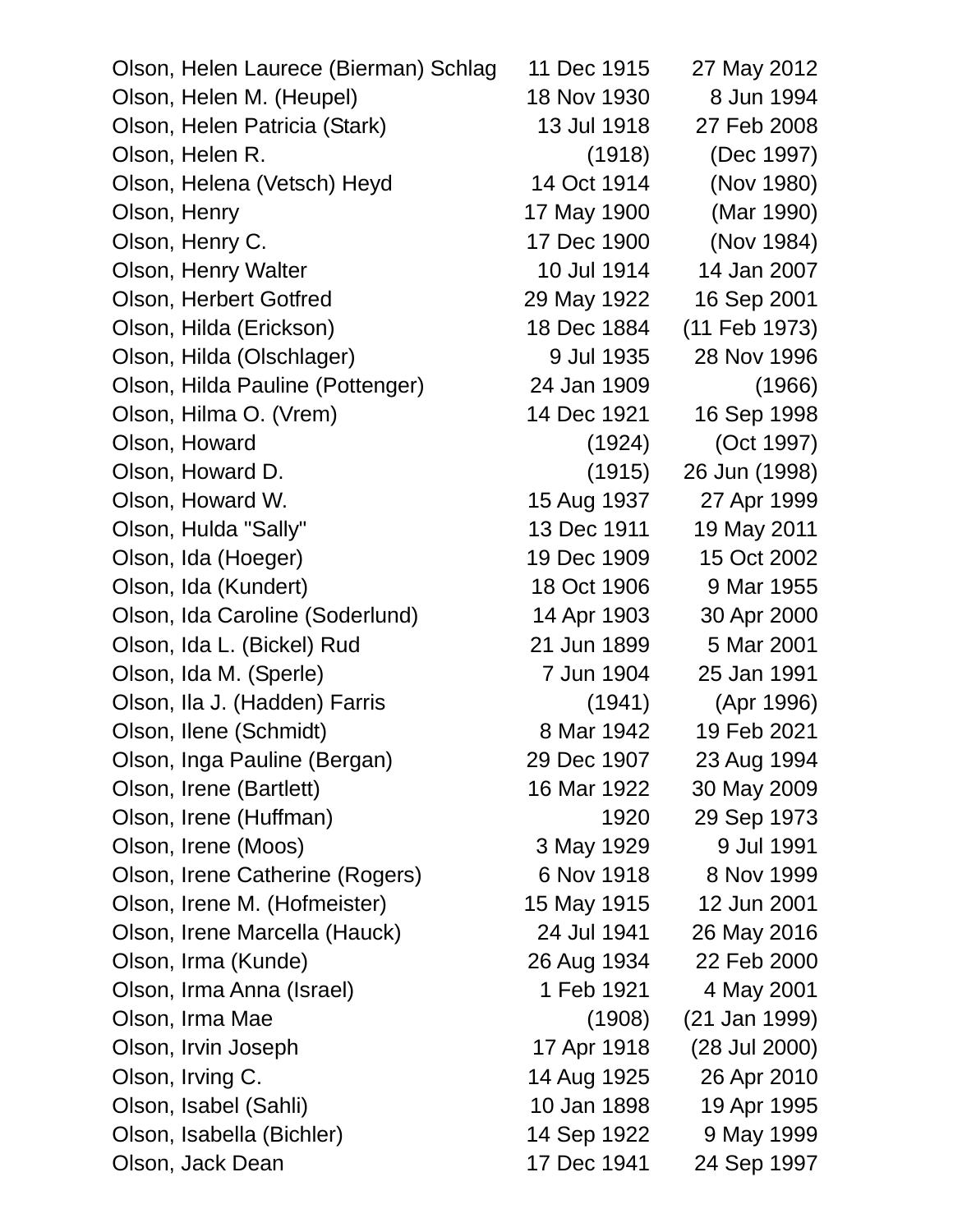Olson, Jack L. (1920) (Oct 1999) Olson, Jacob 29 Jun 1890 4 Mar (1977) Olson, Jacqueline "Jackie" (Vogt) 19 Jan 1931 7 Jan 2021 Olson, James "Jim" 5 Jun 1932 24 Nov 2005 Olson, James "Jim" B. 23 Nov 1935 24 Jul 2020 Olson, James "Jim" Elwood 30 May 1930 3 Mar 2017 Olson, James Allen 15 May 1933 19 Mar 2006 Olson, James F. 21 Feb 1933 (Jun 1999) Olson, James Fred 2 Oct 1951 3 Nov 2021 Olson, James Lee 16 Oct 1956 27 Jun 2012 Olson, James O. 26 Jan 1943 1 Jun 2000 Olson, James R. 3 Aug 1935 17 Apr 2000 Olson, James Ward 15 Mar 1931 8 Mar 2000 Olson, Jana "Jan" (Gutzman) 29 Aug 1941 13 Apr 2008 Olson, Jane (Dixon) Perry 29 Jun 1914 11 May 2000 Olson, Jane (Zimmerman) 26 Feb 1896 26 Nov 1995 Olson, Jane Elizabeth (Haas) 5 Oct 1918 14 Apr 2013 Olson, Janet L. (Kinn) 21 Feb 1938 9 Jan 1994 Olson, Janice R.(Burgess) (1940) 31 Aug 2007 Olson, Jason Keith 12 Feb 1980 10 Jul 1998 Olson, Jayme Jade 20 Jul 1981 9 Jan 2013 Olson, Jean (Weekley) Doran 27 Jun 1921 18 Feb 1999 Olson, Jean A. (Gusaas) 19 Nov 1930 7 Aug 2002 Olson, Jean L. (Fader) Gray Pollock 19 Apr 1929 10 Dec 2007 Olson, Jeanette M. (Lynn) 14 Dec 1936 20 Jul 2001 Olson, Jeanne E. (Gehring) 7 Aug 1929 26 Jul 1999 Olson, Jeffrey 26 Aug 1949 2 Nov 2003 Olson, Jeffrey Jay 13 Mar 1962 17 Feb 2020 Olson, Jenny (Engelkes) Clendennen 10 Mar 1917 4 Oct (2003) Olson, Jens P. 6 (1997) 8 May 1913 5 Sep 1997 Olson, Jerold H. 25 Apr 1934 4 Oct 2015 Olson, Jerome Harley 22 Sep 1946 6 Aug 2008 Olson, Jerry Ray 3 Jan 1949 (Nov 1967) Olson, Jo Dee (Messmer) (not given) 17 Jul 2001 Olson, Joan A. (Imhoff) 3 Mar 1944 14 Nov 1994 Olson, Joan E. (Walior) 19 Oct 1910 31 Jul 1994 Olson, Joanne M. (Bachman) 10 Mar 1939 15 Feb 2021 Olson, Joe 6 Mar 1960 6 Jan 2017 Olson, Johanna "JoAnn" (Schafer) Stein 16 Feb 1936 4 Jan 2013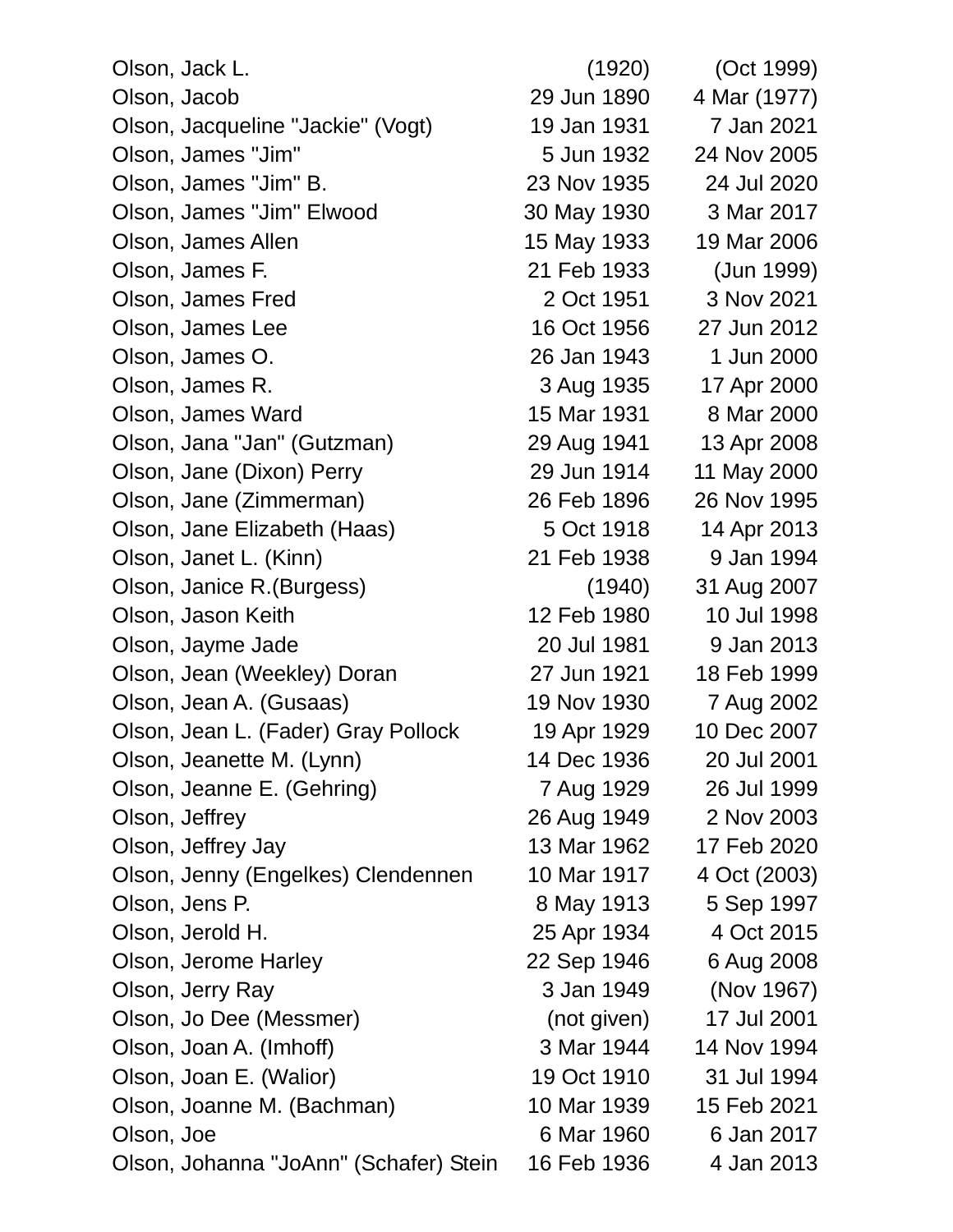| Olson, John                      | 28 Nov 1965 | 22 Oct 2004   |
|----------------------------------|-------------|---------------|
| Olson, John                      | (1914)      | 31 May (1998) |
| Olson, John A.                   | 29 May 1939 | 8 Jan 2003    |
| Olson, John E.                   | 2 Feb 1897  | 19 Apr 1982   |
| Olson, John Edwin                | 3 Sep 1904  | 2 Aug 1999    |
| Olson, John G.                   | 4 May 1893  | (6 Aug 1978)  |
| Olson, John L.                   | 19 Oct 1922 | 7 Dec 2010    |
| Olson, John Paul                 | 4 Feb 1940  | 4 Oct 2010    |
| Olson, John Rodney               | 4 Aug 1929  | 29 Jan 2000   |
| Olson, John Ronald               | 25 Sep 1923 | 8 Dec 2015    |
| Olson, John S.                   | 13 Dec 1919 | 26 Jun 2006   |
| Olson, Josephine (Fischer)       | 22 Apr 1916 | 30 Apr 1999   |
| Olson, Joyce A. (Barstad)        | 3 Feb 1927  | 20 May 1995   |
| Olson, Joyce A. (Motschenbacher) | 16 Oct 1923 | 9 Feb 2015    |
| Olson, Joyce D. (Smith)          | 14 Jul 1940 | 30 Dec 2004   |
| Olson, Joyce R. (Stanislaus)     | 14 Oct 1923 | 12 Mar 2021   |
| Olson, Joyce Sue (Thomas)        | 17 Mar 1948 | 29 Nov 2019   |
| Olson, Julette Irene (Lien)      | 31 May 1917 | 2 Mar 1999    |
| Olson, Julia (Leach)             | 2 May 1915  | 15 Dec 2001   |
| Olson, Julia A. (Jorgenson)      | 29 Sep 1911 | 30 Apr 1988   |
| Olson, Julia Diane (Rieck)       | 5 Jun 1946  | 4 Aug 2004    |
| Olson, Julia Gladys (Eikom)      | 4 Jul 1912  | 22 Nov 2008   |
| Olson, Julian Ray                | 29 Jun 1951 | 19 Jun 2017   |
| Olson, June E. (Drake)           | (1920)      | 30 Jun (1998) |
| Olson, June Marcella (Schmitz)   | 25 Jun 1924 | 3 Jan 2020    |
| Olson, Kara Lynn                 | 19 Jul 1999 | 24 May 2011   |
| Olson, Karen Lee (Grinde) Gross  | 19 Apr 1951 | 20 Apr 2021   |
| Olson, Karrol Myron              | 11 Nov 1943 | 11 Jun 2013   |
| Olson, Katherine                 | (1897)      | 19 Apr 2000   |
| Olson, Katherine "Katie" DB      | 21 Mar 1932 | 26 May 2019   |
| Olson, Katherine "Katie" (Roth)  | 9 Sep 1921  | 22 Oct 2020   |
| Olson, Katherine L.              | (1971)      | 22 Mar 1995   |
| Olson, Katherine M. (Olson)      | (1930)      | (Apr 1998)    |
| Olson, Kathryn (Wertz)           | 7 Nov 1910  | 23 Oct (2000) |
| Olson, Kathryn Ann (Mikkelsen)   | 27 Aug 1936 | 24 Nov 2016   |
| Olson, Kathryn M. (Baumeister)   | 24 Sep 1911 | 14 Oct 2001   |
| Olson, Kathy Sue                 | 25 Apr 1958 | 7 Mar (1997)  |
| Olson, Keith Allen               | 25 Sep 1978 | 9 Aug 1994    |
| Olson, Keith D.                  | 18 Feb 1928 | 8 Oct 2010    |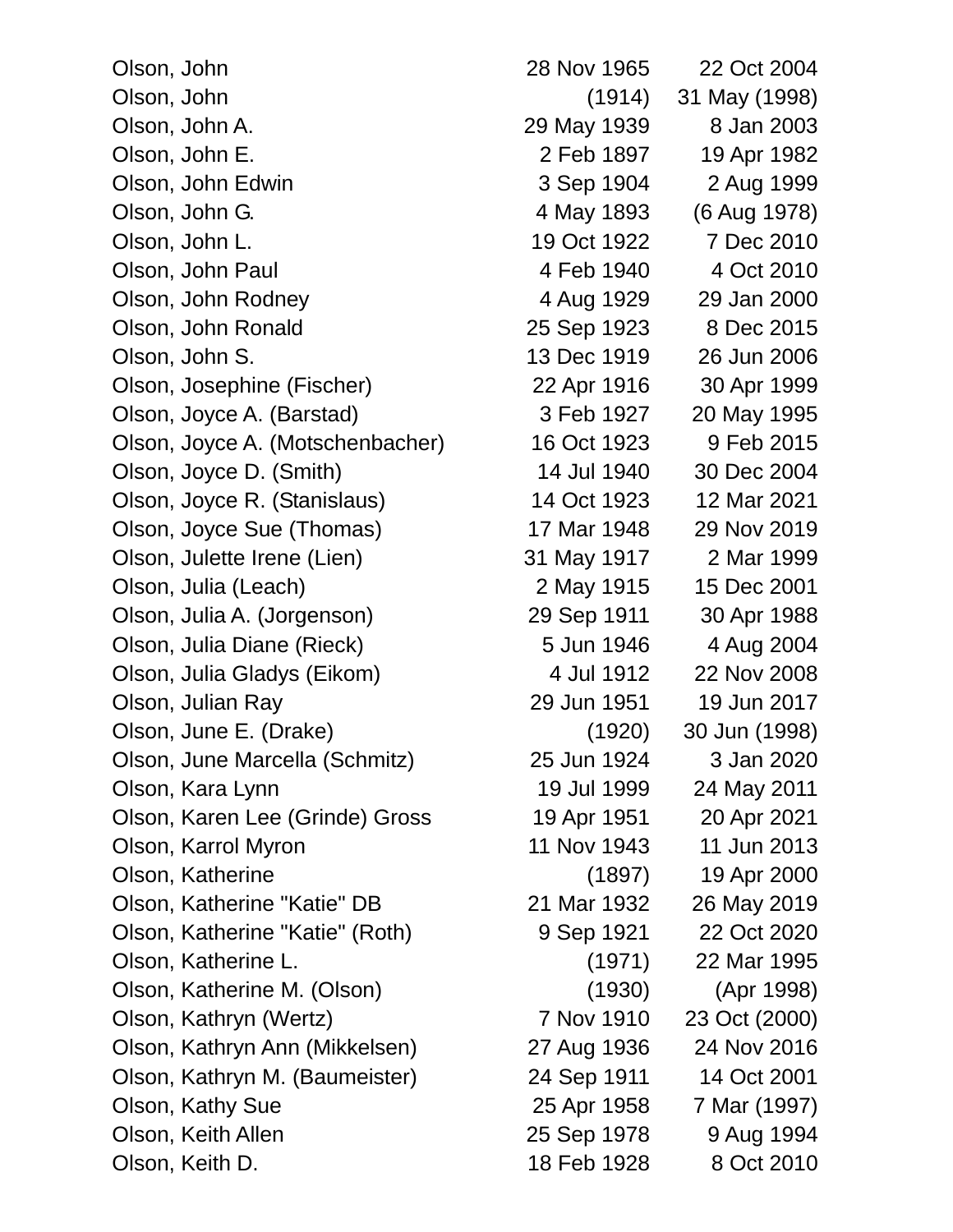| Olson, Keith Duane                    | 28 Jun 1957 | 13 Dec 1997   |
|---------------------------------------|-------------|---------------|
| Olson, Ken                            | 7 Jul 1928  | 30 Jan 2009   |
| Olson, Kenneth "Ken" Dean             | 23 Nov 1934 | 12 Apr 2015   |
| Olson, Kenneth "Kenny" Russell        | 22 Aug 1931 | 3 Jan 2020    |
| Olson, Kenneth A.                     | 17 Sep 1911 | 28 Nov 2001   |
| Olson, Kenneth B.                     | 22 Oct 1931 | 6 Feb 2001    |
| Olson, Kenneth E.                     | 1 Oct 1925  | (Jun 1999)    |
| Olson, Kenneth Eldon                  | 8 Mar 1931  | 11 Nov 2011   |
| Olson, Kenneth Merlin                 | 9 Feb 1941  | 9 Sep 2002    |
| Olson, Kevin O.                       | 14 Jul 1951 | 3 Dec 1986    |
| Olson, Kevin Troy                     | 12 Mar 1969 | 6 Jun 1999    |
| Olson, Kim                            | 4 Dec 1953  | 29 Oct 2003   |
| Olson, Kinkade                        | 21 Jul 2005 | 8 Feb 2021    |
| Olson, Kleng E.                       | 19 Mar 1930 | 21 Jul 2000   |
| Olson, Kundert                        | 18 Oct 1906 | 9 Mar 1955    |
| Olson, Kurt A.                        | 5 Apr 1968  | 6 Sep 2011    |
| Olson, Larry Allan                    | 26 Mar 1948 | 18 Sep 2014   |
| Olson, Larry Charles                  | 18 Apr 1952 | 27 May 2018   |
| Olson, Larry Ray                      | 14 Mar 1943 | 22 May 2000   |
| Olson, Laura (Gronke)                 | 30 Nov 1936 | 12 Jan 2021   |
| Olson, Laura (Keisacker)              | 19 Aug 1895 | (Dec 1984)    |
| Olson, Laura D. (Schumacher)          | 12 Dec 1908 | 10 Apr 1995   |
| Olson, Laurie Fay                     | 18 Nov 1968 | 25 Sep 2003   |
| Olson, Laurinda (Nelson)              | 29 Aug 1914 | 24 Jan 2004   |
| Olson, LaVerne (Kovar)                | 25 Jun 1925 | 19 Jul 2018   |
| Olson, Lavon E. (Hyde)                | 10 Jun 1918 | 15 Sep 1999   |
| Olson, Lawrence A.                    | 21 Aug 1919 | 22 Sep 1999   |
| Olson, Lawrence C.                    | 7 Mar 1926  | 8 May 2000    |
| Olson, Lawrence Peter                 | 4 Jan 1912  | 18 Sep 1999   |
| Olson, Lea (Seidler)                  | 18 Mar 1916 | 22 Dec 1994   |
| Olson, Leatha "Bea" Ann (Voss) Nelson | 9 Oct 1939  | 26 Jul 2020   |
| Olson, Lela May (Beck)                | 30 Oct 1927 | 20 May 2019   |
| Olson, Leloora Mae (Frye)             | 8 Mar 1911  | 16 Jan 2000   |
| Olson, Lempi (Seppanen)               | 7 Sep 1907  | 20 Dec 2001   |
| Olson, Lena (Gertz)                   | (not given) | (Jul 1997)    |
| Olson, Lena (Pass)                    | 1 Mar 1898  | 19 Dec 1998   |
| Olson, Lena N. (Jacobs)               | 4 Jul 1910  | (15 Jul 1990) |
| Olson, Lena Regina (Reichenberg)      | 30 Sep 1921 | 1 Jun 2003    |
| Olson, Lennox Wallace                 | 30 Apr 1909 | (Dec 1980)    |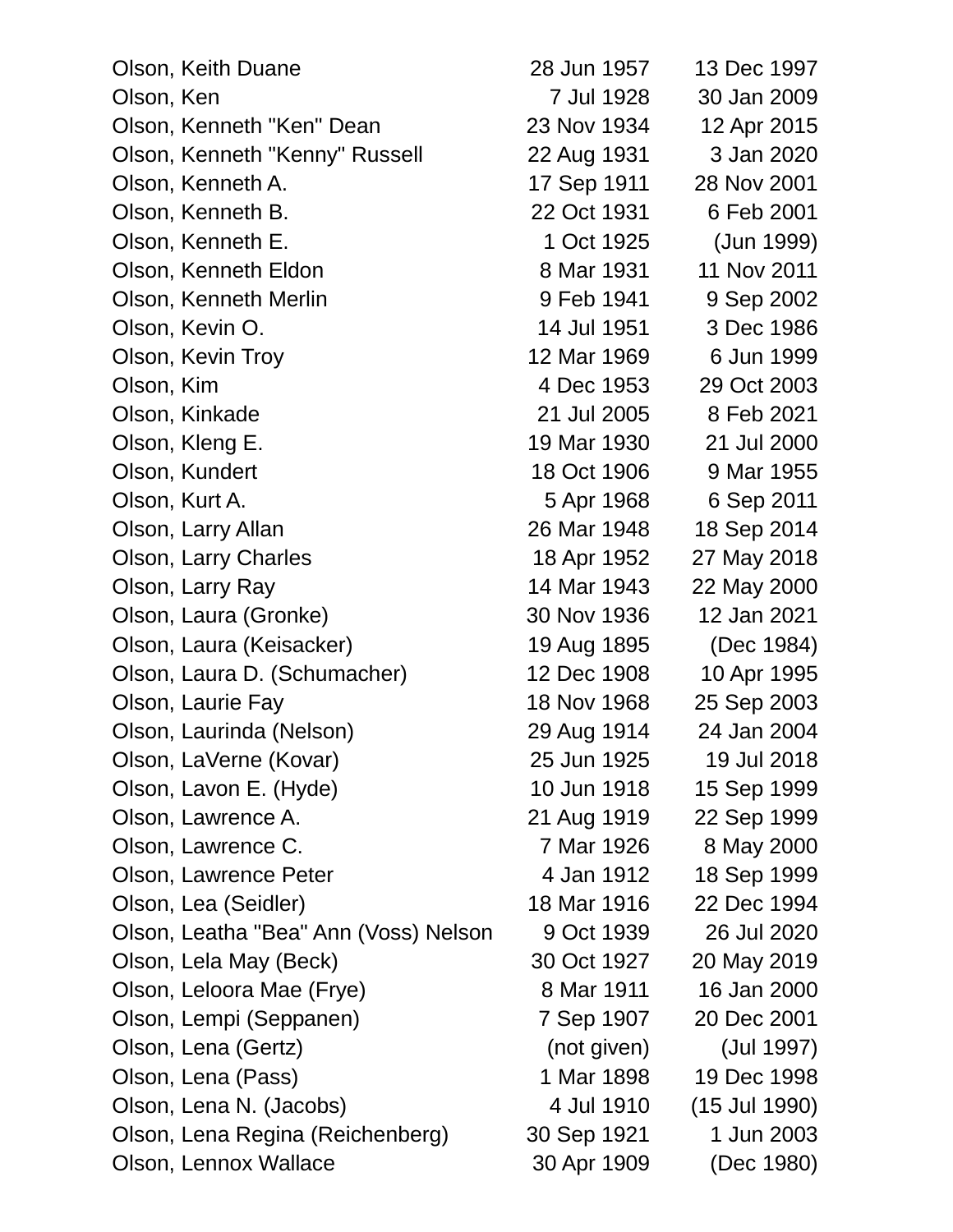Olson, Leo Duane 10 Apr 1940 22 Feb 2016 Olson, Leon E. 29 Jan 1926 5 May 2004 Olson, Leonard J. 19 Jan 1915 23 May (1981) Olson, Leonard L. 17 Jan 1925 29 May 1999 Olson, Leonard LeRoy 28 Jan 1932 22 Nov 2015 Olson, Leonard Melvin 11 Mar 1937 9 Nov 2015 Olson, Leonard R. 4 Apr 1915 3 Jan 1996 Olson, Leonard W. 24 Oct 1951 3 Jun 1993 Olson, LeRoy "Sonny" 5 Sep 1927 17 Jan 2015 Olson, Lesley D. 28 Oct 1921 22 Mar 1998 Olson, Leslie G. 13 Feb 1905 30 Jul 1996 Olson, Lester 13 Jun 1909 (Jan 1990) Olson, Lester J. 13 Aug 1916 10 Jan 1987 Olson, Lillian (1921) 26 Jun 1994 Olson, Lillian (Wanner) 30 Jul 1928 1 Jun 2007 Olson, Lillian Alice (Knuth) 15 Oct 1927 27 Jul 2020 Olson, Lillian G. (Weidler) 11 Jul 1910 26 Oct 1991 Olson, Lillie Martha (Rustad) 7 Apr 1904 11 Sep 1999 Olson, Lilly 6 Jun 1907 29 Oct 2003 Olson, Linda Mary (Snyder) (1940) (May 1997) Olson, Lloyd A. 25 Feb 1925 17 May 2003 Olson, Lloyd I. 9 Jan 1916 31 Mar 2000 Olson, Lloyd L. 25 Mar 1924 17 Dec 1997 Olson, Lois J. (1922) (Mar 1996) Olson, Lois M. (Warner) 2 Mar 1914 2 May 1999 Olson, Lois Mae (Witzig) 8 Jul 1910 25 Mar 1998 Olson, Lois Mae Lois (Sturtz) 1 Mar 1927 12 Aug 2019 Olson, Londell (1945) 29 Mar 2002 Olson, Loran Gus 13 Mar 1921 23 Feb 2008 Olson, Lorena (Morast) Morast 4 Jun 1931 29 May 2014 Olson, Lorene (Hanson) 19 Jan 1900 2 Jan 2000 Olson, Loretta (Schreck) 24 Oct 1923 7 Aug 2006 Olson, Loretta Irene (Braunagel) 1 Jun 1935 6 Feb 2017 Olson, Lorraine (Kleingartner) 1 Jan 1921 26 Mar 2018 Olson, Lorraine (Lange) 16 Oct 1922 12 Aug 2001 Olson, Lorraine E. (Tews) 18 May 1911 31 Mar 2000 Olson, Lou Ella (Roberts) 16 Mar 1932 5 Nov 1999 Olson, Louie C. 28 Jan 1913 3 Aug 1990

Olson, Louise (Dahl) 3 Nov 1895 17 Jun 1991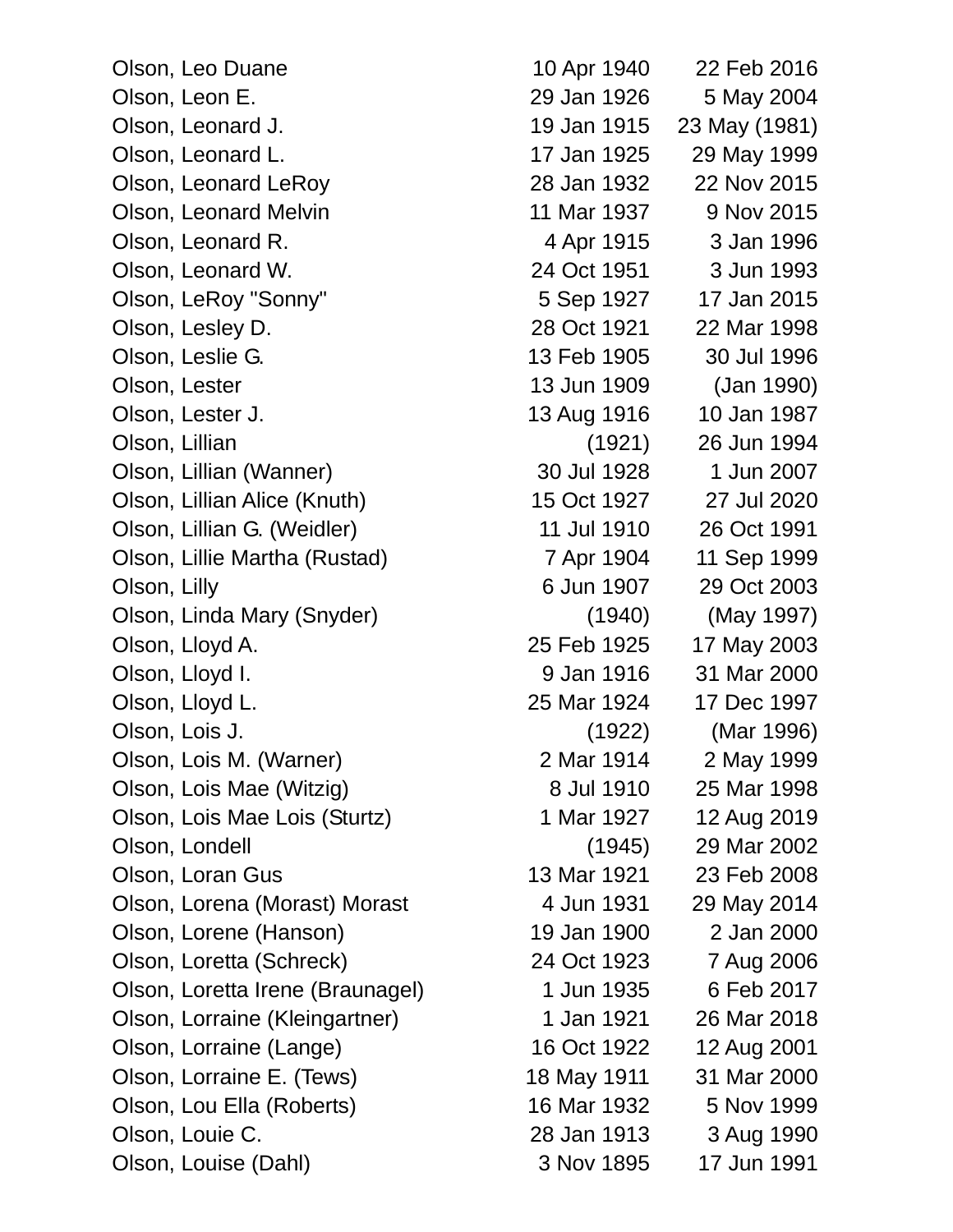Olson, Louise (Keisel) 21 Jun 1925 10 Jun 2016 Olson, Louise Kay (Schoenfelder) 15 Jul 1953 23 Feb 2018 Olson, Louise Marion (Krogh) 8 Nov 1923 4 Aug 2011 Olson, Lucille (Steig) Affedlt 16 Nov 1925 21 Sep 2009 Olson, Lucille Marian (Moline) 7 Dec 1923 19 Aug 2002 Olson, Lucylle H. (Gast) 18 Sep 1917 2 Aug 2011 Olson, Luella Eileen (Swanson) 4 Jun 1927 5 Jun 2019 Olson, Luvern M. 27 Aug 1913 2 Jan 1996 Olson, Luverna C. (Kahler) Ingram 28 Jul 1931 14 Jan 2021 Olson, Luverne "Boss" 30 Sep 1916 24 Mar 1989 Olson, Luverne Duane 26 Nov 1931 21 Oct 1993 Olson, LuWella Naomi (Aman) 7 Aug 1928 4 Feb 2003 Olson, Lyle 9 Jul 1922 18 Jun 1998 Olson, Lyman Reinhold 25 Mar 1921 30 Apr 2000 Olson, Lynne Allyce (Schwartzkopf) 23 Jul 1941 5 Mar 2018 Olson, Mabel (Bickett) 21 Apr 1907 24 Mar 1998 Olson, Mabel (Christianson) 9 Oct 1915 13 Mar 1999 Olson, Mabel (Kristianson) 23 May 1917 31 Aug 1998 Olson, Mabel E. (Nagel) 5 Nov 1903 5 Aug 1998 Olson, Mabel I. (Kampf) 15 Dec 1918 2 Oct 2007 Olson, Mabel M. (Gill) 15 May 1904 11 Oct 1997 Olson, Macie Ann 7 Sep 2007 3 Apr 2021 Olson, Mae (Berg) 1 May 1896 26 Dec 1993 Olson, Mae Julia (Aves) 17 Feb 1913 8 Oct 2019 Olson, Maleda Mathilda WKL 8 Sep 1913 13 Sep 2007 Olson, Marcella C. (1910) 29 Mar (1999) Olson, Marcella D. (Grenz) 9 Apr 1928 21 Feb 2012 Olson, Marcella Kathleen (Koch) 9 Jan 1947 27 Feb 2020 Olson, Marcia A. (Myers) 15 Apr 1948 25 Sep 2015 Olson, Margaret 10 May 1928 16 Oct 1996 Olson, Margaret "Marge" KS 22 Mar 1927 5 Dec 2021 Olson, Margaret "Peggy" (Parsons) 21 Jun 1920 15 Apr 2006 Olson, Margaret (Adcock) 29 Apr 1913 7 May 2004 Olson, Margaret (Werner) Thomas 23 Dec 1927 6 Apr 2020 Olson, Margaret Antoinette (Winberg) 28 May 1912 1 Dec 2000 Olson, Margaret Jane (Baxter) 10 Mar 1923 30 Mar 2009 Olson, Margaret Kathern (Schumacher) 13 Dec 1927 (14 Jul 2014) Olson, Margaret L. (Thomas) 11 Sep 1904 5 Oct 1998

Olson, Margaret Marie (Bartholmy) 23 Feb 1904 18 Dec 1995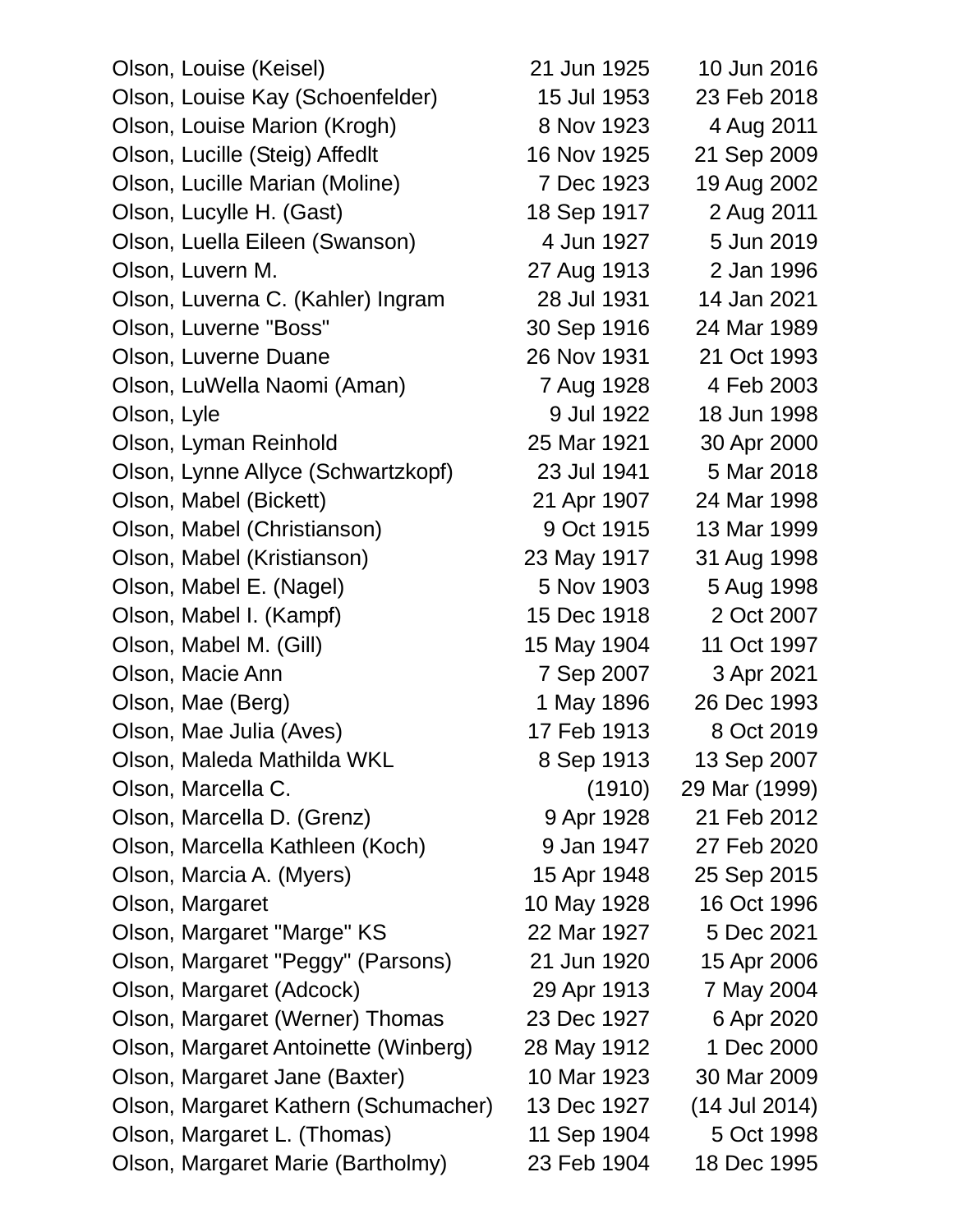Olson, Margaret Pauline (Vleck) 25 Sep 1924 16 Jan 2014 Olson, Marian K. (1913) (Jun 1998) Olson, Marie (Rychner) 10 Dec 1911 13 Jun (1984) Olson, Marie Ann (Feller) 12 Dec 1923 30 Apr 2015 Olson, Marie Anna (Reisenhauer) 8 Feb 1924 14 Sep 2004 Olson, Marie Frances (Hagedorn) 20 May 1908 11 Feb 2000 Olson, Marie Pauline (Amberson) 5 Mar 1920 13 Jul 1999 Olson, Marie R. (Burckhard) 5 Feb 1916 9 Sep 2001 Olson, Marie Svea (Selahn) 28 Mar 1909 10 Oct 1998 Olson, Marilyn Kathleen 26 Dec 1927 28 Jan 2021 Olson, Marilyn M. (Dvorak) 25 Aug 1937 27 Jul 2005 Olson, Marion (1926) 18 Feb 2003 Olson, Marion Drusilla (Kerr) 7 Oct 1920 17 Jul 2008 Olson, Marion Elizabeth (Elliot) 11 Aug 1931 15 Jan 1999 Olson, Marjorie (1917) 5 Mar (1998) Olson, Marjorie (Velzy) 13 Mar 1902 (Mar 1983) Olson, Marjorie Janet (Wentz) 28 Oct 1932 27 Nov 2020 Olson, Mark Alexander 5 Jul 1953 11 Sep 2021 Olson, Marlan Harold 23 Jan 1931 2 Nov 1997 Olson, Marlin Virgil 6 Sep 1921 4 Jan 2005 Olson, Marlyn Doloris (Masterson) (1933) (May 1996) Olson, Marlyn M. (Cheney) 19 Oct 1924 10 Jun 1999 Olson, Marlys (Roller) 26 Apr 1935 19 Mar 2018 Olson, Marlys Ann (Dietrich) 10 May 1941 6 May 2021 Olson, Marlys Joan (Christiansen) 13 Aug 1934 18 Nov 2015 Olson, Martha (Bremer) 2 Jun 1904 5 Jan 1991 Olson, Martha (Ochsner) 30 Sep 1901 (May 1990) Olson, Martin Gene 13 Jul 1915 11 Dec 2002 Olson, Marvin 31 Dec 1921 2 Jan 2000 Olson, Marvin 11 Jul 1917 23 Nov 1999 Olson, Marvin "Oz" Alroy 6 Jun 1922 26 Mar 2015 Olson, Marvin E. 28 Dec 1932 5 Jul (2010) Olson, Mary (1927) 20 Oct 2000 Olson, Mary (Maxie) 11 Mar 1911 12 Oct 2004 Olson, Mary Ann (Lovendahl) 17 Mar 1906 22 Aug 2003 Olson, Mary Ann (Schiele) Theusch 27 Jul 1920 24 Jan 2008 Olson, Mary Elizabeth 21 Jan 1922 2 May 2000 Olson, Mary Eva (Dexheimer) 19 Jan 1920 29 Jul 2002 Olson, Mary Jane (Schmidt) Holmes 10 Mar 1932 7 May 2000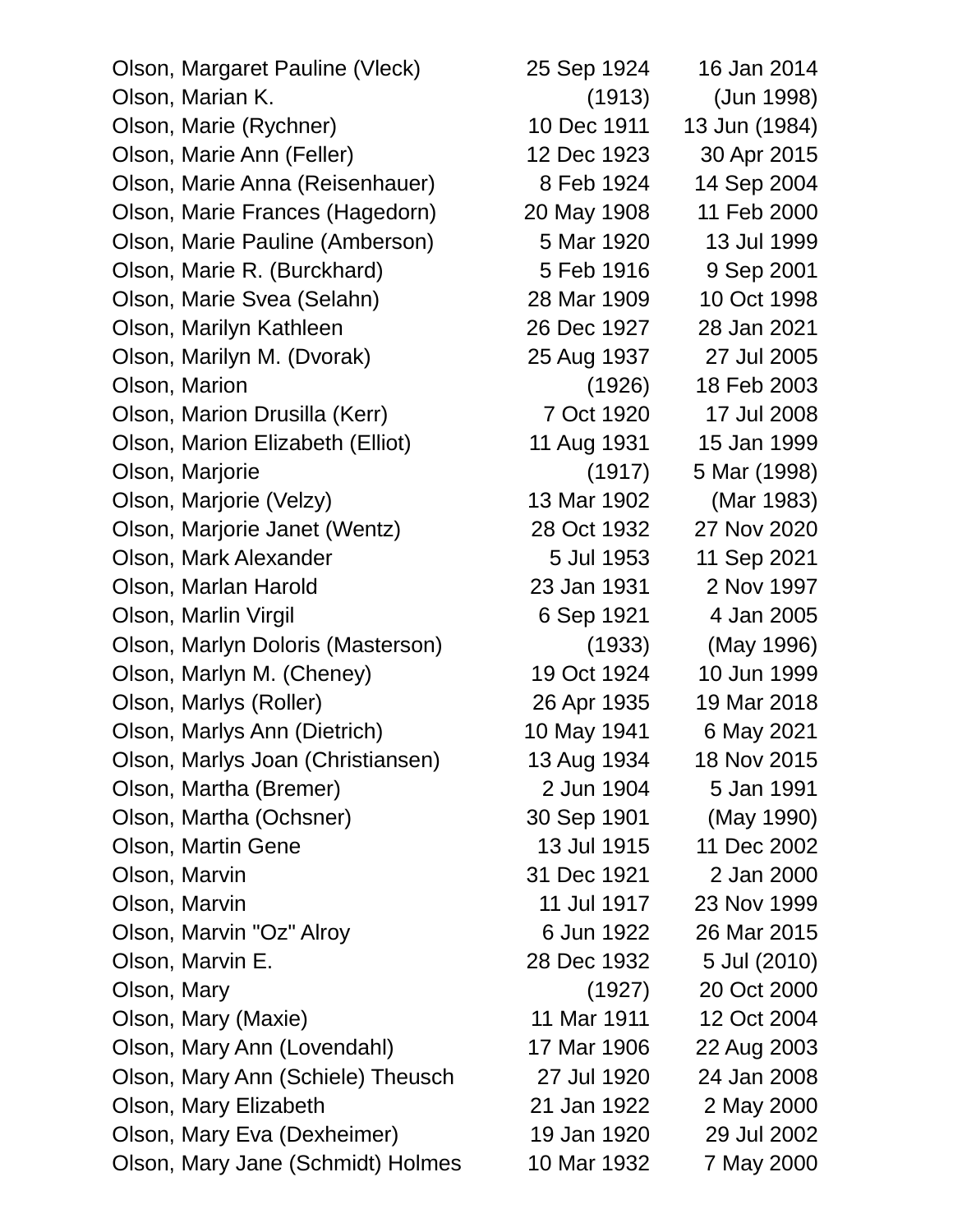Olson, Mary Lou (Heisler) Collins 17 Jul 1930 1 Jan 2011 Olson, Mary M. (Chinske) (1939) (5 Apr 1986) Olson, Mary Ruth (Heinicke) 7 Feb 1956 18 Feb 2021 Olson, Mary Violet (Broman) 15 May 1927 4 Nov 2001 Olson, MaryAnn (Kuecker) 30 Jul 1930 5 Sep 2007 Olson, MaryAnn G. (Kennedy) 22 Dec 1913 11 Nov (1991) Olson, Maurice A 31 Oct 1911 12 Aug 1998 Olson, Maurice L. 20 Oct 1917 2 Mar 2002 Olson, Mavis E. (Bren) 25 Apr 1939 30 Oct 2019 Olson, Maynard A. 9 Jan 1921 18 Apr 2016 Olson, Melba Jean (Brandt) 17 Jul 1939 (Dec 2014) Olson, Melford T. 25 Jan 1918 7 Dec 2000 Olson, Melvin 27 Jan 1917 14 May (1992) Olson, Melvin "Mel" J. 14 Mar 1941 27 Jun 2021 Olson, Melvin A. 7 Mar 1918 (Apr 1981) Olson, Melvin Donald 10 Feb 1935 27 Apr 2008 Olson, Melvin Palmer (1913) (May 1996) Olson, Melvin V. (1939) 29 Sep 1994 Olson, Meredith J. (Stoeser) Foss 9 Jun 1929 31 Aug 2002 Olson, Merlin H. "Oley" 24 Mar 1940 20 Apr 2001 Olson, Merlyn "Ole" 1 Mar 1939 12 Jan 1999 Olson, Merril "M.G." 11 Oct 1932 16 Dec 2012 Olson, Merrill K. 3 Dec 1930 17 Oct 2014 Olson, Mervin "Denny" 20 Feb 1936 19 Aug 2018 Olson, Mervin D. 24 May 1917 30 Jun 1998 Olson, Mildred (1907) 8 Aug 2003 Olson, Mildred "Millie" KL 29 Nov 1917 26 Jun 2018 Olson, Mildred Letitia (Miller) 15 Aug 1919 1 Nov 2021 Olson, Milo 3 Jan 1911 14 Feb 1998 Olson, Milo Jerome 26 Sep 1923 2 Mar 2016 Olson, Milton 24 Sep 1913 6 Feb 2000 Olson, Minnie (Runningen) 27 Apr 1917 15 Aug 1998 Olson, Monte K. 1 May 1962 5 Mar 2016 Olson, Morise E. 21 Jan 1919 28 Apr 2000 Olson, Morris 17 Aug 1915 13 Jan 1990 Olson, Morris Albert 21 Mar 1903 9 Jun 2001 Olson, Morris B. 25 May 1910 27 Nov 1989 Olson, Morris Eugene 15 Jul 1931 30 Sep 2007

Olson, Myron Clarence 3 Apr 1938 4 Jun 2002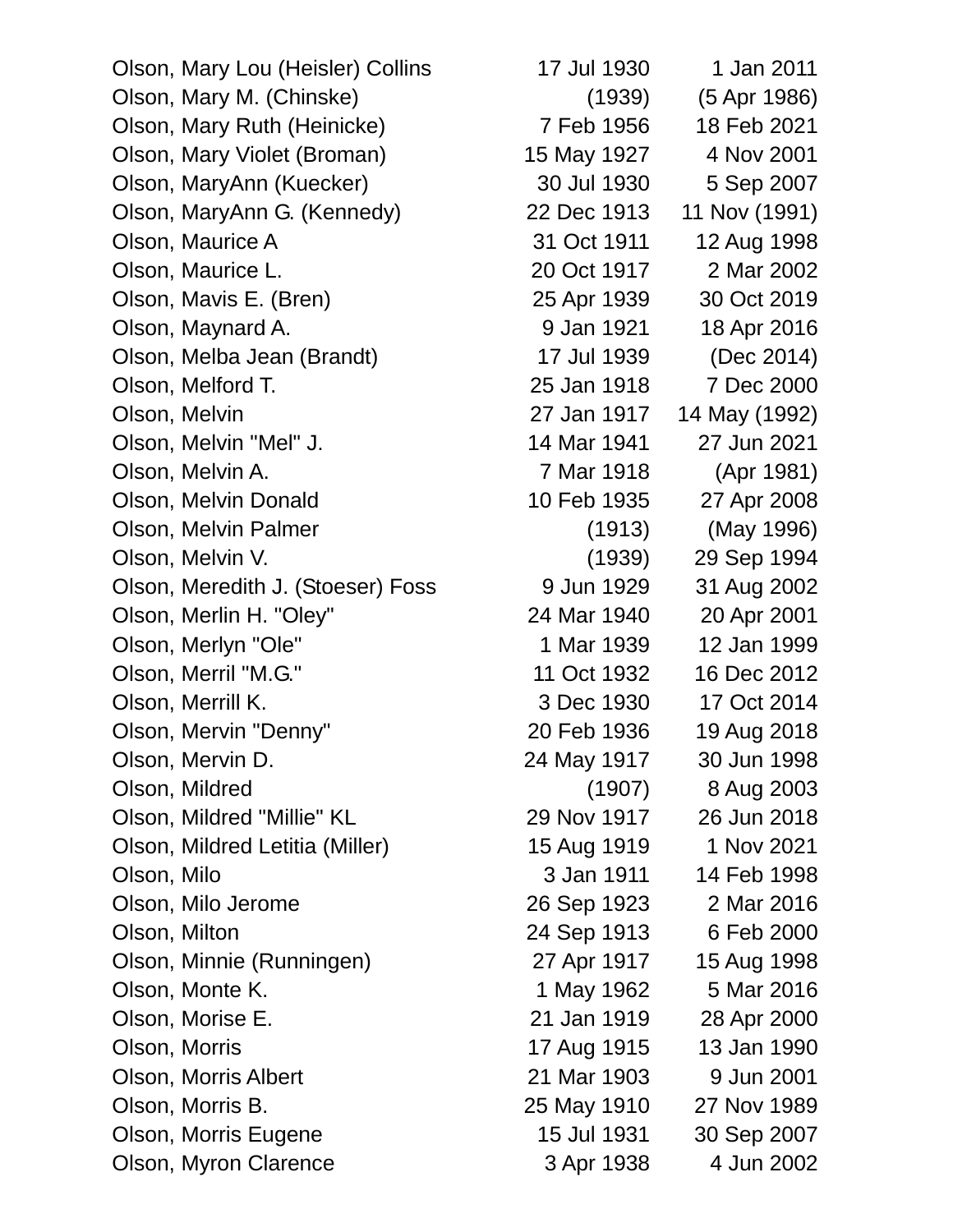Olson, Myrtle (Faldet) 16 May 1916 29 Apr 2000 Olson, Nan (Swayze) 23 Aug 1928 29 Aug 1992 Olson, Nancy Ann 24 Aug 1956 25 Jan 2009 Olson, Nancy Anne (Wiedeman) 19 Apr 1935 12 May 2002 Olson, Nannie B. (Engle) (1900) (7 Mar 1999) Olson, Naomi "Marcy" (Bostad) 11 Aug 1929 23 Sep 2004 Olson, Naomi "Naime" (Lapp) 1924 29 Oct 2008 Olson, Nedra M. (Wyckoff) 25 Sep 1913 18 Dec 1994 Olson, Nellie C. (Benz) 23 Sep 1903 18 Sep 1997 Olson, Neva H. 6 May 1917 10 Jun (1998) Olson, Norma B. (Scheie) 29 Sep 1915 21 Jul 1994 Olson, Norma D. (Leischner) 7 Jul 1915 15 Jan (2005) Olson, Norma Jean (Malard) (1927) 8 Aug 1998 Olson, Norma Margaret (Morrow) 9 May 1913 26 Jul 2005 Olson, Norman Eugene 4 Apr 1928 24 Sep 2001 Olson, Norman R. 2 Apr 1936 4 Dec 2019 Olson, Norman W. (1931) 14 Aug 2004 Olson, Odell 11 Apr 1922 27 Aug 1998 Olson, Odella (Berg) 7 Apr 1915 19 Aug 1989 Olson, Odin E. 22 Apr 1908 (not given) Olson, Ola (Umpleby) 21 Jan 1885 (1946) Olson, Ole 24 Dec 1916 12 Feb 1998 Olson, Olga Magdalena AW 23 Sep 1923 19 Jul 2008 Olson, Olina Tomine (Thompson) 4 Feb 1905 1 Aug 2001 Olson, Oline N. (Miller) 2 Feb 1914 29 Mar 1999 Olson, Oliver Joseph 6 Feb 1909 12 Apr 1999 Olson, Olof Alfred 23 Nov 1902 9 Dec 1988 Olson, Opal Barbara (Rupp) 14 Aug 1921 26 Mar 2009 Olson, Oran Thurston 20 Apr 1919 12 Mar 1999 Olson, Oris G. (1917) 21 Sep 2007 Olson, Oris James 13 May 1930 10 Mar 2011 Olson, Orville 2 Aug 1934 18 Apr 2002 Olson, Orville M. 1 Jul 1918 12 Aug 1999 Olson, Orville T. 12 Apr 1921 (1975) Olson, Orvin B. 28 Dec 1908 31 Jan 1998 Olson, Oscar 25 Nov 1907 (2002) Olson, Oscar Bernard 10 Jul 1899 (14 Aug 1980) Olson, Oscar Herbert 17 Sep 1902 9 May 1997 Olson, Oscar Julius 18 Dec 1908 11 Dec 1998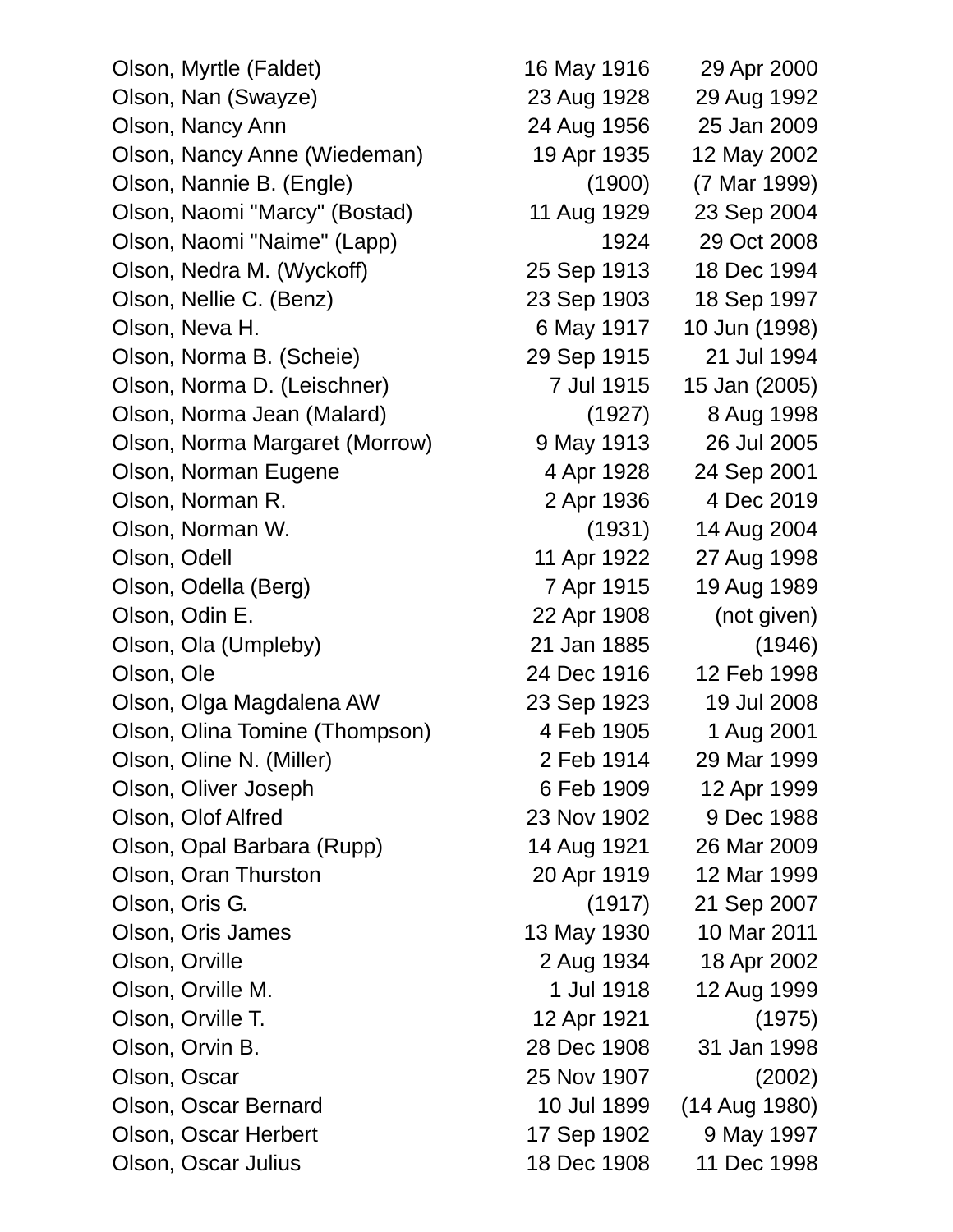| Olson, Oscar M.                      | 25 Nov 1900 | (1983)       |
|--------------------------------------|-------------|--------------|
| Olson, Oscar P.                      | 18 Jul 1892 | 4 Dec 1993   |
| Olson, Oswald M.                     | (1906)      | 22 May 2000  |
| Olson, Otis                          | 22 Apr 1917 | 25 Jan 1993  |
| Olson, Otto J.                       | 4 Nov 1915  | 13 May 2003  |
| Olson, Otto Malcolm                  | 28 Apr 1914 | 9 May (2000) |
| Olson, Palena "Barbara" BES          | 25 Jul 1924 | 11 Feb 2006  |
| Olson, Patricia A. (Herzog)          | 11 Oct 1931 | Jan 2013     |
| Olson, Patricia Bernice              | 1 Mar 1944  | 1 Jul 2010   |
| Olson, Pauline Eileen (Gregoryk)     | 1 Oct 1919  | 14 Nov 2003  |
| Olson, Pauline M. (Purington) Samdal | 9 Jun 1953  | 25 Jan 2019  |
| Olson, Peter I.                      | 9 Jan 1912  | 17 Sep 1998  |
| Olson, Phyllis "Gutting" (Ludtke)    | 29 Mar 1924 | 20 Jan 2019  |
| Olson, Phyllis (Kobitisch)           | 26 Jul 1919 | 30 Jul 1988  |
| Olson, Phyllis Ann (Dorene)          | 22 Aug 1927 | (Jan 1992)   |
| Olson, R. Mercedes (Lentz)           | (1922)      | 18 Jan 2015  |
| Olson, R. Thomas                     | (1938)      | 24 Jul 2004  |
| Olson, Rae Dean                      | 20 Feb 1941 | 7 Feb 2009   |
| Olson, Ralph E.                      | 21 Dec 1922 | 29 Sep 1999  |
| Olson, Randy K.                      | 18 Jun 1961 | 23 Mar 1997  |
| Olson, Raymond Elwood                | 7 Feb 1937  | 3 Aug 2001   |
| Olson, Rebecca (Lackman)             | 29 Sep 1932 | 16 Jun 2016  |
| Olson, Reuben W.                     | (1914)      | 25 Dec 2002  |
| Olson, Reynold                       | 14 Jan 1922 | 31 Aug 2007  |
| Olson, Reynold Malte                 | 14 Sep 1915 | 17 Aug 2001  |
| Olson, Rhonda Kay (Erfle)            | 14 Oct 1959 | 7 Jul 2009   |
| Olson, Richard A.                    | 10 Mar 1929 | 21 May 2015  |
| Olson, Richard A.                    | 6 Jul 1939  | 17 Nov 2005  |
| Olson, Richard Allen                 | 16 Oct 1927 | 13 Jan 2010  |
| Olson, Richard E.                    | (1926)      | 5 Nov 2001   |
| Olson, Richard James                 | 5 Aug 1945  | 26 Apr 2002  |
| Olson, Richard Leigh                 | 24 May 1942 | 28 Jun 1996  |
| Olson, Richard Lincoln               | 12 Feb 1939 | 22 Apr 2006  |
| Olson, Rick                          | 3 Oct 1952  | 24 Apr 2016  |
| Olson, Robert                        | (not given) | 20 Jun 2001  |
| Olson, Robert "Bob"                  | 11 Dec 1931 | 18 Jul 2006  |
| Olson, Robert "Bob"                  | 17 Jan 1925 | 28 Mar 2018  |
| Olson, Robert "Bob" G.               | 22 May 1922 | 6 Feb 2005   |
| Olson, Robert "Bob" Gerald           | 10 Jun 1929 | 7 Dec 2017   |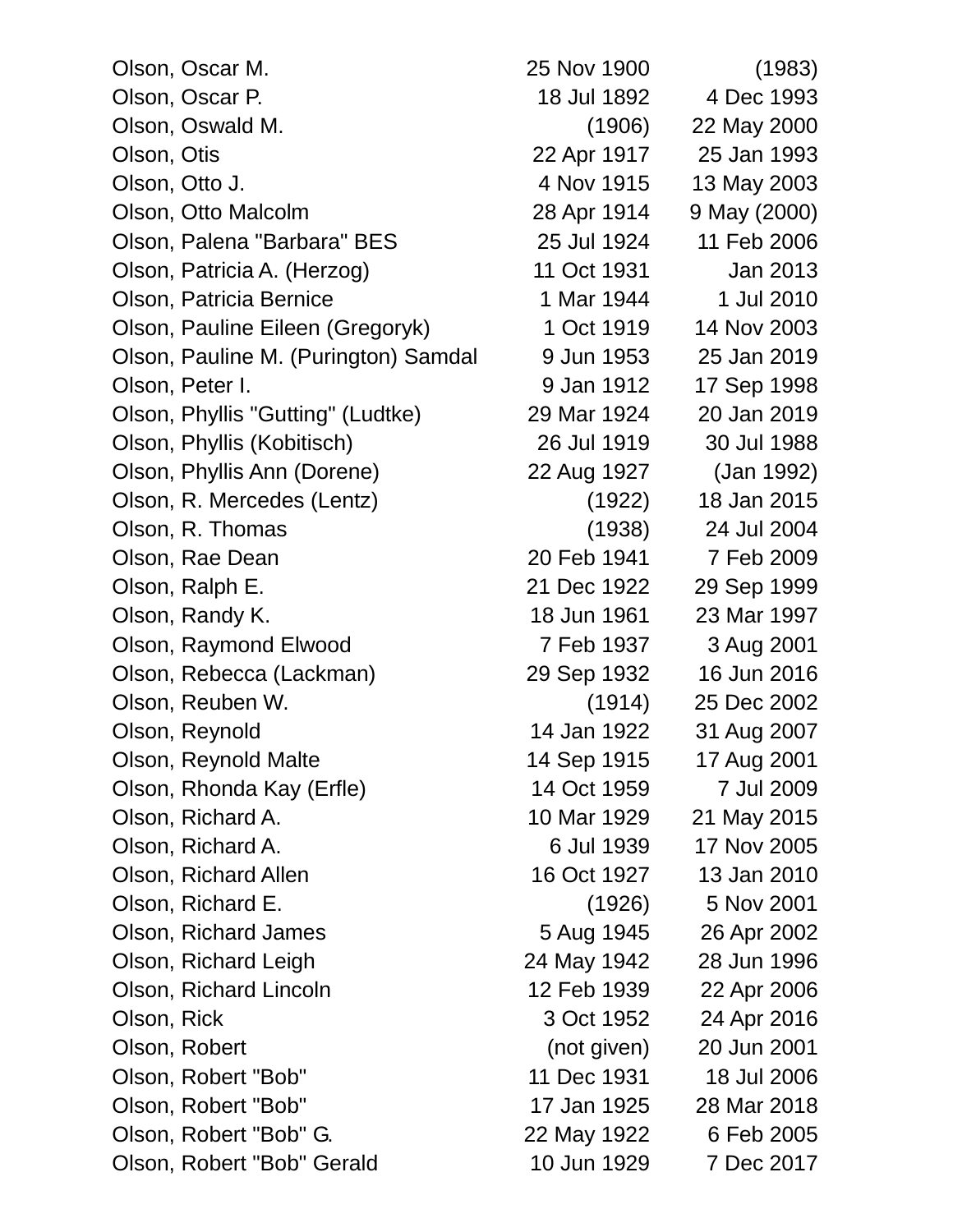| Olson, Robert "Bob" James       | 8 Apr 1947  | 6 Apr 2016    |
|---------------------------------|-------------|---------------|
| Olson, Robert A.                | 7 Sep 1930  | (Aug 2000)    |
| Olson, Robert Ardell "Bob"      | 12 Jun 1938 | 31 Dec 2012   |
| Olson, Robert E.                | 21 Sep 1916 | 14 May 1998   |
| Olson, Robert J.                | 16 Dec 1929 | 28 Jan 2006   |
| Olson, Robert L.                | 21 Jun 1943 | 9 Oct 2002    |
| Olson, Robert L. "Bob"          | 11 Dec 1931 | 18 Jul 2006   |
| Olson, Robert Olaf              | 13 Apr 1924 | 17 Jul 2016   |
| Olson, Robert W.                | 2 Jan 1934  | (1983)        |
| Olson, Rocney Leon              | 24 Jun 1939 | 1 Mar 2021    |
| Olson, Rodney Gene              | 11 Nov 1953 | 30 Jul 2018   |
| Olson, Roger                    | 25 Oct 1939 | 7 May 1999    |
| Olson, Roger Allen              | 24 Jul 1960 | 1 May 2013    |
| Olson, Roger Glenn              | 9 Jan 1963  | 15 Mar 2005   |
| Olson, Roland Ray               | 1934        | 3 Nov 1997    |
| Olson, Ronald "Ron" Merle       | 24 Mar 1939 | 1 Dec 2015    |
| Olson, Ronald H.                | 17 Oct 1941 | (1999)        |
| Olson, Rose B. (Schepper)       | 20 Mar 1920 | 31 Jul 2018   |
| Olson, Rose Charlotte (Thaler)  | 18 May 1904 | 6 May 2003    |
| Olson, Rose E. (Gawryluk)       | 17 Nov 1944 | (19 Mar 1981) |
| Olson, Rosemary (Breidenbach)   | 1 Sep 1939  | 3 Jul 2003    |
| Olson, Rosie (Kufahl)           | 5 Nov 1904  | 10 Feb 1994   |
| Olson, Roy                      | 29 Mar 1917 | 31 Dec 2003   |
| Olson, Roy                      | 12 Jan 1908 | 30 Mar 1998   |
| Olson, Roy W.                   | 6 Jan 1905  | (20 May 1980) |
| Olson, Ruby Drucilla (Klauss)   | 21 Feb 1920 | 16 Jan 2015   |
| Olson, Rudolph "Rudy" Christian | 3 Aug 1925  | 10 Jan 2010   |
| Olson, Russell                  | (1916)      | 12 Jun 2003   |
| Olson, Russell                  | 19 Nov 1944 | 19 Dec 1999   |
| Olson, Russell L.               | (1918)      | 25 Feb 2000   |
| Olson, Russell Leonard          | 27 Apr 1956 | 17 May 1999   |
| Olson, Russell W.               | (1921)      | 18 Jun 2003   |
| Olson, Ruth (Hoiting)           | 13 Oct 1911 | 24 Jan 1995   |
| Olson, Ruth (Spilloway)         | 11 Apr 1926 | 29 Apr 2005   |
| Olson, Ruth (Zimmerman)         | 5 Oct 1921  | 12 Apr 2010   |
| Olson, Ruth A. (Thorstenson)    | 9 Apr 1898  | 12 Dec 1995   |
| Olson, Ruth A. (Wolff)          | 21 Jan 1916 | 19 Jan 1995   |
| Olson, Ruth Adeline (Isaak)     | 16 Mar 1927 | 29 Jul (1989) |
| Olson, Ruth Irene (Hardcastle)  | 14 Oct 1909 | 19 Nov 1999   |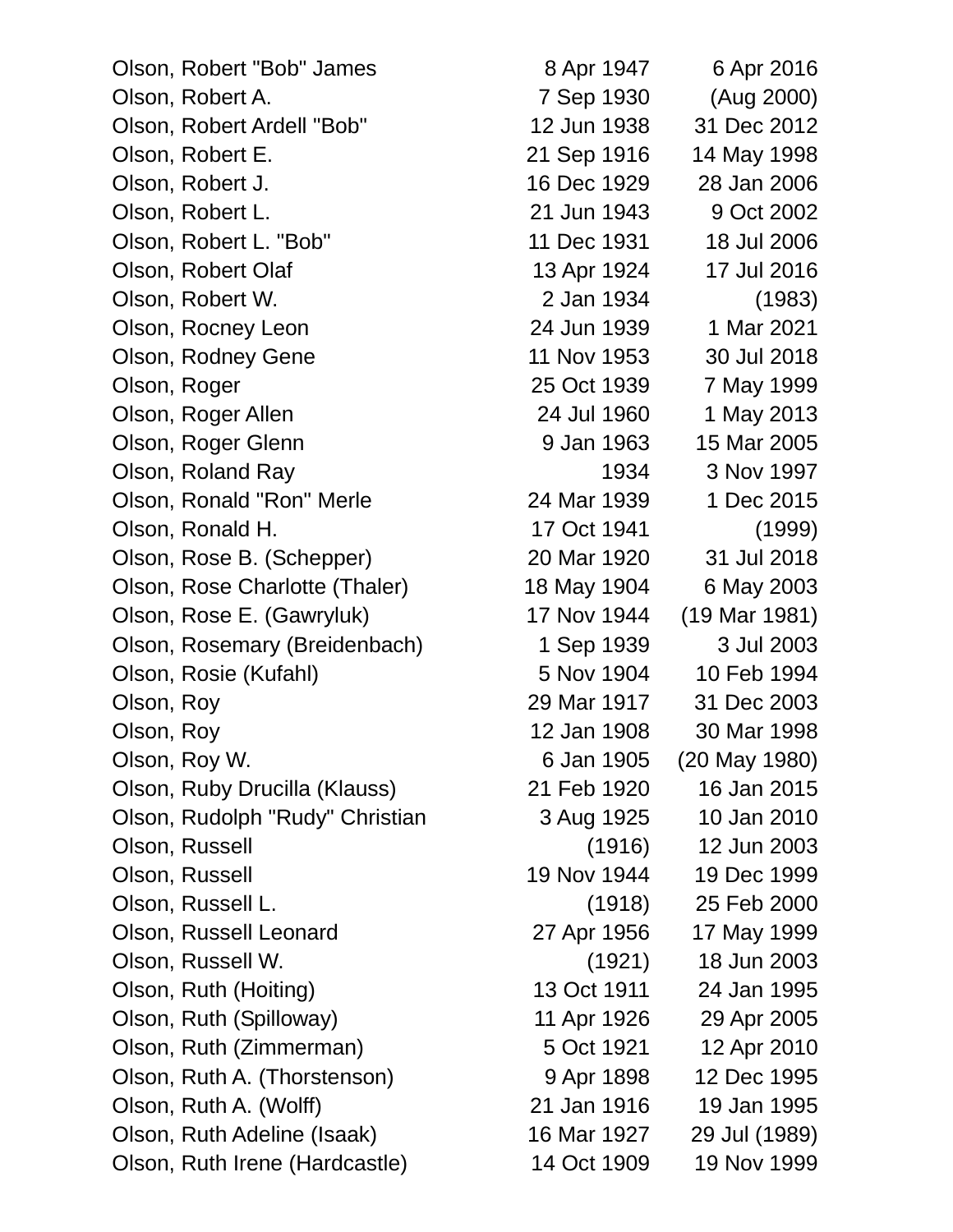| Olson, Ruth Lucille (Mack)                | 1 May 1919  | 5 Aug 2013    |
|-------------------------------------------|-------------|---------------|
| Olson, Ruth Mildred (Chandler)            | 12 Apr 1913 | 28 Dec (1993) |
| Olson, Ruthie (Linker)                    | 2 Jan 1936  | 25 Feb 1986   |
| Olson, Sally Ann (Olson)                  | 7 Jan 1940  | 1 May 2016    |
| Olson, Sandra "Sandi" (Jerabek)           | 5 Nov 1948  | 19 Nov 2017   |
| Olson, Sarah M. (Glass)                   | 17 Oct 1914 | 2 Sep 1999    |
| Olson, Scott D.                           | 7 Feb 1961  | 24 Jan 2020   |
| Olson, Selma (Elvestrom)                  | 17 Jan 1904 | 15 Mar 2000   |
| Olson, Selma C. (Narvestad)               | 20 Apr 1904 | 2 Feb 1997    |
| Olson, Selma Esther (Glanzer)             | 9 Dec 1927  | 2 Aug 2014    |
| Olson, Selma K. (Roecks)                  | (1906)      | (Aug 1997)    |
| Olson, Severin                            | (1899)      | 24 Nov 1978   |
| Olson, Shawn Shay                         | 20 Jun 1971 | 30 Nov 2014   |
| Olson, Sherman Orlean                     | 16 Jan 1920 | 26 Jan 2005   |
| Olson, Shirla M. (Aus)                    | 18 Jun 1921 | 17 Jan 2007   |
| Olson, Shirley (Collishaw)                | 27 Oct 1931 | 14 Jul 2000   |
| Olson, Shirley A. (Buchholz)              | 24 Oct 1939 | 23 Aug 2007   |
| Olson, Shirley Faye (Westerlund) Jordan   | 8 Mar 1938  | 20 Nov 2002   |
| Olson, Shirley Jean (Gruis)               | 2 Feb 1930  | 18 Jul 2013   |
| Olson, Sigfred Otto                       | 25 Apr 1905 | (10 Oct 1976) |
| Olson, Sixten E.                          | 24 Nov 1919 | 3 Jul 2002    |
| Olson, Sophia (Schafte)                   | 9 Jul 1897  | 5 May 1991    |
| Olson, Stanley C.                         | 7 Nov 1922  | 3 Apr 1988    |
| Olson, Stanley George "Stan"              | 7 May 1943  | 9 Nov 2020    |
| Olson, Stanley Harold                     | 19 Jan 1918 | 18 Jul 1998   |
| Olson, Stanley P.                         | 5 Nov 1935  | 6 Aug 1988    |
| Olson, Stanton O.                         | 22 Apr 1924 | 15 Jul 2000   |
| Olson, Stella (Nelson)                    | 30 May 1916 | 31 Jul 2000   |
| Olson, Stephen                            | 6 Aug 1981  | 19 Jun 2019   |
| Olson, Stephen D. "Steve"                 | 26 Apr 1962 | 31 Mar 2010   |
| Olson, Steven Anthony                     | 13 Apr 1987 | 22 Aug 1999   |
| Olson, Steven K. "Snacks"                 | 23 Apr 1948 | 30 Sep 2018   |
| Olson, Steven Lee (Hendrickson)           | 3 Oct 1957  | 21 Dec 2020   |
| Olson, Susan "Sue" K. (Larson)            | 9 Jul 1958  | 18 Nov 2018   |
| Olson, Susie Irene SK                     | (not given) | (not given)   |
| Olson, Suzanne D. (Strohbusch)            | (1938)      | 19 Apr 1994   |
| Olson, Sylvia Lucille (Hoffmockel) Norris | 22 Jun 1923 | 5 Aug 2019    |
| Olson, Sylvia Marie (Eckholm)             | 24 Jun 1907 | 21 Oct 1996   |
| Olson, Syverin                            | 4 Aug 1903  | 12 Jul 1967   |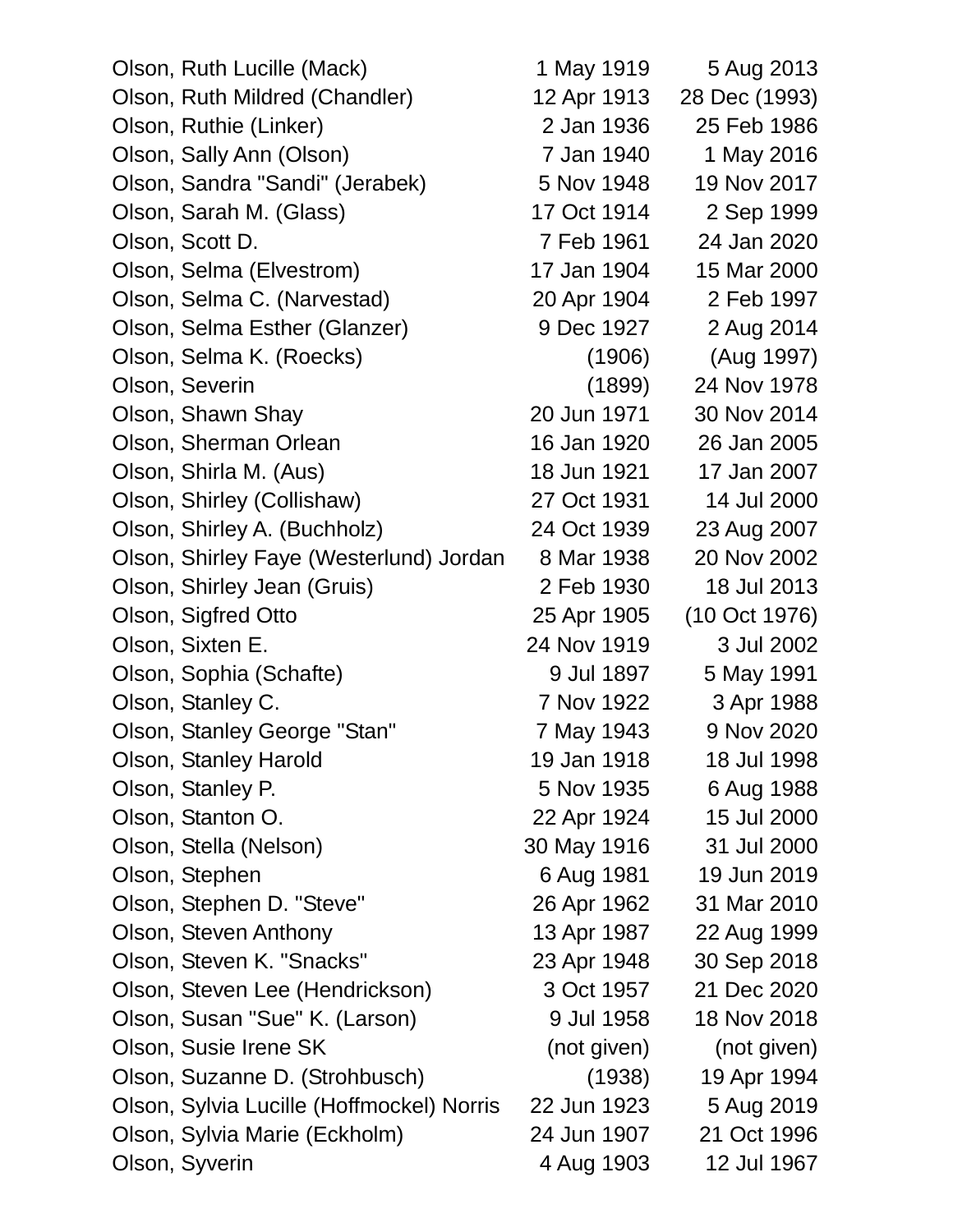Olson, Teresa (Schmidt) 27 Jan 1911 22 Dec 2002 Olson, Teresa Florence (Stiles) 27 Feb 1930 12 Feb 2004 Olson, Terry Donald 24 Oct 1942 19 Sep 1998 Olson, Thelma C. (Trostad) 1 Feb 1908 23 Aug 1999 Olson, Thelma Iona (Thompson) 3 Jan 1915 26 Jan 2008 Olson, Thelma J. (Hovet) 5 Jun 1913 (Oct 1982) Olson, Theodore "Ted" D. 16 Jun 1929 10 Sep 2010 Olson, Theran Lafe (1921) 29 Oct 2002 Olson, Theresa (Wagner) (1965) 2 Oct 1993 Olson, Theresia (Ott) 5 Jan 1918 24 Dec 2010 Olson, Thomas Edward 4 May 1919 8 Sep 2002 Olson, Thomas M. (1944) 24 Oct 2010 Olson, Truman Gehard 5 Jun 1905 29 Jun 1993 Olson, Tyler Jon 20 Oct 1986 8 Jun 2004 Olson, Tyne Selena (Eckholm) Harju) 14 Aug 1915 15 Jan 2011 Olson, Vance E. (1932) 2 Sep 2003 Olson, Velma (Trautman) (1921) 11 Jul 1987 Olson, Vera (Wolf) 26 Jun 1929 7 Dec 2008 Olson, Verna Joyce JW 8 Oct 1935 28 Jul 2010 Olson, Verna Mae (Kessler) 14 Apr 1943 29 Mar 2021 Olson, Vernon L. (1916) 3 Jun 2004 Olson, Vernon S. (1914) 5 Sep 1998 Olson, Vicky Rae (Schlittenhardt) 6 Jun 1962 23 Nov 1996 Olson, Victor 26 Mar 1901 (1983) Olson, Viette F. (Moore) 31 Mar 1901 (3 Jun 1992) Olson, Vincent Conrad 28 Mar 1929 31 May 2010 Olson, Viola (Goehring) Bauer 27 Apr 1919 26 Jul 2007 Olson, Violet (1911) 4 Jul 1996 Olson, Violet "Vi" (Spilloway) 25 Oct 1927 13 Apr 2018 Olson, Violet "Vi" Florence (Schmidt) 28 Mar 1934 30 Aug 2016 Olson, Violet Bernice (Bruhn) 22 Mar 1915 6 Jul 2011 Olson, Violet E. (Derr) (1911) (Sep 1996) Olson, Virginia LaVeta (Weber) 14 Jan 1931 31 Oct 2010 Olson, Wade Tommy 22 May 1980 5 Mar 2002 Olson, Walter E. 21 Jul 1910 (4 Jan 1983) Olson, Wanda (Bergstreser) (1912) 3 Dec 2002 Olson, Ward J. 23 Jun 1972 13 Mar 1992 Olson, Warren H. 28 Nov 1920 30 Mar 2001 Olson, Wayne M. 2 Oct 1924 20 Mar 2019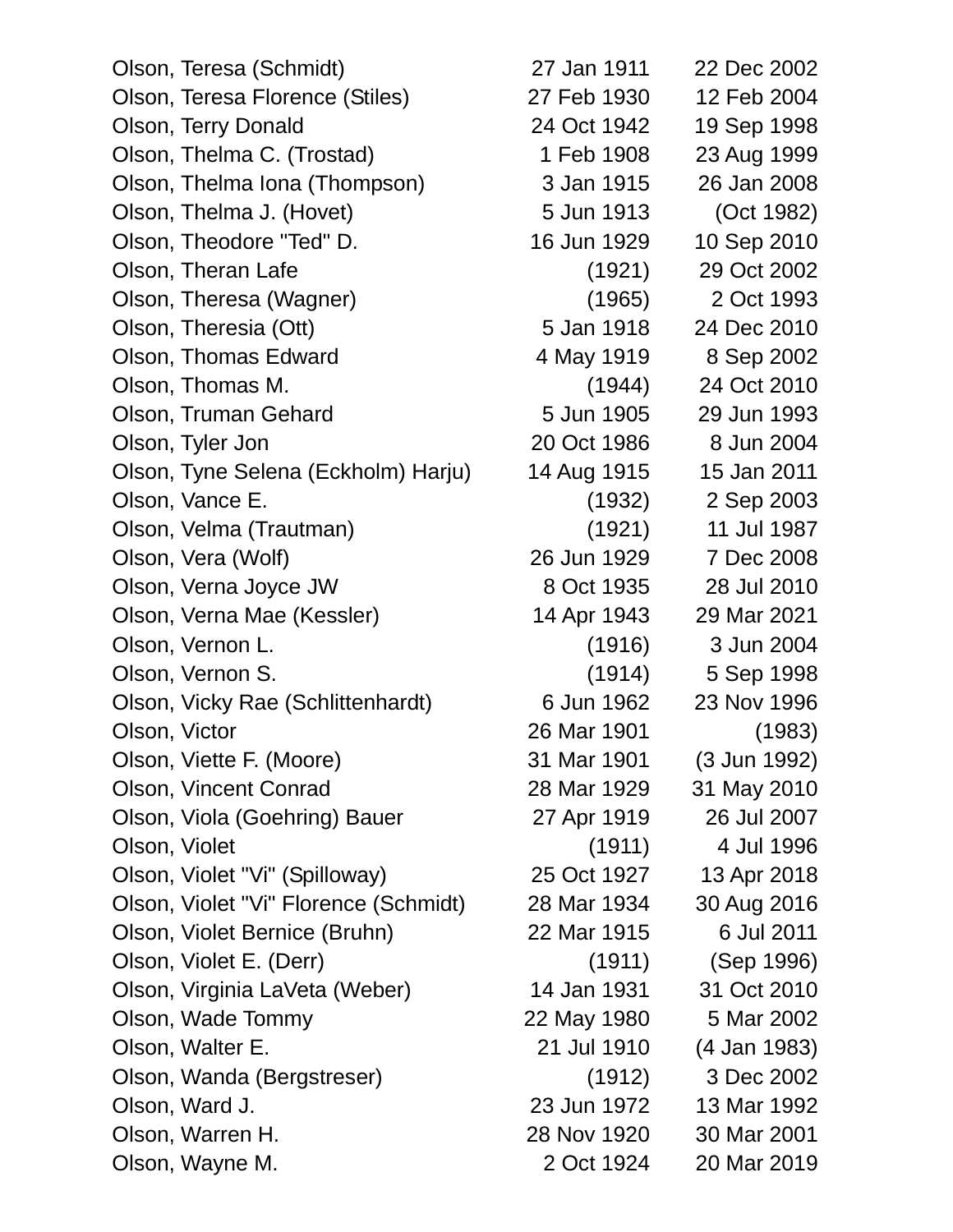| Olson, Wayne Roger                    | 30 May 1953 | 14 May 1999   |
|---------------------------------------|-------------|---------------|
| Olson, Wendell M.                     | 4 Nov 1919  | 1 Sep 2002    |
| Olson, Willard                        | 16 Dec 1915 | 30 Aug (1984) |
| Olson, William                        | 28 Feb 1877 | 30 May (1957) |
| Olson, William                        | 27 Aug 1917 | 27 May 1996   |
| Olson, William E.                     | 30 Mar 1924 | 28 Oct 1999   |
| Olson, William H.                     | 26 Apr 1923 | 18 Apr 2000   |
| Olson, Wilma Rose (Feit)              | 21 Dec 1926 | 12 Jul 2012   |
| Olson, Winona (Lien)                  | 7 Jul 1938  | 27 Sep 2014   |
| Olson, Yvonne Marie (Wagendorf)       | 26 Feb 1935 | (14 Aug 2004) |
| Olson, Zona Mary (Fryrear)            | 15 Nov 1920 | 17 May 2008   |
| Olsosn, Della (Klein)                 | 26 May 1934 | 11 Sep 2012   |
| Olsson, Dagmar                        | (1906)      | 9 Apr 1998    |
| Olsson, Edgeworth                     | (1925)      | (Jul 1998)    |
| Olsson, Karl                          | 21 Jan 1949 | 14 Nov 1998   |
| Olsson, Leila (Specht)                | 30 Aug 1952 | 12 Apr 2013   |
| Olsson, Lisa Ann "Lisa Hammer" (Folk) | 29 Mar 1964 | 30 Jan 2010   |
| Olsson, Robert James                  | 28 Mar 1946 | 24 Oct 1988   |
| Olstad, Anges Margaret (Larson)       | 30 Aug 1905 | 8 Feb 1999    |
| Olstad, Christine (Klingman) Steig    | 3 Jun 1904  | 22 Sep 1991   |
| Olstad, Donna J. (Springer)           | 16 Sep 1937 | (Nov 1981)    |
| Olstad, Geneva (Roth)                 | 29 Apr 1944 | 1 Jun 2014    |
| Olstad, Laura (Abrahamson)            | 22 Jun 1903 | 14 Aug 1999   |
| Olstad, Mary Helen (Wald)             | 29 Dec 1938 | 31 Aug 1997   |
| Olstad, Pearl Irene (Yates)           | 17 Jul 1915 | 31 May 2016   |
| <b>Olstad, Theodore Dennison</b>      | 15 Dec 1938 | 21 Mar 2004   |
| Olstad, Vernon D.                     | (1917)      | (May 1996)    |
| Olsufka, Mathilde W. "Hilda"          | 7 Feb 1929  | 19 Nov 2003   |
| Olszewski, Adrian John                | 5 Mar 1914  | (14 Dec 2002) |
| Olszewski, Anthony                    | 14 Feb 1913 | 24 Apr 2009   |
| Olszewski, Edward "Ed" John           | 21 Apr 1937 | (2005)        |
| Olszewski, Edwin                      | 2 Feb 1930  | 29 Feb (1996) |
| Olszewski, Hank                       | (not given) | 16 Jan 2001   |
| Olszewski, Joan                       | (not given) | 2 Aug 2000    |
| Olszewski, Nancy B. (Beyer)           | (not given) | 5 Sep 1994    |
| Olszewski, Patricia Ann "Pat"         | 3 Mar 1944  | 10 Jan 2013   |
| Olszewski, Rita Mae (Grill)           | 18 Sep 1953 | 17 Dec 2006   |
| Olszewski, Stanislaw                  | (1911)      | 8 May 1987    |
| Olszewski, Theodore R. "Ted"          | 12 Jul 1930 | 19 Jun 2021   |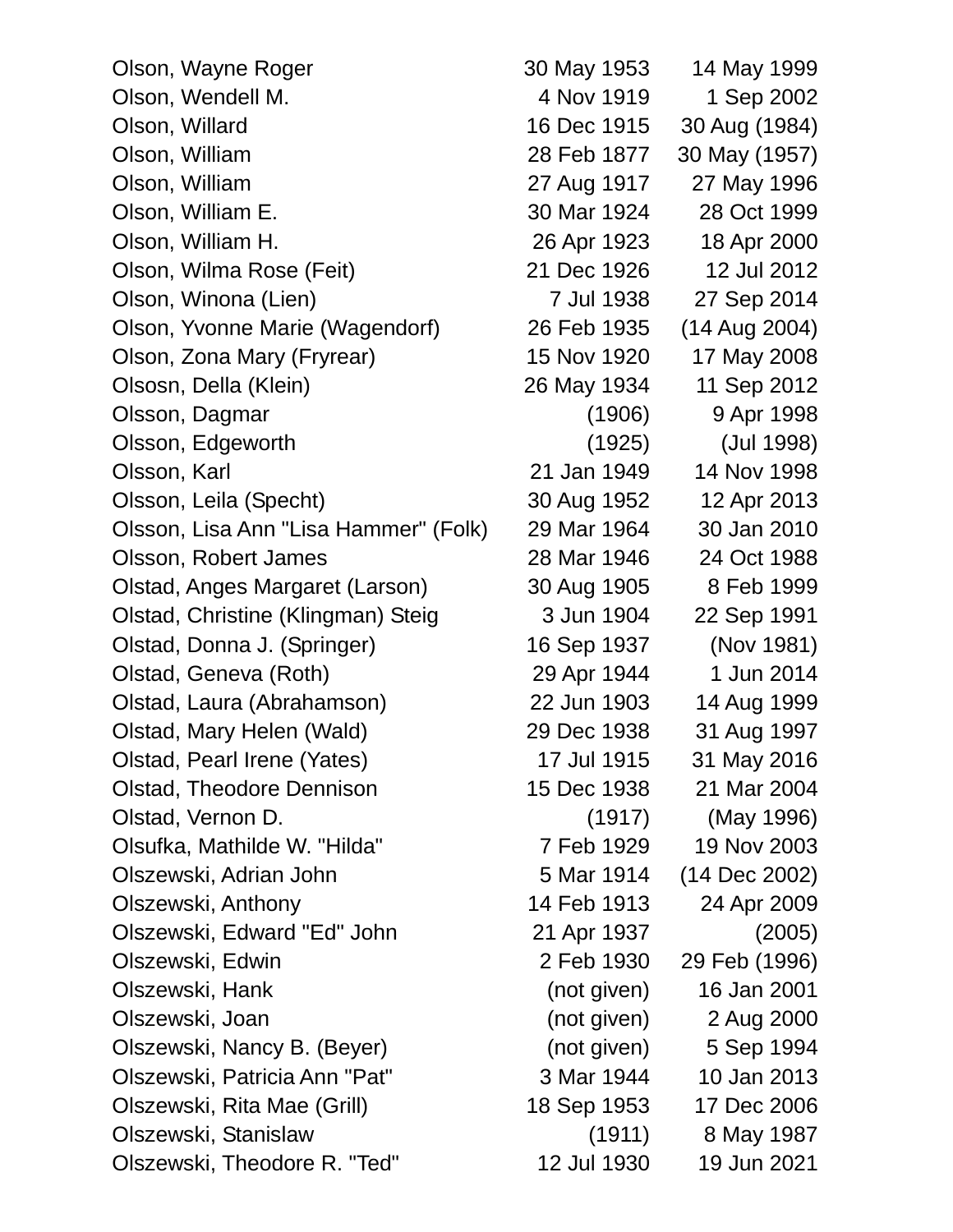| Olthoff, A. Phyllis                    | 18 Nov 1928 | 19 May 2015   |
|----------------------------------------|-------------|---------------|
| Olthoff, Betty Jane (Terhark)          | 4 Oct 1939  | 18 Oct 2021   |
| Olthoff, Chancy K.                     | 8 Jan 1922  | 12 Jun 2017   |
| Olthoff, Donald L.                     | 11 May 1942 | 24 Feb 2008   |
| Olthoff, Donavan Leon                  | 22 Sep 1940 | 13 Dec 2001   |
| Olthoff, Henry                         | 28 Sep 1921 | (Nov 1989)    |
| Olthoff, Lena (Ackerman)               | 24 Dec 1904 | 5 Sep 1997    |
| Olthoff, Lucille M. (Beste)            | 12 Oct 1935 | 15 Dec 2007   |
| Olthoff, Mark Ronald                   | 8 Jun 1966  | 4 Sep 2019    |
| Olthoff, Myrtle Viola (Klock)          | 7 Aug 1921  | 9 Nov 2016    |
| Olthoff, Phyllis M. (Wilbrecht)        | 24 Sep 1925 | 20 Jul 1999   |
| Olthoff, Richard L.                    | 30 Mar 1920 | 27 Oct 1965   |
| Olthoff, Ruby (Nielsen)                | 28 May 1905 | 3 May 1993    |
| Oltman, Bernice G. (Gehrmann)          | (1925)      | (22 Feb 2006) |
| Oltman, Carleton Sperry                | 7 Dec 1928  | 7 Jan 2007    |
| Oltman, Marie Martha (Baker)           | 11 May 1933 | 22 Apr 2017   |
| Oltman, Marlow "Sam" Leslie            | 1 Oct 1942  | 27 Mar 2016   |
| Oltman, Ralph Edmund                   | 14 Mar 1909 | 27 May 1999   |
| Oltman, Raymond K.                     | 17 Jul 1948 | 26 Jan 2009   |
| Oltman, Victor S.                      | 27 Sep 1907 | 23 Mar 2002   |
| Oltman, Violet "Vi" Catherine (Popham) | 23 Nov 1914 | 23 Jun 2010   |
| Oltman, Wendy Marie (Johnson)          | 12 Jun 1957 | 16 Jul 2021   |
| Oltmann, Beth (Hankins) Griesel        | 21 Feb 1915 | 20 Oct 2003   |
| Oltmanns, Adeline (Hoffman)            | 15 Jul 1921 | 26 Jun 2007   |
| Oltmanns, Anna Marie (Kuper)           | 23 May 1920 | 27 Mar 2000   |
| Oltmanns, Frank                        | 16 Aug 1936 | 18 Oct 2004   |
| Oltmanns, Helen Cecellia (Donahue)     | 6 Jul 1926  | 16 Dec 2016   |
| Oltmanns, Iva Syrene (Jibben)          | 18 May 1927 | 17 Jun 2020   |
| Oltmanns, Lloyd John                   | 25 Dec 1911 | 2 Oct 1995    |
| Oltmanns, Mayflower (Bloom)            | 10 May 1892 | 2 Mar 1994    |
| Oltmanns, R. Jan "Oly"                 | 23 Nov 1941 | 23 Jun 2014   |
| Oltmanns, Theodore                     | 23 Nov 1918 | (1999)        |
| Oltmans, Elsie Ann (Schmidt)           | 6 Mar 1927  | 11 Apr 2000   |
| Oltmans, Marie Emma Elsie (Brunk)      | 12 Dec 1915 | 25 Mar 1998   |
| Oltroge, August L.                     | 9 Mar 1907  | 12 Apr 1953   |
| Oltrogge, Adolph Phillip               | 22 May 1899 | (30) Sep 1945 |
| Oltrogge, David Victor                 | 17 Jan 1977 | 14 Jun 1996   |
| Oltrogge, Maxine "Mickey" (Leigh)      | 25 Feb 1917 | 26 Dec 2012   |
| Oltrogge, Vernon L.                    | 30 Mar 1910 | 18 Mar 2002   |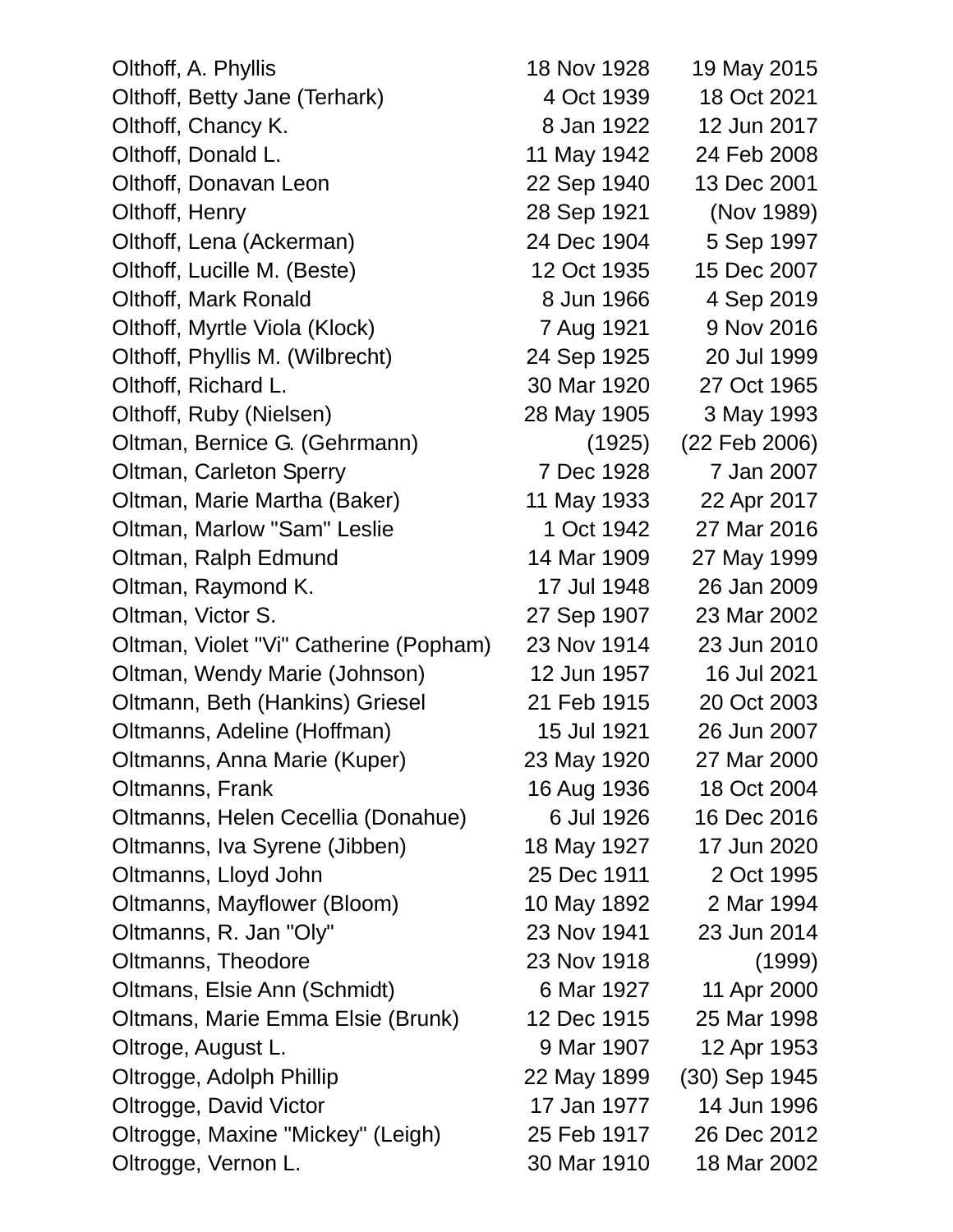Olufson, Florence Luella (Nelson) 7 Jul 1910 24 Apr 2000 Olufson, Henry Olaf 4 Aug 1912 30 Aug 2000 Olund, Beatrice A (1920) Oct 1996 Olund, Bertil (1912) 24 Sep 2002 Olund, Florence W. (Wolff) 12 Nov 1931 21 Oct 2013 Olund, June A. (Nelson) 9 Jun 1915 14 Jun 1993 Olwin, Robert Morrison 30 Dec 1924 4 Jan 2011 Olyasz, Robert (1941) 7 Feb 2001 Olynick, Joan (Brockmeyer) 26 Apr 1950 1 Dec 2014 Olzweski, Celestine "Sally" (Hagel) 8 Sep 1942 6 Dec 2004 Olzweski, Norman "Norm" 8 Dec 1938 19 Mar 2020 Omafray, Paul 21 Mar 1933 8 May 2005 Omafray, William "Bill" Basil 3 Nov 1923 26 Mar 2016 O'Mahony, Mamie (Goldean) 3 Jan 1914 (2000) O'Malley, Dorothy Helen (Borth) 18 Jan 1929 22 Nov 2010 O'Malley, Erva Elmere (Hole) (1914) (5 Nov 1998) O'Malley, Mary Ellen (Meuer) 3 Dec 1924 26 May 1993 Oman, Arlie Anders 11 Jul 1910 12 Sep 1993 Oman, Grace Marie (Rolly) 12 Apr 1918 Sep 2000 Oman, Harry Adolph 1 Apr 1918 14 Feb 1996 Oman, James "Jim" 29 May 1926 10 Aug 2015 Oman, Kelly (Kamerzel) Nelson 15 Jul 1962 23 Aug 2021 Oman, Priscilla Josephine (1895) 12 Dec (1994) Oman, Ruby M. (Greenwalt) 16 Feb 1903 6 Oct (1999) Oman, Thomas Omar 16 Feb 1951 24 Sep (1998) Omans, Arlene Bertha (Smolnisky) 7 Feb 1927 (Apr 2007) Omar, Nazira (Kurdi) 8 May 1908 1 Aug 1998 O'Marro, Alena Emma (Schwartz) 19 Mar 1917 17 Nov 2001 Omdahl, Evelyn Ione (Jurrens) 21 Oct 1919 17 Oct 2007 Omdahl, Harris L. 31 May 1919 8 May 1996 Omdahl, Jay 27 Jan 1959 24 Apr 2021 Omdahl, Kathryn Louise (Myrold) 4 Dec 1959 20 Jul 1999 Omdal, Laura (Peterson) 22 Mar 1901 21 Dec 1999 O'Mealy, Antonia "Toni" (Braun) (1935) 24 Jun 2005 O'Meara, Donna Jean (Kiefer) 19 Apr 1934 1 Aug 2006 O'Meara, Gertrude Christine GW 29 Mar 1919 3 Aug 2015 O'Meara, Marcella M. (Huss) 19 Apr 1909 19 Mar 1998 O'Meara, Melton John "John" 16 Mar 1931 7 Oct 2016 O'Meara, Minnie (Eikemo) 17 Apr 1920 30 Nov 2001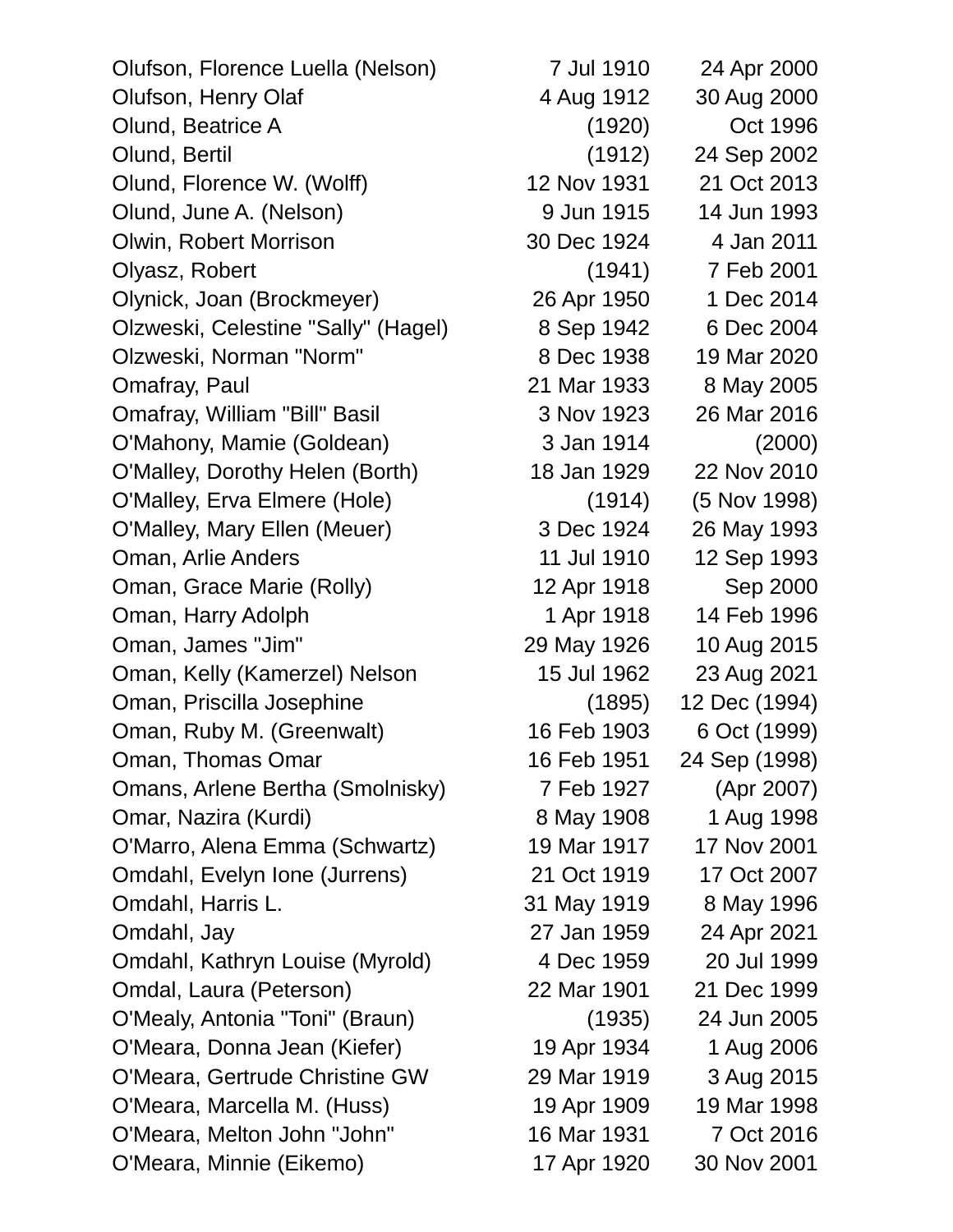| Omeara, Molly Anna                   | 18 Dec 1998 | 2 May (1999)  |
|--------------------------------------|-------------|---------------|
| Omey, Amy (Chamberlain)              | 25 Jan 1915 | 30 Oct 2008   |
| Omholt, Charmaine Adaire (Martinson) | 22 Jan 1934 | 9 Mar 2019    |
| Omland, Alma Katherine (Schilling)   | 24 Nov 1922 | 15 Dec 2012   |
| Omland, Betty Joan (Johnson)         | 3 Apr 1925  | 17 Feb 2000   |
| Omland, Gordon L.                    | 14 Dec 1912 | 31 Aug 2012   |
| Omland, Patrick J.                   | 26 Jul 1940 | 2 Jun 2017    |
| Omland, Robert M. "Bob"              | 28 Oct 1921 | 24 May 2013   |
| Omlid, Nils Odin                     | 5 Oct 1922  | 23 Mar 1997   |
| Omlie, Pearl (Johnson) Sigette       | 15 Mar 1921 | 11 Jan 2000   |
| Ommen, Etta Mae (Wellman)            | 2 Dec 1933  | 10 Sep 2007   |
| Ommodt, Alvira Marie (Walz)          | 22 Aug 1926 | 14 Jul 1993   |
| Omodt, Eva (Moser)                   | (not given) | (1917)        |
| Omodt, Orval T.                      | 1 Sep 1920  | 5 May 2009    |
| Omoth, Clarence Chester              | 27 Oct 1919 | 3 Jul 2001    |
| Omoth, Deloris Esther (Seibold)      | 22 Aug 1925 | 21 Jul 2019   |
| Omoth, Dorothy E. (Casey)            | 24 May 1911 | 16 Dec 2007   |
| Omoth, Oliver Magnus                 | 4 Jan 1922  | 28 May 2007   |
| Omsberg, Lilliam Lovella (Birr)      | 10 Jan 1934 | 14 Dec 2005   |
| Omtvedt, Ronald P.                   | (1943)      | 29 Apr 2004   |
| Omvig, Myrtle (Miller)               | 8 Dec 1929  | (May 2000)    |
| O'nan, James W.                      | (1928)      | 16 Dec 2000   |
| Onchuck, Mavis Doris (Matt)          | 2 Jan 1934  | 4 Aug 2018    |
| Ondell, Adeline M. (Papik) Peabody   | 27 Sep 1922 | 13 Oct 2000   |
| Ondell, Alise Alexandria             | 21 May 1914 | (Jul 1996)    |
| Onderchanin, John                    | (not given) | (Dec 2000)    |
| Ondrake, Dorothy E.                  | 1 Aug 1926  | 15 Dec (1996) |
| Ondrasek, Helen Marie (Kelley)       | 12 Jul 1931 | 19 Jan 2017   |
| Ondrasek, Regina Christine (Kupka)   | (1892)      | (Sep 1983)    |
| Ondrasek, Robert "Bob"               | (1927)      | 13 Dec 2015   |
| Ondricek, Nila Jean (Peskey)         | 1 Oct 1935  | 29 Dec 2018   |
| Ondrik, Melvin                       | 27 Oct 1957 | 25 Jun 2001   |
| Ondrozeck, Donald C.                 | 4 Nov 1947  | 20 Oct 1998   |
| Ondrusek, Richard J.                 | 22 Mar 1925 | 24 Dec (1997) |
| Ondusky, Jacob P.                    | (1958)      | 21 Jul 2003   |
| O'Neal, Arthur O.                    | 6 Jun 1928  | 7 Jan 1998    |
| O'Neal, Esther (Walz)                | 14 Sep 1925 | 23 Apr 1989   |
| O'Neal, Grace Laurene (Struckmeyer)  | 20 Jun 1905 | 30 Dec 1999   |
| O'Neal, Laura D.                     | (1909)      | (1999)        |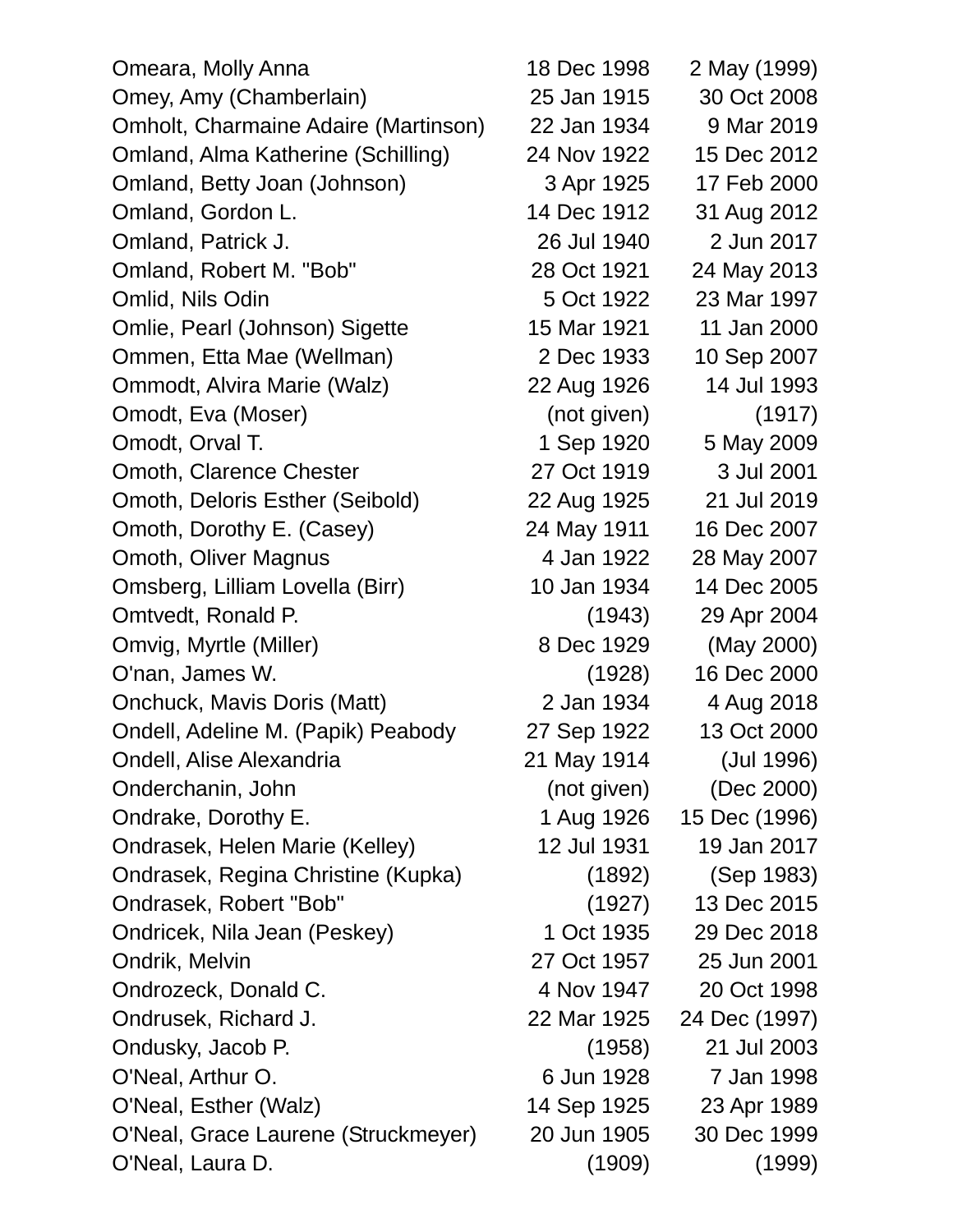O'Neal, Lillis H. 13 Nov 1911 (Oct 1981) O'Neal, Margie Ruth (Jeske) 4 Sep 1939 2 Nov 2011 O'Neal, Marie J. FKM 14 Apr 1910 19 May 2004 O'Neal, Mattie Ruth (Brunson) 18 Nov 1925 10 Nov 2001 O'Neal, Rosalie (Irion) 28 May 1931 11 Dec 2018 O'Neal, Shirley (Van Emmerik) 2 Jan 1953 30 Dec 1999 O'Neil, Bernice D. 5 Jan 1909 25 Mar (1999) O'Neil, Daniel 2 Apr 1914 12 Sep 1990 O'Neil, Emma Agnes (Steinbach) 7 Jul 1902 12 Mar 2006 O'Neil, Frances E. (Olerud) 27 Aug 1908 25 Sep 1994 O'Neil, Helen (Steinbrueck) 10 Dec 1917 13 Sep 2003 O'Neil, Irene A. (Smith) Wray 30 Apr 1903 23 Aug 1999 O'Neil, Jerry Clare 12 Aug 1925 21 Sep 2018 O'Neil, Joan Elizabeth (Schultheis) 25 Nov 1923 13 Jun 2007 O'Neil, Joanne M. (Hahn) 23 Jul 1942 8 Feb 2007 O'Neil, Julia F. (Hansen) (1924) (6 Nov 2006) O'Neil, Kathryn "Kay" Marie (Keogh) 5 Apr 1917 7 Mar 2007 O'Neil, Marlene M. (Peterson) 4 Apr 1936 24 Mar 1995 O'Neil, Norman "Peg" 16 Apr 1923 19 Jan 2001 O'Neil, Patrick 6 May 1918 5 Aug (1959) O'Neil, Penelope Ann "P.A." 8 Jun 1948 23 Nov 2017 O'Neil, Philip John 11 Aug 1919 7 Nov 2019 O'Neil, Richard A. 20 Apr 1935 15 Sep 1996 O'Neil, Robert Emmet 2 Oct 1884 3 Mar (1952) O'Neil, Robert F. 2 Jul 1922 30 Jan 2011 O'Neil, Ronald E. 6 Oct 1942 2 Aug (1998) O'Neil, Viola Theda (Rentschler) 12 Jan 1916 30 Jan 2011 O'Neill, Allen M. 18 Oct 1961 20 Sep 2007 O'Neill, Betty (Neet) Neff 23 Apr 1923 3 Dec 2020 O'Neill, Betty J. (1928) (Dec 1997) O'Neill, Doris (Pollak) 1923 12 Feb 2018 O'Neill, Ella Edna (Wagner) (not given) 11 Jan 2013 O'Neill, Essie M. 14 Apr 1915 13 May (1999) O'Neill, Frederick James Patterson 12 Jun 1884 (24 Jan 1965) O'Neill, George Samuel 22 Oct 1927 25 Jul 2016 O'Neill, James E. 18 Mar 1921 3 Feb (1998) O'Neill, Josephine (Lockner) 19 Mar 1925 12 Apr 2006 O'Neill, Kenneth "Kenny" 12 Aug 1924 2 Oct 2017 O'Neill, Leonard F. 26 Jun 1919 9 May 1999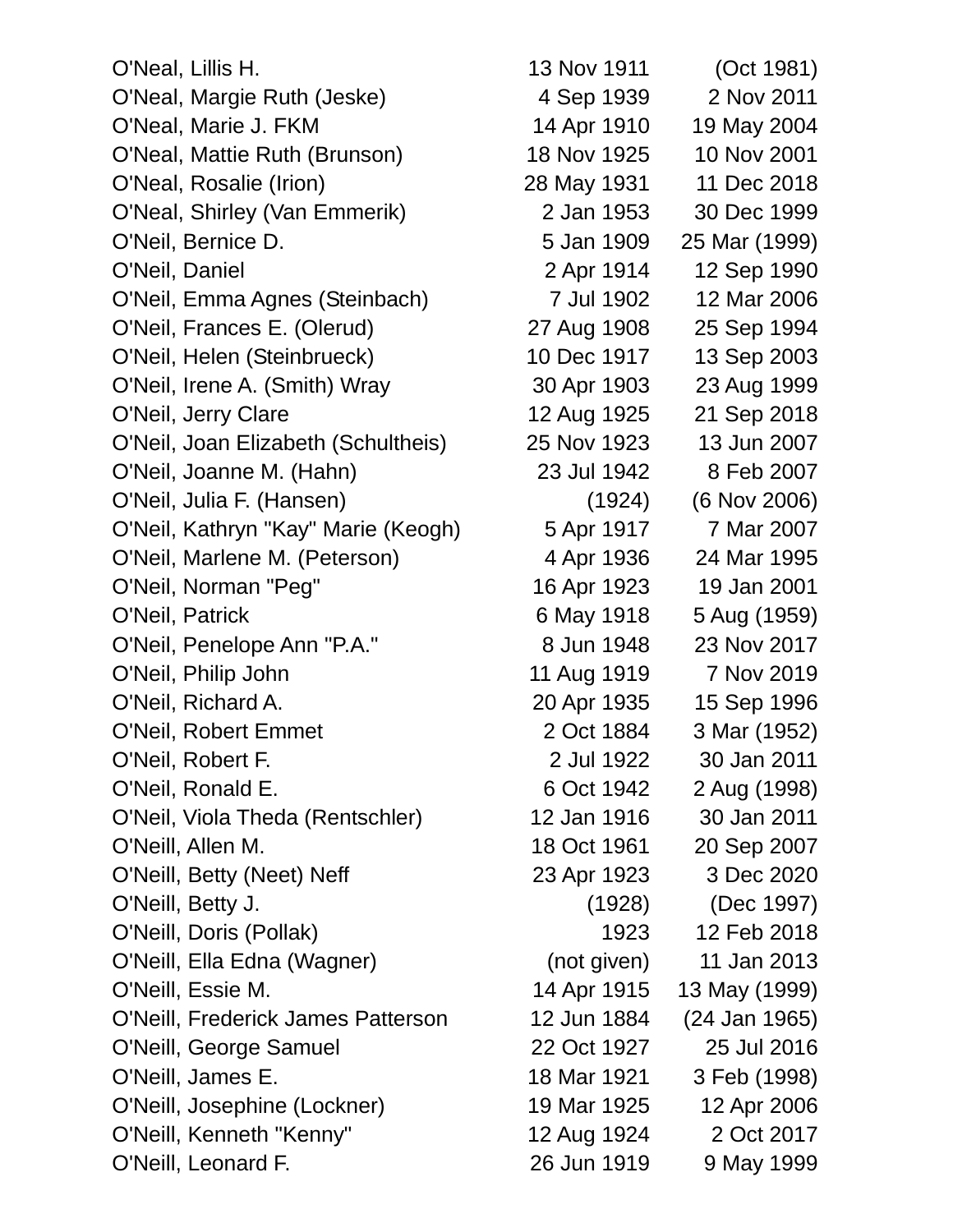O'Neill, Lorraine (Thorpe) 30 Dec 1903 22 Jul (1991) O'Neill, Luella Ruth (Pierce) 21 May 1902 24 Mar 2000 O'Neill, Maryon A. 23 Jul 1919 (5 Jul 1998 ) O'Neill, Maxine "Mickie" MHPB 1 Feb 1929 2 Oct 2016 O'Neill, Minnie (Feldner) 19 Dec 1904 11 Nov 1988 O'Neill, Norman J. 29 Nov 1934 (1998) O'Neill, Owen E. 21 May 1922 20 Mar 2019 O'Neill, Reta I. (Mills) (1905) 19 Aug 2003 O'Neill, Richard 6 Nov 1916 13 Feb 1997 O'Neill, Roger K. 19 May 1960 14 Aug 2017 O'Neill, Rosella "Sally" (Kolberg) 4 Jun 1925 28 Aug 2007 O'Neill, Virginia L. (Graber) 2 Aug 1941 16 May 1994 O'Neill, Vivian Anna (Sauer) 11 Feb 1927 8 Jan 2019 O'Neill, Walter Grant 2 Jan 1917 8 Dec 1997 O'Neill, William 24 Jul 1902 27 Feb 1999 O'Neill, William A. 13 Sep 1903 2 Nov 1994 O'Neill, William Terrance "Bill" 7 Aug 1886 (1965) Onerheim, Selmer Conrad 2 Sep 1903 23 May 2000 Onerheim, Stan 13 Jun 1925 9 Dec 1999 Oneski, Peter (1913) 16 Nov 1992 Ongstad, Charlene Eleanor (Follman) 18 Jun 1927 1 May 1997 Ongstad, Margaret Catherine M 8 May 1932 24 Jan 2018 Onheliger, Frances (Bumbach) 18 Nov 1924 23 Nov 1984 Onheliger, Kenneth "Ken" James 18 Mar 1947 23 Nov 2020 Onheliger, Tom 21 Dec 1921 25 Jul 1996 Oniszczuk, Maria (Wieslawa) (1955) 8 Jul 1990 Onken, Elfriede Wilhelmine FJ 31 Jul 1932 24 Aug 2007 Onken, Georg Friedrich 1 Feb 1905 18 May 1993 Onken, Gustav D. 68 Jun 1901 2 Jan (1980) Onnen, Sandra Lee (Doering) 4 Nov 1959 16 Jan 2020 Onody, Elizabeth 19 Apr 1898 6 Jul 1981 Onofrechuk, John (1936) 6 Oct 1992 Onsager, Alfred 23 Feb 1900 (Dec 1980) Onsager, Annie (Keihlbauch) 3 Mar 1910 7 May 1990 Onsgard, Alma (Mix) Nelson 17 Feb 1901 17 Apr 1992 Onstad, Edna (Ediger) 5 Mar 1918 20 Apr 2011 Onstad, Elroy 22 Dec 1932 13 Feb 2016 Onstad, Eva Dorthea (Hoff) 14 Apr 1923 1 Aug 2016 Onsted, Beatrice J. (Goltz) 2 Nov 1911 (Aug 2000)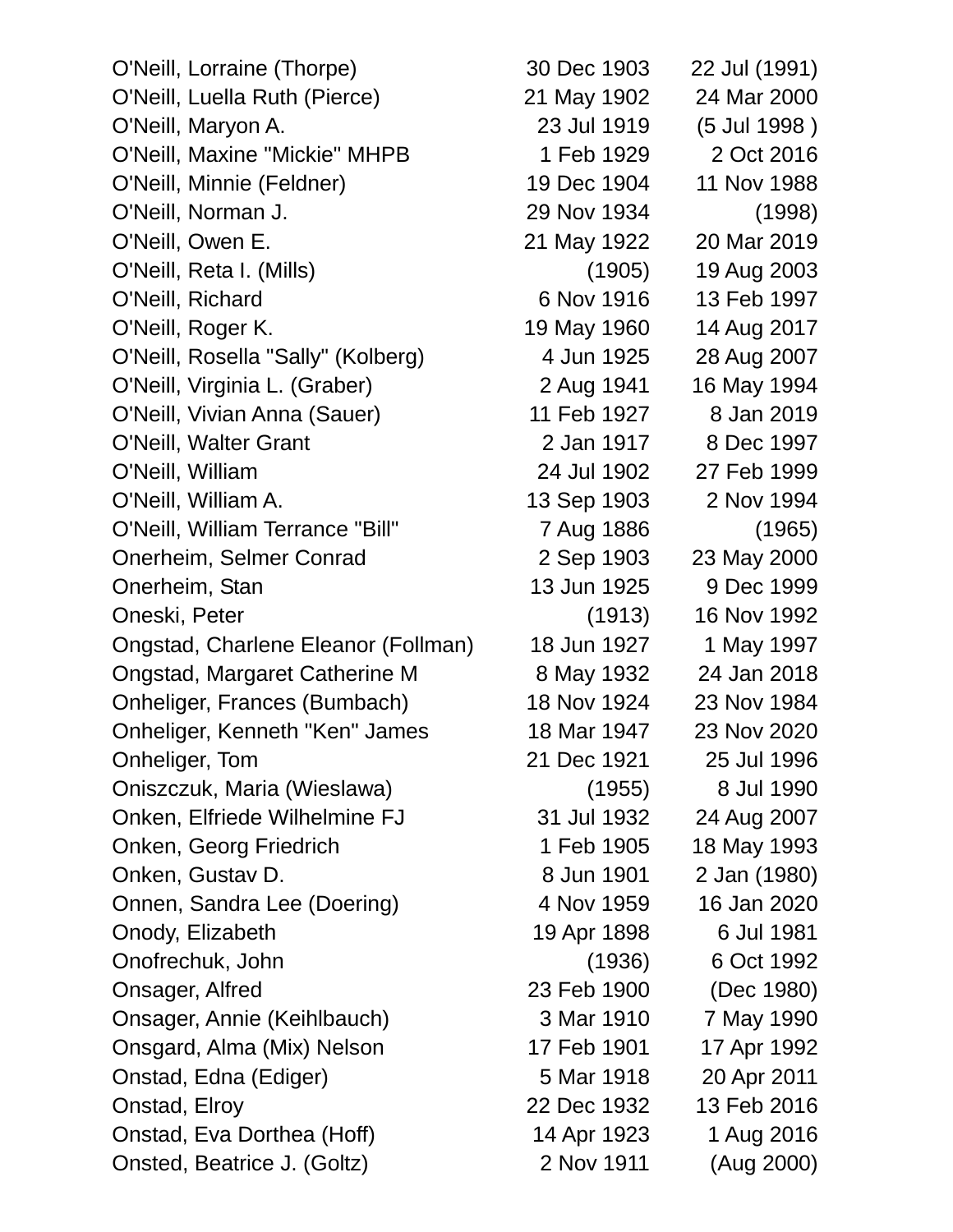Onstott, Alma M. (Birkholz) 13 Sep 1919 24 Oct 2011 Onstott, Charles William 4 Sep 1938 (Jul 1997) Onstott, Ella (Miller) 29 Apr 1910 29 Jul 1998 Onstott, Elsie (Albers) 26 Sep 1902 7 Jan (1955) Onstott, Franklin (not given) (not given) Onstott, Mary V. (Roitz) 31 Jan 1905 23 Sep 1984 Onstott, Mildred "Micki" MH 30 Aug 1922 21 Nov 2010 Onsum, Kathleen S. (Reiter) 2 Sep 1952 17 Mar 2015 Ontiveros, Evelyn L. (1922) 3 Nov 2004 Ontiveros, Rose (Walker) 30 Jan 1949 9 Dec 2021 Ontjes, Lydia A. (Mueller) 14 May 1906 5 Jul 2008 Onufer, Nellie Mae (1914) 12 May 2000 Onyskiw, Helen Olena (Koreluk) (1903) 12 Sep 1990 Onyskiw, Joseph (1903) 24 Aug 1993 Oom, Gertrude (Mayer) VanHerck (1899) (16 Nov 1989) Ooms, Theresa Helen (Metz) (1937) 9 Jul 2004 Oorlog, Alvina (Radack) 10 Dec 1887 5 Mar (1982) Oorlog, Dick 31 Mar 1911 14 Mar 1992 Oorlog, Elizabeth "Liz" (Schmoll) 5 Feb 1920 25 Sep 2007 Oorlog, George Charles 15 Jul 1910 12 Jun 1999 Oorlog, Harold **4 Mar 1919** 1 Oct 1999 Oorlog, Helen (Fithian) 17 Oct 1915 10 Jul 2003 Oorlog, Henry 26 Nov 1922 15 Nov 1997 Oorlog, John 7 Aug 1916 22 Oct 1987 Oorlog, May Louise (Edwards) 4 May 1921 25 Feb 2015 Oorlog, Virginia Laverne (Haeffner) 25 Oct 1927 23 Oct 2009 Oostenink, Steven Lee (1957) 12 Dec 2016 Oothoudt, Cullen "Cully" Blaise 10 Sep 2012 6 Aug 2017 Oothoudt, Maynard Emil 10 Jul 1933 15 Jul 1999 Oothoudt, Sharon Janet EJ 29 Oct 1942 20 Mar 2012 Oothoudtt, Dennis Armand 14 Apr 1941 12 May 2020 Opager, Dawn Marie 24 Feb 1934 27 Jun (2000) Opalach, Alfred J. (1918) 16 Aug 2000 Opatril, Elfriede Frieda 1920 20 Jul 2008 Opatril, Frances Theresa 9 Mar 1909 14 Aug (2000) Opatril, Johanna (Fischer) 1920 30 Jan 2008 Opatz, Cecilia (Gruman) 6 Jun 1914 20 Sep 2001 Opbroek, Anthony Raymond 12 Nov 1962 5 Sep 2017 Opbroek, Catherine Carolyn (Phillips) 6 Sep 1925 10 Feb 2000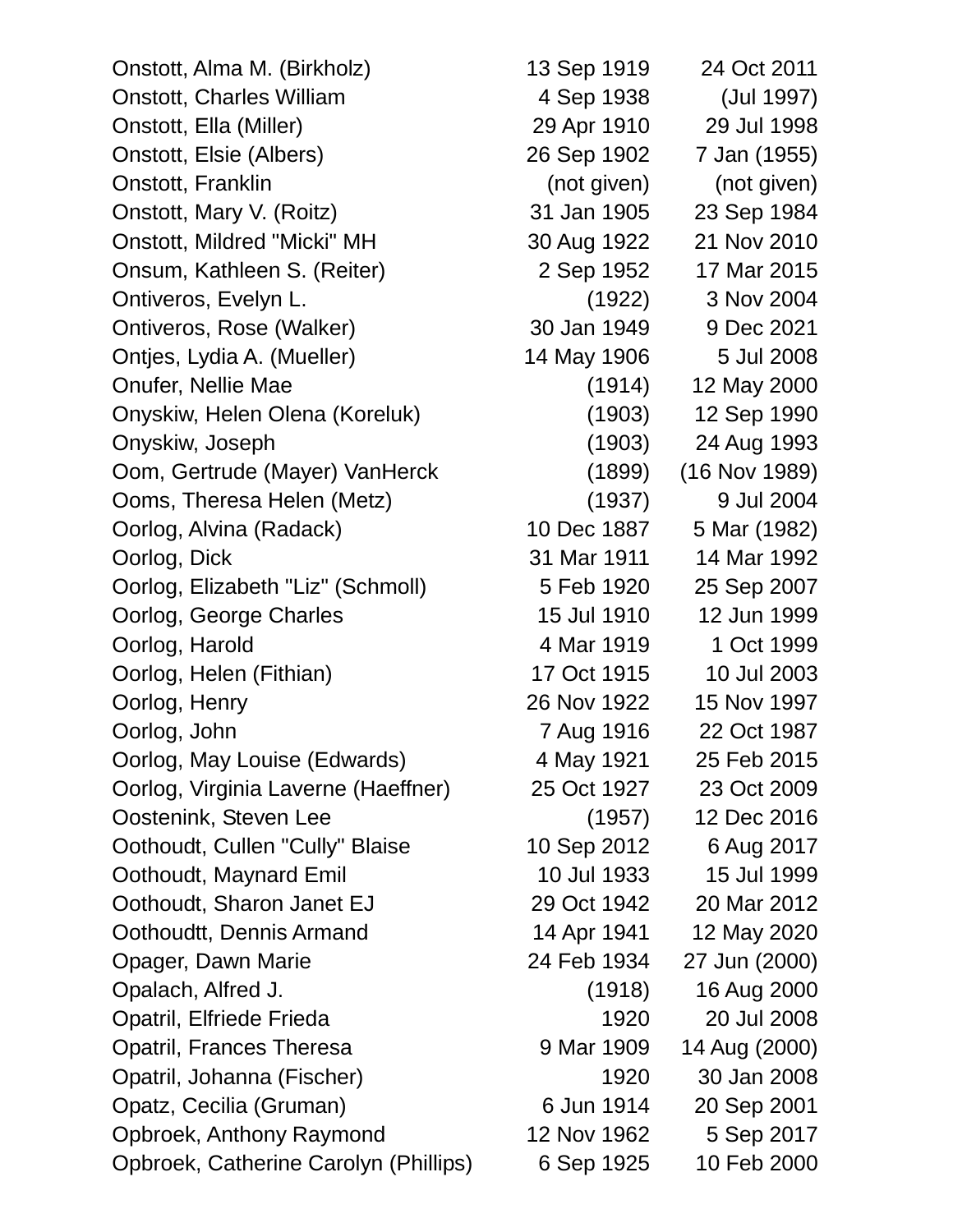Opbroek, Florence Marie (Wiebelhaus) 9 Sep 1907 23 Sep 2003 Opbroek, Frances Agnes (Pistulka) 2 Mar 1909 16 Apr 2008 Opbroek, Leona Elizabeth (Bentz) 9 Mar 1923 24 Jan 2019 Opbroek, Robert Francis 7 Sep 1923 5 May 2008 Opdahl, Elmer M. 18 Oct 1917 3 Jan 1994 Opdahl, Koy 20 Dec 1999 24 Nov 2018 Opdahl, Lorentz 12 Oct 1923 18 Mar 2003 Opdahl, Martha C. (Rebelski) 8 May 1912 10 Sep 2010 Opdycke, Gladys M. (Geldmacher) 23 Mar 1898 4 Feb 1994 Opdyke, Mabel (Oleson) 5 Dec 1915 (Jul 1998) Opedahl, Severt Bryan 12 Sep 1910 (1942) Opel, William C. 4 Nov 1906 22 Aug 1995 Openlander, Rachel (Hotz) 21 Oct 1903 3 Nov (1997) Opfer, David Earl 19 Sep 1942 13 Feb 2011 Opfer, Robert 3 Sep 1924 19 Jun 2004 Opgrande, Jarl "Hi" Lionel 18 Jul 1903 25 Apr 1994 Ophaug, Cecelie (Haugsjaa) 6 Oct 1919 (Jul 1982) Ophaug, Orville Harold 1 Feb 1920 11 May (2000) Opheim, Alice M. (Pramhus) 24 Aug 1910 (Feb 1990) Opheim, Alton 23 Oct 1906 27 Jul 1990 Opheim, Chloe Elise 10 Jul 1969 6 Oct 2018 Opheim, Clara 20 Mar 1902 26 Aug 1997 Opheim, Edith L. (Hoffman) 12 Jun 1907 8 Apr 1989 Opheim, Edward 20 Dec 1904 10 Jun 1993 Opheim, Freda R. (Bender) 29 Aug 1902 22 Jul 1991 Opheim, Gena 15 Sep 1892 29 Nov (1980) Opheim, Gunilda (Johnson) 25 Jul 1905 20 Feb 1997 Opheim, Heather Dawn 9 Dec 1978 28 Sep 2019 Opheim, Ina M. (Hendry) 29 May 1937 2 Sep 2016 Opheim, Justin Page (1984) 28 Jun 2002 Opheim, Katherine (Zagortz) 9 Feb 1914 17 Jun 1991 Opheim, Lee A. 26 Feb 1930 21 Dec 1998 Opheim, Lillian Elisabeth 21 Apr 1914 22 May 2006 Opheim, Marilyn Berniece (Orcutt) 4 Oct 1946 16 Jul 2018 Opheim, Marion H. (Thompson) 20 Nov 1916 10 Sep 1984 Opheim, Olen E. 16 May 1932 27 Feb 1999 Opheim, Olof Karl 1993 **4 Nov 1907** 10 Mar 1993 Opheim, Oscar Ludwig 21 Sep 1904 11 Jan 1997 Opheim, Robert Louis 27 Aug 1933 15 Dec 2019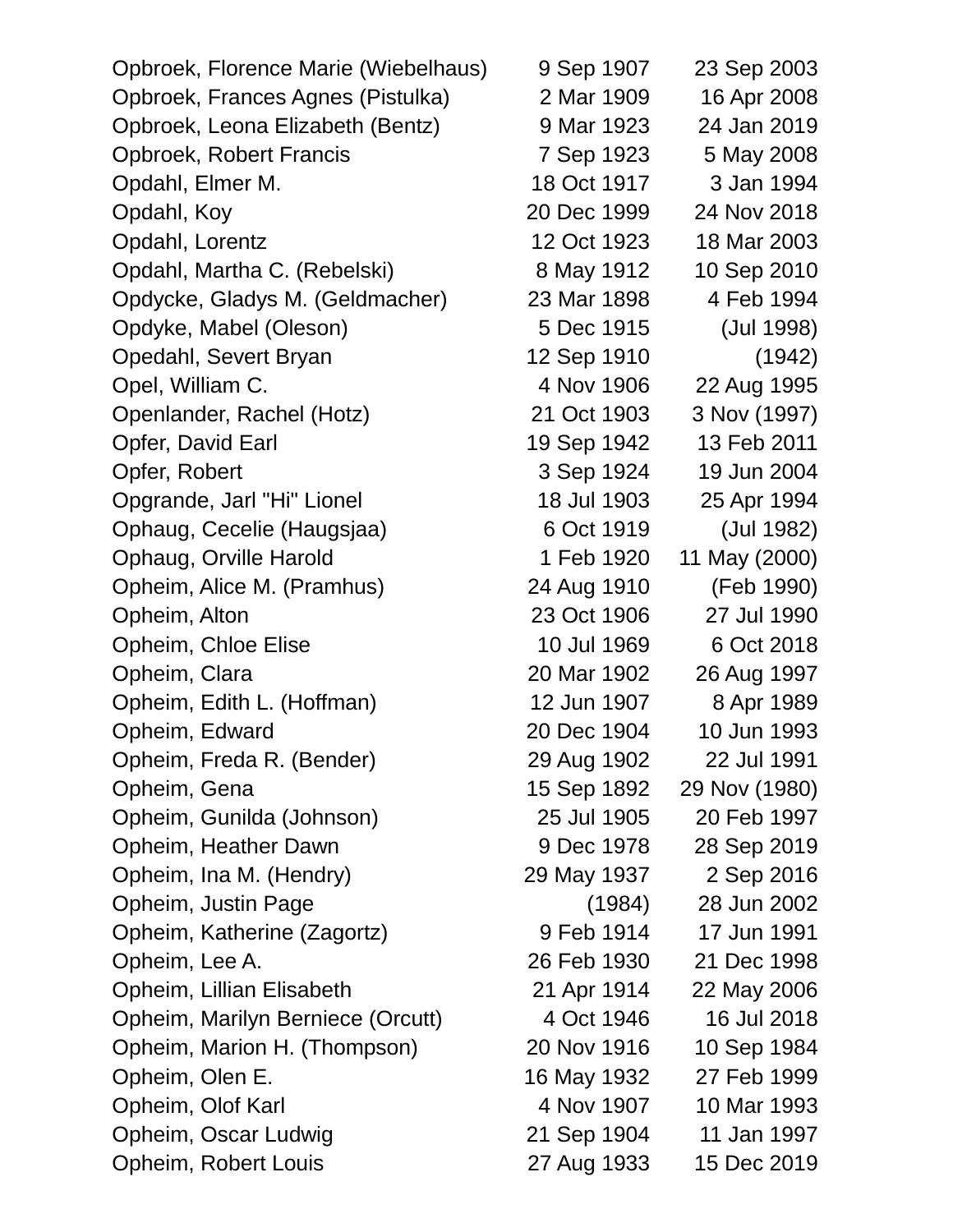| Opheim, Warren Louis                 | 23 Aug 1920 | 3 Nov 2014   |
|--------------------------------------|-------------|--------------|
| Ophime, Russell F.                   | 8 Jun 1924  | 5 Jan 1995   |
| Ophus, Helmer A.                     | 22 Sep 1920 | (1999)       |
| Ophus, Laceen Elizabeth              | 10 Aug 1983 | 6 Jul 2003   |
| Ophus, William "Bill" Benjamin       | 22 Oct 1908 | 27 Nov 1999  |
| Opie, Catherine (Schwab)             | 5 May 1911  | 26 Mar 1992  |
| Opie, Donald "Don" Steven            | 22 May 1939 | 14 Apr 2021  |
| Opinko, Margaret (Boschman)          | 29 Oct 1926 | 9 Jan 2006   |
| Opitz, Alvina H.                     | 23 Dec 1921 | 12 Apr 2019  |
| Opitz, Anna C. (Gangle)              | 15 Sep 1897 | 21 Feb 1993  |
| Opitz, Bernice (Sampson)             | 25 May 1920 | 3 Jun 1994   |
| Opitz, Clara (Sr. M. Irmina)         | 8 Oct 1906  | 21 Oct 2005  |
| Opitz, Delmar LaVerne                | 9 Mar 1929  | 26 Mar 2007  |
| Opitz, Edbert "Ed"                   | 11 Sep 1928 | 5 Jun 2007   |
| Opitz, Elizabeth 'Elsie' V. (Gangle) | 14 Dec 1899 | 5 Feb 1992   |
| Opitz, Felix                         | 3 Feb 1971  | 8 Jun 1994   |
| Opitz, George A.                     | 4 Oct 1929  | 6 Dec 2020   |
| Opitz, Gerald Math "Barney"          | 14 Jun 1923 | 9 Oct 2010   |
| Opitz, Helen L. (Courtway)           | 22 Jan 1927 | 25 Jun 2000  |
| Opitz, Irene (Frank)                 | 25 Jan 1925 | 17 Feb 2008  |
| Opitz, Irma Lou (Moen)               | 11 Feb 1927 | 1 May 2019   |
| Opitz, Isabel L. (Thole)             | 3 Oct 1908  | 19 May 1985  |
| Opitz, Isabella M. (Janich)          | 2 Apr 1907  | 22 May 2002  |
| Opitz, Jean J. (Wisnewski)           | 13 Mar 1937 | 26 Dec 1991  |
| Opitz, Josie Ann (Vensand) Shantz    | 3 Dec 1911  | 5 Sep 2007   |
| Opitz, Leander "Lee" Michael         | 30 Sep 1926 | 30 Sep 2018  |
| Opitz, Luvern Alfred                 | 18 Apr 1925 | 18 Nov 1994  |
| Opitz, Mary Margaret MF              | 8 Nov 1945  | 17 Nov 2019  |
| Opitz, Melvin                        | 24 Jun 1928 | 10 Dec 2020  |
| Opitz, Nancy Lorraine (MacConnell)   | 3 Sep 1951  | 10 Aug 2017  |
| Opitz, Paula H. (Kreisch)            | (1906)      | 1 Oct 2000   |
| Opitz, Rita                          | 18 Dec 1958 | 1 Jul (2007) |
| Opitz, Rose Julia (Graf)             | 20 May 1914 | 29 Aug 2001  |
| Opitz, Rudolph J.                    | 27 Sep 1897 | 14 Feb 1986  |
| Opitz, Rufina Rose (Aldentaler)      | 25 Dec 1911 | 18 Sep 2010  |
| Opitz, Thomas "Tom"                  | 6 Jan 1946  | 17 Feb 2021  |
| Opitz, Valerius "Jack" Henry         | 7 Mar 1928  | 16 Feb 2017  |
| Opland, Alice K.                     | (1907)      | 25 Jan 2002  |
| Opland, Edna M. (Alness)             | 2 Aug 1878  | (1978)       |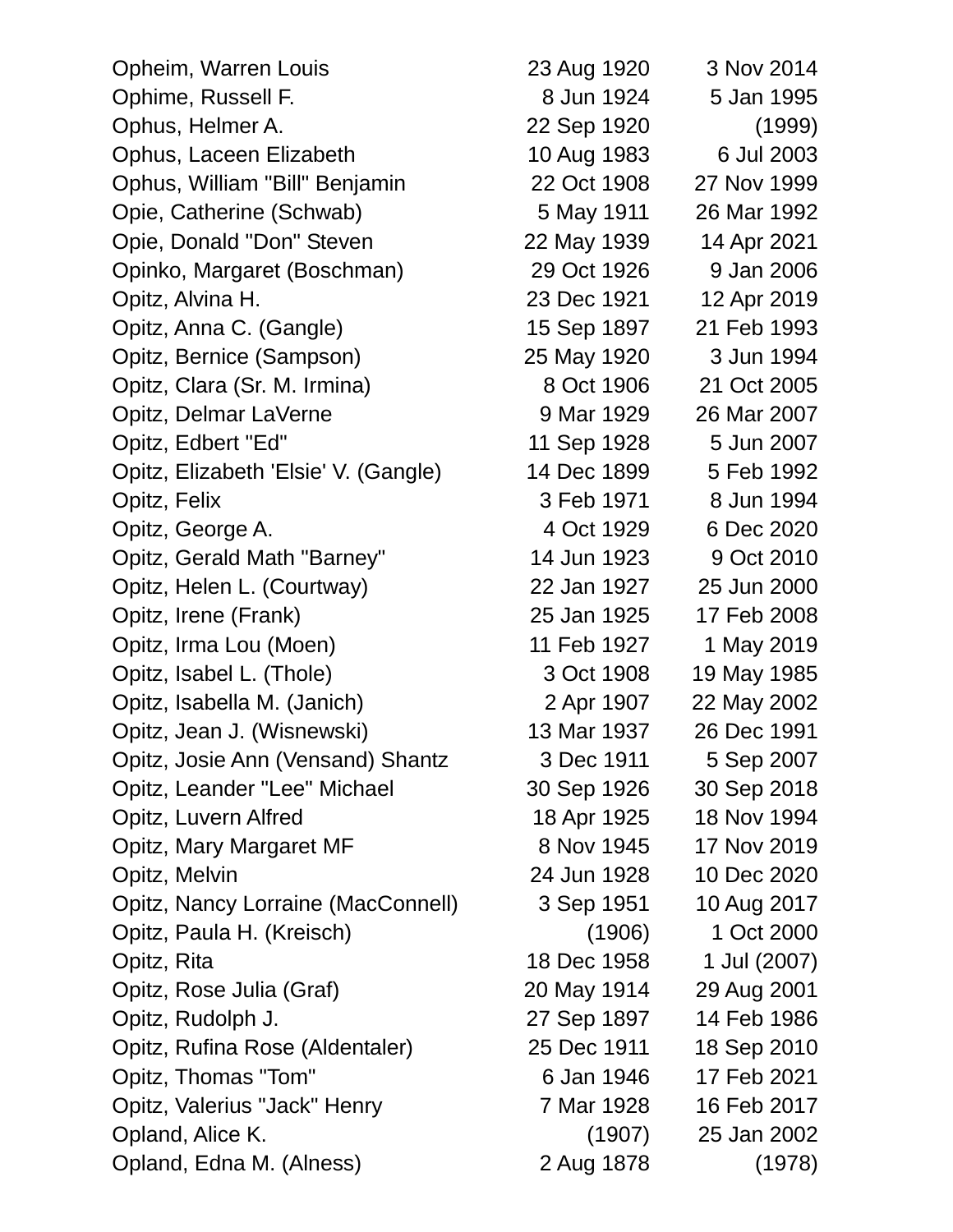Opland, Elizabeth (Kienenberger) 5 Sep 1931 26 Aug 2021 Opland, Esther Bernice (Eidahl) 24 Jan 1915 2 Oct 2009 Opland, Esther Synove (Vangsness) 16 Mar 1928 23 Oct 2020 Opland, Gene Elwood 20 Nov 1930 22 Sep 2019 Opland, Lewis H. 6 May 1916 19 Aug 1997 Opland, Lori M. (Metz) 25 Oct 1956 7 Jun 2003 Opland, Lyle Gordon 18 Jun 1925 4 Jul 2018 Opland, Marlene Gail (Waterman) 3 Mar 1934 24 Feb 2017 Opland, Maybelle Elle (Williams) 10 Feb 1931 29 Jul 2016 Opland, Michelle Marie (Hady) 19 May 1956 3 Apr 2013 Opland, Ronald Durna 27 May 1930 30 Dec 2020 Opland, Ruth Elizabeth (Graman) 7 Aug 1921 20 Jan 2016 Oplinger, Cindy (Osowski) 13 Feb 1954 16 Mar 2001 Oplinger, Constance Kay (Zangle) 25 Aug 1955 3 Mar 1998 Opoien, Anna (1928) 1 Aug 2003 Opoien, Clara Marie (Mathiowetz) 19 Jun 1906 8 Feb 1989 Opoien, Joseph P. 13 Feb 1921 9 Nov 1998 Opozda, Ron 3 Feb 1938 2 Jun 2011 Opp, Ada (Hoffman) 11 Nov 1904 (1966) Opp, Adam 4 Jul 1928 17 Feb 2018 Opp, Adeline (Mund) 8 Sep 1924 26 Jan 2002 Opp, Adolph 14 Jan 1899 28 Jun 1980 Opp, Agnes C. (Moore) 22 Dec 1904 (27) Sep 1961 Opp, Albert 16 Apr 1915 3 Jun 1929 Opp, Albert "Tom" Thomas 31 May 1930 23 Jan 2019 Opp, Albert M. 10 May 1916 2 Jul 2003 Opp, Allan 8 Mar 1918 27 Apr 1995 Opp, Allen Eugene 8 Sep 1933 31 Mar 2018 Opp, Alma (Elhard) 19 Apr 1923 15 Jul 2009 Opp, Alma (Gimbel) 6 Oct 1922 15 Dec 2001 Opp, Alma Lea (Dockter) 29 Jan 1920 (Dec 1980) Opp, Alton 12 Apr 1923 31 Jul 1989 Opp, Alvin "Ally" Christ 31 Mar 1917 26 Feb 1995 Opp, Ann (Ferderer) 8 Jul 1922 27 Sep 2015 Opp, Anna Louise (Sinkbeil) 12 Jan 1891 22 Dec (1957) Opp, Anthony 30 Apr 1951 (16 Jul 1978) Opp, Arla (Brockel) 3 Jul 1931 14 May 2010 Opp, Arnold "Arnie" 13 Jan 1948 17 Oct (1980)

Opp, Arnold D. 30 Sep 1929 (19 Apr 1956)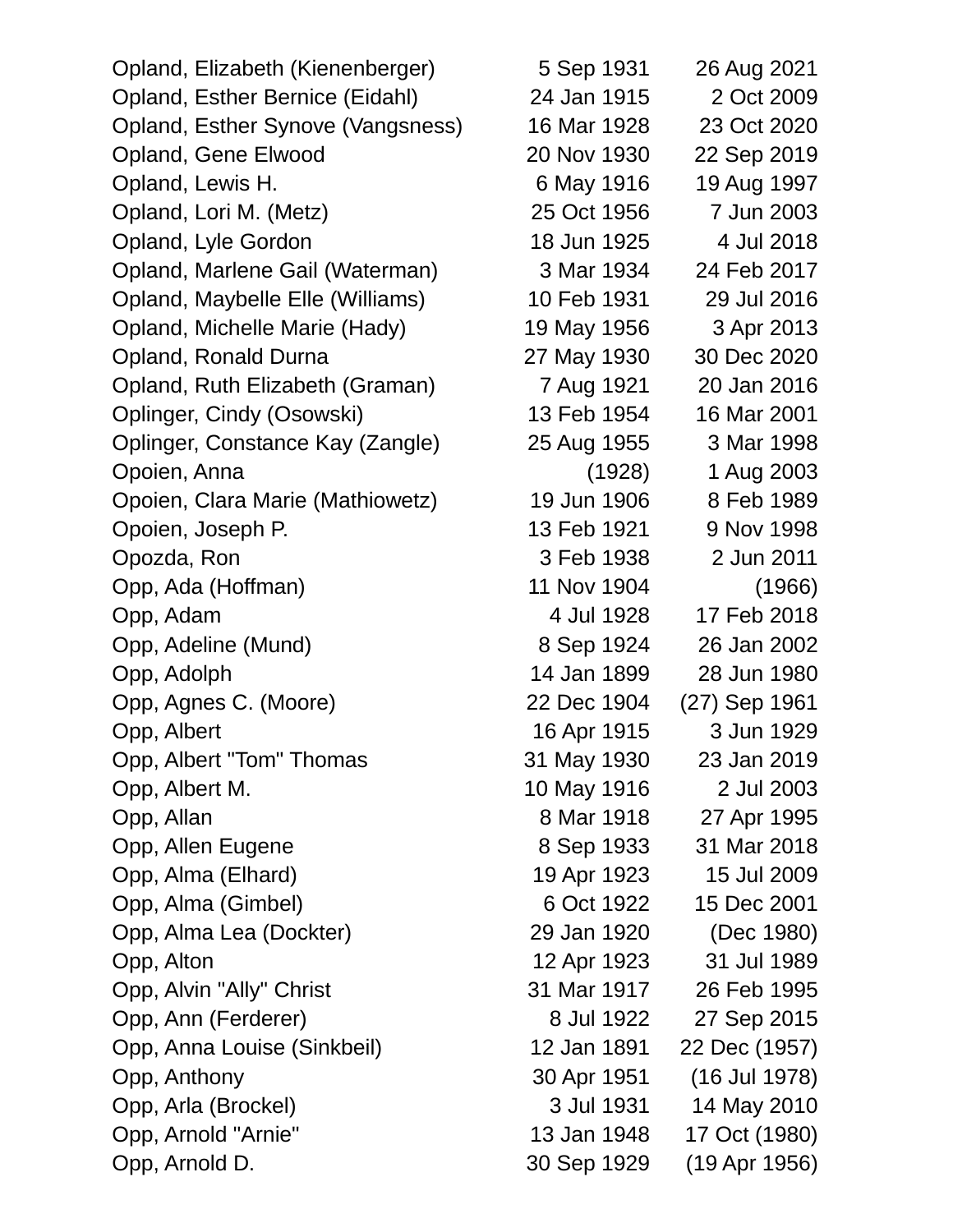| Opp, Arthur                             | 28 Jun 1926   | 24 Mar 2013   |
|-----------------------------------------|---------------|---------------|
| Opp, Arthur                             | 17 Apr 1912   | 20 Aug (1975) |
| Opp, Arthur                             | 16 May 1912   | (6 Jan 1970)  |
| Opp, Arthur "Art"                       | 9 Jan 1924    | 17 Sep 2014   |
| Opp, August                             | 19 Mar 1912   | 26 Feb 2008   |
| Opp, August                             | 6 Jun 1899    | 22 May (1956) |
| Opp, August D.                          | 28 Aug 1907   | 30 Jul 1987   |
| Opp, August N.                          | 26 Mar 1910   | 6 May (1983)  |
| Opp, August Samuel                      | 29 Jul 1957   | 2 Aug (1994)  |
| Opp, Barbara (Buechler)                 | 24 Nov 1856   | 14 Oct (1948) |
| Opp, Bennie                             | 4 May 1928    | 15 Oct 2008   |
| Opp, Bernice Rose                       | 25 Jan (1946) | 31 May (1946) |
| Opp, Bertha                             | (1912)        | 5 Oct 2003    |
| Opp, Brenda Jean                        | 10 Sep 1951   | (26) Nov 1956 |
| Opp, Brian LeRoy                        | 19 May 1952   | 1 Feb 2010    |
| Opp, Calvin J.                          | 8 Nov 1914    | 22 Jan 2006   |
| Opp, Camille "Cami" Renee               | (1976)        | 17 Sep (2017) |
| Opp, Carl                               | 6 Sep 1906    | 24 Feb 1998   |
| Opp, Carl J.                            | 8 Apr 1916    | 30 Oct 1990   |
| Opp, Caroline                           | 24 May 1914   | 30 Aug 2004   |
| Opp, Caroline (Boschee)                 | 18 Mar 1866   | 9 May (1934)  |
| Opp, Catherine                          | (not given)   | 7 Dec (1922)  |
| Opp, Charles Edward                     | 6 May 1950    | 30 Nov (1979) |
| Opp, Cheryl M.                          | 7 Sep 1963    | 2 Jun 2020    |
| Opp, Chris                              | 16 May 1906   | 26 May 1964   |
| Opp, Chris (Mrs.) (Helfenstein)         | (not given)   | (Nov 1917)    |
| Opp, Christ                             | (not given)   | (1929)        |
| Opp, Christ                             | 18 Nov 1881   | (1955)        |
| Opp, Christ                             | 24 Aug 1884   | 5 Jul (1978)  |
| Opp, Christ                             | 17 Jun 1911   | 21 Jun (1986) |
| Opp, Christ G.                          | 8 May 1889    | 22 Feb (1973) |
| Opp, Christian                          | 24 Jan 1887   | 21 Apr 1974   |
| Opp, Christian                          | (1859)        | (1941)        |
| Opp, Christian                          | 25 Dec 1882   | (7 Feb 1950)  |
| Opp, Christian                          | 4 Jan 1884    | 26 Jun (1965) |
| Opp, Christian (Mrs.) (Waltz) Eisenbeis | 18 Dec 1858   | (1944)        |
| Opp, Christian D.                       | 24 Nov 1881   | 12 Jul (1963) |
| Opp, Christian L.                       | 1892          | (Oct) 1956    |
| Opp, Christina D. (Neuharth)            | 1885          | 16 Apr (1963) |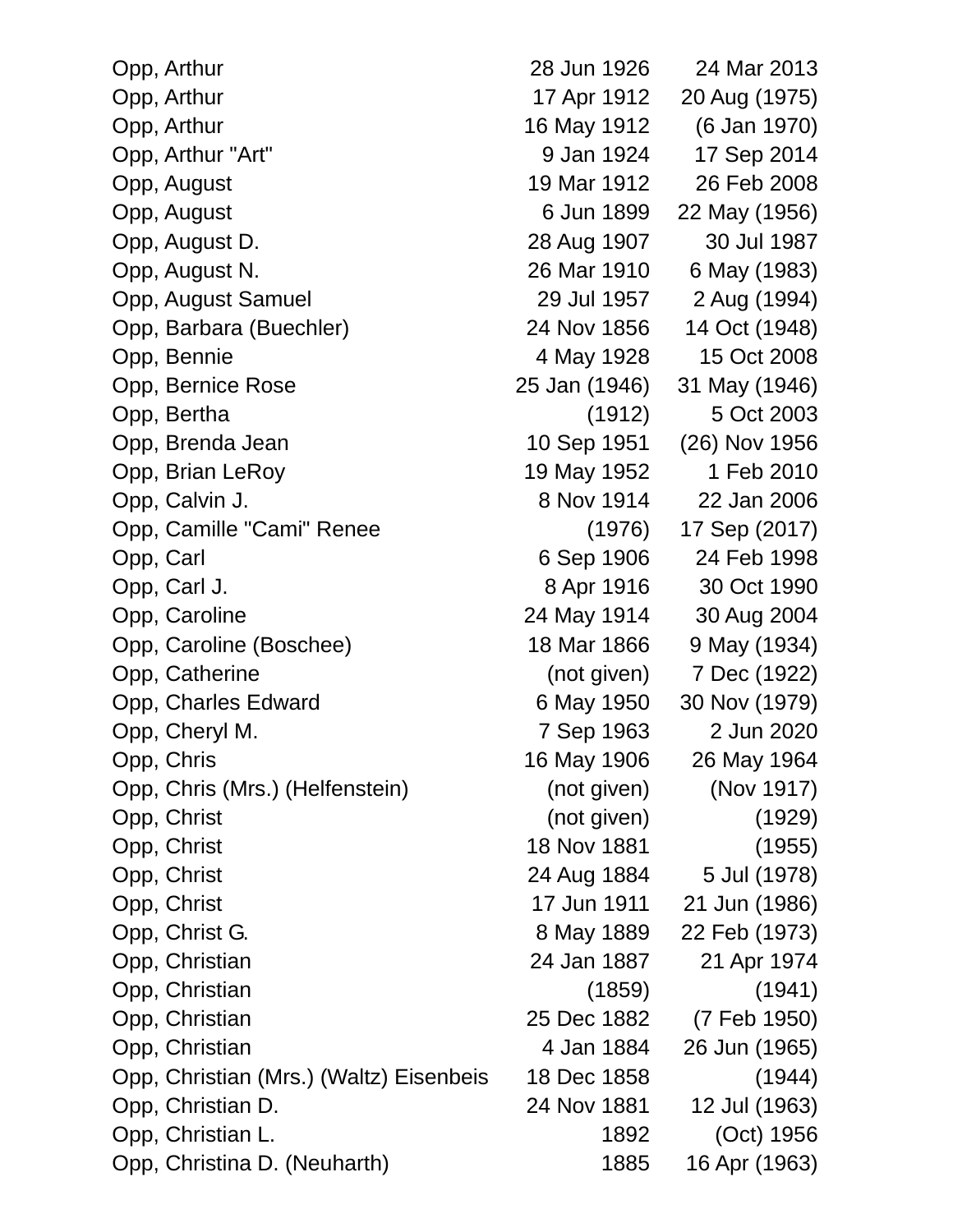| Opp, Christine (Grenz)                  | 3 Jul 1920    | 17 Dec (1988)           |  |
|-----------------------------------------|---------------|-------------------------|--|
| Opp, Clarence                           | 1 Jul 1930    | 10 Oct 1991             |  |
| Opp, Clayton                            | 2 Mar 1946    | 5 Apr 1997              |  |
| Opp, Clinton                            | 21 Mar 1923   | 3 Jan 2004              |  |
| Opp, Cory Eugene                        | 21 Oct 1976   | 4 Jan 2011              |  |
| Opp, Daniel                             | 23 Mar 1842   | 6 Jun 1916              |  |
| Opp, Daniel                             | 4 Dec 1836    | 21 Feb (1911)           |  |
| Opp, Daniel D.                          | 10 Jul 1872   | 16 Dec 1956             |  |
| Opp, Daniel F.                          | 31 Dec 1840   | 19 Feb 1927             |  |
| Opp, Darwin Lee                         | 7 Apr 1943    | 5 Dec 2021              |  |
| Opp, David                              | 18 Nov 1939   | 21 Dec 2002             |  |
| Opp, David M.                           | 8 Jul 1948    | 4 Jan 2002              |  |
| Opp, Debra J. (Coulter)                 | 4 Apr 1964    | 4 Oct 2001              |  |
| Opp, Delbert                            | 5 Jan 1931    | 26 Jun 2008             |  |
| Opp, Della A. (Loos)                    | 12 Feb 1913   | (9 May 2002)            |  |
| Opp, Dennis                             | 16 May 1931   | 2 Nov 2001              |  |
| Opp, Dennis Ray                         | 5 Sep 1950    | 20 Dec 2013             |  |
| Opp, Donald Melvin                      | 19 Jun 1924   | 7 Feb 1991              |  |
| Opp, Dorothy                            | 19 Jun 1924   | 26 Jul 1993             |  |
| Opp, Dorothy (Schafer)                  | 8 Dec 1950    | 5 Dec 1996              |  |
| Opp, Earl W.                            |               | $(1895)$ $(8)$ Feb 1958 |  |
| Opp, Eckhart                            | (28 Feb 1928) | (16 Oct 2000)           |  |
| Opp, Eddie                              | 5 Sep 1921    | 11 Nov 2001             |  |
| Opp, Eddy                               | 8 Jul 1948    | (2015)                  |  |
| Opp, Edmund J.                          | 27 Feb 1920   | 14 Jul 2020             |  |
| Opp, Edna (Helfenstein)                 | 21 Sep 1921   | 16 Aug 2015             |  |
| Opp, Edna Hazel                         | (not given)   | (not given)             |  |
| Opp, Edward                             | 14 Mar 1908   | (11 May 1989)           |  |
| Opp, Edward                             | 1 Jan 1904    | 29 Dec 1991             |  |
| Opp, Edward "Eddy" Alvin                | 10 Jun 1934   | 6 Jun 2018              |  |
| Opp, Edwin                              | 13 Nov 1909   | 3 Jul 2007              |  |
| Opp, Edwin G.                           | 3 Oct 1917    | 27 Jan 2010             |  |
| Opp, Eleanor (Sayler)                   | 21 Mar 1927   | 21 Sep 2020             |  |
| Opp, Eleanor E. (Biel)                  | 11 Nov 1933   | 13 Jul 2019             |  |
| Opp, Eleanore Ruth (Lennick)            | 6 Jan 1932    | 5 Jul 2013              |  |
| Opp, Elizabeth "Lizzie" Julia (Breckel) | 11 Jan 1894   | 11 Jul (1988)           |  |
| Opp, Elizabeth (Bender) Triebwasser     | 17 Jul 1882   | 25 Feb 1956             |  |
| Opp, Elizabeth (Himmerich)              | 13 Jun 1885   | (7 May 1965)            |  |
| Opp, Elizabeth (Neuharth)               | 10 Feb 1881   | (16 Aug 1967)           |  |
|                                         |               |                         |  |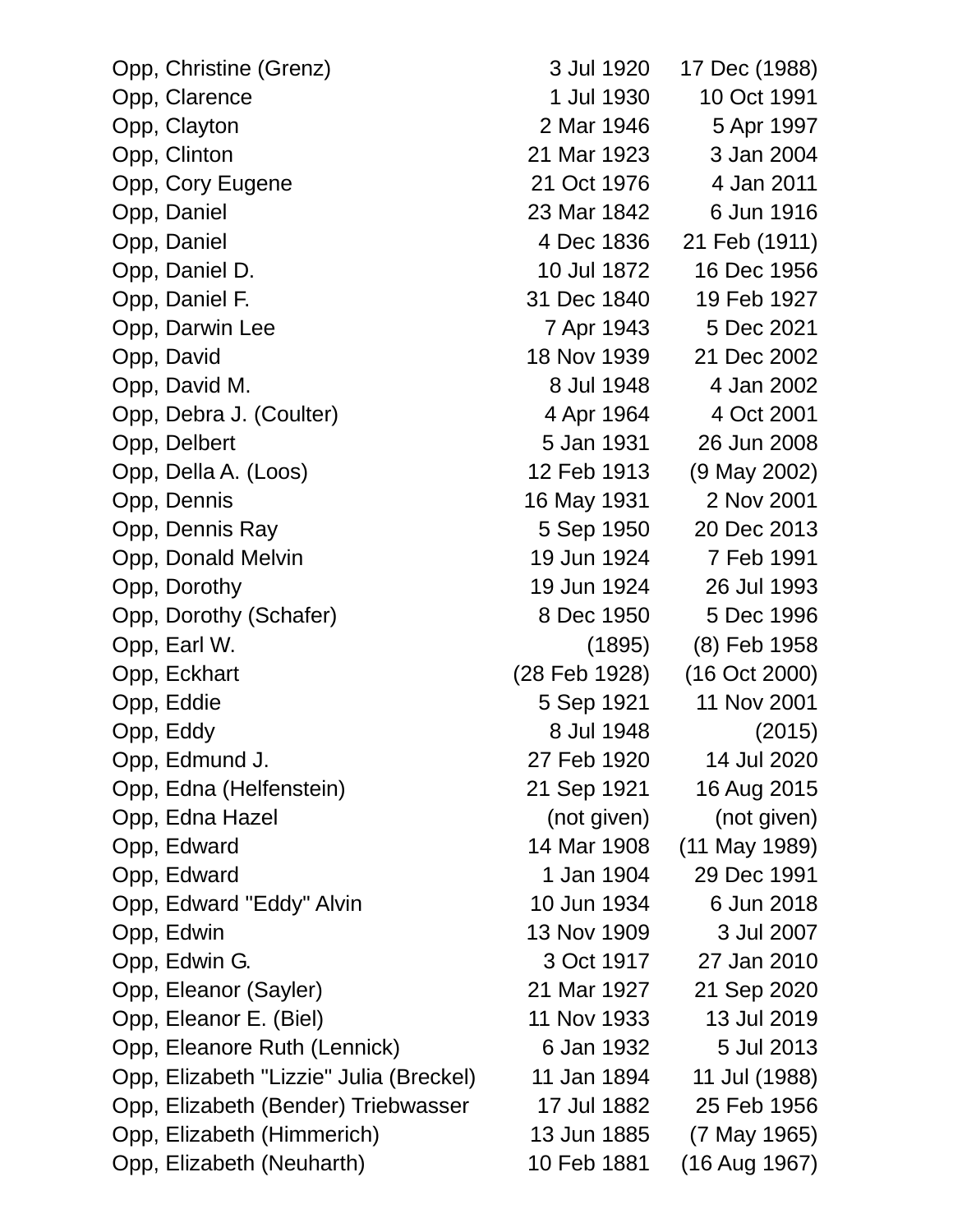| Opp, Elizabeth (Roesler)     | 1877        | 1958          |
|------------------------------|-------------|---------------|
| Opp, Elizabeth (Schneider)   | (1895)      | 22 Oct (1961) |
| Opp, Elizabeth (Unruh)       | 17 Aug 1883 | (23 Nov 1974) |
| Opp, Ella (Fischer)          | 16 Aug 1918 | 24 Jun (1983) |
| Opp, Ellen (Miller)          | 21 Aug 1921 | 21 Apr 2010   |
| Opp, Elmer                   | 23 Jun 1919 | 20 May (1976) |
| Opp, Elmira (Graves)         | 24 Mar 1941 | (1969)        |
| Opp, Elta (Lautt)            | 17 Mar 1911 | 28 Mar (1987) |
| Opp, Elton Earl              | 3 May 1948  | 16 Jun 1992   |
| Opp, Emanuel                 | 19 Feb 1918 | (13 Dec 2007) |
| Opp, Emelia Augustine (Lapp) | 16 Dec 1903 | 15 Jul 1993   |
| Opp, Emil                    | 12 Dec 1941 | 30 Mar 2009   |
| Opp, Emil                    | 9 Oct 1921  | 11 Aug 2002   |
| Opp, Emil                    | 15 Jan 1930 | 20 Sep 1998   |
| Opp, Emma (Follmer)          | (1903)      | 6 May (1986)  |
| Opp, Emma (Holwagner)        | 12 Feb 1912 | 2 Jul 1992    |
| Opp, Emma (Ladner)           | 27 May 1909 | 4 Jul 1993    |
| Opp, Emma (Wolff)            | 7 Jan 1912  | 23 Nov (1982) |
| Opp, Erna (Krein)            | 5 Oct 1938  | 24 Mar 2009   |
| Opp, Ernest George           | 20 Mar 1928 | 23 Jun 1998   |
| Opp, Ervin                   | 19 Mar 1926 | 18 May 2013   |
| Opp, Eugene                  | 23 Aug 1915 | 21 Dec 1991   |
| Opp, Eunice (Helm)           | 20 Jun 1943 | 20 Aug 1998   |
| Opp, Evangeline Ann (Haupt)  | 15 Aug 1936 | 1975          |
| Opp, Faith C. (Vitt)         | 15 Sep 1936 | (23 Jan 1964) |
| Opp, Ferdinand "Ferdy"       | 4 Mar 1942  | 4 May 2014    |
| Opp, Fern Opal (Just)        | 19 Sep 1934 | 22 Mar 2018   |
| Opp, Florentine              | 31 Mar 1879 | (1956)        |
| Opp, Fred                    | 1886        | (15) Oct 1958 |
| Opp, Fred                    | 25 Mar 1893 | 31 Mar (1984) |
| Opp, Fred D.                 | 23 May 1886 | 5 Jan (1974)  |
| Opp, Fred Jacob              | 19 Feb 1939 | 23 Oct 2002   |
| Opp, Frederick               | 21 Feb 1901 | (Jan 1982)    |
| Opp, Freida (Schneider)      | 31 Aug 1930 | 6 May 2018    |
| Opp, Friederich              | 9 Sep 1869  | 20 Jun (1944) |
| Opp, Friedrich               | 13 Sep 1896 | (Aug 1987)    |
| Opp, Friedrich               | 11 Oct 1884 | (12 Jun 1966) |
| Opp, Garry George            | 13 Feb 1947 | 31 May 2014   |
| Opp, Genevieve Joy (Retzer)  | 8 Sep 1928  | 12 Oct 2020   |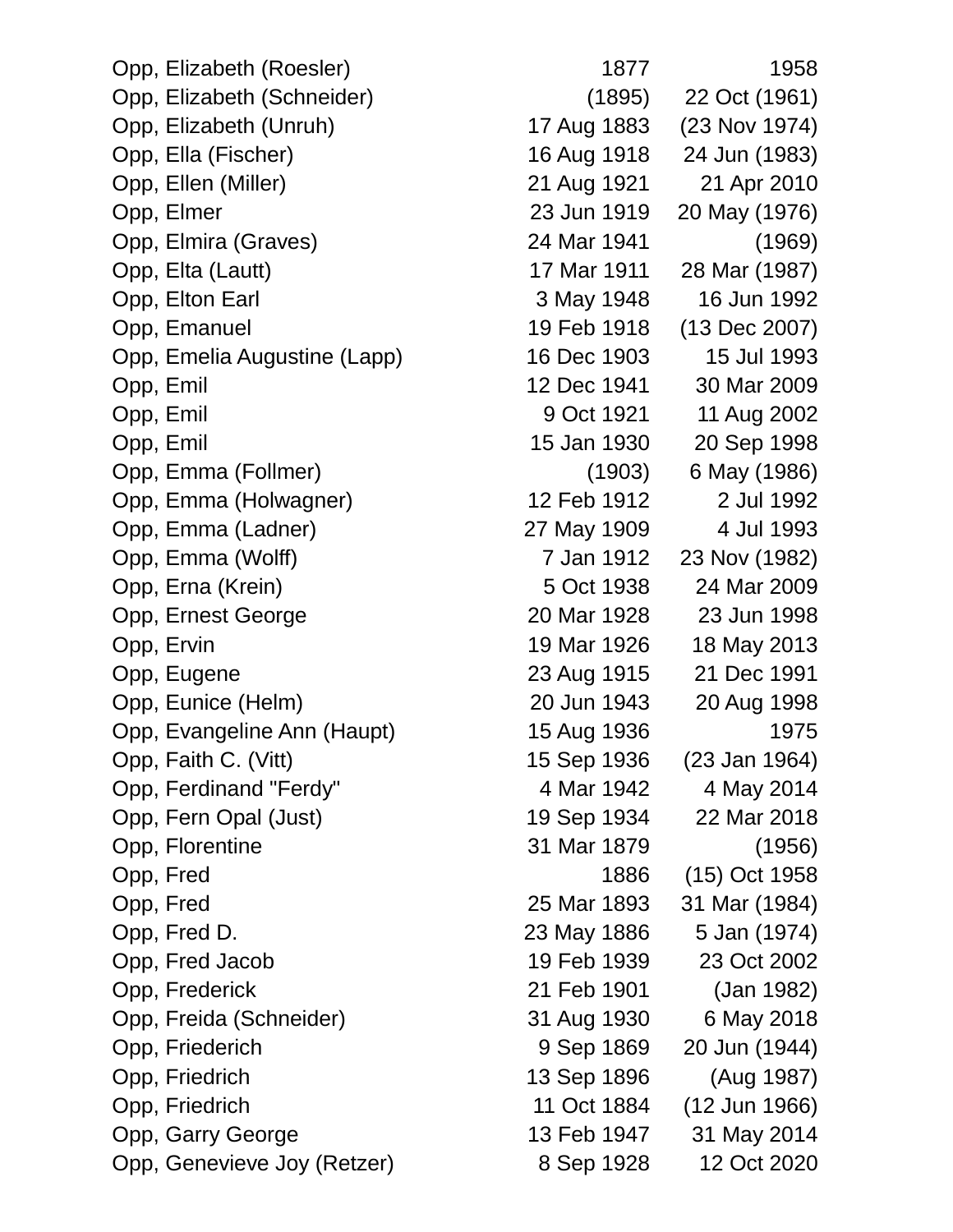|           | Opp, Georg                   |
|-----------|------------------------------|
|           | Opp, George                  |
|           | Opp, George                  |
|           | Opp, George E.               |
|           | Opp, George F.               |
|           | Opp, Gilbert                 |
|           | Opp, Glenn                   |
|           | Opp, Glenn                   |
|           | Opp, Gottlieb                |
|           | Opp, Gottlieb                |
|           | Opp, Grace Adeline (Peters)  |
|           | Opp, Harold                  |
|           | Opp, Harold H.               |
|           | Opp, Harry C.                |
|           | Opp, Hedwig (Jesse)          |
|           | Opp, Helen (Golz)            |
|           | Opp, Helen (Kitzan)          |
|           | Opp, Henry                   |
|           | Opp, Henry D.                |
|           | Opp, Henry J.                |
|           | Opp, Herbert                 |
|           | Opp, Herbert                 |
|           | Opp, Herman                  |
|           | Opp, Herman George           |
|           | Opp, Hilmer L.               |
|           | Opp, Howard Victor           |
|           | Opp, Hulda (Deutscher)       |
|           | Opp, Hulda Anna (Zacher)     |
|           | Opp, Hulda V. (Retzer)       |
|           | Opp, Ida Elizabetha (Merkel) |
|           | Opp, Ida Regina (Hieb)       |
|           | Opp, Inga J. (Askim)         |
|           | Opp, Ingram                  |
|           | Opp, Irene                   |
|           | Opp, Irene (Schiermeister)   |
|           | Opp, Irmadell (Wolff) Afrank |
| Opp, Ivan |                              |
|           | Opp, Jacob                   |
|           | Opp, Jacob                   |

| Opp, Georg                   | 11 Mar 1853  | (Feb 1927)    |
|------------------------------|--------------|---------------|
| Opp, George                  | 15 Dec 1913  | 4 Feb 1945    |
| Opp, George                  | 21 Nov 1877  | (26 Feb 1956) |
| Opp, George E.               | (3 Aug 1935) | (8 Aug 2000)  |
| Opp, George F.               | 26 Aug 1925  | 25 May 2010   |
| Opp, Gilbert                 | 30 Jun 1926  | 23 Jun 2017   |
| Opp, Glenn                   | 30 Mar 1935  | (19 Jun 1983) |
| Opp, Glenn                   | 9 Jul 1961   | (18 Jul 1979) |
| Opp, Gottlieb                | 30 Sep 1873  | 15 Jul 1938   |
| Opp, Gottlieb                | 31 Mar 1900  | (9 Jun 1978)  |
| Opp, Grace Adeline (Peters)  | 5 Jul 1903   | 20 Jun (1984) |
| Opp, Harold                  | 18 Oct 1921  | 12 Dec 1995   |
| Opp, Harold H.               | (1913)       | 13 Aug (1976) |
| Opp, Harry C.                | 29 Jul 1918  | 10 May 2009   |
| Opp, Hedwig (Jesse)          | 11 Oct 1901  | 3 Apr 1994    |
| Opp, Helen (Golz)            | 9 Feb 1917   | 15 Jun 2008   |
| Opp, Helen (Kitzan)          | 11 Feb 1904  | 25 Jan 1974   |
| Opp, Henry                   | 11 Aug 1910  | (20 Jan 1976) |
| Opp, Henry D.                | 27 Apr 1888  | 9 Aug (1972)  |
| Opp, Henry J.                | (1915)       | 11 Nov 1997   |
| Opp, Herbert                 | 6 Aug 1915   | (27 Jul 1967) |
| Opp, Herbert                 | 12 Mar 1922  | 14 Dec 1995   |
| Opp, Herman                  | 3 May 1925   | 13 Sep 1995   |
| Opp, Herman George           | 20 Feb 1926  | 3 Dec 2013    |
| Opp, Hilmer L.               | 27 Sep 1928  | 17 Aug 2015   |
| Opp, Howard Victor           | 17 Dec 1945  | 8 Nov 2017    |
| Opp, Hulda (Deutscher)       | 4 Aug 1927   | (Oct 1977)    |
| Opp, Hulda Anna (Zacher)     | 6 Aug 1907   | 23 Feb 1998   |
| Opp, Hulda V. (Retzer)       | 20 Apr 1924  | 23 Sep 2020   |
| Opp, Ida Elizabetha (Merkel) | 16 May 1915  | 6 May 2015    |
| Opp, Ida Regina (Hieb)       | 31 Dec 1913  | 9 Jan 2017    |
| Opp, Inga J. (Askim)         | 2 Jul 1903   | (Nov 1985)    |
| Opp, Ingram                  | 31 May 1932  | 14 Jul 2021   |
| Opp, Irene                   | 24 Feb 1927  | 5 Jul 2012    |
| Opp, Irene (Schiermeister)   | 2 Jan 1925   | 22 Nov 2008   |
| Opp, Irmadell (Wolff) Afrank | 18 Sep 1926  | 21 Jul 2004   |
| Opp, Ivan                    | 28 Jun 1922  | 13 Mar 2008   |
| Opp, Jacob                   | 1 Jan 1883   | (21 Dec 1961) |
| Opp, Jacob                   | 15 Dec 1921  | 12 Nov 2004   |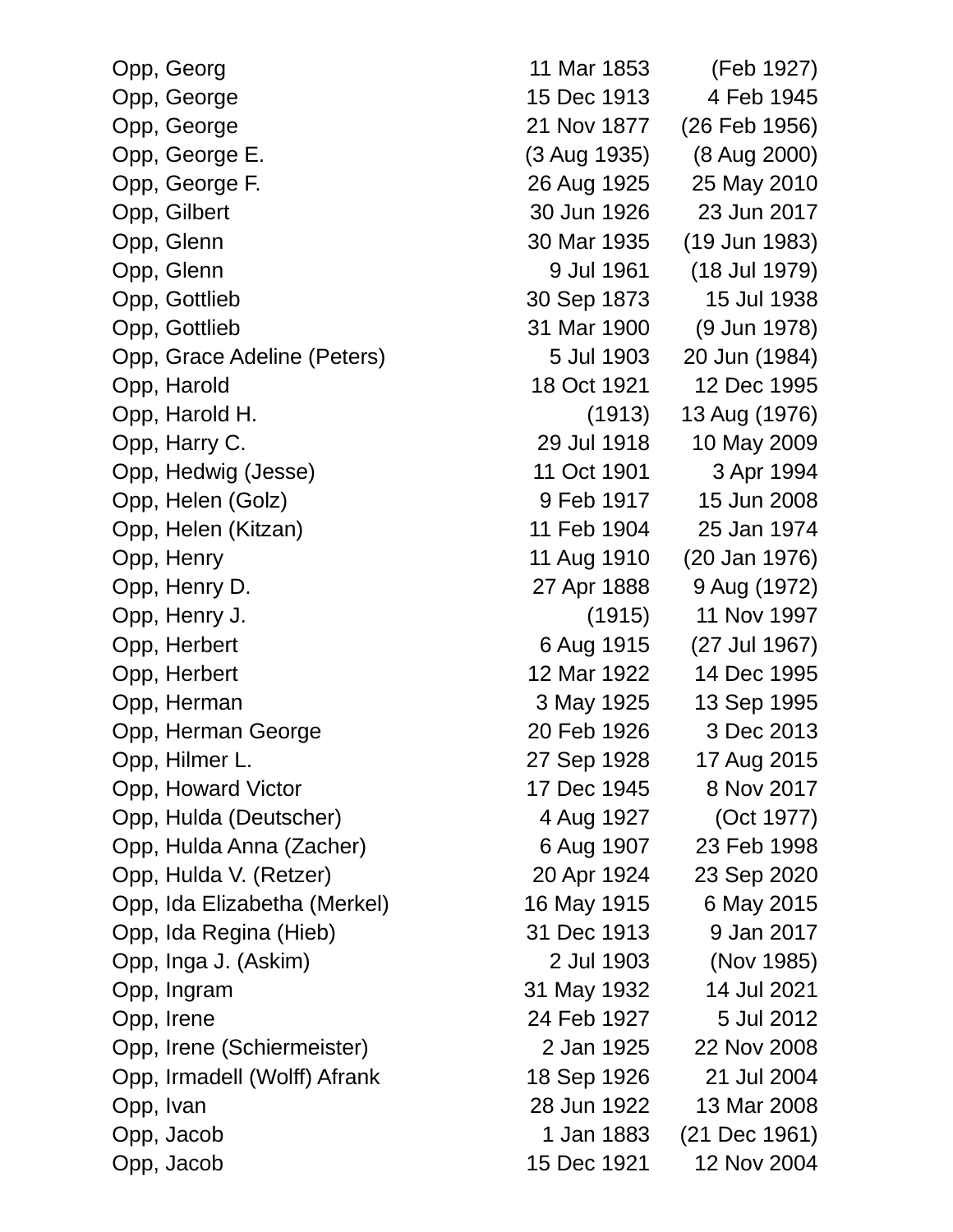Opp, Jacob 4 Jul 1892 6 Apr (1973) Opp, Jacob 11 Jun 1906 7 May 1995 Opp, Jacob "Jake" 28 May 1900 31 Jul 1982 Opp, Jacob Christ 18 Jan 1897 (18) Mar 1971 Opp, Jacob D. 23 Aug 1898 30 Jun (1973) Opp, Jacob D. 25 Apr 1870 (1961) Opp, Jacob Edward 12 May 1918 1 Mar 2006 Opp, Jake (not given) (not given) Opp, Jakob 22 Jul 1880 11 Jan 1917 Opp, Jakob 12 Feb 1885 6 Jun 1935 Opp, Jakob (Mrs.) (Unruh) (1901) (1920) Opp, James Dale 25 Feb 1939 3 Feb 2015 Opp, Janice B. (Obenauer) 17 Apr 1931 30 May 2000 Opp, Jodi Lynn 23 May 1960 9 Apr 1977 Opp, Jody 23 May 1960 9 Apr (1977) Opp, Johann 21 Dec 1875 19 Oct 1952 Opp, Johann Friedrich 18 May 1849 28 Apr 1918 Opp, Johannes 20 Jan 19011 Nov (not given) Opp, John 5 Nov 1877 (1940) Opp, John (10 Jan 1902) 4 Dec 1926 Opp, John 1897 7 Apr 1955 Opp, John 18 Oct 1908 20 May 1979 Opp, John 11 Nov 1882 9 Jan 1940 Opp, John C. 1 Jul 1920 13 Jul 1977 Opp, John C. 8 Jan 1898 19 Apr (1971) Opp, John C. (1909) 2 Oct 1981 Opp, John D. 3 Feb 1877 (1953) Opp, John J. 15 Sep 1893 14 Feb 1959 Opp, John J. 29 Jun 1902 31 May (1975) Opp, John K. 8 Aug 1888 (Jun 1973) Opp, Jordan Alan 14 Jul 1981 19 Jun 2014 Opp, Judith C. (Evans) 29 May 1946 4 Apr 2020 Opp, Julia (Schatz) 21 Jan 1908 14 Jan 1959 Opp, Julius D. 6 Oct 1897 9 Oct (1967) Opp, Karl (1840) 7 Dec 1905 Opp, Karl 1 Jan 1932 29 Sep 2005 Opp, Katharina (Hoff) 9 Feb 1875 (23 May 1962) Opp, Katharina (Neuharth) 23 Dec 1874 (Apr 1966) Opp, Katherina 24 Jun 1882 24 Jun 1954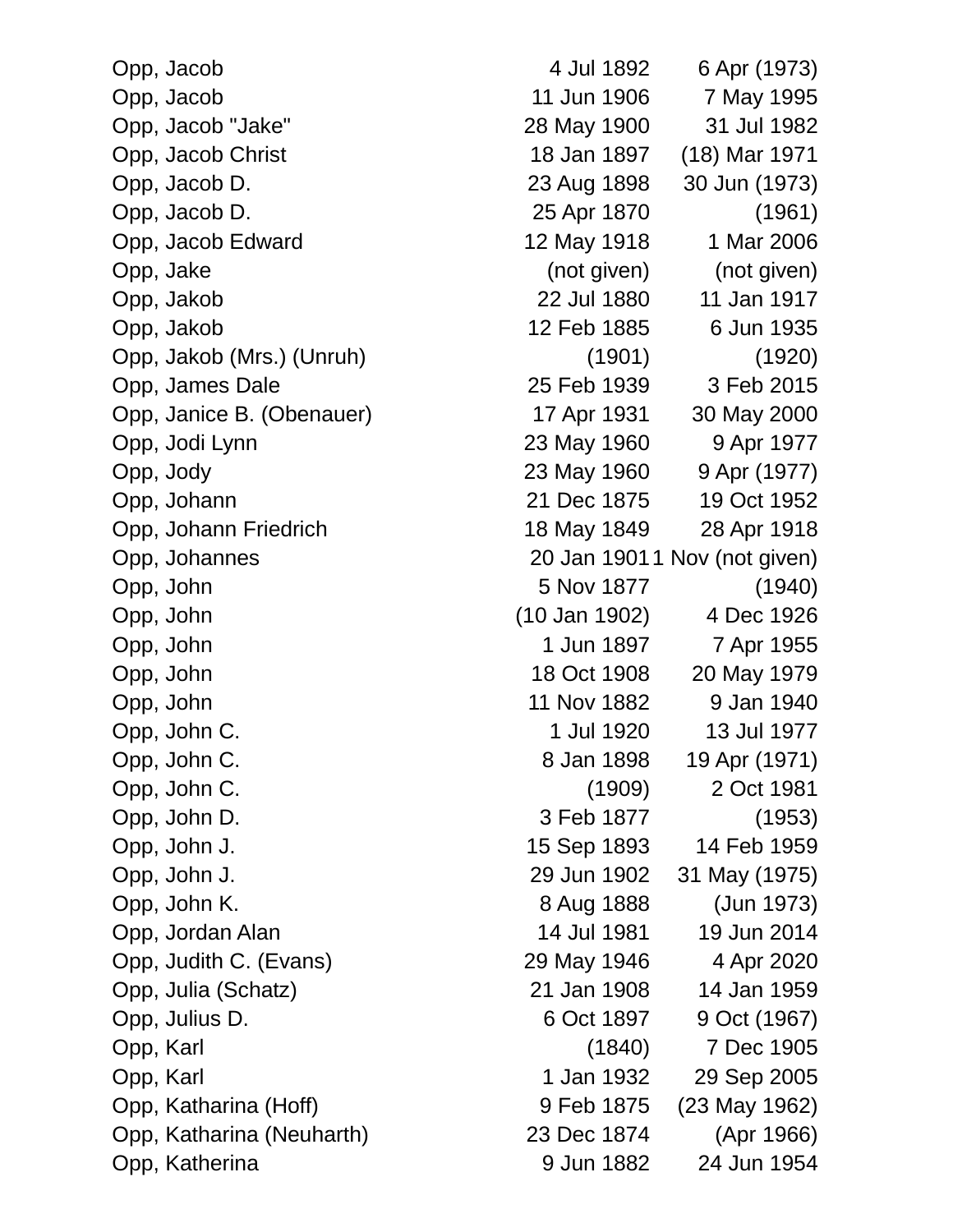Opp, Katherina (Schlecht) 17 Feb 1854 14 May (1936) Opp, Katherina E. (Rau) 18 Dec 1912 29 Aug 2000 Opp, Katherine Elizabeth EK 16 Oct 1896 21 Apr 1995 Opp, Kathryn R. 2 Apr 1902 2 Jun 1988 Opp, Katie (Burkhard) 3 Mar 1902 11 Apr 1987 Opp, Katie (Dollinger) 31 Oct 1895 20 Jun (1984) Opp, Keith Kim 16 Jul 1954 17 Feb 2007 Opp, Kelly L. 14 Sep 1963 4 Feb 2005 Opp, Kenneth 24 Feb 1953 19 Jun (2003) Opp, Kenneth "Kenny" E. 17 Apr 1949 10 Sep 2005 Opp, Laura Lee (1970) (1971) Opp, LaVerne C. (Aman) 12 Apr 1928 7 Jul 2013 Opp, Lavina Nyla (Walker) 27 Feb 1924 22 Jan 2007 Opp, Lena (Bartels) (1894) (Jun 1978) Opp, Lena (Basaraba) Taraba 13 May 1912 19 Aug 1993 Opp, Leonard 13 Apr 1936 23 Feb 2012 Opp, LeRoy 16 Feb 1923 22 Nov 1942 Opp, Lloyd D. 11 Jun 1937 25 Nov 2015 Opp, Lloyd Franklin "Butch" 25 Apr 1943 17 Jul 2009 Opp, Luisa Bertha 19 Oct 1906 4 Oct 1925 Opp, Lupe (Torres) 2 Nov 1933 1 Jun 2007 Opp, Lydia (Geier) 8 Oct 1897 21 Sep (1985) Opp, Lydia (Himmerick) 3 Apr 1887 (27 Feb 1965) Opp, Lydia (Hoff) 13 Apr 1890 17 Oct (1975) Opp, Lydia (Lautt) 22 Jun 1888 30 Jul (1938) Opp, Magdalena (Bender) Engel 18 Jan 1892 24 Feb (1957) Opp, Magdalene (Haas) 20 Aug 1901 (Dec 1992) Opp, Mare (Sprenger) 25 May 1922 5 Apr 2019 Opp, Margaret (Martel) 19 Jul 1917 10 Feb 2012 Opp, Margaret M. (Blatz) 23 Aug 1895 (Aug 1973) Opp, Margaretha (Schwindt) 5 Nov 1873 10 May 1937 Opp, Margaretha (Weikum) 19 Apr 1897 (25 May 1944) Opp, Margie 19 Nov 1941 26 Oct 1991 Opp, Maria 27 Nov 1900 10 Oct 1993 Opp, Maria (Hieb) 10 Nov 1893 8 Jul (1971) Opp, Maria (Wolf) 12 Nov 1897 1 Jun (1983) Opp, Marie (Krause) 8 Mar 1898 28 Dec (1985) Opp, Marie Ann (Ketterling) 25 Dec 1909 27 May 2003 Opp, Marie K. (Kaul) 17 Jan 1915 19 Jan 1995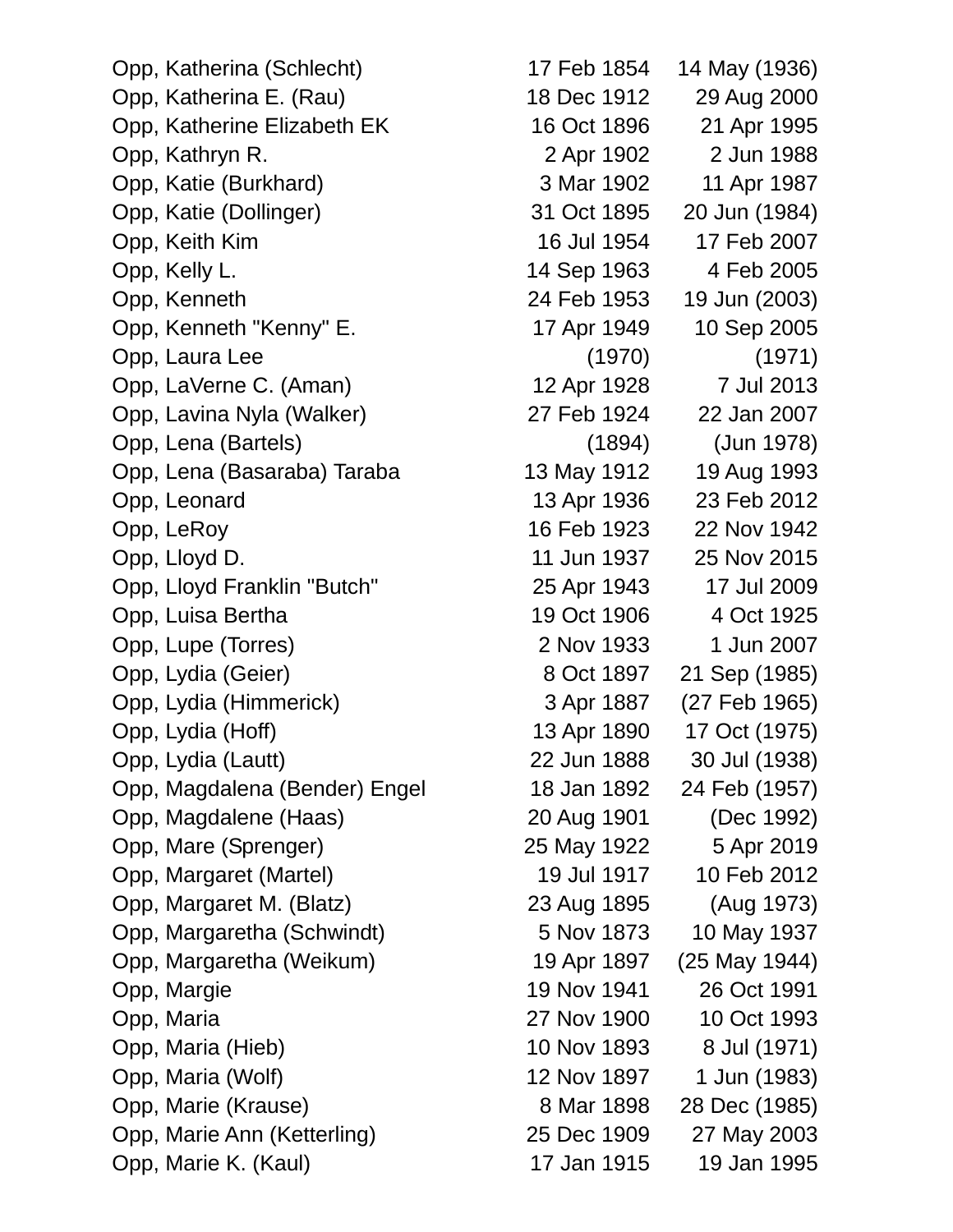| Opp, Marilyn J.                      | (1947)      | 24 Sep 2011   |
|--------------------------------------|-------------|---------------|
| Opp, Martha (Bender)                 | 28 Oct 1918 | 4 Sep 2006    |
| Opp, Martha (Luithle)                | 27 Jul 1901 | 1 Jan 1998    |
| Opp, Martha Marie (Weishaar)         | 9 Mar 1916  | 29 Feb 2012   |
| Opp, Marvilla Josephine "Jo" (Weiss) | 1927        | 10 May 2015   |
| Opp, Mary (Job)                      | 6 Jan 1898  | 30 Mar 1985   |
| Opp, Mary E.                         | 3 Jan 1943  | 3 Mar 2002    |
| Opp, Mathilda                        | 1 Jan 1908  | (10 Nov 1980) |
| Opp, Milbert                         | (1913)      | 18 Feb 1989   |
| Opp, Milbert B.                      | (1913)      | 28 Oct 1996   |
| Opp, Milbert G.                      | (not given) | (1988)        |
| Opp, Milta E.                        | 25 Feb 1911 | 6 Jul 1989    |
| Opp, Morris Orin                     | 19 Jun 1954 | 12 May 1987   |
| Opp, Norman                          | 11 Mar 1932 | 25 Jun 2007   |
| Opp, Norman L.                       | 20 Feb 1924 | 5 Aug 1993    |
| Opp, Olinda (Weber)                  | 28 Oct 1911 | 22 Jan 1987   |
| Opp, Otelia "Tillie" (Liedle)        | 30 Nov 1913 | 4 Dec 1987    |
| Opp, Otto                            | (1918)      | (Sep 1986)    |
| Opp, Otto J.                         | 22 May 1908 | 11 Dec 1999   |
| Opp, Patti Lynn                      | 11 Dec 1958 | 30 Oct 1960   |
| Opp, Pauline                         | 31 Aug 1909 | 10 Mar 1990   |
| Opp, Pauline                         | 16 Mar 1910 | 30 Mar (1971) |
| Opp, Phoebe (Bamesberger)            | 30 Mar 1905 | (1953)        |
| Opp, Raymond                         | 3 Nov 1926  | 6 May 2004    |
| Opp, Regina (Hock)                   | 11 Oct 1901 | 12 Jun 1990   |
| Opp, Reinhart                        | 9 Feb 1911  | 19 Feb 2005   |
| Opp, Reinhold                        | (1913)      | 28 Jun 1996   |
| Opp, Reinhold                        | 3 Jan 1913  | (Mar 1990)    |
| Opp, Reinhold P. "Reiny"             | 27 Oct 1923 | 9 Feb 2012    |
| Opp, Rene' Louise (Furois)           | 17 Dec 1957 | 14 Feb 2021   |
| Opp, Reuben J.                       | 13 Jul 1913 | 1 Jun (1956)  |
| Opp, Richard                         | 21 Jul 1918 | 18 Jul 2005   |
| Opp, Richard                         | 16 Nov 1922 | 11 Feb 2002   |
| Opp, Richard F.                      | 5 Sep 1925  | 5 Aug 1993    |
| Opp, Richard Jacob                   | 14 Oct 1913 | 18 Apr 1991   |
| Opp, Robert Jerry                    | 7 Nov 1942  | 30 Aug 2008   |
| Opp, Robert Paul John                | (1953)      | 15 Dec 2000   |
| Opp, Robert W.                       | 9 Jan 1928  | 16 Dec 2009   |
| Opp, Roger                           | 27 Aug 1938 | (28 Mar 1949) |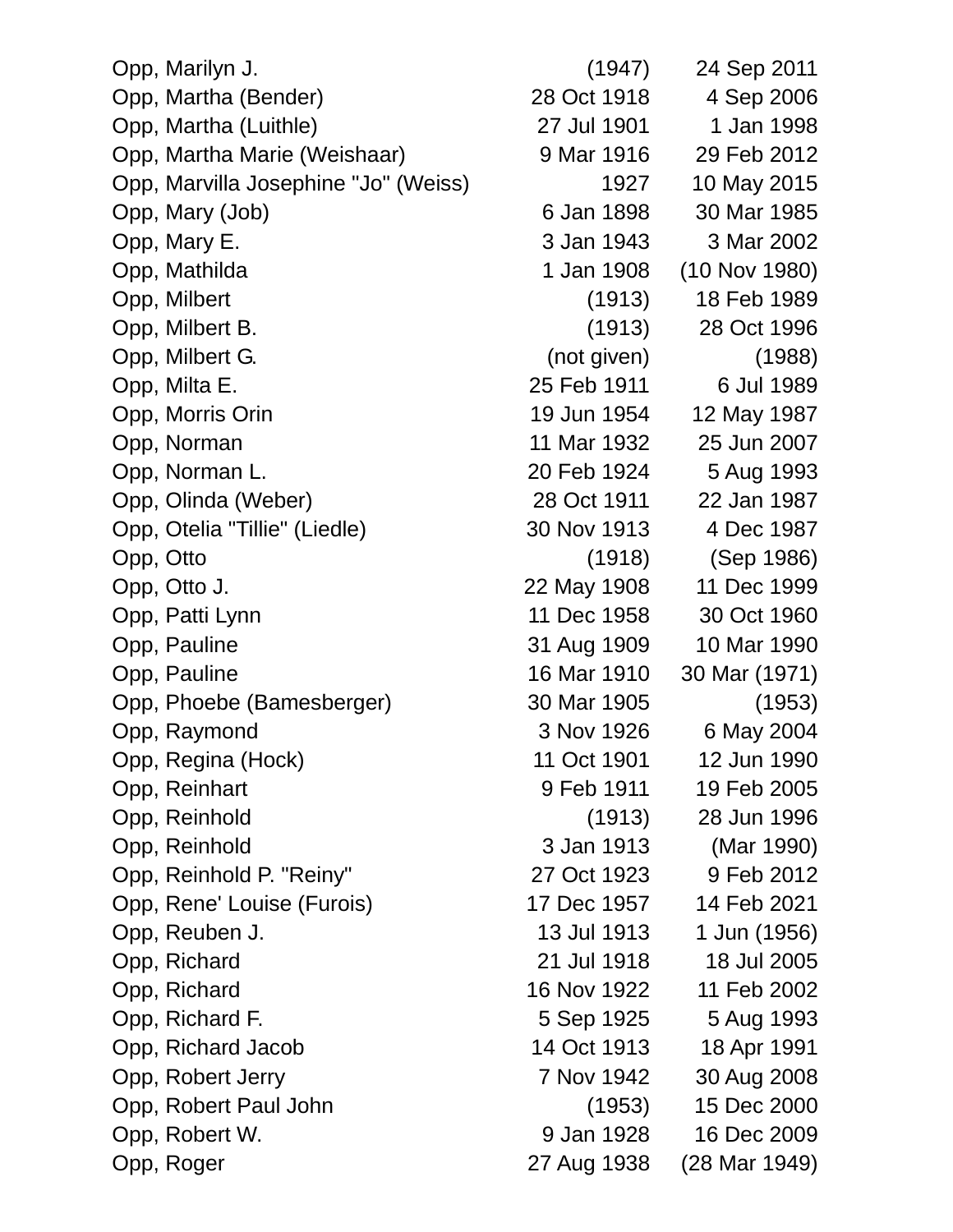| Opp, Roger Charles               | 23 Oct 1951 | 9 Nov 2014    |
|----------------------------------|-------------|---------------|
| Opp, Roger Leroy                 | 8 Sep 1940  | 14 Apr 2020   |
| Opp, Roger M.                    | 10 Mar 1949 | 26 Apr 2000   |
| Opp, Ronald E.                   | 5 Jun 1929  | 12 Jun 1998   |
| Opp, Rose Marie (Huber)          | 5 Dec 1908  | 31 Jan 1997   |
| Opp, Rosina "Rose" (Luithle)     | 24 Jun 1929 | 9 Nov 2018    |
| Opp, Rosina (Jakober)            | 17 Nov 1881 | (Apr 1967)    |
| Opp, Rosina (Mittlieder)         | 18 Jul 1878 | (1960)        |
| Opp, Rosine (Himmrich)           | 31 May 1893 | 29 Jan 1940   |
| Opp, Rudolph                     | 20 Mar 1916 | 14 Jun 2001   |
| Opp, Rudy F.                     | 6 Apr 1927  | 7 Sep 2011    |
| Opp, Ruth Elaine (Martin)        | 3 Aug 1927  | 18 Jan 2019   |
| Opp, Sadelean C. "Sadie" (Knopp) | 1920        | 17 Mar 2007   |
| Opp, Samuel                      | (1920)      | 9 Jun 2004    |
| Opp, Sharon Jo-Ann (Peterson)    | 24 Oct 1940 | 19 May 2015   |
| Opp, Shell Allen                 | 18 May 1965 | 1 May 1966    |
| Opp, Shirley Verleen (Kusler)    | 8 Aug 1928  | 1 Jan 2007    |
| Opp, Simon                       | 21 Oct 1845 | 10 Feb (1931) |
| Opp, Simon                       | 24 Apr 1875 | 23 Dec (1964) |
| Opp, Simon                       | 11 Jun 1902 | 16 Feb (1979) |
| Opp, Simon                       | 17 Nov 1903 | 28 Sep (1981) |
| Opp, Simon                       | 28 Jul 1878 | 19 Aug (1944) |
| Opp, Simon                       | 20 Apr 1903 | 2 Mar (1963)  |
| Opp, Sophie (Rath)               | 23 Dec 1884 | 15 Feb (1946) |
| Opp, Stanley "Stan" Allen        | 4 Oct 1940  | 15 Jun 2016   |
| Opp, Steve A.                    | 10 Jun 1951 | 11 Apr 1997   |
| Opp, Tammy (Riste)               | 25 Oct 1957 | 10 Dec 1999   |
| Opp, Terry B                     | 3 Mar 1949  | 4 May 2021    |
| Opp, Thelma (Freeman)            | 16 May 1912 | 16 Feb (1997) |
| Opp, Theodor                     | 22 May 1911 | 25 Oct 1989   |
| Opp, Theodore                    | 24 May 1911 | (Jan 1973)    |
| Opp, Theodore                    | 28 Feb 1925 | (17 Jul 1998) |
| Opp, Theodore "Ted"              | 14 Jun 1912 | 25 Nov 2016   |
| Opp, Theodore "Teddy" R.         | 18 Dec 1943 | 29 Jan 2017   |
| Opp, Vicky Lynn (Strole)         | 13 Jun 1951 | 25 Nov 2009   |
| Opp, Victor Francis              | 14 Nov 1919 | 14 Jul 1978   |
| Opp, Viola (Rudolph)             | 2 May 1931  | 5 Mar 2011    |
| Opp, Viola M. (Scackman)         | 21 Nov 1923 | 10 Dec 2000   |
| Opp, Violet "Vi" (Rowley) Groche | 3 Dec 1910  | (2010)        |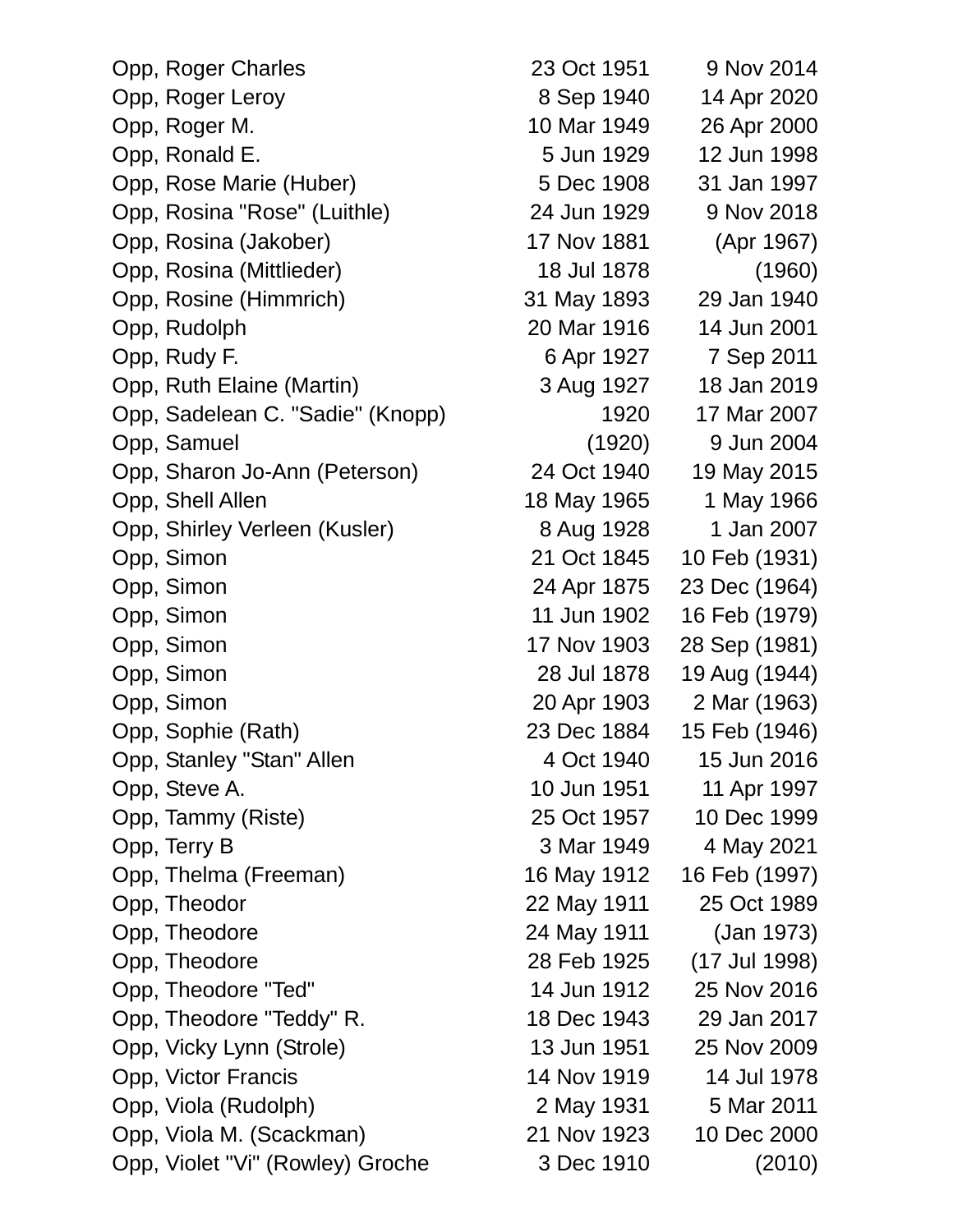| Opp, Violet (Reb)                  | 5 Jul 1937  | 12 Aug 2013   |
|------------------------------------|-------------|---------------|
| Opp, Walter                        | 7 Oct 1929  | 28 Apr 2010   |
| Opp, Walter                        | 17 Feb 1928 | 20 Feb 2003   |
| Opp, Wilbert "Willie" E.           | 11 Oct 1925 | 1 Jun 2007    |
| Opp, Wilbert C.                    | 6 Mar 1925  | 23 Feb 2013   |
| Opp, Wilbert M.                    | 22 May 1940 | 14 Jun 1996   |
| Opp, William                       | 1 Aug 1914  | 4 Jan 1982    |
| Opp, William Daniel                | 7 Nov 1929  | 9 Dec 2020    |
| Opp, William Frank                 | 13 May 1929 | 29 Jun 2005   |
| Opp, Wilma Irene (Deibert)         | 16 Jul 1915 | 19 Jun 2006   |
| Oppedan, Helen J.                  | 4 Apr 1909  | (Dec 1999)    |
| Oppegard, Donald "Hoppy"           | 14 Nov 1916 | 7 Apr 2001    |
| Oppegard, Ina Marjorie (Faust)     | 17 Dec 1927 | 19 Feb 2021   |
| Oppegard, Jerome "Jerry"           | 7 Dec 1950  | 29 May 2021   |
| Oppegard, Randolph "Randy" Ogden   | 14 Nov 1916 | 31 Jan 2000   |
| Oppelt, Alvina Marie (Bruening)    | 3 Jan 1897  | 1 Apr 1999    |
| Oppelt, Lance M.                   | 17 Nov 1977 | 31 May 2003   |
| Oppelt, Lester F.                  | 30 Jan 1927 | 14 Oct 2018   |
| Oppelt, Marilyn Emma (Stoltenberg) | 12 Jan 1925 | 18 Nov 2020   |
| <b>Oppelt, Marvin Henry</b>        | 19 Apr 1920 | 15 May 2007   |
| Oppelt, Richard "Dick" Herman      | 19 Apr 1929 | 23 May 2020   |
| Oppelt, Richard Herman             | 19 Apr 1929 | 23 May 2020   |
| <b>Oppelt, Robert Fred</b>         | 9 May 1956  | 25 Oct 1998   |
| Oppen, Bertha Alice (Olson)        | 19 Jun 1906 | 23 Dec 2001   |
| Oppen, Claude N.                   | 24 Jul 1903 | (4 Jun 1992)  |
| Oppenboen, Stanley                 | 1 Jun 1938  | 16 Oct 2006   |
| Oppenheim, Virginia (Boone)        | 20 May 1954 | 31 Oct (1999) |
| Oppenheimer, James R.              | (1922)      | (Jul 2000)    |
| Opperborn, William Hermann "Billy" | (1920)      | (1924)        |
| Opperman, Alvin Walter             | 29 Sep 1922 | 2 Nov 1999    |
| Opperman, Daniel W.                | 29 Mar 1902 | (Jun 1985)    |
| Opperman, Elfrieda                 | (not given) | 9 Jul 2003    |
| Opperman, Laurel "Pat"             | 23 Aug 1914 | 28 Jul 2000   |
| Opperman, Louise Helen (Brending)  | 31 Dec 1902 | 9 Jul 1998    |
| Opperman, Marjorie Louise (Sebens) | 28 Jul 1927 | 11 Apr 2021   |
| Opperman, Selma Elfrieda           | 25 May 1926 | 9 Jul 2003    |
| Oppermann, Linda O.                | 2 Mar 1895  | (Dec 1989)    |
| Opperud, Eileen (Vig)              | 17 Oct 1933 | 2 Jul 2011    |
| Opperud, Ethel (Nance)             | 22 Feb 1907 | 28 Nov 1998   |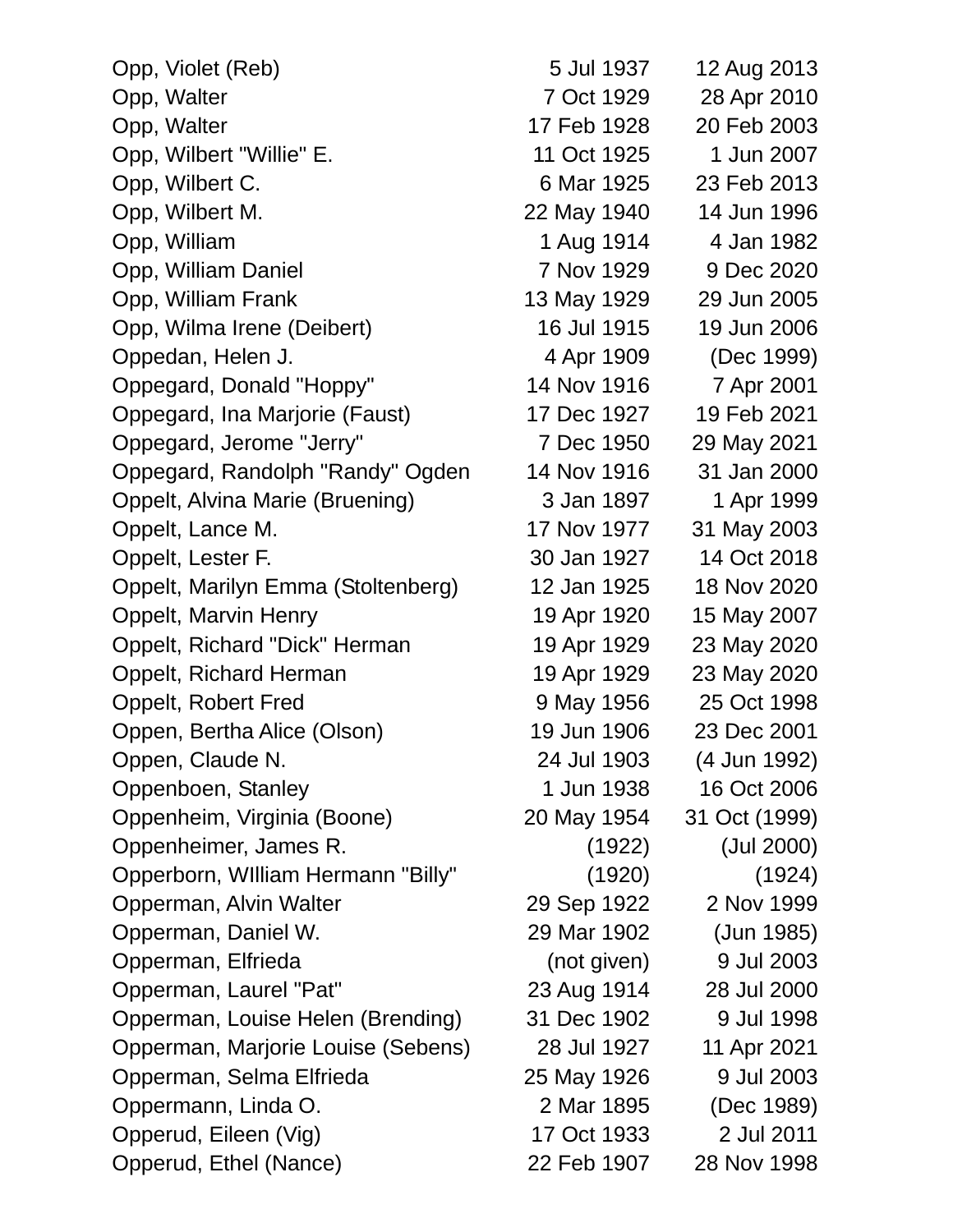| Opperud, Leonard "Red"             | (1921)      | (9 Oct 2006)  |
|------------------------------------|-------------|---------------|
| Opperud, Lester K.                 | 13 Jun 1920 | 27 Jun 1994   |
| Oppio, Judy Ann (Mathias)          | 30 Nov 1946 | 21 Jul 2010   |
| Oppitz, Rudi                       | (1943)      | 28 May 2015   |
| Oppold, Cynthia Kay (Berg)         | 4 Jan 1963  | 2 Jan 2015    |
| Oppold, Hazel M.                   | 11 Aug 1909 | 7 Oct 1997    |
| Oppold, Lloyd John                 | 22 May 1928 | 1 Aug 2020    |
| Oppold, Lois Mildred (Linton)      | 10 Nov 1920 | 8 Aug 2020    |
| Oppold, Mary Margaret (Frisby)     | 23 Sep 1911 | 9 Mar 1992    |
| Opps, Edward A.                    | 12 May 1919 | 28 Dec 1996   |
| Opsahl, Carrie (Sand)              | 3 May 1890  | 21 May 1985   |
| Opsahl, Dorothy K. (Schuh)         | 11 Apr 1925 | 4 Sep 2010    |
| Opsahl, Elmer Clifford             | 1 Aug 1918  | 12 Mar 2002   |
| Opsahl, Ethel Irene (Lehmhuhl)     | (1921)      | 21 Dec 2016   |
| Opsahl, Helen M.                   | (1921)      | 2 Feb 2015    |
| Opsahl, James                      | 31 Dec 1883 | 18 Aug (1977) |
| Opsahl, Louis G.                   | 22 Oct 1889 | 1 Jul 1975    |
| Opsahl, Ludvig                     | 25 Jul 1930 | 3 Sep 2003    |
| Opsahl, Mary (Tschetter)           | 20 Apr 1924 | 24 Apr 2015   |
| Opsahl, Ruth Jemmine (Hatle)       | 1 Dec 1918  | 13 Jan 2004   |
| Opsahl, Wayne C.                   | 26 Jun 1933 | 10 Oct 2020   |
| Opsal, Esther D.                   | 7 Sep 1920  | 19 Dec 1998   |
| Opsal, Irene Etta (Luker)          | 3 Aug 1922  | 3 Apr 2006    |
| Opsal, Nina Serine (Walen)         | 10 Dec 1911 | 22 Aug 2003   |
| Opsal, Sharon Lea (Lipps) Nelson   | 20 Dec 1936 | 30 Mar (1991) |
| Opsasnick, Robert A.               | (1927)      | 24 Oct 2000   |
| Opstad, Carl Orland                | 7 Mar 1926  | 24 Nov 2012   |
| Opstad, Clara (Bergh)              | 9 Oct 1912  | 9 Oct 1998    |
| Opstad, Irma (Bauer)               | 28 Oct 1930 | 6 Jun 1991    |
| Opstedal, Frances Marlene (Hanson) | 18 Jun 1943 | 10 May 2021   |
| Opsvig, Myla Corrine (Lund)        | 28 Jan 1931 | 24 Aug 2018   |
| Optiz, Norbert Alfred              | 6 Jul 1923  | 27 Dec 2007   |
| Orahood, Robert W.                 | 6 May 1921  | 1 Sep (1998)  |
| Oram, Pearl Maxine (Tucker)        | 17 Jan 1924 | 15 Sep 2016   |
| Orange, Jessie                     | (1897)      | (2002)        |
| Oraw, Joseph                       | 1 May 1888  | (10 Aug 1956) |
| Oraw, Richard W. "Dick"            | 13 Jun 1918 | 10 Mar 1999   |
| Oraw, Wilhelmina (Erjbe)           | 7 May 1891  | 10 Dec (1986) |
| Orb, Ernest Fred                   | (1918)      | 25 Sep 1999   |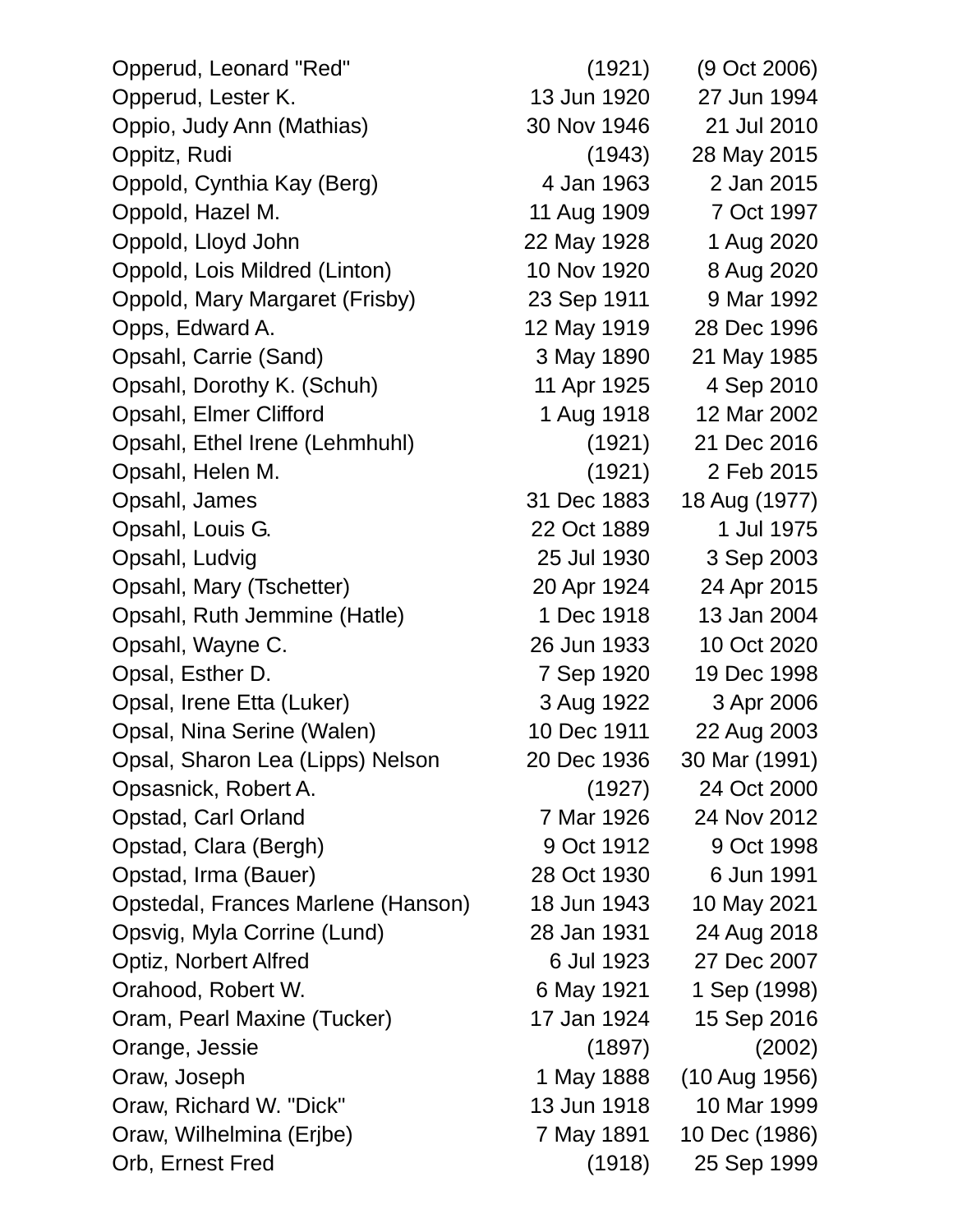Orb, Marie Mary (Adelmen) 22 Aug 1900 29 Dec 1996 Orb, Regina Ida (Maier) 10 Nov 1918 6 Mar 2014 Orbach, Eugene (not given) (Jun 2000) Orbach, Gerald (not given) (Jan 2004) Orback, Emilie (Wacker) 9 Mar 1909 24 Jan 2004 Orban, Bernard Anthony 1 Jan 1943 20 Nov 2018 Orban, Eva Mary (Biro) 13 Jul 1927 28 Feb 2016 Orban, John Joseph 3 Jan 1919 17 Oct 1999 Orbanosky, Anna (Haverlock) (1900) 18 Dec 1994 Orchard, Annette (Torvik) 27 Jul 1924 15 Oct 2003 Orchard, Beatrice G. (Gaffney) (1924) (Jul 1997) Orchard, George F. (1914) (Jul 1995) Orchard, Grace S. (Miller) 20 Sep 1906 (May 1982) Orchard, Mary Z. (Zahn) 10 Jan 1929 13 Apr 2014 Orchard, Ruth K. (Kracke) 29 Jun 1926 5 Sep 2007 Orchard, Welland J. "Gabby" 4 Apr 1925 15 Oct 2003 Orchowski, LaVoyle (Moore) 17 Mar 1925 29 Mar 2018 Orcutt Smith, Barbara Jean 15 Nov (1950) 22 Jan 1993 Orcutt, Anita (Vogel) (1917) (May 1997) Orcutt, Dessie (Ochsner) 24 Oct 1903 (26) Apr 1973 Orcutt, Ferne Marie (Aldrich) 1909 20 Jan 2016 Orcutt, Gary J. 16 Nov 1953 31 Dec 2015 Orcutt, Gordon R. 21 May 1921 30 Jul 1997 Orcutt, Howard 19 Dec 1922 (Oct 2000) Orcutt, James "Jim" Weston 17 Jun 1938 25 Jun 2016 Orcutt, John Freeman 17 Feb 1948 15 Nov 2005 Orcutt, John Jack Daniel 6 Apr 1933 (29 Jul 1998) Orcutt, Joshua Wayne 8 Jun 1983 1 Nov 2021 Orcutt, Katharina (Pflüger) 7 Apr 1939 10 Sep 2018 Orcutt, Margaret (Penner) Funk (1931) 6 Oct 2009 Orcutt, Mary Leona (Pinkelman) 23 Jun 1913 19 Jun 2000 Orcutt, Vincent 17 Sep 1927 (Sep 1997) Ordahl, Marlyn J. (1938) 29 Oct 2001 Ordal, Esther Marie 18 Dec 1911 7 Nov 1999 Ordal, Loren D. 28 Sep 1932 25 Jan 2000 Ordal, Nadine Esther (Masters) 6 Sep 1909 15 Sep 1998 Ordal, Scott Dean 1 Nov 1965 29 Nov 1999 Ordelheide, Charlotte Anna 30 Nov 1919 7 Sep (1994) Ording, William F. 1 Mar 1881 (22) Apr 1949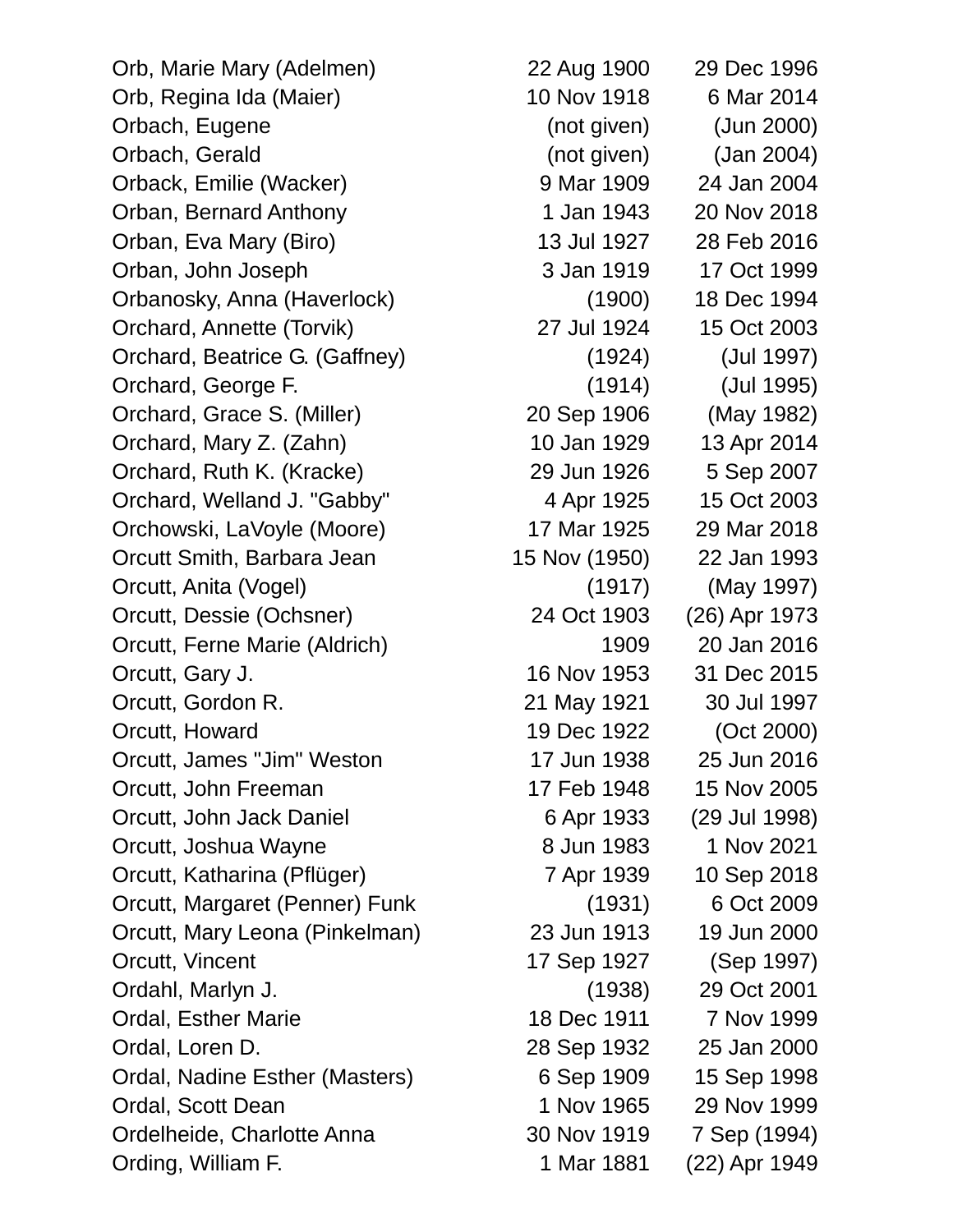Ordogh, Edith Maria (1931) 12 Nov 1991 Ordway, Frances M. (Dolezal) 9 Jan 1915 4 Oct 2016 Ore, Ella (Plass) 1 Jan 1920 (10 Jul 2000) Orebaugh, John Burton (1949) 3 Aug (1998) Orebaugh, Reba R. 1995 **4 Feb 1906** 8 Feb 1995 Orecchio, Luva 25 Sep 1908 (6 Mar 1995) O'Reilly, Arlene F. (Fox) 16 Aug 1920 1 May 2007 O'Reilly, Barbara (Conn) Mohrmann 3 Mar 1930 25 Jun 2020 O'Reilly, Gerald J. (1931) 14 Dec (2000) O'Reilly, Henry Terrence 4 Oct 1913 8 Oct 2000 Orel, Agnes Ann (Klima) 29 Mar 1937 10 Jun 2020 Orel, Donald 13 May 1936 26 Jun 2021 Orellana, Cody Luciano 10 Sep 2007 12 Feb 2008 Orelup, Sarah Margaret (Ellwanger) 17 Mar 1926 20 Feb 2012 Oremland, Sheldon 10 Aug 1926 8 Apr 2007 Oren, Edna L. (Christenson) 6 Jul 1914 14 Jun 1999 Orend, Christin (Nagel) 1 Feb 1923 10 Oct 1995 Orendorff, Agnes Agatha 7 Apr 1906 31 Dec 1998 Orendorff, Freida Aleta 16 Apr 1922 26 Mar (1996) Orendorff, Genevieve Grace (Snyder) 8 Apr 1916 1 Dec 1997 Orf, Blaze James 22 May 2003 3 Dec 2003 Orf, Jerome Frank 2 Dec 1914 5 Aug 1995 Orf, Margaret Louise (Carr) 4 Aug 1918 5 Sep 2003 Orgaard, Arline (Hagerott) 12 Jun 1928 3 Nov 2020 Orgaard, Bernice (Berger) 6 Jun 1935 8 Sep 2019 Orgaard, Betty Lou (Kramlich) 31 Aug 1945 18 Mar 1986 Orgaard, Beverly (Burian) 24 Feb 1945 4 Feb 2001 Orgaard, Howard L. (1939) 25 Jun 2007 Orgaard, Thelma E. (Berg) 12 Oct 1910 15 Jun 2001 Orgaard, Tyler John 10 Aug 1992 3 Dec 2012 Organ, Helen Marie (Odermann) 11 Apr 1925 27 Jun 2011 Organ, Mark Nelson 10 Feb 1947 11 Feb (1999) Orham, Roberta M. (Bann) 3 Dec 1925 (Feb 1999) Origer, Nicholas John 29 Oct 1927 (Aug 1996) O'Riley, Alice Elizabeth (Linn) (1935) (Apr 1996) Oringer, Lee Anne (Lovejoy) 22 Dec 1963 (Nov 1998) Orke, Donald 18 Nov 1928 11 Jan 2015 Orke, Layne 2 Feb 1980 23 May 2015 Orke, Nellie (Robertson) 15 Dec 1926 3 Dec 2013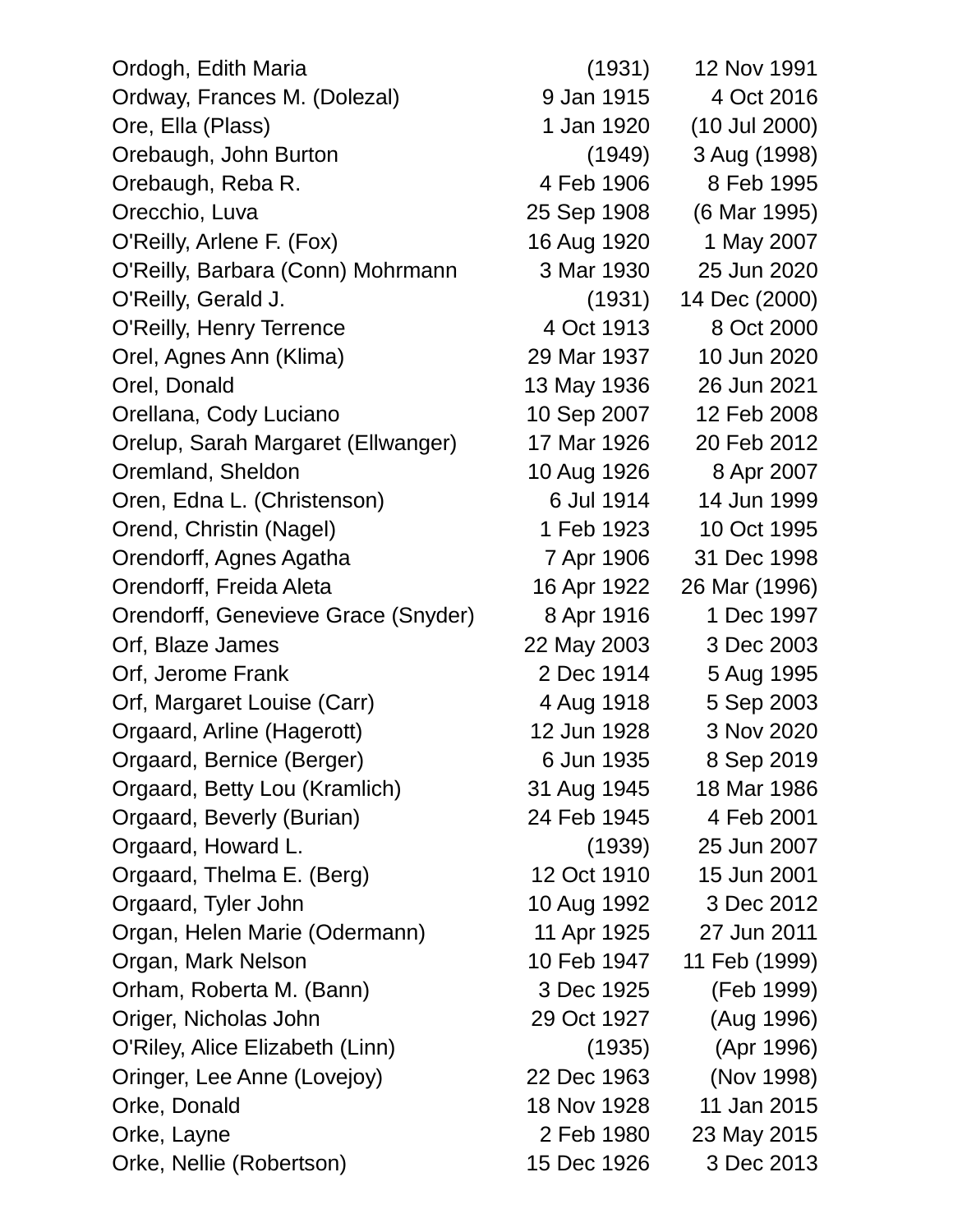Orley, Joseph P. 17 Mar 1923 2 Jan 2000 Orley, Margaret A. (Hauge) 23 Aug 1920 22 Jul 1993 Orlich, Sam "Gyp" 9 Feb 1909 (29) Aug 1973 Orlicky, Joseph Stephen (1894) 1 Oct 1987 Orlitzky, Anton "Tony" 26 Dec 1929 14 Oct 2006 Orloff, Kathleen A. (Dorsey) (1931) 29 May 2004 Orloski, Anna C. (Miller) 9 Sep 1909 27 Sep (1998) Orlovski, Edward 28 Sep 1932 28 Jan (1998) Orlow, Nick 13 Sep 1915 (May 2000) Orlowski, Antonette (Hermann) 1 Apr 1904 3 Apr 1969 Orlowski, Edward (1939) 12 Aug 2000 Orlowski, Julian 9 Jul 1836 13 Feb 1906 Orlowski, Walter Red (1921) 25 Dec 2000 Orluck, Harvey 27 Sep 1929 26 Jan 2011 Orluck, Irvin Leonard 8 Dec 1922 2 Oct 2012 Orman, Adolph 17 Apr 1910 30 Dec 1988 Orman, Barbara (Schlecht) 25 Jul 1859 13 Feb 1931 Orman, Christian Gottlieb 30 Jan 1860 28 Nov 1930 Orman, Christina (Fink) 30 Nov 1910 29 Jun 2002 Orman, Emil 9 Aug 1912 (30 Apr) 1972 Orman, Emma (Sieler) 8 Mar 1902 27 Jun 1997 Orman, Frieda M. (Hoff) 25 Jun 1924 21 Feb 2010 Orman, Gottlieb 15 Sep 1882 (1959) Orman, John "Johnny" 9 Jun 1920 30 Sep (1989) Orman, Juliana (Rosine) 25 Nov 1876 20 Mar 1956 Orman, Lillian (Kranzler) 12 Mar 1911 20 Feb 2005 Orman, Marie Ida 19 Sep 1912 27 Mar 2001 Orman, Richard "Dick" 6 Feb 1926 6 Aug 2015 Orman, Robert Lee (not given) (not given) Ormand, Owen Mark 20 Feb 1956 8 Aug 2013 Ormand, Roger G. 24 Jul 1946 14 Jun 2019 Ormann, Gottlieb Herbie 22 Jul 1912 15 Dec 1997 Ormann, Wilhelm 30 Apr 1877 3 May 1930 Ormerod, Frances "Donnie" 28 Dec 1915 6 Oct 2001 Orminston, Valborg Marguerite (Ogren) 5 Nov 1909 26 Aug 1997 Ormiston, Barbara Florence K 26 Jun 1921 5 Oct 2015 Ormiston, Clark Conway 17 Oct 1914 28 Jan 2004 Ormiston, Earle "Bud" Edward 11 Jul 1933 8 Mar (1997) Ormiston, Gary O. (1954) 7 May (1999)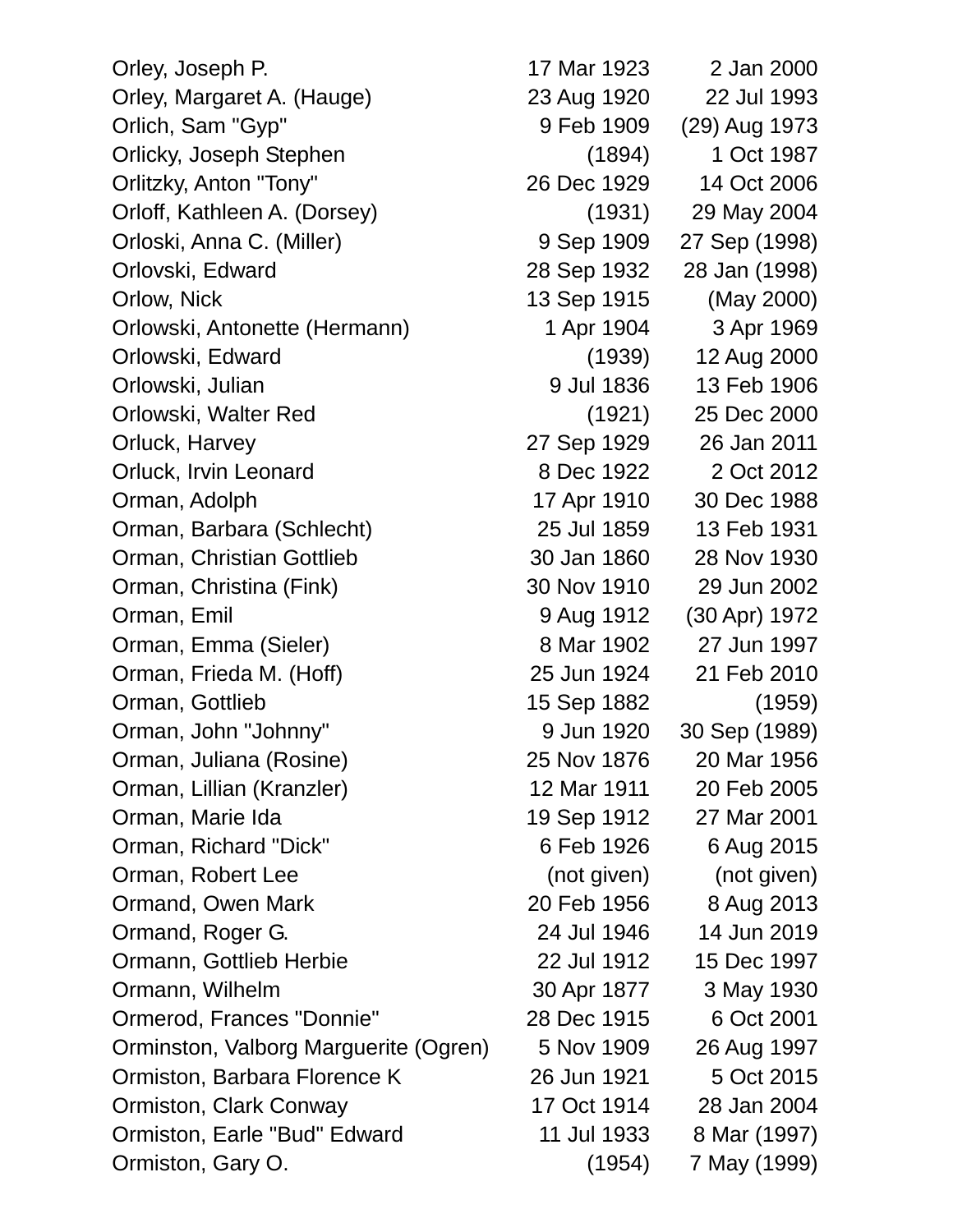| Ormiston, John E.                       | 5 Jul 1916  | 17 Feb 2010   |
|-----------------------------------------|-------------|---------------|
| Ormiston, Josephine (Kinter)            | 25 May 1907 | 9 Oct 1994    |
| Ormiston, Violet Agnes (Seib)           | 30 Sep 1932 | 30 Oct 2021   |
| Ormond, Patrick Richard                 | 12 Oct 1956 | 31 Oct 2020   |
| Ormonde, Stephen James "Steve"          | 5 Aug 1956  | 14 Sep 2018   |
| Orn, Blanche L. (Liane)                 | 27 Nov 1917 | 25 Aug 2000   |
| Orn, Lester M.                          | 7 Dec 1922  | 10 Jul 2018   |
| Ornawka, Frank Henry                    | (1923)      | 16 Apr 1999   |
| Orndorf, Roscoe Bernard                 | 15 Sep 1906 | (1 Oct 1976)  |
| Orndorff, George                        | 23 Mar 1945 | 31 May (2000) |
| Orndorff, Ida Helen (Gohl)              | 9 Oct 1918  | 9 Apr 2010    |
| Orndorff, John                          | 20 Feb 1931 | 28 Aug 2019   |
| Orndorff, Samantha Leigh                | 24 Jun 1976 | (Jul 1996)    |
| Orne, Loyd Wesley                       | 27 Jul 1936 | 8 Nov 2008    |
| Orne, Richard "Dick"                    | 27 Dec 1939 | 16 Jun 2021   |
| Ornelas, Linda Rae (Berry)              | 4 Mar 1957  | 10 Jan 2009   |
| Ornelas, Robert F.                      | (1990)      | 2 Apr 2013    |
| Orner, Georgia Viola (Wichael)          | 23 Jul 1909 | 18 Apr 2001   |
| Orner, June Elizabeth (Hananberg)       | 6 Aug 1932  | 10 Jul 2020   |
| Orner, Olga (Schlager) Legler           | 21 Jun 1911 | 20 Oct 1997   |
| Orness, Janice Evelyn (Pedersen) Trader | 21 Jul 1936 | 26 Apr 2003   |
| Orness, Lyle T.                         | 18 Jan 1931 | 4 Oct 2021    |
| Orness, Theodore                        | 13 Apr 1908 | (Dec 1982)    |
| Orning, Oiva OI                         | 16 Apr 1911 | 22 Jan 1996   |
| Ornum, Elbert Hiel Van                  | 24 Sep 1921 | 21 May 2001   |
| Orobko, Marcia Laurie Lynn              | (1967)      | 16 Sep 2008   |
| O'Rourke, Ann Marie                     | 6 Oct 1906  | 6 Feb 1995    |
| O'Rourke, C. Dennis                     | 31 Oct 1914 | 6 May (1999)  |
| O'Rourke, Cornelius "Corney" BLL        | 17 Dec 1925 | 8 Jul 2019    |
| O'Rourke, Emma (Schmidt) Emineth        | 4 Sep 1916  | 9 Mar 1998    |
| O'Rourke, Herbert                       | 8 Nov 1937  | 24 Apr 2005   |
| O'Rourke, Isabel "Isy" Marie            | 9 Feb 1920  | 23 Nov 2016   |
| O'Rourke, Joan J. (Martin)              | 10 Apr 1938 | 1 Jul (1996)  |
| O'Rourke, John G.                       | 8 Feb 1935  | 2 Feb 2010    |
| O'Rourke, William "Bill" J.             | 5 Jan 1913  | (Oct 1995)    |
| Orr, Agnes Margaret (Maus)              | 2 Feb 1930  | 5 Oct 2004    |
| Orr, Alice (Hanson)                     | 8 Jun 1909  | (3) Feb 1973  |
| Orr, Arthur "Pat" Charles               | 13 May 1933 | 13 May 2014   |
| Orr, August C.                          | 4 Aug 1902  | 22 May 1960   |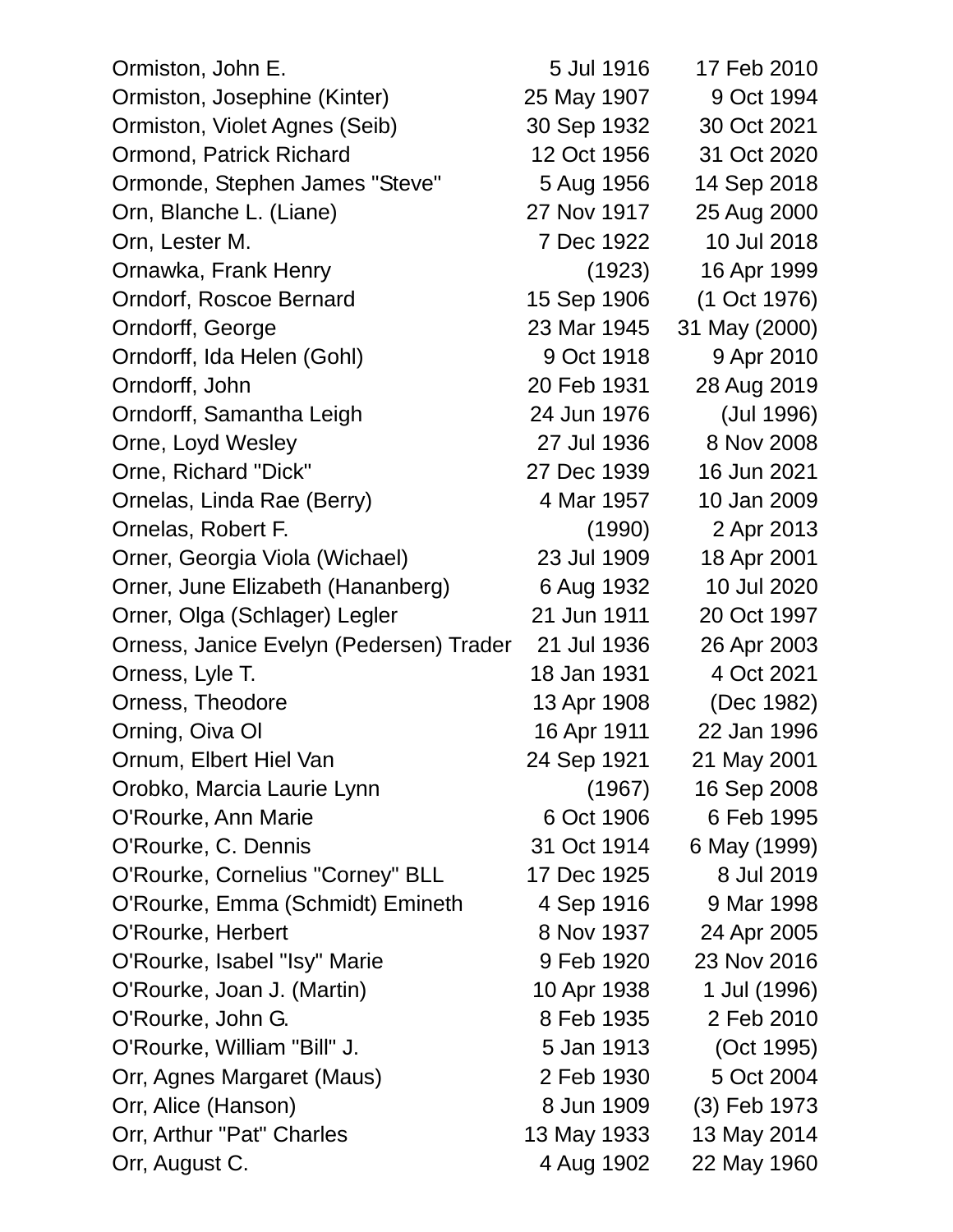| Orr, Barbara Ellen (Hanners)            | 12 Feb 1943 | (Aug 2000)     |
|-----------------------------------------|-------------|----------------|
| Orr, Bernice Adela (Anderson)           | 6 Mar 1914  | 14 Jul 2007    |
| Orr, Bertha (Fischer)                   | 3 Apr 1912  | 8 Feb 2008     |
| Orr, Betty (Mack)                       | 23 Mar 1921 | 5 Sep 1999     |
| Orr, Betty Ann (Harrington)             | 17 Jan 1938 | 22 Apr 2017    |
| Orr, Betty Mae (Crabb)                  | 7 May 1926  | 17 Oct 2010    |
| Orr, Burton "Burt" Lee                  | 18 Aug 1947 | 28 Jun 2019    |
| Orr, Byron Walter                       | 12 Mar 1952 | 14 Apr 2021    |
| Orr, Caroline (Engelhart)               | 15 Aug 1928 | 4 Jun 2002     |
| Orr, Cecelia (Uhlman) Starr             | 22 Nov 1884 | (18 Dec 1964)  |
| Orr, Chance                             | 8 Oct 2011  | 8 Oct 2011     |
| Orr, Charles "Denny"                    | 28 Feb 1941 | 10 Feb 2018    |
| Orr, Charles Perry                      | 4 May 1909  | 9 Aug 2001     |
| Orr, Christine (Hahner)                 | 16 Feb 1896 | (26) Feb 1965  |
| Orr, Clair B.                           | 12 Aug 1953 | 26 Jun 2015    |
| Orr, Clarence W.                        | 27 Nov 1906 | (25) Nov 1973  |
| Orr, Colleen (Webb)                     | 10 Sep 1951 | 8 Apr 2016     |
| Orr, Connie (Wyman)                     | (not given) | 28 Jul 2018    |
| Orr, David                              | 28 Nov 1897 | (13) May 1972  |
| Orr, David Howard                       | 4 Dec 1927  | 20 Aug 2007    |
| Orr, David Lyle                         | 26 Jul 1958 | 2 Sep 2021     |
| Orr, Deborah (Hart)                     | 29 Jul 1960 | 22 Oct 2014    |
| Orr, Delbert George                     | 2 Jan 1948  | 15 Sep 2013    |
| Orr, Donna Lou (Eggan)                  | 9 Jan 1936  | 11 Feb 2017    |
| Orr, Dorothy (Welch)                    | 21 Aug 1917 | 30 Jun 2009    |
| Orr, Douglas Edgar                      | 16 Feb 1937 | 11 Nov 2014    |
| Orr, Earl B.                            | 13 Nov 1892 | (25) Aug 1971  |
| Orr, Edwin Everett                      | 3 Aug 1917  | $(1$ Sep 2006) |
| Orr, Elaine Harriet (Esche)             | 14 Oct 1922 | 10 Dec 2009    |
| Orr, Ella (Wiley)                       | 20 Oct 1912 | 9 Feb 2008     |
| Orr, Ellen E.                           | 22 May 1938 | 3 Oct 2014     |
| Orr, Ellen Isabel (Cruickshank) LaBerge | 24 Dec 1918 | 21 Oct 2010    |
| Orr, Emily (Russell)                    | 9 Aug 1902  | 25 Feb 1993    |
| Orr, Ester Lee                          | 16 Jan 1914 | 31 Mar (2000)  |
| Orr, Fay Irene                          | 15 Jan 1927 | 14 Sep 2007    |
| Orr, Fern (Rasmussen)                   | 11 Oct 1923 | 3 Feb 2016     |
| Orr, Frances                            | 25 Dec 1935 | 30 Aug 2016    |
| Orr, Francis William "Bill"             | 30 Sep 1942 | 5 Dec 2014     |
| Orr, Frank O.                           | Mar 1948    | Dec 2020       |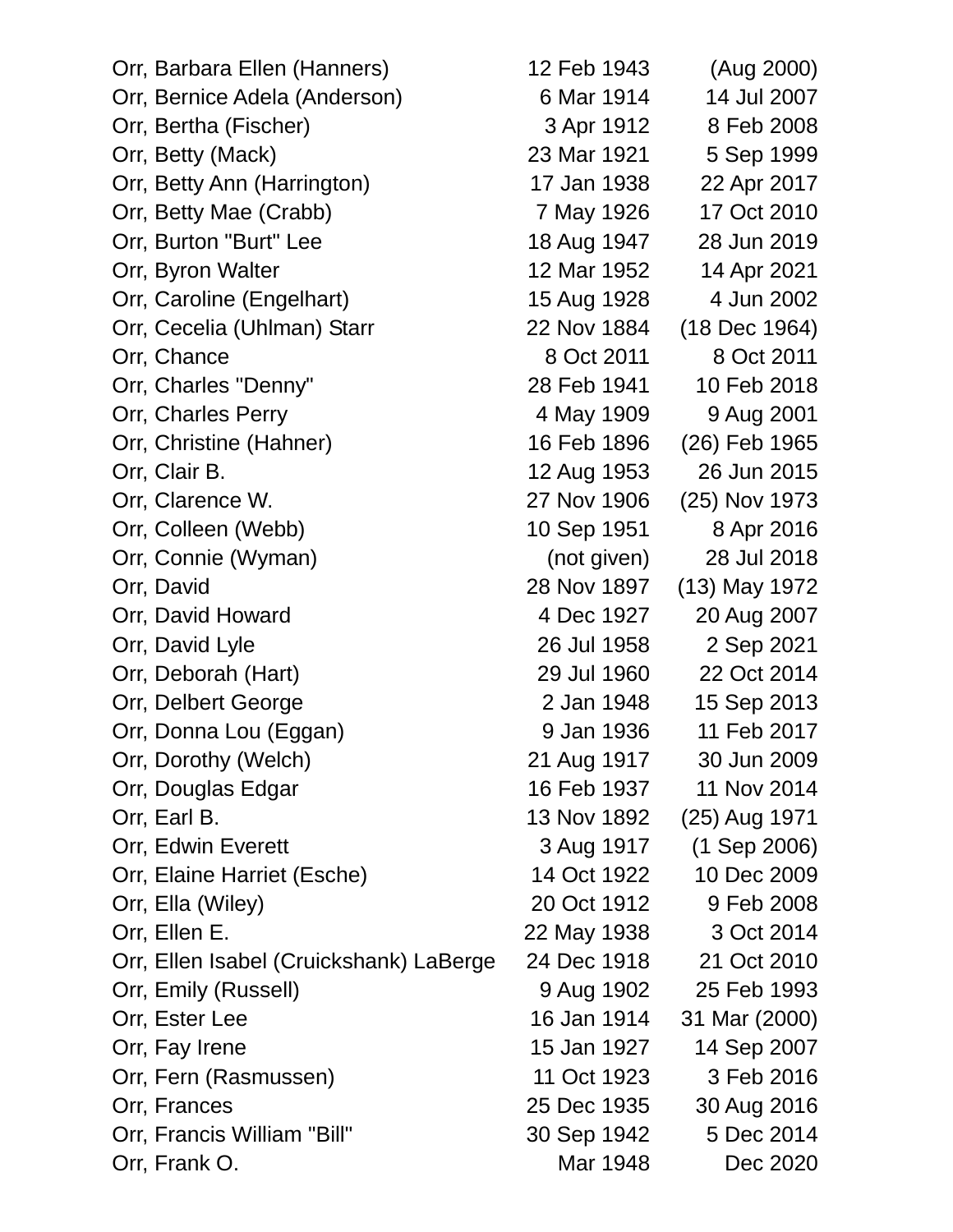Orr, Franklin "Frank" F. 18 Nov 1943 5 Jan 2020 Orr, Gayle Ruth (Breickler) 24 Aug 1924 22 Nov 2016 Orr, George 13 Feb 1877 (6) Feb 1955 Orr, George Arthur 11 Feb 1928 29 Aug 2016 Orr, Gerald Brian 1944 4 Jul 2018 Orr, Gerald Ivan (1929) (Jan 1999) Orr, Gerda Lou (1932) 8 Sep 2003 Orr, Glenn A. 8 Aug 1938 30 May 2014 Orr, Grace Mary (Bovill) 10 Jan 1924 19 Feb 2021 Orr, Greg 6 Jul 1969 7 Apr 2021 Orr, Gwen Lucille (Briggs) 22 Dec 1942 31 Dec 2010 Orr, Hazel Ruby (White) 23 Apr 1923 4 Jun 2006 Orr, Helen A. (Beto) 9 Jul 1938 10 Dec 2013 Orr, Henry E. "Bud" (1939) 12 Jun 2003 Orr, Hugh Cowan (1936) 11 Jun 2010 Orr, Ida May (Norman) 26 Dec 1935 6 Jul 2020 Orr, Ione B. (1922) Sep 2020 Orr, Jack H. 7 Dec 1933 22 Jul 2001 Orr, James 1942 24 Sep 2009 Orr, James 18 Dec 1926 15 May 2013 Orr, James "Jim" 'Bud' Emery 15 Sep 1927 23 Feb 2015 Orr, James "Woody" Woodrow 20 Apr 1913 1 Nov 2001 Orr, James Milton 12 Aug 1945 12 May 2021 Orr, James O. 23 Jan 1864 (11) Oct 1943 Orr, James Theodore 21 Jun 1953 23 Apr 2019 Orr, Jeanne Dorothy (Polly) 8 Aug 1927 8 Oct 2011 Orr, Jim 26 Apr 1955 30 Sep 2015 Orr, John 5 Apr 1936 15 Oct 2016 Orr, John C. "Jack" 22 Jan 1934 21 Nov 2016 Orr, John D. 9 Dec 1928 27 Feb 2012 Orr, John David 1970 18 Jun 2017 Orr, John Earl 18 Sep 1933 30 Nov 2011 Orr, John Frank 3 Aug 1929 16 Nov 2012 Orr, John G. 28 May 1923 21 Mar 2015 Orr, John L. 19 Aug 1861 (2) May 1942 Orr, John Sidney 19 Jun 1933 31 Jan 2021 Orr, Joseph S. 31 Mar 1920 29 Sep 1998 Orr, Joyce Maurine (Nelson) 30 Jul 1949 2 Mar 2021 Orr, Kelly (1967) 28 Jan 2008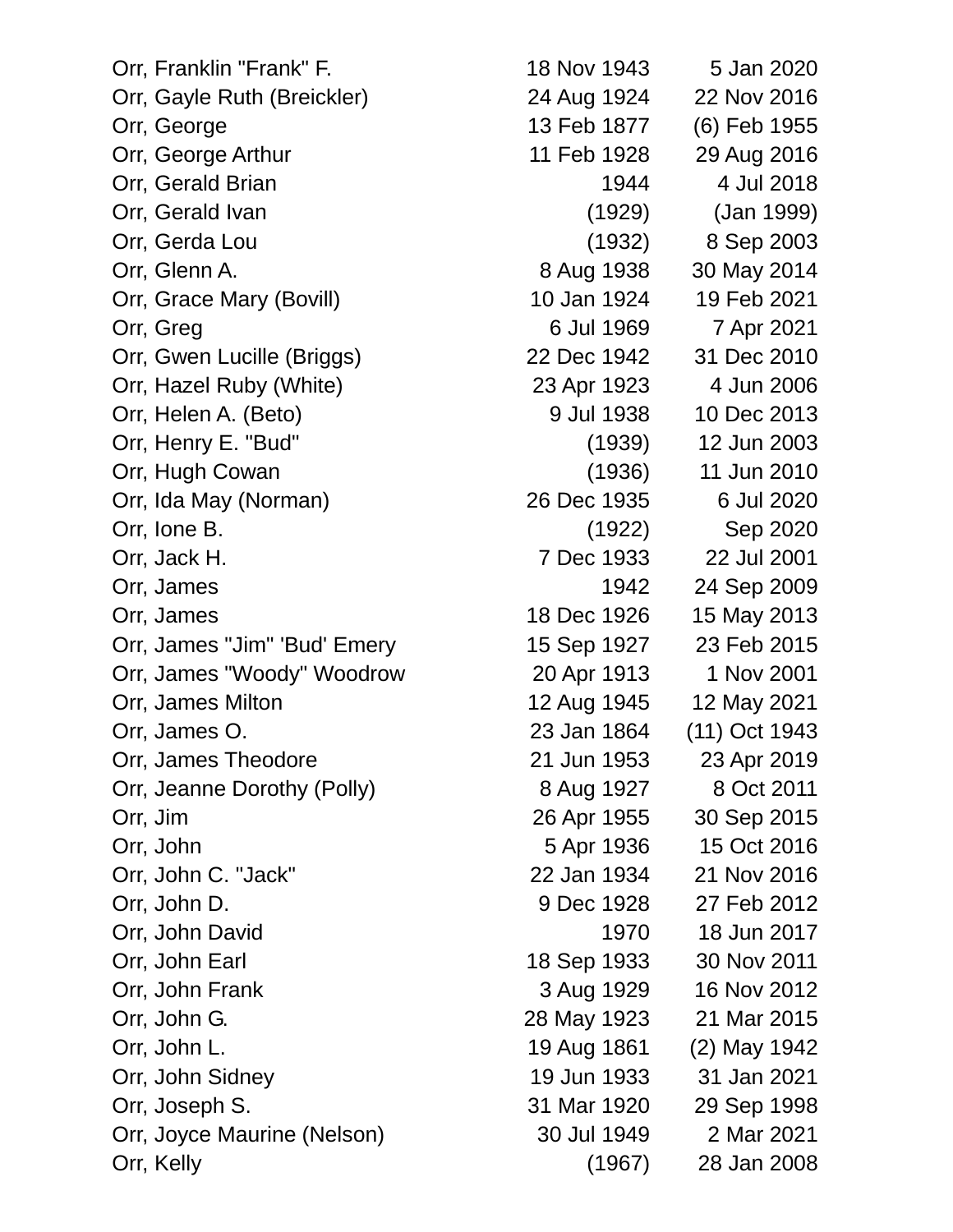| Orr, Kenneth C.                    | (1937)      | 27 Jun (2003) |
|------------------------------------|-------------|---------------|
| Orr, Kyong Ok                      | 10 Dec 1959 | 30 Sep 2017   |
| Orr, Lance James                   | 31 Dec 1981 | 8 May 2009    |
| Orr, Laurel Marie (Walsh)          | 20 Sep 1942 | Mar 2020      |
| Orr, Lawrence "Lorne" Willingdon   | 11 May 1928 | 24 Jul 2021   |
| Orr, Ldyia Bernice (Musselman)     | 2 May 1920  | 29 Mar 2014   |
| Orr, Le Ann Marilyn (Rodway)       | 22 Feb 1941 | 22 Apr 2016   |
| Orr, Lena G. (Gibson)              | 12 Sep 1920 | 8 Nov (1998)  |
| Orr, Lerelei Angela (Reed)         | (1967)      | 5 Nov 2006    |
| Orr, Lester A.                     | 8 Sep 1900  | (29) Dec 1973 |
| Orr, Linda N. (Nelson)             | 23 Feb 1943 | 18 Dec 2013   |
| Orr, Lona Carline (Leacock)        | 25 Jan 1917 | 29 Nov 2016   |
| Orr, Lorraine Olive                | 1 Nov 1933  | 14 Sep 2018   |
| Orr, Luther Melville               | 5 Sep 1910  | 26 Sep 1910   |
| Orr, Lyle "Tuffy" Vernon           | 23 Oct 1936 | 15 Apr 2017   |
| Orr, Lynn                          | 6 Mar 1951  | 31 Jul 2012   |
| Orr, Lynn Dean                     | 10 Oct 1928 | 26 Sep 2021   |
| Orr, Mabel (Berka)                 | 9 May 1904  | (Aug) 1953    |
| Orr, Margo Anne                    | 19 Oct 1973 | (15) Nov 1973 |
| Orr, Marguerite Ethel (Trigg)      | 8 Oct 1910  | 23 Apr 2009   |
| Orr, Mary                          | 15 Apr 1914 | 19 Jan 2011   |
| Orr, Mary Annelle Marion (Nowicki) | (1903)      | 16 May 1999   |
| Orr, Mattie (Sweeney)              | (1885)      | (17) Aug 1933 |
| Orr, Maureen (Scully)              | 20 Jun 1938 | 25 May 1996   |
| Orr, Maureen Margaret              | 2 Feb 1940  | 8 Oct 2021    |
| Orr, Meredith "Bud"                | 15 Apr 1918 | 11 Jan 1997   |
| Orr, Merna (Myrmo)                 | 8 Jan 1940  | 7 Feb 2016    |
| Orr, Merril                        | 5 Aug 1933  | 8 Feb 2009    |
| Orr, Michael Travis                | 12 Apr 1984 | 1 Nov 2012    |
| Orr, Mickey Allen                  | 1960        | 6 Jul 2015    |
| Orr, Mildred (Parchman) McConnell  | 16 Jul 1920 | 20 Apr 2017   |
| Orr, Mina                          | 9 Jun 1889  | (9) Apr 1963  |
| Orr, Myron C.                      | 12 Aug 1925 | 2 Oct 2016    |
| Orr, Myrtle Helen (Carouthers)     | 18 Jun 1919 | 17 Nov (2000) |
| Orr, Neil Wilbert                  | 29 Jan 1947 | 18 Nov 2019   |
| Orr, Pamela (Sowers)               | 29 Oct 1951 | 18 Oct 2010   |
| Orr, Patricia Ann                  | 16 Dec 1933 | 11 Oct 2014   |
| Orr, Pauline (Shaver)              | 20 Nov 1918 | 8 Nov 2013    |
| Orr, Philip James                  | May 1914    | (22) Mar 1974 |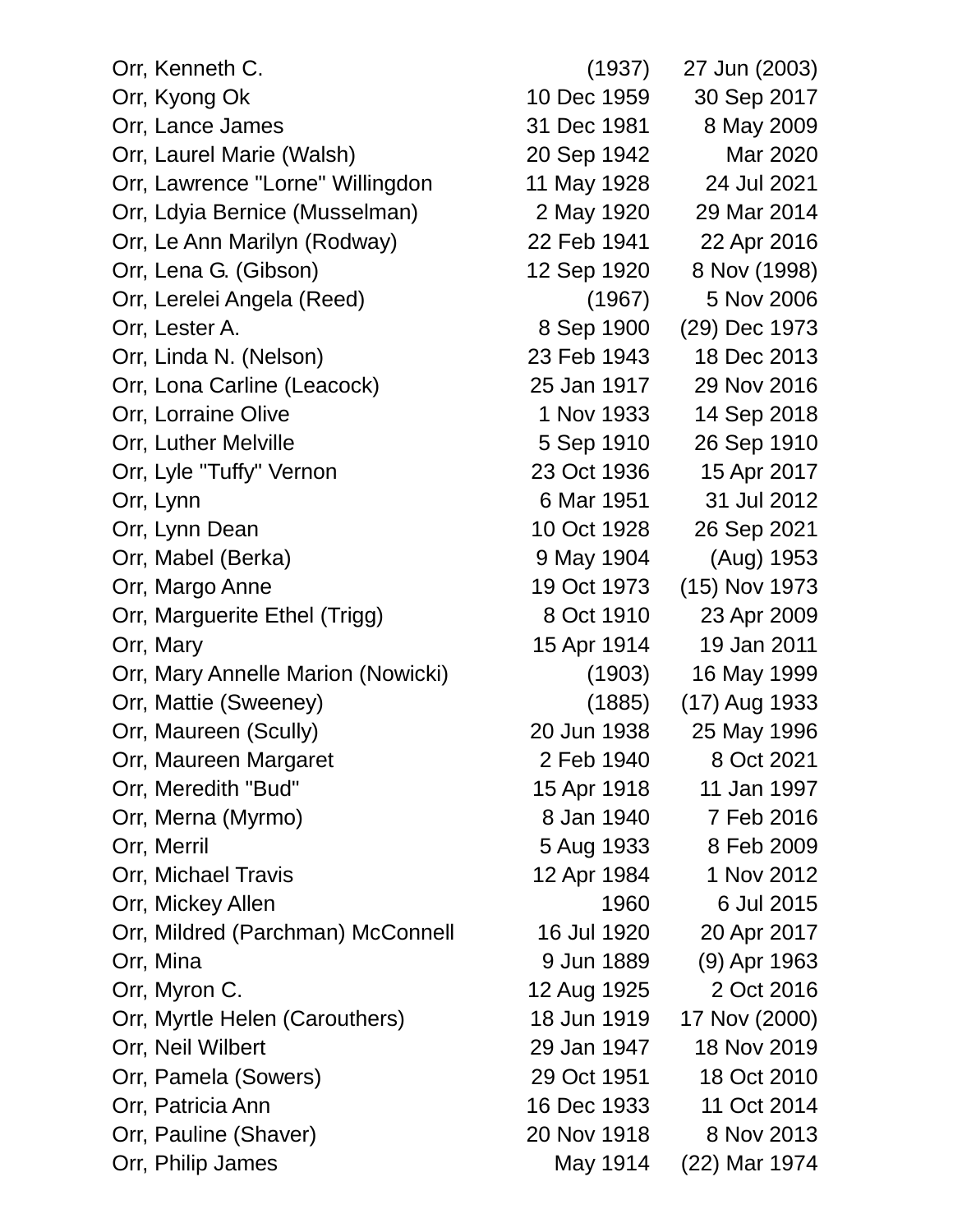| Orr, Priscilla "Pris" (Bjork)       | 1943        | 2021          |
|-------------------------------------|-------------|---------------|
| Orr, Priscilla Jane                 | 19 Apr 1911 | 19 Feb 2011   |
| Orr, Richard "Dick" Hugh            | 5 Feb 1939  | 14 Mar 2018   |
| Orr, Richard T. "Dick"              | 5 May 1938  | 25 Dec 2008   |
| Orr, Robert                         | (not given) | (Jan 2004)    |
| Orr, Robert "Bob" George            | 25 Apr 1938 | 3 Jan 2017    |
| Orr, Robert Alexander "Bob"         | 19 May 1940 | 19 Feb 2018   |
| Orr, Robert Clayton                 | 16 Jan 1945 | 2 Feb 2008    |
| Orr, Robert D.                      | (1956)      | (24 Apr 2007) |
| Orr, Robert D.                      | 13 Apr 1921 | 20 Aug 1995   |
| Orr, Robert D.                      | 1 May 1911  | 6 Aug (1999)  |
| Orr, Robert Dobson "Bob"            | 17 Jul 1932 | 26 Apr 2017   |
| Orr, Roland "Ron" Charles           | 2 May 1945  | 24 Jan 2019   |
| Orr, Ronald Dean                    | 4 Sep 1932  | 11 Jun 2008   |
| Orr, Ronald Lee                     | 6 Apr 1958  | 15 Oct 2021   |
| Orr, Rose-Anne (Riley)              | (1955)      | 23 Oct 2012   |
| Orr, Ross Thomas                    | 13 Jun 1975 | 18 Mar 2021   |
| Orr, Sara "Ethel" Mowforth (Dunbar) | 24 Feb 1919 | 31 Jul 2015   |
| Orr, Sarah Bowman (Agnew)           | 19 Aug 1921 | 10 May 2018   |
| Orr, Shirley Ann                    | 23 Nov 1934 | 1 Sep 2009    |
| Orr, Stewart Douglas                | (1960)      | 11 May 2015   |
| Orr, Susan Larsen                   | 11 Nov 1955 | 13 Sep 2021   |
| Orr, Susan Monica (Torgerson)       | 24 Mar 1961 | 16 Jun 2018   |
| Orr, Thelma (Thompson)              | 19 Apr 1928 | 13 Jan 2010   |
| Orr, Tony B.                        | 3 Jun 1965  | (17 Jun 2002) |
| Orr, Tracy Dawn                     | 2 Sep 1975  | 15 Aug 2013   |
| Orr, Trudy S. (Elliott)             | 18 Aug 1940 | 23 Mar (2001) |
| Orr, Veryl L. (Keeler)              | 12 May 1923 | 8 Oct 2017    |
| Orr, Victor L.                      | 8 Apr 1943  | (23 Sep 2005) |
| Orr, Viona (Kreil)                  | 16 Sep 1928 | 24 Mar 2014   |
| Orr, Virgil Eldred                  | 18 Apr 1936 | 9 Sep (1998)  |
| Orr, Walter M.                      | 21 Jun 1924 | 30 Dec (1996) |
| Orr, Ward Richard                   | 23 Nov 1924 | 29 Nov 2006   |
| Orr, William "Bill"                 | (not given) | 5 Jul 2019    |
| Orr, William (Mrs.)                 | (1872)      | (13) Aug 1954 |
| Orr, William Edward                 | 2 Jun 1915  | 18 Dec 2005   |
| Orregaard, Helen Gertrude           | (1916)      | (Sep 1992)    |
| Orrino, Ralph Sarafino              | 20 Oct 1918 | 7 Feb (1998)  |
| Orris, Clarence W.                  | 30 Jan 1907 | 17 Mar 2000   |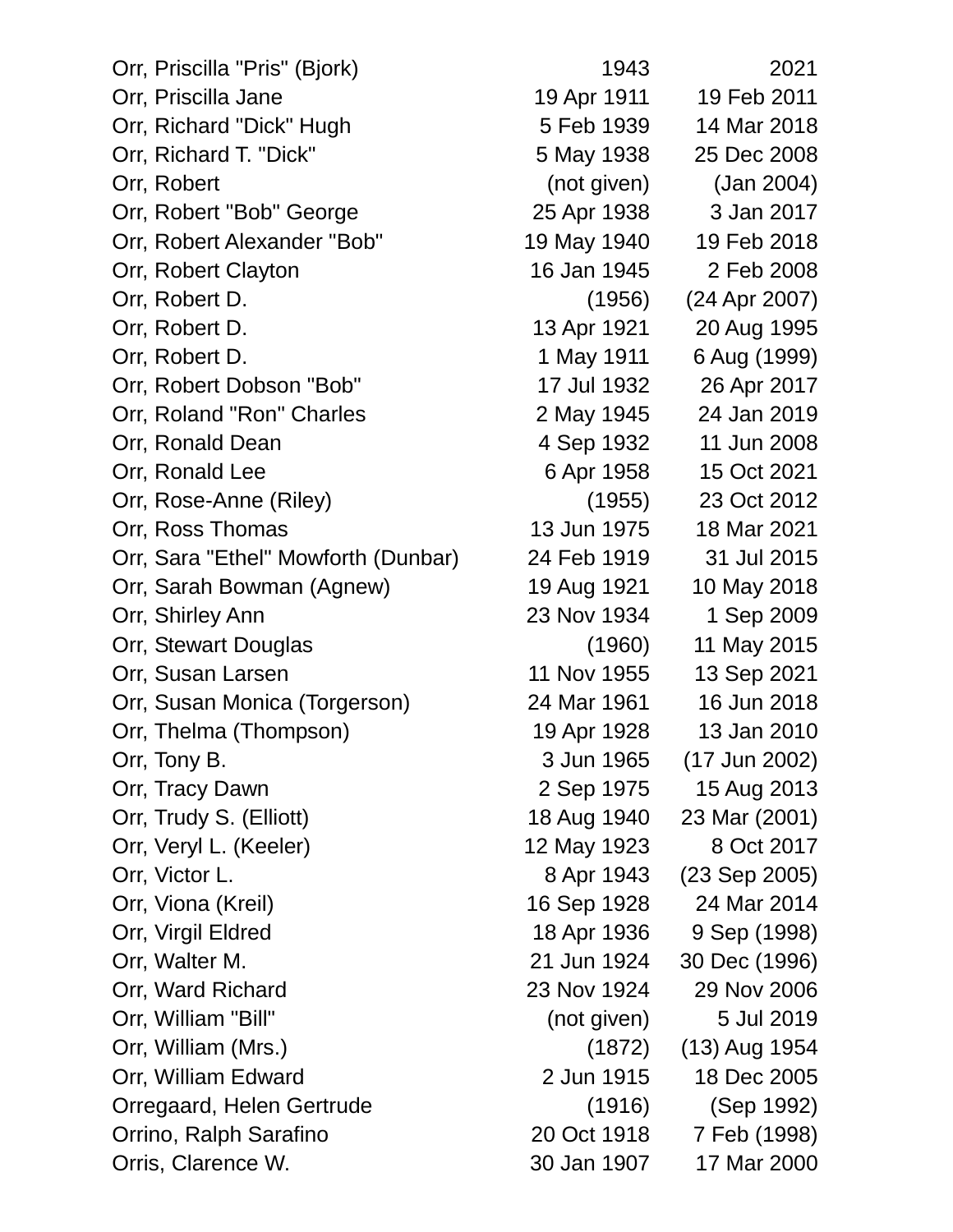| Orris, Claudia (Riehm)               | 22 Mar 1951   | 28 May 1999   |
|--------------------------------------|---------------|---------------|
| Orsborn, Arline C.                   | 10 Jul 1903   | (1996)        |
| Orsborn, Roland Eugene               | 20 Jun 1920   | 30 Jan 2018   |
| Orsen, Agnes (Dengler)               | 18 Jun 1941   | 24 Feb 2020   |
| Orser, Elizabeth "Betty" MH          | 18 Oct 1917   | 22 Oct 2016   |
| Orser, Irene Theresa (Stark)         | (27 Jun 1935) | 24 Dec 2001   |
| Orser, Robert "Bob"                  | (1931)        | 2 Dec 2010    |
| Orseth, Halvor                       | 12 May 1916   | 24 Dec 1989   |
| Orseth, Mardel (Miller)              | 9 Dec 1928    | 13 Nov 1990   |
| Orskog, Cora Marie (Gunderson) Neis  | 6 Dec 1909    | 8 Dec 2006    |
| Orso, Emma M. (Peretti)              | 13 Oct 1903   | 9 Nov 1922    |
| Orso, Ida (Bagnutzke)                | 24 Mar 1899   | 30 Jan 2000   |
| Orso, Paul                           | 21 Sep 1924   | 2 Aug 2011    |
| Orso, Velma                          | 1 Nov 1925    | 6 Sep 1984    |
| Orstad, Laura M. (Colvin)            | 11 Apr 1902   | 16 Sep 1993   |
| Orstad, Orville J.                   | 29 Nov 1917   | 8 Dec 1998    |
| Orstad, Vera G. (Fogle)              | 16 Nov 1924   | 24 Sep 2012   |
| Orsted, Adeline Beatrice (Kress)     | 11 Apr 1934   | 16 Aug 2007   |
| Orsten, Harold Marvin "Soonie"       | 1929          | 27 May 2010   |
| Orsten, Helen Emelia (Hamp)          | (1921)        | 27 Aug 2011   |
| Orstreich, Irene L. (Dobrick) Stanke | 6 Apr 1921    | 13 Dec 2013   |
| Ort, Adelina (Albrecht)              | 10 Sep 1932   | 14 Mar 2008   |
| Ort, Georg                           | 16 Nov 1931   | 24 Dec 1989   |
| Ort, Margarita (Schmidt)             | 15 Aug 1915   | 5 May 1998    |
| Ort, Viktor                          | 19 Mar 1916   | 11 Nov 1998   |
| Ortbahn, Kathy K. (Johnson) Job      | 7 Feb 1957    | 13 Jun 1994   |
| Ortblad, Frances                     | 21 Jun 1918   | 10 Oct 2006   |
| Ortega de Hurtado, Joan L. (Ortiz)   | 10 Jun 1943   | 5 Oct (1998)  |
| Ortega, James Edward                 | 25 Jul 1920   | (1997)        |
| Ortega, Levi                         | (1953)        | (Aug 1997)    |
| Ortega, Roberto                      | 19 Nov 1919   | 11 Jan (1998) |
| Ortega, Virginia Marie (Martinez)    | (1922)        | 13 Nov (1998) |
| Orten, Russell Sage                  | 2 Dec 1920    | 6 Oct (1998)  |
| Ortenberg, Edgar                     | (1900)        | (May 1996)    |
| Ortgies, Lavonne "Vonnie" OO         | 22 Sep 1937   | 31 Oct 2020   |
| Orth, Albert Raymond                 | 26 Jan 1924   | 25 Oct 2019   |
| Orth, Albina (Fried)                 | 24 Mar 1901   | 10 Jan 1982   |
| Orth, Allen E.                       | 25 Jun 1935   | 7 Sep 2006    |
| Orth, Alma (Klepetka)                | 1 Feb 1930    | 3 May 2012    |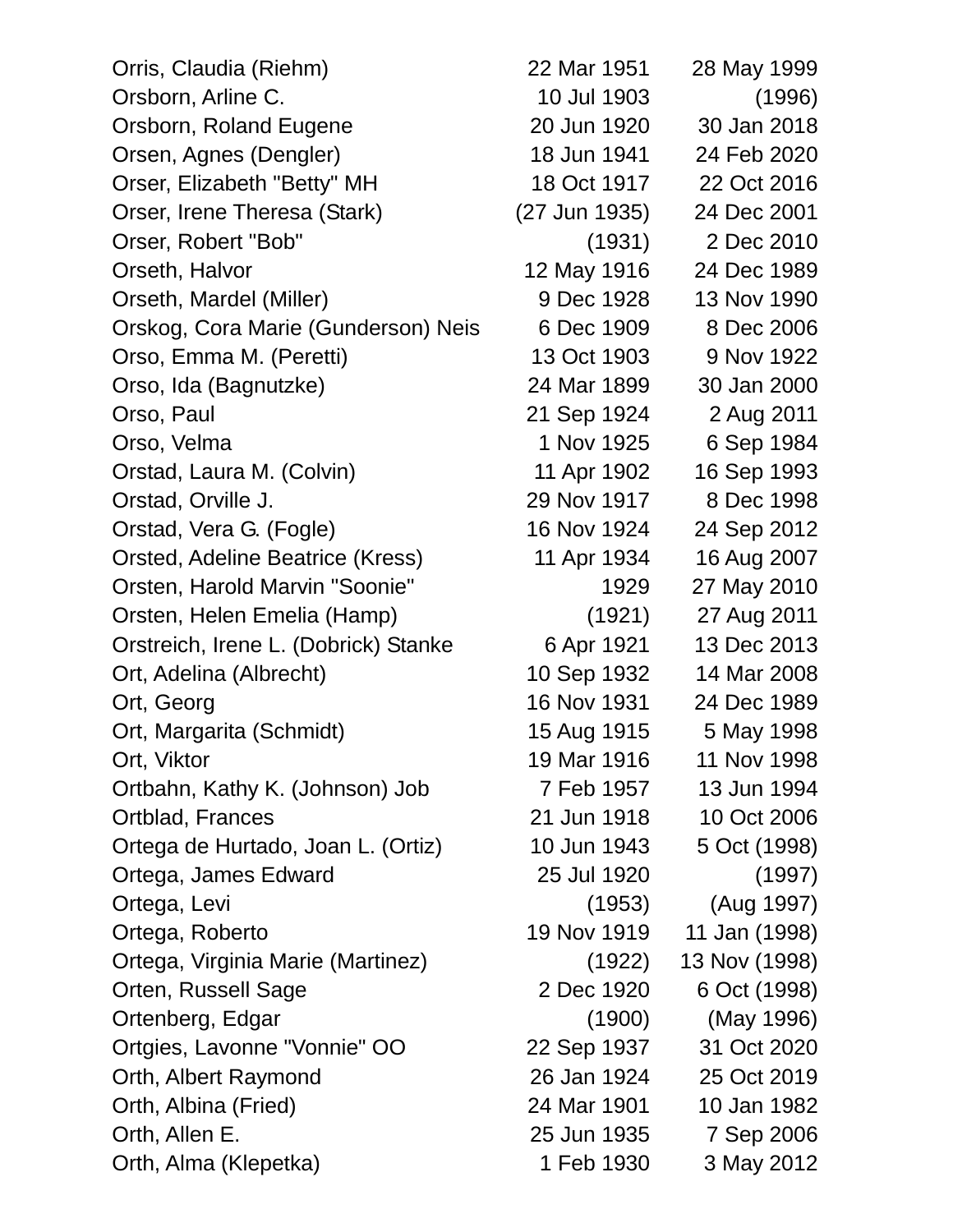| Orth, Alta (Magstadt)                 | 12 Nov 1914 | 14 Dec 2011   |
|---------------------------------------|-------------|---------------|
| Orth, Alvin                           | 6 Sep 1924  | 26 May 2014   |
| Orth, Alvin John                      | 15 Oct 1921 | 26 Jan 2020   |
| Orth, Amanda (Bittner)                | (1912)      | (Dec 1991)    |
| Orth, Amanda (Neuharth)               | 16 Nov 1929 | 3 Jun 2009    |
| Orth, Amanda A. (Trautman)            | 7 Sep 1918  | 14 Sep 1984   |
| Orth, Anna                            | 17 Sep 1864 | 25 Oct 1952   |
| Orth, Anna (Helmer)                   | 18 Jul 1890 | (Apr 1986)    |
| Orth, Anna Marie (Eiest) Ochsner      | 4 Sep 1871  | (30 Jul 1948) |
| Orth, Archie D.                       | 22 Oct 1930 | 3 Jun 2008    |
| Orth, Arthur                          | 8 Sep 1912  | 28 Jul (1981) |
| Orth, Arthur L.                       | 22 Sep 1896 | 27 Mar 1991   |
| Orth, Arthur Raymond                  | 13 Oct 1938 | 2 Aug 2019    |
| Orth, August P.                       | 28 Jul 1910 | 23 Oct 1969   |
| Orth, baby                            | (not given) | (1908)        |
| Orth, Barbara (Dupper)                | (not given) | 1895          |
| Orth, Berniece (Bauer)                | 7 Oct 1932  | 16 Aug 2015   |
| Orth, Bertha (Kessler)                | 20 Jul 1917 | 2 Dec 2011    |
| Orth, boy                             | (not given) | 1897          |
| Orth, Carolina (Neubauer)             | (not given) | (Jan 1939)    |
| Orth, Carroll L.                      | 12 Mar 1941 | 28 Jan 2010   |
| Orth, Catherine "Katie" (Beck)        | 25 Aug 1901 | 17 Sep 1999   |
| Orth, Cecelia Virginia (Thomas)       | (1934)      | 19 Jul 2004   |
| Orth, Charles                         | 10 Jan 1875 | (1963)        |
| Orth, Christian                       | 27 Dec 1865 | 5 Feb 1929    |
| Orth, Christy Jo (Hofer)              | 22 Nov 1960 | 27 May 2013   |
| Orth, Clark O.                        | 12 Jun 1901 | 14 Oct 1994   |
| Orth, Connie L. (Peace)               | 11 Aug 1938 | 6 Jun 2020    |
| Orth, Corine Elizabeth                | 27 Aug 1931 | 26 Jul 2010   |
| Orth, Daniel                          | 3 Jul 1916  | 25 Dec 1996   |
| Orth, Daniel James                    | 5 Jul 1983  | 23 Mar 2020   |
| Orth, Darlene Rebecca Marie (Hartman) | 10 Nov 1947 | 9 May 2011    |
| Orth, David John                      | 9 Jul 1943  | 5 Oct 2018    |
| Orth, Dean L.                         | 21 Jul 1945 | 5 Oct 2014    |
| Orth, Douglas "Doug" Lee              | 13 Nov 1932 | 3 Jun 2017    |
| Orth, Duane Donald                    | 10 Jan 1941 | 23 Jun 2009   |
| Orth, Edna Alma (Nusz)                | 28 Aug 1915 | 1 Sep 2003    |
| Orth, Edwin Calvin                    | 21 Jan 1925 | 20 Jan 1997   |
| Orth, Eldon "E. C." Carl              | 11 Jun 1926 | 23 Jun 2006   |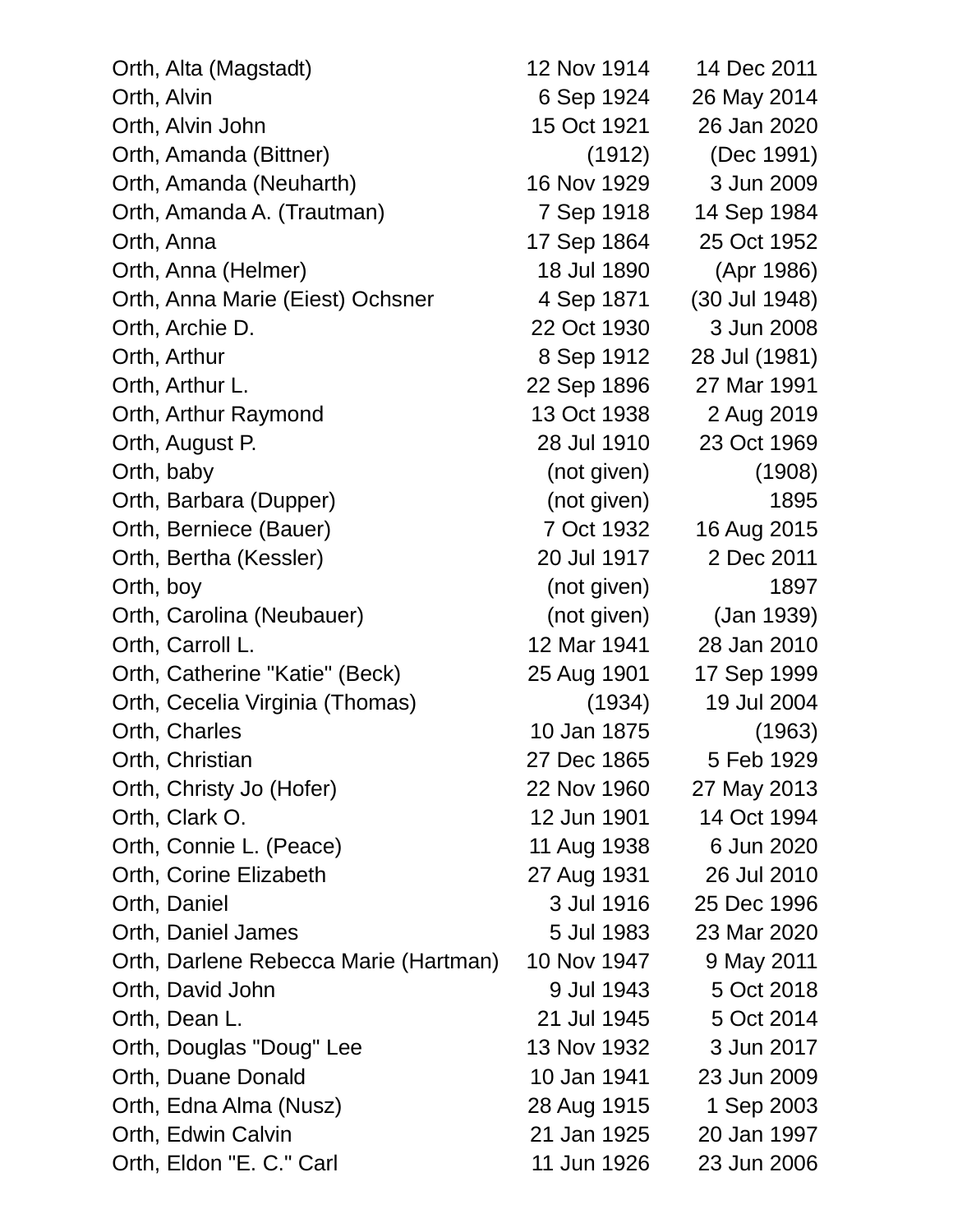Orth, Jack "Jackie" Eugene 19 Feb 1949 2 Jun 2018

Orth, Eleanor M. (Vilhauer) 29 Dec 1927 9 Apr 2004 Orth, Elfriede 19 Sep 1915 21 Apr (1997) Orth, Elisabeth (Kusler) 20 Jul 1870 10 Apr 1938 Orth, Elisabeth (Kusler) 24 Apr 1862 31 Oct 1918 Orth, Elizabeth (Kusler) (1871) 30 Oct 1948 Orth, Elizabeth R. (not given) 18 Mar (2005) Orth, Ella (Berreth) 25 Mar 1916 25 Sep 2004 Orth, Ellen E. (Cummins) 6 Jul 1923 11 Dec 2013 Orth, Elmer F. 30 Sep 1928 24 Jan 2010 Orth, Elroy C. 22 Dec 1929 11 Sep 1994 Orth, Emelia (Neth) 9 Nov 1910 22 May 1996 Orth, Emil T. 8 Mar 1903 12 Dec (1970) Orth, Emma (Ackerman) 5 Aug 1906 13 Jun 1997 Orth, Emma (Herndon) 26 Feb 1881 (9 Dec 1979) Orth, Erin Lindsay 12 Mar 1981 15 Apr 1999 Orth, Ernest Jacob 23 May 1921 (1971) Orth, Ervin 2 Feb 1927 9 Jul 2017 Orth, Eva (Berreth) 31 Jul 1888 13 Apr (1982) Orth, Fauneil Rae (Gleason) 29 Jun 1929 8 Aug 2005 Orth, Floyd George **4 May 1935** 24 Aug 1991 Orth, Fred 9 Oct 1887 (1959) Orth, Frederich G. 1 May 1895 6 Mar (1964) Orth, Frederick Sheriff (1919) 25 Sep 1993 Orth, Friederika (Huber) 8 Aug 1830 12 Dec 1903 Orth, Gabriel P. 9 Jul 1909 18 May (1997) Orth, George 2012 1 2004 1 Oct 1873 1 Jun 1939 Orth, George E. 14 Sep 1940 14 Feb 1990 Orth, girl (Aug 1951) 7 Sep 1951 Orth, Gladys (Reith) 28 Mar 1928 21 Jan 1992 Orth, Grace (Potter) 10 Feb 1898 (Apr 1974) Orth, Harold 31 Jan 1908 28 Nov 1967 Orth, Henry 8 Dec 1888 21 Aug (1965) Orth, Henry 2008 11 Apr 1907 17 May 1998 Orth, Henry 2008 11 Aug 1909 16 Nov 1997 Orth, Henry H. 9 Apr 1919 12 May (1984) Orth, Ida (Brabandt) 1 Jan 1908 18 Jun 2000 Orth, Inez (Jackson) 20 Oct 1882 (17) Aug 1974 Orth, Iva L. (Berndt) 30 Jun 1916 19 May 2000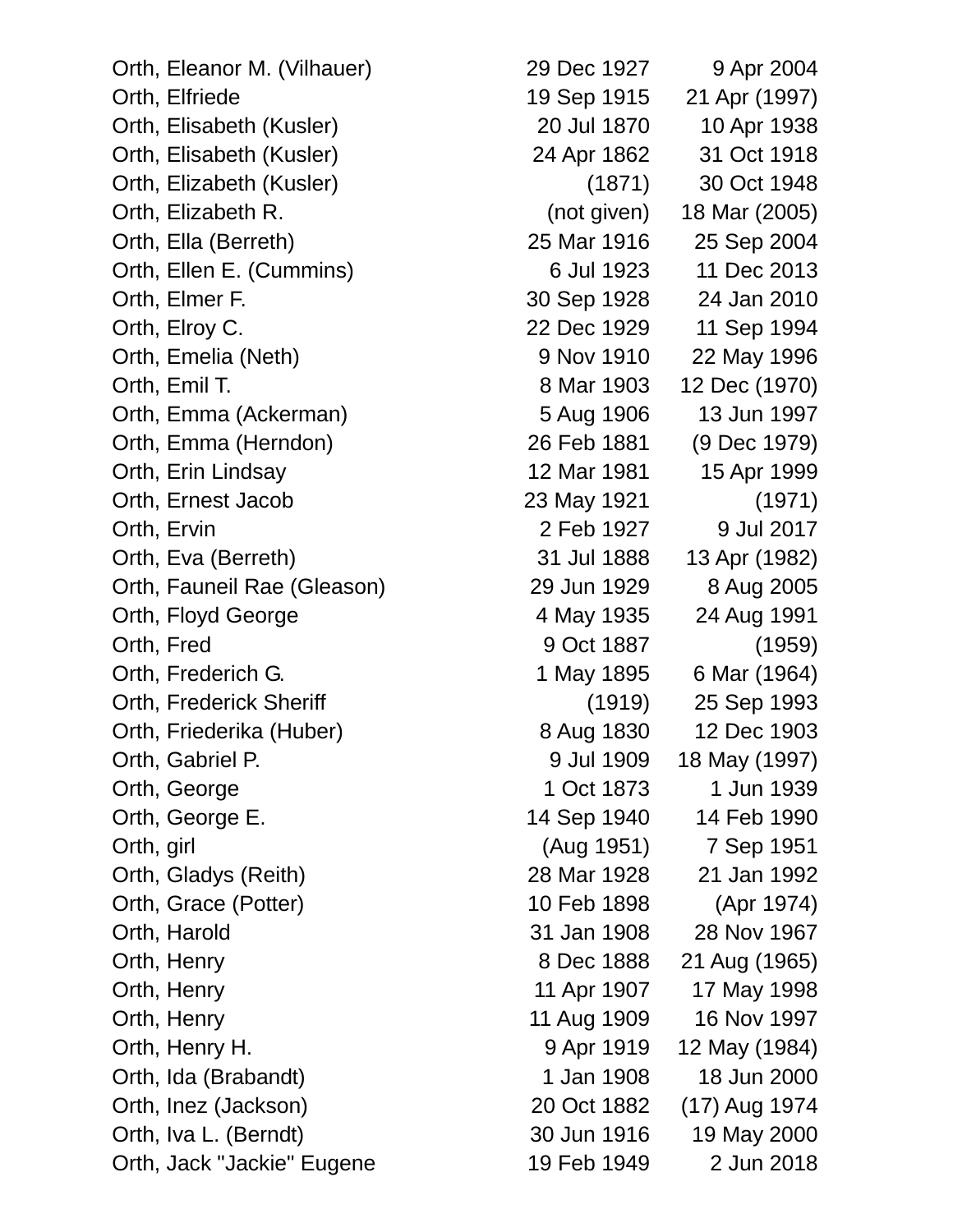| Orth, Jacob                             | 24 Jan 1864 | 6 May (1946)  |
|-----------------------------------------|-------------|---------------|
| Orth, Jacob                             | 27 Nov 1921 | 20 Jul (1978) |
| Orth, Jacob                             | 25 Jan 1917 | 26 Jan (1983) |
| Orth, Jacob Peter                       | (1909)      | 9 Nov 1994    |
| Orth, Jakob                             | 7 Sep 1858  | 2 Jul 1911    |
| Orth, Jakob J.                          | 19 Sep 1885 | 18 Nov 1938   |
| Orth, Jerald Omar                       | 15 Feb 1928 | 27 Feb 2018   |
| Orth, John A.                           | 8 May 1902  | 16 May        |
| Orth, John Henry                        | 9 Sep 1902  | 23 Nov 1992   |
| Orth, John Thomas                       | 4 Feb 1938  | 21 Oct 2012   |
| Orth, Judith A. "Judy" (Taylor)         | 5 Feb 1954  | 25 Nov 2009   |
| Orth, Julius                            | 26 May 1915 | 30 Jul (1985) |
| Orth, Karl                              | (1910)      | 20 Jan 2001   |
| Orth, Katharina (Jose)                  | 17 Apr 1877 | 19 Feb 1936   |
| Orth, Katherine (Kusler)                | 1 Jul 1904  | 29 Jan 1987   |
| Orth, Kenneth Clayton                   | 27 Feb 1946 | 20 Jun 2013   |
| Orth, Larry Orlan                       | 19 Mar 1946 | 9 Apr 2019    |
| Orth, Laura (Magstadt)                  | 27 May 1917 | 3 Jul (1981)  |
| Orth, Leo Everett                       | 10 May 1920 | 24 Mar (2003) |
| Orth, Leondina (Gall)                   | 11 Jul 1899 | 16 Mar 1969   |
| Orth, Leslie                            | 15 Oct 1939 | 28 Nov 2006   |
| Orth, Lester Leslie                     | 6 Aug 1942  | 27 Jan 2021   |
| Orth, Linda                             | 2 Apr 1947  | 28 Jul 2019   |
| Orth, Lola (Fitch)                      | 12 Sep 1923 | 25 Mar 2008   |
| Orth, Loraine (Weisser)                 | 7 May 1940  | 5 Sep 2007    |
| Orth, Lorraine "Pat" Patricia (Kennedy) | 4 Feb 1930  | 30 Jan 2017   |
| Orth, Lydia (Hoffner)                   | 14 May 1895 | 21 Oct (1978) |
| Orth, Lydia (Knorr)                     | 30 Jan 1911 | 29 Mar 2001   |
| Orth, Mable Edna (Westra)               | 3 Feb 1924  | 6 Nov 2020    |
| Orth, Marie (Tabbert)                   | 6 Feb 1910  | 24 Nov 1995   |
| Orth, Marie Susan (Suko)                | (1909)      | (Jul 1981)    |
| Orth, Marion Edith "Lou" (Johnson)      | 26 Jun 1930 | 7 Nov 2011    |
| Orth, Marlys (Rekow)                    | 19 Aug 1941 | 1 May 2013    |
| Orth, Martha (Fried)                    | 30 Dec 1896 | 17 Sep (1965) |
| Orth, Mary Elizabeth                    | 27 Mar 1930 | 2 Dec 1999    |
| Orth, Mathilda (Marohl)                 | 5 Jan 1908  | 12 Nov 1999   |
| Orth, May V. (Martin)                   | 30 Jul 1920 | 16 Dec 2007   |
| Orth, Melvin C.                         | 2 Mar 1933  | 23 Dec (1961) |
| Orth, Melvin John                       | 8 Aug 1914  | 2 Mar 2007    |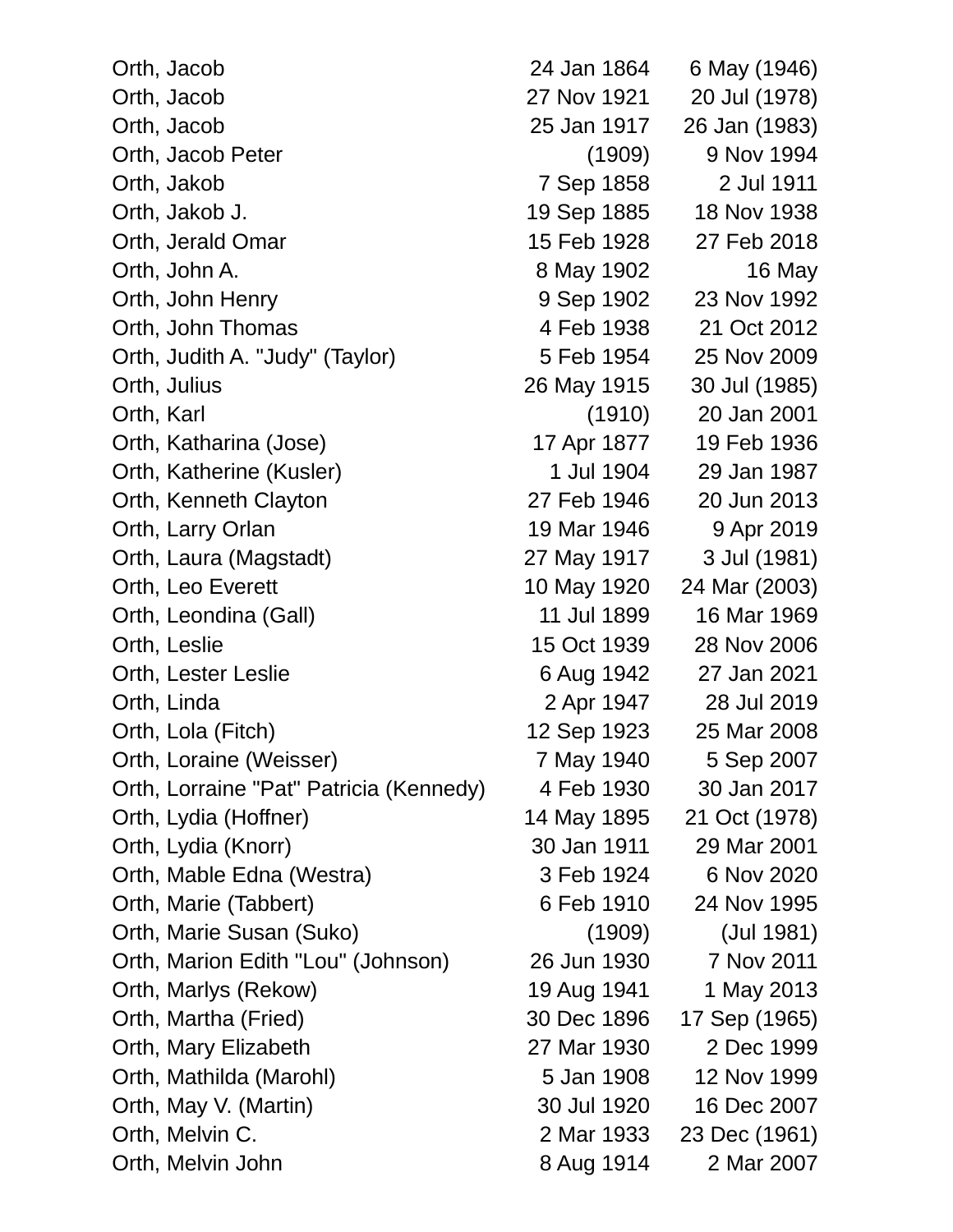| Orth, Merlin "Mick" Roy        | 14 Jun 1934 | 3 Jan 2018    |
|--------------------------------|-------------|---------------|
| Orth, Milbert                  | 1 Jan 1924  | 4 Jul 1986    |
| Orth, Mildred Mae (Colby)      | 13 May 1913 | 23 Apr 2003   |
| Orth, Myrtle Helen (Olson)     | 16 Oct 1916 | 9 Mar 2006    |
| Orth, Nancy Ann (Werdel)       | 15 May 1944 | 5 Dec 2014    |
| Orth, Nola R. (Thorsen)        | 19 May 1947 | 24 Oct 2010   |
| Orth, Oliver S.                | 18 Mar 1884 | (Oct) 1964    |
| Orth, Pauline                  | (1887)      | (Feb 1973)    |
| Orth, Peter                    | 23 Nov 1839 | 3 Dec 1916    |
| Orth, Peter                    | 28 May 1861 | 22 May 1933   |
| Orth, Peter Anton              | 23 Aug 1912 | 19 May 2001   |
| Orth, Peter P.                 | 20 Aug 1888 | 19 Dec 1968   |
| Orth, Rachel                   | 23 Dec 1911 | 22 Mar 2001   |
| Orth, Randolph                 | 20 Sep 1937 | 23 Sep 2005   |
| Orth, Raymond                  | 21 Jun 1919 | 23 Sep (2000) |
| Orth, Raymond "Ray"            | 28 Feb 1923 | 12 Feb 2007   |
| Orth, Rick                     | 18 Oct 1957 | 30 Oct 1998   |
| Orth, Robert                   | 28 May 1917 | (2 Jul 1981)  |
| Orth, Robert "Bob"             | 29 Dec 1910 | 18 Aug 1997   |
| Orth, Roy Calvin               | 11 Apr 1926 | 22 Nov 2014   |
| Orth, Ruben                    | 8 Jun 1930  | 22 Feb 1990   |
| Orth, Rudolph F.               | 14 Jan 1909 | 19 Feb 1994   |
| Orth, Rueben                   | (1918)      | 19 May 1943   |
| Orth, Sally Beth (Van Klinken) | 9 Jan 1959  | 7 Jun 2019    |
| Orth, Sharon Adele (Olesen)    | 4 Oct 1940  | 1 Sep 2019    |
| Orth, Shirley Lois (Bosse)     | 27 Jun 1920 | 7 Jan 1990    |
| Orth, Susana                   | 4 Aug 1887  | 23 May 1972   |
| Orth, Susanna (Schaeffer)      | 22 Feb 1872 | 25 Apr 1913   |
| Orth, Teresa Faye (Bolster)    | 13 Oct 1954 | 24 Oct 2007   |
| Orth, Theodore James           | 10 Jun 1942 | 13 Jul 1998   |
| Orth, Thomas "Tom" Michael     | 31 Jan 1958 | 30 Jan 2018   |
| Orth, Troy Curtis              | 5 Mar 1961  | 10 Mar 2009   |
| Orth, Velda Lea (Handel)       | 31 Dec 1934 | 24 May 2021   |
| Orth, Virginia Lee (Brungardt) | 28 Oct 1942 | 1 Mar 2010    |
| Orth, Virginia Mae (Blossom)   | 4 Apr 1895  | (29 Jan 1980) |
| Orth, Walter David             | (1926)      | 16 Apr 1991   |
| Orth, Walter J.                | 1921        | 19 Mar 1987   |
| Orth, Walter Phillip           | 17 Dec 1913 | 15 Nov 2000   |
| Orth, Wayne R.                 | 10 May 1940 | 5 Dec 2009    |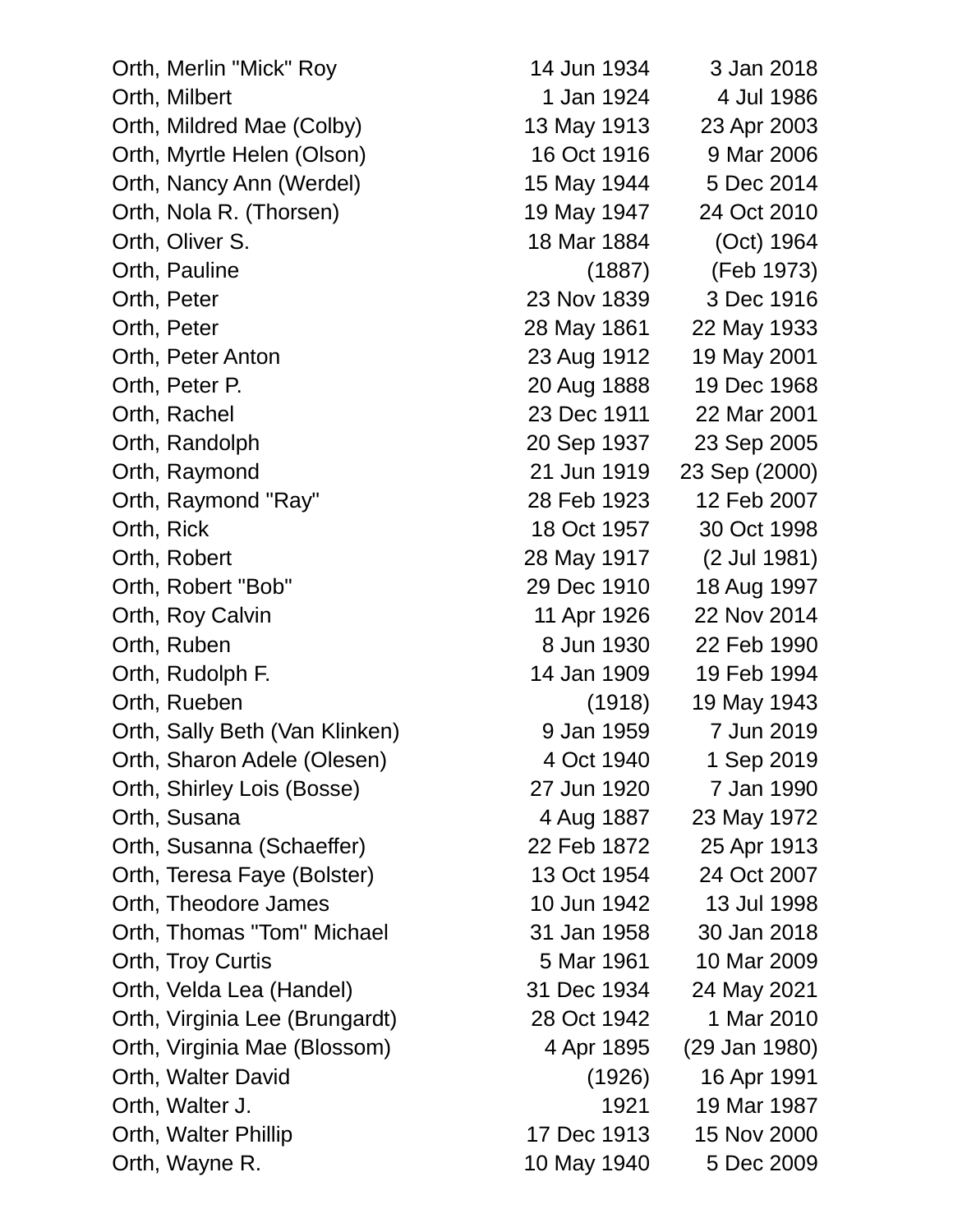Orth, Wilhelm 25 Dec 1867 18 Aug (1947) Orth, William T. 9 Apr 1903 27 Mar (1987) Orth, Willie E. 8 Jun 1895 24 Oct 1971 Orthaus, Edna A. (Sumner) 19 Aug 1915 10 Jan 2008 Orthman, Boyd B. 18 Jan 1910 (26) Feb 1969 Orthman, Carl M. "Charley" 23 Nov 1887 (5) Dec 1968 Orthman, Carl Martin 15 Dec 1942 23 Aug 2019 Orthman, Mabel (Gunn) 7 Jun 1886 (11) Jan 1955 Orthman, Mary (Geisick) 9 Feb 1922 29 Mar 2010 Orthman, Matilda Teresa GN 4 Feb 1866 (30) Jun 1942 Orthmeyer, Benajah P. 6 Dec 1890 1 Mar 2005 Orthmeyer, Charlotte (Borchert) 15 Sep 1893 17 May 1988 Orthmeyer, Frank Borchert 26 Jul 1923 9 Oct 2014 Orthmeyer, Gerald "Jerry" Wayne 8 Feb 1927 19 Mar 2012 Orthmeyer, Inez Marie (Wyum) 20 Dec 1928 8 May 2017 Orthmeyer, John D. 8 Feb 1927 21 Aug 2007 Orthmeyer, Woodrow Wilson 2 Jun 1913 19 Apr 2006 Orthner, Anthony "Tony" John (1919) 15 Mar 1996 Orthner, Donna Mae (Fellner) 26 Feb 1939 8 Feb 2019 Orthner, Olga Friedrich (Subik) 28 Jan 1918 27 Nov 1991 Orthouse, Kay (Dahl) 10 May 1925 (19) Feb 1975 Orthwein, Edmund 'Ortie' (1909) (20 Feb 1981) Orthwein, Emilie (Gerstenberger) 1893 1973 Orthwein, Jakob Friedrich (19 Nov 1888) 13 Aug (1929) Orthwein, Ludwig **3 Apr 1860** 11 Jul (1946) Orthwein, Rosina (Loda) 3 Sep 1861 9 Jun (1952) Ortiz, Ruth C. (Garcia) 24 Jun 1944 (1999) Ortiz, Shirley (Wills) 30 Oct 1911 (Sep 1998) Ortiz, Theresa Maria (Esquibel) 23 Feb 1921 26 Mar (1998) Ortiz, Thomas Orlando 25 Aug 1948 (1997) Ortlaff, Gertrude M. 23 Oct 1906 9 Jul 1994 Ortleib, Paul (1919) 1 Aug 2003 Ortlepp, Reinhold 1923 12 Sep 2020 Ortley, Gary Lee 11 Sep 1983 8 Jan 2000 Ortley, Jeremy James 15 May 1976 20 Mar 2008 Ortlieb, Karen Jane 22 Mar 1963 18 May 2019 Ortlieb, Lorraine (Treichel) (1940) 19 Jun 1993 Ortlip, Albert Gustav 2 Mar 1882 10 Nov 1951 Ortlip, Walter M. 6 and 1913 18 Mar 1998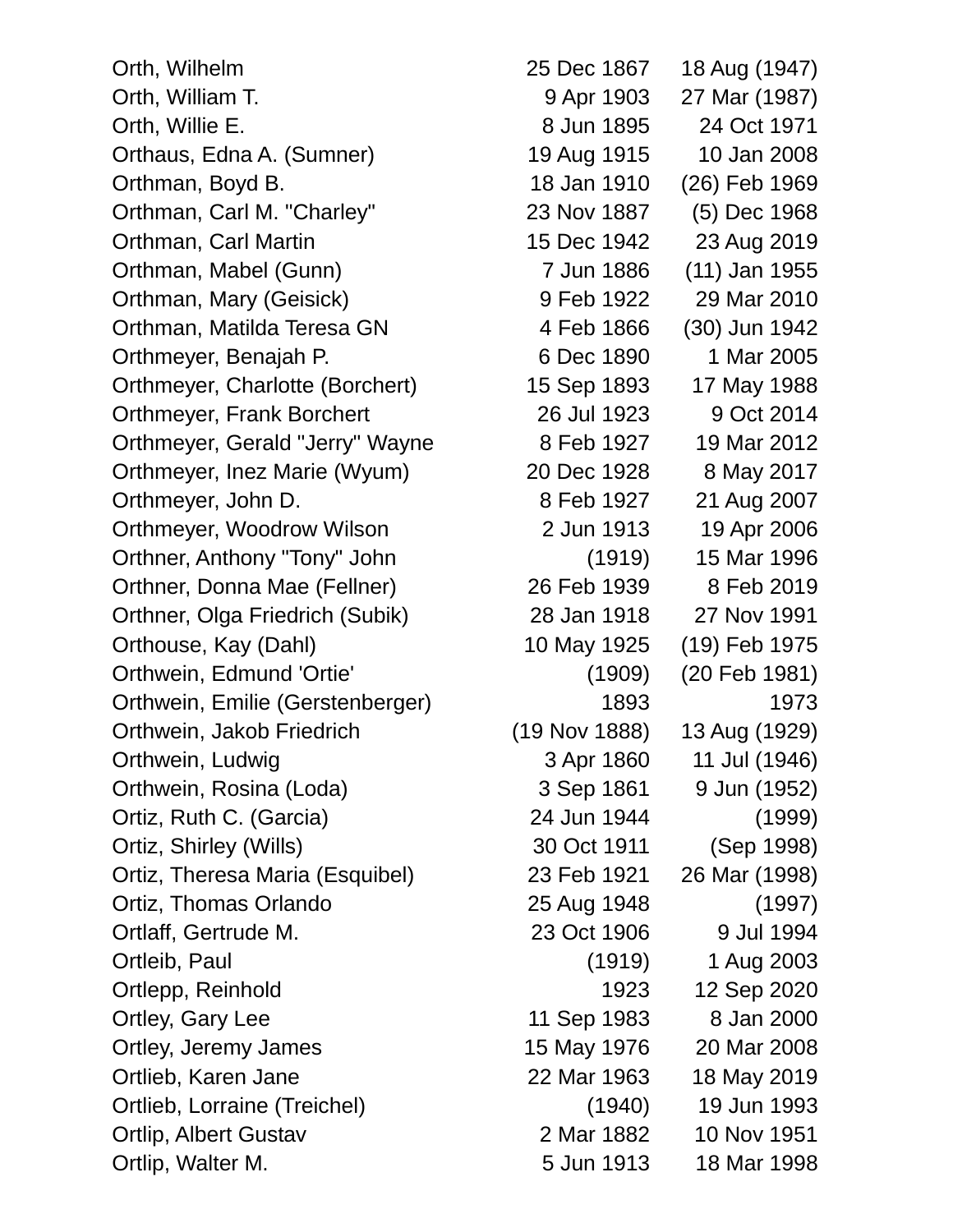Ortloff, Anna Fay (Leach) 24 Nov 1920 24 May 1989 Ortloff, Donald Peter "Don" 23 Apr 1937 30 Jan 2020 Ortloff, Lenna Irene (Best) 7 Feb 1910 21 Nov 2001 Ortloff, Lucille Florence (Anderson) 13 May 1921 28 Apr 2002 Ortloff, Ragna (Raan) 14 Dec 1927 19 Dec 2019 Ortloff, William "Bill" 23 Oct 1931 22 May 2021 Ortman, Alvena (Graber) 24 Aug 1902 (Apr 1987) Ortman, Alvin C. 28 Dec 1926 22 Jun 2016 Ortman, Andrew John (1923) 27 Jan 2019 Ortman, Angela Dawn (not given) 25 May 2012 Ortman, Anna (Goering) 5 Nov 1910 (Nov 1986) Ortman, Anthony "Tony" (1924) 6 Oct 2006 Ortman, Arlyss (Ratzlaff) 17 Jul 1927 12 Sep 2018 Ortman, Bettie Rose (Beville) 17 May 1930 15 Jun 1999 Ortman, Carol Jean (Sanders) 1933 12 Oct 2018 Ortman, Caroline 3 Jan 1914 13 Oct 2002 Ortman, Catherine Kae (1928) 25 Dec 1997 Ortman, Charlene J. (Newsam) 25 Jun 1934 10 Nov 2017 Ortman, Clara Mae 21 Jan 2009 12 May 2009 Ortman, Clarence 29 Jul 1918 22 Nov (1990) Ortman, Edna May (Heppner) 17 May 1924 Oct 2017 Ortman, Elizabeth (Deck) 1924 24 May 2019 Ortman, Elmer John "Bud" (1928) 26 Jul 1988 Ortman, Ervin "Erv" Roy 14 Oct 1923 23 Jan 2020 Ortman, Frances Mary (Schenher) 17 Jun 1925 18 Aug 2019 Ortman, Fred H. 20 Oct 1879 (19) Nov 1958 Ortman, Frieda H. 10 Aug 1914 15 Jul 1988 Ortman, Glenys Grace 24 Oct 1933 4 Mar 2016 Ortman, Harvey V. (1924) 10 May 2019 Ortman, Herman John 21 Feb 1925 7 Jan 2021 Ortman, Jake (1921) 15 May 2006 Ortman, Jerry (1957) 31 May 2004 Ortman, Jesse D. 21 Mar 1935 16 Dec 2014 Ortman, Joseph Mathias 24 Feb 1928 11 Nov 2020 Ortman, Joseph Peter (1911) 26 May 1997 Ortman, Joyce Mary (Schmidt) 24 May 1933 15 Nov 2007 Ortman, Laura (Manz) 14 Jun 1924 7 Mar 2004 Ortman, Leo 3 Oct 1931 21 May 2019 Ortman, Leonard F. 27 Jun 1910 24 Nov 1994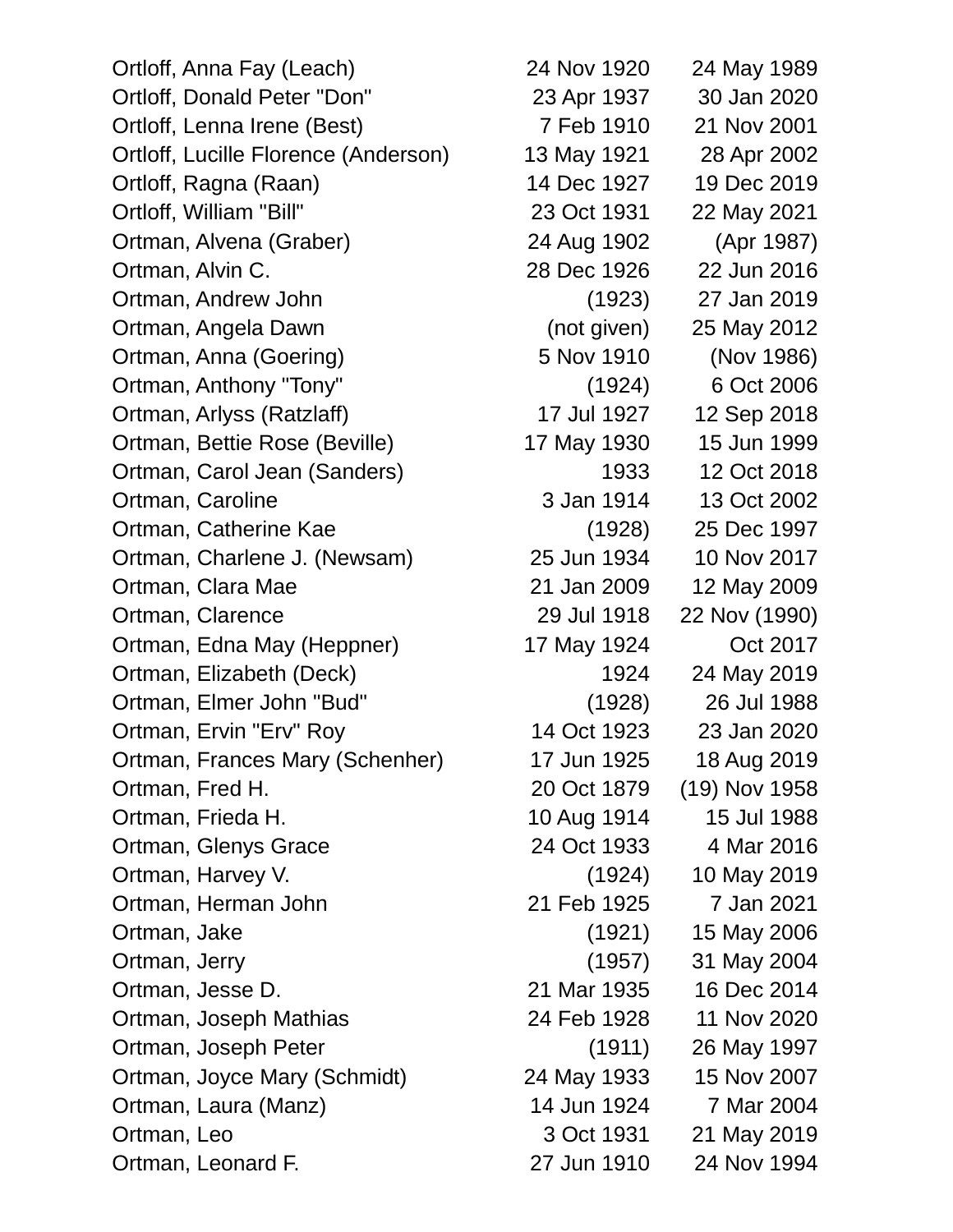| Ortman, Leora Ann (Graber)              | 22 Jun 1924 | 30 Apr 2020 |
|-----------------------------------------|-------------|-------------|
| Ortman, Marcella (Hoffart)              | (not given) | 22 Jan 1985 |
| Ortman, Margaret G.                     | (1920)      | 12 Oct 1993 |
| Ortman, Marion (Duke)                   | (1933)      | 10 Dec 2006 |
| Ortman, Marjorie Jean (Carmichael)      | 22 Jan 1914 | 21 Aug 2000 |
| Ortman, Marvin                          | (1922)      | (Jul 2003)  |
| Ortman, Mary (Kleinsasser) Zobel        | 2 Mar 1900  | 12 Feb 1987 |
| Ortman, Mary (Szczecinski)              | 1 Apr 1921  | 4 May 2010  |
| Ortman, Maxine M. (Mueller)             | 1 Jul 1931  | 24 Oct 2020 |
| Ortman, Noreen "Dolly" ED               | 29 Jun 1934 | 21 Feb 2017 |
| Ortman, Pam (Stewart)                   | (not given) | 31 May 2004 |
| Ortman, Ryan David                      | 3 Nov 1999  | 21 Jan 2000 |
| Ortman, Theodore "Ted" Gerald           | 1 Dec 1934  | 28 Jun 2014 |
| Ortman, W. B. "Bill"                    | 11 Jan 1920 | 10 Jan 2000 |
| Ortman, William Jacob "Bill"            | 2 Mar 1942  | 16 Apr 2009 |
| Ortmann, Albert Harry                   | 7 Jan 1933  | 12 Feb 2009 |
| Ortmann, Arthur F.                      | 3 Jun 1910  | 19 Sep 1990 |
| Ortmann, Clara (Ewert)                  | 8 Mar 1909  | 21 Aug 1998 |
| Ortmann, Clarabelle (Baltrusch)         | 24 Feb 1933 | 4 Feb 2020  |
| Ortmann, David D.                       | 24 Jan 1940 | 9 Jun 2008  |
| Ortmann, Elizabeth (Dreher)             | (1902)      | 2 Aug 1995  |
| Ortmann, Elizabeth (Redekopp)           | 1 Sep 1902  | (Dec 1992)  |
| Ortmann, Ileen May (Baltrusch)          | 4 Sep 1935  | 25 Dec 2019 |
| Ortmann, Lily Rose (Walter)             | 8 Apr 1933  | 29 Apr 2015 |
| Ortmann, Siegfried "Sigi"               | 1940        | (Jan 2013)  |
| Ortmann, Walter L.                      | 30 May 1935 | 12 Jul 1984 |
| Ortmeier, Bernard                       | 3 May 1923  | 23 Aug 1995 |
| Ortmeier, Hilde                         | 18 Mar 1920 | 9 May 1994  |
| Ortmeier, John                          | (1919)      | 23 Apr 2009 |
| Ortmeier, Katherine B. (Abernathy)      | 2 Feb 1922  | 5 Feb 2015  |
| Ortmeier, Kathleen "Kitty" (Hommerding) | 24 Jul 1928 | 17 Aug 2000 |
| Ortmeier, Richard                       | 18 May 1926 | 27 Jun 2011 |
| Ortmeier, Warda Kay (Esoph) Mitchell    | 20 Sep 1929 | 20 Jun 2012 |
| Ortmeier, William "Bill" J.             | 10 Mar 1922 | 18 Oct 2021 |
| Ortner, Inez Leona (Raff)               | 20 Jul 1919 | 25 Mar 2007 |
| Ortner, Ruth W. (Moeller)               | 31 Aug 1919 | 2 Feb 2007  |
| Ortolf, Anna                            | (1900)      | 10 Mar 2004 |
| Orton, Clarence Meyer                   | 27 Jul 1903 | 16 Feb 2002 |
| Orton, John J.                          | 25 Nov 1912 | 2 Jun 2003  |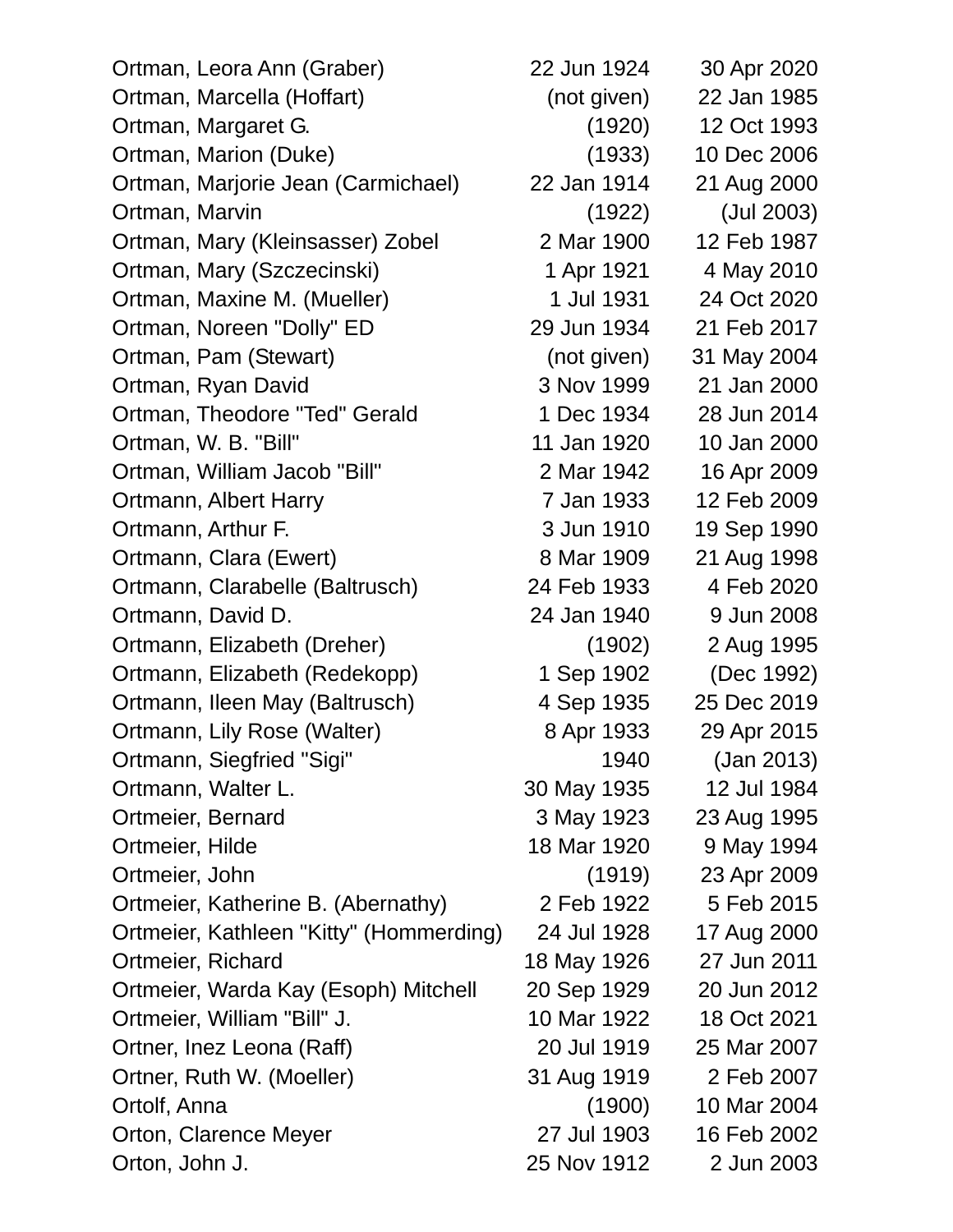| Orton, Marilyn (Olson)                    | 13 Sep 1930 | 24 Mar 1998   |
|-------------------------------------------|-------------|---------------|
| Orton, Richard Frank "Dick"               | (1929)      | (May 1997)    |
| Orton, Wallace A.                         | (1894)      | (30) Jul 1960 |
| Orton, Walter S.                          | 28 Oct 1869 | (27) Oct 1929 |
| Orts, Dorothy Lina (Holden)               | 7 Dec 1946  | 14 Nov (2020) |
| Ortscheid, Giles R.                       | (1915)      | (Dec 1989)    |
| Ortt, Albert "Bill" William Gordon        | 11 Apr 1924 | 8 Mar 2014    |
| Ortt, Arleen Frida "Freddie" (Unverricht) | 3 Nov 1925  | 24 Sep 2015   |
| Ortt, Audrey (Schatz)                     | 6 Feb 1936  | 24 Apr 2017   |
| Orvedahl, Augusta L. (Gunther)            | 4 Jun 1925  | 22 Aug 1953   |
| Orvedahl, Ernest O.                       | 31 Mar 1912 | (May 1984)    |
| Orvedal, Linda Renae (Nass)               | 18 Aug 1948 | 26 Nov 2019   |
| Orvik, Elizabeth "Betty" CDR              | 27 Feb 1916 | 19 Aug 1999   |
| Orvik, Irvin Stanley                      | 6 Oct 1910  | 26 Jun 2000   |
| Orvik, Lowell Warner                      | (1934)      | (Nov 1997)    |
| Orvik, Neil                               | 3 Feb 1938  | (Aug 2001)    |
| Orvik, Stewart James                      | 25 Oct 1944 | 7 Feb 2000    |
| Orvis, Clara Marie                        | (1910)      | (Dec 1997)    |
| Orvitt, Verdell                           | 14 Aug 1971 | 9 Jan 2017    |
| Orwald, Emma Mildred (Peterson)           | 26 Mar 1906 | 30 Dec 1999   |
| Orwick, David Lee                         | 18 Dec 1934 | 4 Mar (1997)  |
| Orwick, Ida Mae (Renelt)                  | 22 May 1929 | 1 Dec 2016    |
| Orwoll, Frederick "Fritz" S.              | 14 Aug 1924 | 14 Sep (1991) |
| Oryall, Leona Gwen (Ericksen)             | 5 Feb 1931  | 12 Jun 2007   |
| Oryall, Neil Theodore                     | 11 Mar 1919 | 31 Oct 2010   |
| Oryschak, Katherine                       | (1903)      | 13 Oct 1988   |
| Orzechowski, Bernice S.                   | (not given) | 3 Aug 2000    |
| Orzel, Zigfred                            | (1921)      | 3 Feb 1988    |
| Orzen, Albert                             | 7 Nov 1888  | 22 Feb 1943   |
| Osadchuk, Anna Marie (Paul)               | 28 Aug 1922 | 16 Feb 2013   |
| Osadchy, Amil Samuel "Johnny"             | 1 Oct 1930  | 27 Dec 2007   |
| Osadchy, Arnold Bernard                   | 14 Apr 1926 | 11 Aug 2007   |
| Osadchy, Joseph                           | (1915)      | 7 Dec 1998    |
| Osadchy, Laura Margaret                   | 2 Jan 1918  | 20 Oct 1994   |
| Osadchy, Paul Anton                       | 20 May 1914 | 24 Aug 2012   |
| Osadczuk, Mary Pauline                    | (1913)      | 8 Dec 2004    |
| Osadczuk, Michal Walter                   | 6 Jan 1910  | 4 Dec 2001    |
| Osback, Joe F.                            | 2 Jun 1918  | 9 Feb 1999    |
| Osberg, Bernice "Bernie" Ella (Schelske)  | 26 Jan 1922 | 25 Mar 2014   |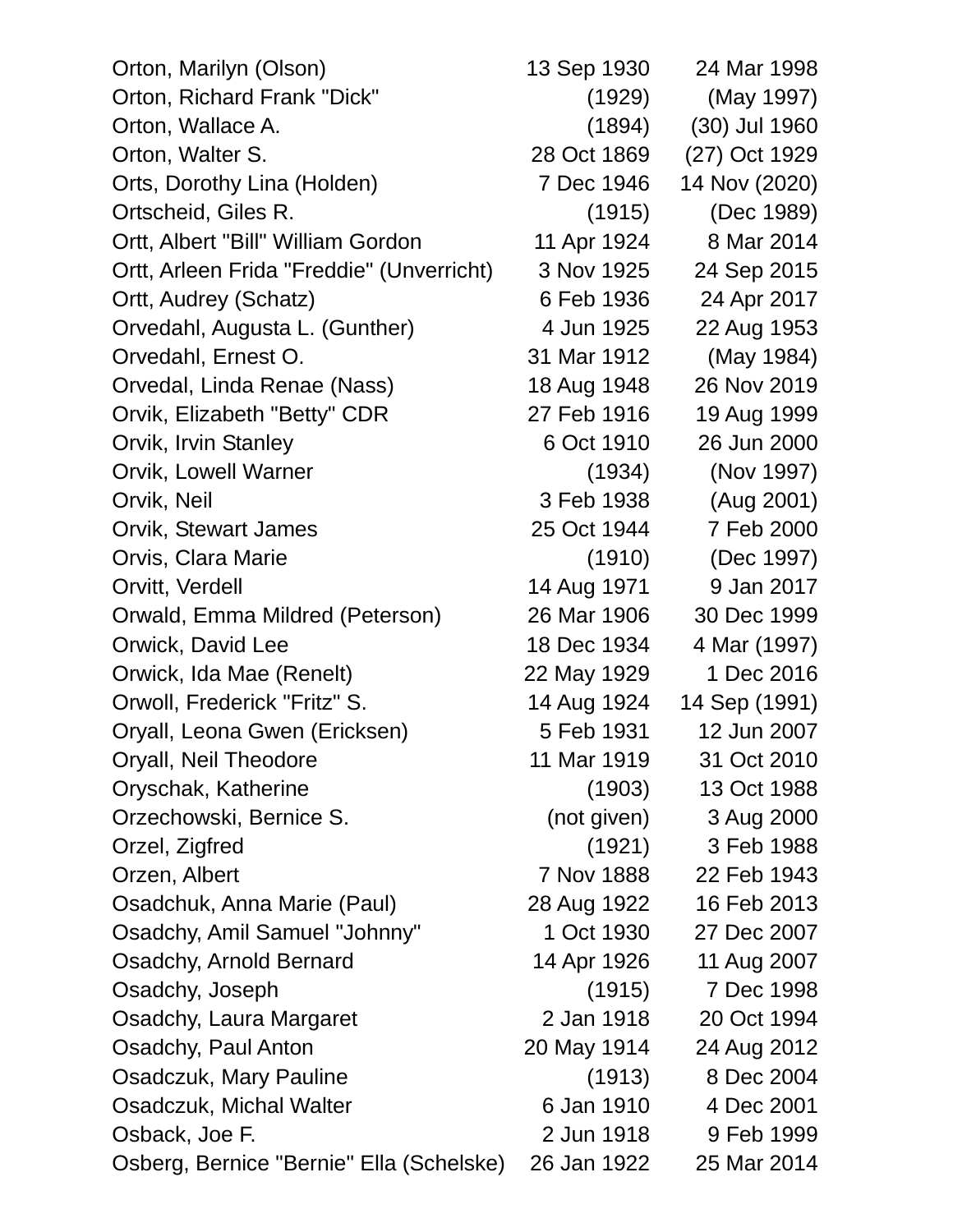| Osberg, Eldon "Ozzie" Maynard        | 1 Nov 1926  | 28 Oct 2014   |
|--------------------------------------|-------------|---------------|
| Osbon, Loren Rexford                 | 3 Nov 1917  | 26 Jul 1999   |
| Osborn, Anne B.                      | 22 Jun 1917 | 1 Feb (1998)  |
| Osborn, Darrell Lee                  | 19 Dec 1953 | 12 Feb 2021   |
| Osborn, Delmer W. "Tex"              | (1922)      | (Mar 1998)    |
| Osborn, Dorothea "Dorothy" AF        | 22 Dec 1922 | 2 Oct 2018    |
| Osborn, Dorothy Evelyn (Hosford)     | 1 Aug 1913  | 23 Feb 2000   |
| Osborn, Dorothy S.                   | 18 Mar 1916 | (Sep 1996)    |
| Osborn, Esther E. (Christiansen)     | 15 May 1916 | 28 Apr 1996   |
| Osborn, Eugene "Gene" Edward         | 27 Apr 1929 | 18 Aug 2015   |
| Osborn, Harold Dean                  | 20 Jul 1938 | (1998)        |
| Osborn, Joellen Lane (Nickel)        | 12 Jun 1952 | 18 May 2011   |
| Osborn, John Lynn                    | 15 Nov 1951 | 6 Nov 2002    |
| Osborn, John Noah                    | 22 Mar 1916 | 10 Nov 2001   |
| Osborn, Joyce A. (Redlin)            | 4 Oct 1934  | 17 Apr 2019   |
| Osborn, Loren R.                     | 23 Jul 1911 | 26 Jul 1996   |
| Osborn, Lysle C.                     | 29 Nov 1915 | 23 Dec 2007   |
| Osborn, Mamie (Albrecht)             | 12 Feb 1906 | 17 Mar 2004   |
| Osborn, Marcella Mae (Litvinenko)    | 3 Jun 1922  | 8 Sep 2016    |
| Osborn, Margaret "Gerry" (Miller)    | 9 May 1920  | 13 Jul 2001   |
| Osborn, Nora (Langager)              | (1908)      | 26 Dec 2003   |
| Osborn, R. Scott                     | 11 May 1954 | 28 May (2000) |
| Osborn, Renata Frieda (Hanselmann)   | 31 Dec 1912 | 30 May 2011   |
| Osborn, Robert H. "Bob"              | 10 Oct 1932 | 26 Jul 2015   |
| Osborn, Thelma (Cooper)              | 1 Nov 1919  | 24 Feb 1997   |
| Osborn, Todd M.                      | 22 May 1962 | 11 Aug 1995   |
| Osborne, Adelaine (Fischer) Hahn     | 2 Aug 1928  | 23 Mar 2014   |
| Osborne, Audrey E. (Smith) Read      | 29 Dec 1931 | 11 Jul 2000   |
| Osborne, Beatrice Emma (Blue)        | (1909)      | 20 Oct 1996   |
| Osborne, Bonnie Louise (Christensen) | 7 Aug 1952  | 23 May 2017   |
| Osborne, Esther J.                   | 23 Apr 1918 | 30 Sep (1998) |
| Osborne, Francis Thomas "Bud"        | 9 Aug 1914  | 9 Mar 1998    |
| Osborne, Fredrick L.                 | 27 Jan 1933 | 30 Oct 1997   |
| Osborne, George M. "Ozzie"           | 26 Dec 1909 | (Mar 1999)    |
| Osborne, Geraldine Abbie Wollenzien  | 24 Sep 1919 | 22 Feb (2000) |
| Osborne, Glorianne L.                | 19 Jul 1938 | 7 Jun (1997)  |
| Osborne, Grace Vivian (Wulff)        | 26 Sep 1920 | 7 Nov 2014    |
| Osborne, James Eugene                | 6 Mar 1956  | 17 Apr 1996   |
| Osborne, Janice I. (Balm)            | 28 May 1936 | 23 Dec 2020   |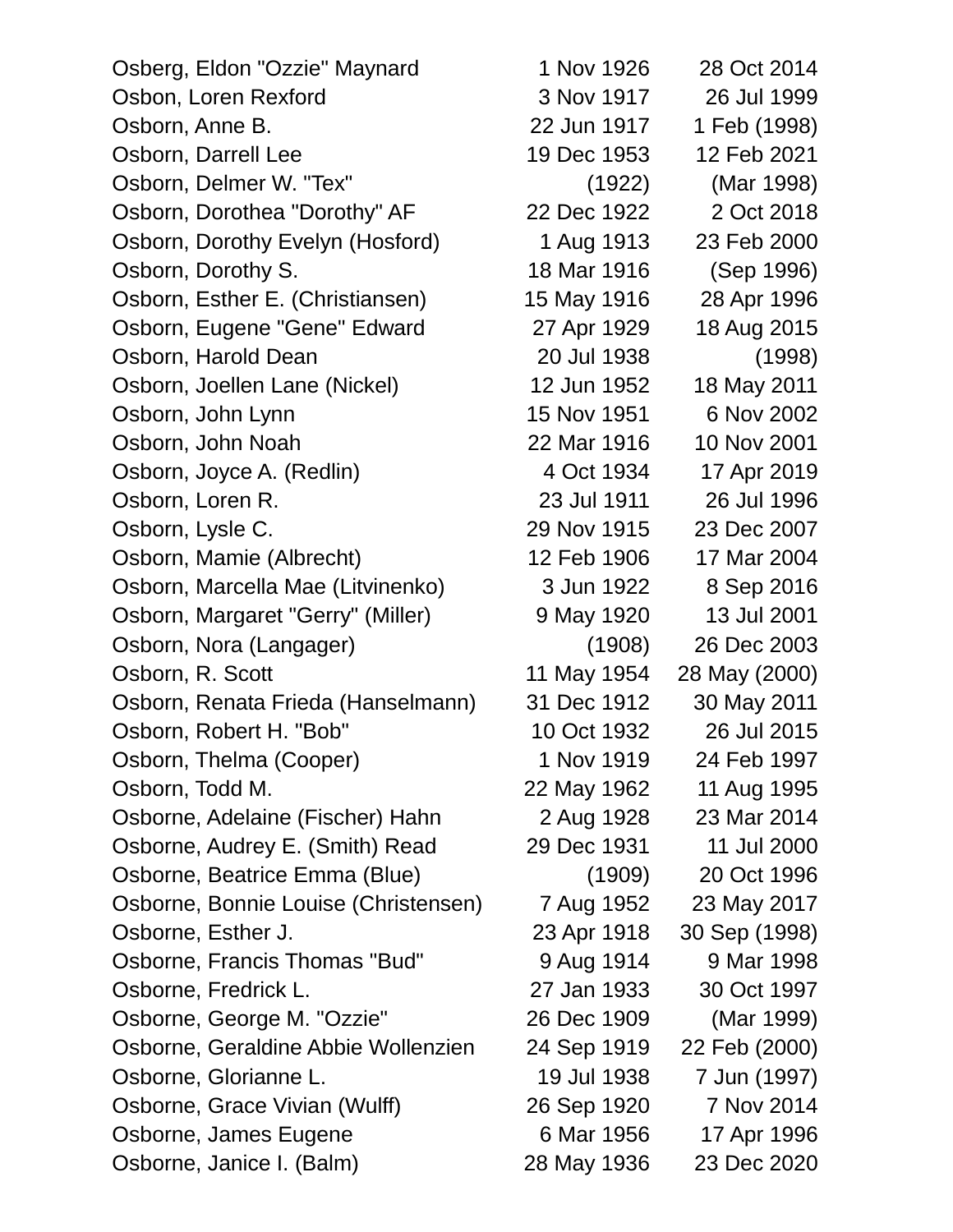Osborne, John W. 31 Mar 1923 4 Dec 2006 Osborne, Josephine Nancy (1909) (6 Feb 1999) Osborne, Judith "Judy" LaRae (Haas) 29 Mar 1958 5 Aug 2017 Osborne, Katherine F. (Bullinger) 24 Jan 1915 21 Jun 2008 Osborne, Leah J.(Muelleberg) 14 Jun 1957 30 Dec 2007 Osborne, Mabel (Stafsburg) 23 Jun 1891 (1933) Osborne, Marie C. (Koberstein) (1909) 24 Jan 1993 Osborne, Martha Mary (Lulay) 30 Jan 1912 23 Sep 2003 Osborne, Martin VanBuren 30 May 1911 30 Jul 2001 Osborne, Michael Ray 30 Jun 1959 23 Aug (1998) Osborne, Pauline (Delker) Dickhaut 28 Jan 1908 16 Mar 1999 Osborne, Ralph H. (1932) 29 Aug 2000 Osborne, Rolland Henderson 9 Nov 1916 (1998) Osborne, Russa Page 9 Sep 1903 25 Oct 2001 Osborne, Shirley June (Burke) 12 Jun 1929 6 Feb 2000 Osborne, Sylvia F. (Strom) (20 Jan 1906) 26 Jun (1977) Osborne, Tex (not given) (1966) Osborne, Violet Raye 17 Feb 2020 4 Sep 2021 Osborne, William Michael 19 Jun 1924 28 Jul 2002 Osbourn, Sandra "Sandy" 27 Jul 1970 3 Aug 2020 Osburg, Betty M. 15 Sep 1919 29 Jun (1998) Oscar, Margaret J. 17 Jul 1928 25 Aug 2021 Oscawich, Samuel (1909) 24 Jun 1998 Oschmann, Arthur Robert 24 May 1899 28 Oct 1991 Oschner, Caroline 31 Aug 1879 (Sep 1966) Oschner, Harry 25 Sep 1930 30 Aug 2016 Oschner, Patricia Ann (Knodel) 28 May 1937 28 Apr 2001 Oschsner, Delores (Mehlhaff) (not given) 22 Jul 2010 Oschsner, Esther E. (Misterek) (1919) (Jul 1995) Oschsner, Frieda (Walker) 22 Mar 1894 (Apr 1987) Oschwald, Gustav A. 22 Sep 1901 19 Aug 1991 Oscienny, Anton "Tony" 21 Sep 1940 29 May 2004 Osckel, John S. 9 Mar 1940 28 Sep (2000) Osecap, Isidore "Pistosow" 7 Feb 1915 1 Jun 2000 Osell, Annie Mae (Lloyd) 7 Feb 1916 16 Aug 2000 Osen, Arlis Phillip 14 Jul 1934 7 Sep 2018 Osen, Barbara Jean (Miller) 18 Jul 1927 14 Jul 2019 Osen, Eric John 15 Jul 1985 1 Feb 1999 Osendorf, Alfonse H. 8 May 1908 27 Feb 1991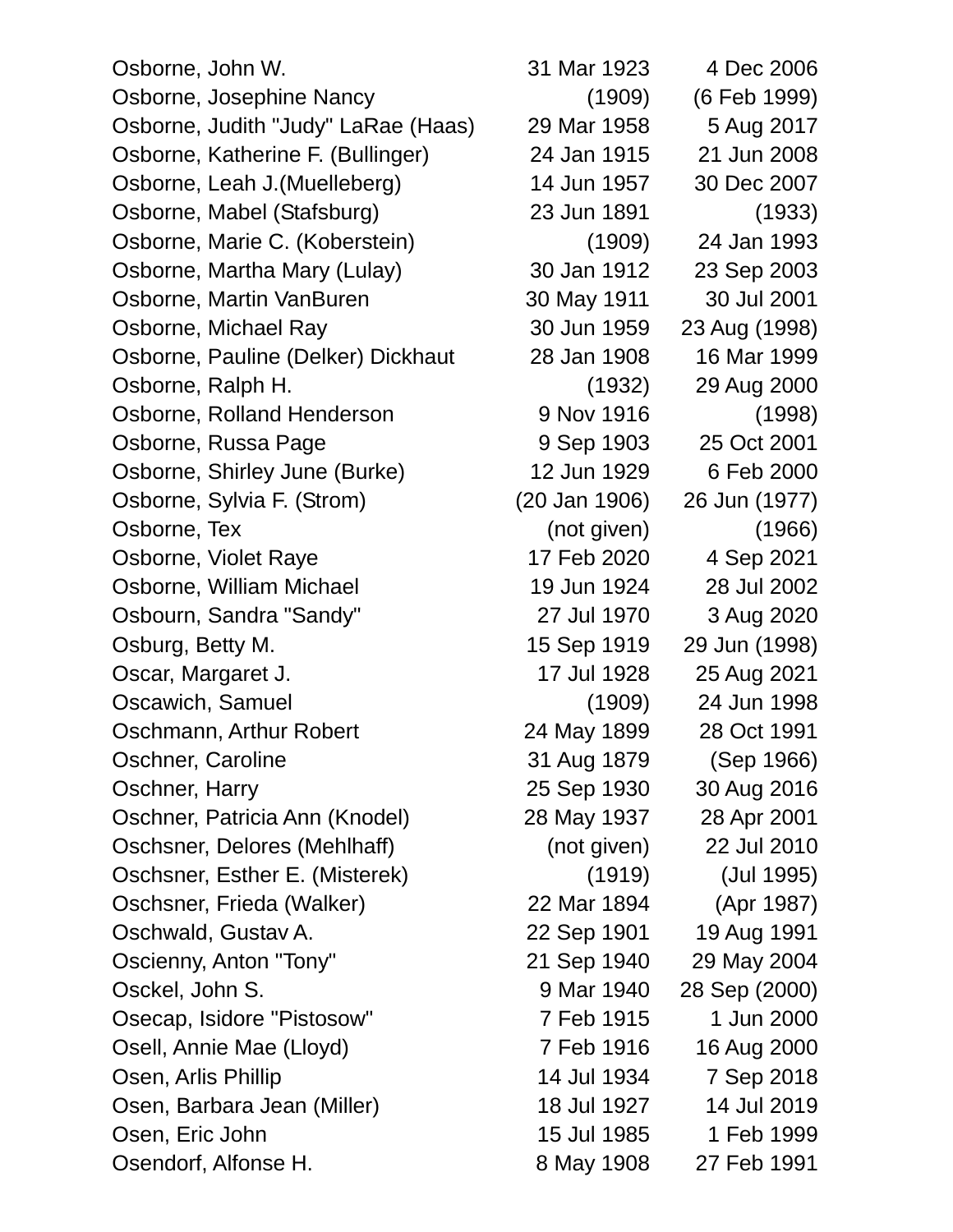Osendorf, Margaret B. (Frank) 16 Dec 1917 31 Oct 2004 Osenmacher, Valetta (Wilson) 10 May 1910 1 Oct 1989 Osentoski, Ida (1908) 20 Aug 2000 Oser, Jean Hans 18 Jan 1908 20 Feb 2002 Oser, Jessie (Lommen) 9 Jan 1897 2 Jul 1997 Oset, Emma (Martell) Neumann 25 May 1913 18 Jul 2005 Oset, Tony 11 Jul 1914 23 Nov 1990 Osgood, Lillian (Miller) 1 Mar 1940 23 Nov 2021 Osgood, Linda L. (Simpson) (1945) (Feb 1998) Osgood, Rose Marie (Dirk) (1932) 14 Apr 1995 Oshanick, Dora (Bovsum) 21 Nov 1888 8 Feb 1963 Oshanick, Harry 9 Feb 1884 22 Mar 1964 O'Shanick, John H. 10 Jun 1912 25 Jun 1943 O'Shanick, Matt J. 1 Oct 1914 26 Feb 1968 Oshanyk, John R. 28 May 1899 (2 Nov 1984) Oshanyk, Mabel Viola (Sager) 10 Oct 1908 27 Aug 1997 Oshanyk, Minnie (Lange) 14 Aug 1902 (Dec 1983) Oshanyk, Peter A. 7 Jul 1901 (Jan 1967) Oshanyk, Phil 3 Oct 1910 16 Jul 1998 O'Shea, Alice Irene 1924 22 Nov 2009 O'Shea, Carole Ann (Comi) 6 Sep 1942 1 Jun (2000) O'Shea, Dennis Bernard 12 Jul 1923 26 Oct 2008 O'Shea, Florence (Narum) 23 Jul 1925 5 Oct 2020 O'Shea, Hazel (Narum) 29 Jul 1927 18 May 2018 O'Shea, John 3 Oct 1924 30 Jun 2005 O'Shea, Marquerite Mary (Staten) 22 Oct 1919 15 Mar (1995) O'Shea, Robert J. 10 Jun 1926 23 Dec 2017 O'Shea, Rose (1903) (Jan 1996) O'Shea, Terrence "Terry" Lee 29 Jul 1945 23 Jan 2018 Osheim, Donald E. 20 Aug 1919 12 Jul 2003 Osher, Clare M. 15 Feb 1923 15 Jan 1997 Osher, Loyd Glenwood 29 Nov 1911 30 Mar 2001 Osher, Mary Margaret (Lanus) 18 Oct 1911 31 Dec 1996 Osher, Naomi M. (Massion) 6 Jun 1918 19 Mar (2000) Osher, Norman Caleb 27 Apr 1913 25 Mar (1997) O'Shesky, Jean (not given) 1 Dec (2000) Oshinsky, Dennis M. (not given) (Jul 2000) Osibov, Anton "Tony" 19 May 1920 5 Jun 1999 Osiecki, Edward (1932) 16 Oct 2000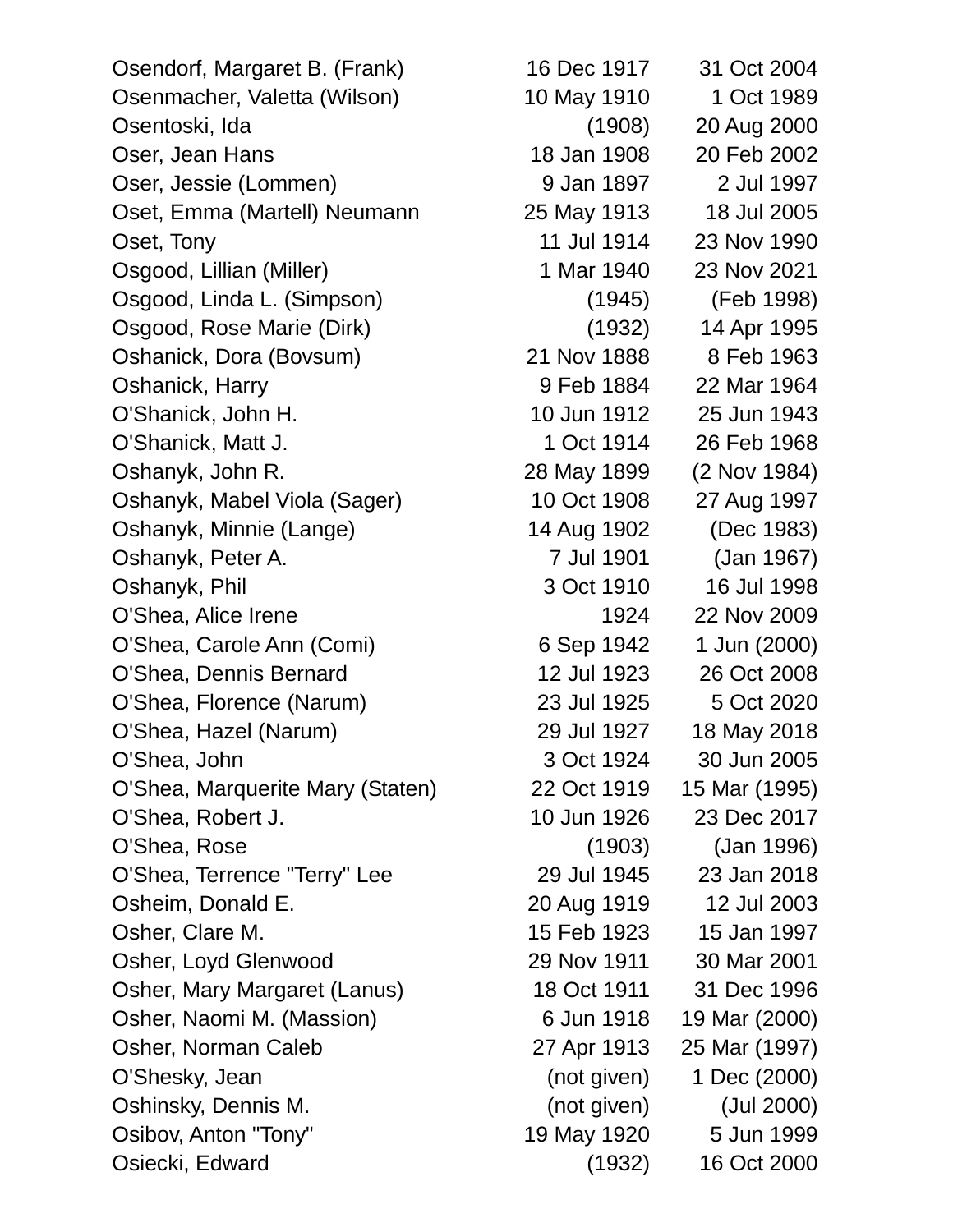Osier, Emery L. 28 Feb 1928 24 Dec 1999 Osier, Rose (1888) (6) Nov 1962 Osier, Wesley L. "Wes" 30 Jan 1974 2 Jun 2020 Osika, Michael Richard (1931) 23 Oct 2003 Osinski, Daniel C. (1951) 28 Dec 2000 Osiowy, Doreen Rose (Ruhr) (1936) 10 Dec 2016 Osiowy, Gladys Sarah (Goertz) (1924) 21 Sep 2004 Osiowy, Steve Kerney 22 Apr 1925 29 Oct 2007 Osland, Caroline (Johner) SJ 12 Dec 1902 4 Apr 1988 Osler, Edmund John 29 Sep 1930 15 May (2016) Osler, Pearl (not given) 22 Nov 2016 Osler, Ruth M. (1921) (Dec 1998) Oslie, Marvin O. 2 Jul 1959 26 Jul 2005 Oslie, Violet H. (Froemke) 9 Jun 1926 18 Jun 1999 Oslund, Ansinetta E. (Zimmerman) 29 Feb 1904 21 Jan (1990) Oslund, Carl 20 Mar 1920 27 Jun 1998 Oslund, Edna 17 Nov 1919 30 Oct 1998 Oslund, Lucille Ruby (Olson) 26 Sep 1923 5 Aug 2012 Osman, Anna (Warnke) 29 Sep 1894 (1975) Osman, Berniece F (Mahrer) 25 Oct 1932 1 Jan 2008 Osman, Darlene Helen (Stamper) 25 May 1947 14 Dec 2015 Osman, James C. (1922) (Sep 1996) Osman, Karl Adolph (1909) 28 Sep 1992 Osman, Lawrence 22 Sep 1930 27 Apr 2017 Osman, Leona Veronica (Susa) 10 Dec 1949 1 May 2013 Osman, Maurice "Ozzie" H. 29 May 1915 (3 Dec 1987) Osman, Ray 9 Sep 1913 1 Jun 2003 Osman, Shelley Ann 1 Feb 1965 30 Nov 2020 Osmon, Ida 23 May 1878 16 Nov 1957 Osmon, Ole G. Fred 20 Oct 1877 12 Jul 1945 Osmon, Willis "Bill" Everett 9 Jan 1918 6 Feb 2007 Osmondson, Betty Lou (Landman) 23 Sep 1952 5 Jan 2001 Osmun, Mary Helen 14 Mar 1918 24 Jun (2000) Osmundson, Jeanette M. 20 Dec 1940 22 Mar 2010 Osmundson, Viola Rose (Stoller) 23 Jul 1920 29 Aug 2009 Osmus, John D. 13 Feb 1922 18 Jun 1998 Osmus, Lena (Nusz) 17 Jan 1925 12 Feb 2010 Osnes, Alf Jacob 4 Jan 1923 2 Mar 2001 Osnes, Dorothy Lea (Graesser) 28 Jun 1912 (Apr 2004)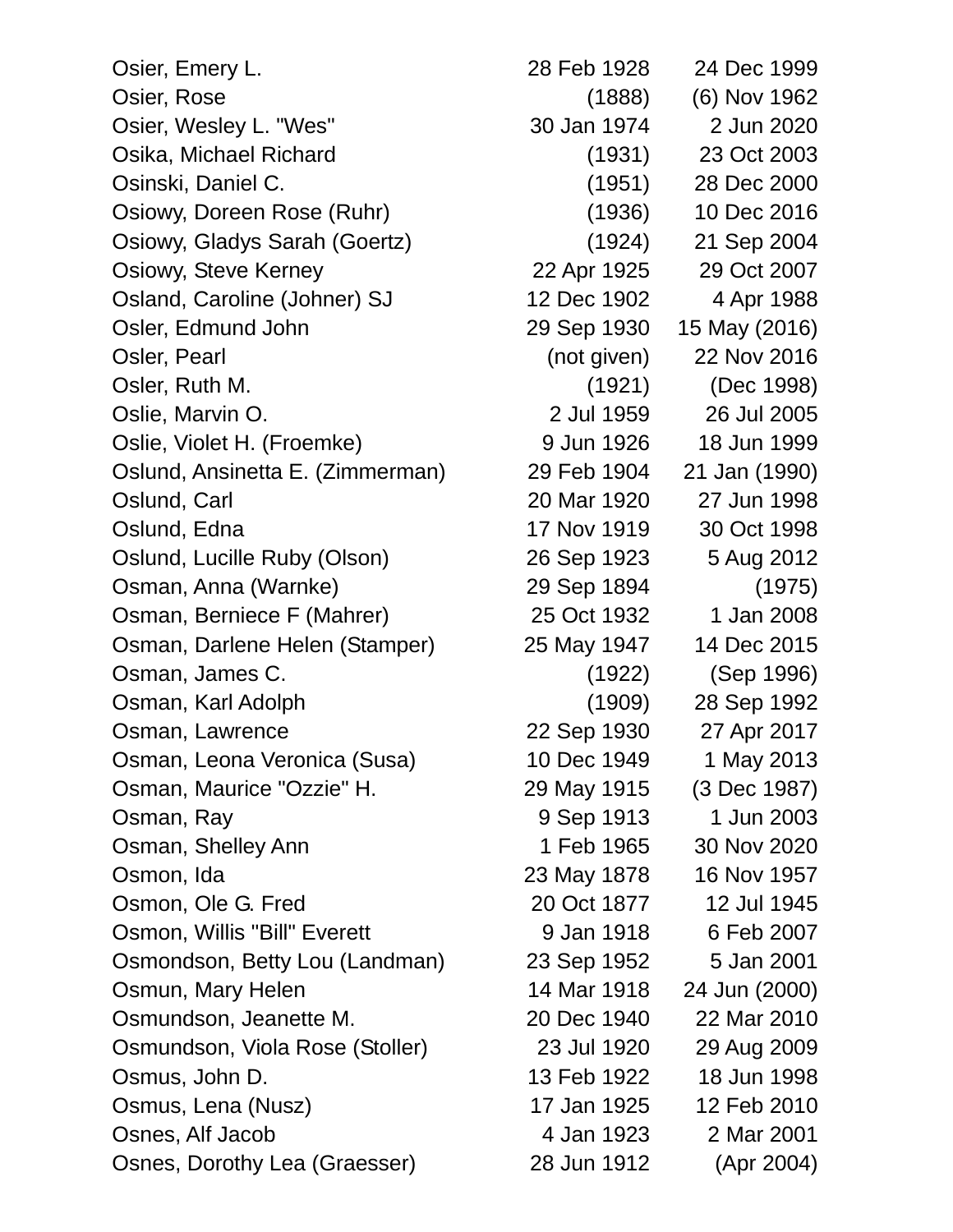Osnes, Lucile Mildred ES 13 Jun 1919 27 Dec 2002 Osnes, Marvin Jacob 14 Feb 1916 4 Feb 1994 Osnes, Shirley Betha (Ehmke) 7 Sep 1937 (2000) Osness, David Charles 6 Dec 1958 10 Jan 2000 Osness, Emma (Dockter) 15 Dec 1910 19 Jan 1980 Osness, Robert "Bob" 27 Nov 1931 25 Dec 2013 Ososki, Carl Edward "Eddie" 6 Sep 1918 13 Sep 2002 Osowski, Alda (Zimbelman) McLain 14 Jan 1924 23 Nov 1990 Osowski, Mary M. (Kouba) 12 Mar 1917 19 Aug 2020 Osowski, Richard Carl 25 Jun 1924 1 Feb 1988 Osrander, Myron Ellis 13 Mar 1930 30 Mar 2020 Oss, Amanda Helen (Sayler) 19 Jul 1914 2 Apr 2005 Oss, Clarence 17 May 1911 10 Sep 1986 Oss, Marie A. (Wich) 13 May 1923 4 Apr 2003 Ossentjuk, Albert Gerrit 27 Aug 1932 16 Jun (1997) Ossmann, Everett H. 10 Dec 1920 28 Jan 1996 Ossmann, Herbert C. 6 Dec 1922 19 Sep 1995 Ossmann, Ruth M. (Lone) 5 Jan 1895 28 Oct 1995 Osso, Frank L. (1910) (Aug 1997) Osswald, Emil 11 Oct 1905 6 Mar 1975 Osswald, Emma (1896) 30 Dec 1991 Osswald, Luise (Wagner) 11 May 1886 4 Jun 1962 Osswald, Lydia (Eppler) 20 Aug 1888 15 Oct 1961 Osswald, Oskar 7 Dec 1919 17 Nov 2011 Osswald, Oskar 1904 29 Oct 1984 Ost, Adam 1906 12 Jan (1989) Ost, Adeline Mae (Buller) 30 Mar 1929 17 Aug 2017 Ost, Ahron Orin 30 May 1924 24 Jul 2003 Ost, Albert 25 Mar 1908 26 Nov 1981 Ost, Albin "Al" 1994 Ost, Alfred 11 Nov 1896 22 Sep 1966 Ost, Allen 2 Jul (1958) (Jul 1958) Ost, Arlene Florence (Cox) 18 Jul 1939 17 Jun 2006 Ost, Arthur F. 18 May 1918 24 Apr 1999 Ost, Barbara Louise SKOB 29 Sep 1860 28 Aug (1945) Ost, Ben 22 Nov 1894 3 Apr 1977 Ost, Bertha (Wiedrich) 25 Jan 1900 (19 Aug 1964) Ost, Bertha Katherina (Wolf) 6 Nov 1910 5 Jun 1995 Ost, Betty Lou (Job) 21 Aug 1935 9 Sep 2006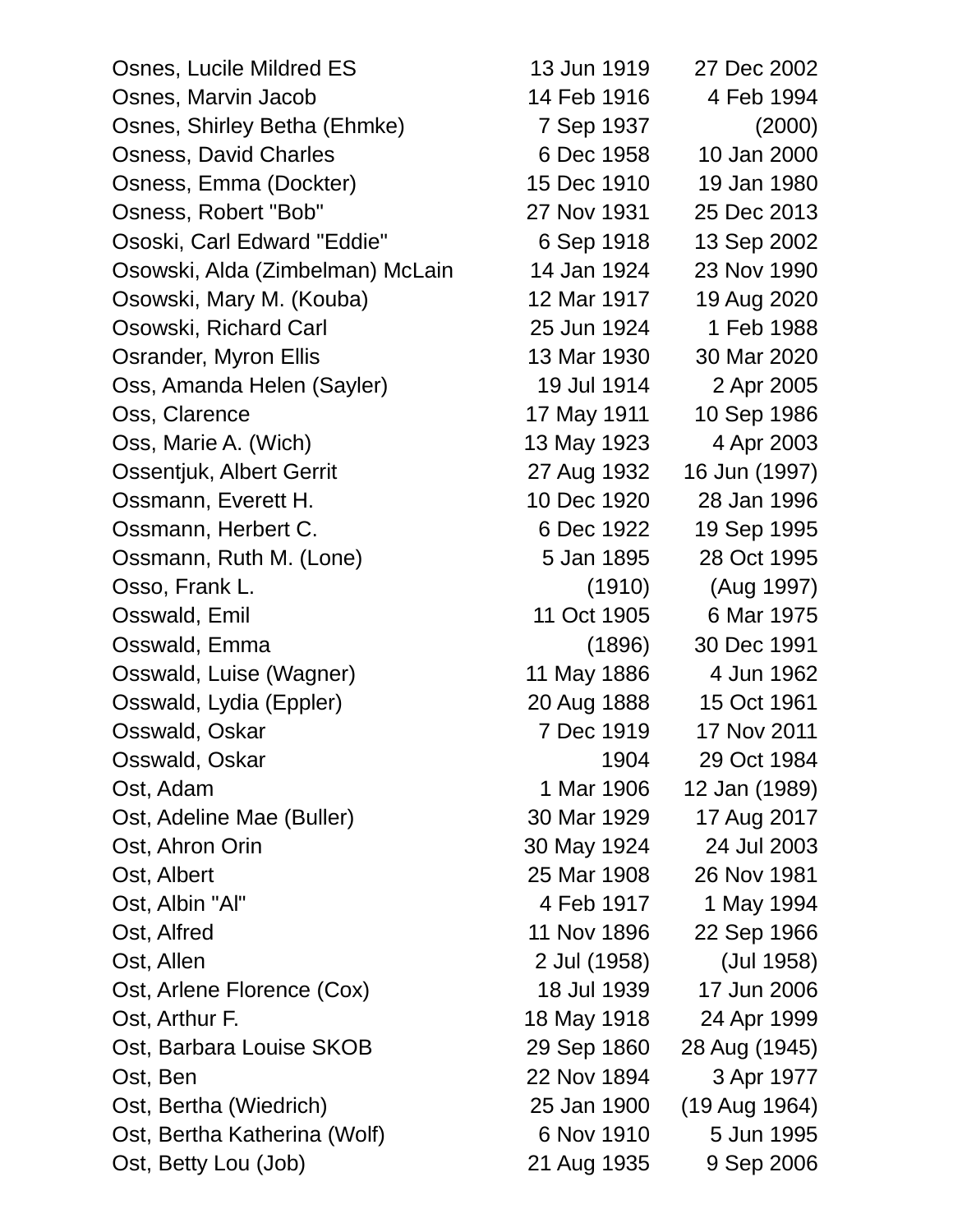| Ost, Brandt William                  | 28 Nov 1903 | 12 Jan (1983) |
|--------------------------------------|-------------|---------------|
| Ost, Catherine (Bode)                | 25 May 1916 | (29) Aug 1966 |
| Ost, Charlene R. (Veitenheimer)      | 24 Feb 1944 | 11 Sep 2018   |
| Ost, Christ A.                       | 18 Mar 1895 | 13 Dec (1972) |
| Ost, Christian                       | 4 Aug 1904  | 22 Sep 1987   |
| Ost, Ciara Clayre                    | 26 Mar 1984 | 17 Oct 2019   |
| Ost, Clarence                        | 26 Jul 1926 | 2 Jan 1983    |
| Ost, Clifford Eugene                 | 23 Jul 1921 | 10 Apr 1943   |
| Ost, Constance "Connie" Y. (Madison) | 19 Apr 1939 | 28 Apr 2011   |
| Ost, Darrell D.                      | 6 Sep 1943  | 22 Oct 1994   |
| Ost, Darrell F.                      | 15 Mar 1936 | 4 Nov 1997    |
| Ost, Dell "Roger"                    | 16 Jan 1938 | 9 Jul 1997    |
| Ost, Delores Ruth (Huber)            | 14 May 1936 | 26 Jan 2019   |
| Ost, Donald Henry                    | 19 Jan 1936 | 9 Jan 2016    |
| Ost, Duane Marvin                    | 3 Sep 1948  | 28 Feb 2009   |
| Ost, Edmund                          | 21 May 1921 | 17 Jan 2003   |
| Ost, Edward                          | 27 Nov 1910 | (Jan 1988)    |
| Ost, Edwin C.                        | (1927)      | (Feb 1996)    |
| Ost, Edwin Gustav                    | 15 May 1944 | 14 Mar 1992   |
| Ost, Elisabetha (Wonnenberg)         | 27 Jun 1882 | 3 Mar 1961    |
| Ost, Ella Irene                      | 29 Aug 1918 | 31 Jul 1936   |
| Ost, Emma (Guenther)                 | 19 Mar 1895 | 2 Jan 1987    |
| Ost, Emma (Kruckenberg)              | 13 Dec 1903 | 16 Jun 1995   |
| Ost, Emma (Ruff)                     | 2 Apr 1901  | 25 Sep 1988   |
| Ost, Emma Jane (Coon)                | 6 Jan 1914  | 8 Feb 1992    |
| Ost, Emmanuel                        | 25 Apr 1906 | 9 Sep 1991    |
| Ost, Eva (Gerber)                    | 1888        | Nov 1966      |
| Ost, Evelyn Christine (Schlenker)    | 14 Jun 1928 | 5 May 2015    |
| Ost, Fred                            | 3 Apr 1907  | 20 Sep (1984) |
| Ost, Fredericka (Boeshans)           | 8 Apr 1873  | 11 Sep 1933   |
| Ost, Friedrich                       | 3 Dec 1900  | 27 Dec 1986   |
| Ost, Gene                            | (not given) | (Nov 1943)    |
| Ost, Gladys Helen (Herrmann)         | 2 Mar 1930  | 3 Apr 2001    |
| Ost, Glenda Kae (Schnaible)          | 31 Oct 1947 | 11 Apr 2019   |
| Ost, Gottfried Peter                 | 21 Dec 1905 | 1 Apr (1955)  |
| Ost, Harry                           | (not given) | Jan 1980      |
| Ost, Heinrich                        | 19 Oct 1861 | 10 Nov 1940   |
| Ost, Heinrich H.                     | 4 Dec 1884  | 10 Dec 1930   |
| Ost, Henry H.                        | 1884        | 10 Dec 1930   |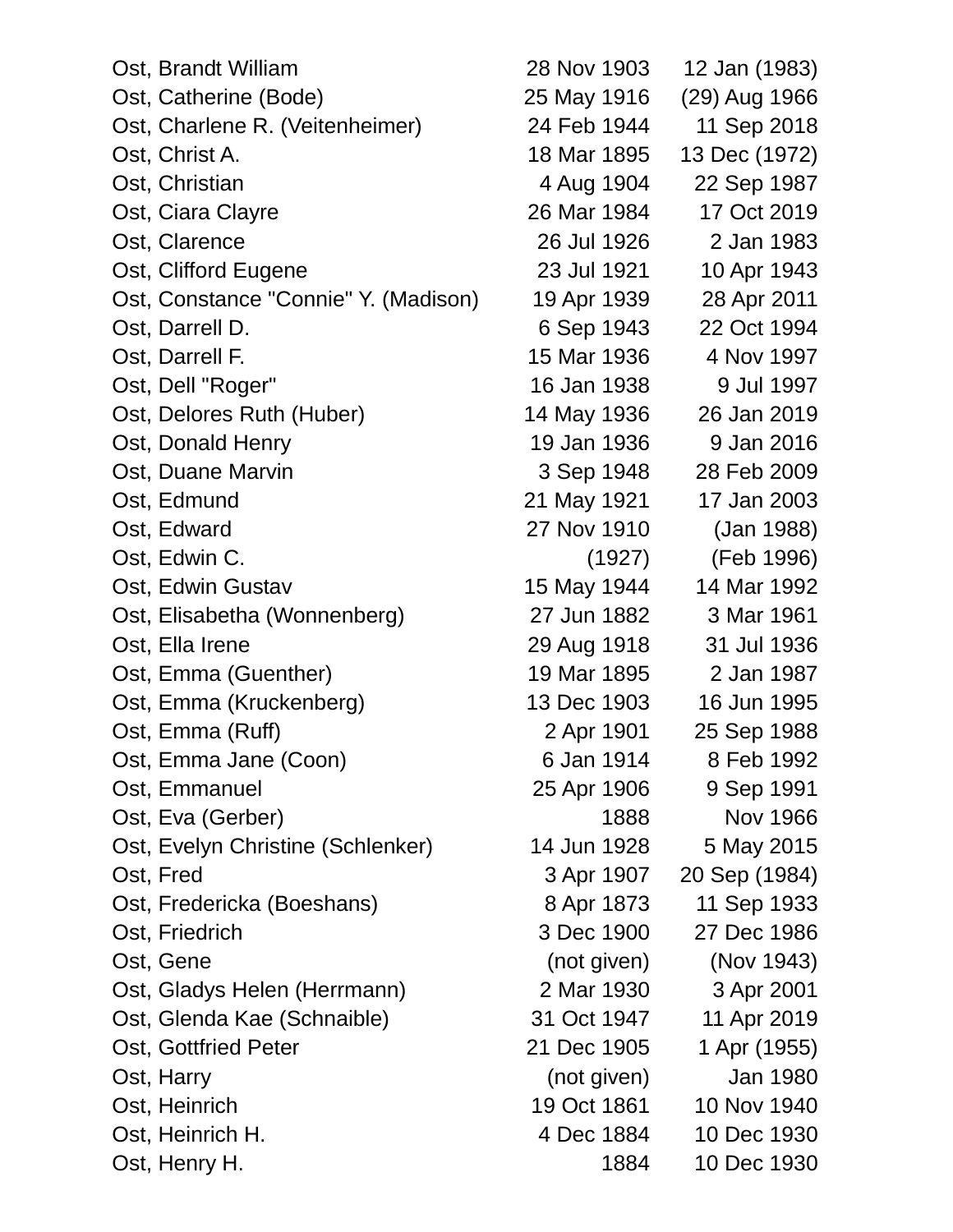| Ost, Horst Peter                  | (not given)  | (2007)        |
|-----------------------------------|--------------|---------------|
| Ost, Howard M.                    | 23 Apr 1927  | 3 Jun (1997)  |
| Ost, Hugo                         | 23 Jan 1910  | 11 Nov 1977   |
| Ost, Irene (Mittelsteadt)         | 22 Apr 1929  | 3 May 2012    |
| Ost, Jacob                        | 11 Oct 1905  | 2 Jul 1989    |
| Ost, Jessie (Grondahl)            | 10 Feb 1899  | (Nov 1987)    |
| Ost, Johann "John"                | 9 Nov 1869   | 25 Mar 1936   |
| Ost, John                         | 4 Oct 1888   | 12 Aug 1967   |
| Ost, Joseph                       | (5 Jan 1890) | (28 Jun 1966) |
| Ost, Karolina (Wolt)              | 24 Jun 1840  | 28 Jun 1911   |
| Ost, Kyle R.                      | 1 Oct 1970   | 20 Mar 2002   |
| Ost, LeRoy S.                     | 2 Feb 1938   | 25 May 2004   |
| Ost, Lillian Elizabeth (Anderson) | (1912)       | 11 Dec 1998   |
| Ost, Lorraine (Edwards)           | 12 Feb 1935  | 18 Apr 2015   |
| Ost, Louise (Hausauer)            | 19 Jan 1904  | 9 Mar (1944)  |
| Ost, LuElla (Kinzler)             | 13 Oct 1925  | 26 Jan 2013   |
| Ost, Lyle H.                      | 27 Nov 1951  | 16 Sep 2004   |
| Ost, Margaret (Kautzman)          | 16 Sep 1919  | 13 Jul 1988   |
| Ost, Maria "Mary"                 | 15 Nov 1886  | 1 Dec 1956    |
| Ost, Maria (Göhring)              | 24 Oct 1900  | 11 Nov 1993   |
| Ost, Marvin                       | 8 Aug 1925   | 17 Jan 1996   |
| Ost, Mary Adeline (Newman)        | 12 May 1907  | 19 Jan 1985   |
| Ost, Mary R. (Kaip)               | 5 Mar 1916   | 8 Mar 2000    |
| Ost, Mavis Jean (Smith)           | 12 Sep 1937  | 5 Sep 2017    |
| Ost, Minnie (Gruszie)             | 29 Aug 1913  | 9 Apr (1997)  |
| Ost, Myrtle Agnes (Schmidt)       | 8 Aug 1906   | 24 Mar 2006   |
| Ost, Olander "Ole"                | (1914)       | 30 Apr 2004   |
| Ost, Olga (Kosanke)               | 3 Jun 1902   | 3 Apr 2004    |
| Ost, Osborn "Ossie"               | 15 Jun 1927  | 2 Aug 2017    |
| Ost, Oscar                        | 12 Nov 1906  | 9 Apr 1973    |
| Ost, Oscar H.                     | 6 May 1924   | 14 Jan 2016   |
| Ost, Otto August                  | 26 Aug 1910  | (Mar 1982)    |
| Ost, Otto Henry                   | 17 Jul 1922  | 18 Sep 1992   |
| Ost, Patrick G.                   | 27 Jun 1939  | 10 Apr 2006   |
| Ost, Paul Gustav Adolf            | (1917)       | 15 Jan 1993   |
| Ost, Pauline (Becker)             | 1 Aug 1908   | (15 Dec 1974) |
| Ost, Pauline (Gumke)              | 6 Mar 1913   | 25 Feb 2004   |
| Ost, Pauline (Schock)             | 8 Mar 1920   | 4 Mar 2002    |
| Ost, Raymond A.                   | 3 Dec 1915   | (Mar 1982)    |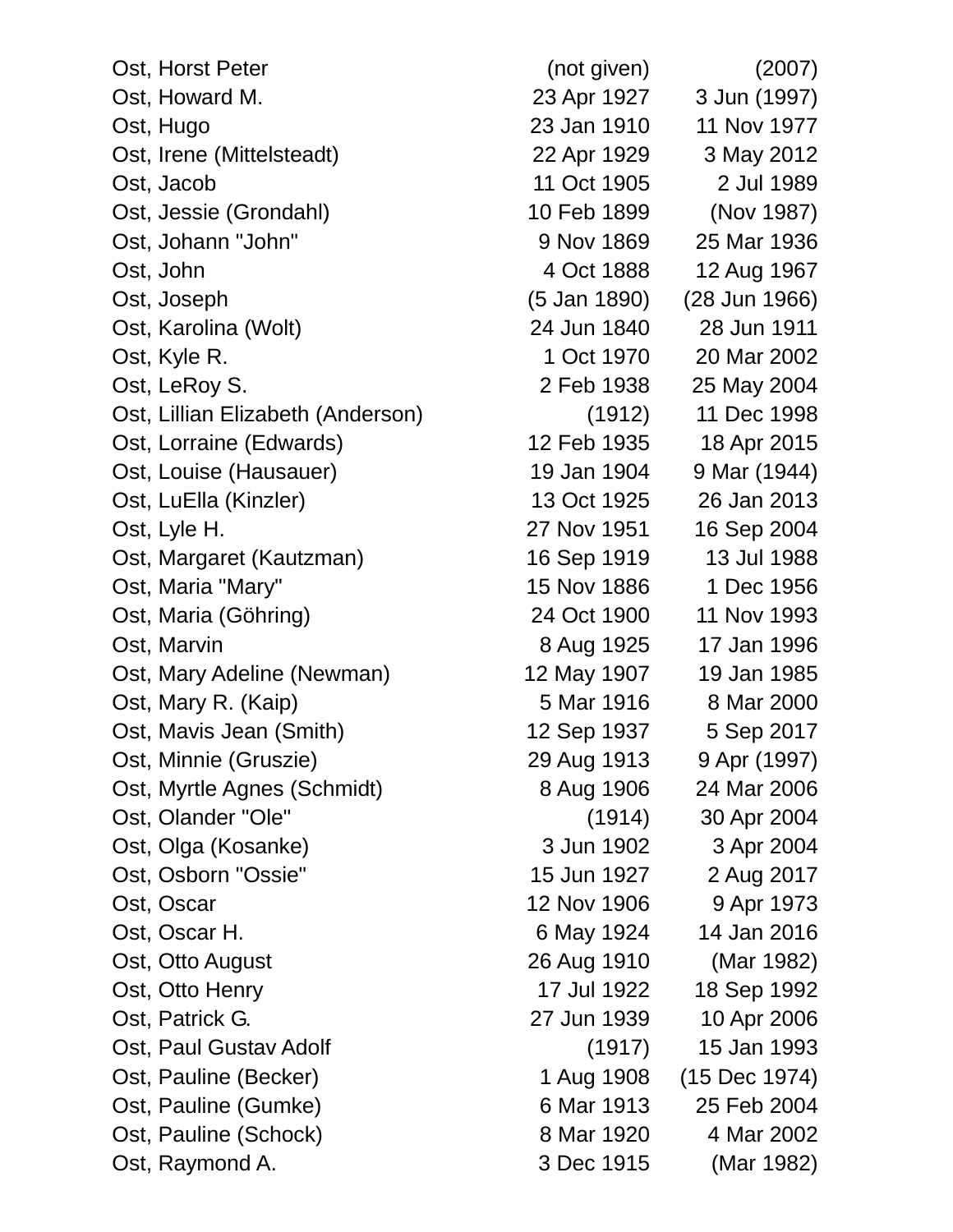| Ost, Raymond H.                    | (1915)      | (Oct 1978)    |
|------------------------------------|-------------|---------------|
| Ost, Regina (Kron)                 | 24 Mar 1900 | 6 Feb 2000    |
| Ost, Robert Roland "Robbie"        | 6 Nov 1946  | 9 Feb 2016    |
| Ost, Roger Dean                    | 8 Jun 1959  | (21) May 1974 |
| Ost, Roger Lloyd                   | 25 Aug 1933 | 16 Sep 1992   |
| Ost, Ronald "Rocky"                | 24 Sep 1931 | 22 Nov 1995   |
| Ost, Rose (Lux)                    | (1905)      | (Sep 1980)    |
| Ost, Royal                         | 3 Dec 1914  | 6 Mar 1964    |
| Ost, Samuel                        | 21 Apr 1913 | 10 May 1995   |
| Ost, Selma Ida (Mohl)              | 4 Feb 1914  | 28 Dec 1999   |
| Ost, Ted                           | 20 Feb 1918 | 11 Sep 2002   |
| Ost, Terry Lee                     | 26 Sep 1948 | 8 May 2013    |
| Ost, Timothy David                 | 22 Feb 1988 | 22 Feb 1988   |
| Ost, Velma (Noel)                  | 17 Aug 1922 | (Nov 2000)    |
| Ost, Viola (Dallman)               | 25 Nov 1925 | 10 Nov 2015   |
| Ost, Viola M. (Roloff)             | 18 May 1928 | 8 Aug 2012    |
| Ost, Wesley G.                     | 22 Jun 1929 | 21 Oct 2004   |
| Ost, Wilbert                       | 23 Jun 1922 | 23 Jan 2004   |
| Ost, Willard R.                    | 5 Nov 1928  | 2 Aug 2002    |
| Ost, Willi                         | 25 Oct 1920 | 17 Nov 2001   |
| Ost, William                       | 7 Feb 1911  | (20) Aug 1971 |
| Ost, William                       | 7 Mar 1904  | 2 Aug 1954    |
| Ost, William J.                    | 1 Aug 1909  | 9 Apr 1955    |
| Ost, Willis                        | 19 Feb 1935 | 22 Oct 2004   |
| Ostad, Ruth Lillian (Johnson)      | 11 Mar 1914 | 23 Jul 2001   |
| Ostafichuk, Robert "Rob" Nicholas  | 1953        | 23 Mar 2007   |
| Ostafijchuk, Sophia                | 15 Sep 1878 | 27 Jan 1974   |
| Ostafin, Roger L.                  | 28 Feb 1947 | 1 Dec 1990    |
| Ostafin, Rosemary (Chelgren)       | 9 Aug 1952  | 1 Dec 1990    |
| Ostafin, Selma C. (Christianson)   | 9 Apr 1919  | 27 Feb 2008   |
| Ostafin, Waeland T.                | 2 Mar 1939  | 5 Feb (2008)  |
| Ostapovich, Eugene Marlin          | 8 Jul 1947  | 5 May 2011    |
| Ostapovich, Rony Cody              | (1991)      | 7 Dec 1991    |
| Ostapowich, Carol (Evans) Frerichs | 30 Nov 1937 | 20 Apr 2020   |
| Ostberg, Ada M. E.                 | (not given) | (Nov 1995)    |
| Ostberg, Florence                  | 17 Mar 1894 | (29) Dec 1971 |
| Ostberg, Frances Emma (Kubu)       | (1932)      | (Apr 1993)    |
| Ostberg, Richard A.                | 7 Feb 1914  | 12 Feb (1996) |
| Ostberg, Wilbur L.                 | 6 Sep 1914  | 18 Jul 2001   |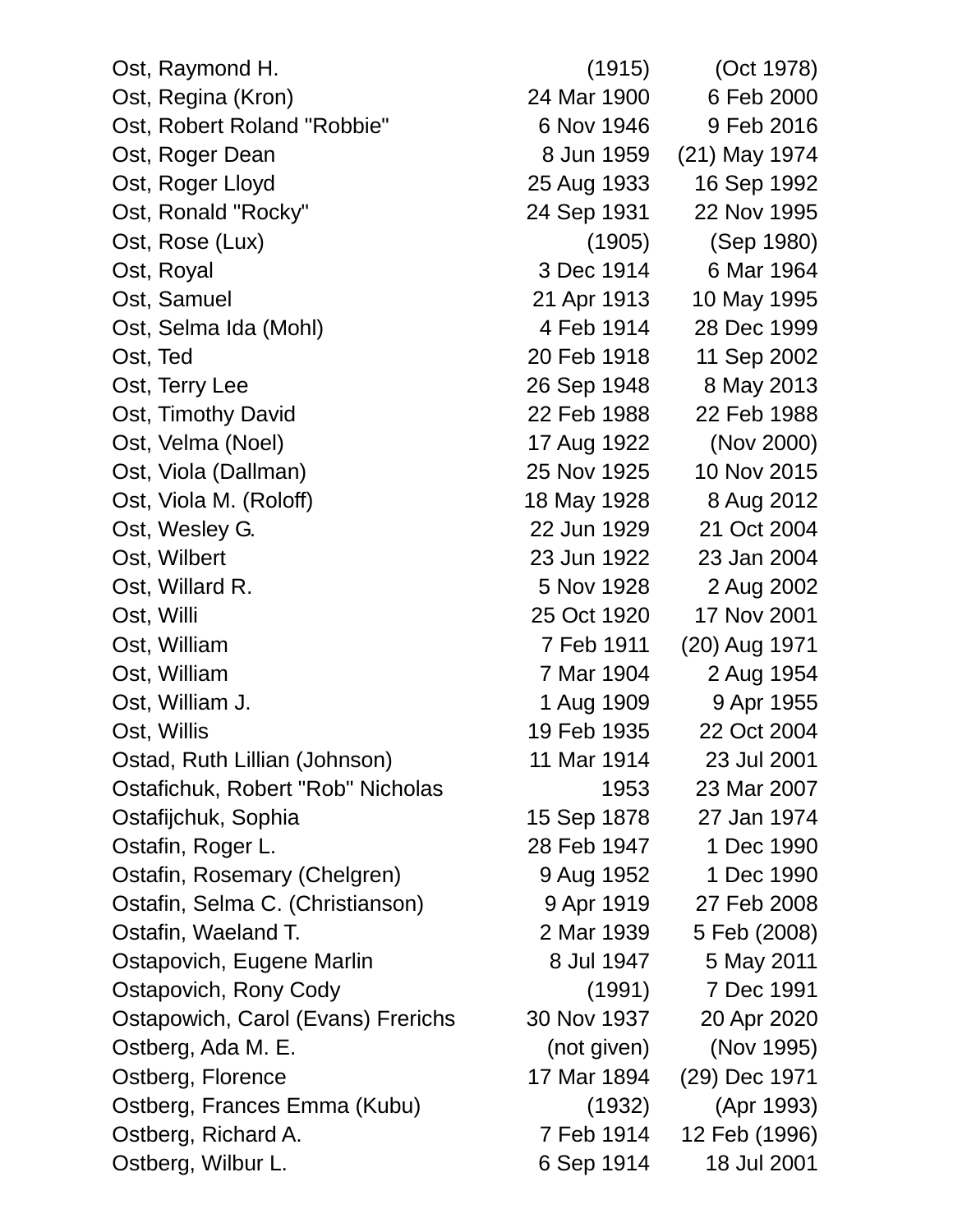Ostboe, Clara (Balliet) 16 Jun 1913 (Aug 1979) Ostboe, Kenneth L. 3 Aug 1918 3 Jun 1996 Ostboe, Robin Lynn 7 Aug 1962 4 Apr 2017 Ostby, Arvilla Joyce (Brovald) 27 Feb 1931 27 Aug 2011 Ostby, Celesta Elaine (Wretling) 10 Oct 1932 10 Mar 2019 Ostby, David Alan "Dave" "Uncle D" 12 Jun 1943 30 Oct 2021 Ostby, Donald Everette 9 Aug 1920 1 Apr (1999) Ostby, Emma 15 Sep 1893 8 May 1969 Ostby, Esther Marie (Anderson) 7 Jul 1910 16 Nov 1997 Ostby, Freda M. (Kesler) 19 Nov 1932 6 Apr (2000) Ostby, Genevieve H. (Seastrand) 3 Dec 1891 (May 1982) Ostby, Ida L. (Handegard) 21 Sep 1922 25 Aug 2012 Ostby, Jens 22 May 1877 22 May 1973 Ostby, John "Jack" Allen 19 Sep 1938 3 Mar 2018 Ostby, Laline M. (Dybedahl) 30 Jan 1929 24 Nov 1999 Ostby, Loumae (Wanner) 10 Jun 1935 20 Mar (1983) Ostby, Mable C. (Wicklander) 28 Dec 1904 19 Dec 1987 Ostby, Milo Charles 24 Jan 1931 13 Sep 2000 Ostby, Milton James 28 May 1929 6 Dec 2015 Ostby, Norman 5 Feb 1929 11 Jun 2004 Ostby, Paula M. (Bueide) 4 Dec 1891 (May 1987) Ostby, Raymond O. 9 Dec 1926 20 Mar (1983) Ostby, Renate (Porr) 12 Aug 1941 10 Mar 2021 Ostby, Richard "Dick" 16 Sep 1939 9 Nov 2020 Ostby, Riley O. 30 Dec 1916 6 Jan 2006 Ostby, Ronald "Ron" Gordon 25 Apr 1937 10 Dec 2018 Ostby, Rose "Rosie" AAL 14 Jul 1927 10 Aug 2021 Ostby, Rose (Rutsch) 8 Sep 1901 3 Jul 1991 Ostby, Soren Gilbert 21 Aug 1927 25 Nov 2018 Ostby, Vernon O. 2008 19 May 1930 19 Jan 2017 Ostby, Wayne B. (1918) 3 Jan 2008 Ostby, William M. 2008 1914 11 Nov (1998) Ostbye, Bertha "Bert" Josephine (Nolz) 6 Jan 1942 12 Feb 2009 Ostbye, Charlotte (Benshoof) 25 Dec 1893 (Dec 1983) Osten, Jacob 24 Oct 1892 (Jan 1983) Ostenberg, Estelline "Essie" PB 5 Sep 1910 9 Jul 1996 Ostenberg, Glenn A. 30 Jan 1918 5 Jul 1992 Ostenberg, Ione (Thompson) 29 Sep 1920 25 Mar 2013 Ostenberg, John Daniel 7 May 1912 25 Aug 1997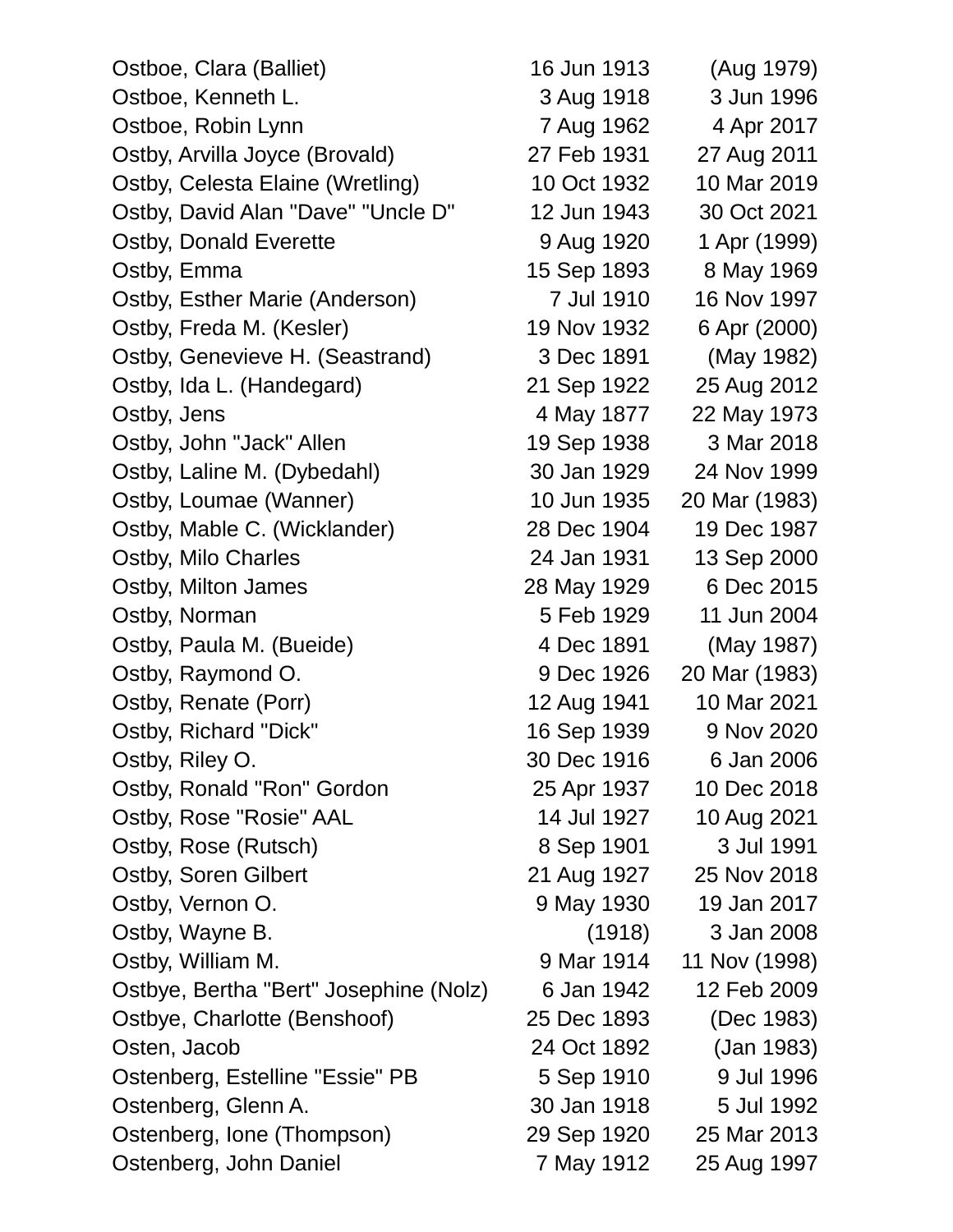| Ostenberg, Lyle "Dutch"                 | 25 May 1914 | 2 Jun (1988)  |
|-----------------------------------------|-------------|---------------|
| Ostendorf, Ignatz                       | 2 Nov 1882  | (27) Jun 1970 |
| Ostendorf, Theodore "Ted" Ignatz        | 27 Aug 1922 | 7 Sep 2009    |
| Osteneck, Bruno Karl Andreaus           | 13 Dec 1909 | 29 Mar 1991   |
| Ostenmiller, Marguerite "Marge" (Gabel) | 12 Nov 1926 | 21 Feb 2020   |
| Ostenson, Adell (Yoder)                 | 1 Nov 1924  | 11 May 2002   |
| Ostenson, Beverly "Bev" (Enger)         | 31 Oct 1942 | 13 Feb 2008   |
| Ostenson, Eunice                        | 10 Mar 1945 | 28 Apr 2015   |
| Ostenson, Rose Emma (Lambert)           | 25 Apr 1915 | 4 Apr (2003)  |
| Ostenson, Viola O.                      | (1909)      | 26 Nov 2003   |
| Oster, Adam                             | 19 Nov 1885 | 8 Oct (1973)  |
| Oster, Adeline (Habelmann)              | 30 Apr 1911 | 26 Jul 1990   |
| Oster, Adella (Breckel)                 | 17 Jul 1925 | 21 Oct 2009   |
| Oster, Adolph                           | 15 Sep 1903 | 25 Apr (1979) |
| Oster, Adolph                           | 30 Jul 1870 | 17 Sep (1969) |
| Oster, Agnes (Stoller) Goetz            | 27 Feb 1916 | 25 Mar 1991   |
| Oster, Alan                             | 20 Mar 1923 | (Dec 1976)    |
| Oster, Albert                           | 13 Sep 1918 | 24 Apr 2014   |
| Oster, Albert                           | 20 Dec 1905 | 30 Dec 1995   |
| Oster, Albert J.                        | 28 Dec 1913 | 25 Mar 2007   |
| Oster, Albina (Beck)                    | 24 Aug 1910 | 4 Jun 1989    |
| Oster, Aldon                            | 18 Aug 1938 | 1 Apr 1999    |
| Oster, Alex                             | (1893)      | 30 May (1955) |
| Oster, Alfred                           | 29 Apr 1916 | 22 Dec 1982   |
| Oster, Alice L.                         | (1898)      | (Jul 1982)    |
| Oster, Allen Helmer                     | 13 Feb 1949 | 1 Feb 2016    |
| Oster, Alvin                            | 12 Oct 1919 | 30 Jul 1996   |
| Oster, Alvin H.                         | 26 Jan 1937 | 13 Feb 2017   |
| Oster, Alvina (Weil)                    | 19 Aug 1910 | 21 Apr 2006   |
| Oster, Amalia (Wolf)                    | 5 Oct 1900  | 12 Dec 1981   |
| Oster, Amanda (Adam)                    | 2 Mar 1913  | 20 May 1987   |
| Oster, Amelia (Pfitzer)                 | 18 Oct 1901 | 19 Feb 1998   |
| Oster, Andrew                           | 7 Apr 1900  | (25 Apr 1978) |
| Oster, Andrew James                     | (1985)      | 24 Jan 2014   |
| Oster, Anna Josephine                   | 26 Jan 1904 | 10 Apr (1995) |
| Oster, Anna M. (Sailer)                 | 6 Feb 1907  | 12 Feb 1985   |
| Oster, Anna Margaret (Sailer)           | 6 Feb 1907  | 12 Feb 1985   |
| Oster, Anna Maria (Holloch)             | 10 Feb 1836 | 5 Dec 1917    |
| Oster, Anna Marie (Geiss)               | (1921)      | 6 Jan 1996    |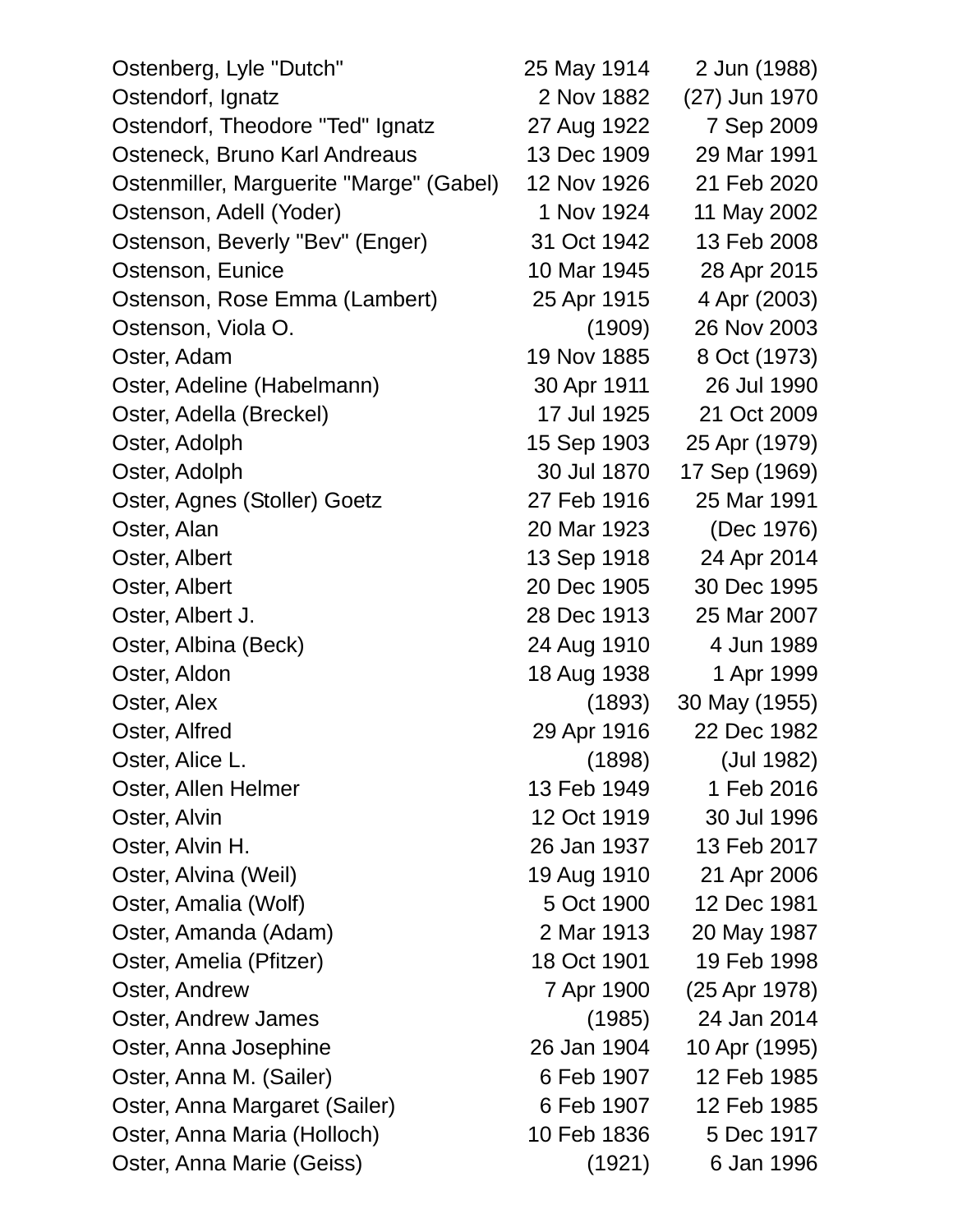Oster, Anton P. 25 Jan 1914 11 Nov 1999 Oster, Arlene Katherine (Kloehn) 29 Feb 1932 2 Mar 2016 Oster, Arnold Donald 14 Apr 1926 13 Nov 2009 Oster, Arthur (1924) 7 Dec 2000 Oster, Arthur 27 May 1913 17 Jan 1999 Oster, Arthur 21 Oct 1912 3 Feb 2004 Oster, Avis Ione (Helgerson) 1 Apr 1927 8 Nov 1987 Oster, Barbara (not given) 15 Mar 1953 Oster, Barbara (Heidt) 1 May 1927 3 Oct 1977 Oster, Ben 11 Jun 1880 25 Jun (1979) Oster, Bertha Rose (Buckholz) 3 Mar 1912 11 Dec 1994 Oster, Beth Rose (Turcotte) (1965) 21 Jun (2006) Oster, Betty J. (Lannerd) 30 Sep 1925 15 Jun 2007 Oster, Betty Maxine (Hovermale) 25 Apr 1927 16 Jul 2014 Oster, Betty Raye (Goodfellow) 13 Mar 1942 25 Apr 2015 Oster, C. W. (1889) (25 Oct 1937) Oster, Carl **13 Sep 1946** 15 May 2008 Oster, Carl 11 Feb 1902 (18 May 1979) Oster, Caroline (Heihn) 1 Mar 1939 (17 Mar 1975) Oster, Caroline Cecelia (Dronen) 10 Dec 1920 18 Jun 2004 Oster, Carolyn Ann (Berreth) 30 Oct 1945 23 Aug 2005 Oster, Carrie Ann (Nelsen) 18 Oct 1938 (Jun 1975) Oster, Charles 26 Apr 1928 10 Apr 2004 Oster, Charles "Charlie" 1 Oct 1957 6 May 2010 Oster, Charles "Charlie" Edward 16 Sep 1932 23 Sep 2014 Oster, Charles F. 5 May 1900 14 Jul (1980) Oster, Christ 12 Jan 1868 10 Mar 1959 Oster, Christian 7 Dec 1893 18 Nov 1977 Oster, Christian (1890) 18 Jan 1978 Oster, Christian 11 Mar 1903 (Jan 1987) Oster, Christian 1861 17 Mar 1921 Oster, Christian (26 Apr 1844) 21 Oct (1922) Oster, Christian 16 Oct 1901 5 Dec (1983) Oster, Christian "Christ" 12 Jan 1868 10 Mar 1959 Oster, Christina (Beck) 15 Jan 1909 13 Apr 1995 Oster, Christina (Breckel) 6 Feb 1901 8 Jun (1973) Oster, Christina (Goetz) 24 Aug 1889 21 Feb 1985 Oster, Christina (Lutz) 17 May 1850 3 Jun 1939

Oster, Christina (Pfaff) 11 Nov 1875 3 May 1936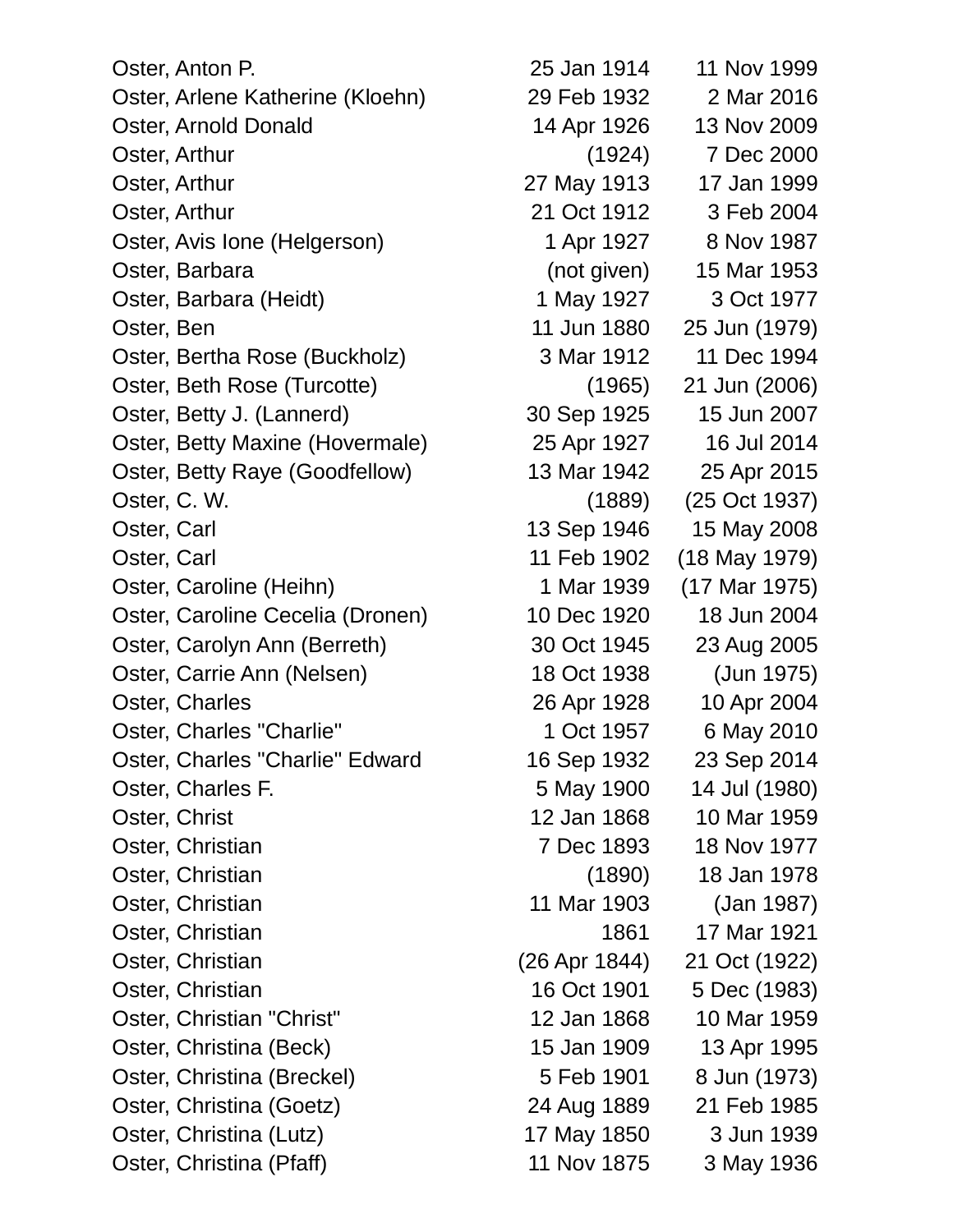| Oster, Christina (Sailer)             | 6 Jul 1888    | 10 Sep 1958   |
|---------------------------------------|---------------|---------------|
| Oster, Christina (Siewert)            | 20 Apr 1885   | 4 Mar 1983    |
| Oster, Christina (Zuern)              | (19 Sep 1878) | (14 Mar 1927) |
| Oster, Christine (Lachenmeier) Goebel | 6 Nov 1916    | 5 Apr 2003    |
| Oster, Christine (Zechmeister)        | 25 Apr 1891   | 30 Sep (1949) |
| Oster, Clarence C.                    | (1938)        | 20 Aug (1989) |
| Oster, Claude                         | 23 Oct 1929   | 28 Jun 2007   |
| Oster, Clement "Clem"                 | 15 Oct 1931   | 20 Jan 2009   |
| Oster, Clifton T.                     | 25 Aug 1923   | 2 Jan 1995    |
| Oster, Dale R.                        | 6 Sep 1945    | 8 Aug 2007    |
| Oster, Dan                            | 3 May 1911    | 19 Jun 1998   |
| Oster, Darlene                        | 8 May 1957    | 3 Jan 2017    |
| Oster, David                          | 4 Feb 1895    | 30 Sep 1984   |
| Oster, David Dorn                     | 6 Oct 1926    | 12 Nov 1992   |
| Oster, Dean Wayne                     | (2 Jan 1939)  | (21 Mar 1939) |
| Oster, Deborah Kay (Vavra)            | 10 Nov 1953   | 12 Feb 2009   |
| Oster, Delmer Wilbert                 | 30 Aug 1932   | 29 Jun 2005   |
| Oster, Delores Marie (Larsen)         | 11 Jul 1929   | 10 Jun 1990   |
| Oster, Dennis                         | (1958)        | 9 May (1965)  |
| Oster, Dennis J.                      | 10 Oct 1940   | 21 Dec 2011   |
| Oster, Dennis Lawrence                | 25 Jan 1949   | 30 Sep 2013   |
| Oster, Donald                         | 19 Jun 1934   | 23 Mar 1996   |
| Oster, Donald Alphonse                | 22 Dec 1941   | 7 Nov 2008    |
| Oster, Donna Louise (Pierson)         | 8 Mar 1926    | 8 Jan 2015    |
| Oster, Dorothy Delores (Schmidtgall)  | 1 Jan 1933    | 16 Aug 2014   |
| Oster, Dorothy J. (Kessler) Sperling  | 30 Jul 1925   | 26 Sep 2015   |
| Oster, Dorothy M. (Vanderwerker)      | 7 May 1909    | 19 Sep 1990   |
| Oster, Douglas D.                     | 10 Sep 1937   | 28 Nov 2010   |
| Oster, Duane Floyd                    | 14 Jun 1951   | 1 May 2014    |
| Oster, Duane J.                       | 30 Sep 1947   | 28 Feb 1991   |
| Oster, Duane R.                       | 29 Nov 1945   | 1 Nov 1996    |
| Oster, Edgar C.                       | 26 Mar 1911   | 5 May 1998    |
| Oster, Edna (Oster)                   | 21 Jan 1908   | 13 Nov (2001) |
| Oster, Eduard                         | (1895)        | 29 Aug (1930) |
| Oster, Eduard                         | 5 Sep 1917    | 25 Mar 1995   |
| Oster, Edward                         | (24 May 1895) | (29 Aug 1930) |
| Oster, Edward                         | 25 Dec 1882   | 5 Feb 1974    |
| Oster, Edward R.                      | 17 Apr 1924   | 21 Oct (1995) |
| Oster, Edwin                          | 11 Sep 1913   | 21 Nov 2016   |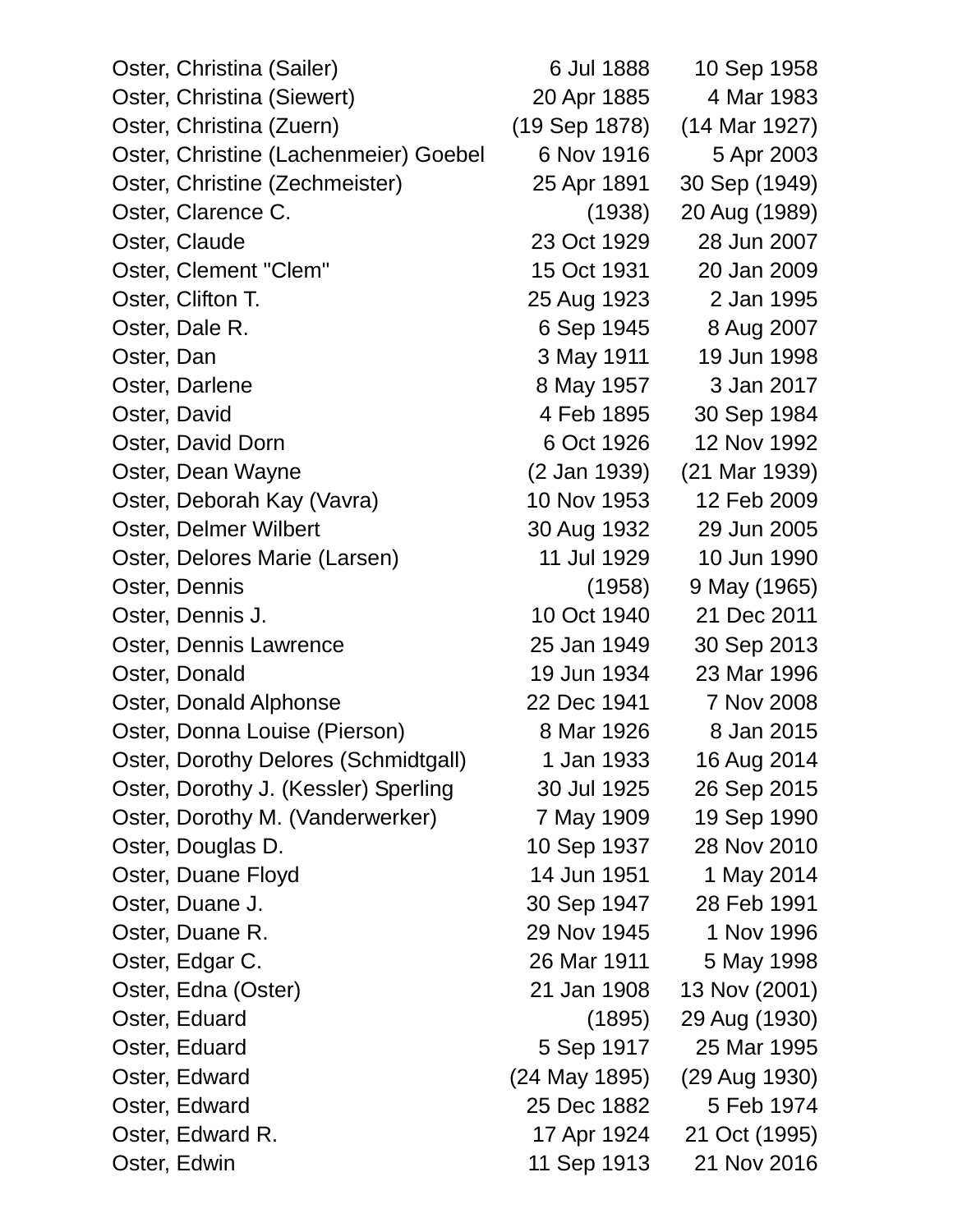| Oster, Edwin                             | 10 May 1909   | 25 Apr (1977)   |
|------------------------------------------|---------------|-----------------|
| Oster, Edwin                             | (1899)        | 31 Mar 1907     |
| Oster, Edwin                             | 10 Oct 1928   | 15 Nov 1993     |
| Oster, Edwin                             | 21 Jan 1908   | 22 Dec 1990     |
| Oster, Edwin Arthur                      | (27 Jul 1923) | (21 Dec 1957)   |
| Oster, Edwin John                        | 12 Feb 1922   | 6 Sep 2006      |
| Oster, Eleanor "Ellen" Helen (Mutschler) | 26 Oct 1927   | 1 Dec 2001      |
| Oster, Elizabeth (Forsch)                | 5 Aug 1891    | 11 Apr (1922)   |
| Oster, Elizabeth (Kassman)               | 18 May 1885   | 10 Mar 1955     |
| Oster, Elizabeth (Lyczewski)             | 17 Apr 1887   | 9 Sep (1948)    |
| Oster, Elizabeth (Schoeck) SK            | 14 Apr 1902   | 26 Mar 1984     |
| Oster, Elizabetha (Pfaff)                | (1862)        | 1 Apr 1924      |
| Oster, Ella                              | 23 Jun 1920   | 28 Sep 2012     |
| Oster, Ella (Schaffert)                  | 1920          | 4 Dec 2013      |
| Oster, Ella (Schnaidt)                   | 29 Mar 1921   | 26 May 2004     |
| Oster, Ella E. (Fauth)                   | 30 Aug 1914   | 23 Jan 1993     |
| Oster, Ellis                             | 2 May 1921    | 3 Mar 2004      |
| Oster, Elsie (Green)                     | 4 Jul 1924    | (1970)          |
| Oster, Ely W. "Bill"                     | 5 Jul 1917    | $(19)$ Jan 1973 |
| Oster, Emanuel                           | (1894)        | 28 Nov (1973)   |
| Oster, Emelia (Gunst)                    | 8 Dec 1908    | 11 Sep 2001     |
| Oster, Emelia (Hoff)                     | 5 Feb 1907    | 10 Apr 1990     |
| Oster, Emil                              | 7 Jan 1906    | 12 Mar 1989     |
| Oster, Emil                              | 6 May 1905    | 29 Aug 1983     |
| Oster, Emil                              | 11 Apr 1905   | (Sep 1986)      |
| Oster, Emilie (Allerdings)               | 7 Apr 1899    | 24 Apr 1995     |
| Oster, Emma (Schock)                     | (1898)        | 13 Dec 1980     |
| Oster, Emma (Zimmerman)                  | 23 Jan 1897   | 9 Nov 1918      |
| Oster, Emma Ann                          | 27 Nov 2003   | 27 Nov 2003     |
| Oster, Emma Justina (Teske)              | 20 Oct 1900   | 8 Nov 1998      |
| Oster, Eric Frank                        | 16 Feb 1979   | 7 Jan 2020      |
| Oster, Ernest                            | 20 Oct 1925   | 4 Sep 2012      |
| Oster, Ernest "Ernie"                    | 7 Nov 1936    | 19 Aug 2014     |
| Oster, Eugene                            | 23 Mar 1940   | 4 Oct 2020      |
| Oster, Eugene                            | 23 Feb 1924   | 5 Sep 1988      |
| Oster, Eugene J.                         | 19 Jul 1913   | 15 Jun 1993     |
| Oster, Eva (Schwindt)                    | 26 Mar 1868   | 19 Jan (1966)   |
| Oster, Evelyn "Evie" J. (Deeds) Henry    | 19 Jun 1943   | 27 Mar 2017     |
| Oster, Ewald                             | 1915          | 20 Nov 1996     |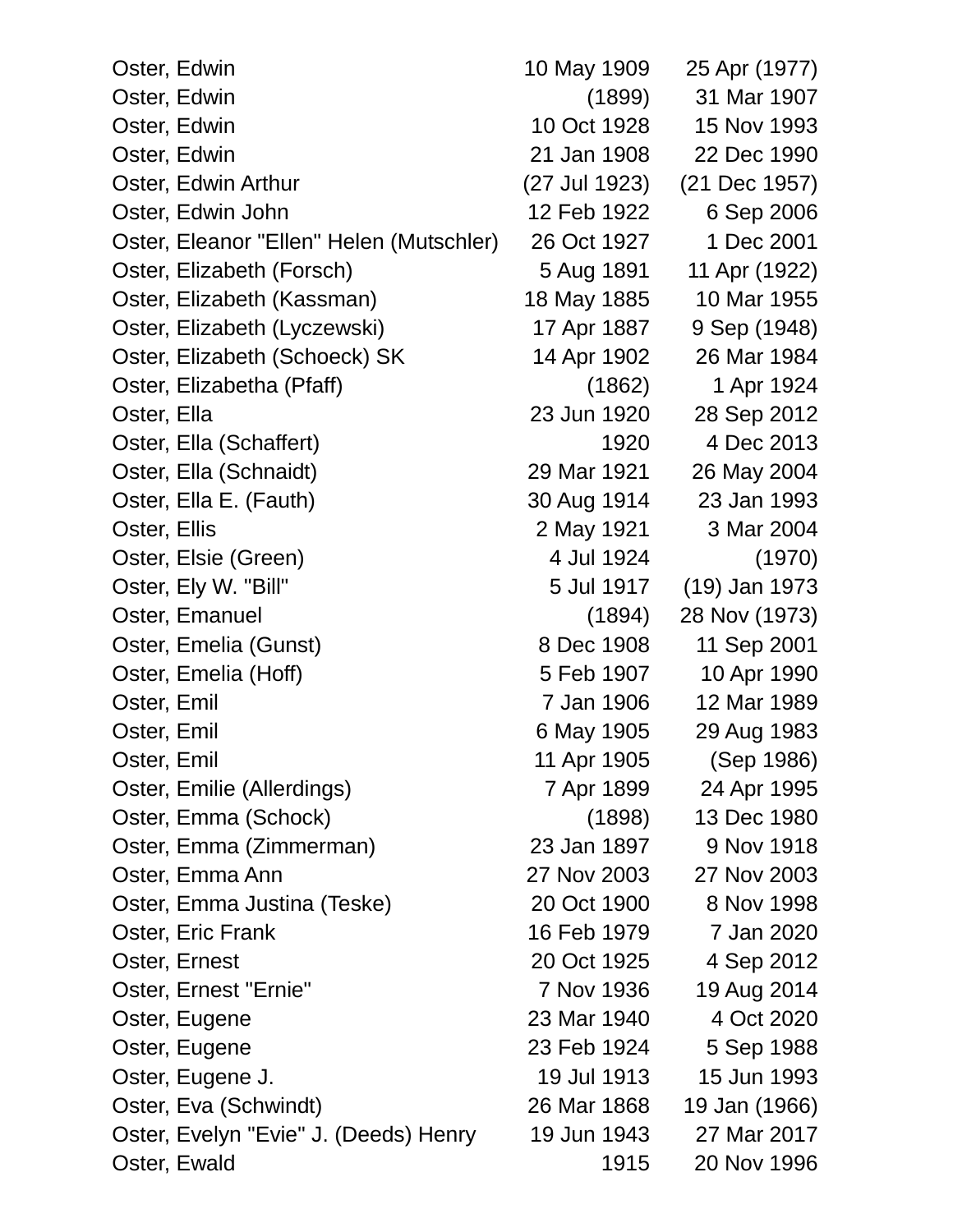Oster, Ewald 12 Jul 1925 27 Jun (1986) Oster, Fay M. (Popfer) (1924) (Feb 1984) Oster, Faye Elaine (Bahm) 4 Dec 1926 26 Mar 2011 Oster, Florence E. (Conrath) 15 Sep 1906 13 Jun 2000 Oster, Floyd Lee 28 Dec 1920 23 Nov 2005 Oster, Frank 1952) Oster, Frank B. 11 Mar 1926 26 Apr 1995 Oster, Fred (1910) 8 Mar 1996 Oster, Fred M. 13 Jul 1916 21 Mar 1990 Oster, Freda (Mattheis) 14 Jan 1919 26 Nov 1985 Oster, Fredrick "Fred" 18 Oct 1907 12 Nov 1970 Oster, Freida Rosina (Himmerich) 19 Nov 1911 17 Mar 1996 Oster, Frieda 14 Feb 1909 10 Mar 1959 Oster, Frieda (Sailer) 14 Feb 1909 (10 Mar 1959) Oster, Friederika (Lorenz) 3 Oct 1839 6 Mar 1914 Oster, Garen Dale 21 Aug 1953 31 Jan 2014 Oster, Gary D. 3. 1992 1951 1951 1981) Oster, Gene 1936 6 Jun 2002 Oster, Georg 17 Jan 1866 27 Jan 1938 Oster, George Karl 11 Jul 1933 21 Jan 2021 Oster, Gerald 13 Aug 1932 5 May 2008 Oster, Gerald "Jerry" J. 11 Dec 1942 28 Sep 2017 Oster, Geraldine Jean (Dutcher) 20 Sep 1925 29 Nov 2020 Oster, Gerhardt G. 5 Aug 1928 29 Oct 1990 Oster, Gerhart C. 1 Feb 1928 25 Jan (1979) Oster, Gertrude (Wolf) 25 Aug 1921 19 Jun 1990 Oster, Gordon Grant 31 Dec 1951 15 Sep 2013 Oster, Gottlieb 11 Nov 1877 6 Jun 1933 Oster, Gottlieb 1 Aug 1884 not given Oster, Gottlieb 15 Mar 1906 19 Mar 2001 Oster, Grace (not given) 18 Sep 1999 Oster, Gus 20 Feb 1904 12 Oct (1988) Oster, Gustav "Gust" Adolph 13 Apr 1898 23 Mar 1983 Oster, Gwendolyn 9 Sep 1934 (1952) Oster, Harold 12 May 1924 28 Feb 1986 Oster, Harold R. (1920) 22 Feb 2004 Oster, Harold W. 2 Mar 1924 3 Nov 2009 Oster, Heinrich (1892) 2 Oct 1921 Oster, Helen (Haas) Zelmer 19 Jan 1907 (Dec 1973)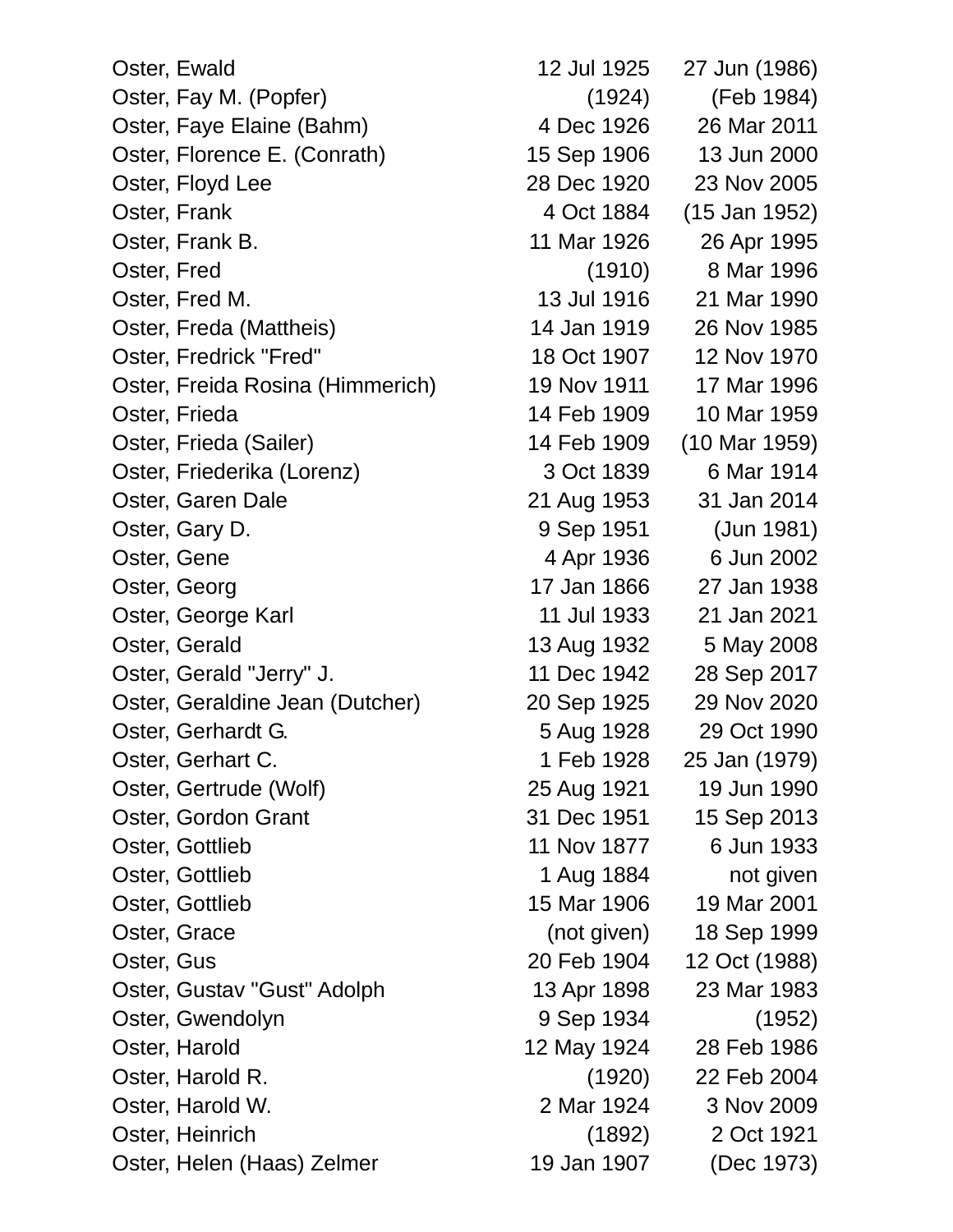Oster, Helen (Krieger) 25 Apr 1909 (11 Feb 1991) Oster, Helen (Volk) 26 Aug 1920 22 May 1999 Oster, Henrietta Goetz 16 Sep 1879 (14 Mar 1973) Oster, Henry 2001 2004 Mar 1901 2 Nov 1985 Oster, Henry Albert 25 Jun 1911 2 Jul 1988 Oster, Henry Reuben 5 Jun 1931 11 Jul 2016 Oster, Herbert (1924) 27 Mar 2006 Oster, Herbert 15 Aug 1900 30 Jul 1991 Oster, Herbert (1926) 19 Jun 1998 Oster, Herbert 29 Jul 1922 23 Mar 1999 Oster, Herbert "Herb" 24 Feb 1919 7 Nov 2009 Oster, Herbert Albert 20 Dec 1905 3 Dec 1995 Oster, Herbert H. 8 Nov 1920 20 Aug 2004 Oster, Herman 7 Apr 1924 12 Jun 2005 Oster, Herman 12 Oct 1906 23 Apr (1988) Oster, Herman W. 15 Jun 1910 4 Oct 2003 Oster, Hertha Rosina (Werre) 10 Jul 1909 13 Apr 1998 Oster, Howard Bernard 1 Mar 1933 4 Aug 2002 Oster, Hulda (Miller) 16 Dec 1905 25 Apr 2001 Oster, Hulda Viola (Wolff) 15 Feb 1923 26 Aug 2001 Oster, Ida 17 Jan 1910 26 Dec 1910 Oster, Ida (Freigen) 27 May 1897 21 Feb 1989 Oster, Ida (Heidt) 10 Aug 1937 12 Jun 2012 Oster, Ida (Leibel) 11 Feb 1936 8 Oct 2011 Oster, Ida M. (Mattheis) 14 Dec 1920 26 Nov 2007 Oster, Inez (Engbrecht) 2 Jun 1935 31 Mar 1979 Oster, Irene (Goetz) 23 Sep 1924 29 Jan 2013 Oster, Irene (Pfeifle) 5 Nov 1922 21 Aug 2021 Oster, Iris (Goldammer) (1929) 11 Oct 2008 Oster, Ivan Edward 14 Apr 1937 9 Apr 2013 Oster, Ivan J. (1907) 30 Sep (1980) Oster, Jack "Jake" 5 Apr 1928 26 Aug 2001 Oster, Jacob 5 Apr 1891 (Mar 1957) Oster, Jacob 4 Dec 1895 (1981) Oster, Jacob 19 Aug 1880 (1963) Oster, Jacob 6 Apr 1912 18 Nov 2002 Oster, Jacob (1895) (13 Dec 1941) Oster, Jacob C. 31 Mar 1909 6 Aug (1975) Oster, Jacob J. 24 Dec 1893 31 Aug 1981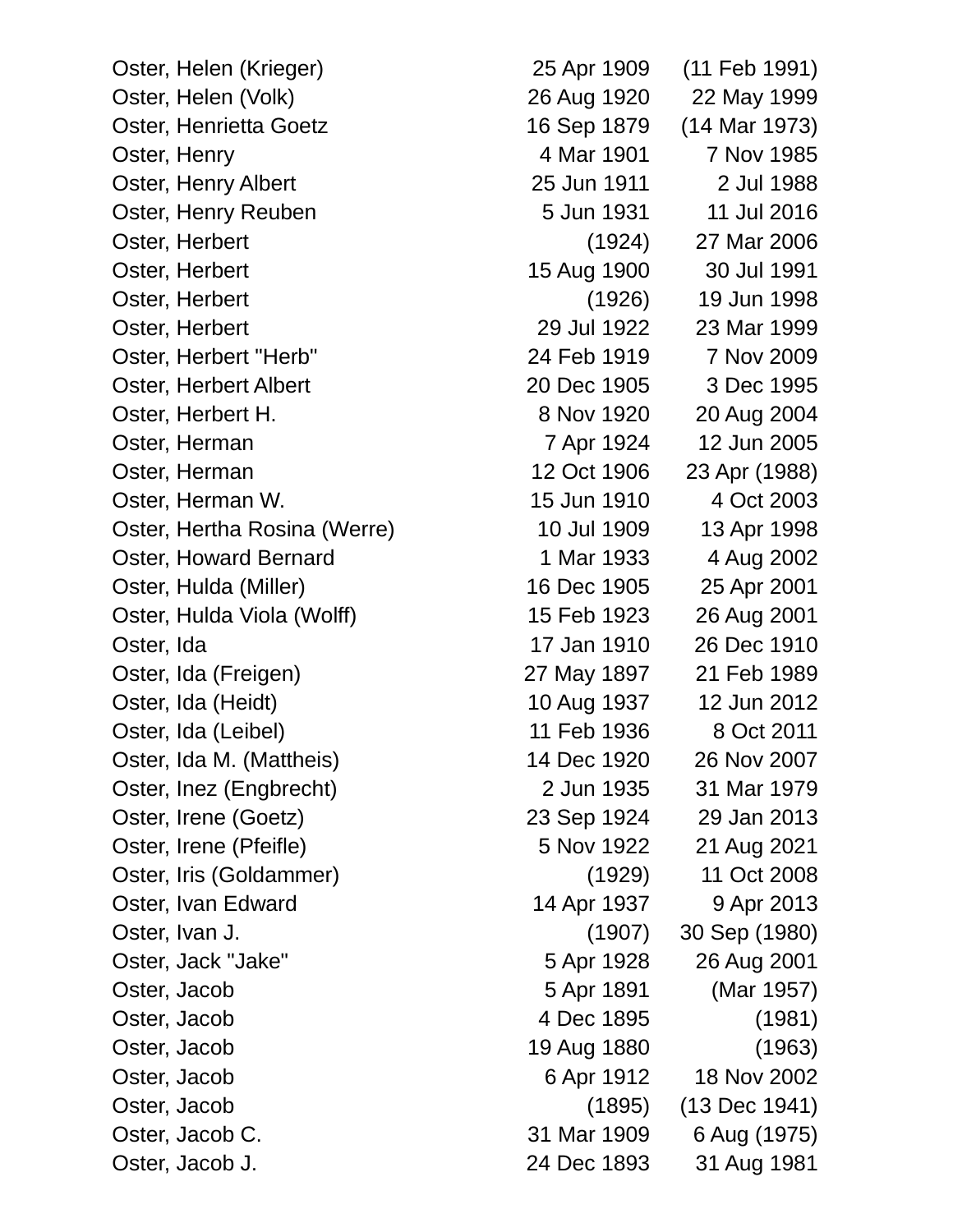Oster, Jacob John 12 Mar 1906 5 Oct 1974 Oster, Jacob K. 68 Apr 1923 21 Sep 1997 Oster, Jake E. 2 Jan 1911 9 Oct 1995 Oster, Jakob 18 Nov 1867 12 Jan 1916 Oster, James 8 Nov 1929 5 Mar 2007 Oster, James 16 Nov 1934 27 Jun 1993 Oster, James "Jim" A. 5 Dec 1956 17 Dec 2018 Oster, Jason Grant Rockford 20 Oct 1975 8 Jun 2011 Oster, Jeanette E. (Matthiesen) 30 Jan 1937 14 Jul 2017 Oster, Jim Robert 3 Mar 1929 3 Apr 2014 Oster, JoAnn Lorraine (Kinken) 5 Aug 1934 29 Dec 2006 Oster, Johann "John" 30 Dec 1863 (23 Jan 1931) Oster, Johann Albert 31 Jul 1915 (1944) Oster, Johanna (Fregien) 29 Jun 1860 30 Jan (1910) Oster, John 13 Apr 1895 13 Sep (1976) Oster, John 1927 8 Sep 2015 Oster, John 21 May 1916 22 Mar 1993 Oster, John 8 Mar 1899 (Nov 1980) Oster, John 31 Jul 1912 24 Dec 1985 Oster, John 1 Sep 1906 15 Sep (1990) Oster, John 3 Apr 1899 8 Jun (1979) Oster, John 3 Nov 1879 17 Feb (1951) Oster, John Albert (1 Aug 1915) 14 Jun 1944 Oster, John C. 20 Apr 1903 15 Mar 1985 Oster, John D. 29 Jun 1941 18 Dec 2009 Oster, John Frank Helmer 8 May 1908 (May 1984) Oster, John H. 18 Jun 1933 27 Sep 1996 Oster, Jonathan Arnold 2 May 1946 11 Dec 2006 Oster, Joseph F. 2006 1894 1974 Oster, Joseph V. 2014 Oster, Joyce 11 Feb 1918 13 Jan 2010 Oster, Julius 30 Aug 1903 8 Nov 1983 Oster, Katharine (Buechler) 18 Sep 1895 1 Feb (1963) Oster, Katherina (Lenna) (1895) 17 Jul 1976 Oster, Katherina (Zeller) 3 Aug 1876 Mar (1956) Oster, Katherine (Deck) 8 Dec 1908 20 Dec 1993 Oster, Katherine (Zuern) 4 Nov 1901 10 Mar 1988 Oster, Katherine Darlene WB 29 Nov 1918 29 Jan 1997 Oster, Katherine L. (Landsiedel) 21 Oct 1909 9 Nov 1989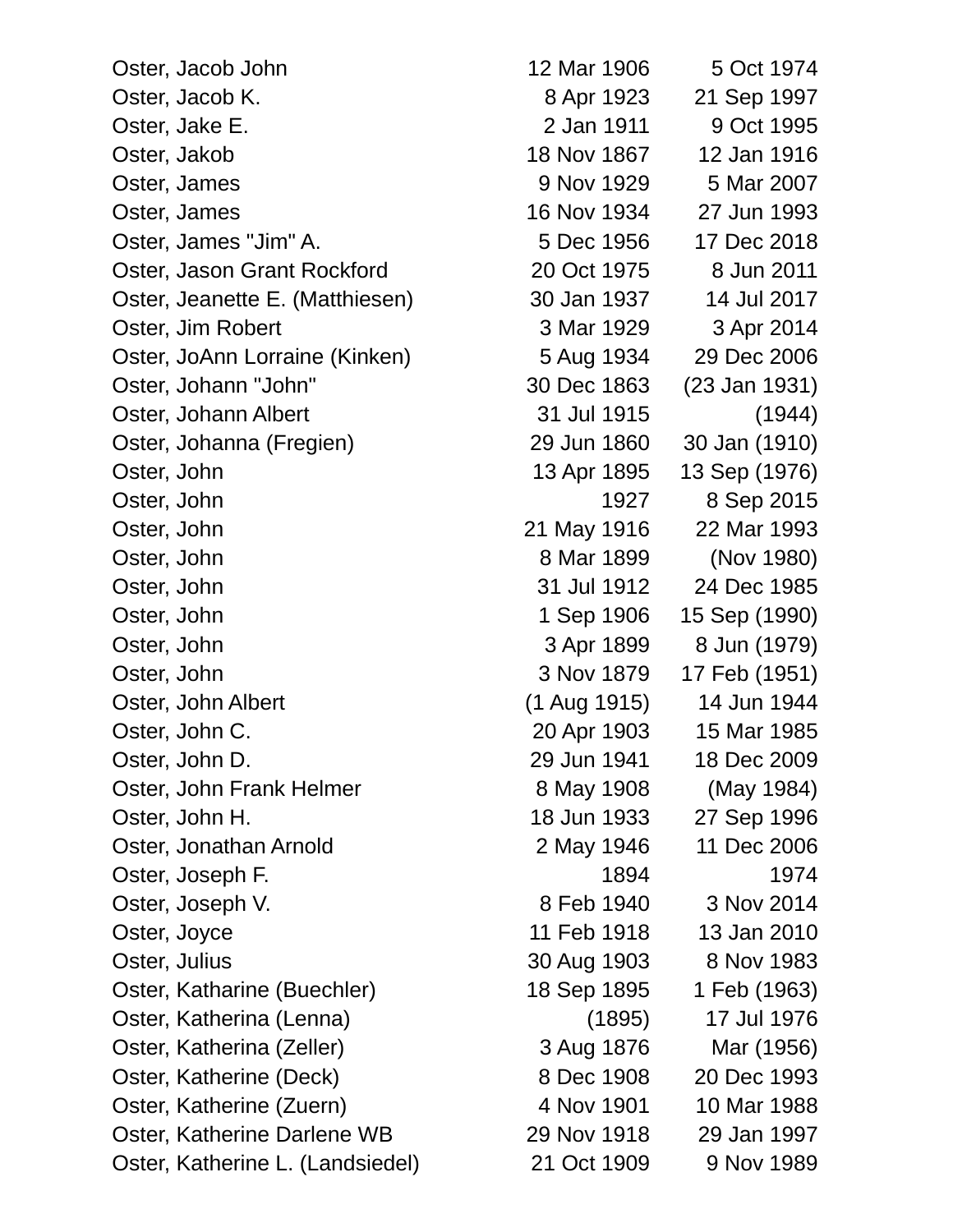Oster, Katherine R. (Muth) 17 Apr 1902 (1980) Oster, Kathryn (Dockter) 22 Jul 1909 24 Jul 1992 oster, Kathryn Pauline (Schmitz) 27 Jun 1935 25 Aug 2009 Oster, Katie 1878 (1969) Oster, Katie (Schwaderer) 21 Jan 1907 26 May 1989 Oster, Katie (Steinhauer) 17 Jun 1900 7 Jan 1991 Oster, Kay (1935) 25 Aug 2009 Oster, Kenneth (1956) 9 May (1965) Oster, Khristina (Breckel) 7 Feb 1901 (Jun 1973) Oster, Kirt Douglas 26 Nov 1957 23 Jun 2011 Oster, Kurt 23 Nov 1940 6 Jun 2011 Oster, LaVerne (1920) 13 Oct 2006 Oster, Lawrence 1 Dec 1935 11 Mar 2013 Oster, Lena (Harmon) 23 Jun 1894 (Jul 1982) Oster, Leo 15 Nov 1934 10 Oct 2015 Oster, LeRoy 6 Dec 1935 19 Feb 1997 Oster, Lettie Delpha DRW 23 Jan 1927 25 Apr 1997 Oster, Linda (Montgomery) (1950) 17 Mar 2008 Oster, Linda Grace (Maloney) 22 Apr 1947 26 May 2011 Oster, Lorraine 16 Jan 1930 22 May (1955) Oster, Lorraine (Quenzer) 8 Nov 1931 15 Nov 2009 Oster, Lorraine Martha (George) 3 Nov 1927 15 Sep 2012 Oster, Louie 29 Jul 1903 (11 Feb 1990) Oster, Lydia (Ammon) 15 Dec 1904 26 Apr 1990 Oster, Lydia (Bickel) 12 Sep 1907 25 Jun 2000 Oster, Lydia (Hummel) 8 Dec 1898 24 Aug 1991 Oster, Madge (Schmitt) 23 Sep 1907 (26 Dec 1979) Oster, Mae Elizabeth (Preston) 22 Jan 1919 21 Dec 2002 Oster, Magdalena "Lena" 13 Dec 1998 Oster, Magdalena (Hummel) 23 Jan 1896 29 Apr 1990 Oster, Margaret "Marge" (Weber) 28 May 1929 31 Mar 2004 Oster, Margaret (Ehrmann) 27 Nov 1900 1 Apr (1969) Oster, Margaretha (Pfitzer) 8 Sep 1858 (Nov 1933) Oster, Margaretta (von Bergen) 20 Oct 1870 7 Feb 1942 Oster, Marian A. (Clemens) 20 Mar 1933 16 Jan 2017 Oster, Marie (Hennings) 16 Sep 1884 (25 Oct 1982) Oster, Marjorie Mae (Mickelson) 29 Jan 1929 (May 1990) Oster, Marlene D. (Beecher) 7 Sep 1936 8 Sep 2017

Oster, Martha (Rathjen) 25 Apr 1902 5 Jul 1973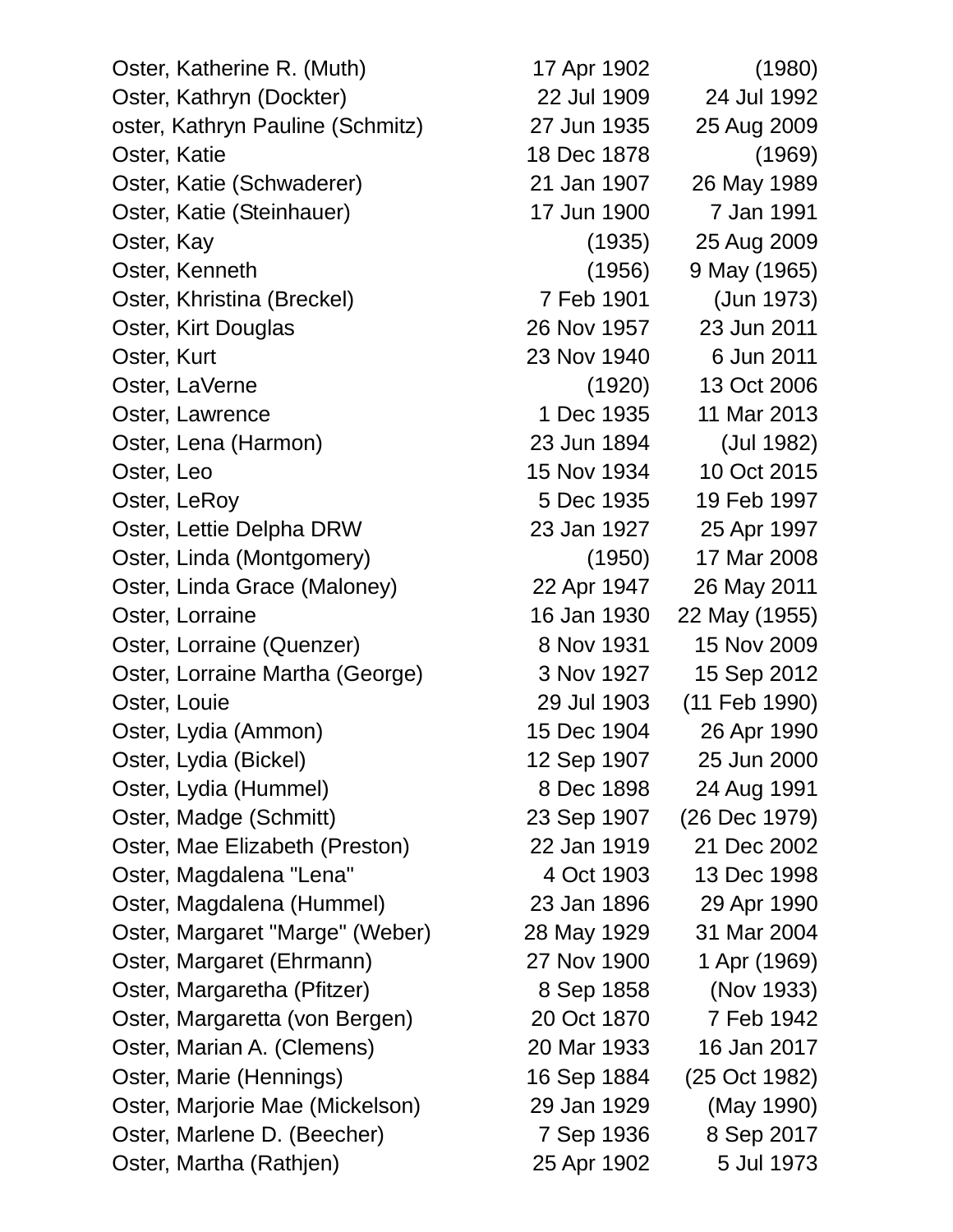| Oster, Marvin                      | (1921)      | 6 Mar 1998    |
|------------------------------------|-------------|---------------|
| Oster, Marvin H.                   | (1931)      | 8 Sep 1992    |
| Oster, Marvin Norman               | 24 Sep 1938 | 16 Nov 2007   |
| Oster, Mary (Schafer)              | 16 Aug 1896 | 16 Jul 1992   |
| Oster, Mathilda (Marsall)          | 2 Mar 1928  | 27 Mar 2015   |
| Oster, Matilda (Schlepp)           | 20 Apr 1902 | 13 Oct 2000   |
| Oster, Matt                        | 12 Apr 1892 | 20 Sep (1971) |
| Oster, Mavis L. (Gee)              | 9 Mar 1924  | 8 Nov 2009    |
| Oster, Maxine B. (Johnson) Whitman | 10 Jun 1918 | 8 Aug 1996    |
| Oster, Milo Charles                | 30 Jul 1944 | 16 Oct 2012   |
| Oster, Nancy                       | 18 Mar 1966 | 12 Mar 2006   |
| Oster, Natalie E. (Hillius)        | 9 Oct 1914  | 28 May 1996   |
| Oster, Natialie                    | 6 Mar 1904  | 15 Oct 2003   |
| Oster, Nellie M.                   | (1921)      | 13 Jul 2005   |
| Oster, Norbert James               | 26 Mar 1950 | 10 Feb 2013   |
| Oster, Norman E.                   | (1927)      | 17 Nov (1986) |
| Oster, Norman Otto "The Bear"      | (1946)      | 18 Apr 2010   |
| Oster, Norman W.                   | 10 Jan 1926 | 10 Mar 2009   |
| Oster, Octavia Dorcia              | 2 Oct 1973  | 16 Nov 2020   |
| Oster, Orville Fred                | 19 May 1931 | 4 Oct 2016    |
| Oster, Ostella (Neitz)             | 21 Jan 1916 | 31 Mar (1977) |
| Oster, Otto                        | (1909)      | 22 Jun 1971   |
| Oster, Otto                        | 6 Oct 1888  | 18 Aug 1961   |
| Oster, Otto E.                     | 30 Jan 1907 | 11 Jun (1955) |
| Oster, Paul                        | (1922)      | 23 Jun 1998   |
| Oster, Paul C.                     | 4 Jan 1919  | 30 Dec 2007   |
| Oster, Paul E.                     | 19 Aug 1918 | 20 Aug 1992   |
| Oster, Pauline (Darief)            | 5 Aug 1923  | 12 Sep 2004   |
| Oster, Peter                       | 12 Sep 1886 | 21 Feb 1946   |
| Oster, Peter                       | 5 Jun 1888  | 29 Aug 1933   |
| Oster, Peter                       | 20 May 1932 | 13 Jan (1998) |
| Oster, Peter                       | (1867)      | (Feb 1946)    |
| Oster, Peter                       | 21 Feb 1866 | 18 Aug 1941   |
| Oster, Philip                      | (1862)      | (19 Nov 1927) |
| Oster, Philip                      | 29 Aug 1910 | 2 Aug 1988    |
| Oster, Philip                      | 30 Oct 1872 | (1958)        |
| Oster, Philip C.                   | 20 Feb 1894 | 15 Jun (1971) |
| Oster, Phyllis Mae (Newcomer)      | 7 May 1927  | 17 Feb 2004   |
| Oster, Raymond                     | 12 Oct 1926 | (20 Mar 1983) |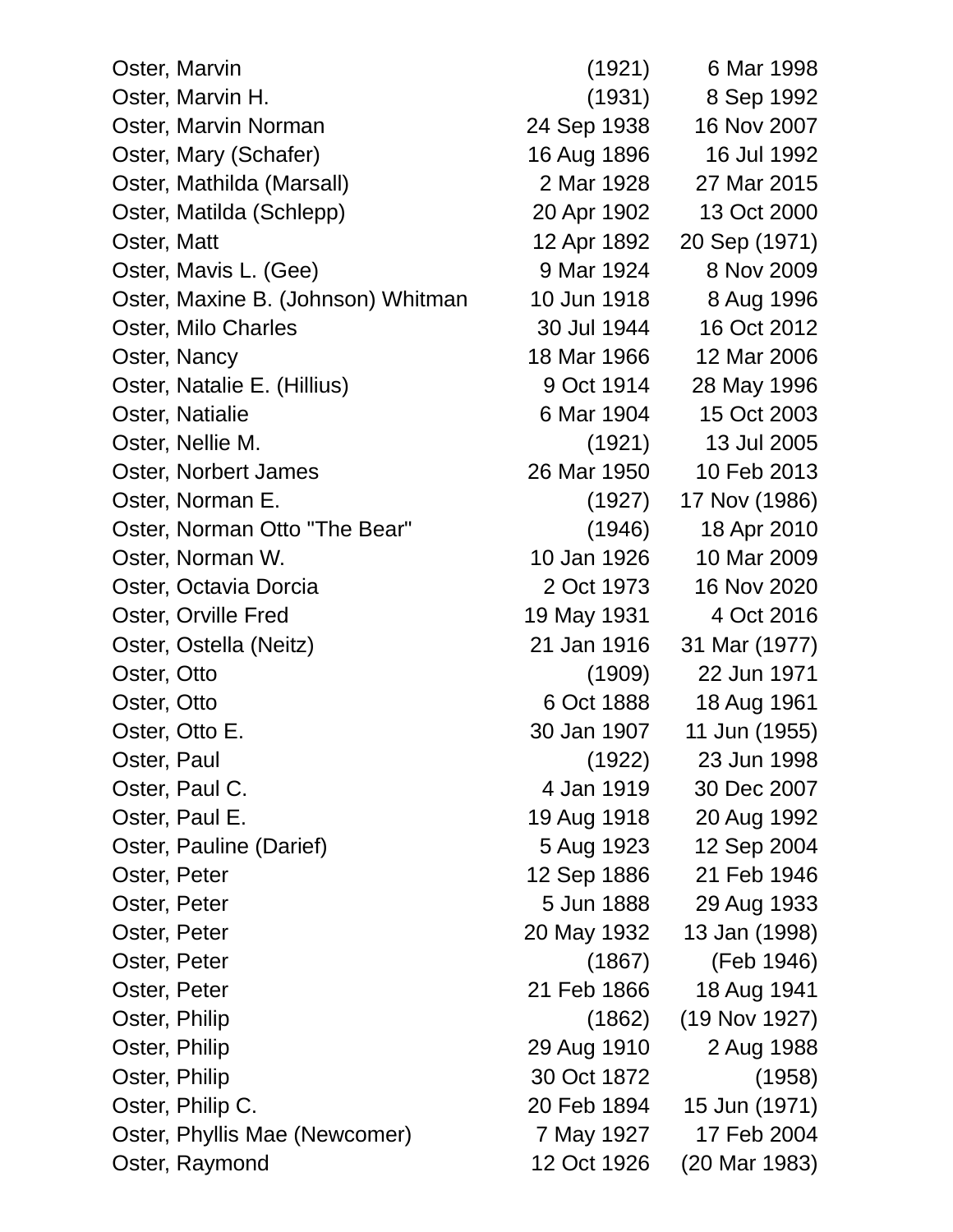Oster, Ronald H. 10 May 1943 5 Aug 2011 Oster, Rosina (Muilnikof) KP 20 Sep 1870 5 Jan 1961

Oster, Raymond G. 17 Aug 1925 17 Jan 1975 Oster, Raymond George (1994) (Jul 1994) Oster, Raymond R. 2 Jun 1930 12 Jan 2002 Oster, Regina 11 Aug 1891 (Jan 1946) Oster, Reinhold John 3 Apr 1908 26 Jul 2002 Oster, Reuben (1909) 13 Nov (1982) Oster, Rex 7 Apr 1929 5 Feb 2004 Oster, Reynold "Rey" 19 Apr 1920 28 Jun (2007) Oster, Richard 20 Feb 1913 18 Jul 1999 Oster, Richard Wiliam 16 Jun 1936 12 Dec (1945) Oster, Rober 2 Mar 1923 3 Mar 1994 Oster, Robert 27 Jan 1909 20 Jan 1992 Oster, Robert "Rob" 10 Mar 1960 24 Sep 2014 Oster, Robert A. 9 Sep 1946 26 Jan 2014 Oster, Ronald James "Ron" 10 Nov 1959 24 Oct 2018 Oster, Rosa (Black) 1 Sep 1918 18 Nov 2000 Oster, Rosalie (Mattheis) 30 Oct 1894 30 Sep 1988 Oster, Rose (Mastel) 30 Sep 1917 7 Jun (1982) Oster, Rosie (Gonzales) 10 Dec 1933 12 Feb 2020 Oster, Rosina 5 Aug 1843 (22 Oct 1918) Oster, Rosina (Zieman) 2 Feb 1876 (29) Sep (1931) Oster, Ruben 15 Jun 1924 19 Nov 1997 Oster, Rudolf "Rudy" 4 Apr 1913 8 May 2007 Oster, Ruth H. (Bosche) 21 Jul 1927 23 Sep 2018 Oster, Ruth Rachel (Guenthner) 9 Apr 1928 11 Nov 2005 Oster, Sadie (Tabert) 6 Mar 1906 18 Jan 1995 Oster, Samuel 22 Nov 1878 (1951) Oster, Sandra Ann (McCreary) 29 Jan 1944 23 Mar 2015 Oster, Sandra Jo "Sandy" 20 Oct 1958 25 Sep 2020 Oster, Sharon Jean 24 Jul 1947 6 Feb 2017 Oster, Sherry K. 30 Mar 1950 16 Oct 2006 Oster, Stanley James 3 Jun 1950 3 Nov 2007 Oster, Stefina (Duttenhefer) 7 Jul 1907 (25 Jan 1981) Oster, Susie K. (Wagner) 6 Mar 1915 3 Mar 2005 Oster, Theo "Ted" J. 2 Jul 1920 3 Sep 1984 Oster, Thomas "Tom" 16 Apr 1944 4 Oct 2012 Oster, Tillie (Lorenz) 29 Jul 1903 15 Mar 1996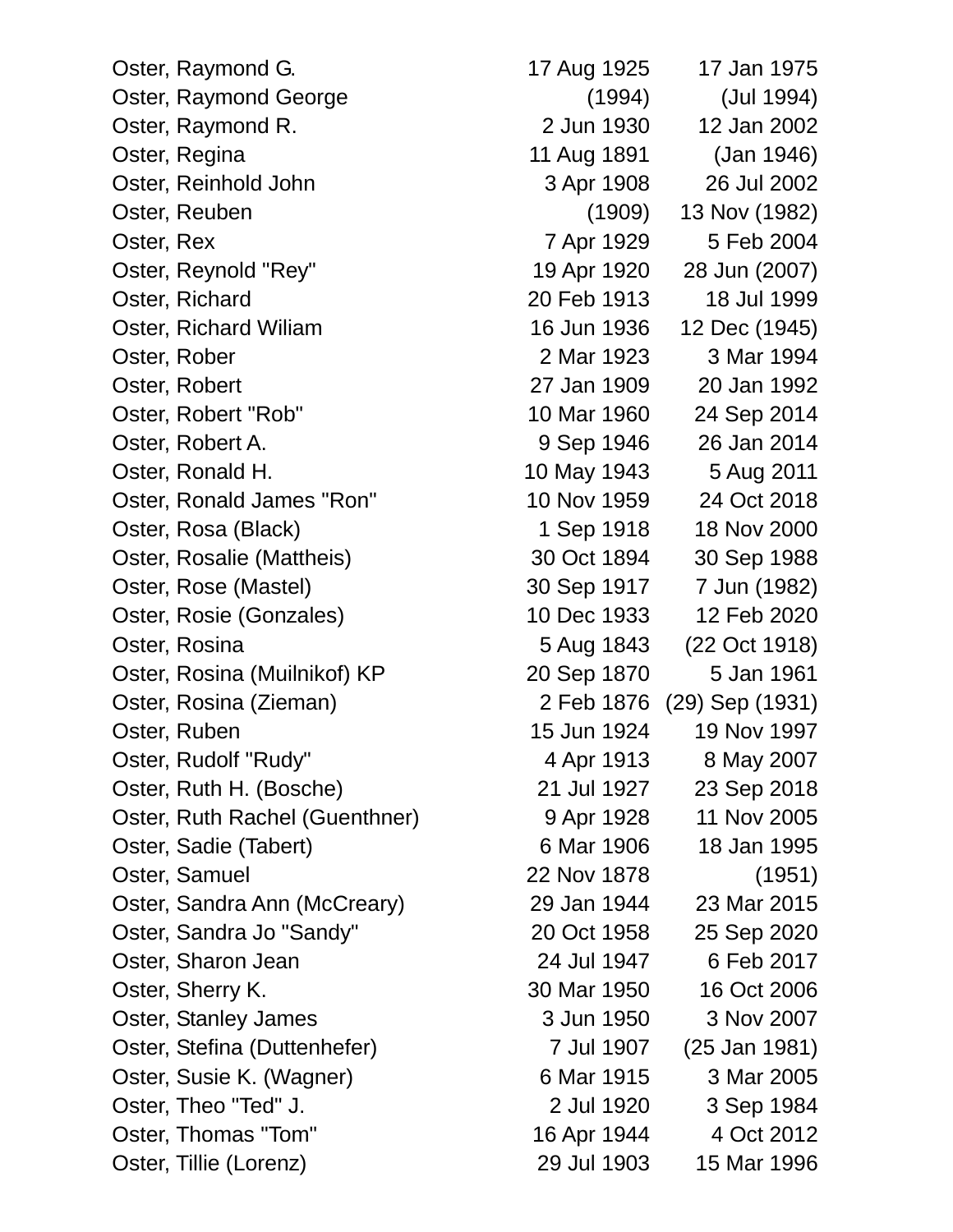Oster, Tillie (Teske) Wiedrich 25 Apr 1919 17 Dec 2001 Oster, Tina (Fix) (1919) 17 Dec (1984) Oster, Tommy G. 2012 Oster, Vera Faye (Mattern) 12 Apr 1933 30 Jun 1997 Oster, Verna J. (1912) 29 Nov 2003 Oster, Vernon G. 19 Nov 1932 21 Jul 1998 Oster, Vernon J. 16 Jan 1930 21 Oct 2019 Oster, Verona Loretta (Schutz) 11 Aug 1921 18 Jun 2016 Oster, Victor 8 Sep 1941 19 Jan 2006 Oster, Violet (Kopelman) 9 Feb 1915 24 Aug 1987 Oster, Violet (Oxley) (1921) 2 May 2004 Oster, Virginia L. (Toepke) 8 Oct 1937 11 Jul 2012 Oster, Vivian M. (Thompson) Sjolseth 15 Nov 1927 31 Oct 2011 Oster, Walter R. 29 Jun 1930 28 Nov 1992 Oster, Wayne John 30 Mar 1950 19 Jan 1995 Oster, Wilfred "Bill" Jerome 20 Oct 1933 30 Aug 2013 Oster, Wilhelmina (Kiesz) 26 Dec 1878 (19 Feb 1933) Osterbauer, Hattie (Pulst) Beecher 26 Oct 1886 17 Feb (1987) Osterbauer, Joe 1932 (12 Sep 1990) Osterberg, Ertis Kenwood 2 Jan 1934 17 Feb 2020 Osterberg, Gudrun Pauline (Winther) 18 Sep 1906 6 Jul 2005 Osterberg, Kenneth A. 14 Jan 1932 16 Oct 2000 Osterberg, Kermit 2 Dec 1911 3 Apr 2003 Osterberg, Leland B. 24 Oct 1928 7 Jul (1991) Osterberg, Russell "Dionn" 21 Mar 1940 23 Oct 2017 Osterberg, Ruth Meta (Weld) 15 Aug 1910 11 Nov 2013 Osterberg, Walter C. 18 Dec 1915 (31 May 1986) Osterbrink, Joseph E. 24 Sep 1923 27 Jan 2004 Osterday, Ruth E. (Pattinson) 25 Feb 1911 5 Jan 1996 Osterdyk, Della (Lorenzen) 25 Aug 1933 7 Jul 1999 Ostereicher, Theresa 2 May 1915 29 Jan 2021 Ostereng, Karl M. 17 Jun 1887 18 Mar 1975 Osterfeld, Lloyd 1949 1949 15 Sep 2003 Ostergaard, Harold F. (1935) 6 Oct 1992 Osterhoff, Gilbert 7 Jan 1916 28 Jun 1999 Osterhoff, Inez (1919) 15 Jul 2008 Osterhoff, Melvin 23 Feb 1965 20 Jan 1999 Osterhoff, Sylvester John 8 Nov 1921 6 Dec 1998 Osterhold, Eleanor (Grue) 29 Jun 1917 27 Jul 2008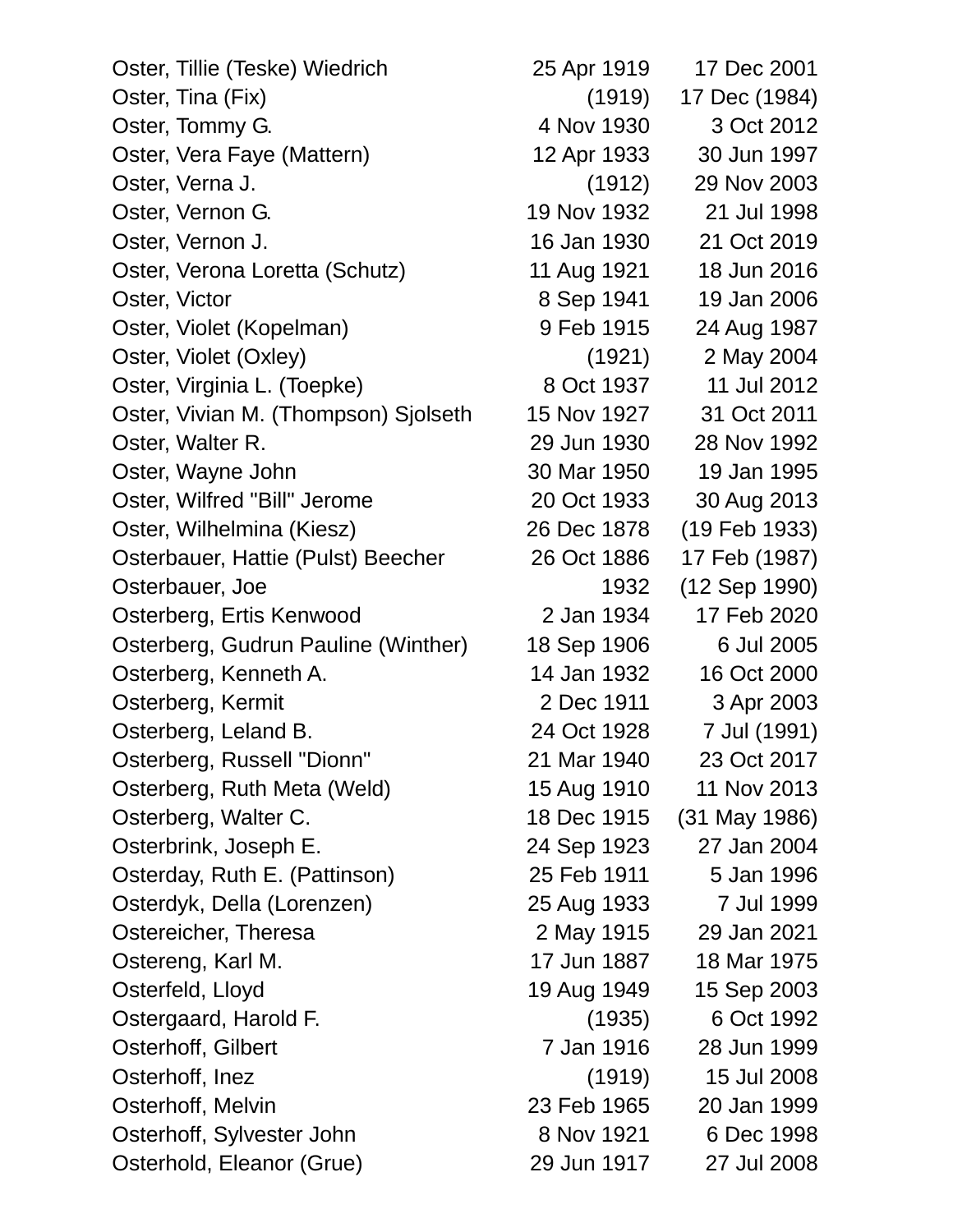Osterholm, Lee 2010 Osterholz, Verna E. (Webster) 28 Aug 1924 5 Dec 1994 Osterhoudt, Florence (Otto) (1909) 21 Oct 2000 Osterhouse, Johnny Henry (17 May 1903) (15 Nov 1936) Osterhout, Christina "Tina" (Roth) 12 Oct 1922 16 Mar 2019 Osterhout, Jesse W. 26 Jul 1959 (Jun 1978) Osterhout, Wayne Archie 20 Dec 1922 23 Mar 2011 Osterkamp, Charles Leroy 20 Feb 1937 9 Nov 1999 Osterkamp, John "Tiny" 26 Feb 1915 (Aug 1990) Osterkamp, Richard William 4 Jan 1922 22 May 2009 Osterkamp, Rosalie Jane (Falconer) 12 Mar 1931 18 Sep 2014 Osterland, Charles 24 Jan 1909 16 Mar 1993 Osterling, Michael 8 Jan 1930 20 May 1991 Osterloh, Amalie Lucille (Reinecke) 10 Jul 1929 11 Feb (1983) Osterloh, Craig Melvin 8 Aug 1956 16 Sep 2019 Osterloh, Delton Eugene 17 Mar 1936 30 Jan 2020 Osterloh, Eleanor Rosella (Hutchins) 1 Apr 1940 5 Feb 2016 Osterloh, Gladys (Madsen) 18 Jul 1943 9 Sep 2010 Osterloh, Lucille (Reinecke) 10 Jul 1929 (Feb 1983) Osterloh, Martin Duane 22 Nov 1933 5 Sep 2020 Osterloh, Vera F. (Wood) 5 Jul 1894 (May 1982) Osterloh, Virgil Dalton 7 Oct 1915 4 Dec 2002 Osterloh, W. LeRoy (1918) 8 Dec 2007 Osterloo, Bergetta "Bergie" (Belzer) 10 May 1954 10 Feb 2021 Osterloo, Hazel 29 Oct 1918 27 Mar 2008 Osterloo, Larry Lee 10 May 1951 27 Aug 2020 Osterloo, Velma (Plagmann) 26 Apr 1912 5 Jan 2008 Osterloth, Helen (Tuhy) 22 Sep 1941 26 Feb 2004 Osterlund, Joyce Marie (Schepper) 14 May 1951 29 Aug 2017 Osterman, Beatrice Mary BWP 16 Nov 1928 3 May 2021 Osterman, Blanche (Reichert) 21 Dec 1921 (Jan 1990) Osterman, Bruce A. (1951) 21 Sep 2016 Osterman, Casimir (1924) 10 May 2001 Osterman, Daniel Frederic 20 Dec 1950 19 Mar 1998 Osterman, Doris Lucille (DeLong) 4 Aug 1920 5 Jun 2017 Osterman, Florence (Mardian) 12 Jun 1926 9 Jun 2020 Osterman, George Lewis 11 Sep 1907 14 Dec 1987 Osterman, Gerald "Mick" Everett 20 Feb 1941 18 Apr 2017 Osterman, Hans Theodore 30 May 1905 12 Mar 1993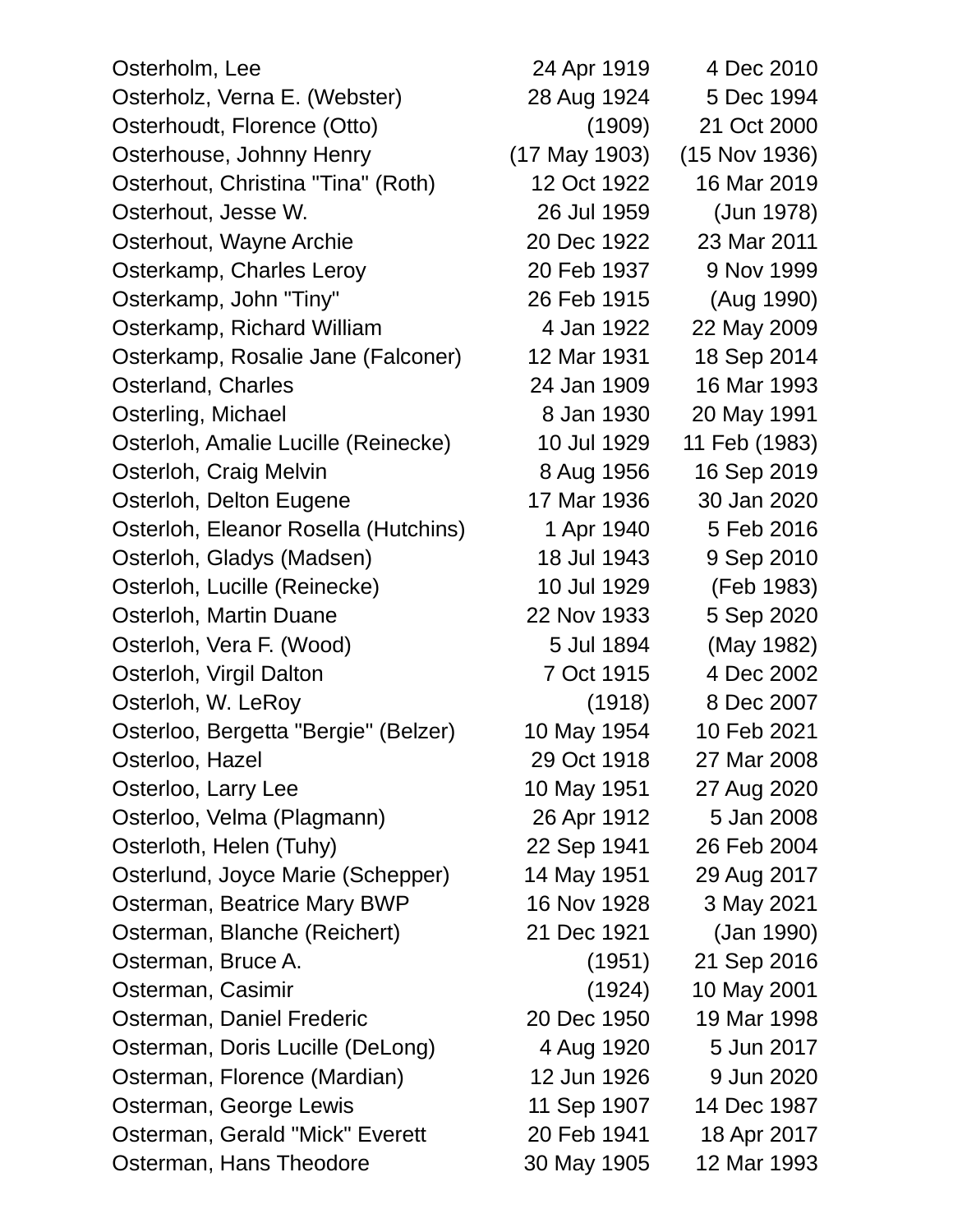Osterman, Jeffrey J. "Jeff" 27 Jan 1979 16 Sep (2007) Osterman, JoAnn E. (Brain) 11 Nov 1934 24 Apr 2015 Osterman, Laura Mae (Andrus) 28 Jan 1927 27 Aug 2016 Osterman, Lyle R. 14 Apr 1923 24 May 2000 Osterman, Mathilda C. (Bahr) 31 May 1915 6 Feb 1998 Osterman, Mildred Irene (1934) 25 Feb 2012 Osterman, Myrtle (Mattson) 17 Jul 1896 (Jun 1984) Osterman, Nora Agnes (Baker) 11 Apr 1905 25 Mar 1991 Osterman, Preston James 4 Apr 1978 (Mar 1999) Osterman, Richard (Fr. Osterman) 3 Sep 1936 25 Sep 2021 Osterman, Robert 9 Mar 1922 (Jun 1984) Osterman, Stella Maria 28 Apr 1938 20 Jan 2020 Osterman, Thomas S. 18 Aug 1953 7 Apr 1992 Osterman, Timothy 27 Apr 1950 26 Jun 2014 Osterman, Walt A. 22 Dec 1935 3 Mar 2015 Ostermann, Anatol "Tony" (1927) 25 Apr 2019 Ostermann, Charles Frederick (1919) 22 Dec 1990 Ostermann, Clarence E. 23 May 1908 (Sep 1983) Ostermann, Frieda H. (Feldt) 15 Mar 1914 (Aug 1986) Ostermann, Iver Alvin **7 Feb 1916** 24 Jan 1997 Ostermann, Kelsey Mary (Claeys) 30 Sep 1987 30 Nov 2019 Ostermann, Laverne John 24 Nov 1935 3 Aug 2003 Ostermann, Lourine Pauline (Ament) 6 Jun 1925 4 Aug 1996 Ostermann, Rowena (Naramore) 1916 17 Jan 2014 Ostermayer, Muriel June (Campbell) 17 Jun 1935 8 Sep 2008 Ostermeier, Art 10 Sep 1901 (Dec 1989) Ostermeier, Helen B. GBM 7 Jul 1921 31 Aug 1998 Ostermiller, Adora Jean JY 3 Aug 1943 8 Feb 2012 Ostermiller, Alvin John 6 Jan 1926 10 Sep 2008 Ostermiller, Amelia "Millie" (Hein) 1 Oct 1912 24 Jun 1995 Ostermiller, Anna (Kammerzell) GG 12 Dec 1883 20 Nov 1958 Ostermiller, Anna Maria (George) 4 Jul 1884 21 Apr (1948) Ostermiller, Ben 29 Oct 1921 29 Oct 1999 Ostermiller, Bertha Mary (Weiss) 2 Apr 1923 29 Nov 2020 Ostermiller, Brett William 12 Feb 1965 (28) Mar 1965 Ostermiller, Duane Donald Herald 28 Oct 1931 8 Jul 2016 Ostermiller, Elizabeth (Dreith) 21 Jun 1884 7 Oct 1953 Ostermiller, Elizabeth (Kaltenberger) 13 May 1878 28 Dec 1951 Ostermiller, Emma (Craig) 11 Apr 1911 16 Jun 2007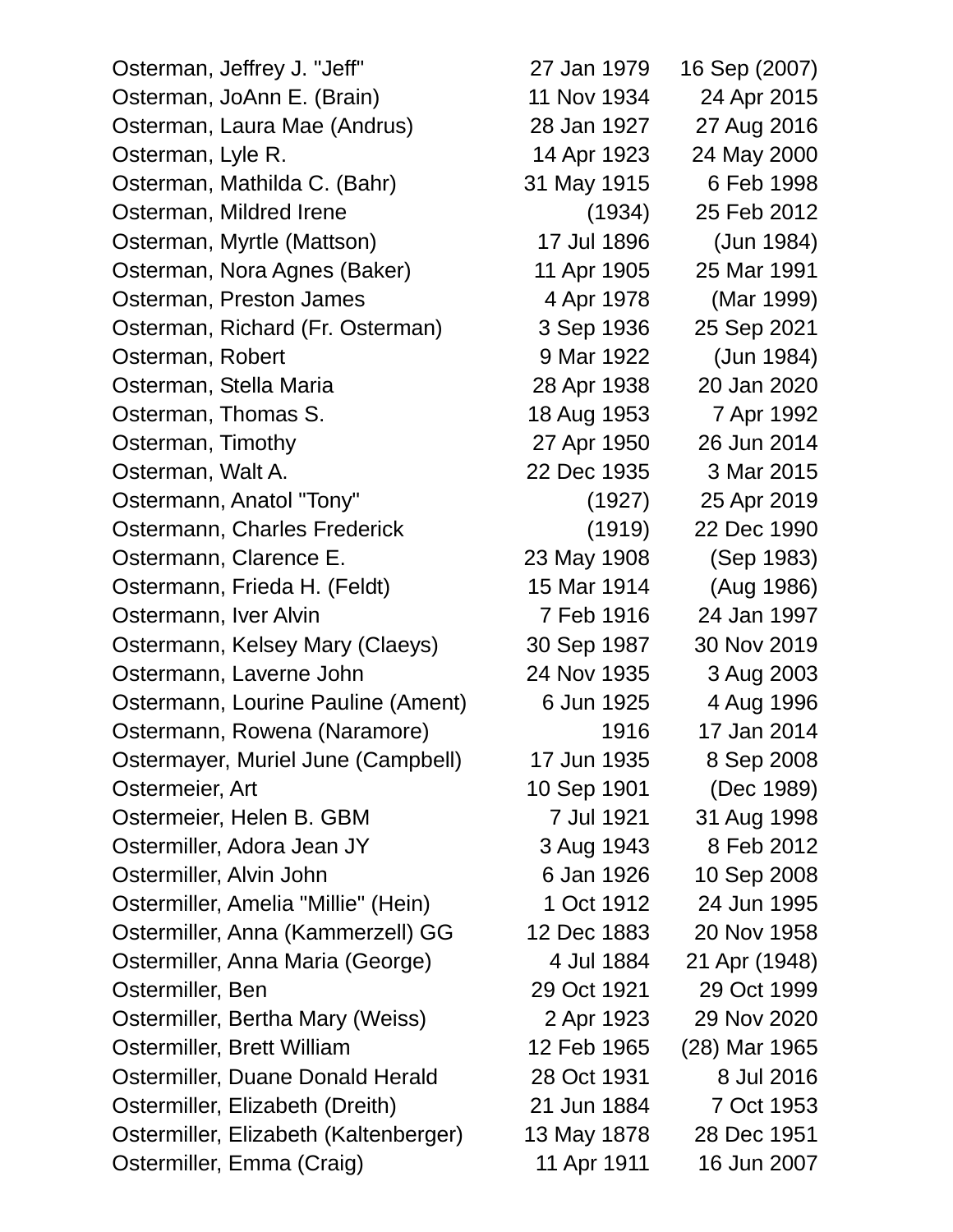Ostermiller, Emma Ruth 11 May 1927 (24) Jul 1934 Ostermiller, Esther (Foos) 18 May 1926 17 Mar 2019 Ostermiller, Eva (Sprankel) Petty 27 Apr 1931 21 Mar 2005 Ostermiller, Florence C. (Yetter) 11 Aug 1915 7 Mar 2007 Ostermiller, Fred 17 Nov 1924 26 Aug 2002 Ostermiller, Freida M. (Schleiger) 22 Dec 1925 22 Nov 2008 Ostermiller, Frieda (Pabst) 28 Jan 1921 27 Nov 1957 Ostermiller, Harold V. (1919) (27 Jan 1990) Ostermiller, Harvey Lee 8 Apr 1946 4 Sep 2016 Ostermiller, Henry 9 Oct 1919 28 Aug 2004 Ostermiller, Henry 24 Mar 1914 3 Nov 1993 Ostermiller, Herman H. 3 Feb 1924 2 Mar 2009 Ostermiller, Hilda (Willmann) 5 May 1917 3 Apr 2016 Ostermiller, J. G. (1909) (30) Sep 1973 Ostermiller, Jacob 16 May 1918 (28) Apr 1955 Ostermiller, Joe 27 May 1936 29 Aug 2009 Ostermiller, Johan Ludwig 17 Feb 1884 (28) Mar 1949 Ostermiller, Johann 4 Aug 1868 (Jan 1942) Ostermiller, Johann Balthasar 25 Jan 1870 3 Dec 1935 Ostermiller, Johannes Peter 17 Nov 1880 (1954) Ostermiller, John 24 Feb 1891 (18) May 1964 Ostermiller, John 8 Mar 1894 23 Jan 1956 Ostermiller, John 28 Jun 1917 4 Feb 1999 Ostermiller, Katharine (Dahner) 12 Jan 1855 20 Apr (1947) Ostermiller, Katherine (Schreiner) 2 Aug 1877 (Dec 1924) Ostermiller, Kenneth E. 26 Apr 1948 4 Oct 2012 Ostermiller, Lawrence "Larry" 6 Nov 1934 19 Nov 2017 Ostermiller, Lillian (Staley) 24 May 1918 30 Mar 2008 Ostermiller, Lori Anne (Ward) 20 Oct 1967 6 Oct 2008 Ostermiller, Lydia (Harmon) 26 Jun 1917 27 Aug 2004 Ostermiller, Margaret (Deines) 5 Sep 1899 15 Sep (1990) Ostermiller, Marsha Ann (Mundschenk) 18 Feb 1948 12 Jul 2007 Ostermiller, Mary Rose (Delao) 3 Oct 1948 11 Apr 2007 Ostermiller, Molly (Harmon) 2 Jan 1909 1 Dec 1994 Ostermiller, Pete 16 Dec 1912 (1) Nov 1967 Ostermiller, Pete 8 Dec 1883 (6) Feb 1969 Ostermiller, Pete 11 Feb 1922 27 Oct 1998 Ostermiller, Peter 8 Dec 1883 (Feb 1969)

Ostermiller, Robert 12 Oct 1925 3 Jun 1935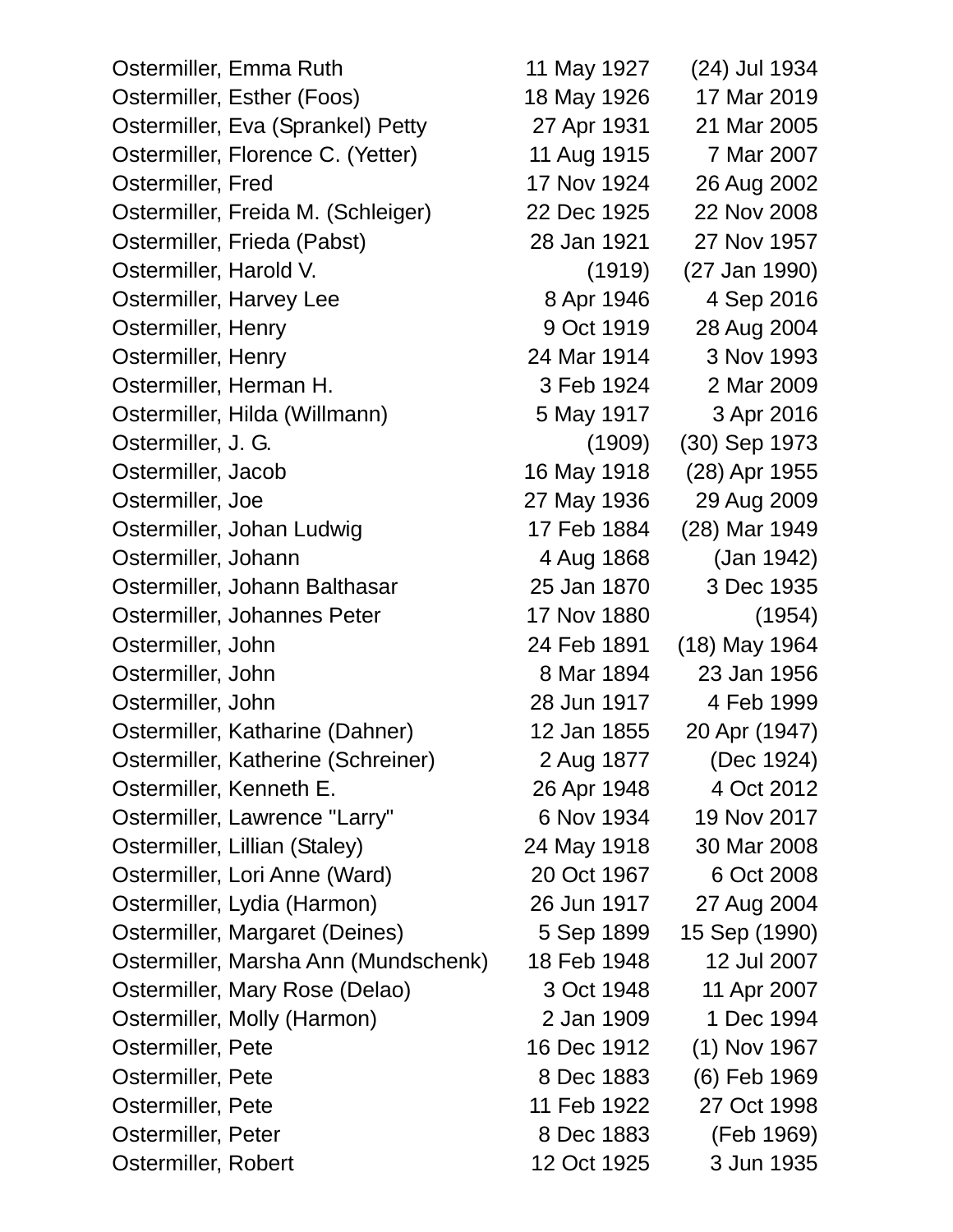| Ostermiller, Robert Samuel                 | (1943)      | 23 Jun 2015   |
|--------------------------------------------|-------------|---------------|
| Ostermiller, Russ                          | 19 Jun 1960 | 3 Jun 2016    |
| Ostermiller, Ruth (Hynds) Ryder            | 25 Sep 1918 | 31 Dec 1998   |
| Ostermiller, Samuel                        | 9 Mar 1915  | 12 Jul 2003   |
| Ostermiller, Sandra (Piper)                | 26 Apr 1944 | 25 Jan 2004   |
| Ostermiller, Shane Craig                   | 16 Apr 1966 | 10 Aug 2005   |
| Ostermiller, Shirley Mae (Harmeier         | 9 Jul 1939  | 9 Nov 2020    |
| Ostermiller, William                       | 27 Aug 1910 | (16) Feb 1973 |
| Ostermyer, Thomas                          | 30 Aug 1949 | 3 Nov 2020    |
| Ostermyer, Vicki Lee (Cummings)            | 1 Sep 1954  | 4 Oct 2017    |
| Osterndorf, Shelley A.                     | 18 Jul 1949 | 12 Jul 1993   |
| Ostero, John                               | 4 Oct 1912  | 16 Dec 1993   |
| Osteroos, Dorothy Elaine (Harris)          | 11 May 1926 | 10 Jul 1999   |
| Ostert, Lucille (Leiferman)                | 6 May 1916  | 13 Dec 2010   |
| Ostert, Oscar F.                           | 8 Jan 1913  | 30 Jul 2007   |
| Ostert, Vicki Kayleen (Fay)                | 8 Nov 1955  | 13 Feb 2021   |
| Ostertag, Elizabeth "Betty" Ann (Schiller) | 27 Jul 1916 | 9 Aug 2013    |
| Ostertag, Johannes                         | 24 Jun 1904 | 9 Sep 1993    |
| Ostertag, Joseph "Joe" F.                  | 7 Jun 1935  | 5 Mar 2016    |
| Ostertag, Lawrence "Laurie" R.             | 9 Mar 1927  | 12 Jun 2017   |
| Ostertag, Wendelin Thomas                  | 12 Mar 1923 | 23 Jul 2011   |
| Osterthun, Margaret T. (Tobias)            | 8 Feb 1844  | 27 Feb 1934   |
| Osterud, Frances (Arvilla)                 | (1906)      | (Jun 1995)    |
| Osterwind, Frank                           | 18 Aug 1892 | (Feb 1976)    |
| Osteryoung, David William                  | 19 Jun 1959 | 27 Dec (1997) |
| Ostgard, Doris Marie (Jensrud)             | 29 Jun 1920 | 3 Mar 2000    |
| Ostgarrd, June (Wolfe)                     | 1926        | 2 Feb 2020    |
| Ostgren, Mary Ann (Eastlund)               | 26 Nov 1953 | (Jun 2006)    |
| Ostgulen, Ernest                           | 16 Jun 1918 | 31 May 1998   |
| Osthoff, Carrie                            | (1910)      | 29 Dec 1994   |
| Osthoff, Reinhard                          | 13 Sep 1873 | 9 Aug 1949    |
| Osthoff, Richard D.                        | 24 Nov 1929 | 24 Nov 1993   |
| Osthus, Charles                            | (1955)      | 22 Feb 2002   |
| Osthus, Gordon "Gordy" Eugene              | 4 Apr 1945  | 8 Mar 2021    |
| Osthus, Milton                             | 9 Apr 1930  | 24 Jul (1991) |
| Osthus, Obed Selmar                        | 18 Jan 1926 | 25 Apr 2018   |
| Osthus, Orville John                       | 13 Dec 1918 | 2 Sep 1998    |
| Osthus, Roy Norman                         | 28 Apr 1922 | 6 Jan 1999    |
| Osthus, Russell Lee                        | 15 Apr 1949 | 15 Jun 1999   |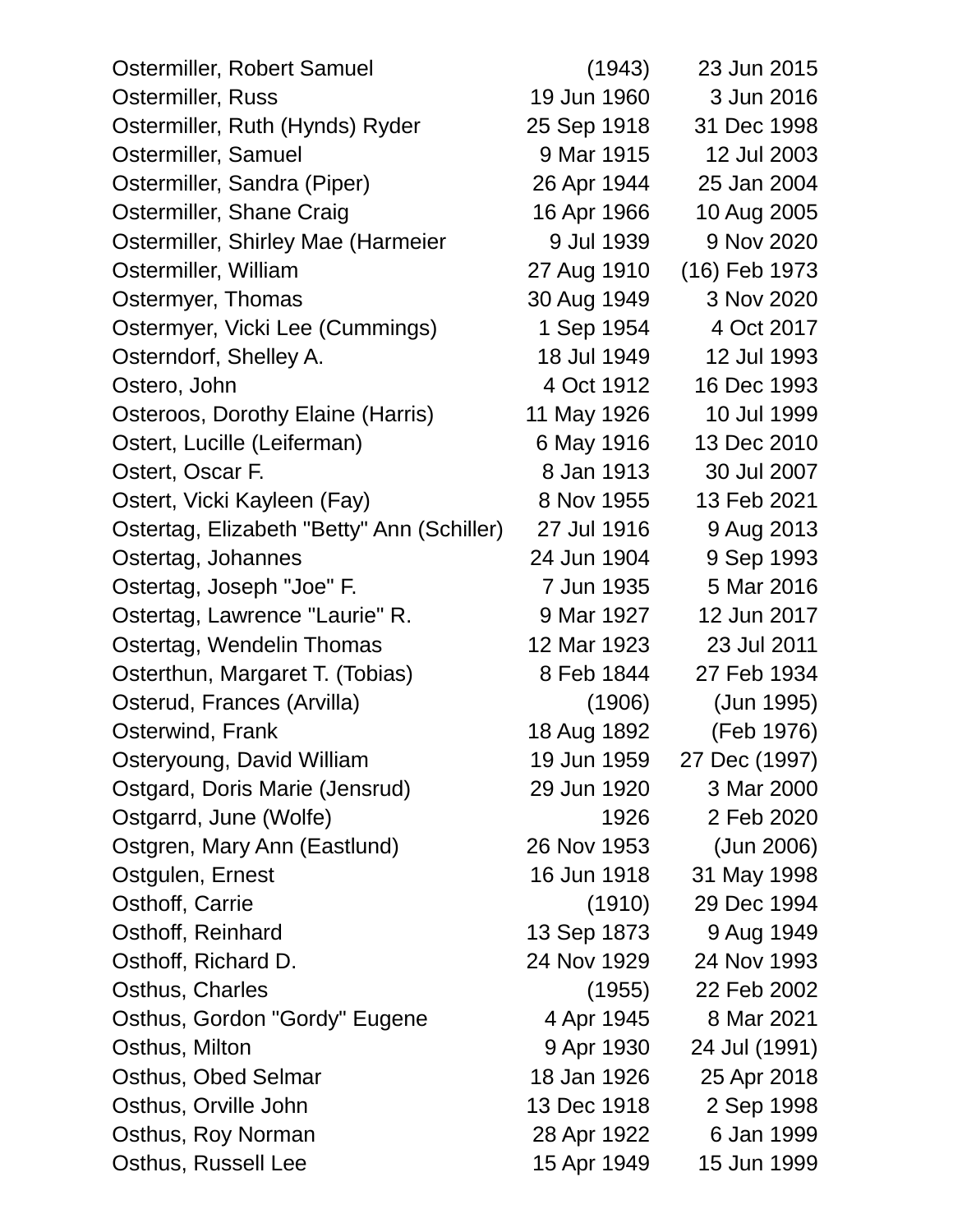| Osthus, Viiolet Marie (Rovaart)         | 11 Nov 1928 | 13 Feb 2021   |
|-----------------------------------------|-------------|---------------|
| Ostler, Gary M.                         | 19 Jan 1960 | 9 May 2020    |
| Ostler, Glenn LeRoy                     | 1 Jul 1933  | 21 Dec 2019   |
| Ostler, Janet                           | 8 Nov 1968  | 27 Jul 2018   |
| Ostler, Michelle "MIcky" (Swanson)      | 5 Oct 1966  | 25 Jul 2020   |
| Ostlie, Allan Stuart                    | 23 Sep 1922 | 26 Sep 1996   |
| Ostlie, Gerald "Jerry" Douglas          | 6 Apr 1952  | 27 Oct 2021   |
| Ostlie, Robert                          | 5 May 1924  | 30 Jun 1999   |
| Ostlie, Shannon G. A.                   | 29 Mar 1936 | (27 Jan 2007) |
| Ostling, Mildred B. (Meyer)             | 21 Jul 1912 | (Oct 1987)    |
| Ostlund, Earl Clifford                  | 1 Dec 1920  | 15 Feb 2020   |
| Ostlund, Ellen M. "Nellie" (Harrington) | 12 Aug 1910 | 10 Nov 2007   |
| Ostlund, Howard                         | 23 Feb 1929 | 9 Dec 2020    |
| Ostlund, Kenneth                        | 1 Jul 1917  | 15 Jan 2001   |
| Ostlund, Lena                           | (1908)      | 10 Sep 2003   |
| Ostlund, Leslie Norman                  | 16 Oct 1930 | 22 Jun 1992   |
| Ostlund, Lucille Leone (Ladd)           | 20 Jul 1909 | 17 Oct 2004   |
| Ostlund, May Catherine (Eldder)         | 1 Sep 1923  | 19 Aug 2019   |
| Ostlund, Michael Gregory                | 11 Apr 1980 | 18 Apr 2003   |
| Ostlund, Renee Marie (Sehn)             | 16 Apr 1955 | 2 Aug 2012    |
| Ostlund, Sanferd John "Sandy"           | 13 Dec 1930 | 13 Oct 2008   |
| Ostlund, Vernon Andrew                  | 24 Feb 1921 | 28 Jun 2004   |
| Ostman, Loretta (Johann) Feuchet        | (1936)      | (May 1997)    |
| Ostofichuk, John                        | Feb 1894    | 27 Mar 1990   |
| Ostoj, Eugene V.                        | 12 Aug 1924 | (Jul 1974)    |
| Ostoj, Rosemarie (Marthaller)           | 27 Mar 1905 | (26) Jan 1972 |
| Ostra, Duane L.                         | 12 Sep 1970 | 6 Feb 1993    |
| Ostraat, Johan Myron                    | 15 Mar 1916 | 27 Aug (1990) |
| Ostraat, John M.                        | 9 Oct 1909  | 20 May 1999   |
| Ostrander, Barbara Adline (DeLong)      | 13 Mar 1940 | 28 Dec 2018   |
| Ostrander, Darrell Alton                | 7 Dec 1944  | 21 Nov 2001   |
| Ostrander, David                        | 6 Nov 1955  | 28 Jan 2016   |
| Ostrander, Dorothy L. (Lindner)         | 26 Jun 1920 | 14 Apr 2018   |
| Ostrander, Ethan W.                     | 22 Nov 1916 | 7 Sep 2000    |
| Ostrander, Larry Wayne                  | 26 Oct 1938 | 20 Feb 2020   |
| Ostrander, Marilyn Joy (Myhre)          | 25 Nov 1937 | 16 Nov 2017   |
| Ostrander, Marla Kay (Sharp)            | 17 Jun 1970 | 2 Jan 2010    |
| Ostrander, Mary Rita                    | 4 Oct 1933  | 18 Sep 1994   |
| Ostrander, Michael Dean                 | 13 Sep 1949 | 22 Sep 2021   |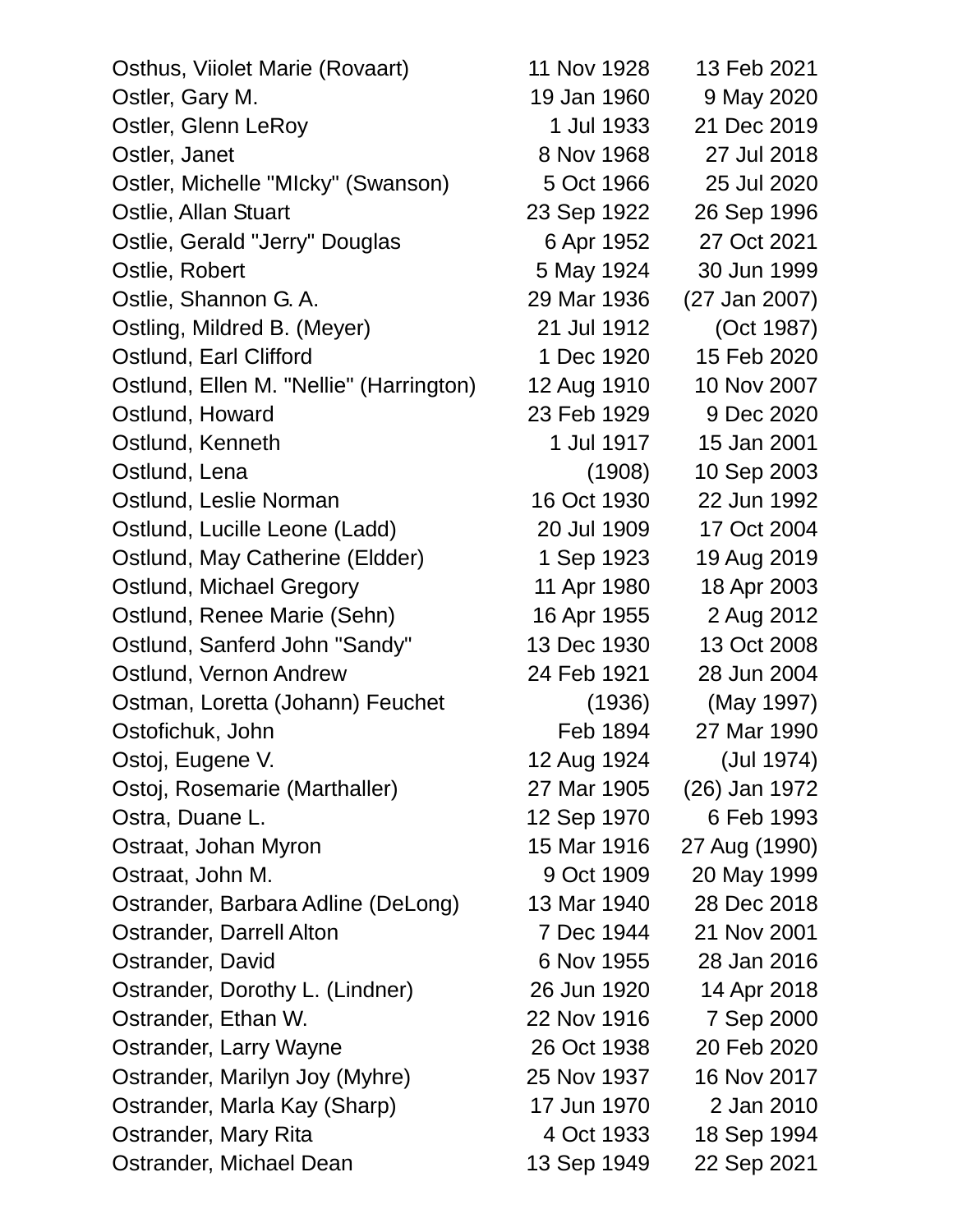Ostrander, Mildred 21 Jun 1907 30 Jan (1998) Ostrander, Raymond "Bobie" Henry 27 Feb 1945 2 Apr 2016 Ostrander, Rowena B. (Campbell) 17 Jan 1935 28 Jan 1987 Ostreich, Henry 15 May 1864 8 Nov (1950) Ostrem, Elsie L. (Schumacher) 6 Apr 1931 17 Feb 2013 Ostrem, Fern Marie (Walz) 1 Mar 1922 25 Jul 2020 Ostrem, Leah Bernice (Miller) 18 Dec 1918 12 Jul 2012 Ostrem, Phyllis June (Biever) 4 Jun 1923 25 Sep 2010 Ostreng, Alfred 20 Jun 1899 (1983) Ostreng, Kimberly 29 Oct 1966 19 Nov (1994) Ostroff, Judy 6 Aug 1932 23 Jul 2012 Ostrom, Arvid 1 Oct 1914 17 May 1999 Ostrom, Edgar E. 29 Dec 1896 24 Mar 1991 Ostrom, Marian E. (Lutman) 1 Sep 1938 21 Mar 2003 Ostrom, Marjorie Adella (James) 26 Jul 1912 22 Dec (1981) Ostrom, Patricia Lou (Wagar) 12 Apr 1932 27 Aug 2008 Ostrom, Wanda Caroline (Hamann) (1924) (23 Nov 1998) Ostrow, Lucile (Bragarnick) 27 Aug 1907 26 Dec 1993 Ostrow, Michael Nicholas (1913) 10 Dec 1993 Ostrowercha, Andrew (1895) 7 Feb 1991 Ostrowercha, Eva Stella (1909) 23 Dec 1988 Ostrowercha, Roman "Roy" (1905) 13 Jan 1991 Ostrowski, Eva A. (Schultz) 17 Oct 1928 (Oct 1985) Ostrowski, Janina (not given) 14 Oct 2000 Ostrowski, John P. 1 Aug 1927 25 Nov 1988 Ostrowski, Kathleen Eva (Blair) Grey 25 May 1940 21 Aug 2018 Ostrowski, Margaret (Hoffman) 24 Jul 1957 27 Nov 2019 Ostrum, Erma (Tipke) 1 Dec 1920 29 Dec 2010 Ostrum, Oscar 31 Jan 1903 17 May 2001 Ostrum, Richard 31 Aug 1912 (Feb 2000) Ostrum, Ted 28 Aug 1880 (1961) Ostwald, Alex 4 Oct 1907 (Feb 2003) Ostwald, Alex 19 Jun 1913 6 Sep 1987 Ostwald, Alexander 22 Mar 1911 10 Dec 1960 Ostwald, Alexander 1888 6 Feb 1926 Ostwald, Alexander 10 Oct 1911 3 Sep 1991 Ostwald, Alma (Neibauer) 7 Mar 1923 21 Apr 2013 Ostwald, Amolia "Molly" 11 Oct 1913 5 Jul 1998 Ostwald, Anna Maria SKZ 3 Sep 1876 24 Dec 1959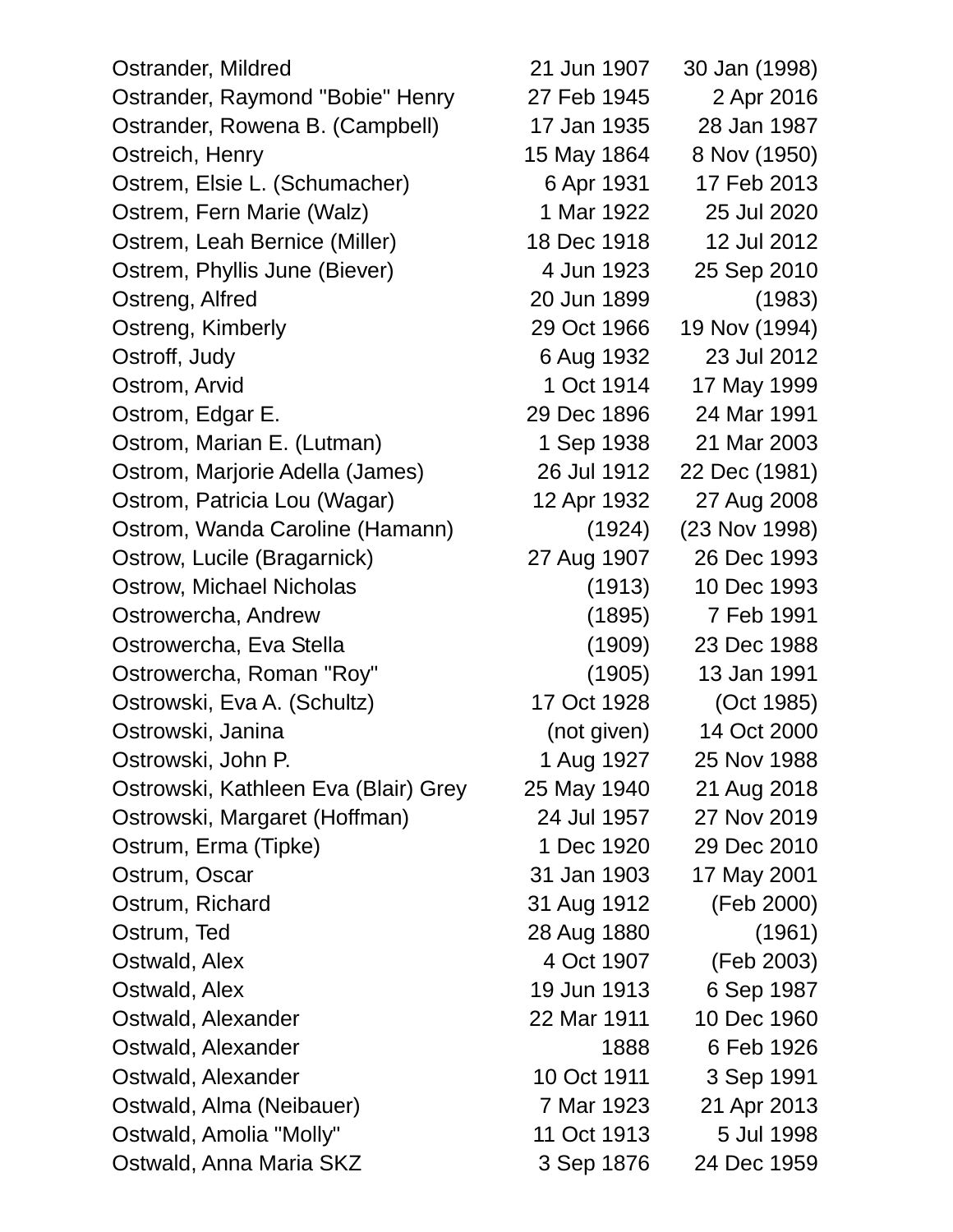| Ostwald, Anna Marie                     | (1914)      | 12 May (2003)  |
|-----------------------------------------|-------------|----------------|
| Ostwald, Bruno Alex                     | 13 Mar 1949 | 17 Dec 2019    |
| Ostwald, Carol Betty                    | (1938)      | $(4)$ Nov 1951 |
| <b>Ostwald, Charles Russell</b>         | 13 Sep 1965 | 18 Jun 2016    |
| Ostwald, Conrad                         | 4 Oct 1897  | (11 Oct) 1963  |
| Ostwald, Edith "Janet" MBL              | 25 Jul 1932 | 7 Nov 2020     |
| Ostwald, Edward                         | 28 Jan 1911 | 13 Aug 2007    |
| Ostwald, Ekaterina (Justus)             | 21 Dec 1925 | 25 Sep 1995    |
| Ostwald, Elizabeth (Fox)                | 22 May 1897 | 13 May 1975    |
| Ostwald, Elizabeth (Krum)               | 8 Aug 1889  | (3 Oct 1971)   |
| Ostwald, Elva (McMorris)                | 1 Nov 1919  | 28 Jun 2009    |
| Ostwald, Emanuel                        | 20 Mar 1880 | 9 Jul 1961     |
| Ostwald, Eva Elizabeth (Reiter)         | 17 Apr 1885 | (1963)         |
| Ostwald, George                         | 23 May 1877 | 26 Dec 1967    |
| Ostwald, George                         | 16 Jul 1936 | 8 Nov 1937     |
| Ostwald, Gerald "Jerry"                 | 30 Mar 1943 | 20 Jan 2011    |
| Ostwald, Heinrich                       | 15 Mar 1875 | 16 Sep 1935    |
| Ostwald, Henry H.                       | 4 Nov 1887  | (16) Nov 1967  |
| Ostwald, Herman                         | 22 Oct 1914 | (13) May 1969  |
| Ostwald, Irene Elizabeth (Courtney)     | 1 Mar 1925  | (Jan 1992)     |
| Ostwald, Jakob                          | 12 Jul 1872 | 5 Sep 1964     |
| Ostwald, Jakob                          | 17 Aug 1887 | 27 Mar 1945    |
| Ostwald, John                           | 19 Nov 1874 | 23 Aug 1962    |
| Ostwald, John Philip                    | 2 Oct 1876  | 14 Feb 1949    |
| Ostwald, Katharina (Bohl)               | 11 Apr 1900 | 4 Nov 1946     |
| Ostwald, Katherina (Reel)               | 11 Jan 1873 | 21 Aug 1951    |
| Ostwald, Katherina Margaretha H         | 24 Apr 1874 | 5 Jan 1959     |
| Ostwald, Katherine Elizabeth (Frank)    | 16 Dec 1885 | (Jan) 1972     |
| Ostwald, Konrad                         | 22 Feb 1876 | 15 May (1944)  |
| Ostwald, Leo                            | 21 Mar 1934 | 14 Jan 2009    |
| Ostwald, Leona D.                       | 23 Sep 1908 | 23 Apr 2004    |
| Ostwald, Louisa (Ostwald)               | 1 Jan 1873  | 13 Apr 1953    |
| Ostwald, Margareta (Frank)              | 16 Jul 1877 | 16 Oct 1946    |
| Ostwald, Maria Katharina                | 13 Apr 1878 | 14 Jul 1949    |
| Ostwald, Maria Katherina (Staley)       | 28 Oct 1879 | 28 Jul 1963    |
| Ostwald, Maria Margareta (Tag) Schaefer | 7 May 1874  | 3 Jun 1946     |
| <b>Ostwald, Marion Dennice</b>          | 29 Aug 1937 | 30 Jun 1943    |
| Ostwald, Melvina Margaret (Hein)        | 18 Nov 1923 | 27 Feb 2003    |
| Ostwald, Philip                         | 27 Sep 1870 | 18 Jan 1966    |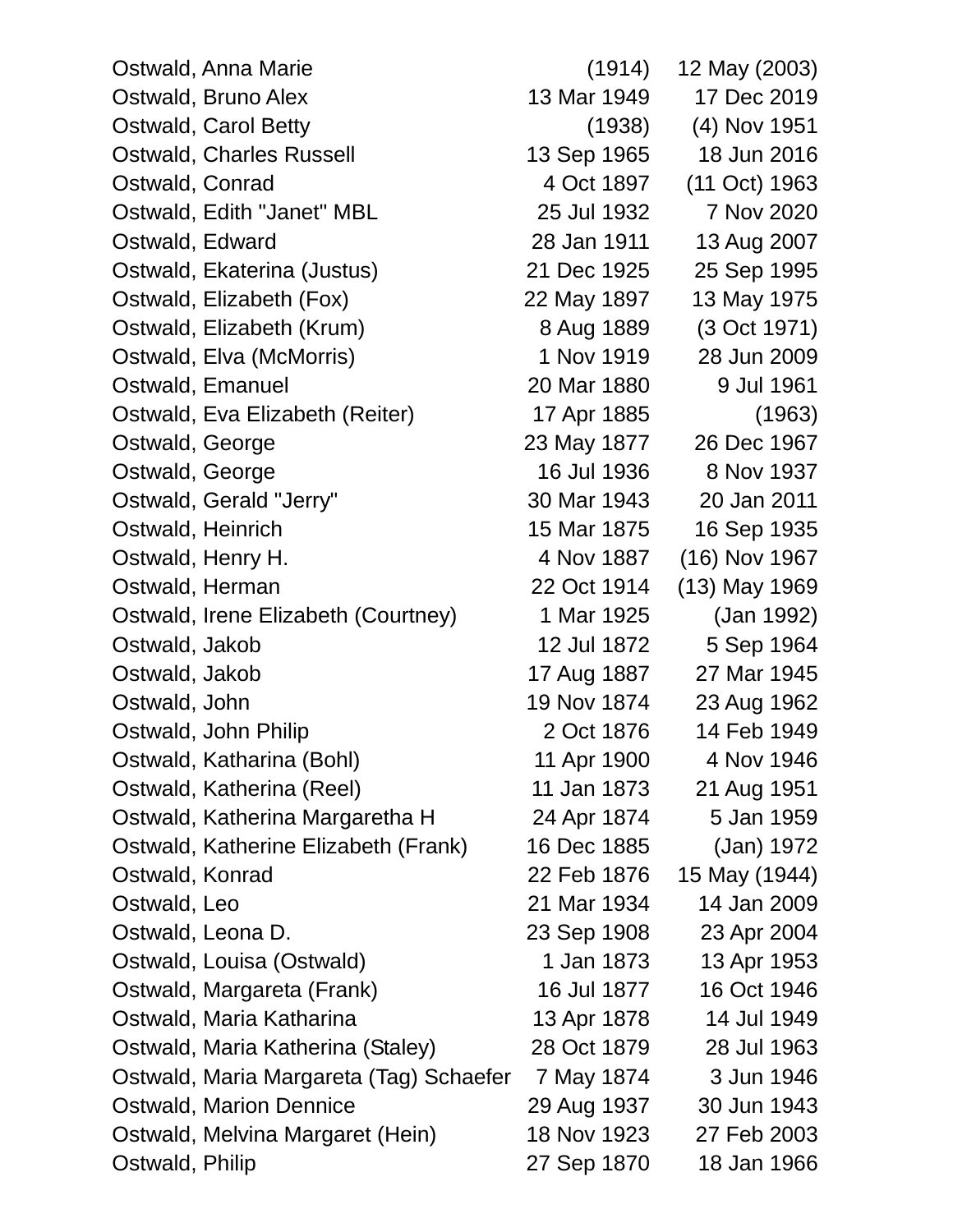Ostwald, Philipp 10 Nov 1872 24 Dec 1954 Ostwald, Sarah (Benner) 4 Dec 1913 (17) Jul 1975 Ostwalt, Conrad 22 Feb 1876 (15) May 1944 Ostwalt, Dorothy (Frank) 7 Apr 1933 5 Feb 2019 Ostwalt, Duane Henry 15 May 1959 14 May 2010 Ostwalt, Eleanor F. (Steffan) 3 Feb 1921 22 Aug 2010 Ostwalt, Eva Elizabeth (Reiter) 17 Apr 1885 (19) Dec 1963 Ostwalt, George Phillip 1988 1884 (17) Sep 1968 Ostwalt, Henry 15 Dec 1899 (28 Feb) 1966 Ostwalt, Henry 14 Aug 1919 28 May 2004 Ostwalt, Henry (1912) (1990) Ostwalt, Jamie LeAnn 19 Mar 1986 8 Oct 2014 Ostwalt, John C. 19 Jun 1928 15 Oct 2019 Ostwalt, Katherine Elizabeth (Hart) 2 Mar 1886 (15) Dec 1972 Ostwalt, Traci Lynn 12 Apr 1966 17 Nov 2020 Osuch, Edmond V. 9 Aug 1919 9 Mar (1999) O'Sullivan, Evelyn (Stabo) 14 May 1922 10 Nov 2021 Osuna, Annabelle Rose (Maurer) 7 Feb 1914 7 Nov 2005 Oswald, A. Cecil "Ozzie" 1 Jun 1922 25 Mar 2000 Oswald, Aaron 13 Apr 1925 31 Oct (1962) Oswald, Abraham Henry Ben "Aby" 12 Apr 1916 22 Jun 1998 Oswald, Adeline (Quiram) 1903 24 Jan 1973 Oswald, Albert 1982 **4 Jul 1910** 28 Jan 1982 Oswald, Albert Kemper 28 Sep 1903 18 Apr 1998 Oswald, Albian 12 Sep 1937 28 Jan (1977) Oswald, Alice Elizabeth (Smith) 21 Nov 1905 16 Feb 1992 Oswald, Alice G. (Hertel) 2 Jul 1920 28 Jan 2003 Oswald, Amron Dale 30 Nov 1983 2 Dec 1983 Oswald, Andrew (1903) 10 Sep 1988 Oswald, Anita Marie (Solick) 5 Oct 1948 15 Jul 2021 Oswald, Anna (Quashnick) 1 Jan 1908 8 Aug (1996) Oswald, Anna H. (Schneider) 7 Mar 1899 (29 Jan 1981) Oswald, Anna Marie (Bachman) 1 Dec 1906 3 Mar 1998 Oswald, Anthony George "Tony" (1966) 2 Jan 2012 Oswald, Appolonia (Jordan) 14 Dec 1914 5 Jun 2006 Oswald, Arthur (1923) 26 Apr 1995 Oswald, Arthur "Art" Jacob 11 Aug 1926 18 Oct 2014 Oswald, Bertha (Haugen) 18 Jul 1888 (17) Apr 1974 Oswald, Bertha (Pfeifle) Quenzer 12 May 1897 22 Sep 1995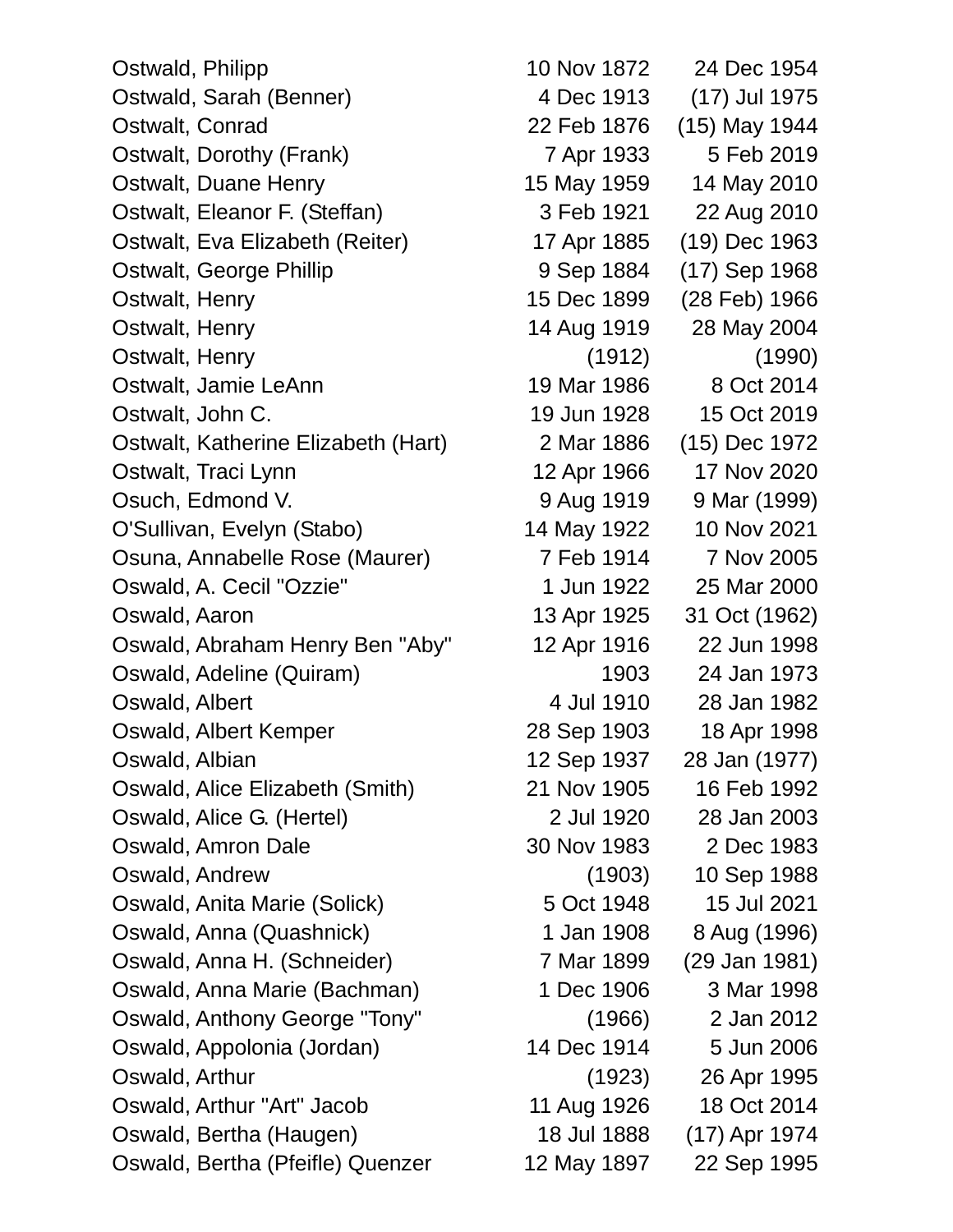| Oswald, Bertha Iva (Adams)        | 25 Dec 1894 | 7 Aug 1979    |
|-----------------------------------|-------------|---------------|
| Oswald, Beulah                    | 20 Jan 1897 | (Feb 1990)    |
| Oswald, Brittany Lee              | 27 May 1993 | 2 Aug 2021    |
| Oswald, Carl Ezra                 | 19 Dec 1893 | 3 Dec 1984    |
| Oswald, Charles                   | (1900)      | (12) May 1964 |
| Oswald, Chris                     | (1887)      | (19 Jul 1926) |
| Oswald, Christina (Keen)          | (1904)      | 7 Oct 2001    |
| Oswald, Clifferd "Cliff"          | 11 Jul 1923 | 16 Dec 2015   |
| Oswald, Dale                      | 5 May 1921  | 9 Nov 2004    |
| Oswald, Darlie Dolly (Stack)      | 16 Dec 1911 | 7 Aug 2008    |
| Oswald, David Gary                | 22 Jan 1939 | 23 May 2006   |
| Oswald, Delores "Dee" (Meier)     | 12 Jan 1933 | 12 May 2011   |
| Oswald, Deloris (Vietz)           | 4 Jan 1932  | 2 Jul 2019    |
| Oswald, Dennis                    | 17 Aug 1949 | 10 Mar 2014   |
| Oswald, Donald "Don" Harvey       | 10 May 1952 | 6 Nov 2017    |
| Oswald, Donald "Don" John         | 3 Apr 1927  | 13 Oct 2019   |
| Oswald, Duane Adam                | 15 Aug 1928 | 9 Jan 2002    |
| Oswald, Earl John                 | 14 May 1913 | 17 May 1983   |
| Oswald, Edgar Ernst               | (1927)      | 26 May 1993   |
| Oswald, Edith Frances (Lovegrove) | 20 Feb 1872 | 4 Jan 1951    |
| Oswald, Edna S. (Oswald)          | 5 Jan 1917  | 2 Apr 2000    |
| Oswald, Eduard                    | 11 Feb 1919 | 2 Sep 1979    |
| Oswald, Edward                    | 19 Sep 1909 | 6 Sep 1989    |
| Oswald, Edward                    | 9 Mar 1912  | 29 Oct 1987   |
| Oswald, Edward                    | 21 Jul 1926 | 23 Oct 1975   |
| Oswald, Edward "Eddie"            | 21 Dec 1925 | 6 Mar 2005    |
| Oswald, Edwin                     | 9 Oct 1917  | 1 Jun 2001    |
| Oswald, Edwin E.                  | 31 May 1915 | 1 May 1998    |
| Oswald, Edwin Roth                | 14 Jul 1905 | 25 Apr 1994   |
| Oswald, Edwood                    | 30 Sep 1944 | 7 Nov 2016    |
| Oswald, El Roy O.                 | 28 Aug 1934 | 5 Oct (1998)  |
| Oswald, Elmer Carl                | 18 Feb 1920 | 20 Jan 2011   |
| Oswald, Else (Klett)              | 11 Sep 1904 | 11 Aug 1988   |
| Oswald, Elwin E.                  | (1918)      | 24 Feb 2009   |
| Oswald, Elwin Edward              | 9 Feb 1918  | 24 Feb 2009   |
| Oswald, Emanuel                   | 3 Apr 1912  | 7 Jan (2005)  |
| Oswald, Emilia (Oswald)           | 9 Mar 1913  | 23 Apr 2002   |
| Oswald, Enid E.                   | (1925)      | (5 Dec 1998)  |
| Oswald, Erna Alma                 | 26 Jul 1913 | 11 Sep (2006) |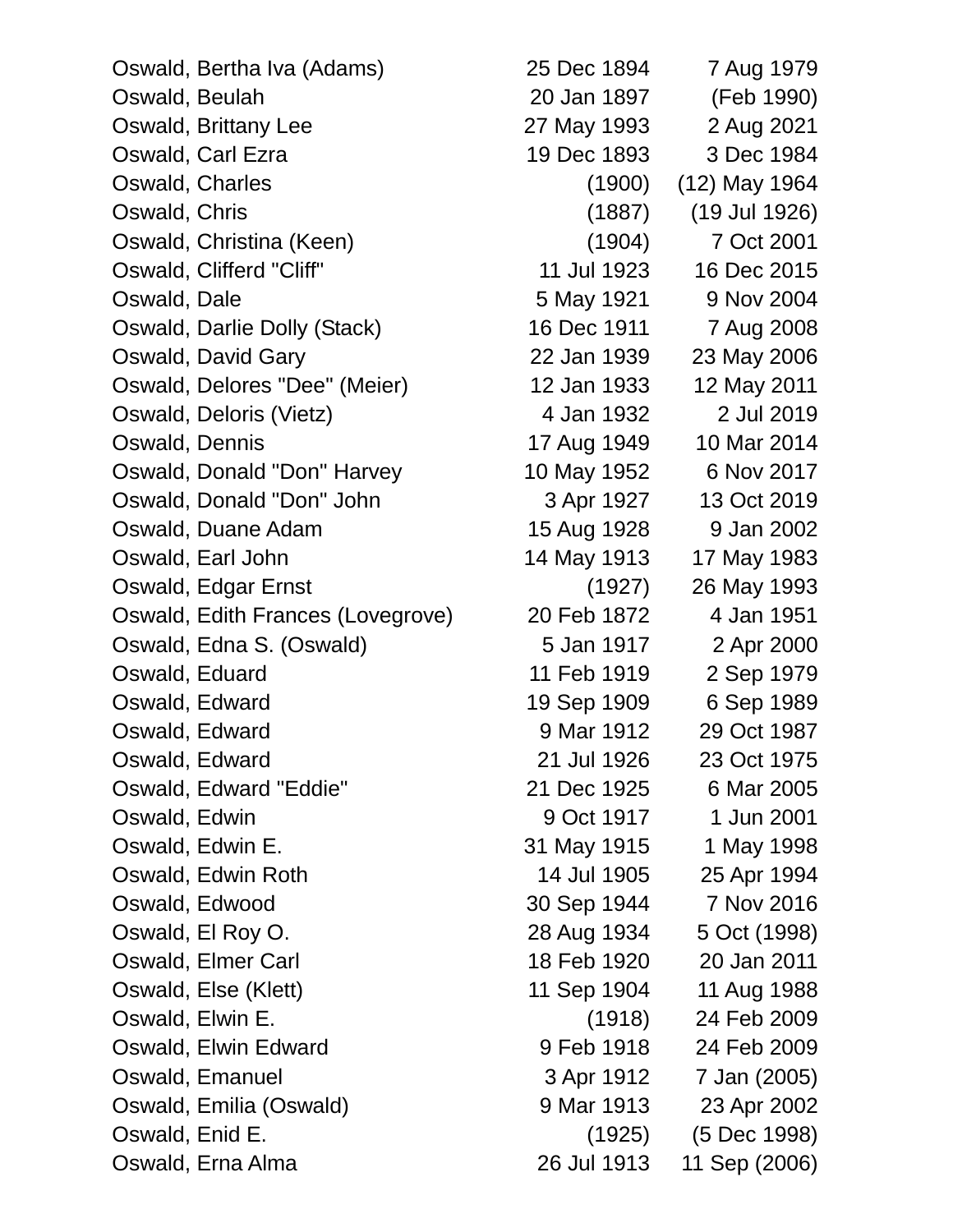| Oswald, Ernest H.                       | 8 Jun 1898  | 1 Feb 1955      |
|-----------------------------------------|-------------|-----------------|
| Oswald, Erwin L.                        | 20 May 1912 | 9 Feb 1986      |
| Oswald, Esther Mary (Smith)             | 11 Feb 1910 | 10 Jun 1995     |
| Oswald, Eugene E.                       | 24 Sep 1911 | 5 Oct 1998      |
| Oswald, Eugene Edwin                    | 6 Apr 1911  | 24 Mar 1966     |
| Oswald, Eunice Joyce (Roth)             | 22 Aug 1937 | 18 Dec 2018     |
| Oswald, Eva A.                          | 17 Aug 1914 | 7 Jan (1992)    |
| Oswald, Florence (Ostby)                | (not given) | 25 Jan 2008     |
| Oswald, Florence Carolrose (Ostby)      | 27 Sep 1930 | 25 Jan 2008     |
| Oswald, Fred                            | 16 Apr 1871 | 1 Jan (1944)    |
| Oswald, Fred                            | 27 Nov 1898 | 1 Nov (1981)    |
| Oswald, Friedrich                       | 4 Nov 1919  | 9 Sep 1995      |
| Oswald, Friedrich                       | 31 Oct 1918 | 29 Jan 2000     |
| Oswald, Friedrich                       | 1 Jul 1913  | 29 Aug 1983     |
| Oswald, Geraldine "Jeri" (Mead) Pulford | 18 Dec 1925 | 28 Oct 2018     |
| Oswald, Gideon                          | 13 Feb 1916 | 10 Feb 1988     |
| Oswald, Gloria June (Vogt)              | 9 Jan 1932  | 15 Jun 2000     |
| Oswald, Gregory Mark "Greg"             | (1955)      | 1 Sep 2008      |
| Oswald, Harriet W. (Wiesner)            | 12 Nov 1904 | 14 Dec 1996     |
| Oswald, Helen Laverne (Marchant) Witt   | 25 Mar 1911 | 2 Mar 2006      |
| Oswald, Helene (Neufeld)                | 19 Aug 1926 | 11 Aug 2001     |
| Oswald, Helene Ruth (Ulrich)            | (1939)      | 10 Aug 2002     |
| Oswald, Henry                           | 22 Sep 1915 | 22 May 1991     |
| Oswald, Henry                           | 16 Jul 1887 | 1 Apr 1970      |
| Oswald, Herbert G.                      | 9 Jul 1910  | 15 Jul 2000     |
| Oswald, Hildegard (Korte)               | 13 Feb 1913 | 24 Feb 2002     |
| Oswald, Hilton C.                       | 24 Aug 1907 | 10 Mar 1998     |
| Oswald, Hulda (Naasz)                   | 2 Oct 1902  | 12 Mar 2003     |
| Oswald, Ida (Eppler)                    | 14 Mar 1913 | 12 Feb 2001     |
| Oswald, Ines Evelyn (Reisinger)         | 28 May 1915 | 3 Mar 2014      |
| Oswald, Inez I. (Schlatter)             | 18 Jul 1912 | 21 Mar 1989     |
| Oswald, Jacob                           | 23 Nov 1877 | 17 Apr 1962     |
| Oswald, Jacob J.                        | (1874)      | $(18$ Mar 1945) |
| Oswald, Jerauld Ray                     | 29 Sep 1938 | 1 Jun 2008      |
| Oswald, Jerilyn (Fode)                  | 4 Mar 1948  | 11 Jan 2016     |
| Oswald, Jerry E.                        | 8 Apr 1941  | 2 Jun 2021      |
| Oswald, Joan I. (Becker)                | 16 Feb 1931 | 15 Mar 2013     |
| Oswald, Jodi Paige                      | 1 Aug 1995  | 2 Sep 1995      |
| Oswald, John                            | 22 May 1872 | 27 Jan 1956     |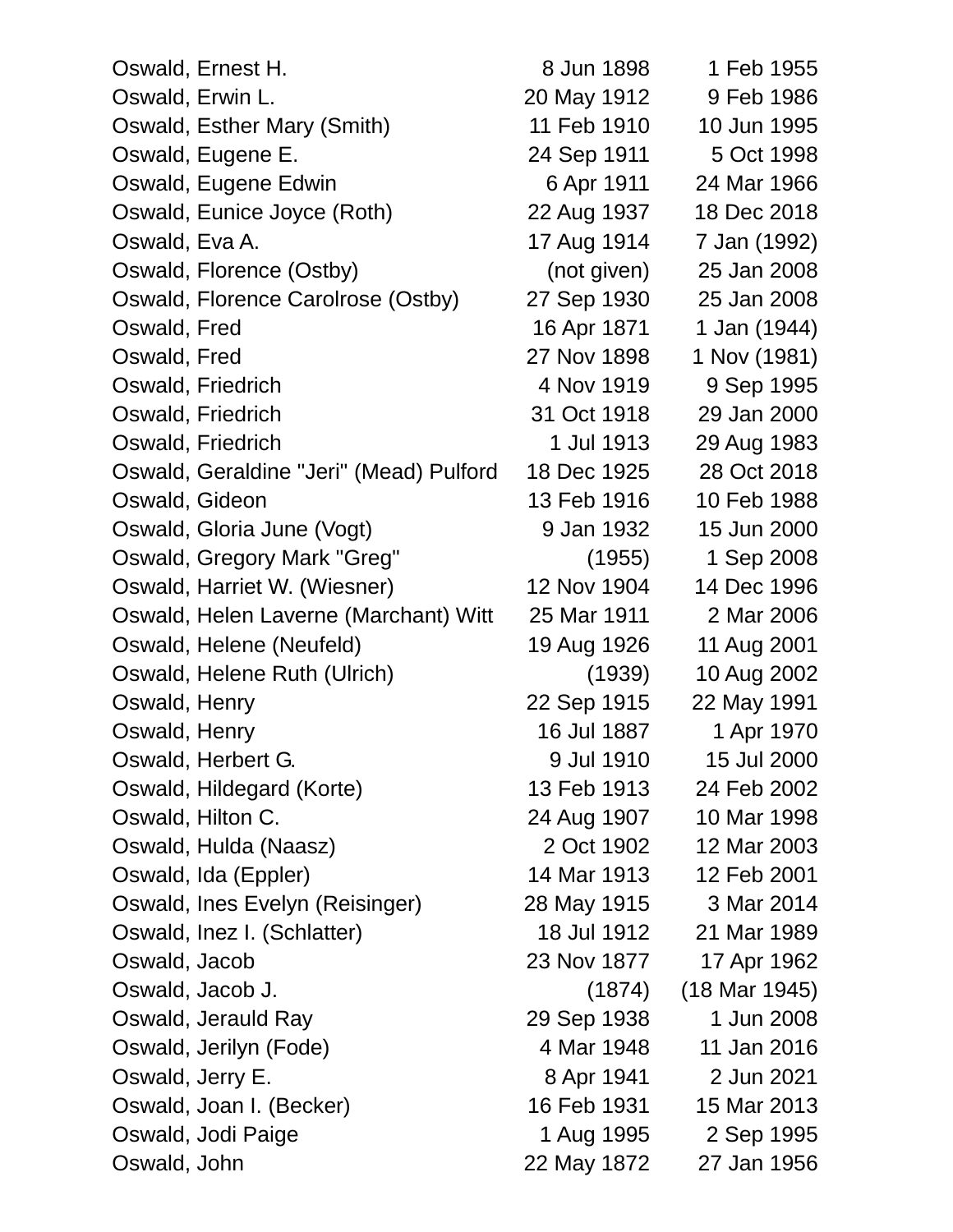| Oswald, John C.                        | 13 Jan 1884   | 3 Jan 1984    |
|----------------------------------------|---------------|---------------|
| Oswald, Joseph Anthony                 | 17 Oct 1899   | 10 May 1998   |
| Oswald, Joseph Harold                  | 24 Mar 1944   | 11 Aug 1995   |
| Oswald, Kara                           | 24 Sep (1982) | 24 Sep (1982) |
| Oswald, Karl                           | 24 Oct 1905   | 14 Mar 1996   |
| Oswald, Katherine Victoria (Schaff)    | 27 Feb 1926   | 10 Sep 2010   |
| Oswald, Katie (Ferguson)               | 4 Jan 1895    | (3) Aug 1974  |
| Oswald, Kenneth                        | 13 Aug 1934   | 17 Jul 2020   |
| Oswald, Leah Jae                       | 12 Mar 1991   | 12 Jun 1992   |
| Oswald, Lena (Bezug)                   | (14 Feb 1922) | 7 Feb (1979)  |
| Oswald, Lenora H. (Herr)               | 13 Apr 1913   | 29 Jan 1999   |
| Oswald, LeRoy                          | 20 Sep 1940   | 27 Mar 1991   |
| Oswald, Lillian Delores (Johnson)      | 27 Jan 1935   | 27 Jan 2008   |
| Oswald, Lora F. (Auch)                 | 6 Nov 1925    | 28 Mar 2014   |
| Oswald, Louis A. "Pat" (Nelson)        | 22 Nov 1926   | 21 Aug 2003   |
| Oswald, Lucinda "Beth" EB              | 13 May 1917   | 23 Sep 2000   |
| Oswald, Ludwig                         | 9 Oct 1924    | 19 Mar 2002   |
| Oswald, Ludwig A.                      | 30 Dec 1910   | 6 Jan 1992    |
| Oswald, Lydia (Reitenbach)             | 2 Nov 1893    | 16 Sep 1994   |
| Oswald, Mabel (Bangart) Meseman        | (1921)        | 7 Mar 2014    |
| Oswald, Margaret Emily POS             | 11 Nov 1930   | 30 May 2007   |
| Oswald, Margaret L. (Edelman)          | 8 Aug 1896    | 22 Mar 1977   |
| Oswald, Margie Marie (Augspurger)      | 28 Sep 1906   | 28 Feb 2000   |
| Oswald, Maria (Bonnet)                 | 10 Sep 1902   | 3 Jul 1996    |
| Oswald, Maria Katharina (Gerlitz) Gatz | 10 Jun 1876   | 1953          |
| Oswald, Marian Alberta (Rath)          | 22 Oct 1922   | 15 May 2013   |
| Oswald, Marie Karolina (Oberlaender)   | 29 Oct 1840   | 25 Mar 1930   |
| Oswald, Mark E                         | 14 Apr 1958   | 18 Oct 2016   |
| Oswald, Martha (Wittmer)               | 20 Aug 1920   | 1 Oct 2008    |
| Oswald, Martha Christina (Schaeffer)   | 13 Sep 1913   | 29 Nov 2012   |
| Oswald, Mary                           | 19 Sep 1890   | (1) Jun 1973  |
| Oswald, Mary C. (McCarthy)             | 2 Jun 1902    | 9 Apr 1993    |
| Oswald, Mary Elizabeth                 | 6 Nov 1919    | 13 Apr (1997) |
| Oswald, Miriam Helen                   | 6 Jun 1916    | 21 ov 2006    |
| Oswald, O. LaVern "Vern"               | 4 Nov 1928    | 19 Apr 1998   |
| Oswald, Oliver LaVerne                 | 4 Jul 1927    | 7 Aug 2017    |
| Oswald, Orlyn Wayne                    | 18 Aug 1918   | (31 Jan) 1970 |
| Oswald, Otto                           | 1900          | 26 Dec 1973   |
| Oswald, Paul                           | (1904)        | 3 Jun 1988    |
|                                        |               |               |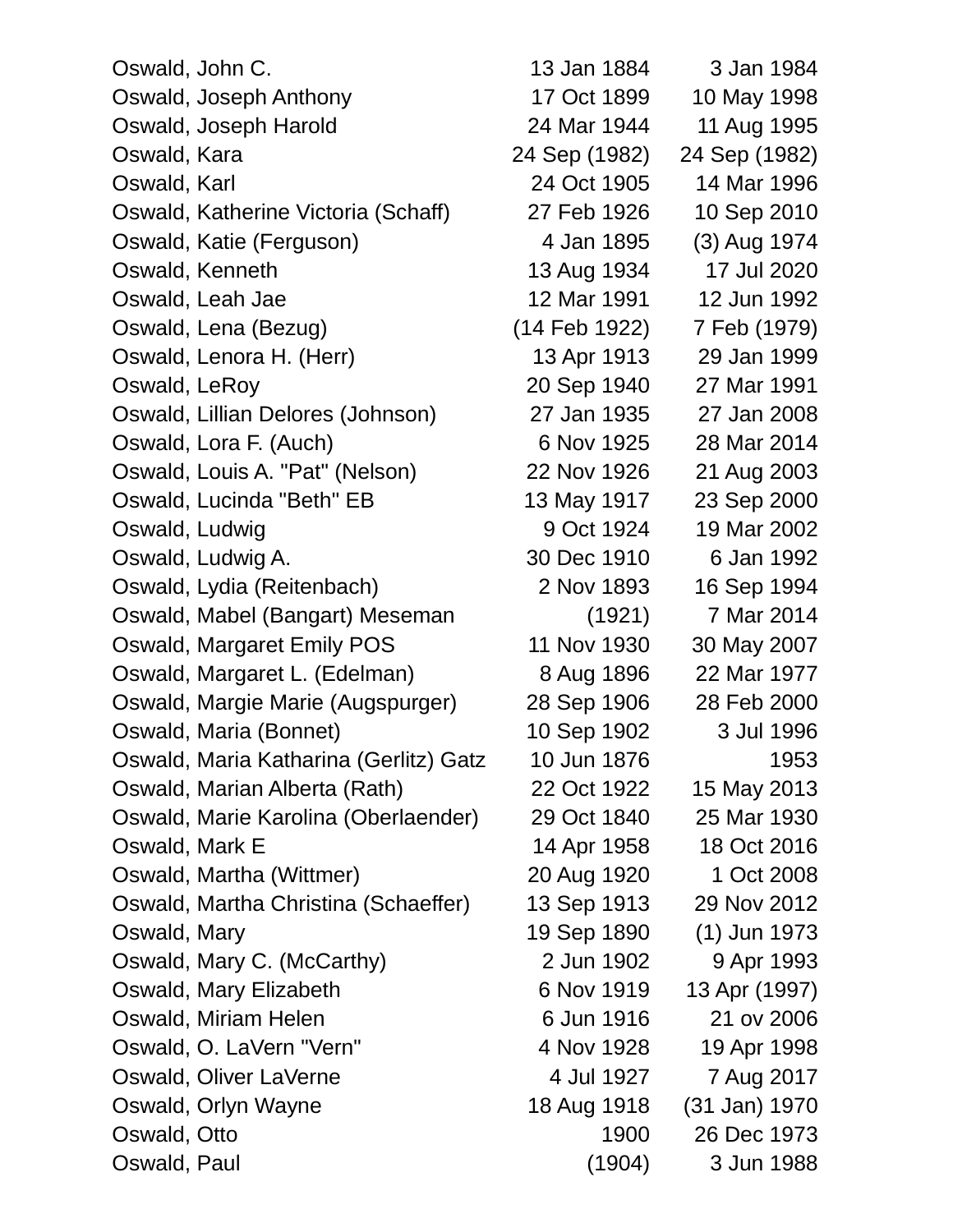| Oswald, Paul Erb                       | 9 Apr 1919  | 29 Dec 2016   |  |
|----------------------------------------|-------------|---------------|--|
| Oswald, Paul Juergen                   | 4 May 1938  | 26 Aug 2021   |  |
| Oswald, Paul R.                        | 11 Feb 1915 | 19 Nov 1997   |  |
| Oswald, Pauline (Schwindt)             | 21 Dec 1919 | 3 May 2010    |  |
| Oswald, Pearl Evelyn                   | 24 Aug 1924 | 8 Mar 2000    |  |
| Oswald, Ralph Raymond                  | 12 Jun 1940 | 15 Jan 2000   |  |
| Oswald, Randall "Oz"                   | 24 Nov 1959 | 21 Oct 2008   |  |
| Oswald, Regina (Schaeffer)             | 6 Apr 1896  | 8 Jun 1988    |  |
| Oswald, Robert G.                      | 13 Mar 1945 | 15 Jan 2007   |  |
| Oswald, Roger                          | 2 Mar 1960  | 7 Apr 2016    |  |
| Oswald, Ronald Nicholas "Ron"          | (1951)      | 4 Oct 2007    |  |
| Oswald, Ruben E.                       | 5 Mar 1913  | 15 Oct 1983   |  |
| Oswald, Sarah (Schaeffer)              | 5 Apr 1894  | 21 Oct 1989   |  |
| Oswald, Selma (Frank) Schimke          | 12 Dec 1899 | 19 Feb 1994   |  |
| Oswald, Selma (Herzog)                 | 1 Aug 1927  | (not given)   |  |
| Oswald, Theresa (Schmidt)              | 16 Jan 1913 | 29 Aug 1985   |  |
| Oswald, Vilo A.                        | 17 Jun 1953 | 19 Apr 1997   |  |
| Oswald, Viola V. (Weller)              | 9 Apr 1921  | 22 Mar 2000   |  |
| Oswald, Waldemar                       | 20 Oct 1953 | 27 Jan 2001   |  |
| Oswald, Walter "Walt" M.               | 13 Mar 1936 | 28 Dec 2017   |  |
| Oswald, Wilhelm "William"              | 28 Dec 1914 | 28 Aug 1995   |  |
| Oswald, William                        | (1930)      | 21 Nov 2010   |  |
| Oswald, Willie                         | 20 Feb 1897 | 6 Jan (1977)  |  |
| Oswald, Willis Daniel                  | 9 Aug 1909  | 27 Nov 1992   |  |
| Oswalt, Adam                           | 23 Nov 1861 | 8 Apr 1927    |  |
| Oswalt, Alfred Joshua                  | (not given) | (not given)   |  |
| Oswalt, Julius L.                      | 12 Mar 1911 | 7 Oct (1994)  |  |
| Oswalt, Linda Kay (Miller)             | 28 Apr 1948 | 28 Feb (1996) |  |
| Oswalt, Nancy Irene (Johnson)          | 4 Jun 1939  | 17 Jul 2020   |  |
| Oswalt, Ronald "Ron" W.                | 25 Dec 1949 | 18 Apr 2012   |  |
| Oswalt, Ronald Milton "Ron"            | 13 Jul 1942 | 29 Apr 2010   |  |
| Osweiler, Agnes (Baranko)              | 24 May 1922 | (2004)        |  |
| Osweiler, Marian Ernestine (Abernathy) | (1917)      | (2008)        |  |
| Osweiler, Richard B.                   | (1918)      | (Sep 1996)    |  |
| Oswinkle, William A.                   | (1935)      | (Jun 1998)    |  |
| Oswood, Vetta J. Erwin                 | 2 May 1902  | 10 Dec 1998   |  |
| Oszust, Myrtle E. (Sundby)             | 1 Dec 1925  | 10 Jan 2006   |  |
| O'Telle, Edna (Meyer)                  | 25 Jan 1916 | 3 Nov (2006)  |  |
| Otey, Nannie B. (Koutz)                | 28 Jun 1908 | 10 Jan (1996) |  |
|                                        |             |               |  |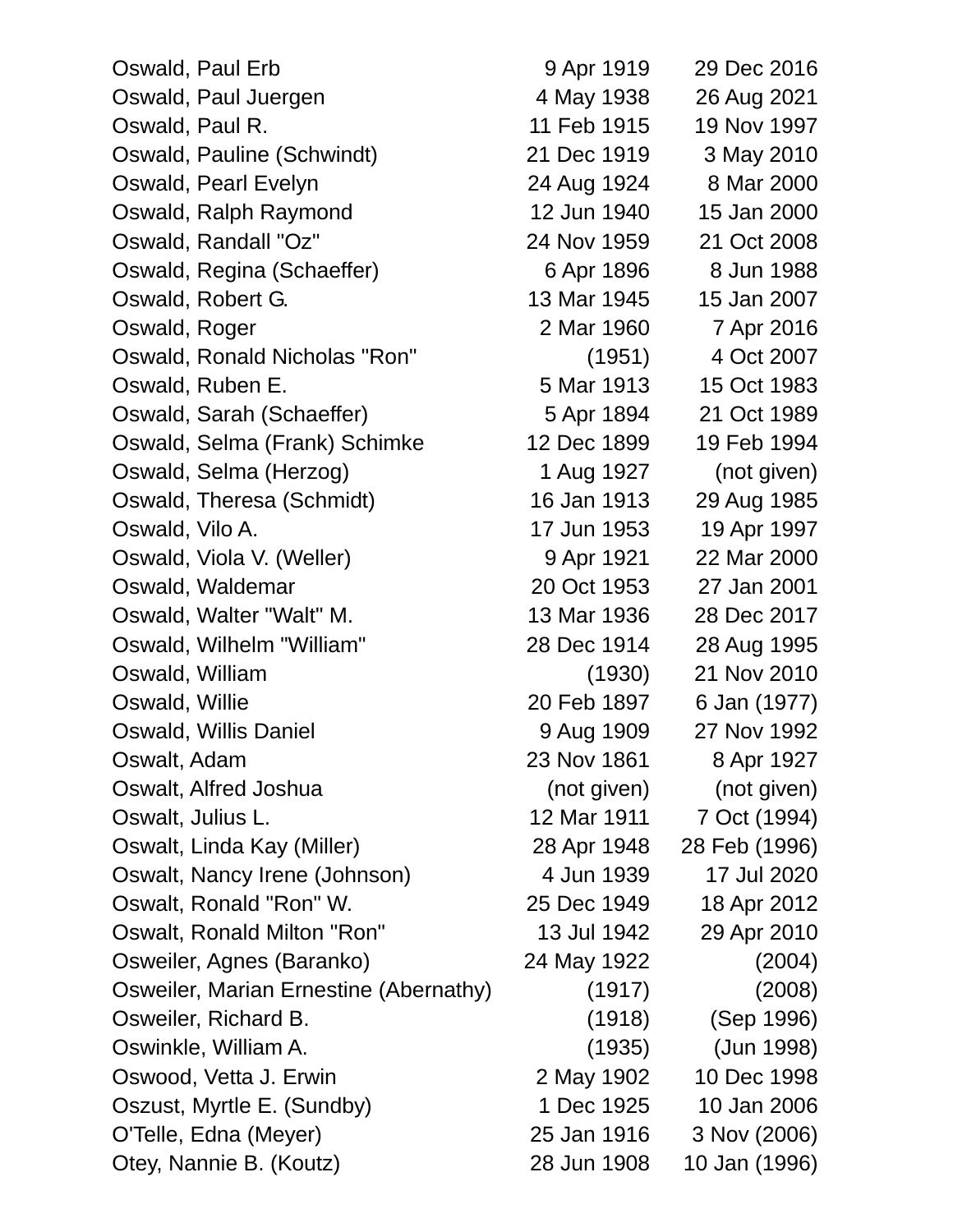Otis, Elmo Owen 1 Jul 1914 (13 Jul 1996) Otis, Ernest C. 31 Aug 1911 (28 Jun 1968) Otis, Forest P. 17 Jul 1905 14 May 1997 Otis, Helen B. (Kiefer) 12 Dec 1915 25 Oct 1994 Otis, Jean Frances (Burns) 17 May 1921 19 Dec 1999 Otis, Marian M. (Fisher) Hein 30 Aug 1918 16 Dec 1998 Otis, Mina I. (Havekorst) 22 May 1904 14 Mar 1997 Otis, Pauline Caroline (Teske) 19 May 1910 2 Feb 1986 Otis, Rose W. (Weider) (not given) (Nov 2000) Otis, William G. 22 Jan 1922 29 Jul (1996) Otke, Edward (not given) (Mar 1998) Otnes, Archie Iver "Joe" 7 Nov 1919 6 Jul 2004 Otnes, Arvid (12 Oct 1900) (1 Mar 1924) Otnes, Dennis Rene 15 Apr 1933 14 Mar (1953) Otnes, Enoch 27 Mar 1882 4 Apr (1950) Otnes, Rose (Gramm) 22 Feb 1902 8 Apr (1978) Otness, Winneth "Peggy" MH 11 Aug 1919 (1999) O'Toole, Colleen Mary (Ellis) 13 Feb 1942 7 Aug 2021 O'Toole, Stephanie Lynn (Otto) 30 Oct 1975 25 Apr 2015 Ott, Addie Mae (Stringer) Poulson 29 Apr 1898 27 Apr 1998 Ott, Agnes C. (Martian) 9 Nov 1925 5 Feb 2014 Ott, Albert B. 31 Oct 1886 14 Mar 1953 Ott, Aleta Jo (Petrik) 7 May 1942 13 Aug 2009 Ott, Alvina (Peterson) 22 Apr 1921 18 Dec 2018 Ott, Angela Magdalena (Vetter) 19 May 1927 5 Dec 2005 Ott, Angus Norman (1912) 22 Aug 1976 Ott, Anna (Kurtos) (1935) 27 Jun 2021 Ott, Anna H. (Bartz) 21 Dec 1905 15 Aug 1996 Ott, Anna Laura "Billie" (Mack) 7 Sep 1905 6 Feb 1996 Ott, Anton Steven 11 Feb 1937 21 Oct 2008 Ott, Arthur Bernard (1908) (Feb 1980) Ott, Arthur Howard (1923) 16 Mar 2017 Ott, Arthur Paul 28 Oct 1916 30 Apr (2013) Ott, Bertha 9 Feb 1916 7 Jul 2012 Ott, Betty 30 Jun 1938 2 Feb 2016 Ott, Betty (Hovey) 22 Jan 1928 26 Dec 2020 Ott, Birdie L. (Linder) Crook 29 Jan 1892 9 Apr 1991 Ott, Bonnie Faye (Reamann) 17 Jan 1908 6 Jul 2000 Ott, Byron Richard 27 May 1959 6 Feb 2004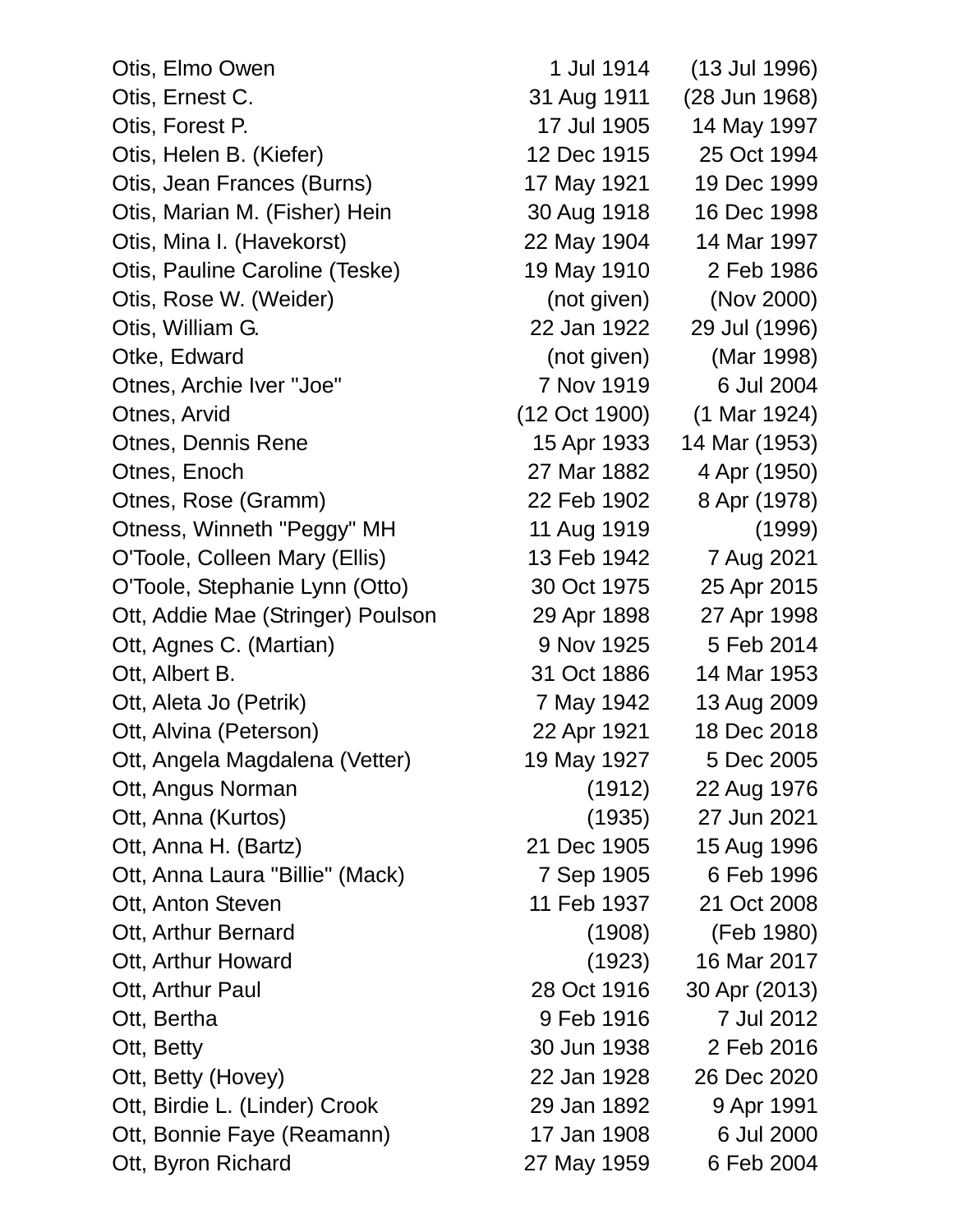Ott, Carl 28 Apr 1896 17 Dec 1930 Ott, Carl A. (1924) 17 May (2003) Ott, Carmyl A. 16 Jul 1910 3 Dec (2000) Ott, Casper (1919) 3 Jul 2004 Ott, Cathy Lynn 19 Nov 1963 30 Jan 2016 Ott, Charles J. (not given) 6 Jan 2004 Ott, Charlie 13 May 1877 (9 Sep 1894) Ott, Charlotte (Schlichenmeier) 27 Nov 1876 4 Oct 1918 Ott, Christine (Laub) 13 Jun 1908 24 Oct 2001 Ott, Clara "Claire" Ethel (not given) 11 May 2007 Ott, Clara (Bosch) 26 Sep 1901 7 Jun (1953) Ott, Clara Barbo (Nelson) 12 Jul 1921 20 Jul 2004 Ott, Clifford 18 Feb 1917 (17 Jul 1990) Ott, Dale Casper 5 Sep 1947 3 Nov 2020 Ott, Dorothy Mildred (Franson) 16 Jan 1919 1 Dec 2005 Ott, Earl Vernon 22 Jul 1923 3 May 1945 Ott, Edna Lenore (Stoppenbach) 13 Nov 1885 (16 Mar 1976) Ott, Elbert E. "Butch" 24 Feb 1943 (10 Oct 2008) Ott, Eleanor (Weinberger) 23 Feb 1908 27 Nov (1973) Ott, Eleanor L. (Reis) 20 Jul 1920 12 Apr 2013 Ott, Elizabeth (1906) 25 Sep 1988 Ott, Elizabeth (Feuerstein) 7 Sep 1897 12 Mar 1984 Ott, Elmon "Pete" 26 Jun 1924 5 Oct 1993 Ott, Emil 24 Dec 1950 24 May 2020 Ott, Emil 6 Oct 1925 27 Aug 2004 Ott, Emil 27 Apr 1888 18 Feb 1965 Ott, Emilie (Riemert) 15 Jan 1889 (not given) Ott, Emmett Eugene 26 Jun 1932 23 Nov 2007 Ott, Esther (Stucky) 22 Dec 1925 11 Feb 2013 Ott, Esther Elizabeth (Weidman) (not given) (Oct 1981) Ott, Eunice (Welter) 16 Dec 1912 22 Apr 2006 Ott, Fannie (Athos) 20 Feb 1933 14 Jan 2020 Ott, Fay Jeannette (Kromm) 10 Oct 1937 12 Jul 2020 Ott, Felix Joseph 17 Feb 1886 9 Apr 1956 Ott, Florence **(iii)** (not given) 21 May 2007 Ott, Frances "Fran" (Schmidt) 8 Mar 1924 7 Dec 2016 Ott, Frank 5 Feb 1921 (6) Mar 1950 Ott, Fred George 1903 15 Nov 1969 Ott, Frederick Gordon 10 Jul 1939 3 Oct 2018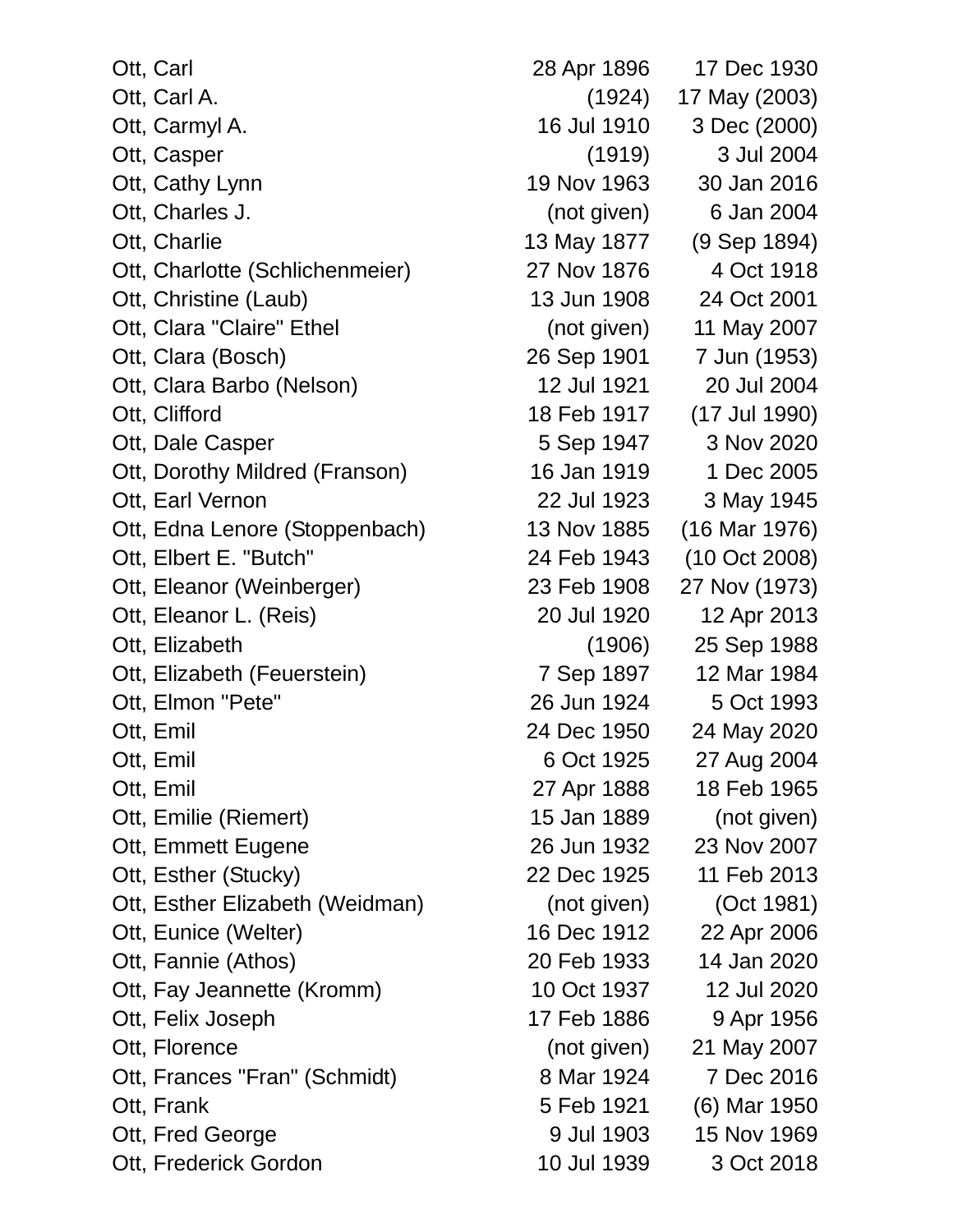Ott, G. Eleanor (Black) 14 Dec 1916 20 May 2013 Ott, Gary 3 May 1952 16 Aug 2021 Ott, Gary Louis 5 Jan 1959 5 Jun 2012 Ott, George 15 Feb 1878 (1942) Ott, George A "Bud" 9 Aug 1926 29 May 2016 Ott, George Bryant (1925) (Mar 1998) Ott, George E. 10 Mar 1920 (1999) Ott, George Francis (not given) (Jun 1997) Ott, George Harlen 21 Apr 1921 19 Dec (1990) Ott, George Lester 21 Jun 1916 26 Feb (1995) Ott, George M. 20 Mar 1920 (20 Sep 1980) Ott, George Peter 2 Dec 1932 30 Apr 2000 Ott, George V. 2003 20 Mar 1919 12 Mar 2003 Ott, Georgia Ruth 4 Nov 2009 4 Nov 2009 Ott, Gerald Russell **1 Oct 1932** 6 May 2008 Ott, Gertrude E. (Stange) 27 Nov 1904 16 Nov 1995 Ott, Hannah (Kanzler) 1 Apr 1891 (27 Jan 1918) Ott, Harry Dean 24 Aug 1919 3 Feb 2001 Ott, Hazel E. (Wilson) 18 May 1927 6 Nov 1998 Ott, Henry 1901 26 Feb 1992 Ott, Henry DeKalb 18 May 1849 2 Dec 1917 Ott, Herman Morris 20 Sep 1931 18 Oct 1998 Ott, Irma (Allmer) 12 Sep 1915 25 Apr 2005 Ott, Jacob (1997) 9 Jun 2015 Ott, Jacob 15 Jul 1886 20 Dec 1964 Ott, Jacob 23 Jun 1907 16 Aug 1972 Ott, Jacob 14 Apr 1865 30 Jan 1955 Ott, Jacob John "Jack" 7 Jan 1942 7 Oct 2004 Ott, Jacob W. 19 Sep 1980 17 Oct 2010 Ott, Jakob 18 Dec 1912 11 Dec 1991 Ott, James David "Jim" 13 Jun 1931 1 Feb 2014 Ott, Jerome 16 Feb 1905 (19) Aug 1969 Ott, Joan E. (1903) 12 May (1992) Ott, Johannes Peter 1 Feb 1871 20 Feb 1938 Ott, John 28 Feb 1915 15 Apr 2001 Ott, John A. 17 Feb 1892 (1971) Ott, John Frederick 10 Jan 1940 12 Jan 2005 Ott, John L. 23 May 2009 Ott, John L. 21 Apr 1907 4 Dec (1976)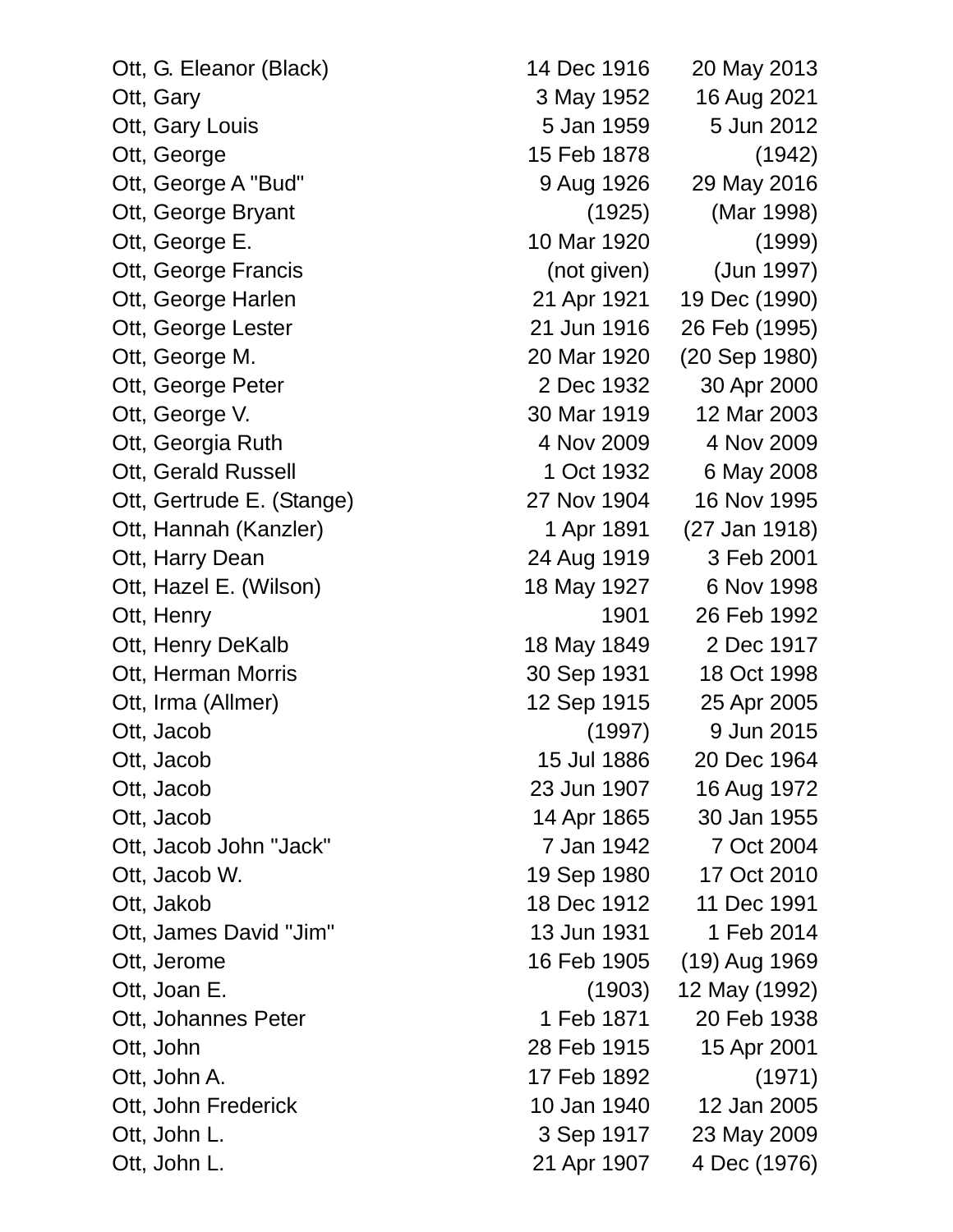| Ott, John P.                        | 13 Feb 1918 | 12 Apr 2000   |
|-------------------------------------|-------------|---------------|
| Ott, Joseph D.                      | 17 Mar 1904 | 1 Jan 1983    |
| Ott, Joseph Jacob                   | 2 Mar 1914  | (30 Sep 1990) |
| Ott, Josie                          | (1922)      | 4 Apr 2004    |
| Ott, Joyce Muriel (Gunderson)       | 4 Apr 1934  | (Mar 2000)    |
| Ott, Judith Ann (Roberts)           | 27 Aug 1954 | 31 Jul 1979   |
| Ott, June Sheridan (Sutton)         | 11 Jun 1927 | 25 Dec 1998   |
| Ott, Jurgen                         | 19 Jan 1933 | 15 Nov 2003   |
| Ott, Katharina Ann (Mohrlein)       | 21 Mar 1923 | 12 Feb 2017   |
| Ott, Kathryn (Gawryluk)             | 19 May 1929 | 19 Jul 1997   |
| Ott, Keegan Nicholas                | 12 Apr 1989 | (Oct 2006)    |
| Ott, Larry Edward                   | 23 May 1938 | 24 Sep 2009   |
| Ott, Lavina Ellen (Smith)           | 12 Nov 1884 | 7 Sep 1982    |
| Ott, Lee Ann (Henjum)               | 7 Feb 1951  | 19 Aug 2013   |
| Ott, Leila S.                       | 20 Oct 1927 | 21 Mar 2021   |
| Ott, Leola Mable (Fredericksen)     | 5 Mar 1927  | 12 May 2014   |
| Ott, Lillian Antoinette (Krushina)  | (1918)      | 20 Jan 2013   |
| Ott, Linda Diana (Neufeld)          | 19 Apr 1947 | 19 Nov 2016   |
| Ott, Lloyd                          | 14 Feb 1929 | 2 Jan 1996    |
| Ott, Lorene Louise (Tetzloff)       | 7 Sep 1919  | 21 Jun 1999   |
| Ott, Lucille M. (Forg)              | (1926)      | 18 Jan 2008   |
| Ott, Lydia (Gross)                  | 8 Aug 1955  | 26 Dec 2020   |
| Ott, Lydia (Rothenberger)           | 8 Mar 1893  | 16 Mar 1987   |
| Ott, Margaret E. (Hagenah)          | 11 Apr 1911 | 16 Oct (1997) |
| Ott, Margaret Ginger (Hansen)       | 10 Jul 1946 | 4 Jan 2020    |
| Ott, Margaret L. (Franson) Hill     | 23 Jan 1920 | 27 Sep 2008   |
| Ott, Margaret Severson              | (1911)      | (Dec 1992)    |
| Ott, Margaretha (Reihs)             | 7 Aug 1865  | 29 Aug 1955   |
| Ott, Marian P.                      | (1919)      | 9 Apr 2004    |
| Ott, Marie Elizabeth (Stukart)      | 25 Apr 1874 | 1 Apr 1944    |
| Ott, Marie Margaret (Ryder)         | 14 Apr 1923 | 1 Jul 2015    |
| Ott, Marilyn Merle (Lines)          | 21 Dec 1951 | 13 Oct 2016   |
| Ott, Marvin E.                      | 18 Feb 1927 | 6 Aug 2007    |
| Ott, Mary Ann                       | (1865)      | 9 Aug 1945    |
| Ott, Mary Louise (Samuel)           | 12 May 1924 | 29 Dec 1991   |
| Ott, Mary Martha Catherine (Krampl) | 4 Feb 1942  | 4 Oct 2021    |
| Ott, Maryellen "Dolly" (Kadlec)     | 27 Feb 1928 | 9 Jun 1996    |
| Ott, Matilda                        | (not given) | (1933)        |
| Ott, Matilda (Michael)              | 17 Dec 1887 | (9 Dec 1951)  |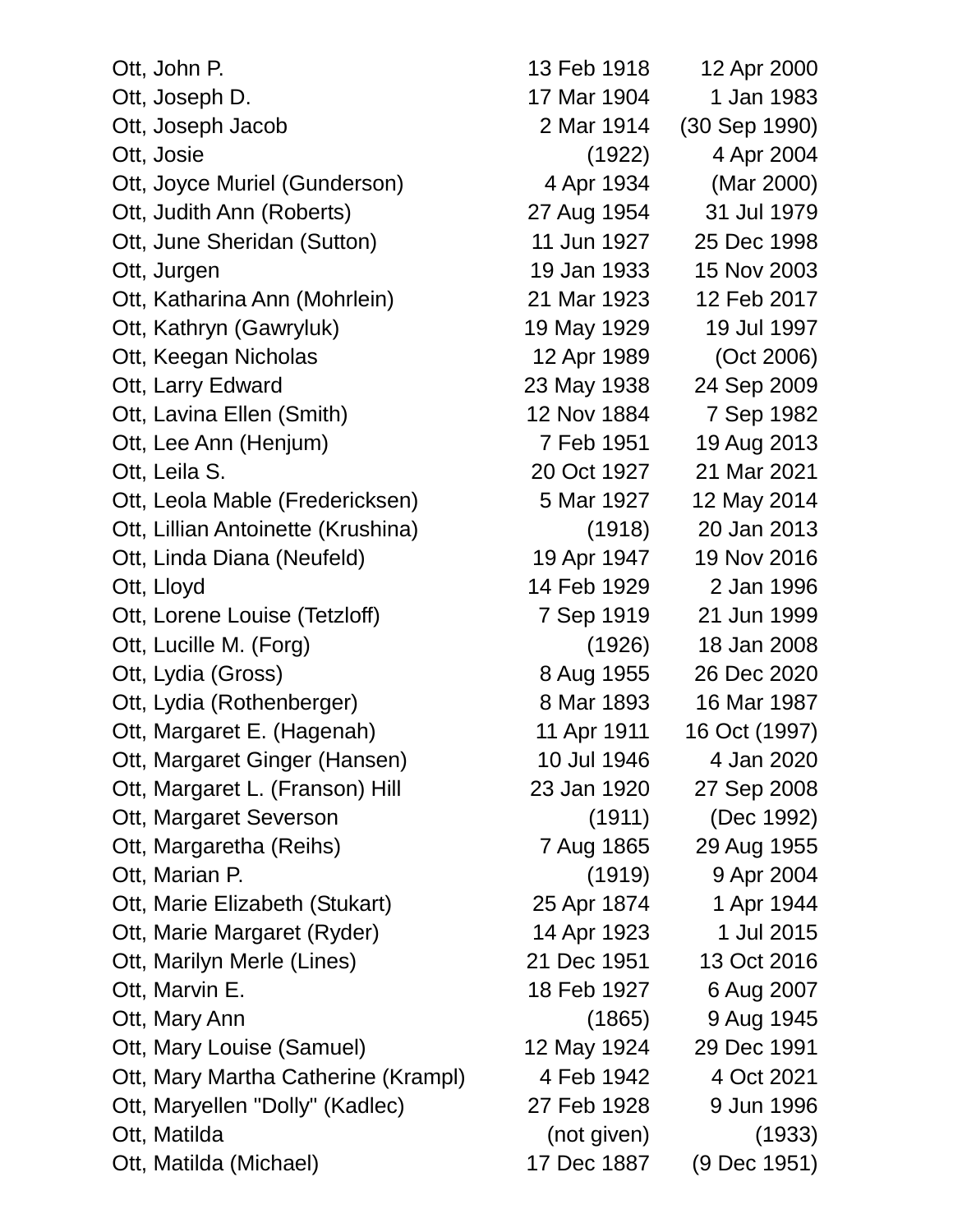| Ott, Max M.                       |
|-----------------------------------|
| Ott, Melvin R.                    |
| Ott, Melvyn J.                    |
| Ott, Mike                         |
| Ott, Mildred E. (Voepel)          |
| Ott, Orville Conrad               |
| Ott, Orville Oscar                |
| Ott, Patricia L. (McDonough)      |
| Ott, Paul                         |
| Ott, Pearl A. (Walz)              |
| Ott, Peter Alexander              |
| Ott, Phillip James                |
| Ott, Reinhart C.                  |
| Ott, Richard "Dick"               |
| Ott, Richard "Rich" D. (Fanger)   |
| Ott, Richard B.                   |
| Ott, Richard Thomas               |
| Ott, Robert                       |
| Ott, Robert A. "Bob"              |
| Ott, Roxie (Guy)                  |
| Ott, Rueben Eugene                |
| Ott, Sawyer Patrick               |
| Ott, Shirley K.                   |
| Ott, Stephan L.                   |
| Ott, Stephen "Stefan" Gregory     |
| Ott, Stephen "Steve" Lawrence     |
| Ott, Teresa (Long)                |
| Ott, Theodore H.                  |
| Ott, Thera Elizabeth (Anderson)   |
| Ott, Travis                       |
| Ott, Valentine "Val"              |
| Ott, Veronica "Florence" (Schanz) |
| Ott, Victoria (Totusek)           |
| Ott, Vince                        |
| Ott, Vivian (Lien)                |
| Ott, Walter                       |
| Ott, Walter F.                    |
| Ott, Walter Leroy                 |
| Ott, Wilbur "Fat" Henry           |

12 Sep (1909) 29 Sep 2003 29 Jan 1918 30 Oct (1996) 6 Apr 1942 7 Feb 2008 28 Feb 1879 (6) Jun 1965 (1928) 27 Sep 1997 8 Oct 1915 18 Aug 2006 19 Jun 1921 11 Mar 2004  $(1940)$  30 Nov 1993 26 Jul 1930 4 Mar 1931 29 Apr 1909 9 Nov 1994  $(1910)$   $(26$  Jan 1930) 25 Jul 1944 (Jun 1997) 25 Jan 1920 10 May 2003 8 Sep 1931 3 Aug 2018 14 Sep 1933 19 Jun 2018 17 Mar 1897 30 Apr 1987 29 Feb 1948 22 Jun 2010 30 Jun 1930 5 Oct (1985) 19 Apr 1925 13 Jun 2011 21 Feb 1886 14 Nov 1980 26 Mar 1917 3 Jun 1987 17 Feb 2019 27 Feb 2021  $(1900)$   $(14$  Nov 1996) 15 Apr 1915 (21 Feb 1980) 11 Jul 1947 7 Feb 2010 22 Jul 1952 25 Aug 2017 22 Nov 1948 22 Apr 2015 15 Nov 1904 28 Jul 1975 19 Jul 1899 (2 Sep 1982) 14 Jul 1967 1 Oct 1989 21 Jan 1919 16 Nov 2014 14 Jan 1918 26 Sep 2000 28 Nov 1892 24 Dec 1987 21 Jul 1931 23 Aug 2011 7 Aug 1925 22 Sep 1994 30 Oct 1896 20 Dec 1997 10 Dec 1890 7 Aug 1956 16 Mar 1921 22 Jun 2005 3 Apr 1922 26 Feb 2006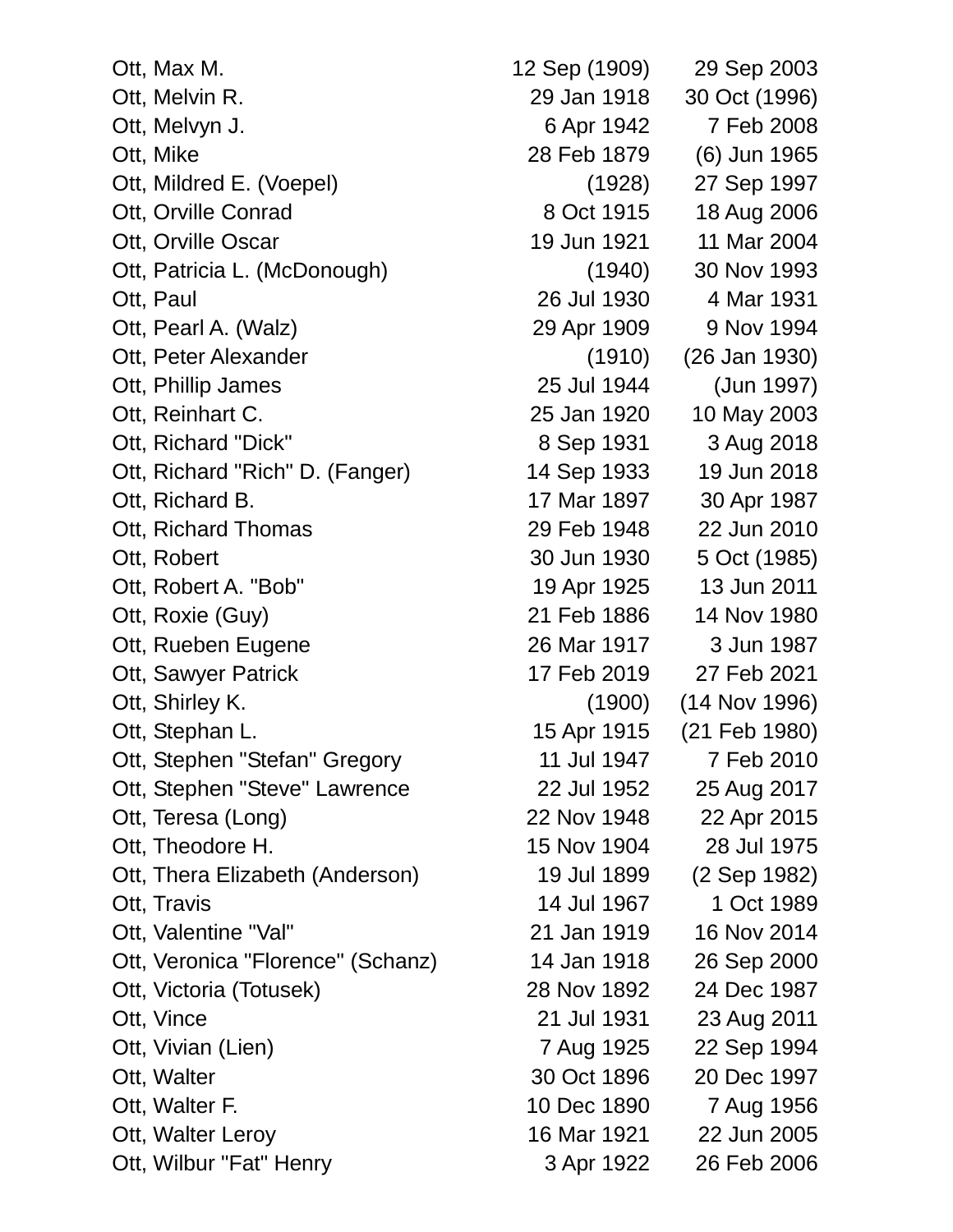| Ott, Wilhelm                          | 3 Jul 1899  | 6 Apr 1978      |
|---------------------------------------|-------------|-----------------|
| Ott, William H.                       | 11 Aug 1897 | (1 Dec 1921)    |
| Otte, Bernard J.                      | 11 Sep 1870 | 16 Sep 1955     |
| Otte, Betty Jane (Kaelberer)          | 23 Jun 1935 | 5 Aug 2009      |
| Otte, Clara (Reimann)                 | 12 Oct 1893 | $(15$ Jan 1970) |
| Otte, Edra Mae (Ruble) Hugnall        | 17 Aug 1917 | 8 Sep (2007)    |
| Otte, Ralph G.                        | 17 Dec 1936 | 16 Apr (1997)   |
| Otte, Sydney R.                       | (1931)      | (Oct 1996)      |
| <b>Otte, Wesley Edward</b>            | 4 Dec 1922  | 1 Jun (1997)    |
| Ottem, David Clark                    | 29 May 1939 | 22 Jun 1998     |
| Ottem, Michelle "Mickey" SP           | 25 May 1950 | 14 Jan 2015     |
| Otteman, Vincent J.                   | 7 Dec 1920  | 22 Jul 1994     |
| Ottemoeller, Brian                    | 9 May 1996  | 13 May 1996     |
| Otten, Benjamin "Ben" C.              | (1935)      | 9 Nov 2001      |
| Otten, Cora (DeBoer)                  | 7 Jan 1905  | (16 Jun 1988)   |
| Otten, Darrel Eugene                  | 21 Mar 1941 | 9 Jun 2021      |
| Otten, Debra Lynn (Enninga)           | 13 Sep 1959 | 4 Feb 1999      |
| Otten, Gladys Ruby (Hansen)           | 23 May 1916 | 27 Nov 2007     |
| Otten, John "Jack"                    | 7 Sep 1903  | 10 May 1986     |
| Otten, Lois K. (Britsch)              | 27 Nov 1919 | 25 Oct 2019     |
| Otten, Mark A.                        | 6 May 1959  | 23 Feb 1992     |
| Otten, Rose (Stubbe)                  | 16 Dec 1904 | 15 Oct 1997     |
| Otten, Terry                          | (1948)      | 11 Jan 2003     |
| Otten, Velma Ann (William)            | 13 Jun 1939 | 24 Sep 2007     |
| Ottenbacher, Adolph                   | 23 Oct 1923 | 29 Jan 1995     |
| Ottenbacher, Aloysius J. "Whitey"     | (not given) | 2 Aug 2000      |
| Ottenbacher, Alvin                    | 12 Jan 1928 | 9 Apr 2014      |
| Ottenbacher, Andrew                   | 21 Nov 1883 | 16 May (1951)   |
| Ottenbacher, Arthur                   | 4 Apr 1911  | (17) May 1956   |
| Ottenbacher, Arthur Andrew            | 18 May 1908 | 7 Dec (1984)    |
| Ottenbacher, Bernice (Aman)           | 6 Nov 1924  | 8 Jul 1999      |
| Ottenbacher, Christian                | 7 Jun 1903  | 29 Nov 1987     |
| Ottenbacher, Christian                | 20 May 1876 | 30 Jun (1961)   |
| Ottenbacher, Christina (Heiser)       | 5 Dec 1892  | (1 Apr 1966)    |
| Ottenbacher, Dean William             | 13 May 1949 | 14 Sep 2019     |
| Ottenbacher, Elizabeth                | 11 Aug 1885 | 6 Jan (1973)    |
| Ottenbacher, Ella (Oster)             | 14 May 1925 | 18 Dec 1991     |
| Ottenbacher, Florence Elsie (LaCasse) | 29 Sep 1924 | 7 Mar 2018      |
| Ottenbacher, Floyd Adolph             | 31 Mar 1950 | 30 Mar (1981)   |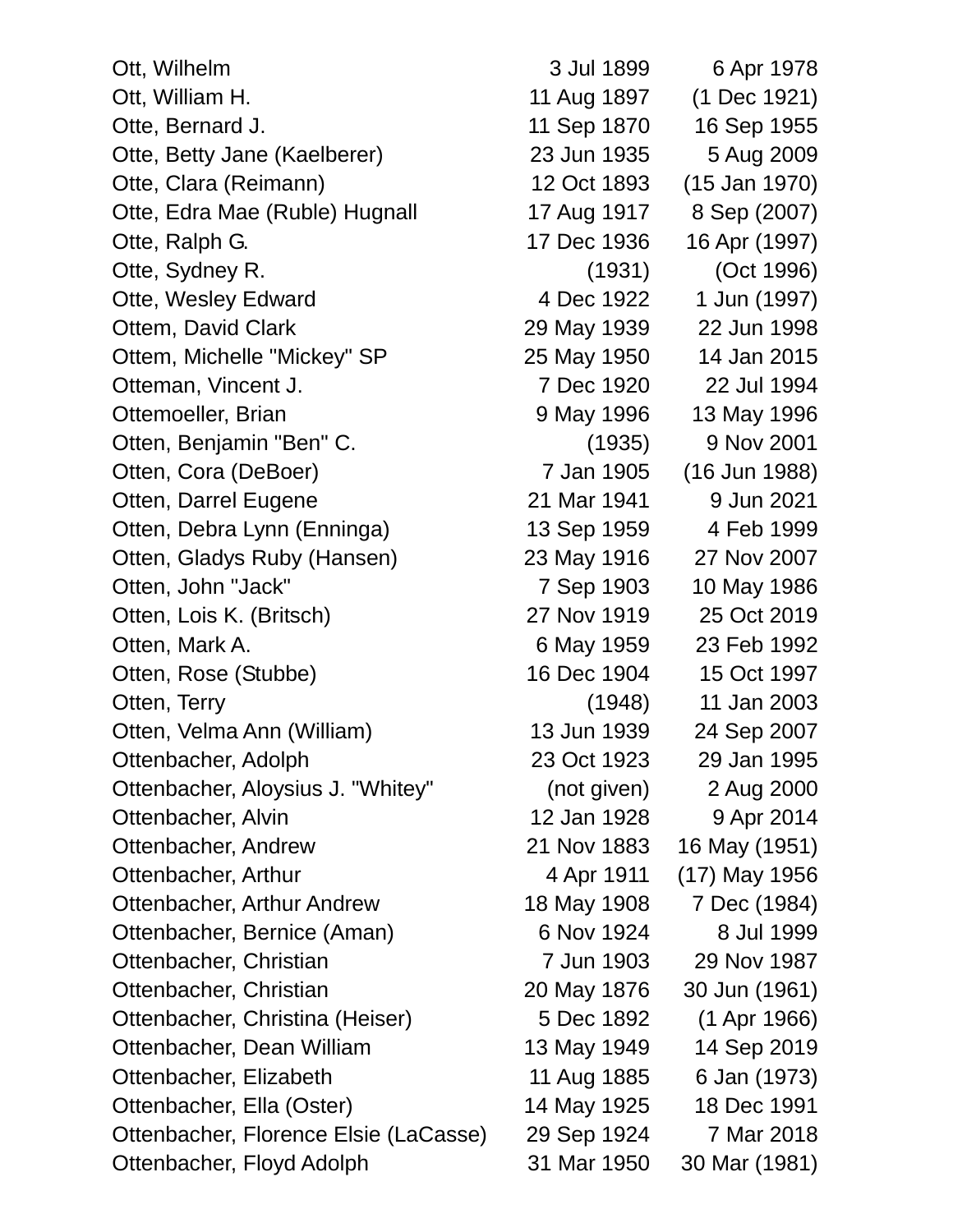| Ottenbacher, Gailen Arthur             | 2 Jun 1950  | 9 Mar 2007    |
|----------------------------------------|-------------|---------------|
| Ottenbacher, Gottlieb                  | 24 Feb 1915 | 6 Feb 1997    |
| Ottenbacher, Gustave "Gus" Albert      | 21 Aug 1923 | 24 Dec 2010   |
| Ottenbacher, Herbert                   | 9 Dec 1915  | 22 Nov 2000   |
| Ottenbacher, Jakob                     | 26 Jan 1845 | 3 Oct 1919    |
| Ottenbacher, John E.                   | 27 Jan 1891 | 12 Feb (1976) |
| Ottenbacher, Katharina (Bauder)        | 2 Apr 1844  | 22 Jan 1921   |
| Ottenbacher, Katherina (Weller) Schick | 7 Dec 1892  | 1 Dec (1968)  |
| Ottenbacher, LaViolette Vione VG       | 24 Jan 1921 | 22 Mar 2008   |
| Ottenbacher, Martha (Kuebler)          | 19 Apr 1913 | 15 Dec (1972) |
| Ottenbacher, Meredith Ann              | 28 Jun 1940 | 25 Feb 2017   |
| Ottenbacher, Milbert                   | 10 Mar 1932 | 6 Mar (1974)  |
| Ottenbacher, Myrtle Eleanor (Holm)     | 11 Jan 1911 | 13 Dec (1981) |
| Ottenbacher, Olivia Violet (Opp)       | 17 Aug 1918 | 27 Jun 1988   |
| Ottenbacher, Oscar                     | 26 Feb 1926 | 23 Aug 1989   |
| Ottenbacher, Otto                      | 1 Feb 1917  | 2 Jan 1995    |
| Ottenbacher, Pauline "Polly" (Kuebler) | 16 Jun 1914 | 30 May 2002   |
| Ottenbacher, Viala Ruby                | 30 Jul 1948 | 11 Feb 2014   |
| Ottenbacher, Viola Pauline (Rau)       | 27 Oct 1919 | 13 May 2003   |
| Ottenbacher, Walter                    | 21 Nov 1918 | 6 Mar 1982    |
| Ottenbacher, Wayne Walter              | 1 Dec 1947  | 5 Apr 2011    |
| Ottenbacher, Wilhelm                   | 17 Apr 1887 | 15 Jan (1959) |
| Ottenbacher, William                   | 14 Sep 1909 | (12 Feb 1965) |
| Ottenbacher, William G.                | 22 Feb 1922 | 24 Jan 2004   |
| Ottenbreit, Adam                       | 3 Apr 1924  | 5 Jan 2013    |
| <b>Ottenbreit, Albert Michael</b>      | (1921)      | 29 Nov 1985   |
| Ottenbreit, Alfred "Al"                | 12 Apr 1935 | 19 Jan 2014   |
| Ottenbreit, Allan                      | (1948)      | 17 May 2005   |
| Ottenbreit, Anne (Killaly)             | (1923)      | 24 Dec 2012   |
| Ottenbreit, Anthony "Tony" Joseph      | 27 Feb 1919 | 26 Jul 2008   |
| Ottenbreit, August "Gus"               | (1922)      | 8 May 1999    |
| Ottenbreit, Carolina                   | (1907)      | 9 Jun 2000    |
| Ottenbreit, Constance Joan (Remphrey)  | 25 May 1934 | 13 Jul 2015   |
| Ottenbreit, Edmund                     | 9 Sep 1929  | 16 Jun 2008   |
| Ottenbreit, Elizabeth                  | (1901)      | 4 Aug 1996    |
| Ottenbreit, Eugenia (Leik)             | 17 Jun 1931 | 21 Sep 2021   |
| Ottenbreit, Frank A.                   | (1905)      | 16 Jul 1986   |
| Ottenbreit, Frank John                 | 4 Oct 1927  | 10 Oct 2018   |
| Ottenbreit, George                     | (1938)      | 13 Apr 2005   |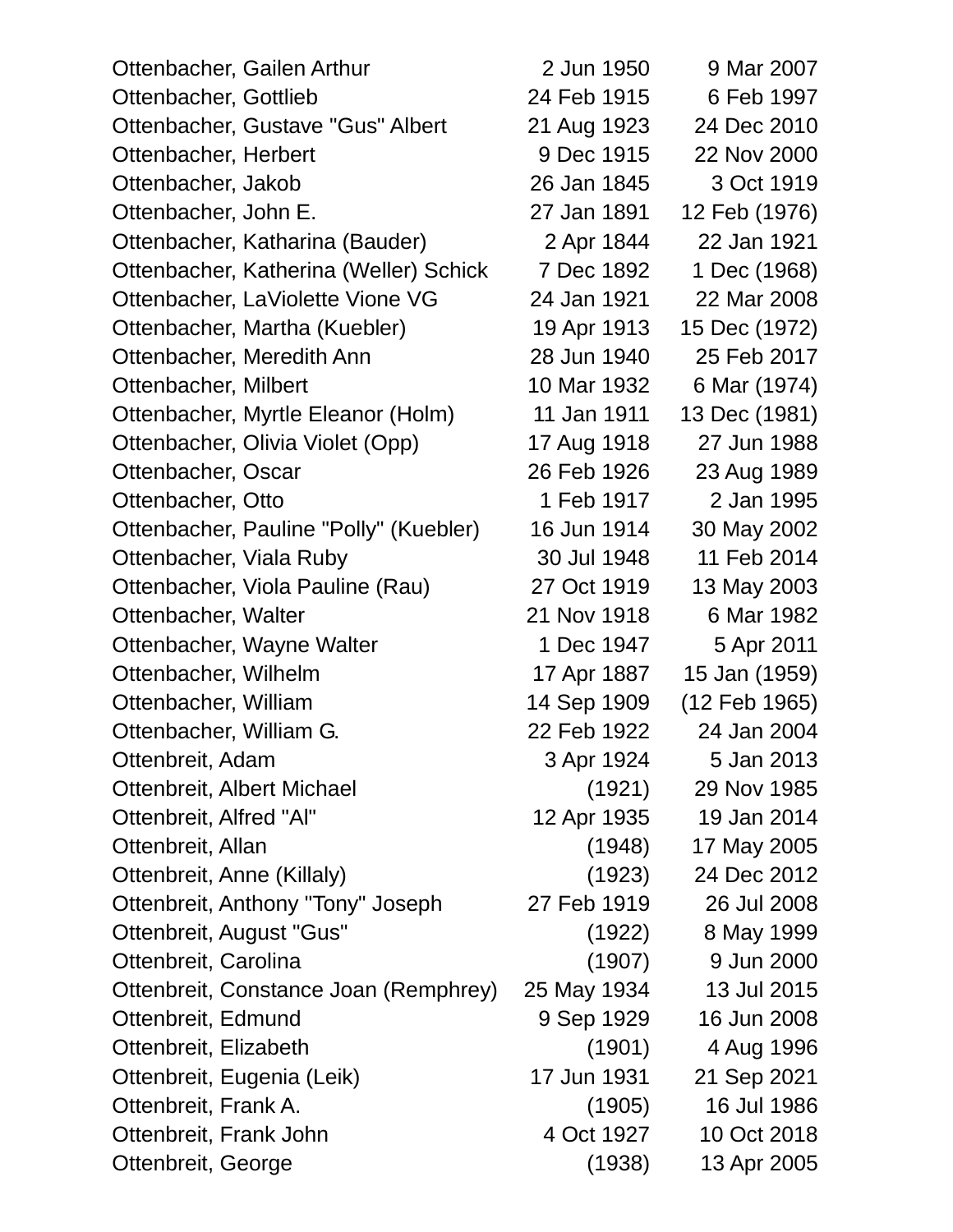| Ottenbreit, Gertrude "Gertie" (Keller) | 19 Jul 1911 | 27 Sep 2008   |
|----------------------------------------|-------------|---------------|
| Ottenbreit, Gertrude R. Braumberger    | 30 Oct 1927 | 6 Aug 2014    |
| Ottenbreit, Helen Viola (Ibsen)        | 20 Jun 1922 | 21 Jun 2021   |
| Ottenbreit, Herbert                    | 5 Sep 1941  | 26 Jun 2019   |
| Ottenbreit, Jamie Lindsey              | (1987)      | 29 Jun 1999   |
| Ottenbreit, Jean (Mann)                | 25 Jul 1935 | 3 Feb 2007    |
| Ottenbreit, Joanne L.                  | 29 Jun 1964 | 15 Jun 2015   |
| Ottenbreit, Johann                     | (1893)      | 19 Dec 1988   |
| Ottenbreit, John                       | (1920)      | 8 Nov 1996    |
| Ottenbreit, Joseph                     | (1916)      | 2 Mar 1989    |
| Ottenbreit, Joseph "Joe" Adam          | 31 Dec 1969 | 31 Dec 2007   |
| Ottenbreit, Karoline (Zimmer)          | 13 Sep 1929 | 16 Sep 2014   |
| Ottenbreit, Katherine "Kay" Elizabeth  | 3 Jan 1930  | 27 Sep 2019   |
| Ottenbreit, Keith Charles              | 16 Mar 1953 | 4 Mar 2019    |
| Ottenbreit, Lorette Yvette AMB         | (1933)      | 17 Oct 2019   |
| Ottenbreit, Mary (Duczek)              | (1907)      | 6 Feb 1999    |
| Ottenbreit, Mary (Frocklage) Pounder   | 2 Jul 1918  | 10 Apr 2017   |
| Ottenbreit, Matt F.                    | (1918)      | (9 Oct 2003)  |
| Ottenbreit, Michael Adam "Mike"        | (1917)      | 20 Oct 2009   |
| Ottenbreit, Mildred (Desrosiers)       | 27 May 1931 | 30 Mar 2015   |
| Ottenbreit, Paula (Heinrich)           | 1927        | 21 Mar 2020   |
| Ottenbreit, Raymond Michael            | 19 Nov 1934 | 27 Feb 2016   |
| Ottenbreit, Rosalia "Rose" (Douhaniuk) | 31 Jul 1921 | 2014          |
| Ottenbreit, Shane                      | 5 Mar 1977  | 4 Aug 2021    |
| Ottenbreit, Tony                       | 25 Jul 1925 | 19 Oct 2004   |
| Ottenbreit, Wilfred "Wilf"             | (1956)      | 6 May 2008    |
| Ottenbreit, William                    | (not given) | 24 Jan 2010   |
| Ottenbreit, Willibald "Willi" August   | (1927)      | 26 Jun 2020   |
| Ottenbriet, Gertrude                   | 1911        | 27 Sep 2008   |
| Ottenschnieder, Joseph F.              | 10 Jan 1916 | 10 Sep (1997) |
| Ottenstein, Thomas R.                  | (1930)      | (Aug 3 2000)  |
| Otter, Kathy Dianne (Dahme)            | 2 Jul 1948  | 13 Jul 2018   |
| Otterbein, Earl                        | 13 May 1925 | 27 Jun 2012   |
| Otterberg, Charlotte (Pathmann)        | 8 Nov 1918  | 27 Sep 2015   |
| Otterberg, Fred                        | 1 Sep 1897  | (23 Mar 1981) |
| Otterberg, John L.                     | 26 Aug 1926 | 3 Jun 2000    |
| Otterberg, Mitchel T. "Mike"           | 23 Feb 1920 | 4 Dec 1999    |
| Otterberg, Pertell Madeline (Smith)    | 17 May 1916 | 1 May 1998    |
| Otterberg, Virgil                      | 21 Apr 1946 | 8 Sep 2020    |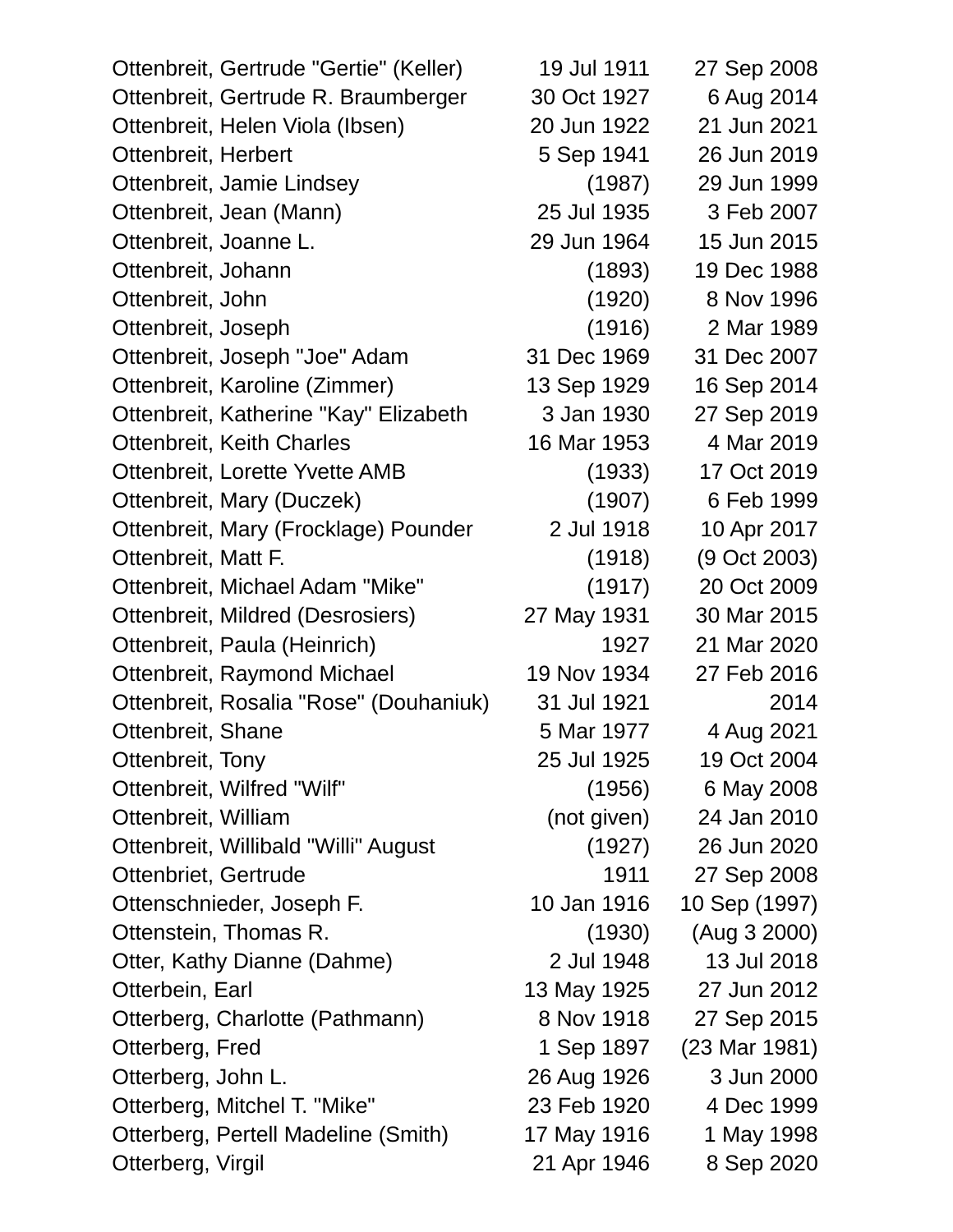Otterdahl, Lloyd 23 Jan 1905 19 Feb 2000 Otterness, Jens M. 15 Jan 1907 22 Jan 1999 Otterness, Royden A. "Bob" (1910) (17 Jul 1998) Otterson, Bessie Mabel (Martin) 23 Sep 1911 20 Oct 2002 Otterson, Frances W. (Wolfe) 28 Oct 1903 27 Jan 1996 Otterson, Janice L. (Walker) 8 Dec 1931 2 Dec 2013 Otterson, Joy Ann (Lepird) (not given) 11 May 2006 Otterson, Leonard Duane 2 Dec 1929 2 Aug 2021 Otterson, Margaret (Cook) 18 Apr 1930 16 Dec 2020 Otterson, Monica 2016 Otterson, Norma L. (Tverdahl) 14 Sep 1925 24 Jul 2018 Otterson, Orel B. 22 Mar 1922 12 Mar 2000 Otterson, Robert S. 18 Apr 1925 6 Aug (1989) Otterson, Sydney Reese 27 Apr 1996 31 May 2021 Otterson, Thelma (Franklin) 3 Oct 1911 25 Oct 2016 Otterson, Walter W. 18 Dec 1929 9 Jun 2010 Otterstaetter, Anna (Sigloch) 2 Oct 1920 11 Oct 1982 Otterstaetter, Johannes 10 Jun 1912 6 May 1986 Otterstaetter, Johannes 13 Jul 1892 7 Mar 1984 Otterstätter, Christine (Hildebrand) (1894) 22 Sep 1981 Otterstätter, Daniel 19 Feb 1903 16 Jan 1986 Otterstätter, Emanuel 5 May 1903 3 Oct 1974 Otterstätter, Johannes 7 Sep 1902 10 Mar 1975 Otterstätter, Katharina (Schock) 12 Apr 1905 5 Apr 1982 Otterstätter, Lilli (Schäfer) 7 May 1898 4 Nov 1981 Otterstatter, Lucile Ina 3 Dec 1923 26 May 2018 Otterstätter, Luise (Wiederrich) 11 Apr 1913 20 Mar 2005 Otterstätter, Magdalena (Kallmeier) 14 May 1902 12 Jun 1983 Otterstätter, Samuel 30 Oct 1895 8 Apr 1983 Otterstetter, Alvina (Dittus) 22 Nov 1928 1 Jun 2017 Otterstetter, Arthur 13 Sep 1910 20 Aug 1999 Otterstetter, Blanche Alta (Griggs) 14 Sep 1921 7 Mar 2005 Otterstetter, David A. 2001 7 May 1956 (20) May 1971 Otterstetter, Edna (Walz) 23 Oct 1922 (13 May 1982) Otterstetter, Harley Eugene 1 Jan 1941 31 Aug 2020 Otterstetter, Helen D. (Dewald) (1918) 21 Sep 1995 Otterstetter, Janice Darlene 24 Feb 1952 18 May 2021 Otterstetter, Janiece Marjorie 10 Sep 1939 18 Apr 2014 Otterstetter, Johanna "Hannah" MW 13 Nov 1916 19 Jan 2006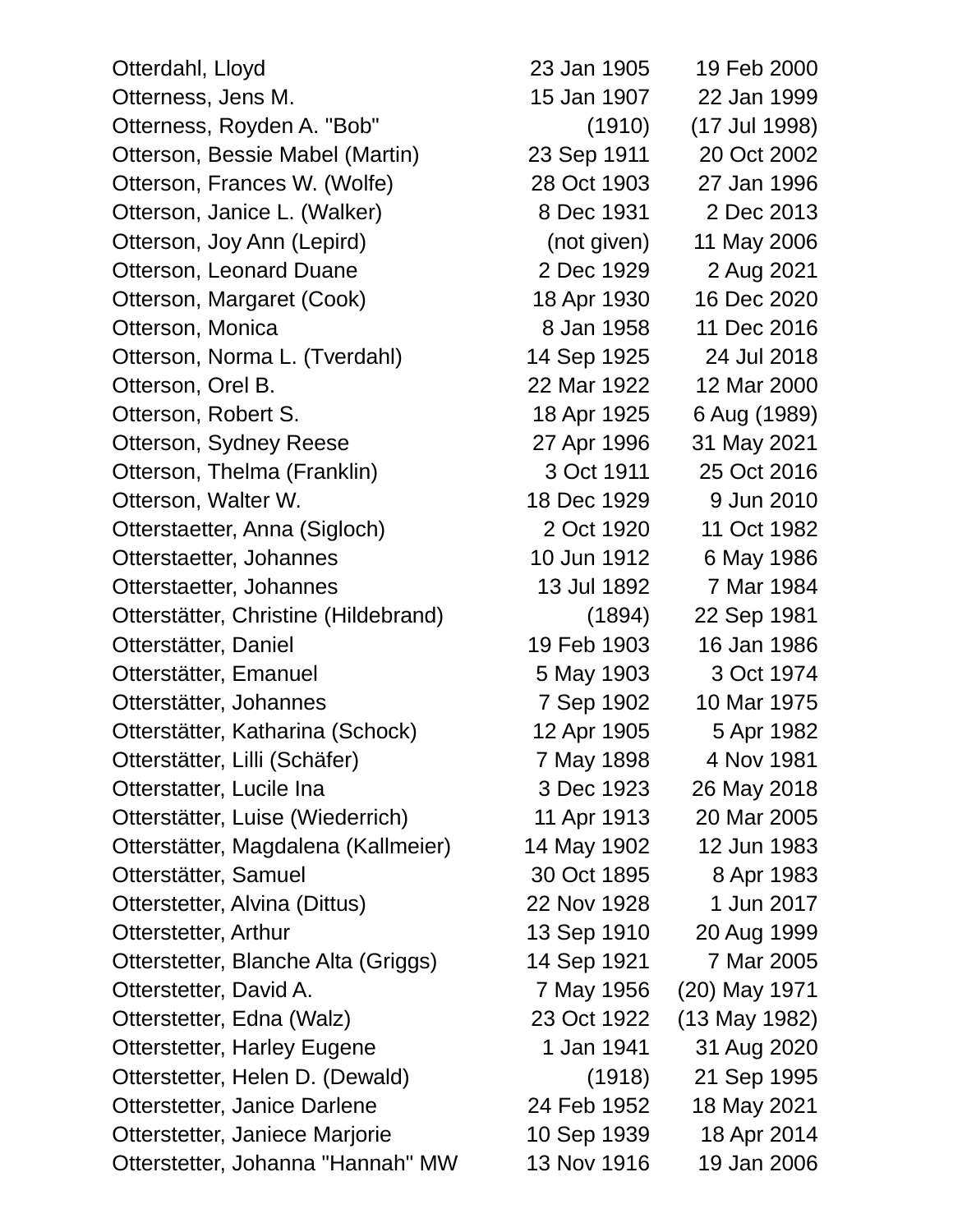Otterstetter, John 30 Nov 1922 8 Oct 2013 Otterstetter, Katherina (Retzlaff) 30 Jan 1892 23 Sep (1968) Otterstetter, Marlys Joan (24 Oct 1948) 10 Dec 2008 Otterstetter, Melvin 6 Oct 1942 26 Sep 2002 Otterstetter, Milton Clarence 28 Mar 1930 6 Sep 1934 Otterstetter, Raymond J. 30 9 Dec 1931 6 Apr 1993 Otterstetter, Reinhold Julius 8 Feb 1912 19 Oct 1996 Otterstetter, Samuel (1889) 11 Sep (1932) Otterstetter, Samuel 12 Feb 1889 11 Oct (1934) Otterstetter, Samuel "Sam" 10 Apr 1927 21 Jun 1997 Otterstetter, Verner Henry 15 Mar 1918 18 Jun 2010 Otterstetter, Wilbert K. 14 Apr 1920 18 Jun 1995 Otterstrom, Bertha (Traxel) 8 Oct 1906 8 May (2000) Otterstrom, Howard "Howdie" E. 29 Jul 1932 24 Mar 1995 Otterstrom, Stanley N. 15 Nov 1926 (26 Dec 1996) Ottesen, Fredrick 30 May 1929 (2 Jun 1982) Ottesen, Howard O. 6 Jan 1909 4 Jul 2000 Ottesen, Magdalene "Lena" (Zerr) 6 Oct 1914 6 Jan 2002 Ottesen, Timothy "Otto" "Tim" Robert 30 Jul 1959 5 Apr 2016 Ottesen, William Elvin 18 Mar 1923 19 Jul 2005 Otteson, Adeline Margaret (Beaver) 22 Dec 1929 21 Jul 2019 Otteson, Agnes Josephine (Gustafson) 16 May 1915 24 Jun 2004 Otteson, Candyce L. (Wallen) 2 Sep 1958 10 Oct 2017 Otteson, Carina Robin (Kennedy) 11 Jul 1978 23 Jun 2021 Otteson, Delores "Mitzie" ST 28 Feb 1933 1 Dec 2015 Otteson, Fern L. (Eberlein) 18 Aug 1927 21 Oct 2011 Otteson, Jean L. (Hauser) 15 Aug 1931 11 Jan 1995 Otteson, Loretta (Winter) 9 May 1928 30 Oct 2019 Otteson, Milo 17 Aug 1917 12 Feb 1998 Otteson, Muriel (Flaten) 6 Oct 1926 4 Feb 1997 Otteson, Randall R. (1926) 15 Jun 2002 Otteson, Shirley Jean (Kliewer) 25 Jul 1954 10 Aug 2009 Otteson, Wallace Donald (1925) (16) Sep 1973 Otting, Hazel K. 7 Sep 1902 21 May 2000 Ottinger, Eric 7 Aug 1965 11 Dec 2016 Ottinger, Harriet N. (1925) 30 Nov 2020 Ottinger, James Russell 24 Jun 1906 26 Jan (1997) Ottinger, John C. 2 May 1942 (10) Dec 1967 Ottinger, Josef 28 Jul 1928 10 Sep 1999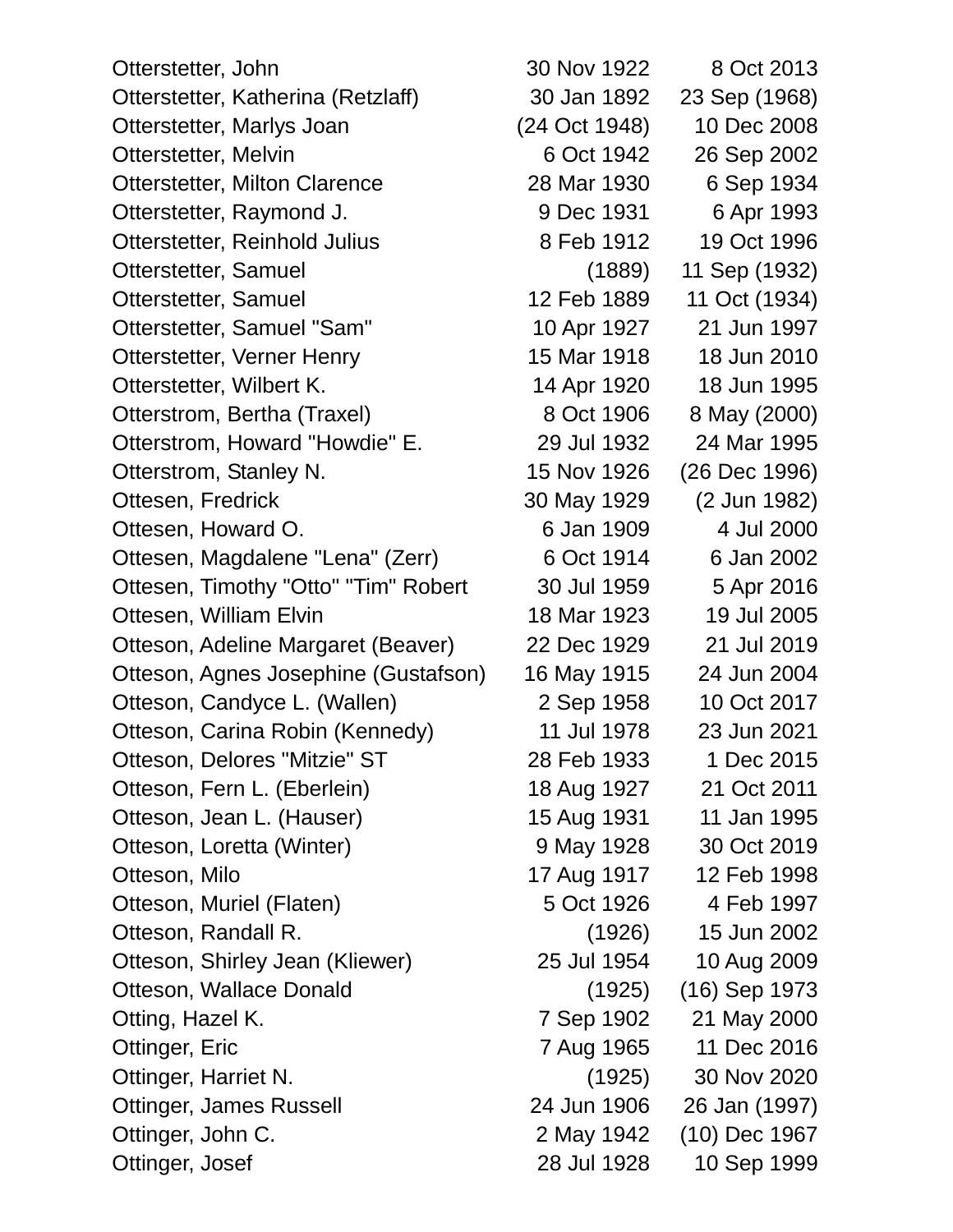| Ottinger, Lennis "Lyle"              | 28 Dec 1922   | 11 Sep 2011              |
|--------------------------------------|---------------|--------------------------|
| Ottinger, Olive (Baenen) Hohenhaus   | 16 Apr 1903   | 14 Jul 1985              |
| Ottinger, Ralph William              | 13 Nov 1945   | (6 Sep 2000)             |
| Ottinger, Roy A.                     | 18 Nov 1925   | 24 Feb 2020              |
| Ottkowitz, Alfred                    | 26 Apr 1920   | 12 Apr 2011              |
| Ottman, Grace M. (Fulker)            | 21 Nov 1906   | (Sep 1994)               |
| Ottman, Ramona "Mona" Eileen (Suess) | 3 Feb 1932    | 10 Jan 2017              |
| Ottman, Roy                          | 11 Dec 1930   | 2 Mar 2016               |
| Ottman, Stanley Jacob                | 19 Sep 1928   | 5 May 2019               |
| Ottmann, Anthony Wayne               | 6 Dec 1967    | 9 Feb 2019               |
| Ottmann, Frederick A.                | 4 Mar 1867    | 17 Mar 1955              |
| Ottmar, Albert                       | 11 Jun 1915   | 5 Jun 2004               |
| Ottmar, Albert                       | 28 Jun 1922   | 26 Oct 1998              |
| Ottmar, Anna (Stotz) Gab             | (21 Apr 1911) | 17 Aug 2008              |
| Ottmar, Arthur Jakob                 | 18 Sep 1906   | 4 Mar (1937)             |
| Ottmar, Barbara (Hochstatter)        | (1876)        | (1968)                   |
| Ottmar, Barbara (Stueckle)           | 8 May 1904    | 25 Jul 2002              |
| Ottmar, Ben                          | 24 Aug 1929   | 21 Jan 2015              |
| Ottmar, Bertha Esther Ruth (Staeck)  | 12 Dec 1912   | 8 Aug (1977)             |
| Ottmar, Bette (Davison)              | 19 Jul 1937   | 17 Oct 2020              |
| Ottmar, Carolina (Leno) Pfeifle      | 19 Nov 1888   | (2 Jul 1970)             |
| Ottmar, Chris                        | (1929)        | 28 Aug 2010              |
| Ottmar, Christ                       | 1897          | 1964                     |
| Ottmar, Christian H.                 | 22 May 1903   | (1985)                   |
| Ottmar, Christina (Bauer)            | 27 May 1889   | 10 Mar 1967              |
| Ottmar, Christine (Schilling)        | 29 Oct 1922   | 26 Aug 2018              |
| Ottmar, Clara (Fredrich)             | 27 Sep 1917   | 10 Jun 2003              |
| Ottmar, Clinton R.                   | (not given)   | 20 Aug (1979)            |
| Ottmar, Dennis D.                    | 28 Sep 1941   | 14 Feb 2015              |
| Ottmar, Duane Eugene                 | 5 Jun 1944    | 24 Jun 1956              |
| Ottmar, Ed                           | (not given)   | (1935)                   |
| Ottmar, Edna Johannah EM             | 19 Jun 1925   | 31 Dec 2018              |
| Ottmar, Edwin A. "Eddie"             | 7 Mar 1912    | (1956)                   |
| Ottmar, Ella (Gunsch)                | 13 Apr 1918   | 14 Jan 2005              |
| Ottmar, Elsie (Mann)                 | 29 Nov 1919   | 28 Feb 2013              |
| Ottmar, Emma (Gunsch)                | 2 Nov 1919    | 26 Mar 2010              |
| Ottmar, Ernest H.                    | 24 Dec 1911   | $(13 \text{ Jan } 1968)$ |
| <b>Ottmar, Ervin Reinhold</b>        | 17 Jun 1924   | 8 May 1992               |
| Ottmar, Esther (Schulz)              | 17 Nov 1916   | 26 Sep 1976              |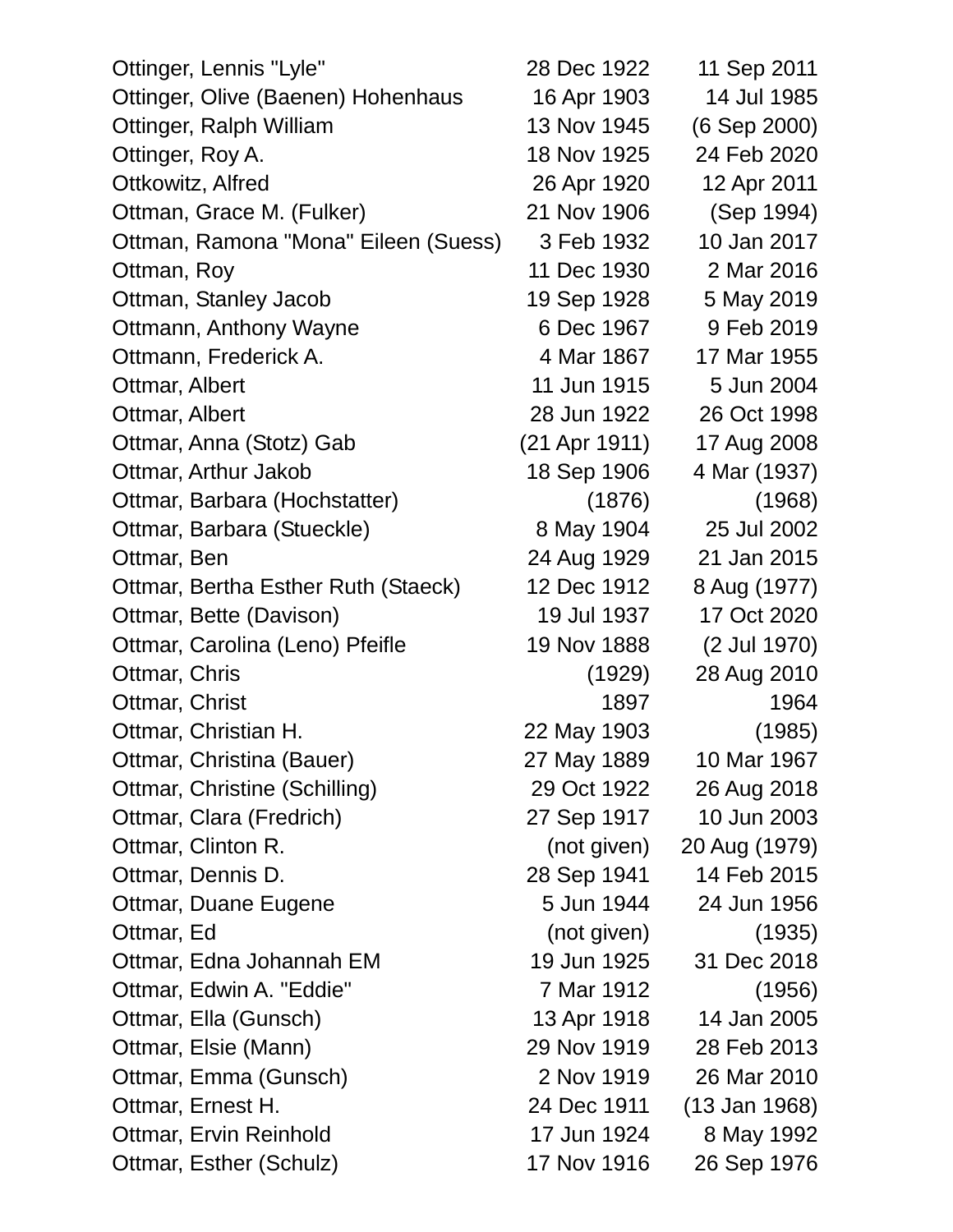| Ottmar, Esther Beata (Voll)          | 23 Sep 1924 | 3 Aug 2016    |
|--------------------------------------|-------------|---------------|
| Ottmar, Frieda (Thurn)               | 11 Aug 1916 | 14 Jun (1988) |
| Ottmar, G. "Bud"                     | (1922)      | 22 Jan 1980   |
| Ottmar, Garry Glynn                  | 19 Jun 1951 | 12 Jan 2020   |
| Ottmar, Gottlieb "Gus" E.            | 27 Jan 1917 | 5 Jun 2005    |
| Ottmar, Harvey R.                    | 22 Jul 1934 | 21 Oct 2013   |
| Ottmar, Helen L.                     | (not given) | 24 Dec        |
| Ottmar, Henry                        | 22 May 1892 | 1 Sep (1975)  |
| Ottmar, Henry Herman                 | 16 Feb 1923 | 21 Mar 1986   |
| Ottmar, Herbert A.                   | 18 Apr 1914 | 17 Jan 1991   |
| Ottmar, Howard E.                    | 10 Jan 1937 | 27 Sep 1996   |
| Ottmar, Ida (Ketterling) Bechtle     | 3 May 1913  | 20 Nov 1989   |
| Ottmar, Jacob                        | 1903        | 1990          |
| Ottmar, Jacob                        | 12 Jul 1874 | 13 Jun 1954   |
| Ottmar, Jacob J.                     | 24 Feb 1910 | 30 Aug 1993   |
| Ottmar, Jakob                        | 13 Jul 1884 | 11 Sep 1934   |
| Ottmar, Jean                         | 26 May 1925 | 13 Feb 2013   |
| Ottmar, John                         | 30 Nov 1917 | 30 Dec 2013   |
| Ottmar, John                         | 16 Aug 1895 | 2 Oct 1951    |
| Ottmar, John                         | 21 Dec 1857 | (1 Feb 1933)  |
| Ottmar, John (Mrs.) (Ackerman)       | 15 Jun 1890 | (1961)        |
| Ottmar, John A.                      | 28 Dec 1886 | 2 May 1968    |
| Ottmar, Julia (Schaff)               | 14 May 1920 | 16 Feb 2017   |
| Ottmar, June Elizabeth (Roake) Alsup | 27 Jun 1926 | 10 Jan 2017   |
| Ottmar, Kahleen C. (Hirning)         | 18 Feb 1941 | 8 Jun (2012)  |
| Ottmar, Karl                         | 25 May 1925 | 24 Jul 2015   |
| Ottmar, Karl K.                      | 29 Jun 1901 | 12 Feb 1984   |
| Ottmar, Karoline (Junker)            | 9 Apr 1882  | 21 Mar 1958   |
| Ottmar, Karoline (Will)              | 28 Oct 1868 | 5 Mar 1940    |
| Ottmar, Kathleen Louise              | 9 Nov 1948  | 23 Nov 1948   |
| Ottmar, LaVera Florence B            | 24 Dec 1921 | 6 May 2016    |
| Ottmar, LeRoy N.                     | 3 Jan 1954  | 27 Feb 2011   |
| Ottmar, Linda (Doering)              | 22 Oct 1913 | 27 Nov 2004   |
| Ottmar, Loren                        | 31 Oct 1927 | 26 Aug 2008   |
| Ottmar, Louise Christina (Maas)      | 24 Mar 1914 | 25 Mar 1998   |
| Ottmar, Magdalena                    | 23 Nov 1885 | 15 Sep 1944   |
| Ottmar, Martha (Bader)               | 16 Apr 1898 | 3 Sep 1970    |
| Ottmar, Martha Dena (Luithle)        | 9 Mar 1922  | 12 Nov 2013   |
| Ottmar, Otto                         | 5 Dec 1915  | 27 May 1923   |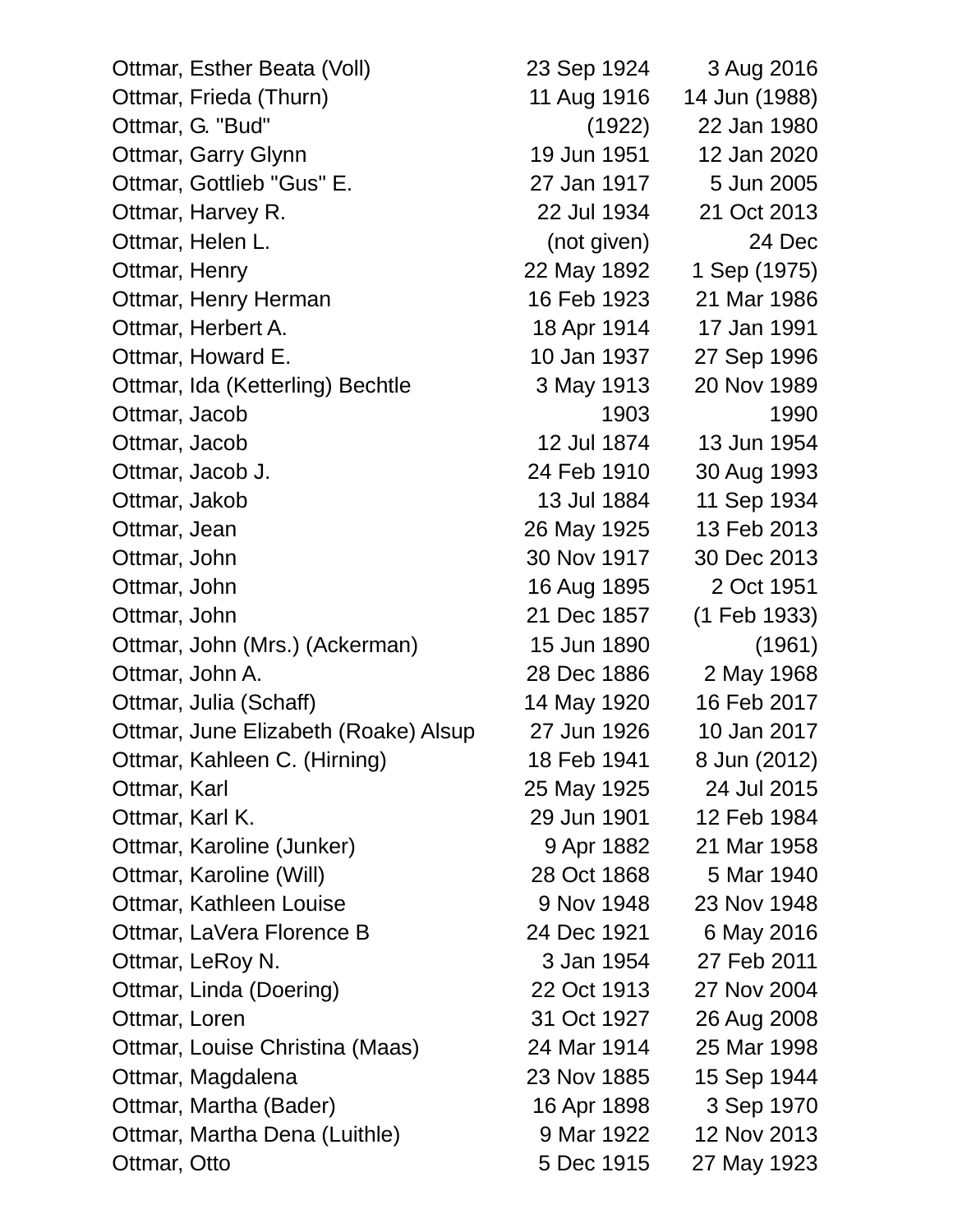| Ottmar, Otto Henry                | 21 May 1913 | 15 Jan 1997   |
|-----------------------------------|-------------|---------------|
| Ottmar, Richard                   | (1900)      | (30 Jan 1970) |
| Ottmar, Robert "Bob" H.           | 25 Jun 1943 | 22 Apr 2018   |
| Ottmar, Rose (Ritter)             | 19 May 1905 | 28 Jan (1973) |
| Ottmar, Ruben                     | (1914)      | 12 Oct 2001   |
| Ottmar, Sheila                    | 28 Dec 1957 | 24 May 2016   |
| Ottmar, Shirley L. (Johnson)      | 24 Jun 1932 | 28 Aug 2008   |
| Ottmar, Stanley J.                | 26 Oct 1949 | 10 Apr (1969) |
| Ottmar, Ted                       | 22 Feb 1902 | (1958)        |
| Ottmar, Therese Rose (Haftl)      | 26 Nov 1895 | 20 Mar (1969) |
| Ottmar, Walter                    | 17 Apr 1919 | 23 Jan 2006   |
| Ottmar, Walter                    | 12 Jan 1920 | 30 Apr 1976   |
| Ottmar, Wilhelm                   | 7 Mar 1856  | 12 Nov 1918   |
| Ottmar, William                   | 25 Jan 1885 | 4 Apr 1949    |
| Ottmar, William                   | 1911        | (2 May) 1969  |
| Ottmar, William                   | 5 Dec 1890  | 24 Jan 1961   |
| Ottmar, William                   | 1 Jun 1915  | 14 Jun 1990   |
| Ottmar, William H.                | 27 Oct 1914 | 20 May 1993   |
| Ottmer, John                      | 23 Dec 1866 | 11 Jan 1942   |
| Ottmer, Karoline (Ackermann)      | 12 May 1889 | 23 Jun 1958   |
| Otto, Adelia A.                   | 5 May 1905  | 6 Apr 1995    |
| Otto, Albert J.                   | 4 May 1916  | 27 Jun 1992   |
| Otto, Alice M.                    | (not given) | (Feb 1997)    |
| Otto, Almeda (Hamilton) Allison   | 26 Nov 1918 | 7 Jan 1989    |
| Otto, Alta Louise                 | 29 Oct 1910 | 16 Jun 1990   |
| Otto, Alvin John                  | 1 Sep 1935  | 28 Sep 2004   |
| Otto, Amelia (Heffel)             | 26 Aug 1886 | 3 Aug 1956    |
| Otto, Andreas                     | 27 Nov 1863 | 29 Nov 1918   |
| Otto, Andrew F.                   | 28 Jun 1911 | 27 May 1985   |
| Otto, Anetta                      | 7 Jul 1898  | (6 May 1986)  |
| Otto, Anna (Ernster)              | 3 Jul 1892  | 21 Apr 1997   |
| Otto, Anna (Schmitt)              | 17 Jan 1892 | (not given)   |
| Otto, Annie I. (Kutt) Latendresse | 5 Jan 1930  | 26 Feb (1991) |
| Otto, Annie Marie (Kriesl)        | 28 May 1935 | 6 Jul 2020    |
| Otto, Anthony "Tony" J.           | 30 Nov 1934 | 7 Mar 2020    |
| Otto, Antonia P. (Genetzky)       | 28 Mar 1908 | 11 Nov 1997   |
| Otto, Arnold Eugene               | 4 Jul 1933  | 4 Jan 2016    |
| Otto, Arthur "Art" Edward         | 27 Sep 1945 | 23 Dec 2014   |
| Otto, August                      | 21 Feb 1909 | 31 Dec 1945   |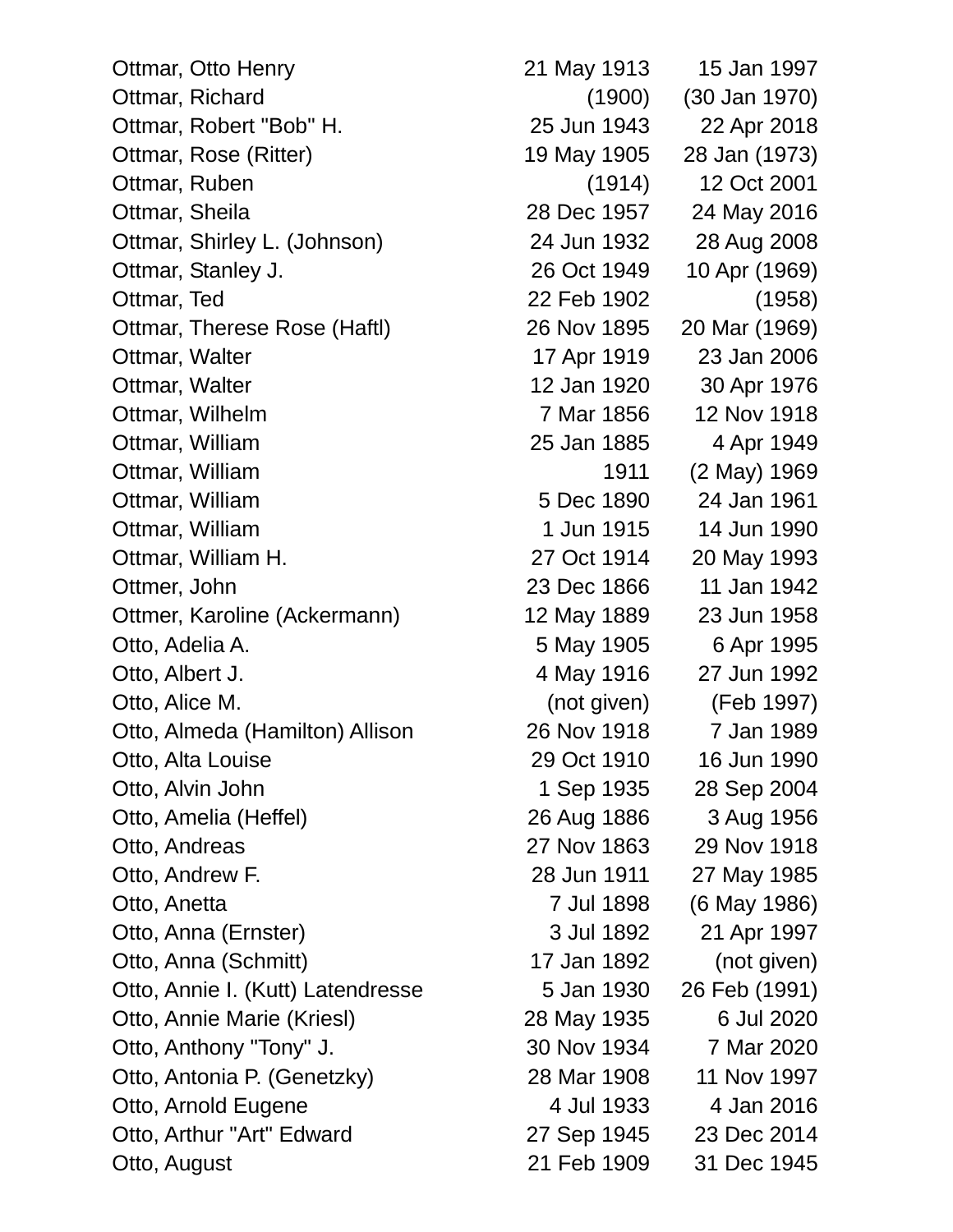Otto, August 23 May 1910 15 Feb 1998 Otto, Auguste (Geschke) 1 Mar 1916 28 Mar 1998 Otto, Barbara (Gray) 14 Aug 1934 27 Oct (1995) Otto, Benjamin "Ben" 14 Oct 1906 12 Jun 1995 Otto, Bernice (Wild) (not given) 28 Jun 2000 Otto, Bertha (Hoffmann) (not given) 27 Feb 1981 Otto, Bertha (Remboldt) 20 Jun 1904 31 Oct (1950) Otto, Betty E. (Ackerson) 4 Apr 1917 28 Feb 2017 Otto, Beverly Ann (Chaput) 17 Feb 1940 10 Sep 2021 Otto, Beverly Ann (Wales) 3 May 1942 1 Aug 2013 Otto, Beverly Gail (Denowh) Walberg 14 Aug 1941 2014 Otto, Blaine 11 Jul 1974 18 Jul 2013 Otto, Brayden 26 Mar 2009 20 Nov 2016 Otto, Caitlin Carol Diane 14 Mar 1989 7 Apr 2021 Otto, Carl A. 18 Jul 1888 15 Aug 1916 Otto, Carol Lynn (Simon) 2 Mar 1968 20 Nov 2016 Otto, Christian 25 May 1869 21 Jan (1953) Otto, Clarence Frederick John 19 Oct 1924 14 Jul 2013 Otto, Clifford Arthur 5 Apr 1922 24 Jun 2003 Otto, Clive Hartman (not given) (Apr 1929) Otto, Connie Rae (Loose) 24 Feb 1942 21 Jan 2018 Otto, Cora A. (Chaney) 29 Mar 1893 8 Jul 1984 Otto, Daniel 7 Jan 1959 7 Apr 2019 Otto, Darrell John 29 Apr 1925 22 Dec 2007 Otto, Dave 2011 2012 12:30 12:30 12:30 12:30 12:30 12:30 12:30 13:30 14:30 15:30 16:30 16:30 16:30 16:30 16:30 Otto, David Lee (not given) (Sep 1997) Otto, Delbert Edward 19 Feb 1946 7 Feb 2021 Otto, Delbert L. "Debs" 21 Jul 1920 4 Apr 2009 Otto, Dennis D. 19 Jul 1938 1 Oct 2007 Otto, Donald "Don" Allan 12 Aug 1936 7 Jul 2015 Otto, Donald J. (1921) (12 Jan 1996) Otto, Donna June (Burt) 13 Jun 1922 19 Jun 2019 Otto, Donna M. 11 Jan 1928 16 Apr 2006 Otto, Donna M. (Kappelman) 25 May 1935 3 Nov 1999 Otto, Doreen (Yanke) 26 Feb 1933 21 Aug 2012 Otto, Doris "Dee" AGS 11 Jun 1921 16 Jul 2017 Otto, Doris A. (Pederson) 12 Aug 1912 28 Oct 1992 Otto, Dorothy (Geohring) 30 May 1928 2 Dec 2020 Otto, Dorothy G. (Leddy) 24 Nov 1921 24 Jan 2014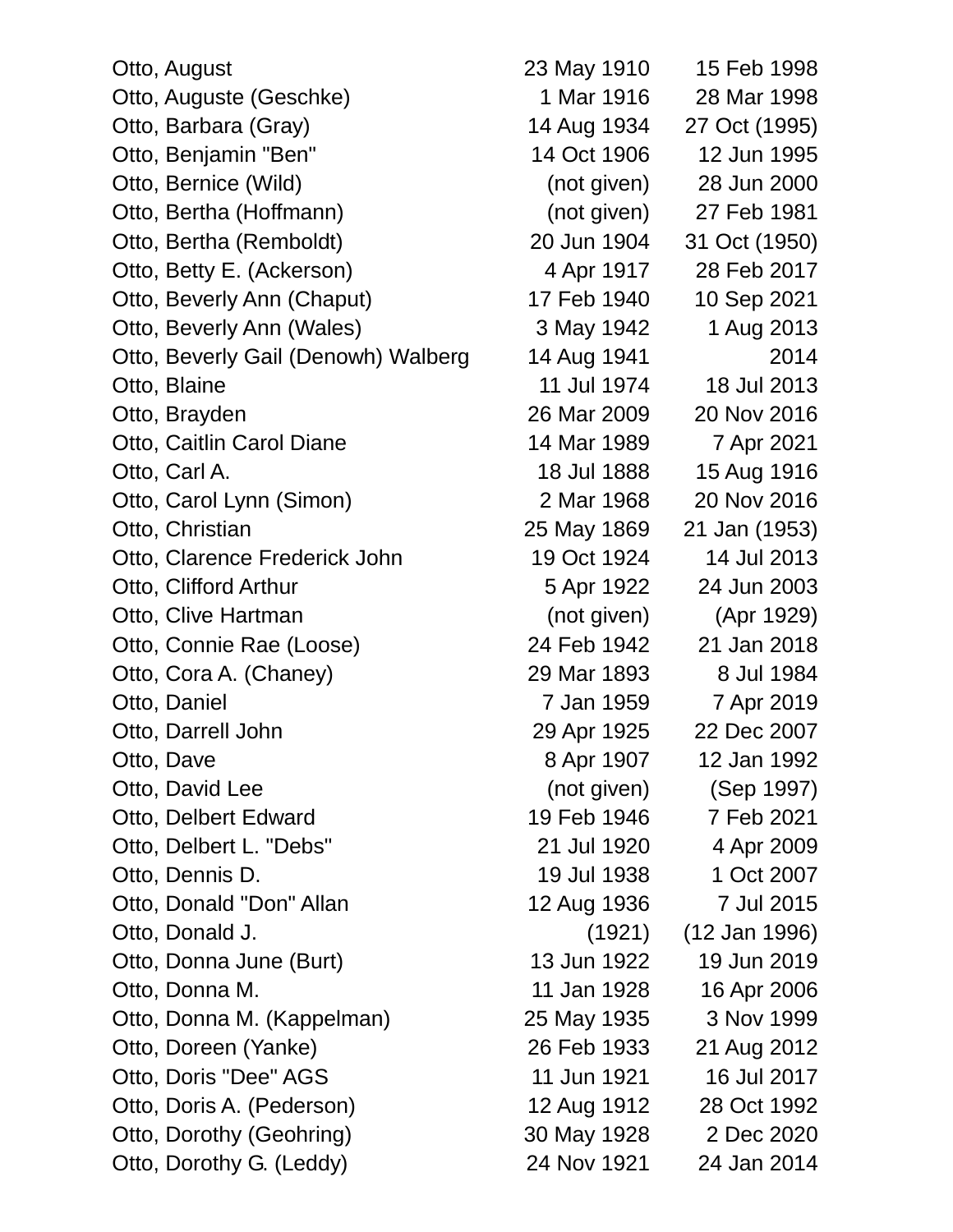Otto, Dorothy Idella (Halvorson) 22 Oct 1914 19 Jun (1991) Otto, Dorothy M. (Beare) 12 Jun 1903 (31 Oct 1986) Otto, Douglas Paul 17 Aug 1928 25 Nov 2012 Otto, Earl 10 Jan 1928 7 May 2000 Otto, Edgar John 24 Mar 1900 22 Jun 1973 Otto, Edi Ann (Chaput) 28 May 1940 9 Feb 2020 Otto, Edward 14 Oct 1917 19 Mar 2004 Otto, Edward "Ed" P. 23 Jun 1936 17 May 2014 Otto, Edward Charles 15 Jun 1926 12 Jun (2014) Otto, Edward Max (1922) 7 May 2004 Otto, Eileen (Shephard) 29 Sep 1916 15 Nov 2007 Otto, Eileen (Sipe) 11 Jun 1918 (Jun 2007) Otto, Elizabeth (Biffert) 2 Aug 1928 7 Jun 2011 Otto, Elsie (Simons) 18 Oct 1885 (29 Jan 1982) Otto, Emma (Schmidt) 12 Jan 1915 22 Jan (2008) Otto, Eric Bruce 2 Nov 1965 Mar (1990) Otto, Erlis Marie (Tripp) 20 May 1925 10 Jan 2014 Otto, Erma (Maul) Hintz 12 Dec 1916 (15 May 1980) Otto, Ernest 11 Dec 1900 20 Sep 2000 Otto, Ernest C. 27 Feb 1907 (23 Dec 1986) Otto, Eugene 12 Apr 1943 12 May 2005 Otto, Eugene Glen 15 Mar 1924 14 Dec 1999 Otto, Eugenie L. "Jeanne" (1915) 26 May 2003 Otto, Florence Lillian (Siebert) 14 Dec 1920 3 Nov 2006 Otto, Frances Doris (Christensen) 15 Nov 1914 26 Apr 2007 Otto, Frances M. (Judd) (29 Dec 1867) (7 Mar 1945) Otto, Frances Olga 25 Jul 1891 (30 Jun 1982) Otto, Frank 25 Oct 1902 4 Nov 2000 Otto, Gardner S. 13 Aug 1916 22 Oct 1984 Otto, Gary L. 12 Nov 1946 21 Mar 2003 Otto, Genevieve Elizabeth (Muscha) 5 Oct 1926 25 Mar 2003 Otto, George J. 24 Nov 1911 8 Sep 1995 Otto, George Leo 26 Aug 1919 7 Oct 2016 Otto, Gertrude (Stober) 18 Sep 1911 16 Mar 2011 Otto, Gladys **1982** (Feb 1982) Otto, Glen 6 Apr 1920 18 Nov 2004 Otto, Glenn 7 Nov 1938 6 May 2006 Otto, Gordon 12 Nov 1926 22 Aug 2017

Otto, Gordon 19 Oct 1925 (12 Dec 1981)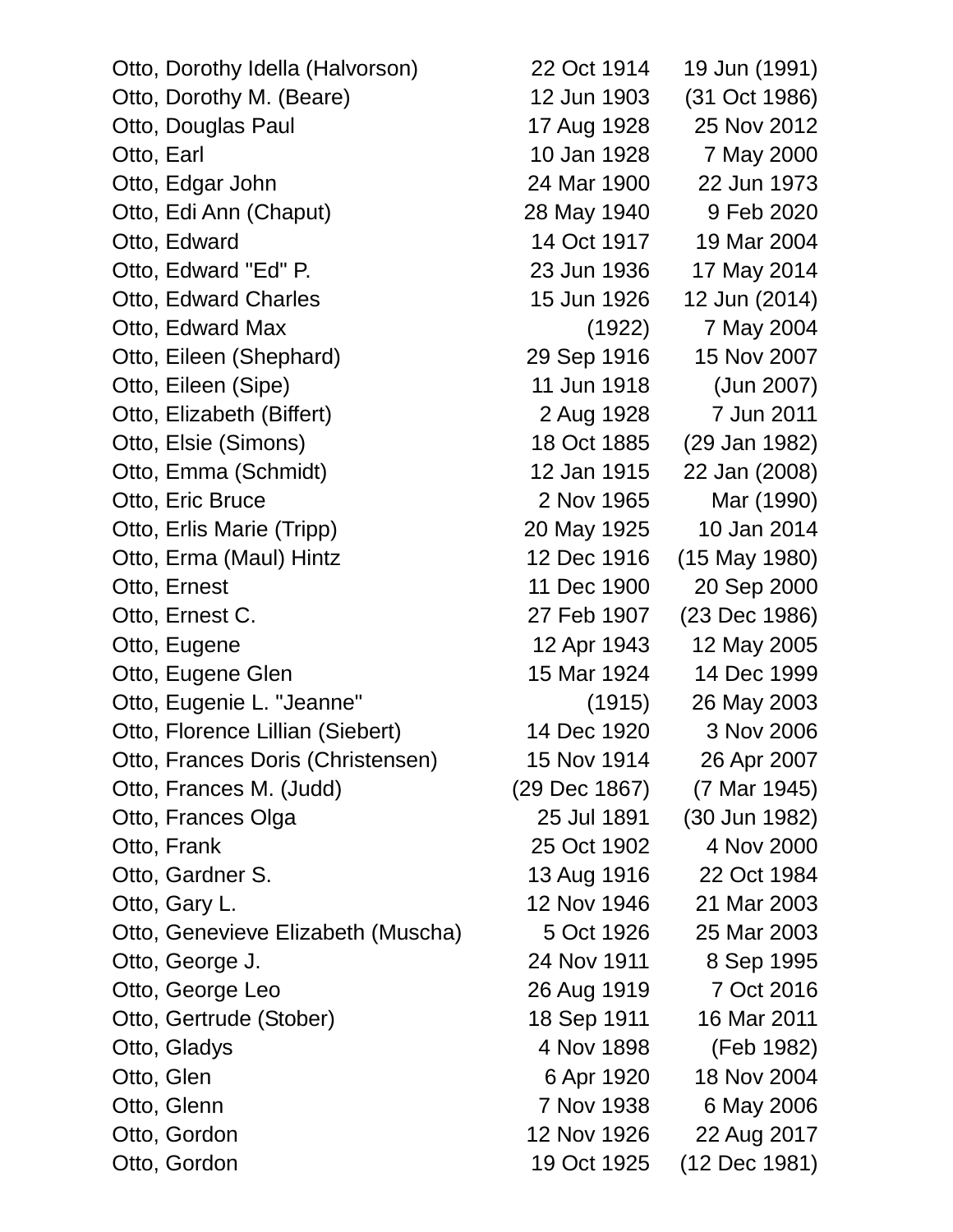| Otto, Gordon W.                   | 12 Apr 1914 | 5 Dec 2000    |
|-----------------------------------|-------------|---------------|
| Otto, Gregory Christian           | 13 Dec 1949 | 11 Jul 2021   |
| Otto, Gustave                     | 31 Dec 1926 | 3 Dec 1997    |
| Otto, Harold                      | 5 Apr 1912  | 6 Jan 1988    |
| Otto, Heinrich Wilhelm            | 29 Nov 1879 | 10 Jun 1962   |
| Otto, Helen                       | 13 Nov 1910 | 12 Jan 2000   |
| Otto, Helen Agnes (Zimmerman)     | 27 Mar 1926 | 6 Jun 2003    |
| Otto, Helmuth B.                  | 7 Dec 1932  | 27 Oct (2000) |
| Otto, Henry Herbert               | 24 Mar 1914 | 23 Apr 1995   |
| Otto, Herbert Carl                | (1931)      | 22 Dec 2012   |
| Otto, Herbert Edward              | 2 Dec 1920  | 6 May 2002    |
| Otto, Hilda (Shirley)             | 25 Sep 1911 | 6 Oct 2003    |
| Otto, Hildegard (Mertz)           | 22 Mar 1918 | 28 Feb 2002   |
| Otto, Howard S.                   | 19 Nov 1922 | 19 Jan 2010   |
| Otto, Jackson "Jack" Riley        | 12 Mar 2005 | 16 Mar 2021   |
| Otto, Jakob                       | 31 Oct 1858 | 14 Nov 1917   |
| Otto, Jakob                       | 12 Aug 1887 | 16 Apr 1918   |
| Otto, James "Jim" Eldon           | 16 Oct 1953 | 9 Oct 2020    |
| Otto, James A.                    | 21 Oct 1942 | 3 Apr 2007    |
| Otto, James C. "Jim"              | 16 Aug 1928 | 9 Dec 2007    |
| Otto, James Christian             | 14 Oct 1923 | 19 Jun 2004   |
| Otto, James E.                    | 31 Jul 1934 | 6 Jan 2013    |
| Otto, James W.                    | 9 Feb 1936  | 24 Jun 2021   |
| Otto, Janice (Theurer)            | 15 Feb 1939 | (29 Aug 1982) |
| Otto, Jeanette F. (Sayler)        | 1922        | (not given)   |
| Otto, Jerry Don                   | 26 Aug 1936 | 1 Feb 2019    |
| Otto, JoAnn Dawn "JoJo" Kramer    | 3 Jul 1979  | 28 Aug 2009   |
| Otto, John Albert                 | 1 Nov 1909  | 4 Oct 1998    |
| Otto, John F.                     | 27 Sep 1912 | (23 Feb 1983) |
| Otto, John Leon                   | 12 Jan 1890 | 16 Jan (1981) |
| Otto, Joni (Whitworth)            | 1 Jan 1962  | 14 Feb 2016   |
| Otto, Joshua David                | 24 Aug 1980 | 31 May 2016   |
| Otto, Justina Sophia Maria (Witt) | 16 Feb 1895 | 3 Jan 1992    |
| Otto, Karron                      | 2 Oct 1935  | 7 Jul 2015    |
| Otto, Katharina (Hummel)          | 29 Jun 1906 | 15 Dec 1986   |
| Otto, Katherine                   | (not given) | (Dec 1997)    |
| Otto, Katherine (Nathan)          | 27 Aug 1877 | (2 Jun 1959)  |
| Otto, Katherine (Ruff)            | 17 Nov 1914 | 28 Mar 1995   |
| Otto, Katherine E. (Goetz)        | (1942)      | 1 Jan 1996    |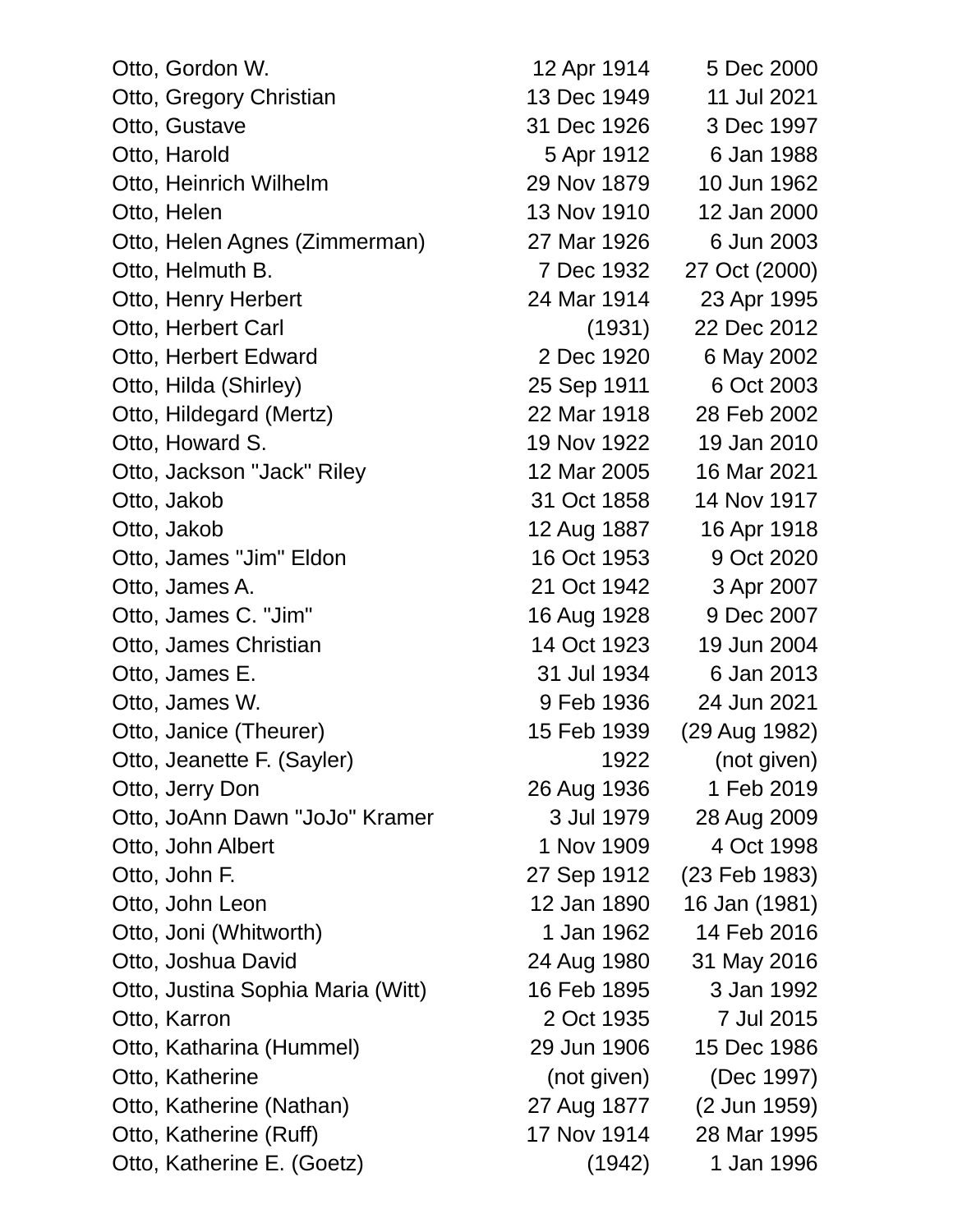Otto, Kathleen (Wild) 23 Jul 1900 25 Sep (1985) Otto, Kathryn (Bauder) 7 Mar 1898 21 Aug 1999 Otto, Kenneth George 17 Dec 1917 12 Oct (1995) Otto, Kent Russell **17 Aug 1942** 3 Dec 2014 Otto, Laura May (Knapp) 19 May 1932 29 Oct 2019 Otto, Laurence C. 20 May 1920 14 Mar 1988 Otto, LaVern Albert 26 Aug 1924 12 Oct (1998) Otto, Leonard 2 Aug 1937 17 Aug 2006 Otto, Leslie Ray 25 Mar 1941 21 Jan 1989 Otto, Lillian Margaret (Ritz) 13 Feb 1922 31 Mar 2014 Otto, Lilly Taletta (Nelson) 9 Feb 1945 13 May 1990 Otto, Lloyd A. 24 Mar 1945 17 Dec 2020 Otto, Lloyd L. 22 Jul 1922 12 Sep 2013 Otto, Lois Marie 20 Jan 1929 2 Dec 2018 Otto, Lorraine Marie (Fortier) 19 Nov 1924 10 Feb 2017 Otto, Louisa (Bechthold) (1884) (20 Apr 1937) Otto, Luisa Bertha 19 Oct 1906 4 Oct 1925 Otto, Magdalena (1848) (10 Feb 1937) Otto, Magdalena (Hauck) 15 Nov 1907 13 Apr 1985 Otto, Marcella J. (Kloehn) 12 Jul 1935 30 Jun (1990) Otto, Margaret M. (Koenig) 28 May 1925 8 Dec 2018 Otto, Margaret M. (Zimmerman) 29 Oct 1906 1 Dec 2003 Otto, Marie (Kindvall) Wadell 28 Aug 1921 11 Apr 2021 Otto, Marlin P. 2006 1 Mar 1920 4 Feb 1995 Otto, Martha (Miller) 17 Apr 1908 25 Dec 1992 Otto, Martha (Rieker) 2 Nov 1909 25 Dec 2002 Otto, Marty Eugene 18 May 1954 2012 Otto, Mary (Martin) 26 Feb 1899 18 Apr 1993 Otto, Mary Esther (Ward) 30 Mar 1904 21 May 2004 Otto, Mary Louise (Zschunke) 12 Jul 1950 31 Mar 2018 Otto, Mary Margaret 1930 19 Feb 2013 Otto, Maurice Richard 21 Sep 1918 (15 May 2005) Otto, Mavis Ann (Jackman) 17 Jan 1934 18 Dec 2020 Otto, Mavis June (Hill) Anderson 8 Dec 1947 30 Jan 1997 Otto, Maxine (Baker) 25 Oct 1925 31 Jan 1994 Otto, Medore Samuel 3 Jun 1995 12 Sep 2021 Otto, Melvin R. "Buck" 1 Feb 1920 11 Jul 2010 Otto, Michael Benjamin 9 May 1991 6 Mar (2000) Otto, Mildred "Mick" Harriet (Haag) 14 Dec 1924 20 Feb 2016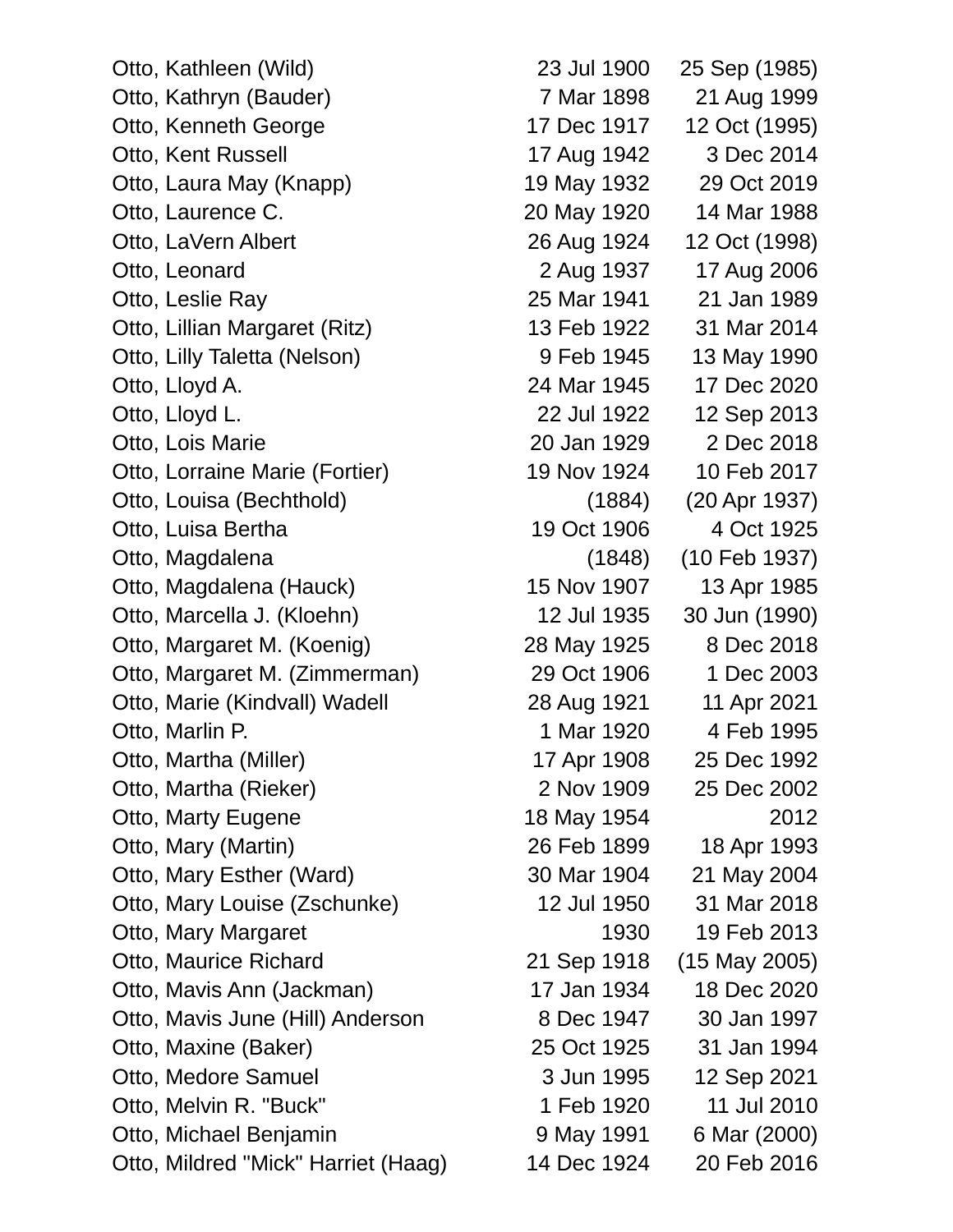| Otto, Monte L.                   | 24 Mar 1938 | 8 Sep 2017    |
|----------------------------------|-------------|---------------|
| Otto, Nathaniel D.               | 18 Aug 1980 | 9 Aug (1995)  |
| Otto, Nick                       | 8 Sep 1951  | 6 Mar 2014    |
| Otto, Noemi "Jo" (Floreani)      | 16 Sep 1929 | 13 Jan 2020   |
| Otto, Nona Jean (McPhee)         | 15 May 1934 | 27 Jul 2003   |
| Otto, Norris E.                  | 17 Apr 1916 | 3 Jan 2006    |
| Otto, Oliver O.                  | 16 Sep 1926 | 30 Jul 2015   |
| Otto, Paul Terrence "Terry"      | 26 Feb 1932 | 21 Oct 2008   |
| Otto, Pearl Margaret (Westbrook) | 12 Sep 1934 | 8 Feb 2019    |
| Otto, Peggy Jo (Hull)            | 8 Mar 1955  | 28 Jan 1997   |
| Otto, Ralph                      | 26 Nov 1891 | 8 Oct 1978    |
| Otto, Raymond                    | 13 Jun 1920 | 22 Aug 2011   |
| Otto, Reinhold                   | 28 Jul 1925 | 26 Mar 2011   |
| Otto, Reuben                     | 11 Sep 1927 | 22 Dec 2000   |
| Otto, Reuben                     | 18 Nov 1918 | 29 Aug (1973) |
| Otto, Richard "Dick" Phillip     | 1 Jun 1934  | 14 Jul 2014   |
| Otto, Richard "Wayne"            | 4 Sep 1934  | 22 May 2017   |
| Otto, Richard L.                 | 31 May 1935 | 2 Aug 1996    |
| Otto, Robert "Bob" Howard        | 28 Jul 1960 | 21 May 2015   |
| Otto, Robert C.                  | 20 Jun 1925 | 8 Aug 2003    |
| Otto, Robert Gordon "Bob"        | 28 May 1929 | 26 Sep 2012   |
| Otto, Robert James               | 5 Nov 1944  | 19 Sep 2021   |
| Otto, Robert James               | 5 Apr 1931  | 21 Oct 2007   |
| Otto, Robert William             | 31 Oct 1931 | 7 Apr 2014    |
| Otto, Roger C.                   | 30 Jan 1924 | 20 Sep 2009   |
| Otto, Roger E.                   | 5 Oct 1914  | 9 Jan 2008    |
| Otto, Rose (Tebelius)            | 28 Mar 1924 | 6 Aug 1998    |
| Otto, Roy                        | 22 Nov 1927 | 12 Jul 1999   |
| Otto, Roy R.                     | 14 Aug 1919 | 6 Dec 1996    |
| Otto, Russell Darrow             | 3 Jul 1920  | 12 Mar 2000   |
| Otto, Ruth (Gattinger)           | (1925)      | 7 May 2002    |
| Otto, Ruth (Hall)                | (1922)      | 26 May 2002   |
| Otto, Ruth Lillian (Hillius)     | 5 Aug 1918  | 10 Aug 2007   |
| Otto, Sandra Lea (Klause)        | 30 May 1930 | 26 Feb 2015   |
| Otto, Sarah (North)              | 26 Jun 1936 | 19 Aug 2011   |
| Otto, Scott                      | 9 Oct 1970  | 24 Jan 2021   |
| Otto, Sharon Faye (Kleinsasser)  | 17 Aug 1944 | 9 May 2020    |
| Otto, Susan Winnifred (Bish)     | 2 Apr 1918  | 21 Jan 2015   |
| Otto, Teresa (Ternus)            | 13 Jun 1950 | 27 Nov 2019   |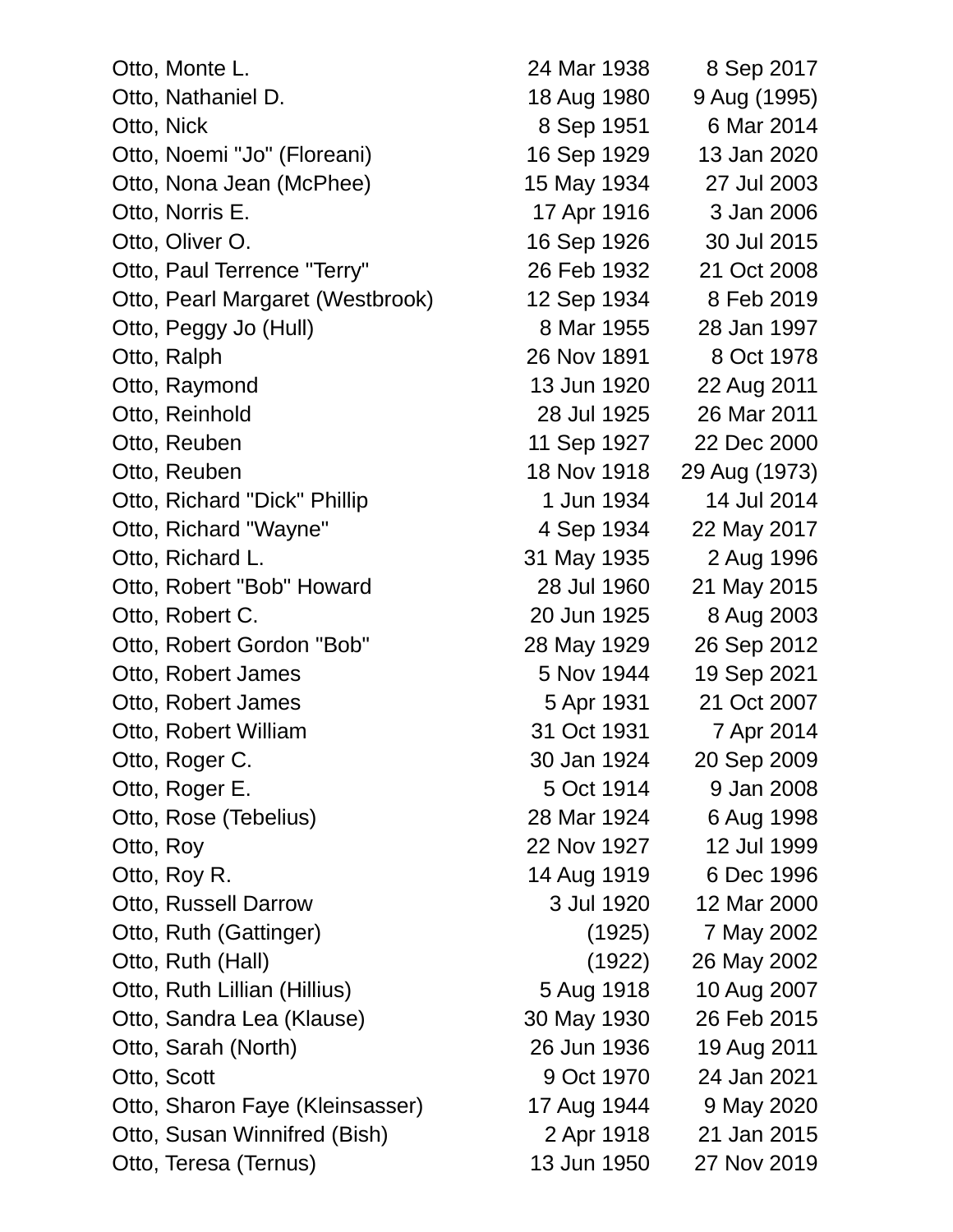| Otto, Terri (Fode)                       | 29 Sep 1966 | 15 Apr 2000   |
|------------------------------------------|-------------|---------------|
| Otto, Terry Lee                          | 19 Jan 1954 | 14 Mar 2015   |
| Otto, Theresa Marie (Ulmer)              | 8 Jul 1956  | 28 Nov 2011   |
| Otto, Thomas Lee                         | 9 Oct 1967  | 29 Nov 2019   |
| Otto, Timothy "Tom" Joe                  | 15 Oct 1948 | 26 May 2020   |
| Otto, Trudy                              | 1937        | 7 Aug 2011    |
| Otto, Vickii Susan (Marang)              | 7 Jun 1948  | 13 Apr 2021   |
| Otto, Viola (Roy)                        | 12 Jan 1910 | (14 Mar 1991) |
| Otto, Virginia Frances (Diess) Hopfauf   | 4 May 1937  | 26 Dec 2020   |
| Otto, Vivian Grace (Kruger)              | 14 Jun 1930 | 21 Jul 2010   |
| Otto, W. Gordon                          | 1 Sep 1911  | 22 Dec 1980   |
| Otto, Walter Carl                        | 27 Feb 1916 | 26 May (1991) |
| Otto, Warren F.                          | (not given) | (Jan 1996)    |
| Otto, Wayne J.                           | 17 Jun 1952 | 7 Jan 2018    |
| Otto, Wilhelm                            | 28 Feb 1928 | 6 Jan 1986    |
| Otto, William "W. K." Keith              | 30 Oct 1920 | 27 Jan 2003   |
| Otto, William C. "Bill"                  | 26 Jul 1925 | 19 Nov 2013   |
| Otto, William H.                         | 4 Apr 1958  | 29 Jan 2012   |
| Otto, Wilma Mildred (Arnold)             | 13 Jan 1915 | 15 May 2002   |
| <b>Ottolino, Albert Vincent</b>          | 23 Nov 1924 | 1 Jan 2016    |
| Ottolino, Dorothy (Wegner)               | 1 Dec 1904  | (22) Jan 1975 |
| Ottolino, June Mavis (Bilges)            | 25 Jun 1928 | 25 May 2021   |
| Ottoson, Edith V.                        | 12 Mar 1911 | 27 Sep 1998   |
| Ottoson, Evelyn (Manasco)                | 2 Dec 1931  | 30 Jan 1997   |
| Ottoson, Tracey Alene (Miller) Mowery    | 2 Jul 1957  | 15 Jun 2015   |
| Ottow, Bertha (Appel)                    | 9 Jan 1889  | (13 Oct 1985) |
| Ottow, Vasily                            | (1912)      | 24 Jan 1990   |
| Ottre (On The Tree), Dorothy Lucille H   | 25 Mar 1925 | 1 May 2015    |
| Otts, Robert M.                          | 21 Dec 1922 | 11 Oct 1999   |
| Ottum, Andy                              | 18 Dec 1905 | (21 Mar 1975) |
| Ottum, Harriet Evelyn                    | (not given) | 9 Sep (2005)  |
| Ottum, Winnifred P. (Scott) Gifford      | 8 Jan 1908  | 12 Feb 2001   |
| Otzelberger, Marie Daisy                 | 18 Jan 1907 | 29 Jul (2000) |
| Otzenberger, Florence Lorine (Schilling) | 30 Sep 1923 | 18 Dec 2009   |
| Ouchterlony, Agnes Adelle (Rolheiser)    | 16 May 1946 | 15 Jul 2015   |
| Oud-Hager, Rosalia Agatha (Hager)        | 15 Feb 1930 | 14 Apr 2016   |
| Ouelette, Valerie (Bonogofsky)           | 7 May 1953  | 13 Oct 2003   |
| Ouellette, Barbara M. (Wagner)           | 25 Aug 1907 | 5 Apr 1997    |
| Ouellette, Cecilia (Savageau)            | 18 Apr 1905 | 14 Dec 1993   |
|                                          |             |               |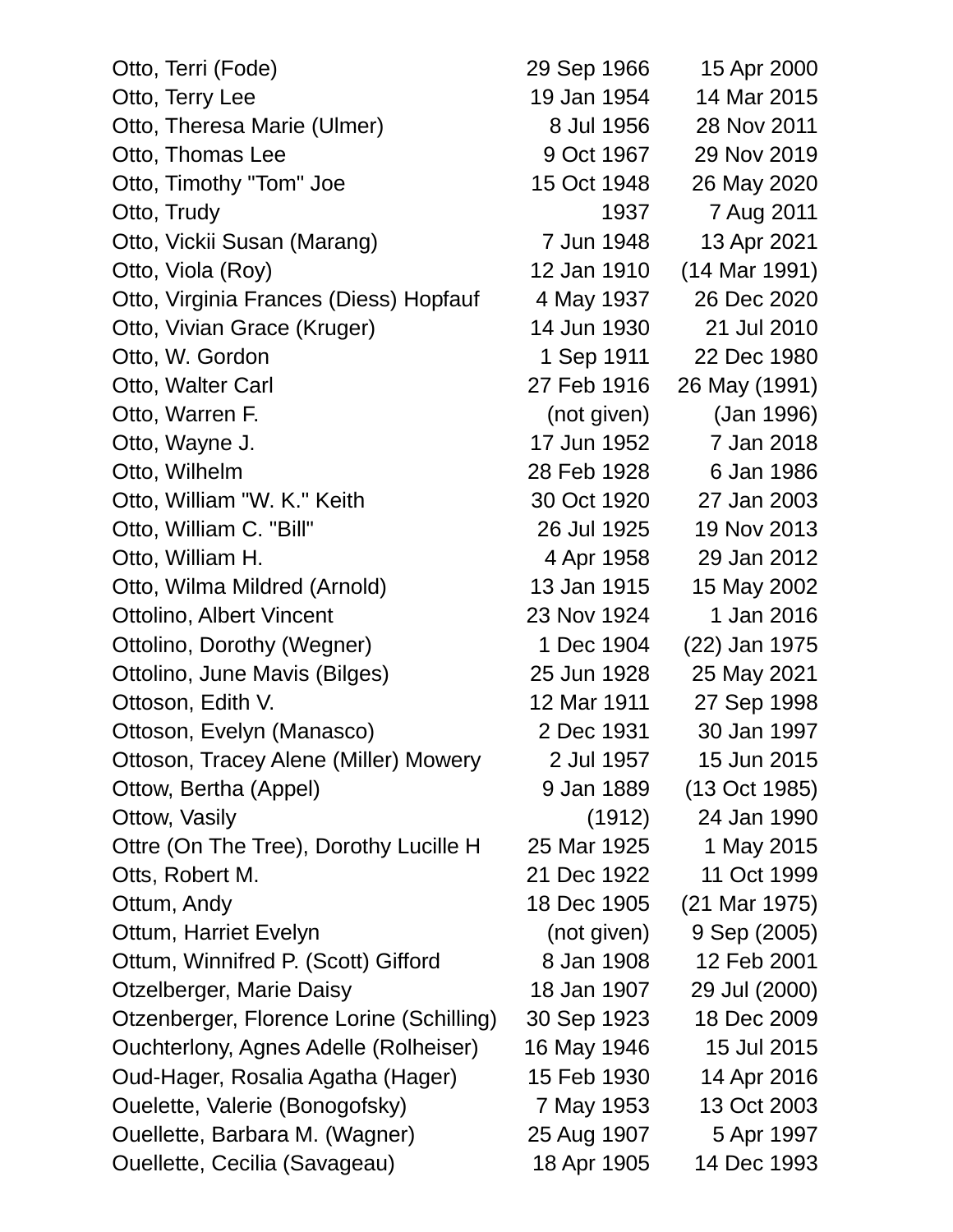| Ouellette, Diane C. (Boespflug)         | 29 Apr 1947 | 5 Nov 2008      |
|-----------------------------------------|-------------|-----------------|
| <b>Ouellette, Doris (Fugere)</b>        | 24 Sep 1921 | 29 Jul 2010     |
| <b>Ouellette, Evelyn Mary (Fugere)</b>  | 29 Jun 1926 | 5 Oct 2005      |
| Ouellette, Laura Antonette (Fugere)     | 24 Oct 1899 | 7 Sep 1998      |
| <b>Ouellette, Lawrence</b>              | (1912)      | 11 Aug 2001     |
| Oukrop, Amy (Hanel)                     | (1914)      | 20 Nov 2001     |
| Oukrop, Anton J.                        | 13 Nov 1913 | 18 Sep 1988     |
| Oukrop, Edna                            | (1910)      | 13 Sep 2000     |
| Oukrop, Frank J.                        | 29 Sep 1904 | 21 Jan 1990     |
| Oukrop, Frank J.                        | 1 Jan 1921  | 16 Nov 1992     |
| Oukrop, Harry                           | 5 Nov 1914  | 28 Sep 2005     |
| Oukrop, Jewell (Dorsey)                 | 14 Apr 1905 | 7 Dec 2001      |
| Oukrop, Otto                            | 24 Feb 1899 | (5 Mar 1983)    |
| Oulette, Donald A.                      | 14 Dec 1919 | 9 Jul 1989      |
| Ouradnik, Alice (Heffern)               | 16 Mar 1923 | 6 Jul 1993      |
| Ouradnik, James "Jim" Edward            | 5 Sep 1943  | 15 Jan 2020     |
| Ouradnik, Lorren                        | 31 Dec 1918 | 6 Dec 1992      |
| Ouradnik, Marcella (Versolenko)         | 10 Jan 1905 | 18 Jun 1990     |
| Ouradnik, William                       | 3 Aug 1903  | 12 Nov 1994     |
| Ouren, B. Marvin                        | 26 Aug 1913 | 6 Jan 2002      |
| Ouren, Caroline (Mittleider) Dockter    | 1 Mar 1915  | 29 Jun 2001     |
| <b>Oursland, Frances Cecilia (Bell)</b> | (1916)      | (2 Oct 1998)    |
| Oursland, Gary A.                       | 2 Mar 1956  | 30 Aug 2004     |
| Oursland, Gideon                        | 2 Mar 1895  | (14 Apr 1983)   |
| Oursland, Johanna Sophia (Fischer)      | 9 Mar 1925  | 13 Dec 2014     |
| Oursland, Kathyrn                       | 7 Jul 1912  | 29 Feb 2000     |
| Oursland, Regina Rosalie (Ray)          | 31 Mar 1913 | 8 Jun 1998      |
| Ouse, Delores D. (Schmidt)              | 2 Oct 1930  | 9 May 2017      |
| <b>Ouse, George Everett</b>             | 22 Jan 1929 | 18 Mar 2018     |
| Ousley, Jacob James                     | 10 Jan 1989 | 21 Apr 2000     |
| Outka, Ethel (Jennings)                 | 15 May 1913 | 11 May 2003     |
| Outka, Evelyn A. (Harris)               | 26 Apr 1918 | $(10$ Jan 1989) |
| Outman, Harold R.                       | 29 Mar 1919 | (6 Jan 1997)    |
| Ouzts, Georgia (Slocum)                 | 30 Nov 1933 | 14 Apr 2006     |
| Ouzts, Leon Richard                     | (1929)      | 30 Jul 1987     |
| Ova, Berdella (Wentz)                   | 5 May 1938  | 25 Mar 2000     |
| Ova, Corraine (Jacob)                   | 7 Dec 1962  | 16 Feb 2018     |
| Ova, Daniel                             | 1 Apr 1950  | 22 Oct 2000     |
| Ova, Donna Jean (Mogck)                 | 25 Aug 1934 | (2 Oct 1957)    |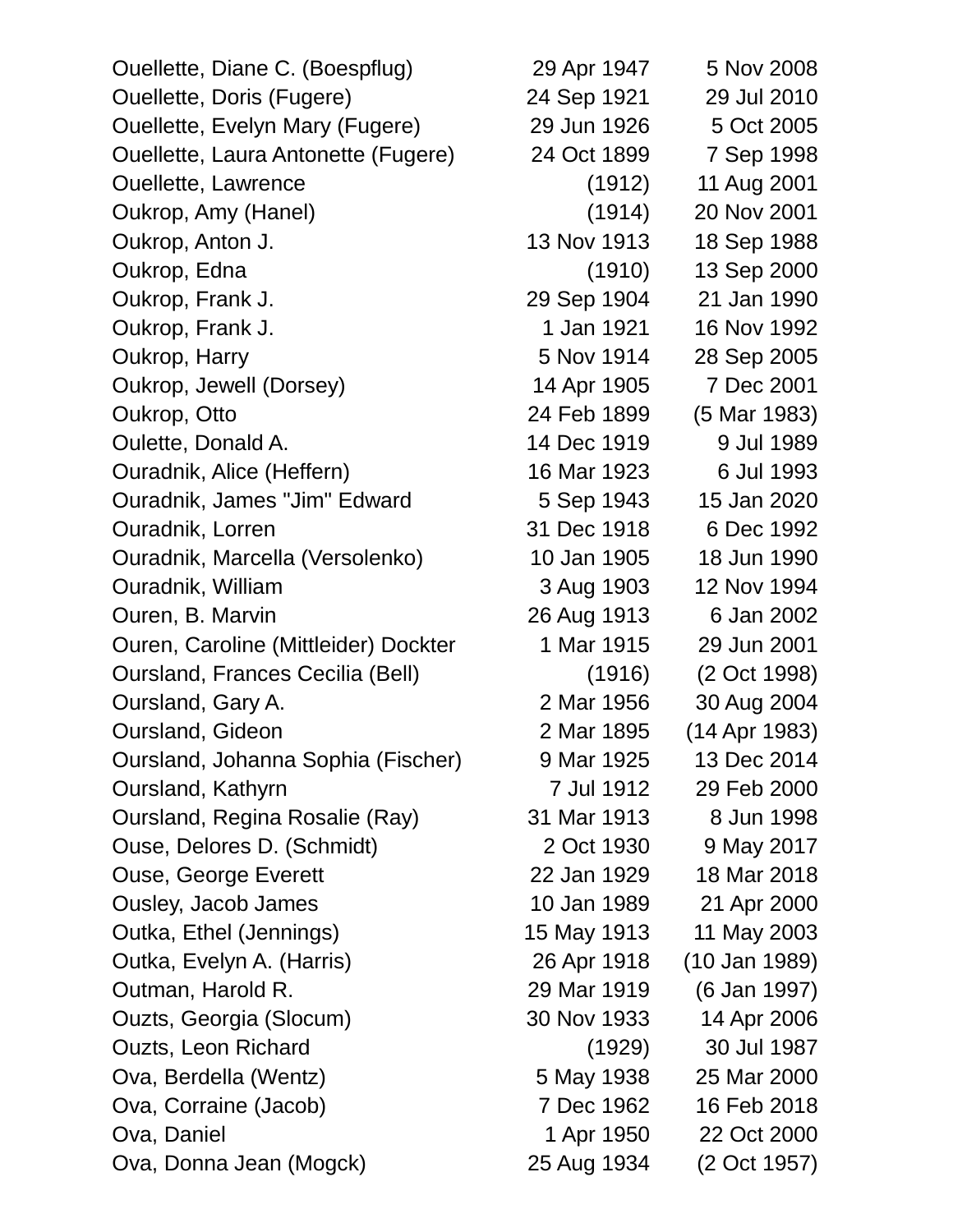| Ova, Emily (Job)                      | 10 Dec 1929     | 3 Sep 2010      |
|---------------------------------------|-----------------|-----------------|
| Ova, Florence (Allen)                 | 21 Dec 1905     | 13 Feb 2006     |
| Ova, Kenneth                          | 23 Mar 1899     | 13 Feb 1998     |
| Ova, Leonard Leroy                    | 2 Aug 1948      | 20 Feb 1999     |
| Ova, Mervyn R.                        | 5 Jun 1926      | 29 Jul 2004     |
| Ova, Roger D.                         | 25 Sep 1927     | 21 Nov 1999     |
| Ova, Rosella "Rose" (Bohl) Job        | 8 Mar 1905      | 7 Dec 2004      |
| Ovalle, Jo Ann (Schaaf)               | 1 Jul 1950      | 19 Sep 2020     |
| Overand, Violet (Poffenroth)          | (1910)          | 1 Aug 1992      |
| Overbeck, Annette                     | 3 Mar 1958      | 14 Aug 1989     |
| Overbeck, Freda (Becknall)            | 2 Jul 1921      | 24 Apr 1998     |
| Overbeck, June Laurel (Hastings)      | 3 Jun 1910      | 28 Jul 1994     |
| Overbeck, Richard Alan                | 26 Nov 1957     | 11 Nov 2010     |
| Overbeck, Robert L.                   | 26 Apr 1924     | 12 Jul 1988     |
| Overbeck, Thelma M. (Craft)           | 26 Aug 1900     | 20 May 1997     |
| Overbeck, Vern                        | 1 Aug 1897      | (30 May 1983)   |
| Overberg, Perry D.                    | 30 Jan 1934     | 13 Jul 1991     |
| Overbo, Clarice "Clarie" Leona (Greb) | 7 May 1936      | 14 May 2017     |
| Overbo, Lowell D. "Bud"               | 10 Jun 1933     | 30 Oct 2016     |
| Overbust, Clarence "Johnny"           | 28 Jun 1926     | 22 Dec 1998     |
| Overby, Arlys (Helland)               | 11 Aug 1949     | 19 Aug 2003     |
| Overby, Byron                         | 28 Sep 1919     | 25 Jul 2004     |
| Overby, Cleo                          | (17 Nov 1922)   | 22 Dec 2001     |
| Overby, Gertrude Margaret (Roscoe)    | 14 Sep 1906     | 20 May 2000     |
| Overby, Glenn B.                      | 8 Nov 1923      | 29 Sep 2021     |
| Overby, Jeanne Louise (Stahl)         | 26 Jul 1931     | 2 Jun 2011      |
| Overby, Jerome "Jerry"                | 25 Apr 1933     | 4 Jul 2017      |
| Overby, Jody Eugene                   | 26 Dec 1970     | 25 Feb 2003     |
| Overby, John A.                       | 29 Aug 1912     | 7 Aug 2001      |
| Overby, Marjorie "Marge" RES          | 15 Jul 1927     | 4 Jun 2018      |
| Overby, Patricia (Medrud)             | 28 Dec 1949     | 22 Feb 2021     |
| Overby, Ruth Marion (Pollestad)       | 5 Apr 1933      | 19 Apr 2001     |
| Overby, Stanley                       | $(17$ May 1919) | 22 Dec 2001     |
| Overby, Teresa F.                     | (1907)          | (15 Aug 1998)   |
| Overby, Vernette Mable (Ekman)        | 7 Feb 1924      | 26 Aug 2011     |
| Overby, Zelda "Faye" (Dodge)          | 31 Mar 1938     | 20 Oct 2020     |
| Overbye, Katherine Pauline (Lipp)     | (1921)          | 12 May 1997     |
| Overdier, Chester A. "Ted"            | 21 Apr 1914     | $(23$ Jul 2000) |
| Overend, Danna M. (Mueller)           | 8 Oct 1922      | 21 Jan 2003     |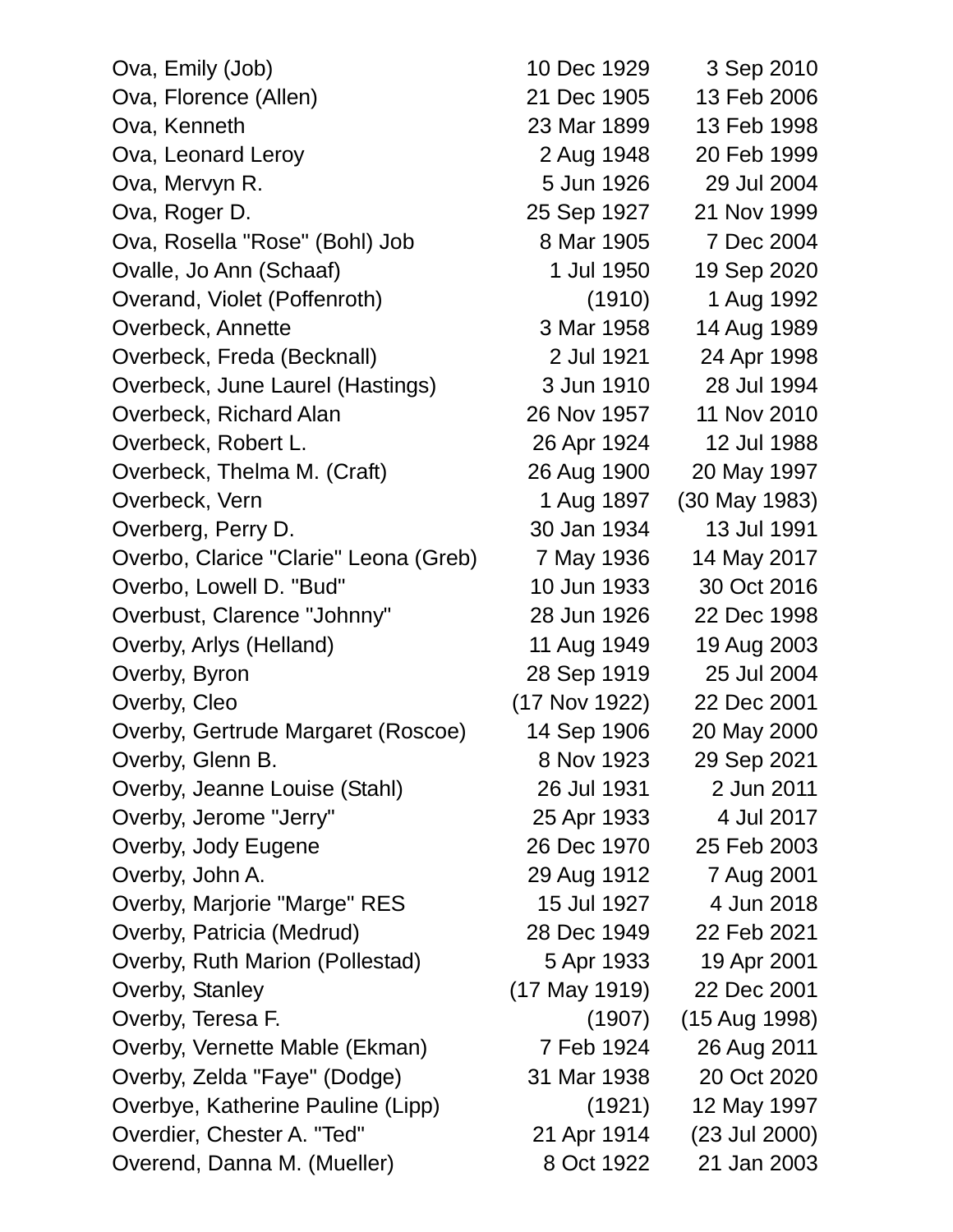| Overend, Elizabeth Christine B          | (not given) | 17 Jun 1992     |
|-----------------------------------------|-------------|-----------------|
| Overfield, Elsie V. (Tyron)             | 2 Feb 1925  | (1999)          |
| Overgaard, Irene Mathilda (Bundt)       | 6 Jun 1918  | 24 Dec 1991     |
| Overgaard, Mavis Theodora (Brose)       | 10 Sep 1923 | 30 Mar 2017     |
| Overgaard, Violet Lucile (Peck)         | 28 Feb 1921 | 4 Apr 2009      |
| Overgaauw, Jake                         | 25 Dec 1927 | 14 Mar 1999     |
| Overgard, Dennis George                 | 21 Jan 1948 | (12 Jan 1997)   |
| Overhage, Paul                          | 2 Sep 1876  | 5 Sep (1949)    |
| Overhauser, Mary Hazel (Johnson)        | (1924)      | 9 Jan 2009      |
| Overholser, Eda (Werness)               | 21 Jan 1886 | $(14$ May 1979) |
| Overholser, Eloise                      | (1912)      | 4 Jan (1986)    |
| Overholser, Royce L.                    | 22 May 1882 | 16 Jun (1966)   |
| Overholser, Steve L.                    | 24 Mar 1950 | 9 Mar 2017      |
| Overholser, Wayne D.                    | 4 Sep 1906  | 27 Aug (1996)   |
| Overholt, Lewis C.                      | 10 Mar 1913 | (1998)          |
| Overholt, Nora Louise (King)            | 24 Jun 1911 | 18 Sep (1994)   |
| Overholt, Vic                           | 6 Apr 1913  | (28 Nov 1995)   |
| Overholtzer, Maybelle May (Zeiler)      | 8 May 1933  | 2 Oct 2016      |
| Overholtzer, Richard Ashton             | 14 Jan 1932 | 26 May 2016     |
| Overland, Adolph O.                     | 2 Oct 1897  | 27 Apr 1999     |
| <b>Overland, Allan Francis</b>          | 26 May 1926 | 28 Jun 2016     |
| Overland, Alvin                         | 24 Feb 1917 | 31 Dec 2009     |
| Overland, Cathryn A.                    | (1936)      | (8 Nov 1998)    |
| Overland, Clayton Nels                  | 10 Dec 1932 | 16 Sep 2020     |
| Overland, Ernest Olaf                   | 15 Jul 1920 | 27 Sep 2000     |
| Overland, Helen Jane PCS                | 8 Oct 1926  | 1 Mar 2016      |
| Overland, Morris                        | 28 Jan 1919 | 1 Jul 1998      |
| Overland, Olga (Lewison)                | (1913)      | 28 Jul 2001     |
| Overland, Oscar Theodore                | 23 Jul 1911 | 19 Apr 2007     |
| Overland, Terence "Terry"               | 28 Oct 1930 | 16 Nov 2014     |
| Overlander, Helen (Remboldt) Speidel    | 14 May 1910 | 29 Jul 2000     |
| Overlander, Lee C.                      | 17 Jan 1917 | 1 Oct 1991      |
| Overlee, Arlene Evelyn (Moberg) Rystedt | 6 Nov 1926  | 6 Aug 2020      |
| Overlee, Myron R.                       | (1917)      | 21 Apr 2001     |
| Overlee, Norman G.                      | 9 Jun 1920  | 15 Apr 1997     |
| Overlie, Aileen M. (Tauscher)           | 22 Nov 1933 | 22 Feb 2020     |
| Overlie, Carol Jean (Walker)            | 10 Jun 1943 | 17 Nov 2019     |
| Overlie, Elaine Elizabeth MAG           | 13 Jun 1917 | 23 Nov 1990     |
| Overlund, Sylvia Adrene (Moe)           | 20 Jul 1924 | 26 Oct 2014     |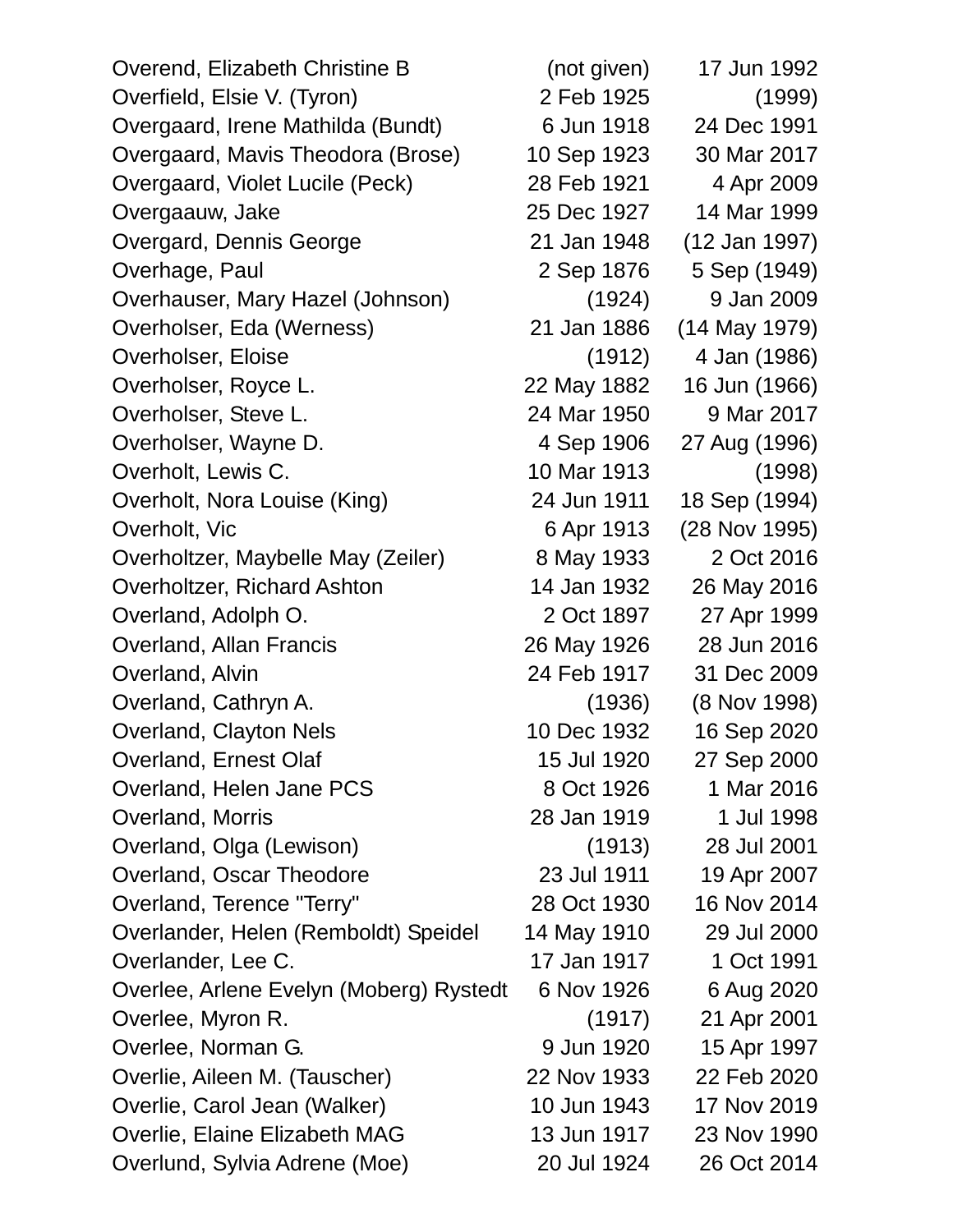| Overman, Donna Page (Freeman)          | 7 Jan 1932  | 10 Jan (1998) |
|----------------------------------------|-------------|---------------|
| Overman, John W.                       | 28 May 1881 | (29) Nov 1956 |
| Overmann, Esther Margaret (Schmitz)    | 27 Dec 1918 | 26 Apr (2009) |
| Overmoe, Ida Mae (Vleck)               | 14 Jan 1933 | 22 Jul 2019   |
| Overmyer, Clarence E. "Casey"          | 18 Jun 1917 | 12 Sep 1997   |
| Overmyer, George "Merle"               | (not given) | (Jan 1996)    |
| Overmyer, Myrtle May                   | (1909)      | (Dec 1996)    |
| Oversen, Robert N.                     | 22 Sep 1921 | 1 Mar 1996    |
| Overseth, Emma A. (Tietgen)            | 5 Sep 1915  | 4 Jul 1998    |
| Overseth, Fern (Fansler)               | 6 Oct 1909  | 12 Feb 1994   |
| Overseth, Timothy "Tim" Earl           | 12 Jan 1962 | 22 Jul 2020   |
| Oversteg, Richard "Dink" Robert        | 23 Sep 1934 | 10 Jun 2016   |
| Overstreet, Frieda (Lang)              | (1923)      | 3 Jul 2007    |
| Overton, Hedvig Anna MP                | 9 Nov 1920  | 4 Jun 2014    |
| Overton, Helen Marie (Mettler) Parsons | 14 May 1932 | 18 Feb 2012   |
| Overton, Kathleen J. (Meader)          | 29 May 1947 | 17 Mar 2000   |
| Overton, Mary Jane (Henn)              | 20 Mar 1945 | 2 Sep 2010    |
| Overton, Nora (Solem)                  | 12 Dec 1901 | 1 Oct 1999    |
| Overturf, Martha (Rehmstedt)           | 24 Apr 1906 | 6 Oct (1990)  |
| Overturf, Richard                      | (1922)      | 28 Apr 2003   |
| Overvaag, Frances (Larimore) Van Hecke | 7 Jun 1917  | 19 Jun 1998   |
| Overvaag, Milton A.                    | 28 Apr 1919 | 4 May 1998    |
| Overvaag, N. Lorain                    | 9 Aug 1913  | 2 Nov 1999    |
| Overvold, Angel Dawn (Hoggarth)        | 24 Sep 1973 | 23 Sep 2019   |
| Overvold, David Brent                  | 28 Dec 1960 | 30 Nov 2016   |
| Overvold, Dorothy (Lovass)             | 18 Jul 1922 | 10 Jun 2012   |
| Overvold, Elise                        | 22 Aug 1952 | 11 Aug 2016   |
| Overvold, Lilly L. (Reinecke)          | 5 Jun 1901  | 14 Aug 1992   |
| Overweg, Douglas "Doug" Ray            | 12 Apr 1955 | 20 Feb 2014   |
| Overweg, Engelina "Engie" (Van Baalen) | 17 Jan 1922 | 22 May 2015   |
| Overweg, Ivan                          | 3 Jan 1951  | 21 Nov 2010   |
| Overweg, John M.                       | 2 Aug 1908  | 14 Jul 1997   |
| Overweg, Margaret (Wolbrink)           | 22 Dec 1928 | 18 Feb 2015   |
| Overweg, Melvin                        | 14 Nov 1938 | 2 Jan 2019    |
| Overweg, Ruby Ann (Menning)            | 7 Jul 1937  | 3 Nov 2018    |
| Ovesen, Pauline Dorothea ER            | 2 Sep 1914  | 26 Sep 2011   |
| Oveson, Jane Doris (Reimer)            | 29 Sep 1927 | 6 Sep 2007    |
| Oveson, Marjorie Anna                  | 10 Sep 1931 | 23 Aug 2004   |
| Ovind, Myra (Gross)                    | 3 Sep 1922  | 8 Jun 2004    |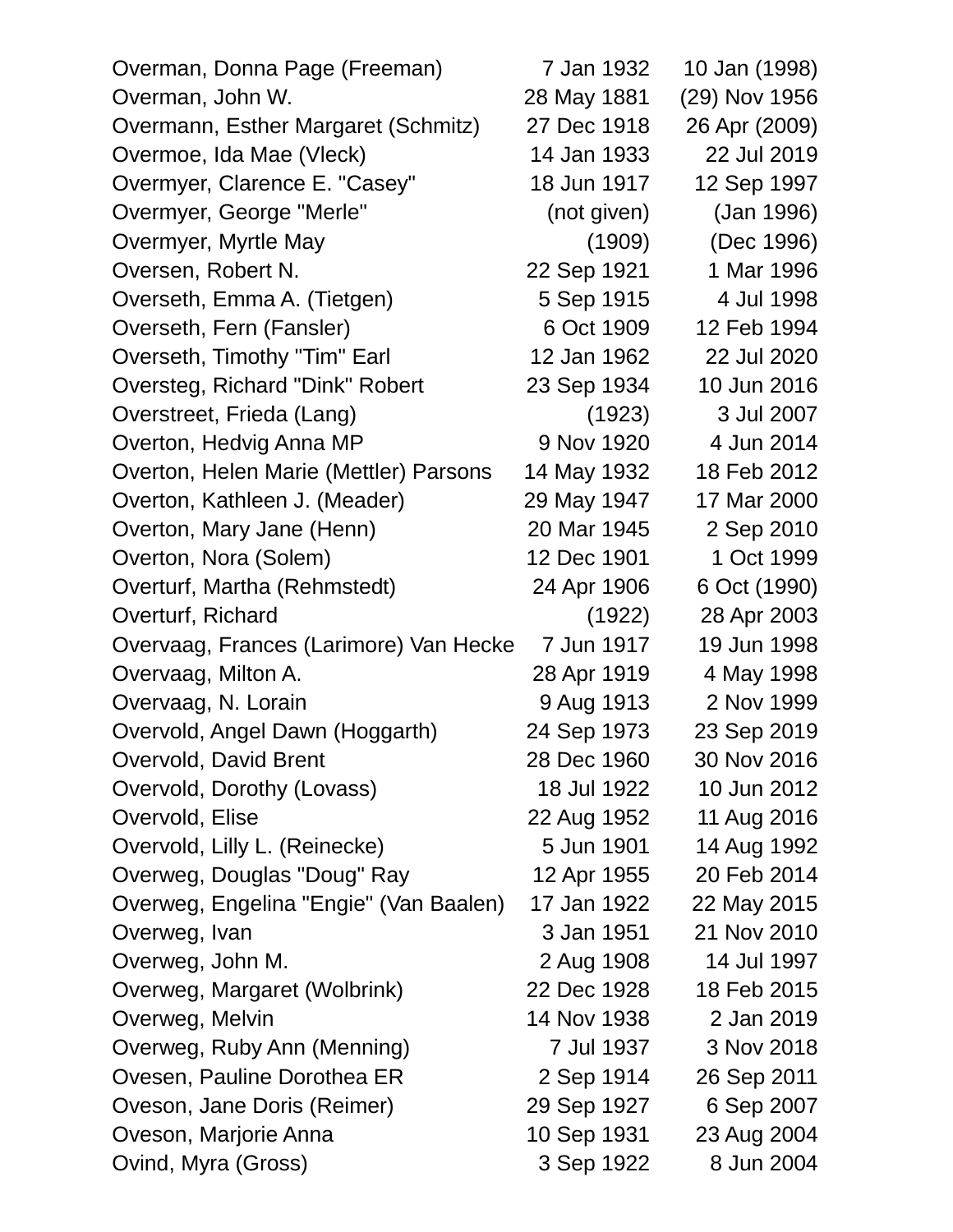| Ovind, Paul                            | 8 Jul 1954    | 6 Jun 2000    |
|----------------------------------------|---------------|---------------|
| Ovitt, Shirley Ann (Laukala) Evensvold | 26 Aug 1938   | 27 Apr 2018   |
| Ovitz, Ruth (Hamilton)                 | 6 Dec 1905    | 13 Oct 2008   |
| Ovre, Leslie O.                        | 17 Jun 1908   | 29 Sep 1989   |
| Ovre, Mary Ann (Pullman)               | 12 Mar 1918   | 12 Feb 2012   |
| Ovre, Paula H. (Hahn)                  | 5 Aug 1915    | 10 Nov 1991   |
| Ovri, Dagne (Hagge)                    | 15 Jul 1912   | 9 Apr 2001    |
| Owchar, Kelly Rae Marie                | 11 Sep 1986   | 22 May 2017   |
| Owczarek, Dean                         | 6 Jul 1959    | (20 Aug 1990) |
| Owczarek, Mary Lou (Friesen)           | 2 Jun 1931    | 15 Oct 1997   |
| Owen, Albert                           | (1916)        | 2 Sep (1998)  |
| Owen, Bonnie Beverly (Lick)            | 19 Jun 1945   | 24 Sep 2016   |
| Owen, Caroline L. (Fischer) Lehr       | 7 Nov 1929    | 19 Feb 2005   |
| Owen, Charles                          | 5 Jan 1921    | 23 Jan 1999   |
| Owen, Christopher "Chris" Stephen      | 24 Feb 1947   | 22 Jul (2005) |
| Owen, Claude E.                        | 9 May 1921    | 5 Apr (1999)  |
| Owen, Dale W. "Pops"                   | 29 Oct 1937   | (11 Apr 1997) |
| Owen, David Kenneth                    | 4 Oct 1947    | 20 Aug 2001   |
| Owen, Doris Emiline (Martin)           | 9 Oct 1959    | 13 Apr 2019   |
| Owen, Ed R.                            | 19 Mar 1924   | 10 Jan 2001   |
| Owen, Emily Marie (Uvira)              | 12 Nov 1885   | 5 Dec 1972    |
| Owen, Esther (Hintz)                   | 11 Mar 1906   | 11 Jan 1975   |
| Owen, Helen Rosalie (Anderson)         | 31 Jan 1917   | 31 Jan 2007   |
| Owen, Ida (Schmidt)                    | 24 Mar 1910   | 12 Jun (1982) |
| Owen, Jack Reid                        | 20 Jul 1908   | 26 Apr 1999   |
| Owen, Janice L. (Pierce)               | 9 Apr 1947    | 29 Mar (1997) |
| Owen, Joe V.                           | 27 Nov 1934   | 4 Mar 1998    |
| Owen, Kenneth D.                       | (1944)        | 28 Jul (1999) |
| Owen, Leon F.                          | 25 Mar 1922   | 2 Oct 2004    |
| Owen, Leona May (Hall)                 | 14 Jul 1917   | 19 Nov 2010   |
| Owen, Lester B.                        | 30 Jan 1902   | 26 Apr (1962) |
| Owen, Linda Ann (Borner)               | 14 Jun 1949   | 16 Feb 2019   |
| Owen, Louis Lemuel                     | 5 Apr 1918    | 10 Aug 2019   |
| Owen, Margaret Mary MG                 | 18 Mar (1940) | 9 Aug 2000    |
| Owen, Marguerite L. "Peggy" (Struwing) | 24 Jan 1922   | 25 Jan 2000   |
| Owen, Mary P.                          | 29 Jan 1909   | 30 Nov (1994) |
| Owen, Mildred G. (Gronos)              | 12 Sep 1925   | 16 Aug 2014   |
| Owen, Reginald Bryan                   | 14 Apr 1913   | 14 Aug (2000) |
| Owen, Richard L.                       | (1909)        | (19 Apr 1998) |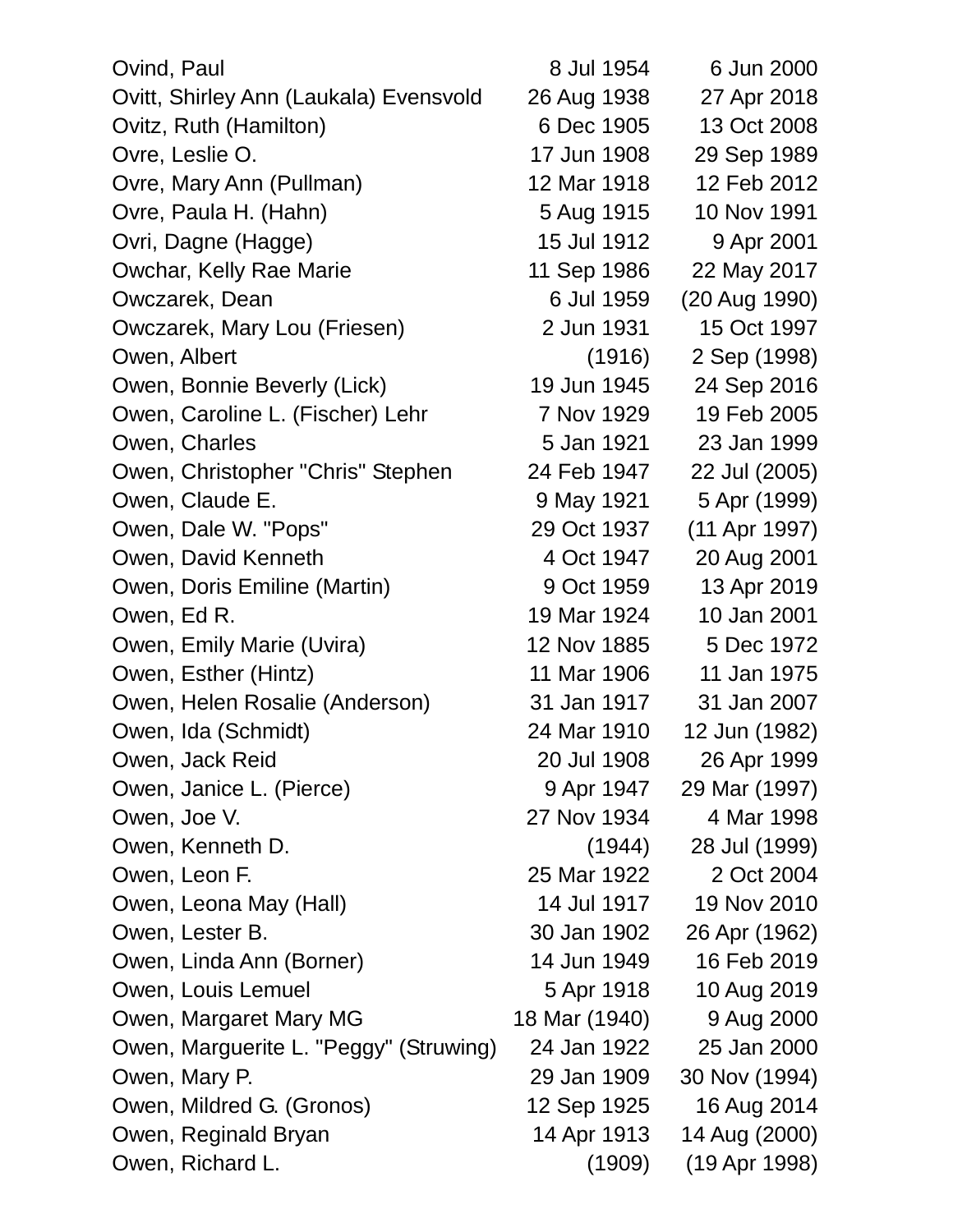Owen, Robert H. 29 Apr 1919 28 May 1999 Owen, Ronnie Dale 17 Jun 1967 10 Nov (1994) Owen, Sadie (Funk) 29 Nov 1915 23 Jun 2012 Owen, Sharon (Wagner) 3 Apr 1950 23 Nov (2013) Owen, Wallace M. 31 Aug 1929 24 Sep 2019 Owen, William F. 27 Jul 1947 4 Apr (1997) Owens, Alma (Stolz) 19 Sep 1912 3 Jul 2012 Owens, Angelita (Weigel) 18 Sep 1917 15 Feb 2016 Owens, Arlene M. (Hess) 1 Nov 1913 7 Apr 1991 Owens, Bessie "Bess" (Lang) 1924 15 Mar (2009) Owens, Blodwyn "Bobbie" Jane 30 Mar 1910 11 Jul 1994 Owens, Charla I. (not given) (not given) Owens, Chester 1905 4 Apr 1905 3 Oct 1993 Owens, Christopher Charles 23 Aug 1986 19 Sep 2021 Owens, Dennis Walter 18 Dec 1951 27 Jul 2000 Owens, Donald "Mickey" Paul 26 Oct 1927 28 Jun 2000 Owens, Donald P. H. 5 Nov 1930 6 May 2002 Owens, Doris (Koontz) (1919) 8 Feb (1998) Owens, Dorothy K. (Zeller) Warmus 28 Aug 1926 19 Jun 2016 **Owens, Dwight 18 Oct 1912 10 Apr 2001** Owens, Edna Erna (Nuernberg) 18 Mar 1915 16 Nov 2001 Owens, Edna I. (Reiswig) Ziegler 2 Mar 1901 (2 Feb 1983) Owens, Elaine Emma (Weidenbach) 28 Sep 1924 23 Oct 2019 Owens, Erna (Pede) 30 Jun 1923 11 Aug 1996 Owens, Ethel M. (O'Halloran) 31 Aug 1902 15 Mar 1998 Owens, Floyd E. (1949) (8 Nov 1997) Owens, Fred E. 12 Sep 1923 (29 Oct 1976) Owens, Gary (1935) 12 Feb 2015 Owens, Gladyce J. (Meyers) 19 Jan 1932 8 May 2017 Owens, Gloria (Schwartzenberger) 18 Feb 1951 20 May 1999 Owens, Gordon E. 27 Jan 1930 22 Aug 2006 Owens, Jane Rae (Dittus) 14 Feb 1941 16 Nov 2018 Owens, Janice (Garfield) (1938) (13 Sep 2002) Owens, Jerry (1945) (8 Feb 1999) Owens, Jessie Lorene (Strange) 28 Aug 1915 6 Jul 2001 Owens, JoAnn P. 14 Oct 1926 20 Nov (1998) Owens, Joanne Elaine (Kurtz) 27 Jul 1934 15 Feb 2020 Owens, John L. (26 Jan 1875) (3 Sep 1931) Owens, Lena Alice (Schmidt) 15 Jun 1917 2 May 1985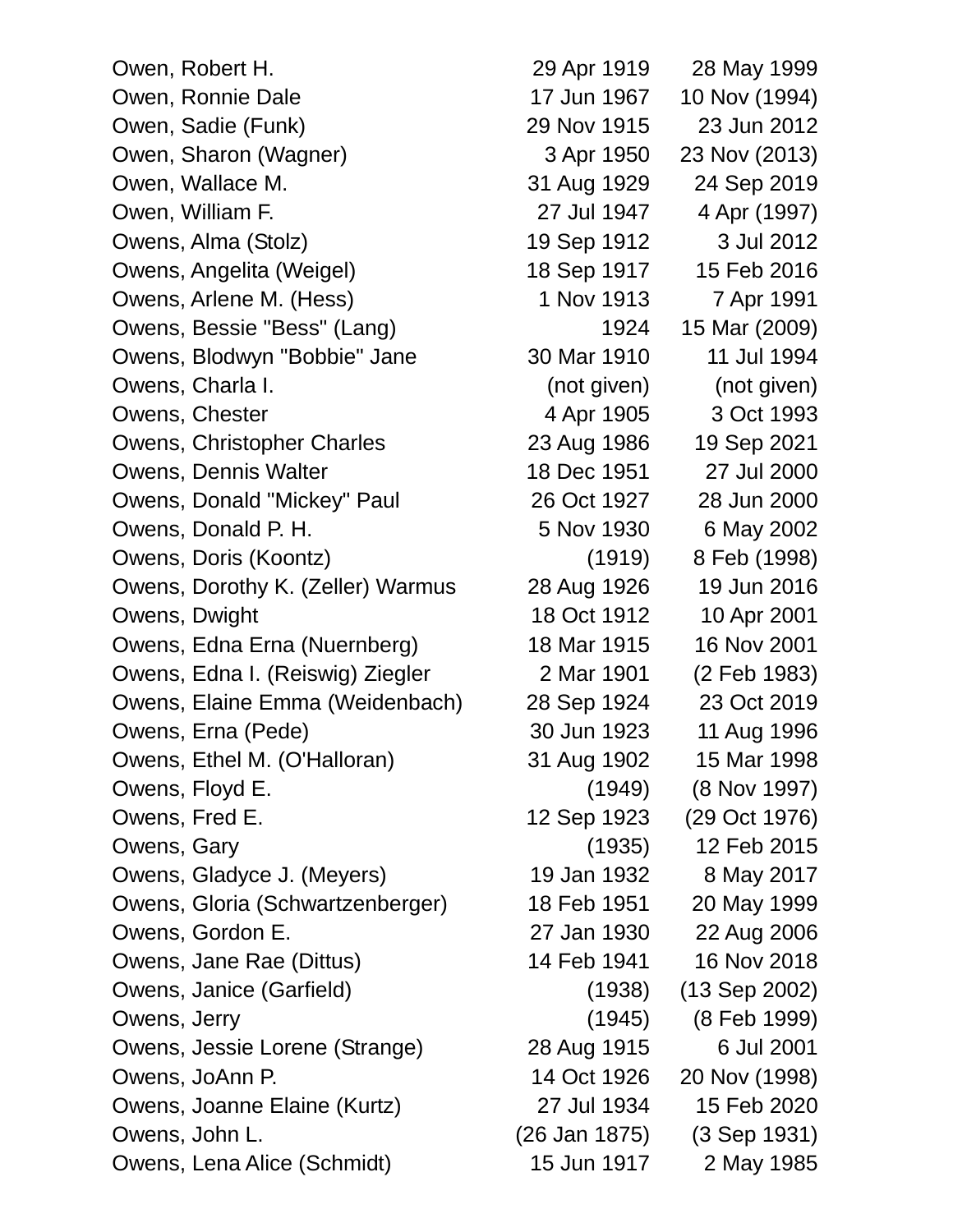| Owens, M. David                         | 26 May 1915 | 1 Feb 2000    |
|-----------------------------------------|-------------|---------------|
| Owens, Marcia Renee (Wendschlag)        | 30 Sep 1952 | 4 Dec 2013    |
| Owens, Marie K. (Heltemes)              | 25 Jan 1918 | 19 Jan 2005   |
| Owens, Merle P.                         | (1930)      | 3 Jul (1998)  |
| Owens, Muriel L. (DeCrevel)             | 23 Oct 1913 | (2 Jun 2000)  |
| Owens, Patricia (Burkhardsmeier)        | 5 Jan 1938  | 21 Nov 1993   |
| Owens, Pearl Josephine (Henricks)       | 17 Feb 1923 | 7 Jan 2015    |
| Owens, Philomena                        | (1909)      | 6 Dec 2000    |
| Owens, Phyllis E.                       | (not given) | (Aug 1996)    |
| Owens, Robert "Bob"                     | 21 May 1939 | 2 Jan 2015    |
| Owens, Robert Mack                      | 2 Mar 1926  | (2000)        |
| Owens, Russell "R. W." Wayne            | 6 Jan 1914  | 14 Jul 1993   |
| Owens, Russell Nathaniel                | (1919)      | 22 Jan 1998   |
| Owens, Ruth Margaret (Volk) Walz        | 16 Aug 1913 | 24 Feb 2014   |
| Owens, Sheryl                           | (1945)      | 25 Jul 1999   |
| Owens, Shirley E. (Baglien)             | 23 Oct 1935 | 3 Feb 1998    |
| Owens, Susan M. (Zastoupil)             | 22 May 1959 | 25 Mar 2008   |
| Owens, Sylvia K.                        | 14 Mar 1974 | 27 Jul 2018   |
| Owens, Thomas "T. J." Jordan            | 30 Mar 1987 | 7 Jul 2007    |
| Owens, Thomas E.                        | 30 Jun 1928 | 6 Sep 1994    |
| Owens, Valera F. (Duvall)               | 23 Sep 1909 | 15 Jan 2005   |
| Owens, Wayne Irvin                      | 8 Feb 1948  | 8 Jan 2018    |
| Owens, Wilbur E.                        | 14 Nov 1919 | 24 Jan 2000   |
| Owens, Wilda (Wetzel) Skiba             | 9 Mar 1928  | 30 Jan 2005   |
| Owens, William G.                       | 15 Aug 1917 | 12 Jan (2001) |
| Owens, William P.                       | 14 Aug 1916 | 15 Apr 1991   |
| Owens, William R.                       | 29 Jun 1909 | 10 Mar 1987   |
| Ownby, Mary Marlene (Schmitt) Kelsey    | 4 Jun 1951  | 19 May 2016   |
| Owsley, Esther (Wigen)                  | (1904)      | (2 Jan 1998)  |
| <b>Owsley, Frederick Daniel</b>         | (1932)      | (3 Dec 1997)  |
| Owston, Violet (Bell)                   | 27 Jan 1916 | 12 Apr 2008   |
| Oxberger, Charlie                       | 15 Apr 1918 | 27 Jun 1995   |
| Oxendale, Patricia Ann "Pat" (Fostvedt) | 9 Aug 1954  | 17 Jul 2020   |
| Oxenreiter, Rose Mary                   | 3 May 1923  | (15 Dec 1996) |
| Oxenrider, Esther Aileen (Gesaman)      | 14 Mar 1902 | 4 Apr 2002    |
| Oxentenko, Cordell                      | 4 Mar 1943  | 20 May 2004   |
| Oxentenko, Victor                       | 13 Nov 1921 | 19 Apr 2012   |
| Oxford, Genevieve (Hine)                | 17 Apr 1919 | (6 Sep 1983)  |
| Oxford, Joyce (Newman)                  | (not given) | 17 Sep 1992   |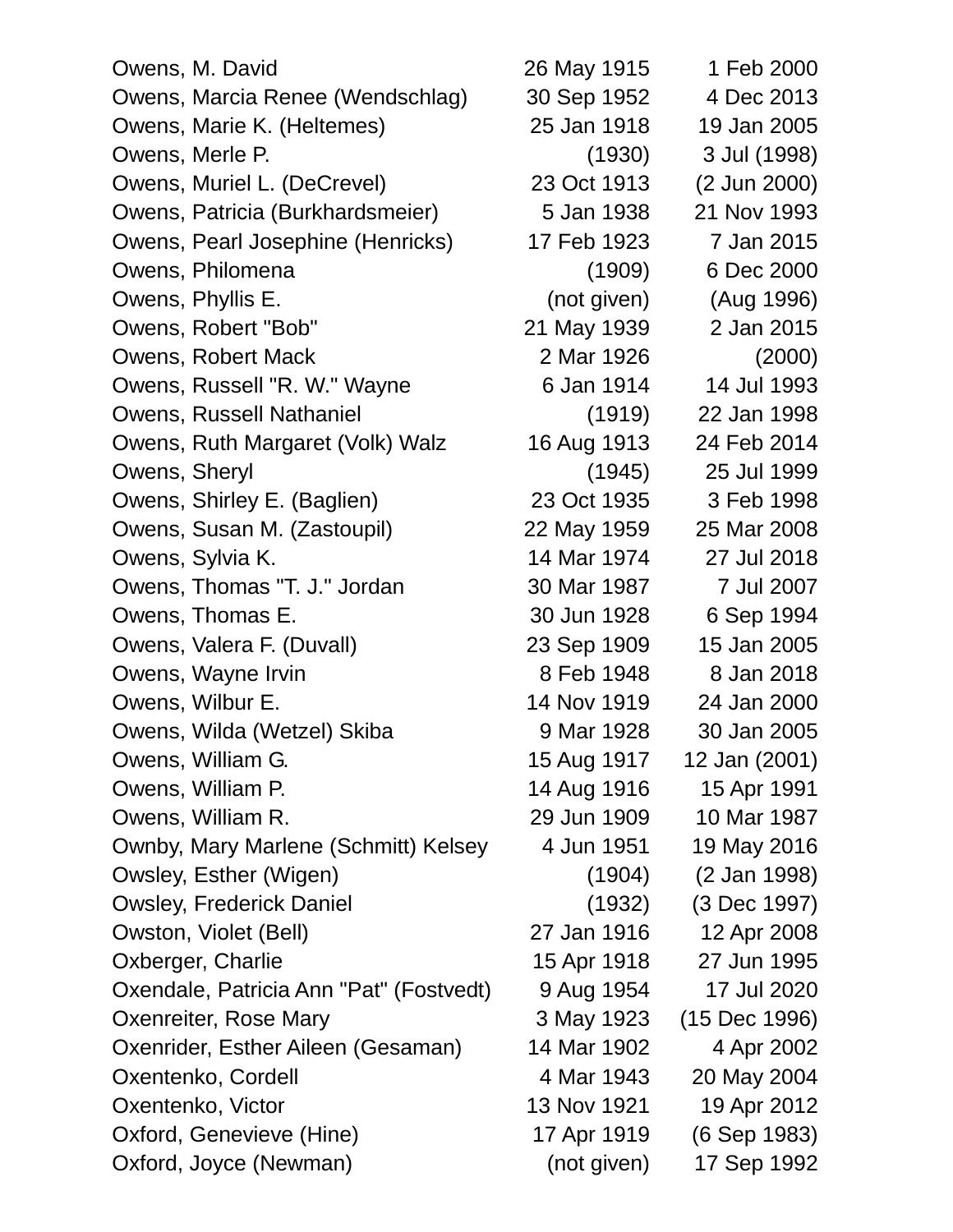Oxford, Penny (1950) (Jul 2002) Oxford, Wilma 21 Jan 1925 26 Jul 2011 Oxley, Darin W. 19 Feb 1966 20 Jun 1994 Oxman, Katherine (Keller) 16 Mar 1900 31 Jan 1996 Oxner, Dale V. 15 May 1922 (20 Dec 1997) Oxner, Rose (Eisenman) 26 Jan 1890 31 Jan 1994 Oxner, Ruby Gene (Higgins) 24 Oct 1946 28 Nov 2020 Oxner, Shirley (Idler) 21 Dec 1924 24 Jul 2018 Oxrieder, John M. (1973) (18 Jan 1999) Oxton, John Howard 14 Apr 1907 (20 Oct 1981) Oxton, Leikny (Iverson) 18 Jan 1923 17 Mar 2002 Oxtra, Kenneth Theodore 16 Mar 1927 18 Jul 2005 Oxtra, Merwood Sidney 29 Jun 1929 14 Jul 2000 Oyan, Harold R. (1919) 2 Aug 1993 Oye, Tanner Lance 20 Dec 1998 14 Aug 1999 Oyen, Eugene "Bud" 24 Jan 1923 25 Aug 1998 Oyen, Marie E. (Brendsel) 24 May 1898 6 Jun 1998 Oyen, Nels 2 Mar 1939 21 Sep 1999 Oyen, Norma Jean (Kittelson) 9 Feb 1937 18 Sep 2014 Oyler, Bette Ruth (Heist) 4 Jun 1920 26 Nov 2013 Oyler, David F. 8 Dec 1937 19 Oct (1994) Oyler, Laura Jean (Imberi) 13 Jan 1964 20 Jun 2013 Oyler, Phyllis Marjorie (Solberg) 27 Feb 1925 15 Nov 2017 Oyler, Theodore T. 1 May 1902 26 Aug (1996) Oyloe, Barbara A. (Panasuk) 1 Mar 1953 21 Mar 1998 Oyloe, Grace Margaret (Pfeifer) 2 Oct 1915 4 Mar 1992 Oyloe, Marlyn 28 Aug 1929 12 Jul 1995 Oyloe, Roper Martin 16 Oct 1948 (25 Mar 1991) Oyos, Stella M. (Oke) 13 Feb 1905 22 Apr 1998 Oyster, Adam E. 27 Aug 1982 10 Nov 2001 Ozanich, Michael 17 Aug 1914 28 Jul 2001 Ozanne, Sharon K. (1946) 4 Dec 2001 Ozbun, Dale W. 6 Sep 1917 14 Apr 2000 Ozbun, Helen (Ozbun) 11 Nov 1912 5 Sep 2002 Ozbun, Ilene (Hostetler) 22 Feb 1908 19 Mar 2006 Ozbun, Larry D. 3 Sep 1931 13 Jul 1993 Ozbun, Milda (Zeller) 24 Jun 1924 (6 Aug 1975) Ozbun, Norvin E. 3 Oct 1908 (21 Mar 1977) Ozbun, Timothy L. 9 Aug 1951 27 Oct 2002